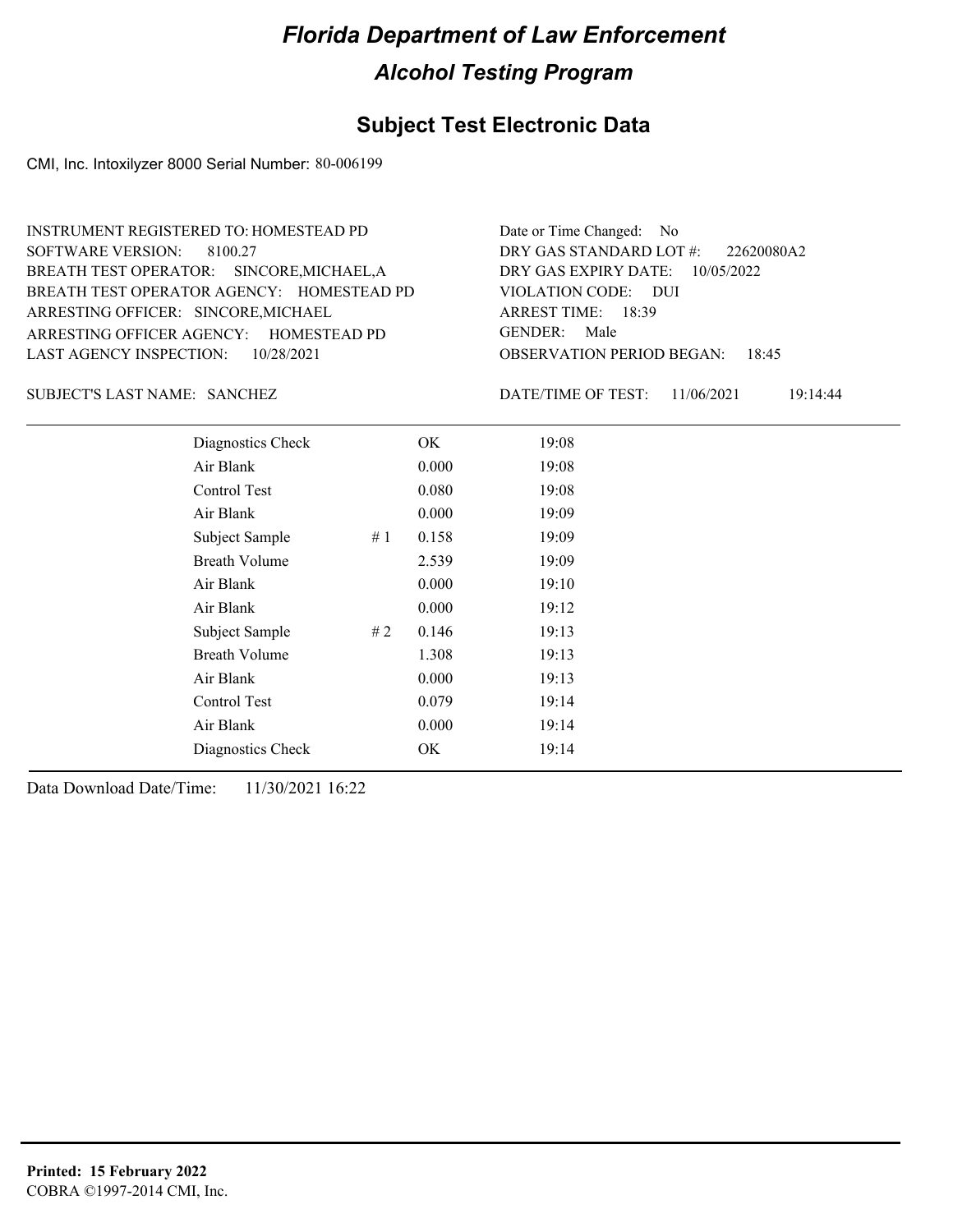### **Subject Test Electronic Data**

CMI, Inc. Intoxilyzer 8000 Serial Number: 80-006199

| <b>INSTRUMENT REGISTERED TO: HOMESTEAD PD</b> | Date or Time Changed: No               |
|-----------------------------------------------|----------------------------------------|
| SOFTWARE VERSION: 8100.27                     | DRY GAS STANDARD LOT #: 22620080A2     |
| BREATH TEST OPERATOR: PEREZ, RAUL,            | DRY GAS EXPIRY DATE: $10/05/2022$      |
| BREATH TEST OPERATOR AGENCY: HOMESTEAD PD     | VIOLATION CODE: DUI                    |
| ARRESTING OFFICER: PEREZ, RAUL                | ARREST TIME: $18:42$                   |
| ARRESTING OFFICER AGENCY: HOMESTEAD PD        | GENDER: Male                           |
| LAST AGENCY INSPECTION: 10/28/2021            | <b>OBSERVATION PERIOD BEGAN: 19:33</b> |

#### SUBJECT'S LAST NAME: NODA LEON DATE/TIME OF TEST:

DATE/TIME OF TEST: 11/12/2021 20:03:42

| Diagnostics Check    |    | OK    | 19:55 |  |
|----------------------|----|-------|-------|--|
| Air Blank            |    | 0.000 | 19:56 |  |
| Control Test         |    | 0.079 | 19:56 |  |
| Air Blank            |    | 0.000 | 19:57 |  |
| Subject Sample       | #1 | 0.219 | 19:57 |  |
| <b>Breath Volume</b> |    | 1.882 | 19:57 |  |
| Air Blank            |    | 0.000 | 19:58 |  |
| Air Blank            |    | 0.000 | 20:00 |  |
| Subject Sample       | #2 | 0.223 | 20:01 |  |
| <b>Breath Volume</b> |    | 3.699 | 20:01 |  |
| Air Blank            |    | 0.000 | 20:02 |  |
| Control Test         |    | 0.078 | 20:03 |  |
| Air Blank            |    | 0.000 | 20:03 |  |
| Diagnostics Check    |    | OK    | 20:03 |  |
|                      |    |       |       |  |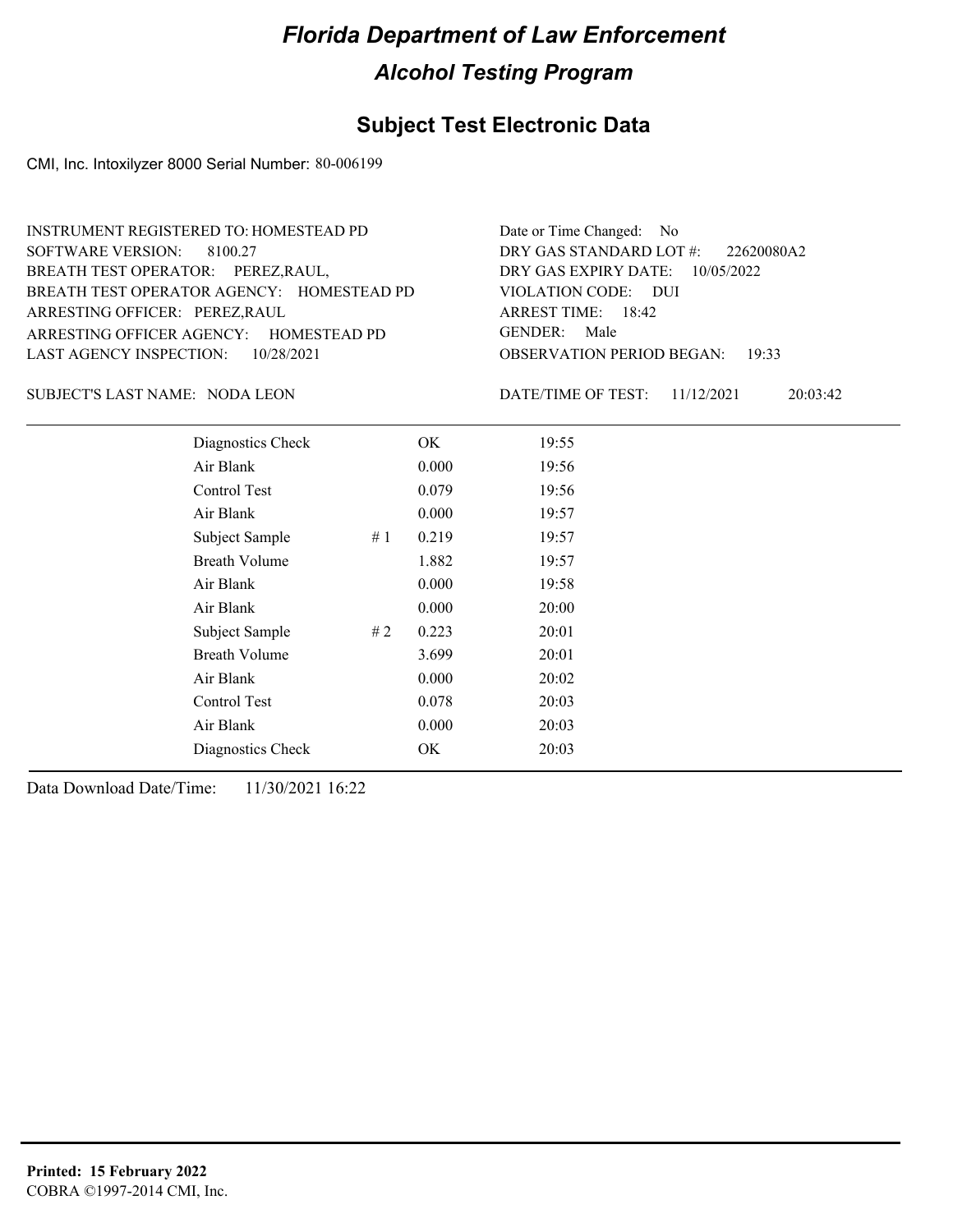## **Subject Test Electronic Data**

CMI, Inc. Intoxilyzer 8000 Serial Number: 80-006199

| <b>SOFTWARE VERSION:</b><br>BREATH TEST OPERATOR: PEREZ, RAUL,<br>ARRESTING OFFICER: IRBY, DOMINIC<br>LAST AGENCY INSPECTION: | <b>INSTRUMENT REGISTERED TO: HOMESTEAD PD</b><br>8100.27<br>BREATH TEST OPERATOR AGENCY: HOMESTEAD PD<br>ARRESTING OFFICER AGENCY: HOMESTEAD PD<br>10/28/2021 |    |       | Date or Time Changed: No<br>DRY GAS STANDARD LOT #:<br>22620080A2<br>DRY GAS EXPIRY DATE:<br>10/05/2022<br>VIOLATION CODE: DUI<br>ARREST TIME: 20:53<br><b>GENDER:</b><br>Male<br><b>OBSERVATION PERIOD BEGAN:</b><br>21:00 |                             |  |  |
|-------------------------------------------------------------------------------------------------------------------------------|---------------------------------------------------------------------------------------------------------------------------------------------------------------|----|-------|-----------------------------------------------------------------------------------------------------------------------------------------------------------------------------------------------------------------------------|-----------------------------|--|--|
|                                                                                                                               | SUBJECT'S LAST NAME: GODINEZ DOMINGO                                                                                                                          |    |       | DATE/TIME OF TEST:                                                                                                                                                                                                          | 21:45:03<br>11/12/2021      |  |  |
|                                                                                                                               | Diagnostics Check                                                                                                                                             |    | OK.   | 21:36                                                                                                                                                                                                                       |                             |  |  |
|                                                                                                                               | Air Blank                                                                                                                                                     |    | 0.000 | 21:36                                                                                                                                                                                                                       |                             |  |  |
|                                                                                                                               | Control Test                                                                                                                                                  |    | 0.079 | 21:37                                                                                                                                                                                                                       |                             |  |  |
|                                                                                                                               | Air Blank                                                                                                                                                     |    | 0.000 | 21:37                                                                                                                                                                                                                       |                             |  |  |
|                                                                                                                               | Subject Sample                                                                                                                                                | #1 |       | 21:40                                                                                                                                                                                                                       | No Sample Provided          |  |  |
|                                                                                                                               | <b>Breath Volume</b>                                                                                                                                          |    | 0.000 | 21:40                                                                                                                                                                                                                       |                             |  |  |
|                                                                                                                               | Air Blank                                                                                                                                                     |    | 0.000 | 21:41                                                                                                                                                                                                                       |                             |  |  |
|                                                                                                                               | Air Blank                                                                                                                                                     |    | 0.000 | 21:43                                                                                                                                                                                                                       |                             |  |  |
|                                                                                                                               | Subject Sample                                                                                                                                                | #2 |       | 21:43                                                                                                                                                                                                                       | <b>Subject Test Refused</b> |  |  |
|                                                                                                                               | <b>Breath Volume</b>                                                                                                                                          |    | 0.000 | 21:43                                                                                                                                                                                                                       |                             |  |  |
|                                                                                                                               | Air Blank                                                                                                                                                     |    | 0.000 | 21:44                                                                                                                                                                                                                       |                             |  |  |
|                                                                                                                               | Control Test                                                                                                                                                  |    | 0.079 | 21:44                                                                                                                                                                                                                       |                             |  |  |
|                                                                                                                               | Air Blank                                                                                                                                                     |    | 0.000 | 21:44                                                                                                                                                                                                                       |                             |  |  |
|                                                                                                                               | Diagnostics Check                                                                                                                                             |    | OK    | 21:45                                                                                                                                                                                                                       |                             |  |  |
|                                                                                                                               |                                                                                                                                                               |    |       |                                                                                                                                                                                                                             |                             |  |  |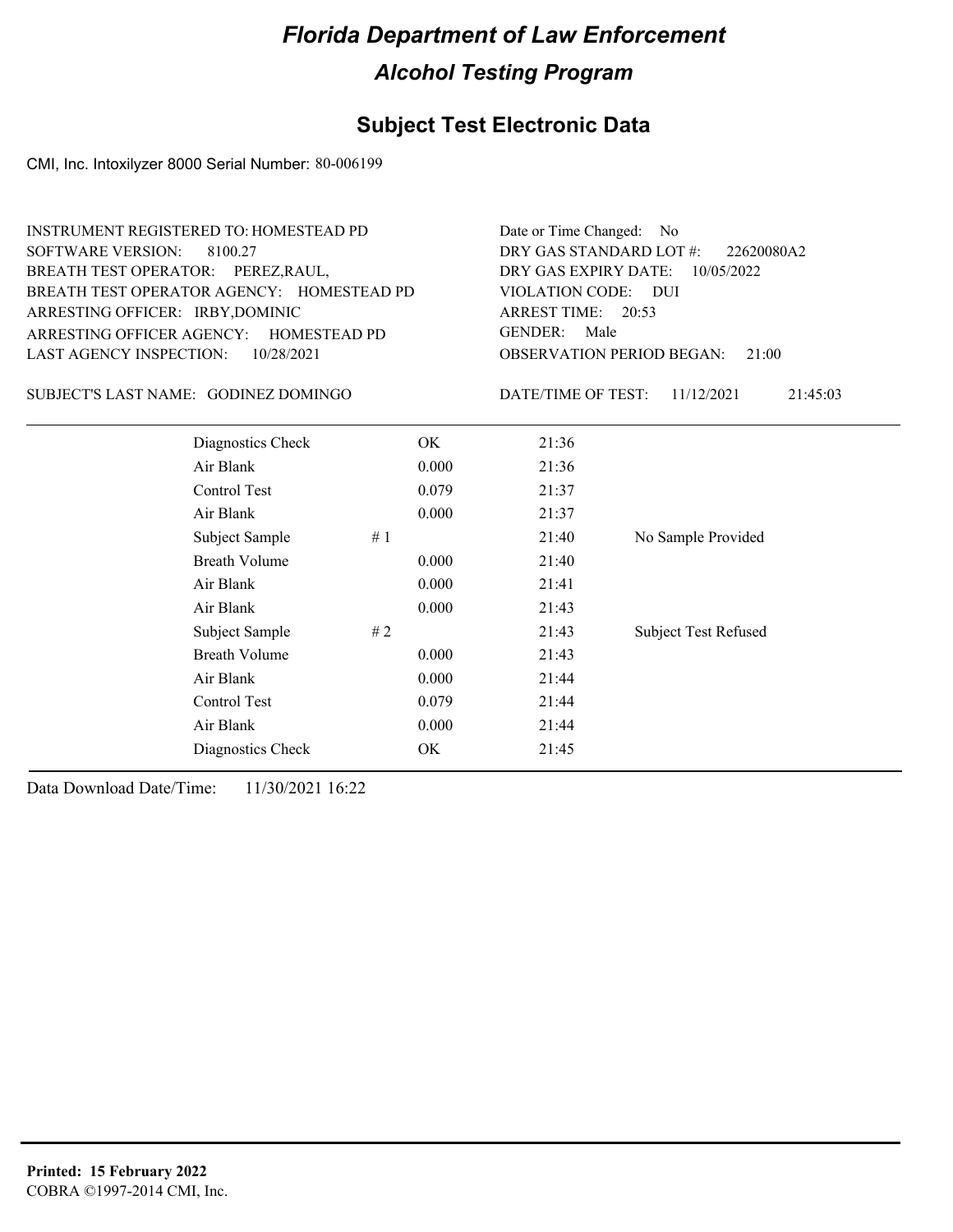#### **Subject Test Electronic Data**

CMI, Inc. Intoxilyzer 8000 Serial Number: 80-006199

ARRESTING OFFICER AGENCY: GENDER: HOMESTEAD PD BREATH TEST OPERATOR AGENCY: HOMESTEAD PD VIOLATION CODE: SOFTWARE VERSION: 8100.27 ARRESTING OFFICER: MAYS, DARRYL BREATH TEST OPERATOR: MAYS,DARRYL,A LAST AGENCY INSPECTION: 10/28/2021 INSTRUMENT REGISTERED TO: HOMESTEAD PD

OBSERVATION PERIOD BEGAN: 07:45 VIOLATION CODE: DUI ARREST TIME: 07:35 DRY GAS EXPIRY DATE: 10/05/2022 22620080A2 DRY GAS STANDARD LOT #: Date or Time Changed: No GENDER: Male

ORTIZ PEREZ SUBJECT'S LAST NAME: DATE/TIME OF TEST:

DATE/TIME OF TEST: 11/13/2021 08:49:55

| Diagnostics Check    |    | OK    | 08:41 |  |
|----------------------|----|-------|-------|--|
| Air Blank            |    | 0.000 | 08:42 |  |
| Control Test         |    | 0.079 | 08:42 |  |
| Air Blank            |    | 0.000 | 08:43 |  |
| Subject Sample       | #1 | 0.128 | 08:44 |  |
| <b>Breath Volume</b> |    | 1.839 | 08:44 |  |
| Air Blank            |    | 0.000 | 08:45 |  |
| Air Blank            |    | 0.000 | 08:47 |  |
| Subject Sample       | #2 | 0.127 | 08:48 |  |
| <b>Breath Volume</b> |    | 1.718 | 08:48 |  |
| Air Blank            |    | 0.000 | 08:49 |  |
| Control Test         |    | 0.079 | 08:49 |  |
| Air Blank            |    | 0.000 | 08:49 |  |
| Diagnostics Check    |    | OK    | 08:49 |  |
|                      |    |       |       |  |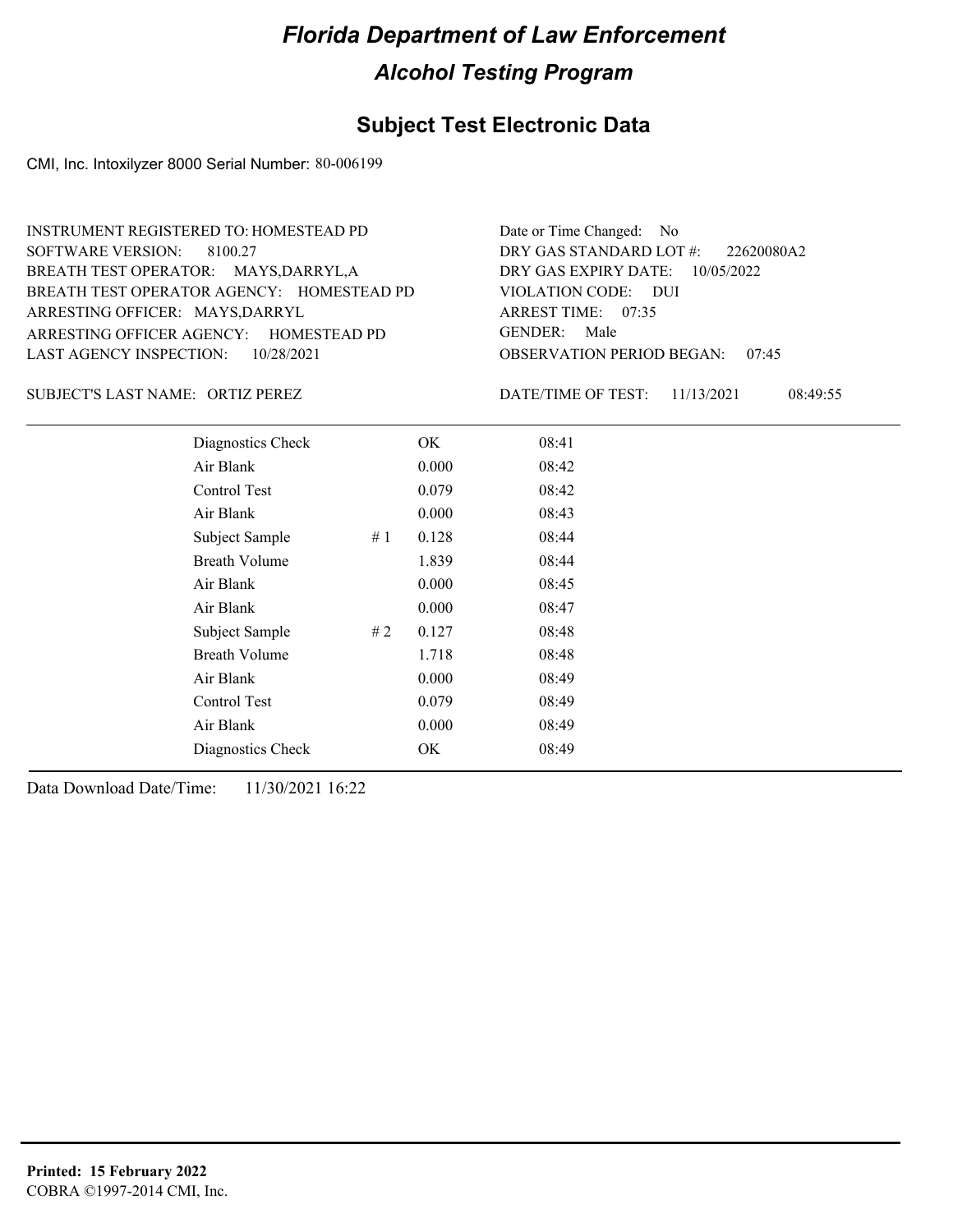#### **Subject Test Electronic Data**

CMI, Inc. Intoxilyzer 8000 Serial Number: 80-006199

ARRESTING OFFICER AGENCY: GENDER: HOMESTEAD PD BREATH TEST OPERATOR AGENCY: HOMESTEAD PD VIOLATION CODE: SOFTWARE VERSION: 8100.27 ARRESTING OFFICER: IRBY,DOMINIC BREATH TEST OPERATOR: ROCA,LUIS,C LAST AGENCY INSPECTION: 10/28/2021 INSTRUMENT REGISTERED TO: HOMESTEAD PD

OBSERVATION PERIOD BEGAN: 21:34 VIOLATION CODE: DUI ARREST TIME: 21:21 DRY GAS EXPIRY DATE: 10/05/2022 22620080A2 DRY GAS STANDARD LOT #: Date or Time Changed: No GENDER: Male

SUBJECT'S LAST NAME: REYES **EXECUTE:** DATE/TIME OF TEST:

DATE/TIME OF TEST: 11/13/2021 22:10:40

| Diagnostics Check    |    | OK    | 22:04 |  |
|----------------------|----|-------|-------|--|
| Air Blank            |    | 0.000 | 22:04 |  |
| Control Test         |    | 0.079 | 22:04 |  |
| Air Blank            |    | 0.000 | 22:05 |  |
| Subject Sample       | #1 | 0.350 | 22:05 |  |
| <b>Breath Volume</b> |    | 1.738 | 22:05 |  |
| Air Blank            |    | 0.000 | 22:06 |  |
| Air Blank            |    | 0.000 | 22:08 |  |
| Subject Sample       | #2 | 0.365 | 22:08 |  |
| <b>Breath Volume</b> |    | 2.218 | 22:08 |  |
| Air Blank            |    | 0.000 | 22:09 |  |
| Control Test         |    | 0.077 | 22:10 |  |
| Air Blank            |    | 0.000 | 22:10 |  |
| Diagnostics Check    |    | OK    | 22:10 |  |
|                      |    |       |       |  |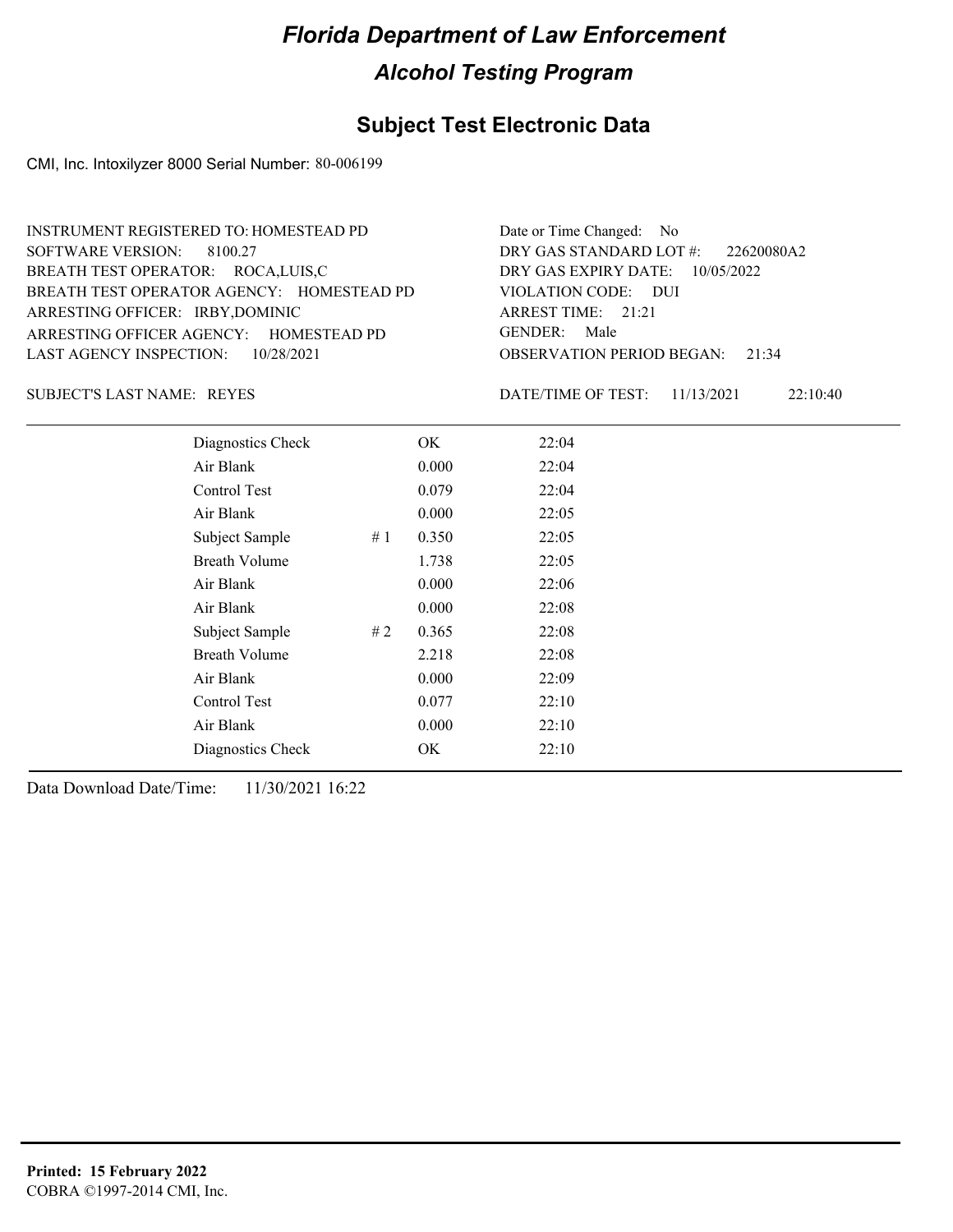## **Subject Test Electronic Data**

CMI, Inc. Intoxilyzer 8000 Serial Number: 80-006199

| <b>SOFTWARE VERSION:</b><br>BREATH TEST OPERATOR: PEREZ, RAUL,<br>ARRESTING OFFICER: PEREZ, RAUL | <b>INSTRUMENT REGISTERED TO: HOMESTEAD PD</b><br>8100.27<br>BREATH TEST OPERATOR AGENCY: HOMESTEAD PD<br>ARRESTING OFFICER AGENCY: HOMESTEAD PD | Date or Time Changed: No<br>DRY GAS STANDARD LOT #:<br>22620080A2<br>DRY GAS EXPIRY DATE:<br>10/05/2022<br>VIOLATION CODE: DUI<br>ARREST TIME: 21:53<br><b>GENDER:</b><br>Male |       |                           |                             |
|--------------------------------------------------------------------------------------------------|-------------------------------------------------------------------------------------------------------------------------------------------------|--------------------------------------------------------------------------------------------------------------------------------------------------------------------------------|-------|---------------------------|-----------------------------|
| <b>LAST AGENCY INSPECTION:</b><br>10/28/2021                                                     |                                                                                                                                                 |                                                                                                                                                                                |       | OBSERVATION PERIOD BEGAN: | 22:04                       |
|                                                                                                  | SUBJECT'S LAST NAME: MENDEZ VASQUEZ                                                                                                             |                                                                                                                                                                                |       | DATE/TIME OF TEST:        | 11/20/2021<br>22:46:15      |
|                                                                                                  | Diagnostics Check                                                                                                                               |                                                                                                                                                                                | OK.   | 22:37                     |                             |
|                                                                                                  | Air Blank                                                                                                                                       |                                                                                                                                                                                | 0.000 | 22:38                     |                             |
|                                                                                                  | Control Test                                                                                                                                    |                                                                                                                                                                                | 0.080 | 22:38                     |                             |
|                                                                                                  | Air Blank                                                                                                                                       |                                                                                                                                                                                | 0.000 | 22:39                     |                             |
|                                                                                                  | Subject Sample                                                                                                                                  | #1                                                                                                                                                                             |       | 22:42                     | No Sample Provided          |
|                                                                                                  | <b>Breath Volume</b>                                                                                                                            |                                                                                                                                                                                | 0.000 | 22:42                     |                             |
|                                                                                                  | Air Blank                                                                                                                                       |                                                                                                                                                                                | 0.000 | 22:42                     |                             |
|                                                                                                  | Air Blank                                                                                                                                       |                                                                                                                                                                                | 0.000 | 22:44                     |                             |
|                                                                                                  | Subject Sample                                                                                                                                  | #2                                                                                                                                                                             |       | 22:44                     | <b>Subject Test Refused</b> |
|                                                                                                  | <b>Breath Volume</b>                                                                                                                            |                                                                                                                                                                                | 0.000 | 22:44                     |                             |
|                                                                                                  | Air Blank                                                                                                                                       |                                                                                                                                                                                | 0.000 | 22:45                     |                             |
|                                                                                                  | Control Test                                                                                                                                    |                                                                                                                                                                                | 0.080 | 22:45                     |                             |
|                                                                                                  | Air Blank                                                                                                                                       |                                                                                                                                                                                | 0.000 | 22:46                     |                             |
|                                                                                                  | Diagnostics Check                                                                                                                               |                                                                                                                                                                                | OK    | 22:46                     |                             |
|                                                                                                  |                                                                                                                                                 |                                                                                                                                                                                |       |                           |                             |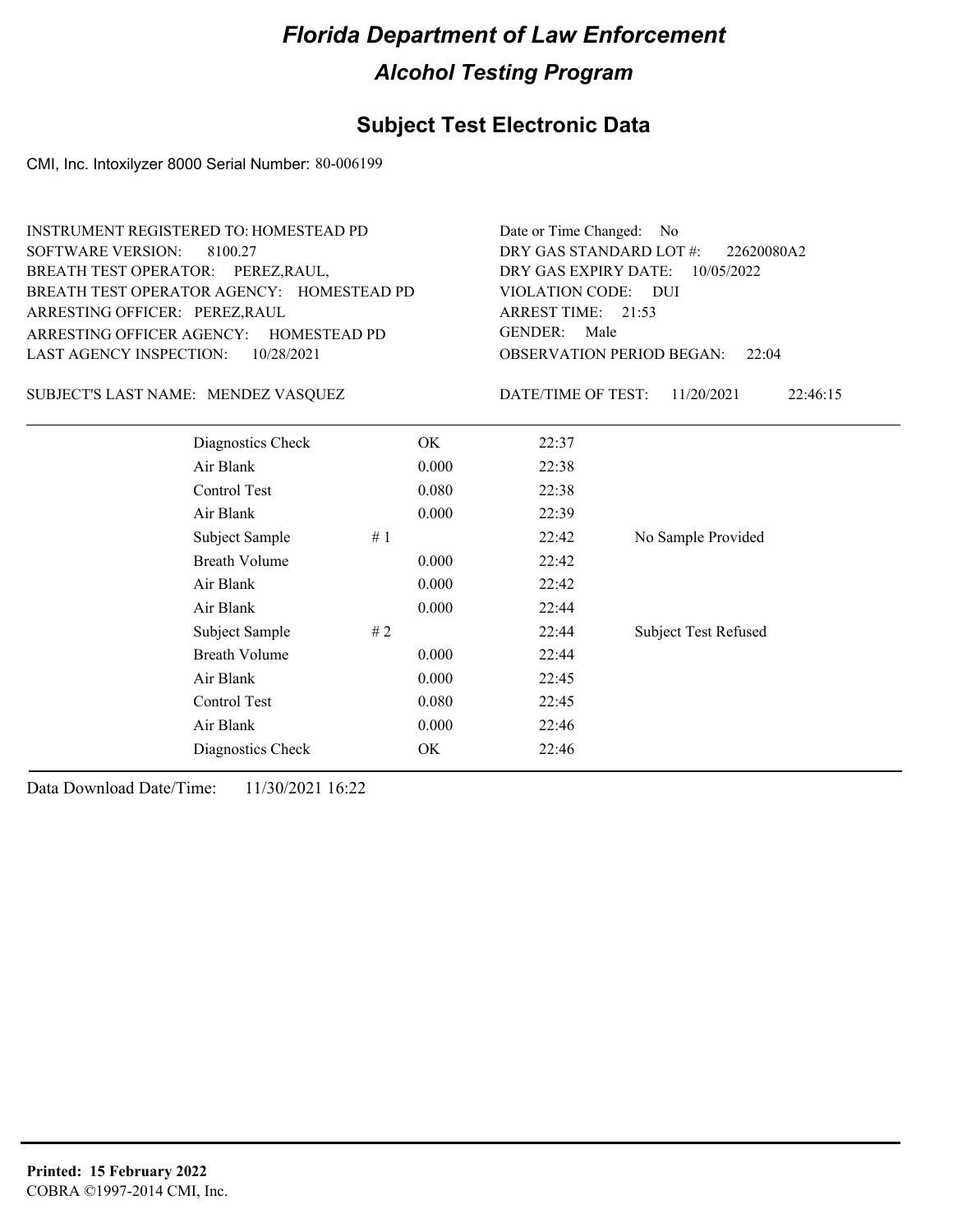#### **Subject Test Electronic Data**

CMI, Inc. Intoxilyzer 8000 Serial Number: 80-006199

ARRESTING OFFICER AGENCY: GENDER: HOMESTEAD PD BREATH TEST OPERATOR AGENCY: HOMESTEAD PD VIOLATION CODE: SOFTWARE VERSION: 8100.27 ARRESTING OFFICER: PEREZ,RAUL BREATH TEST OPERATOR: PEREZ,RAUL, LAST AGENCY INSPECTION: 10/28/2021 INSTRUMENT REGISTERED TO: HOMESTEAD PD

OBSERVATION PERIOD BEGAN: 23:59 VIOLATION CODE: DUI 23:42 ARREST TIME: DRY GAS EXPIRY DATE: 10/05/2022 22620080A2 DRY GAS STANDARD LOT #: Date or Time Changed: No GENDER: Male

#### SUBJECT'S LAST NAME: PU IXCOY DATE/TIME OF TEST:

DATE/TIME OF TEST: 11/28/2021 00:38:18

| Diagnostics Check    |    | OK    | 00:32 |  |
|----------------------|----|-------|-------|--|
| Air Blank            |    | 0.000 | 00:32 |  |
| Control Test         |    | 0.079 | 00:32 |  |
| Air Blank            |    | 0.000 | 00:33 |  |
| Subject Sample       | #1 | 0.188 | 00:33 |  |
| <b>Breath Volume</b> |    | 3.277 | 00:33 |  |
| Air Blank            |    | 0.000 | 00:34 |  |
| Air Blank            |    | 0.000 | 00:36 |  |
| Subject Sample       | #2 | 0.178 | 00:36 |  |
| <b>Breath Volume</b> |    | 2.023 | 00:36 |  |
| Air Blank            |    | 0.000 | 00:37 |  |
| Control Test         |    | 0.078 | 00:37 |  |
| Air Blank            |    | 0.000 | 00:38 |  |
| Diagnostics Check    |    | OK    | 00:38 |  |
|                      |    |       |       |  |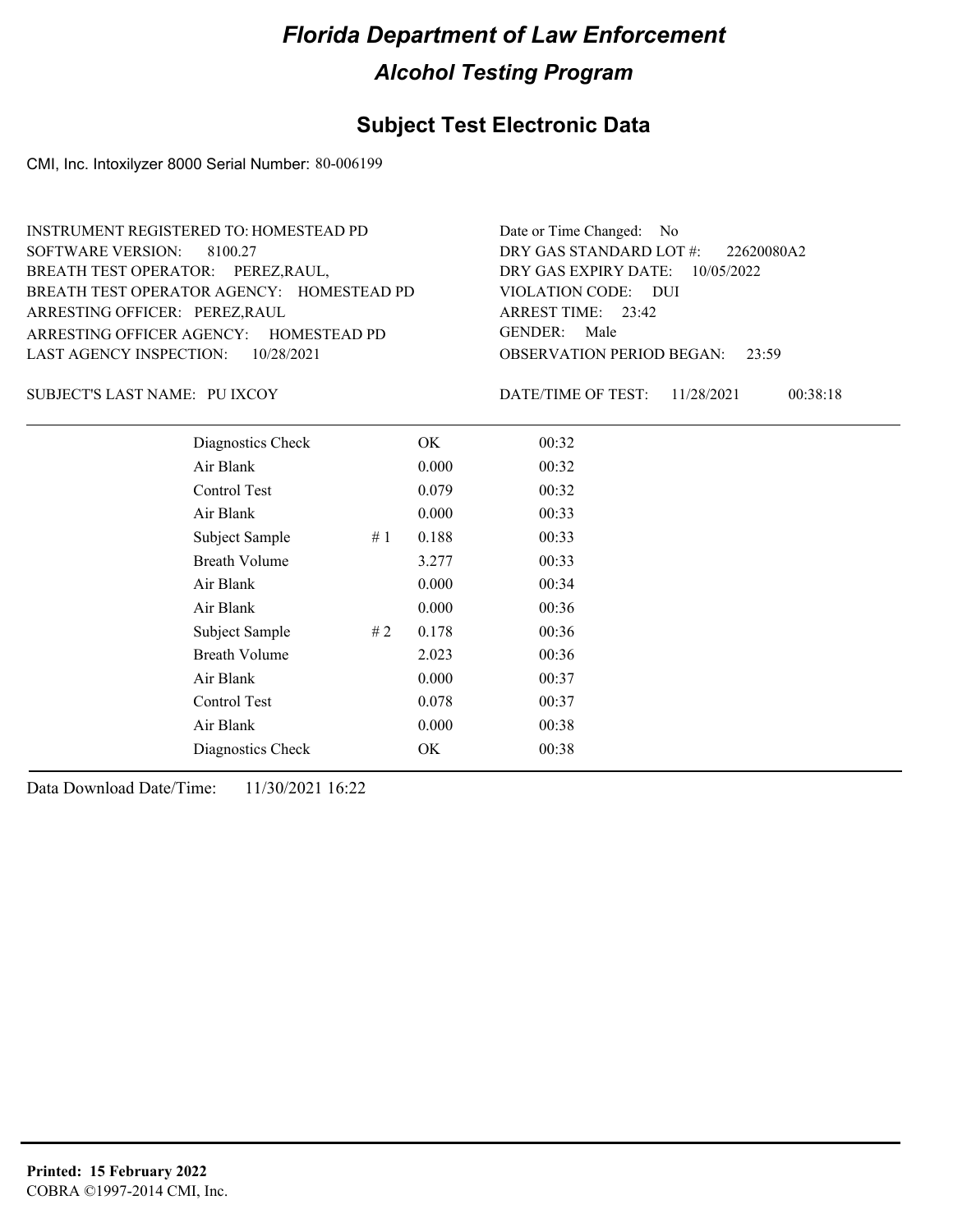## **Subject Test Electronic Data**

CMI, Inc. Intoxilyzer 8000 Serial Number: 80-006234

| INSTRUMENT REGISTERED TO: HENDRY COUNTY SO    | Date or Time Changed: No               |
|-----------------------------------------------|----------------------------------------|
| SOFTWARE VERSION: 8100.27                     | DRY GAS STANDARD LOT #: 1474747        |
| BREATH TEST OPERATOR: AFONSO, MICHAEL, J      | DRY GAS EXPIRY DATE: 04/12/2024        |
| BREATH TEST OPERATOR AGENCY: Hendry County SO | VIOLATION CODE: DUI                    |
| ARRESTING OFFICER: BARRIENTOS, KENNETH        | ARREST TIME: $02:47$                   |
| ARRESTING OFFICER AGENCY: Hendry County SO    | GENDER: Male                           |
| LAST AGENCY INSPECTION: $10/02/2021$          | <b>OBSERVATION PERIOD BEGAN: 03:30</b> |
|                                               |                                        |

#### MARGARITO SUBJECT'S LAST NAME: DATE/TIME OF TEST:

DATE/TIME OF TEST: 11/06/2021 04:04:36

| Diagnostics Check    |    | OK    | 03:56 |
|----------------------|----|-------|-------|
| Air Blank            |    | 0.000 | 03:57 |
| Control Test         |    | 0.082 | 03:57 |
| Air Blank            |    | 0.000 | 03:57 |
| Subject Sample       | #1 | 0.122 | 03:59 |
| <b>Breath Volume</b> |    | 2.324 | 03:59 |
| Air Blank            |    | 0.000 | 03:59 |
| Air Blank            |    | 0.000 | 04:01 |
| Subject Sample       | #2 | 0.118 | 04:02 |
| <b>Breath Volume</b> |    | 1.636 | 04:02 |
| Air Blank            |    | 0.000 | 04:03 |
| <b>Control Test</b>  |    | 0.082 | 04:03 |
| Air Blank            |    | 0.000 | 04:04 |
| Diagnostics Check    |    | OK    | 04:04 |
|                      |    |       |       |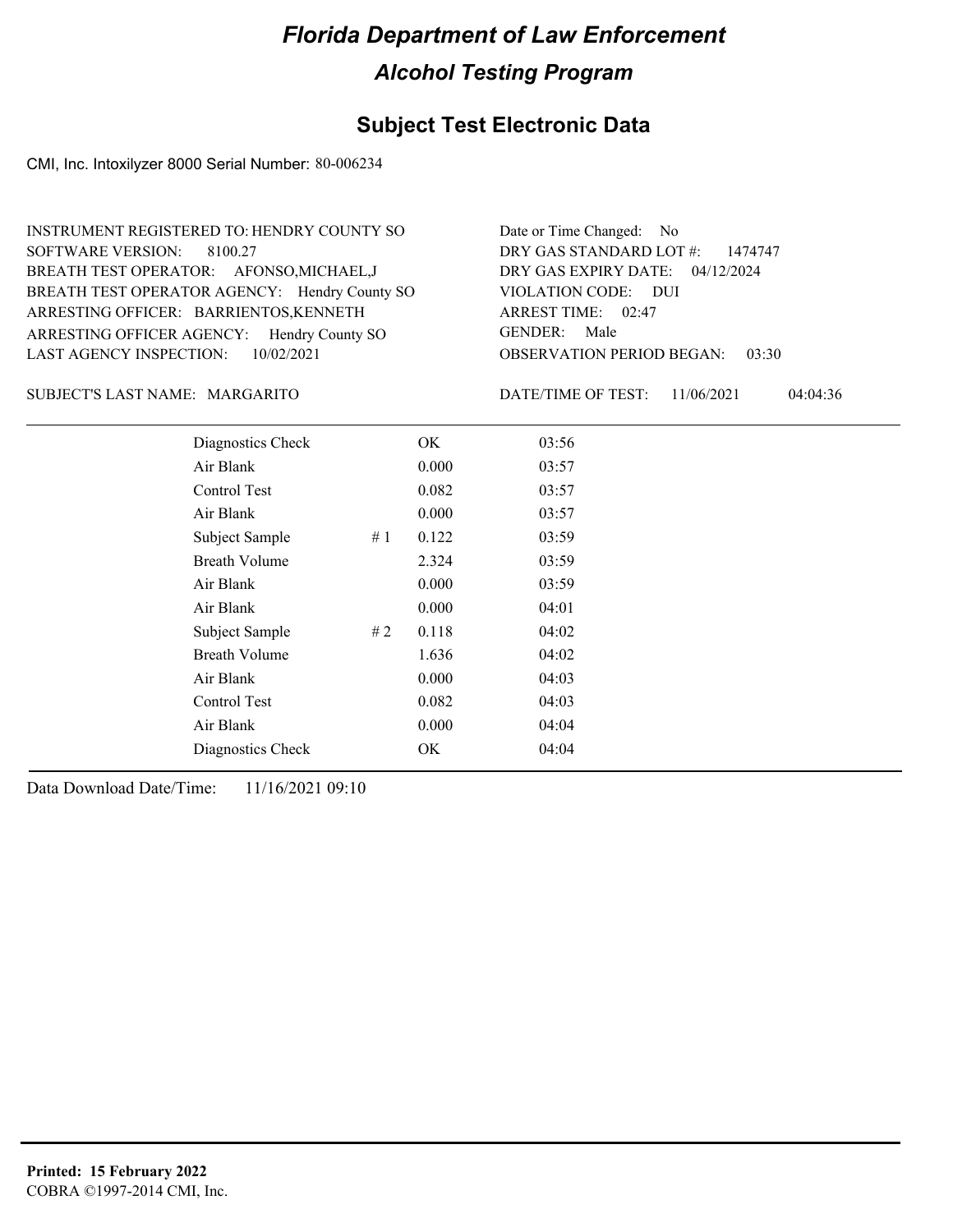## **Subject Test Electronic Data**

CMI, Inc. Intoxilyzer 8000 Serial Number: 80-006234

| INSTRUMENT REGISTERED TO: HENDRY COUNTY SO    | Date or Time Changed: No               |
|-----------------------------------------------|----------------------------------------|
| SOFTWARE VERSION: 8100.27                     | DRY GAS STANDARD LOT $\#$ : 1474747    |
| BREATH TEST OPERATOR: AFONSO, MICHAEL, J      | DRY GAS EXPIRY DATE: $04/12/2024$      |
| BREATH TEST OPERATOR AGENCY: Hendry County SO | VIOLATION CODE: DUI                    |
| ARRESTING OFFICER: SCELFO,ZACHARY             | ARREST TIME: 00:29                     |
| ARRESTING OFFICER AGENCY: Hendry County SO    | GENDER: Male                           |
| LAST AGENCY INSPECTION: $10/02/2021$          | <b>OBSERVATION PERIOD BEGAN: 01:26</b> |

RIOS SUBJECT'S LAST NAME: DATE/TIME OF TEST:

DATE/TIME OF TEST: 11/07/2021 01:55:09

| Diagnostics Check    | OK    | 01:47 |
|----------------------|-------|-------|
| Air Blank            | 0.000 | 01:47 |
| Control Test         | 0.082 | 01:48 |
| Air Blank            | 0.000 | 01:48 |
| Subject Sample<br>#1 | 0.109 | 01:50 |
| <b>Breath Volume</b> | 3.683 | 01:50 |
| Air Blank            | 0.000 | 01:50 |
| Air Blank            | 0.000 | 01:52 |
| Subject Sample<br>#2 | 0.106 | 01:53 |
| <b>Breath Volume</b> | 4.214 | 01:53 |
| Air Blank            | 0.000 | 01:54 |
| Control Test         | 0.081 | 01:54 |
| Air Blank            | 0.000 | 01:55 |
| Diagnostics Check    | OK    | 01:55 |
|                      |       |       |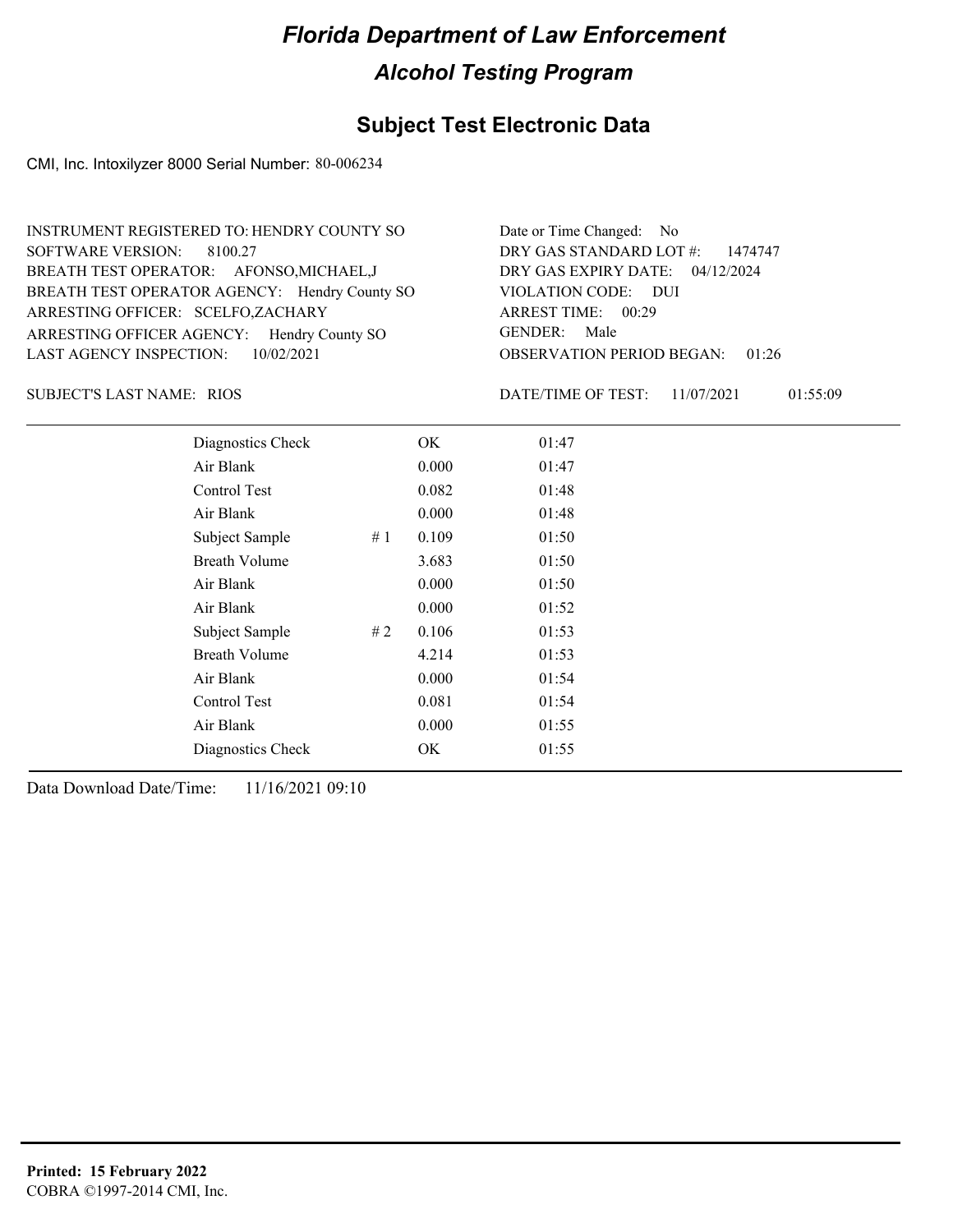## **Subject Test Electronic Data**

CMI, Inc. Intoxilyzer 8000 Serial Number: 80-006234

| INSTRUMENT REGISTERED TO: HENDRY COUNTY SO    | Date or Time Changed: No               |
|-----------------------------------------------|----------------------------------------|
| SOFTWARE VERSION: 8100.27                     | DRY GAS STANDARD LOT #: 1474747        |
| BREATH TEST OPERATOR: HULL, GARY, B           | DRY GAS EXPIRY DATE: 04/12/2024        |
| BREATH TEST OPERATOR AGENCY: Hendry County SO | VIOLATION CODE: DUI                    |
| ARRESTING OFFICER: HULL, GARY                 | ARREST TIME: 23:45                     |
| ARRESTING OFFICER AGENCY: Hendry County SO    | GENDER: Male                           |
| LAST AGENCY INSPECTION: $11/11/2021$          | <b>OBSERVATION PERIOD BEGAN: 00:00</b> |

#### LOPEZ ARREAGA SUBJECT'S LAST NAME: DATE/TIME OF TEST:

DATE/TIME OF TEST: 11/18/2021 00:31:44

| Diagnostics Check    |    | OK    | 00:22 |
|----------------------|----|-------|-------|
| Air Blank            |    | 0.000 | 00:23 |
| Control Test         |    | 0.083 | 00:23 |
| Air Blank            |    | 0.000 | 00:24 |
| Subject Sample<br>#1 |    | 0.146 | 00:27 |
| <b>Breath Volume</b> |    | 2.335 | 00:27 |
| Air Blank            |    | 0.000 | 00:27 |
| Air Blank            |    | 0.000 | 00:29 |
| Subject Sample       | #2 | 0.143 | 00:29 |
| <b>Breath Volume</b> |    | 2.519 | 00:29 |
| Air Blank            |    | 0.000 | 00:30 |
| Control Test         |    | 0.079 | 00:31 |
| Air Blank            |    | 0.000 | 00:31 |
| Diagnostics Check    |    | OK    | 00:31 |
|                      |    |       |       |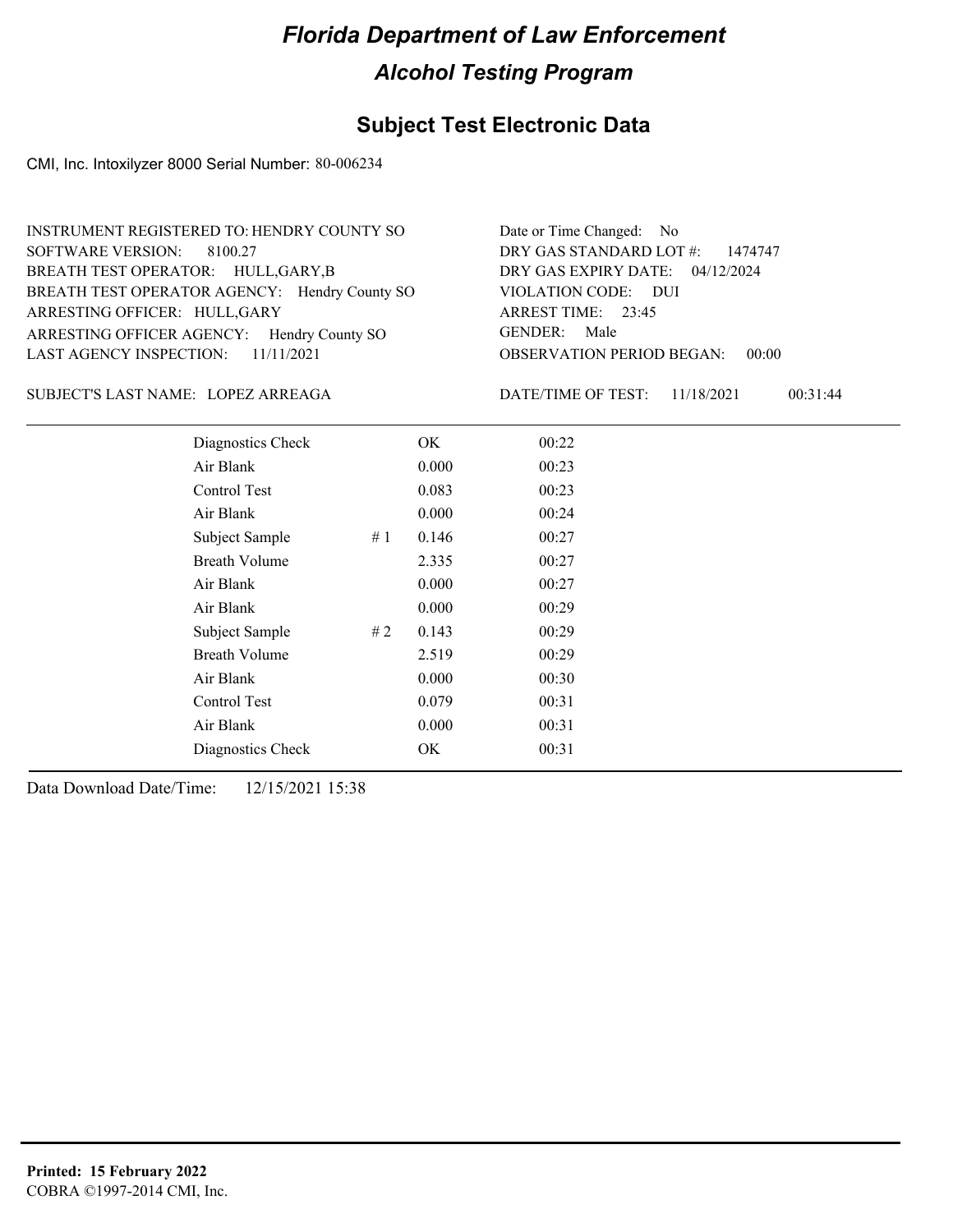## **Subject Test Electronic Data**

CMI, Inc. Intoxilyzer 8000 Serial Number: 80-006234

| Date or Time Changed: No               |
|----------------------------------------|
| DRY GAS STANDARD LOT #: 1474747        |
| DRY GAS EXPIRY DATE: 04/12/2024        |
| VIOLATION CODE: DUI                    |
| ARREST TIME: 03:31                     |
| GENDER: Male                           |
| <b>OBSERVATION PERIOD BEGAN: 03:42</b> |
|                                        |

#### FLORES SANCHEZ SUBJECT'S LAST NAME: DATE/TIME OF TEST:

DATE/TIME OF TEST: 11/20/2021 04:18:37

| Diagnostics Check    | OK    | 04:11 |
|----------------------|-------|-------|
| Air Blank            | 0.000 | 04:11 |
| Control Test         | 0.084 | 04:12 |
| Air Blank            | 0.000 | 04:12 |
| Subject Sample<br>#1 | 0.129 | 04:13 |
| <b>Breath Volume</b> | 1.886 | 04:13 |
| Air Blank            | 0.000 | 04:14 |
| Air Blank            | 0.000 | 04:16 |
| Subject Sample<br>#2 | 0.111 | 04:17 |
| <b>Breath Volume</b> | 1.195 | 04:17 |
| Air Blank            | 0.000 | 04:17 |
| Control Test         | 0.082 | 04:17 |
| Air Blank            | 0.000 | 04:18 |
| Diagnostics Check    | OK    | 04:18 |
|                      |       |       |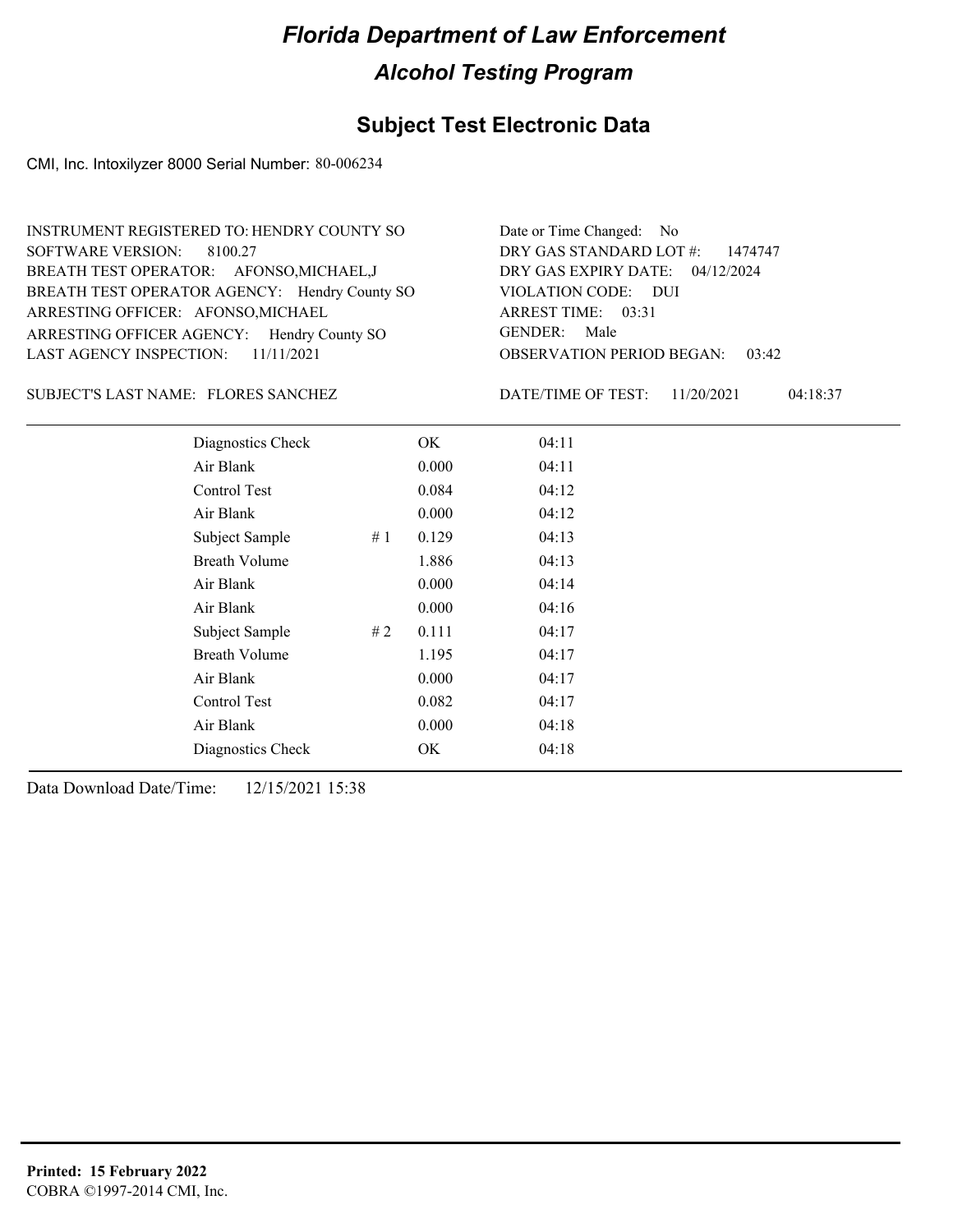## **Subject Test Electronic Data**

CMI, Inc. Intoxilyzer 8000 Serial Number: 80-006236

| INSTRUMENT REGISTERED TO: MANATEE COUNTY SO    | Date or Time Changed: No               |
|------------------------------------------------|----------------------------------------|
| SOFTWARE VERSION: 8100.27                      | DRY GAS STANDARD LOT $\#$ : 1408275    |
| BREATH TEST OPERATOR: TERRERO, FRAICOR,        | DRY GAS EXPIRY DATE: 11/19/2023        |
| BREATH TEST OPERATOR AGENCY: Manatee County SO | VIOLATION CODE: DUI                    |
| ARRESTING OFFICER: TERRERO, FRAICOR            | ARREST TIME: 22:23                     |
| ARRESTING OFFICER AGENCY: Manatee County SO    | GENDER: Male                           |
| LAST AGENCY INSPECTION: $11/16/2021$           | <b>OBSERVATION PERIOD BEGAN: 22:24</b> |

VANN SUBJECT'S LAST NAME: DATE/TIME OF TEST:

DATE/TIME OF TEST: 11/28/2021 22:52:50

| Diagnostics Check    |    | OK    | 22:45 |
|----------------------|----|-------|-------|
| Air Blank            |    | 0.000 | 22:45 |
| Control Test         |    | 0.080 | 22:45 |
| Air Blank            |    | 0.000 | 22:46 |
| Subject Sample       | #1 | 0.080 | 22:47 |
| <b>Breath Volume</b> |    | 1.406 | 22:47 |
| Air Blank            |    | 0.000 | 22:48 |
| Air Blank            |    | 0.000 | 22:50 |
| Subject Sample       | #2 | 0.079 | 22:51 |
| <b>Breath Volume</b> |    | 1.839 | 22:51 |
| Air Blank            |    | 0.000 | 22:51 |
| Control Test         |    | 0.080 | 22:52 |
| Air Blank            |    | 0.000 | 22:52 |
| Diagnostics Check    |    | OK    | 22:52 |
|                      |    |       |       |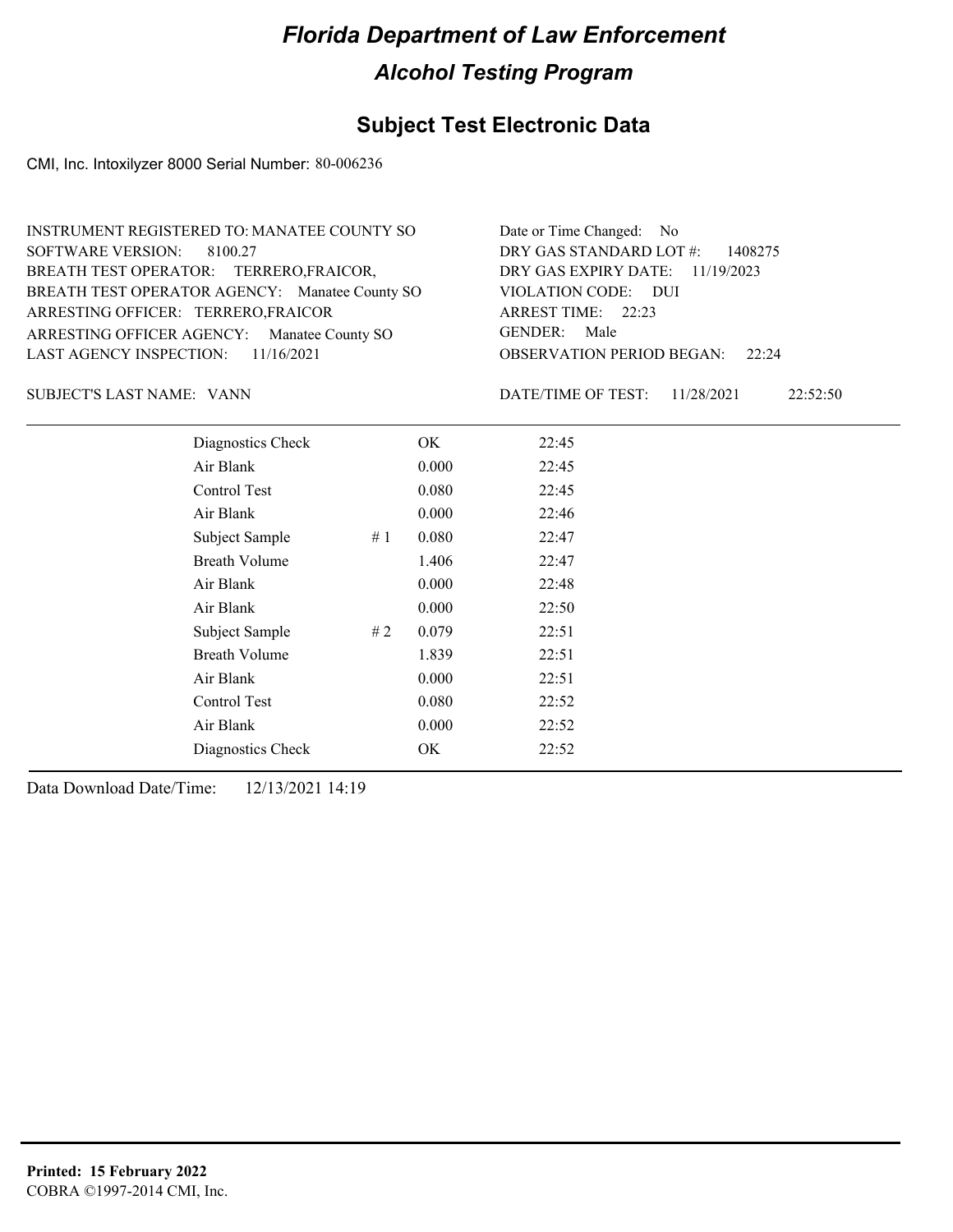## **Subject Test Electronic Data**

CMI, Inc. Intoxilyzer 8000 Serial Number: 80-006237

| INSTRUMENT REGISTERED TO: CLAY COUNTY SO    | Date or Time Changed: No               |
|---------------------------------------------|----------------------------------------|
| SOFTWARE VERSION: 8100.27                   | DRY GAS STANDARD LOT $\#$ : 22620080A2 |
| BREATH TEST OPERATOR: SIDDERS, R, M         | DRY GAS EXPIRY DATE: 10/05/2022        |
| BREATH TEST OPERATOR AGENCY: Clay County SO | VIOLATION CODE: DUI                    |
| ARRESTING OFFICER: RILEY, R                 | ARREST TIME: 01:44                     |
| ARRESTING OFFICER AGENCY: Clay County SO    | GENDER: Male                           |
| LAST AGENCY INSPECTION: $10/27/2021$        | <b>OBSERVATION PERIOD BEGAN: 02:00</b> |

#### SUBJECT'S LAST NAME: CAVENDER DATE/TIME OF TEST:

DATE/TIME OF TEST: 11/06/2021 02:33:01

| Diagnostics Check    |    | OK    | 02:25 |
|----------------------|----|-------|-------|
| Air Blank            |    | 0.000 | 02:26 |
| Control Test         |    | 0.080 | 02:26 |
| Air Blank            |    | 0.000 | 02:27 |
| Subject Sample       | #1 | 0.167 | 02:27 |
| <b>Breath Volume</b> |    | 3.031 | 02:27 |
| Air Blank            |    | 0.000 | 02:28 |
| Air Blank            |    | 0.000 | 02:30 |
| Subject Sample       | #2 | 0.173 | 02:31 |
| <b>Breath Volume</b> |    | 3.152 | 02:31 |
| Air Blank            |    | 0.000 | 02:32 |
| <b>Control Test</b>  |    | 0.080 | 02:32 |
| Air Blank            |    | 0.000 | 02:32 |
| Diagnostics Check    |    | OK    | 02:33 |
|                      |    |       |       |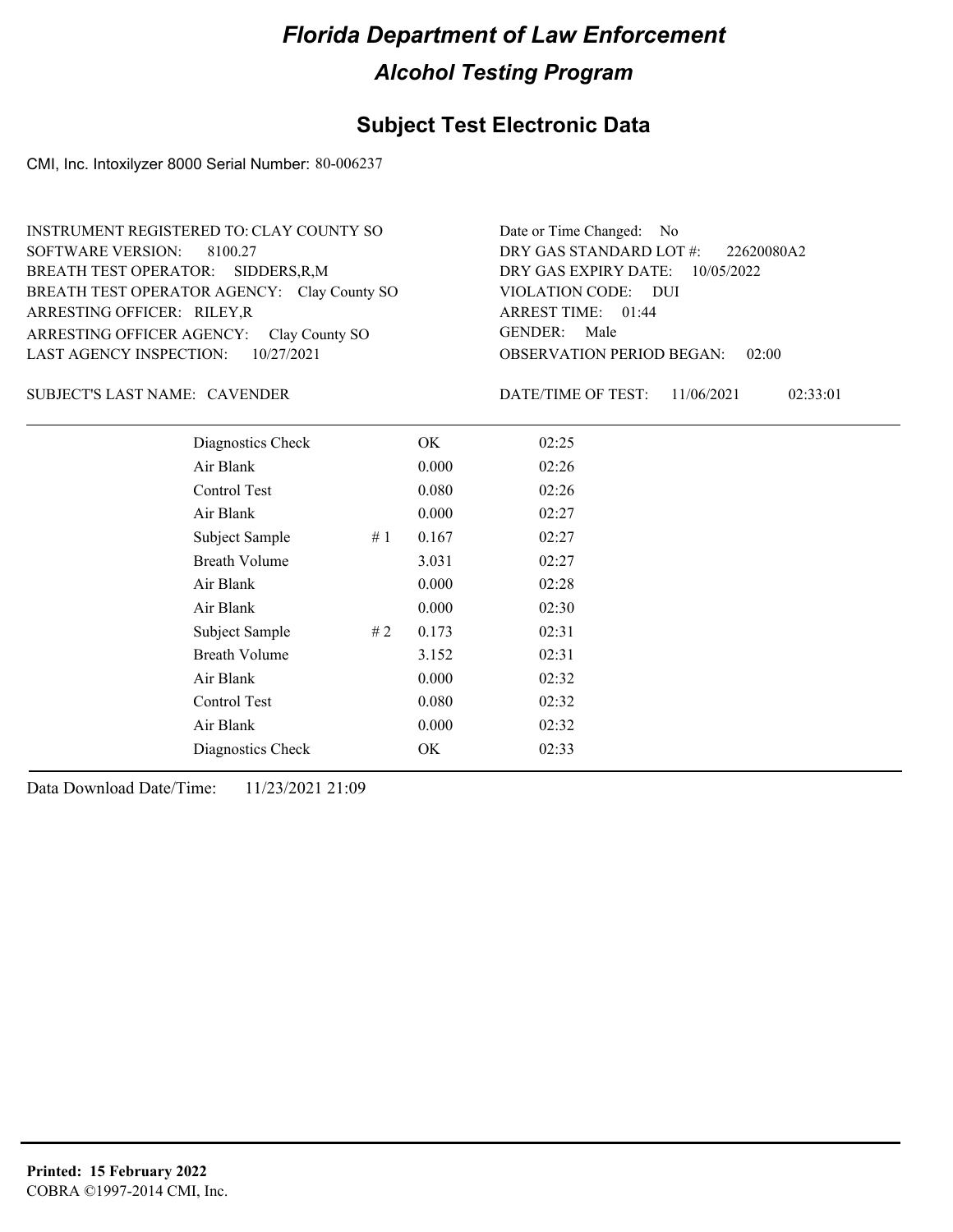## **Subject Test Electronic Data**

CMI, Inc. Intoxilyzer 8000 Serial Number: 80-006237

| INSTRUMENT REGISTERED TO: CLAY COUNTY SO    | Date or Time Changed: No               |
|---------------------------------------------|----------------------------------------|
| SOFTWARE VERSION: 8100.27                   | DRY GAS STANDARD LOT $\#$ : 22620080A2 |
| BREATH TEST OPERATOR: SIDDERS, R, M         | DRY GAS EXPIRY DATE: $10/05/2022$      |
| BREATH TEST OPERATOR AGENCY: Clay County SO | VIOLATION CODE: DUI                    |
| ARRESTING OFFICER: RILEY, R                 | ARREST TIME: 17:04                     |
| ARRESTING OFFICER AGENCY: Clay County SO    | GENDER: Male                           |
| LAST AGENCY INSPECTION: 10/27/2021          | <b>OBSERVATION PERIOD BEGAN: 17:30</b> |

#### SUBJECT'S LAST NAME: STACY DATE/TIME OF TEST:

DATE/TIME OF TEST: 11/06/2021 18:17:51

| Diagnostics Check    | OK    | 18:07 |                             |
|----------------------|-------|-------|-----------------------------|
| Air Blank            | 0.000 | 18:07 |                             |
| Control Test         | 0.080 | 18:07 |                             |
| Air Blank            | 0.000 | 18:08 |                             |
| Subject Sample<br>#1 |       | 18:11 | No Sample Provided          |
| <b>Breath Volume</b> | 0.000 | 18:11 |                             |
| Air Blank            | 0.000 | 18:11 |                             |
| Air Blank            | 0.000 | 18:13 |                             |
| Subject Sample<br>#2 |       | 18:16 | <b>Subject Test Refused</b> |
| <b>Breath Volume</b> | 0.000 | 18:16 |                             |
| Air Blank            | 0.000 | 18:16 |                             |
| Control Test         | 0.081 | 18:17 |                             |
| Air Blank            | 0.000 | 18:17 |                             |
| Diagnostics Check    | OK    | 18:17 |                             |
|                      |       |       |                             |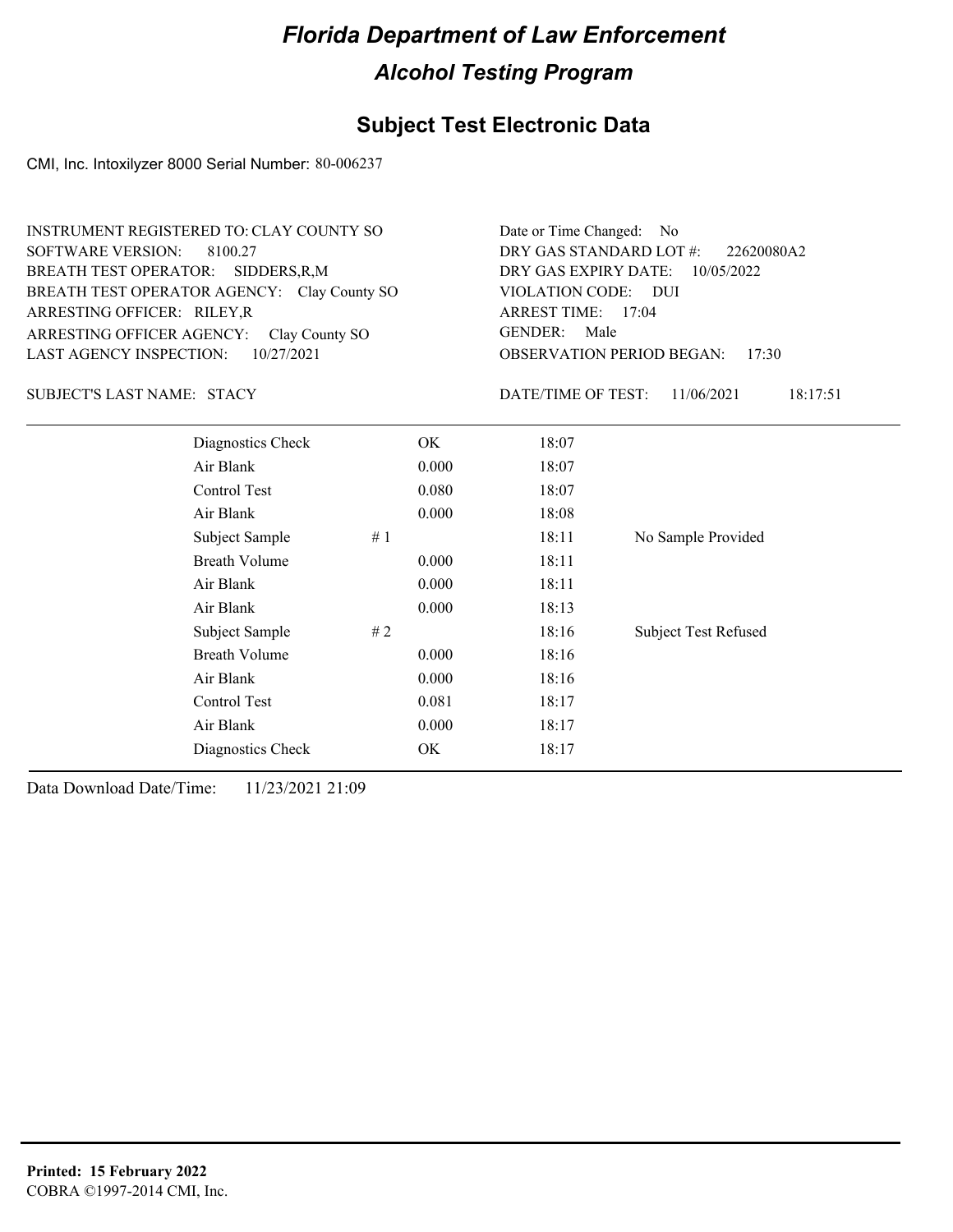## **Subject Test Electronic Data**

CMI, Inc. Intoxilyzer 8000 Serial Number: 80-006237

| INSTRUMENT REGISTERED TO: CLAY COUNTY SO     | Date or Time Changed: No               |
|----------------------------------------------|----------------------------------------|
| SOFTWARE VERSION: 8100.27                    | DRY GAS STANDARD LOT $\#$ : 22620080A2 |
| BREATH TEST OPERATOR: SIDDERS, R, M          | DRY GAS EXPIRY DATE: $10/05/2022$      |
| BREATH TEST OPERATOR AGENCY: Clay County SO  | VIOLATION CODE: DUI                    |
| ARRESTING OFFICER: NEWTON,N                  | ARREST TIME: 23:19                     |
| ARRESTING OFFICER AGENCY: Green Cove Springs | GENDER: Male                           |
| LAST AGENCY INSPECTION: $10/27/2021$         | <b>OBSERVATION PERIOD BEGAN: 23:30</b> |

#### SUBJECT'S LAST NAME: BARNES DATE/TIME OF TEST:

DATE/TIME OF TEST: 11/06/2021 23:57:49

| Diagnostics Check    |    | OK    | 23:51 |
|----------------------|----|-------|-------|
| Air Blank            |    | 0.000 | 23:51 |
| Control Test         |    | 0.080 | 23:51 |
| Air Blank            |    | 0.000 | 23:52 |
| Subject Sample       | #1 | 0.173 | 23:53 |
| <b>Breath Volume</b> |    | 2.617 | 23:53 |
| Air Blank            |    | 0.000 | 23:53 |
| Air Blank            |    | 0.000 | 23:55 |
| Subject Sample       | #2 | 0.167 | 23:56 |
| <b>Breath Volume</b> |    | 1.964 | 23:56 |
| Air Blank            |    | 0.000 | 23:56 |
| Control Test         |    | 0.080 | 23:57 |
| Air Blank            |    | 0.000 | 23:57 |
| Diagnostics Check    |    | OK    | 23:57 |
|                      |    |       |       |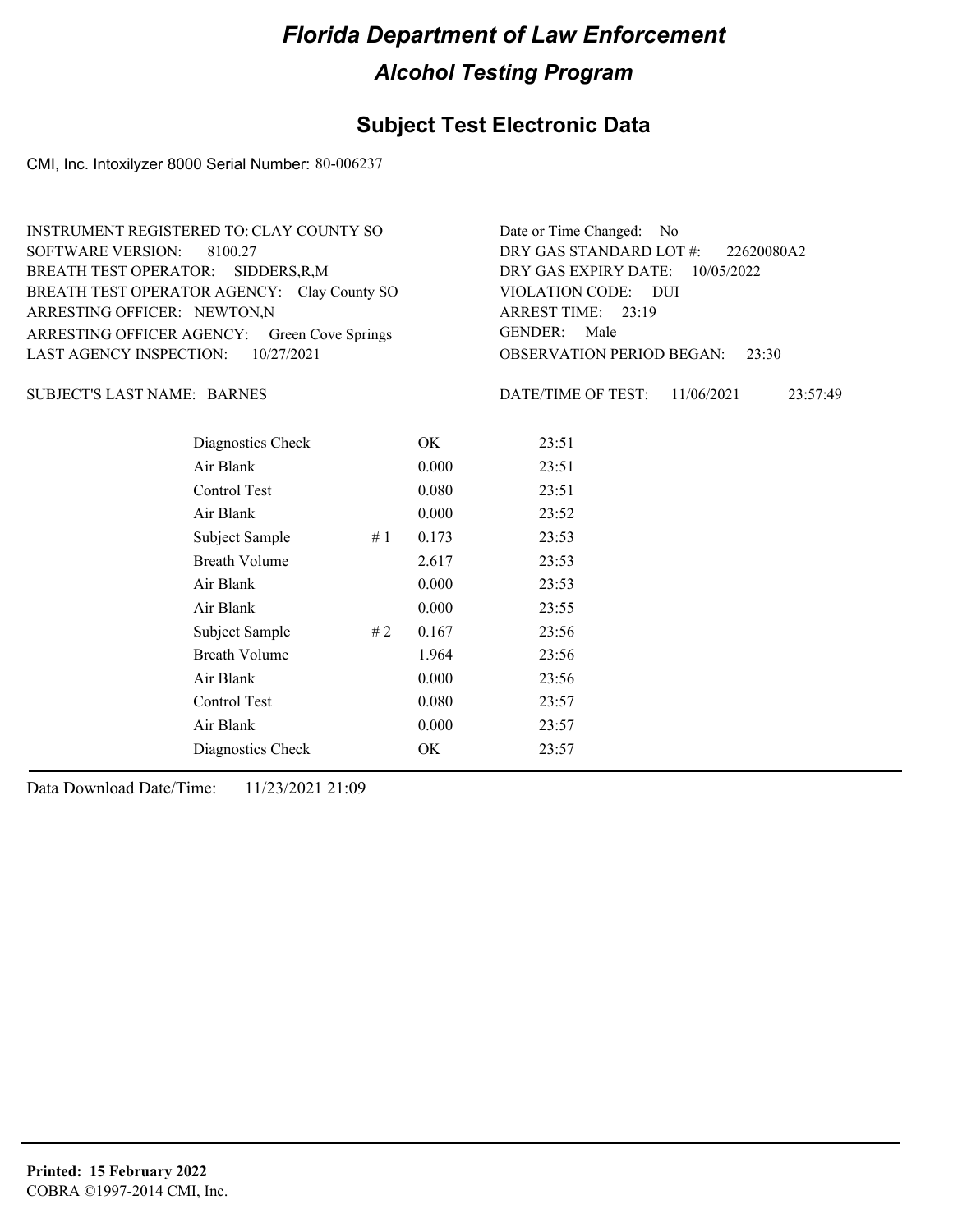## **Subject Test Electronic Data**

CMI, Inc. Intoxilyzer 8000 Serial Number: 80-006237

| <b>INSTRUMENT REGISTERED TO: CLAY COUNTY SO</b><br><b>SOFTWARE VERSION:</b><br>8100.27<br>BREATH TEST OPERATOR:<br>SIDDERS, R, M<br>BREATH TEST OPERATOR AGENCY: Clay County SO<br>ARRESTING OFFICER: RILEY, R<br>ARRESTING OFFICER AGENCY:<br>Clay County SO<br><b>LAST AGENCY INSPECTION:</b><br>10/27/2021 |                      |       |       | Date or Time Changed:<br>No.<br>DRY GAS STANDARD LOT #:<br>22620080A2<br>DRY GAS EXPIRY DATE:<br>10/05/2022<br>VIOLATION CODE: DUI<br>ARREST TIME: 01:30<br><b>GENDER:</b><br>Male<br><b>OBSERVATION PERIOD BEGAN:</b><br>01:50 |                             |  |
|---------------------------------------------------------------------------------------------------------------------------------------------------------------------------------------------------------------------------------------------------------------------------------------------------------------|----------------------|-------|-------|---------------------------------------------------------------------------------------------------------------------------------------------------------------------------------------------------------------------------------|-----------------------------|--|
| <b>SUBJECT'S LAST NAME: STINSON</b>                                                                                                                                                                                                                                                                           |                      |       |       | DATE/TIME OF TEST:<br>11/07/2021<br>02:23:22                                                                                                                                                                                    |                             |  |
|                                                                                                                                                                                                                                                                                                               | Diagnostics Check    |       | OK.   | 02:13                                                                                                                                                                                                                           |                             |  |
|                                                                                                                                                                                                                                                                                                               | Air Blank            |       | 0.000 | 02:13                                                                                                                                                                                                                           |                             |  |
|                                                                                                                                                                                                                                                                                                               | Control Test         |       | 0.080 | 02:14                                                                                                                                                                                                                           |                             |  |
|                                                                                                                                                                                                                                                                                                               | Air Blank            |       | 0.000 | 02:14                                                                                                                                                                                                                           |                             |  |
|                                                                                                                                                                                                                                                                                                               | Subject Sample       | # $1$ |       | 02:17                                                                                                                                                                                                                           | No Sample Provided          |  |
|                                                                                                                                                                                                                                                                                                               | <b>Breath Volume</b> |       | 0.000 | 02:17                                                                                                                                                                                                                           |                             |  |
|                                                                                                                                                                                                                                                                                                               | Air Blank            |       | 0.000 | 02:18                                                                                                                                                                                                                           |                             |  |
|                                                                                                                                                                                                                                                                                                               | Air Blank            |       | 0.000 | 02:20                                                                                                                                                                                                                           |                             |  |
|                                                                                                                                                                                                                                                                                                               | Subject Sample       | #2    |       | 02:21                                                                                                                                                                                                                           | <b>Subject Test Refused</b> |  |
|                                                                                                                                                                                                                                                                                                               | <b>Breath Volume</b> |       | 0.000 | 02:21                                                                                                                                                                                                                           |                             |  |
|                                                                                                                                                                                                                                                                                                               | Air Blank            |       | 0.000 | 02:22                                                                                                                                                                                                                           |                             |  |
|                                                                                                                                                                                                                                                                                                               | Control Test         |       | 0.080 | 02:22                                                                                                                                                                                                                           |                             |  |
|                                                                                                                                                                                                                                                                                                               | Air Blank            |       | 0.000 | 02:23                                                                                                                                                                                                                           |                             |  |
|                                                                                                                                                                                                                                                                                                               | Diagnostics Check    |       | OK    | 02:23                                                                                                                                                                                                                           |                             |  |
|                                                                                                                                                                                                                                                                                                               |                      |       |       |                                                                                                                                                                                                                                 |                             |  |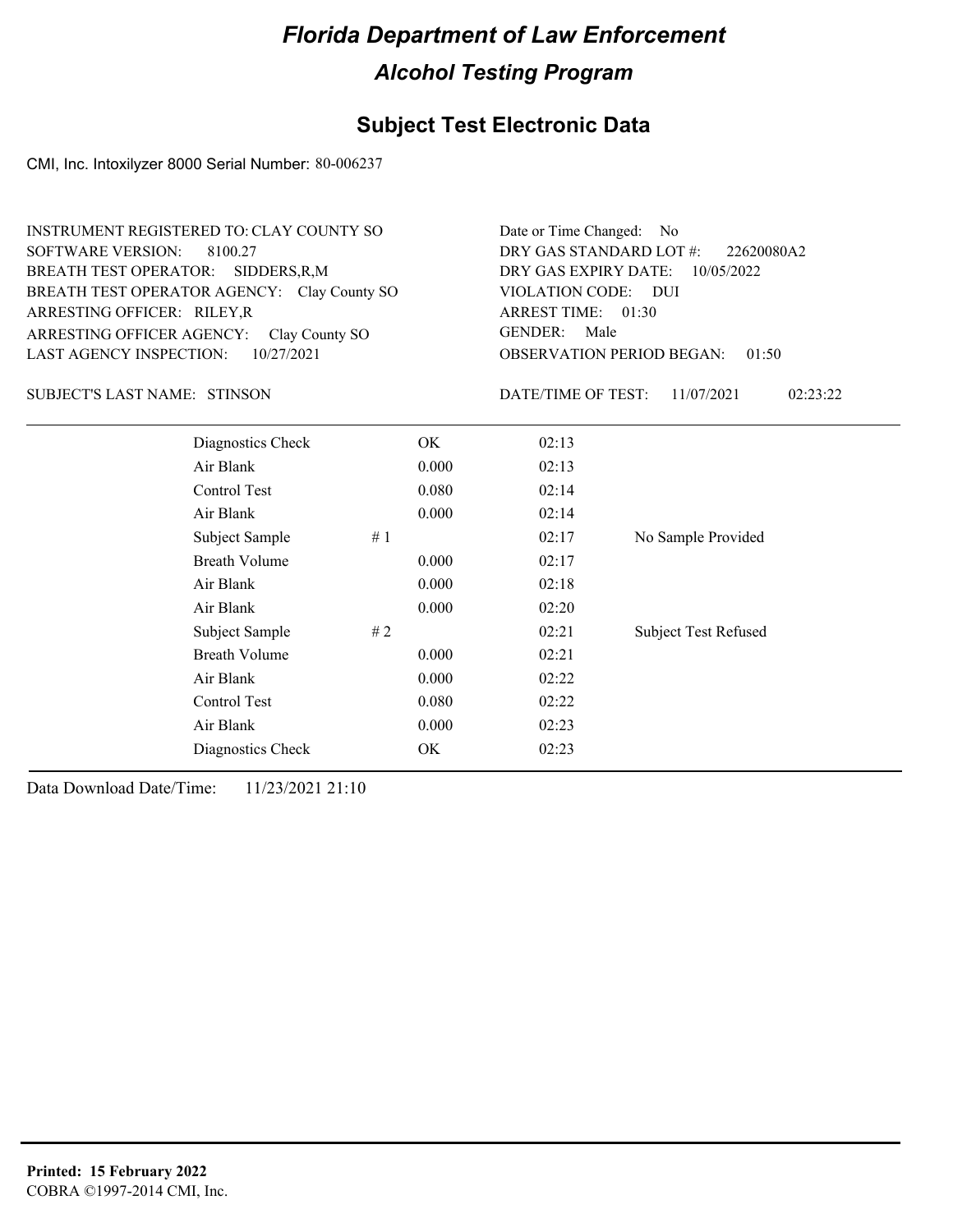#### **Subject Test Electronic Data**

CMI, Inc. Intoxilyzer 8000 Serial Number: 80-006237

| INSTRUMENT REGISTERED TO: CLAY COUNTY SO    | Date or Time Changed: No               |
|---------------------------------------------|----------------------------------------|
| SOFTWARE VERSION: 8100.27                   | DRY GAS STANDARD LOT #: 22620080A2     |
| BREATH TEST OPERATOR: SIDDERS, R, M         | DRY GAS EXPIRY DATE: $10/05/2022$      |
| BREATH TEST OPERATOR AGENCY: Clay County SO | VIOLATION CODE: DUI                    |
| ARRESTING OFFICER: RILEY, R                 | ARREST TIME: $00:16$                   |
| ARRESTING OFFICER AGENCY: Clay County SO    | GENDER: Female                         |
| LAST AGENCY INSPECTION: 10/27/2021          | <b>OBSERVATION PERIOD BEGAN: 00:35</b> |

#### SUBJECT'S LAST NAME: MITCHELL DATE/TIME OF TEST:

DATE/TIME OF TEST: 11/08/2021 01:02:11

| Diagnostics Check    |    | OK    | 00:55 |
|----------------------|----|-------|-------|
| Air Blank            |    | 0.000 | 00:56 |
| Control Test         |    | 0.080 | 00:56 |
| Air Blank            |    | 0.000 | 00:57 |
| Subject Sample       | #1 | 0.000 | 00:57 |
| <b>Breath Volume</b> |    | 1.445 | 00:57 |
| Air Blank            |    | 0.000 | 00:58 |
| Air Blank            |    | 0.000 | 01:00 |
| Subject Sample       | #2 | 0.000 | 01:00 |
| <b>Breath Volume</b> |    | 1.234 | 01:00 |
| Air Blank            |    | 0.000 | 01:01 |
| Control Test         |    | 0.080 | 01:01 |
| Air Blank            |    | 0.000 | 01:02 |
| Diagnostics Check    |    | OK    | 01:02 |
|                      |    |       |       |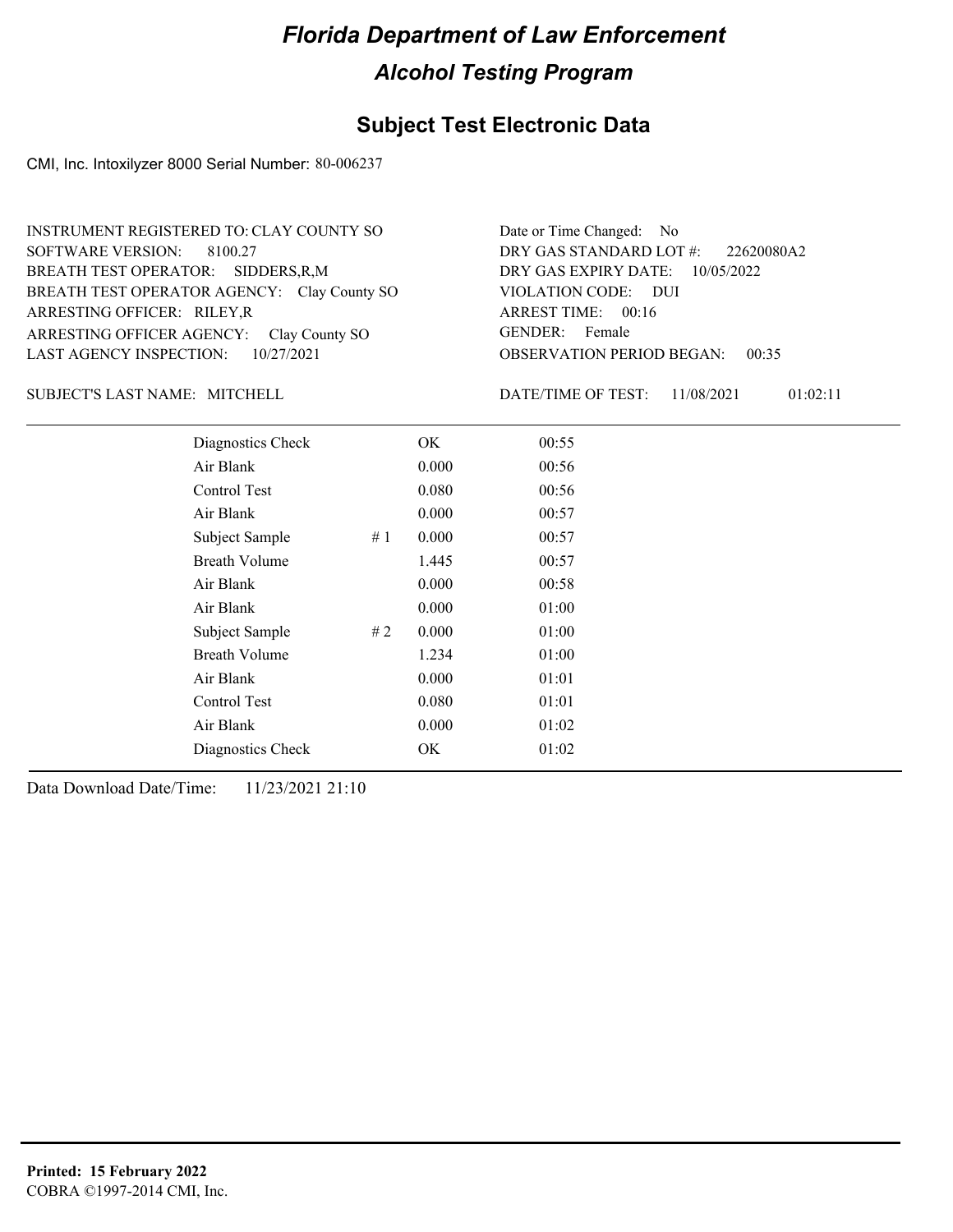### **Subject Test Electronic Data**

CMI, Inc. Intoxilyzer 8000 Serial Number: 80-006237

| INSTRUMENT REGISTERED TO: CLAY COUNTY SO    | Date or Time Changed: No               |
|---------------------------------------------|----------------------------------------|
| SOFTWARE VERSION: 8100.27                   | DRY GAS STANDARD LOT #: 22620080A2     |
| BREATH TEST OPERATOR: SIDDERS, R, M         | DRY GAS EXPIRY DATE: 10/05/2022        |
| BREATH TEST OPERATOR AGENCY: Clay County SO | VIOLATION CODE: DUI                    |
| ARRESTING OFFICER: RILEY, R                 | ARREST TIME: 01:52                     |
| ARRESTING OFFICER AGENCY: Clay County SO    | GENDER: Male                           |
| LAST AGENCY INSPECTION: $10/27/2021$        | <b>OBSERVATION PERIOD BEGAN: 02:18</b> |

SAAM SUBJECT'S LAST NAME: DATE/TIME OF TEST:

DATE/TIME OF TEST: 11/08/2021 02:52:38

| Diagnostics Check    |    | OK    | 02:46 |
|----------------------|----|-------|-------|
| Air Blank            |    | 0.000 | 02:46 |
| Control Test         |    | 0.081 | 02:46 |
| Air Blank            |    | 0.000 | 02:47 |
| Subject Sample       | #1 | 0.000 | 02:48 |
| <b>Breath Volume</b> |    | 2.628 | 02:48 |
| Air Blank            |    | 0.000 | 02:48 |
| Air Blank            |    | 0.000 | 02:50 |
| Subject Sample       | #2 | 0.000 | 02:51 |
| <b>Breath Volume</b> |    | 1.453 | 02:51 |
| Air Blank            |    | 0.000 | 02:51 |
| Control Test         |    | 0.080 | 02:52 |
| Air Blank            |    | 0.000 | 02:52 |
| Diagnostics Check    |    | OK    | 02:52 |
|                      |    |       |       |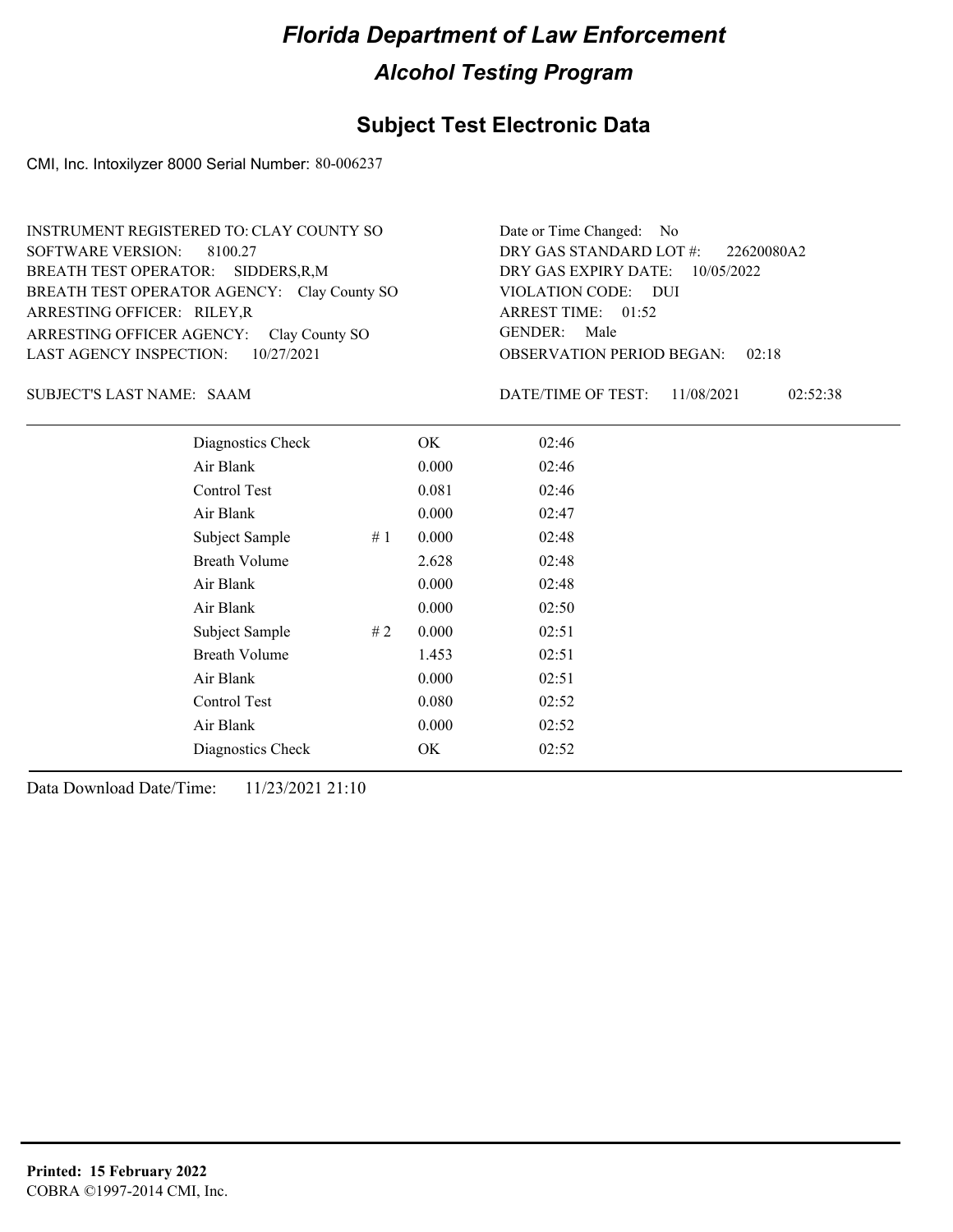### **Subject Test Electronic Data**

CMI, Inc. Intoxilyzer 8000 Serial Number: 80-006237

| INSTRUMENT REGISTERED TO: CLAY COUNTY SO    | Date or Time Changed: No               |
|---------------------------------------------|----------------------------------------|
| SOFTWARE VERSION: 8100.27                   | DRY GAS STANDARD LOT $\#$ : 22620080A2 |
| BREATH TEST OPERATOR: SIDDERS, R, M         | DRY GAS EXPIRY DATE: $10/05/2022$      |
| BREATH TEST OPERATOR AGENCY: Clay County SO | VIOLATION CODE: DUI                    |
| ARRESTING OFFICER: RILEY, R                 | ARREST TIME: $01:15$                   |
| ARRESTING OFFICER AGENCY: Clay County SO    | GENDER: Female                         |
| LAST AGENCY INSPECTION: 10/27/2021          | <b>OBSERVATION PERIOD BEGAN: 01:33</b> |

#### SUBJECT'S LAST NAME: CLARDY DATE/TIME OF TEST:

DATE/TIME OF TEST: 11/11/2021 01:59:43

| Diagnostics Check    |    | OK    | 01:53 |
|----------------------|----|-------|-------|
| Air Blank            |    | 0.000 | 01:53 |
| Control Test         |    | 0.080 | 01:53 |
| Air Blank            |    | 0.000 | 01:54 |
| Subject Sample       | #1 | 0.129 | 01:55 |
| <b>Breath Volume</b> |    | 2.585 | 01:55 |
| Air Blank            |    | 0.000 | 01:55 |
| Air Blank            |    | 0.000 | 01:57 |
| Subject Sample       | #2 | 0.126 | 01:58 |
| <b>Breath Volume</b> |    | 2.210 | 01:58 |
| Air Blank            |    | 0.000 | 01:58 |
| Control Test         |    | 0.080 | 01:59 |
| Air Blank            |    | 0.000 | 01:59 |
| Diagnostics Check    |    | OK    | 01:59 |
|                      |    |       |       |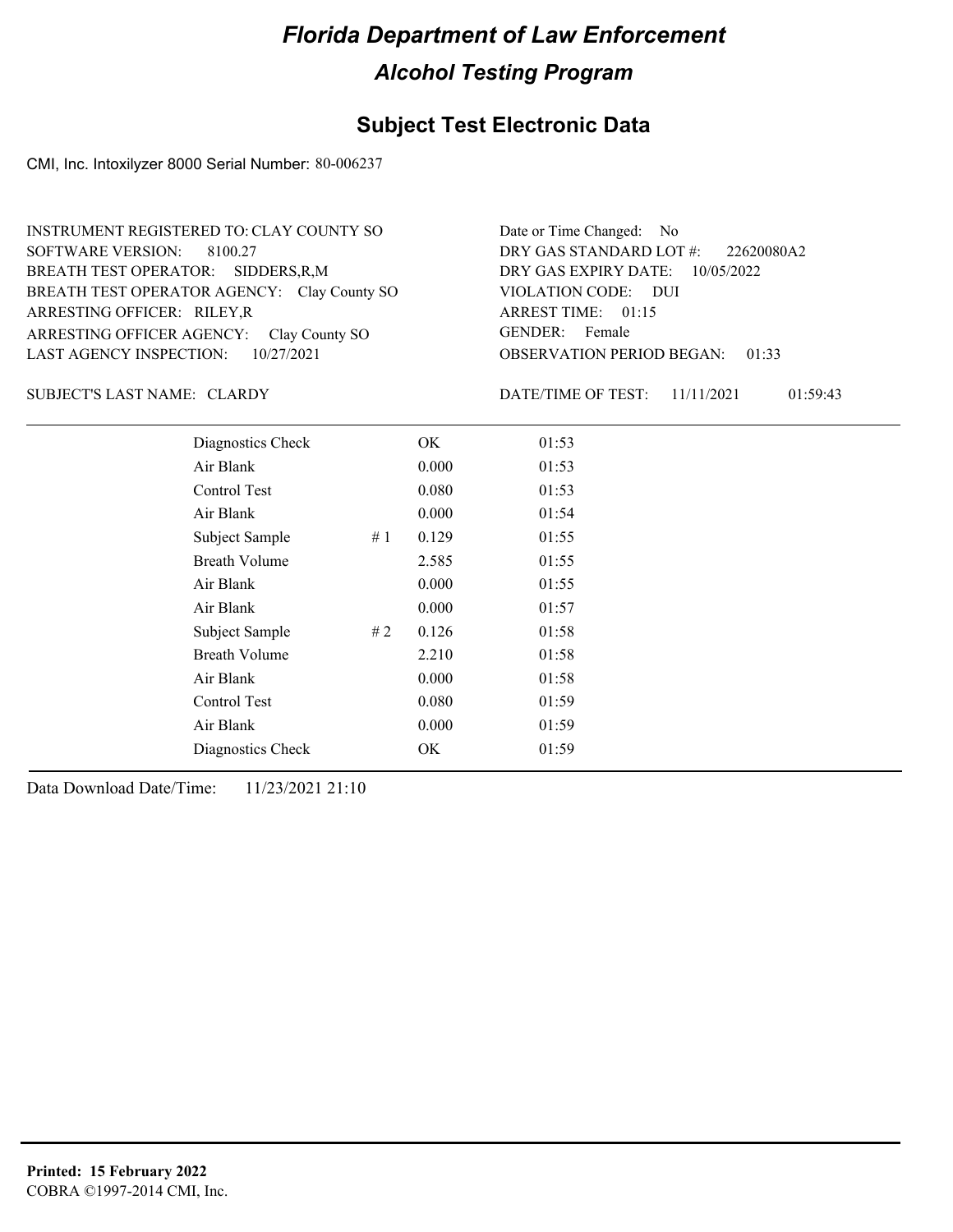## **Subject Test Electronic Data**

CMI, Inc. Intoxilyzer 8000 Serial Number: 80-006237

| INSTRUMENT REGISTERED TO: CLAY COUNTY SO    | Date or Time Changed: No               |
|---------------------------------------------|----------------------------------------|
| SOFTWARE VERSION: 8100.27                   | DRY GAS STANDARD LOT #: 22620080A2     |
| BREATH TEST OPERATOR: SIDDERS, R, M         | DRY GAS EXPIRY DATE: $10/05/2022$      |
| BREATH TEST OPERATOR AGENCY: Clay County SO | VIOLATION CODE: DUI                    |
| ARRESTING OFFICER: RILEY, R                 | ARREST TIME: 01:10                     |
| ARRESTING OFFICER AGENCY: Clay County SO    | GENDER: Female                         |
| LAST AGENCY INSPECTION: $10/27/2021$        | <b>OBSERVATION PERIOD BEGAN: 01:48</b> |

#### SUBJECT'S LAST NAME: WRIGHT **Example 2018** DATE/TIME OF TEST:

DATE/TIME OF TEST: 11/12/2021 02:17:27

| Diagnostics Check    | OK    | 02:08 |                             |
|----------------------|-------|-------|-----------------------------|
| Air Blank            | 0.000 | 02:08 |                             |
| Control Test         | 0.079 | 02:09 |                             |
| Air Blank            | 0.000 | 02:09 |                             |
| #1<br>Subject Sample |       | 02:12 | No Sample Provided          |
| <b>Breath Volume</b> | 0.000 | 02:12 |                             |
| Air Blank            | 0.000 | 02:13 |                             |
| Air Blank            | 0.000 | 02:15 |                             |
| Subject Sample<br>#2 |       | 02:16 | <b>Subject Test Refused</b> |
| <b>Breath Volume</b> | 0.000 | 02:16 |                             |
| Air Blank            | 0.000 | 02:16 |                             |
| Control Test         | 0.080 | 02:16 |                             |
| Air Blank            | 0.000 | 02:17 |                             |
| Diagnostics Check    | OK    | 02:17 |                             |
|                      |       |       |                             |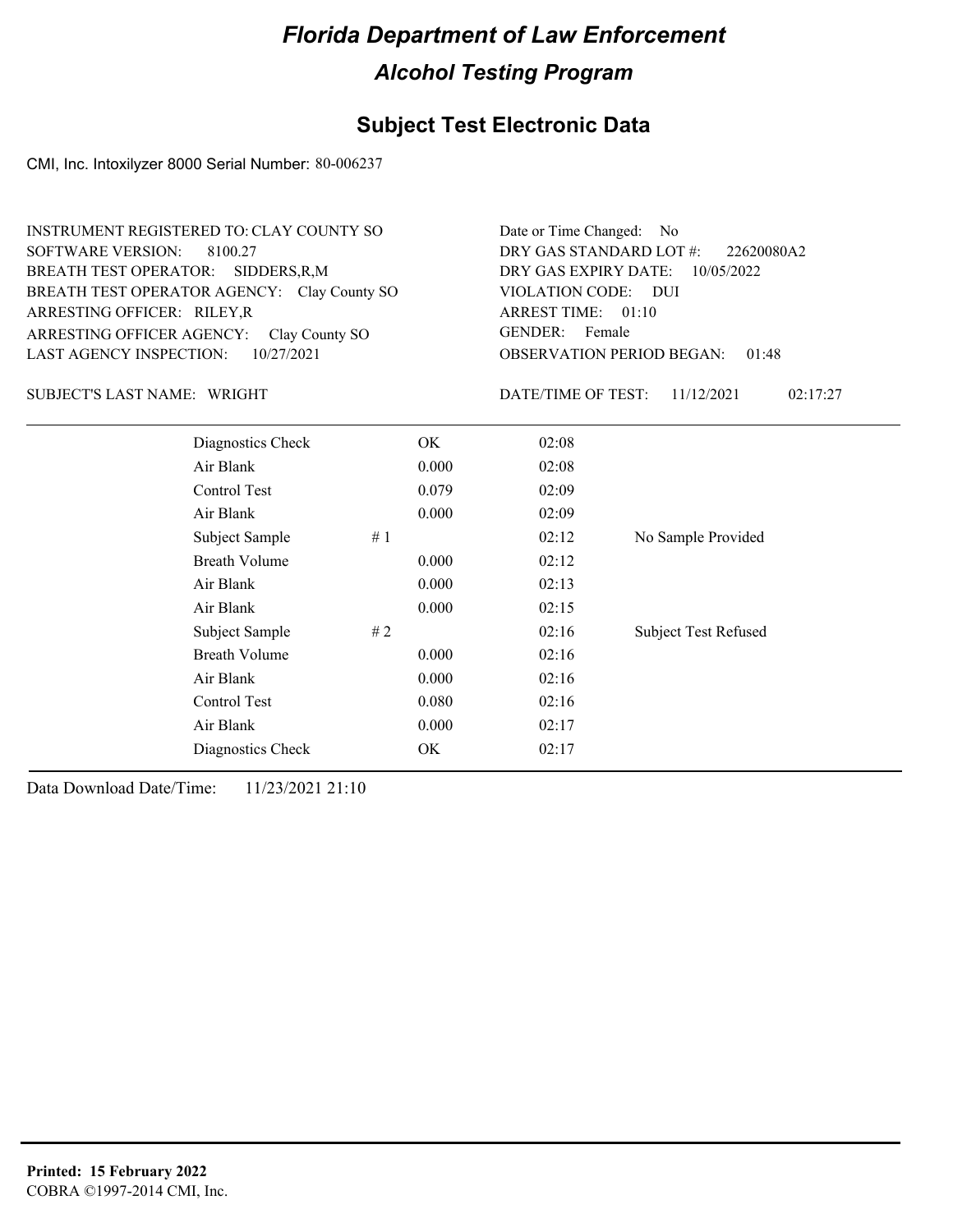#### **Subject Test Electronic Data**

CMI, Inc. Intoxilyzer 8000 Serial Number: 80-006237

ARRESTING OFFICER AGENCY: GENDER: Clay County SO BREATH TEST OPERATOR AGENCY: Clay County SO VIOLATION CODE: SOFTWARE VERSION: 8100.27 ARRESTING OFFICER: SATKOWIAK,J SIDDERS,R,M BREATH TEST OPERATOR: LAST AGENCY INSPECTION: 10/27/2021 INSTRUMENT REGISTERED TO: CLAY COUNTY SO

OBSERVATION PERIOD BEGAN: 02:18 VIOLATION CODE: DUI ARREST TIME: 02:04 DRY GAS EXPIRY DATE: 10/05/2022 22620080A2 DRY GAS STANDARD LOT #: Date or Time Changed: No GENDER: Female

#### SUBJECT'S LAST NAME: DANIELS DATE/TIME OF TEST:

DATE/TIME OF TEST: 11/12/2021 02:47:14

| Diagnostics Check    |    | OK    | 02:40 |
|----------------------|----|-------|-------|
| Air Blank            |    | 0.000 | 02:40 |
| Control Test         |    | 0.079 | 02:41 |
| Air Blank            |    | 0.000 | 02:41 |
| Subject Sample       | #1 | 0.189 | 02:42 |
| <b>Breath Volume</b> |    | 1.480 | 02:42 |
| Air Blank            |    | 0.000 | 02:43 |
| Air Blank            |    | 0.000 | 02:45 |
| Subject Sample       | #2 | 0.178 | 02:45 |
| <b>Breath Volume</b> |    | 1.476 | 02:45 |
| Air Blank            |    | 0.000 | 02:46 |
| Control Test         |    | 0.079 | 02:46 |
| Air Blank            |    | 0.000 | 02:47 |
| Diagnostics Check    |    | OK    | 02:47 |
|                      |    |       |       |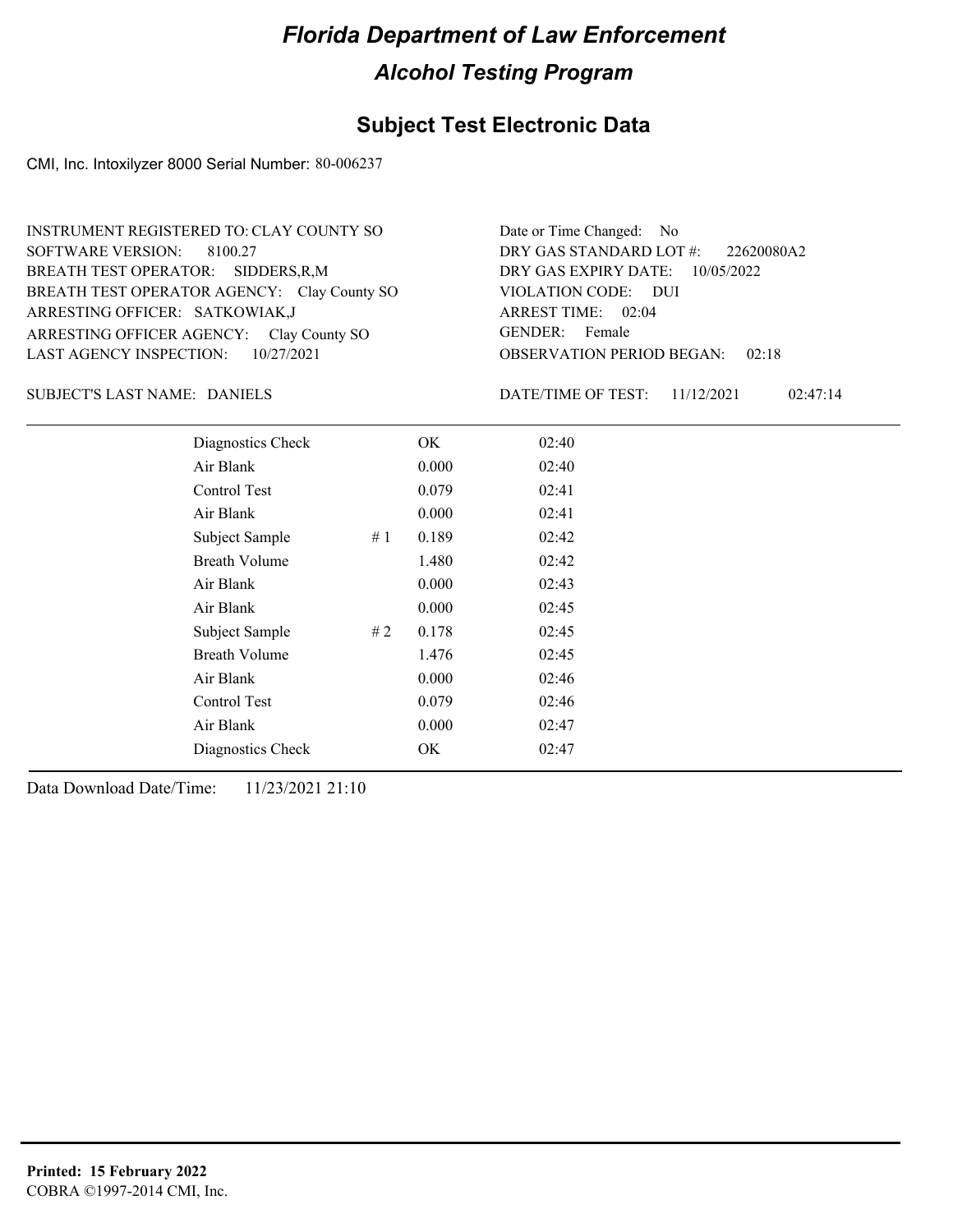## **Subject Test Electronic Data**

CMI, Inc. Intoxilyzer 8000 Serial Number: 80-006237

| INSTRUMENT REGISTERED TO: CLAY COUNTY SO    | Date or Time Changed: No               |
|---------------------------------------------|----------------------------------------|
| SOFTWARE VERSION: 8100.27                   | DRY GAS STANDARD LOT $\#$ : 22620080A2 |
| BREATH TEST OPERATOR: SIDDERS, R, M         | DRY GAS EXPIRY DATE: 10/05/2022        |
| BREATH TEST OPERATOR AGENCY: Clay County SO | VIOLATION CODE: DUI                    |
| ARRESTING OFFICER: RILEY, R                 | ARREST TIME: 22:03                     |
| ARRESTING OFFICER AGENCY: Clay County SO    | GENDER: Male                           |
| LAST AGENCY INSPECTION: $10/27/2021$        | <b>OBSERVATION PERIOD BEGAN: 22:03</b> |

#### PIERRE-LOUIS SUBJECT'S LAST NAME: DATE/TIME OF TEST:

DATE/TIME OF TEST: 11/15/2021 23:15:16

| Diagnostics Check    | OK    | 23:06 |                             |
|----------------------|-------|-------|-----------------------------|
| Air Blank            | 0.000 | 23:06 |                             |
| Control Test         | 0.080 | 23:06 |                             |
| Air Blank            | 0.000 | 23:07 |                             |
| Subject Sample<br>#1 |       | 23:10 | No Sample Provided          |
| <b>Breath Volume</b> | 0.000 | 23:10 |                             |
| Air Blank            | 0.000 | 23:10 |                             |
| Air Blank            | 0.000 | 23:13 |                             |
| Subject Sample<br>#2 |       | 23:13 | <b>Subject Test Refused</b> |
| <b>Breath Volume</b> | 0.000 | 23:13 |                             |
| Air Blank            | 0.000 | 23:14 |                             |
| Control Test         | 0.081 | 23:14 |                             |
| Air Blank            | 0.000 | 23:15 |                             |
| Diagnostics Check    | OK    | 23:15 |                             |
|                      |       |       |                             |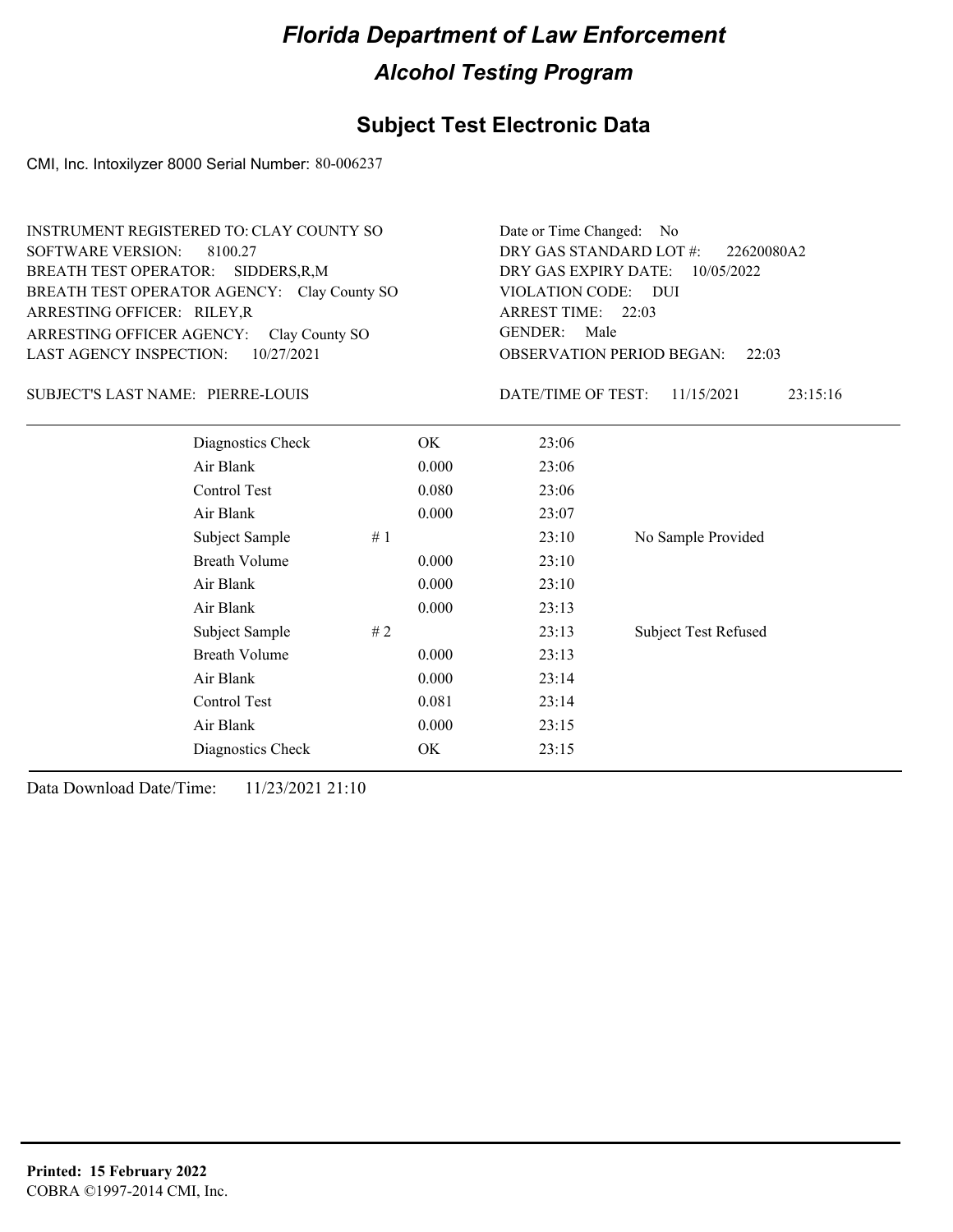## **Subject Test Electronic Data**

CMI, Inc. Intoxilyzer 8000 Serial Number: 80-006237

| INSTRUMENT REGISTERED TO: CLAY COUNTY SO    | Date or Time Changed: No               |
|---------------------------------------------|----------------------------------------|
| SOFTWARE VERSION: 8100.27                   | DRY GAS STANDARD LOT $\#$ : 22620080A2 |
| BREATH TEST OPERATOR: SIDDERS, R, M         | DRY GAS EXPIRY DATE: 10/05/2022        |
| BREATH TEST OPERATOR AGENCY: Clay County SO | VIOLATION CODE: DUI                    |
| ARRESTING OFFICER: RILEY, R                 | ARREST TIME: 01:42                     |
| ARRESTING OFFICER AGENCY: Clay County SO    | GENDER: Female                         |
| LAST AGENCY INSPECTION: $10/27/2021$        | <b>OBSERVATION PERIOD BEGAN: 02:00</b> |

VIGNERI SUBJECT'S LAST NAME: DATE/TIME OF TEST:

DATE/TIME OF TEST: 11/16/2021 02:29:49

| Diagnostics Check    |    | OK    | 02:21 |
|----------------------|----|-------|-------|
| Air Blank            |    | 0.000 | 02:21 |
| Control Test         |    | 0.080 | 02:22 |
| Air Blank            |    | 0.000 | 02:22 |
| Subject Sample       | #1 | 0.149 | 02:25 |
| <b>Breath Volume</b> |    | 1.550 | 02:25 |
| Air Blank            |    | 0.000 | 02:26 |
| Air Blank            |    | 0.000 | 02:27 |
| Subject Sample       | #2 | 0.145 | 02:28 |
| <b>Breath Volume</b> |    | 1.804 | 02:28 |
| Air Blank            |    | 0.000 | 02:28 |
| Control Test         |    | 0.077 | 02:29 |
| Air Blank            |    | 0.000 | 02:29 |
| Diagnostics Check    |    | OK    | 02:29 |
|                      |    |       |       |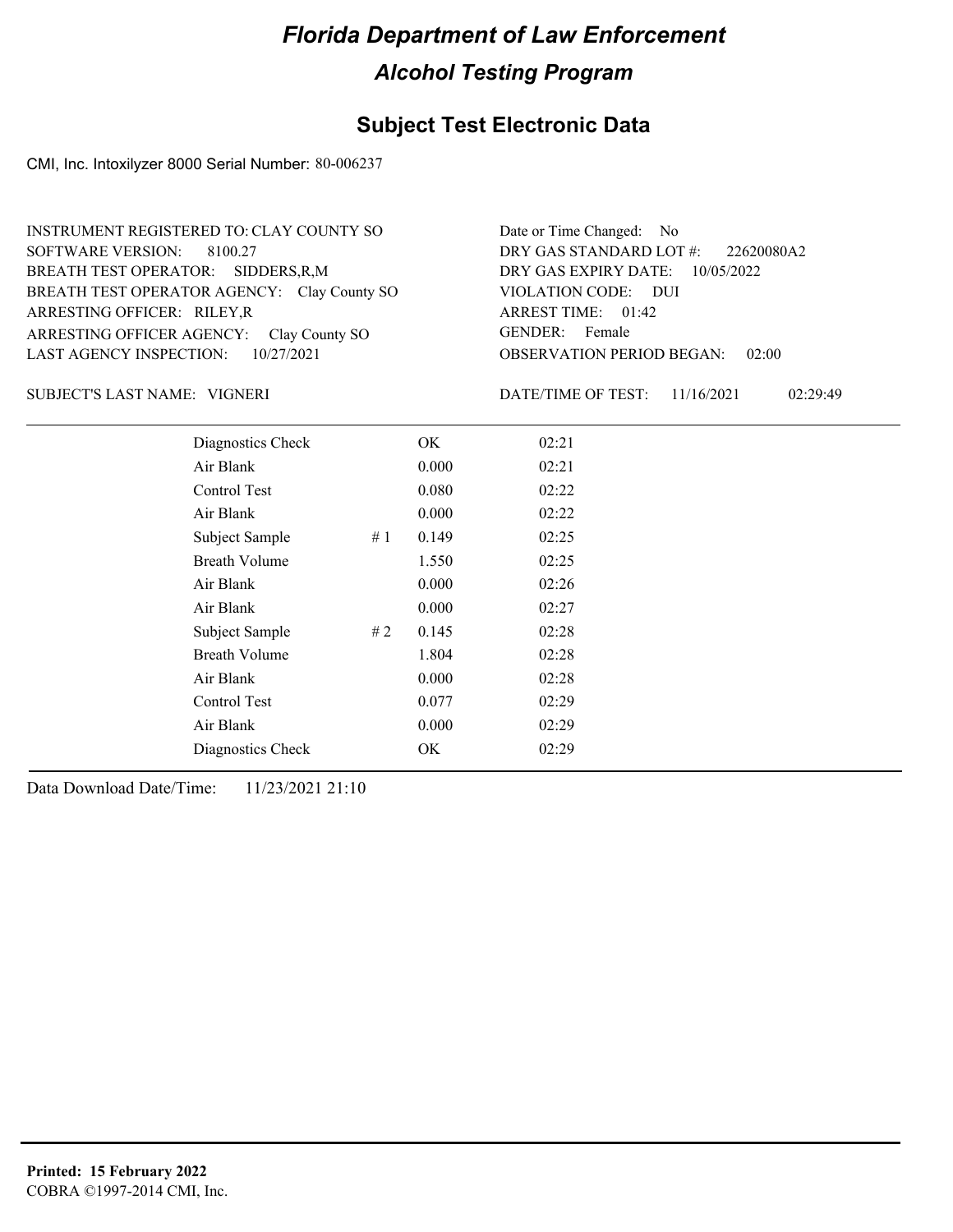## **Subject Test Electronic Data**

CMI, Inc. Intoxilyzer 8000 Serial Number: 80-006237

| <b>INSTRUMENT REGISTERED TO: CLAY COUNTY SO</b><br><b>SOFTWARE VERSION:</b><br>8100.27<br>BREATH TEST OPERATOR: MAERTZ, MARK, J<br>BREATH TEST OPERATOR AGENCY: Clay County SO<br>ARRESTING OFFICER: ADAMS,S<br>ARRESTING OFFICER AGENCY:<br>Clay County SO<br><b>LAST AGENCY INSPECTION:</b><br>11/22/2021 |           | Date or Time Changed:<br>No.<br>DRY GAS STANDARD LOT #:<br>22620080A2<br>DRY GAS EXPIRY DATE:<br>10/05/2022<br><b>VIOLATION CODE:</b><br><b>DUI</b><br>ARREST TIME: 23:32<br><b>GENDER:</b><br>Male<br><b>OBSERVATION PERIOD BEGAN:</b><br>00:10 |                             |  |
|-------------------------------------------------------------------------------------------------------------------------------------------------------------------------------------------------------------------------------------------------------------------------------------------------------------|-----------|--------------------------------------------------------------------------------------------------------------------------------------------------------------------------------------------------------------------------------------------------|-----------------------------|--|
| SUBJECT'S LAST NAME: HUGGINS                                                                                                                                                                                                                                                                                |           | DATE/TIME OF TEST:                                                                                                                                                                                                                               | 11/27/2021<br>00:39:37      |  |
| Diagnostics Check                                                                                                                                                                                                                                                                                           | <b>OK</b> | 00:31                                                                                                                                                                                                                                            |                             |  |
| Air Blank                                                                                                                                                                                                                                                                                                   | 0.000     | 00:31                                                                                                                                                                                                                                            |                             |  |
| Control Test                                                                                                                                                                                                                                                                                                | 0.080     | 00:31                                                                                                                                                                                                                                            |                             |  |
| Air Blank                                                                                                                                                                                                                                                                                                   | 0.000     | 00:32                                                                                                                                                                                                                                            |                             |  |
| Subject Sample                                                                                                                                                                                                                                                                                              | #1        | 00:35                                                                                                                                                                                                                                            | No Sample Provided          |  |
| <b>Breath Volume</b>                                                                                                                                                                                                                                                                                        | 0.000     | 00:35                                                                                                                                                                                                                                            |                             |  |
| Air Blank                                                                                                                                                                                                                                                                                                   | 0.000     | 00:36                                                                                                                                                                                                                                            |                             |  |
| Air Blank                                                                                                                                                                                                                                                                                                   | 0.000     | 00:38                                                                                                                                                                                                                                            |                             |  |
| Subject Sample                                                                                                                                                                                                                                                                                              | #2        | 00:38                                                                                                                                                                                                                                            | <b>Subject Test Refused</b> |  |
| <b>Breath Volume</b>                                                                                                                                                                                                                                                                                        | 0.000     | 00:38                                                                                                                                                                                                                                            |                             |  |
| Air Blank                                                                                                                                                                                                                                                                                                   | 0.000     | 00:38                                                                                                                                                                                                                                            |                             |  |
| Control Test                                                                                                                                                                                                                                                                                                | 0.081     | 00:39                                                                                                                                                                                                                                            |                             |  |
| Air Blank                                                                                                                                                                                                                                                                                                   | 0.000     | 00:39                                                                                                                                                                                                                                            |                             |  |

Diagnostics Check OK 00:39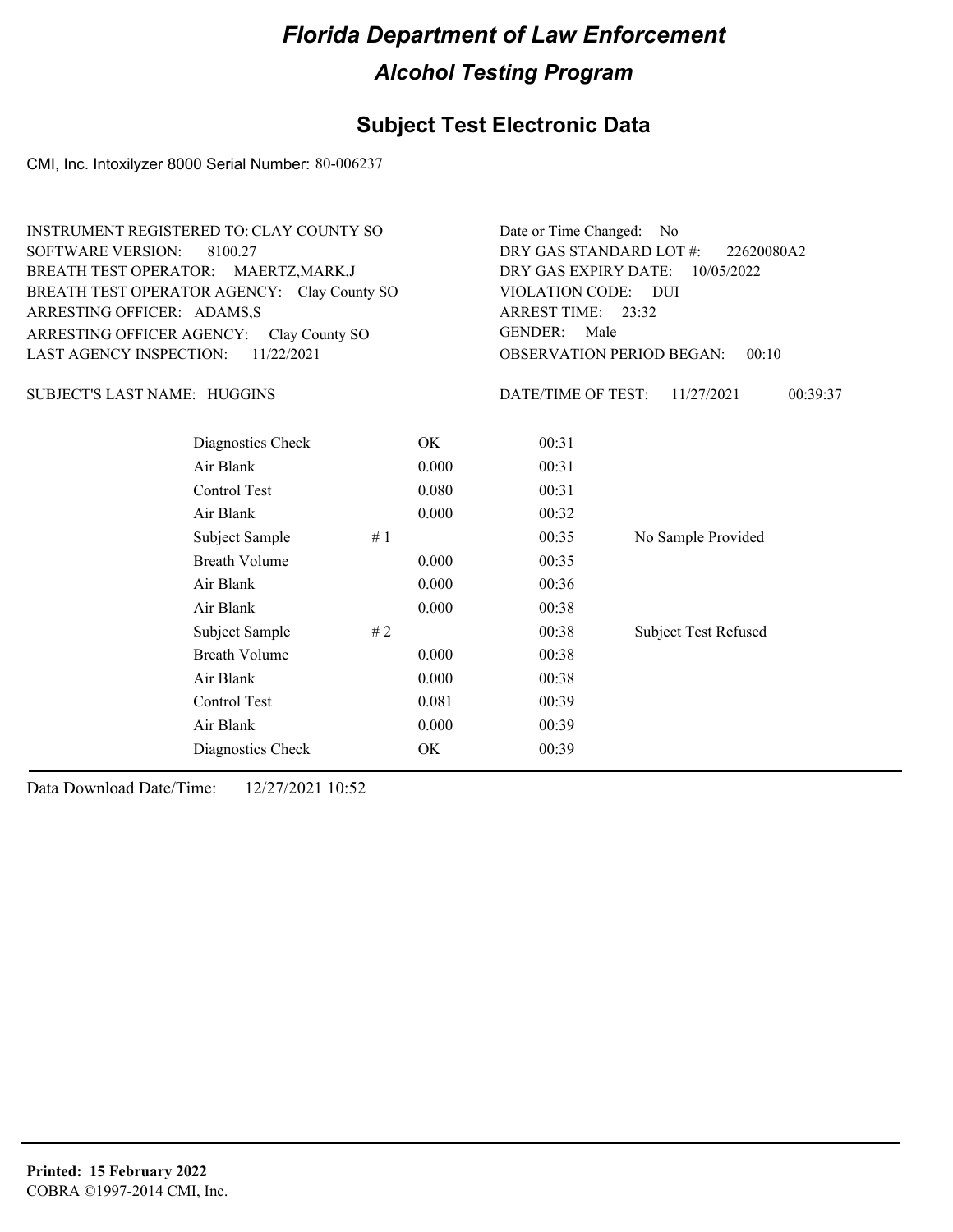## **Subject Test Electronic Data**

CMI, Inc. Intoxilyzer 8000 Serial Number: 80-006238

| INSTRUMENT REGISTERED TO: PALM BEACH CO SO        | Date or Time Changed: No               |
|---------------------------------------------------|----------------------------------------|
| SOFTWARE VERSION: 8100.27                         | DRY GAS STANDARD LOT #: 19021080A2     |
| BREATH TEST OPERATOR: RAGIN, RENEE, M             | DRY GAS EXPIRY DATE: 09/05/2023        |
| BREATH TEST OPERATOR AGENCY: Palm Beach County SO | VIOLATION CODE: DUI                    |
| ARRESTING OFFICER: MARCH, THOMAS                  | ARREST TIME: 02:32                     |
| ARRESTING OFFICER AGENCY: Palm Beach PD           | GENDER: Male                           |
| LAST AGENCY INSPECTION: 10/08/2021                | <b>OBSERVATION PERIOD BEGAN: 02:54</b> |
|                                                   |                                        |

#### VALENZUELA SUBJECT'S LAST NAME: DATE/TIME OF TEST:

DATE/TIME OF TEST: 11/04/2021 03:29:32

| Diagnostics Check    |    | OK    | 03:23 |
|----------------------|----|-------|-------|
| Air Blank            |    | 0.000 | 03:23 |
| Control Test         |    | 0.081 | 03:23 |
| Air Blank            |    | 0.000 | 03:24 |
| Subject Sample       | #1 | 0.193 | 03:25 |
| <b>Breath Volume</b> |    | 2.140 | 03:25 |
| Air Blank            |    | 0.000 | 03:25 |
| Air Blank            |    | 0.000 | 03:27 |
| Subject Sample       | #2 | 0.191 | 03:27 |
| <b>Breath Volume</b> |    | 2.386 | 03:27 |
| Air Blank            |    | 0.000 | 03:28 |
| Control Test         |    | 0.079 | 03:28 |
| Air Blank            |    | 0.000 | 03:29 |
| Diagnostics Check    |    | OK    | 03:29 |
|                      |    |       |       |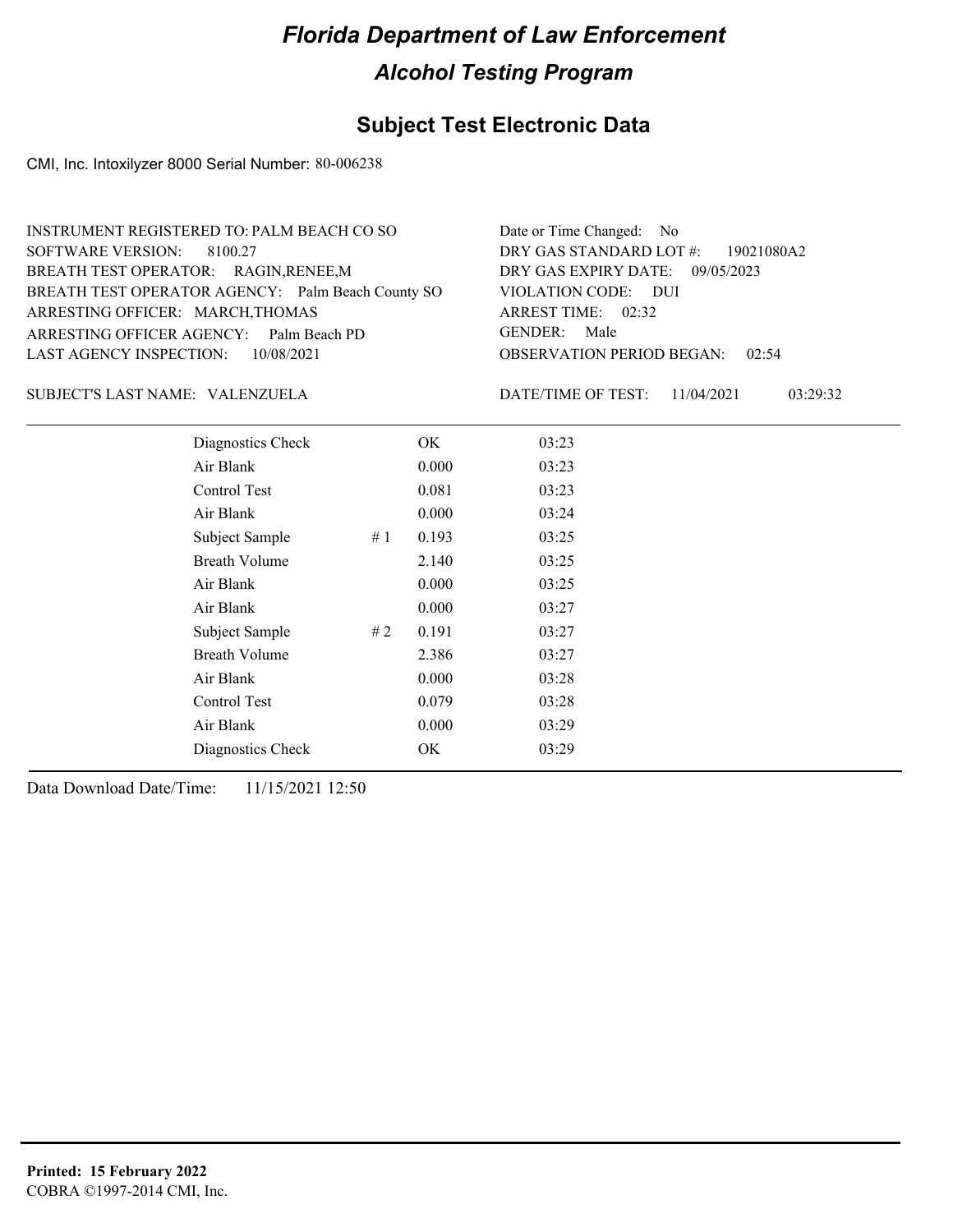### **Subject Test Electronic Data**

CMI, Inc. Intoxilyzer 8000 Serial Number: 80-006238

| Date or Time Changed: No               |
|----------------------------------------|
| DRY GAS STANDARD LOT $\#$ : 19021080A2 |
| DRY GAS EXPIRY DATE: 09/05/2023        |
| VIOLATION CODE: DUI                    |
| ARREST TIME: 02:41                     |
| GENDER: Male                           |
| <b>OBSERVATION PERIOD BEGAN: 03:13</b> |
|                                        |

#### ZAPATA SUBJECT'S LAST NAME: DATE/TIME OF TEST:

DATE/TIME OF TEST: 11/04/2021 04:07:02

| Diagnostics Check    |    | OK    | 04:00 |
|----------------------|----|-------|-------|
| Air Blank            |    | 0.000 | 04:01 |
| Control Test         |    | 0.080 | 04:01 |
| Air Blank            |    | 0.000 | 04:02 |
| Subject Sample       | #1 | 0.000 | 04:02 |
| <b>Breath Volume</b> |    | 1.121 | 04:02 |
| Air Blank            |    | 0.000 | 04:03 |
| Air Blank            |    | 0.000 | 04:05 |
| Subject Sample       | #2 | 0.000 | 04:05 |
| <b>Breath Volume</b> |    | 2.078 | 04:05 |
| Air Blank            |    | 0.000 | 04:06 |
| Control Test         |    | 0.080 | 04:06 |
| Air Blank            |    | 0.000 | 04:06 |
| Diagnostics Check    |    | OK    | 04:07 |
|                      |    |       |       |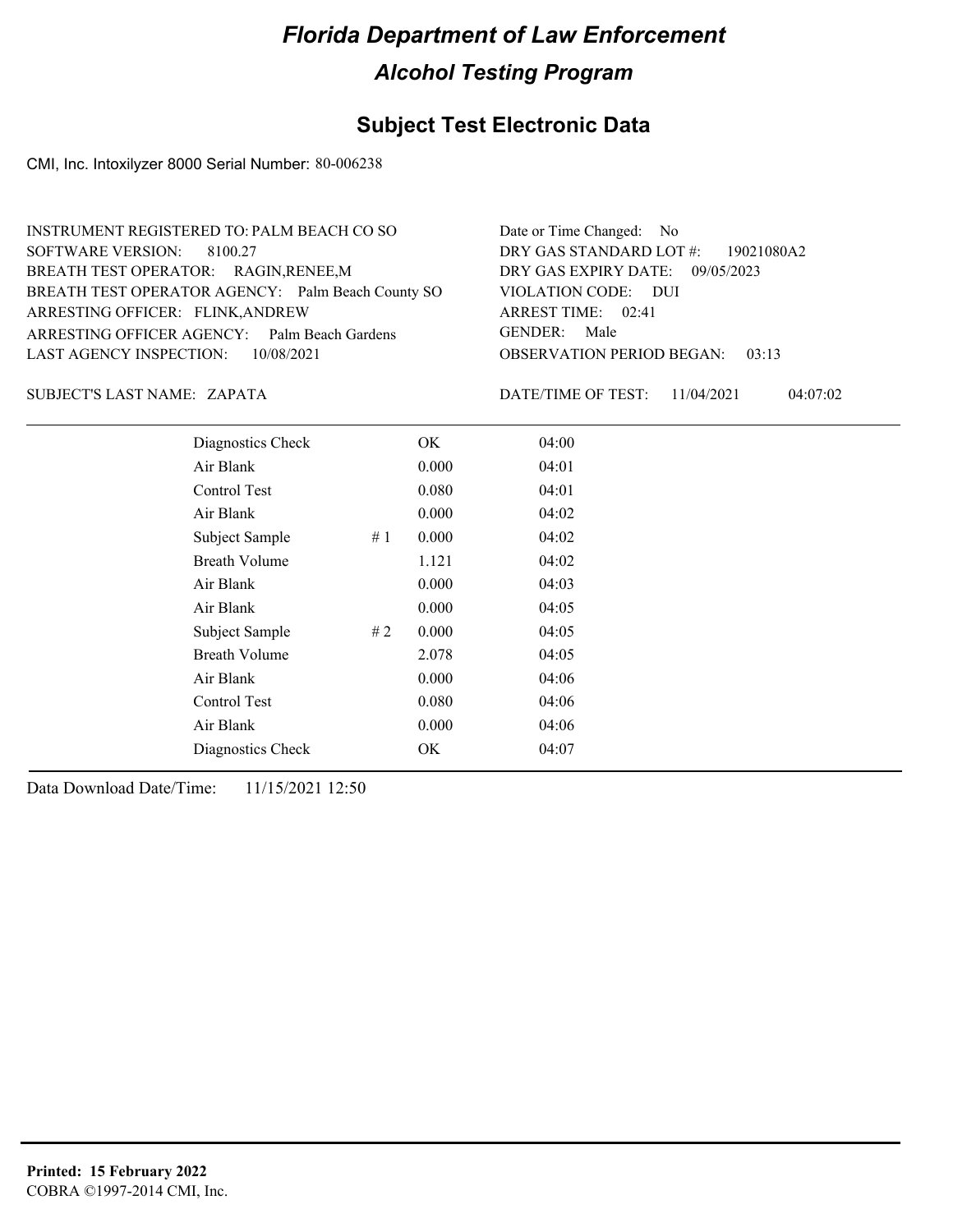### **Subject Test Electronic Data**

CMI, Inc. Intoxilyzer 8000 Serial Number: 80-006238

| INSTRUMENT REGISTERED TO: PALM BEACH CO SO        | Date or Time Changed: No               |
|---------------------------------------------------|----------------------------------------|
| SOFTWARE VERSION: 8100.27                         | DRY GAS STANDARD LOT #: 19021080A2     |
| BREATH TEST OPERATOR: RAGIN, RENEE, M             | DRY GAS EXPIRY DATE: 09/05/2023        |
| BREATH TEST OPERATOR AGENCY: Palm Beach County SO | VIOLATION CODE: DUI                    |
| ARRESTING OFFICER: HOLLIGAN, DANIEL               | ARREST TIME: 03:30                     |
| ARRESTING OFFICER AGENCY: Palm Beach County SO    | GENDER: Male                           |
| LAST AGENCY INSPECTION: 10/08/2021                | <b>OBSERVATION PERIOD BEGAN: 04:12</b> |
|                                                   |                                        |

LAGASSE SUBJECT'S LAST NAME: DATE/TIME OF TEST:

DATE/TIME OF TEST: 11/04/2021 05:01:30

| Diagnostics Check    |       | OK    | 04:53 |
|----------------------|-------|-------|-------|
| Air Blank            |       | 0.000 | 04:54 |
| Control Test         |       | 0.080 | 04:54 |
| Air Blank            |       | 0.000 | 04:55 |
| Subject Sample       | # $1$ | 0.103 | 04:56 |
| <b>Breath Volume</b> |       | 1.769 | 04:56 |
| Air Blank            |       | 0.000 | 04:56 |
| Air Blank            |       | 0.000 | 04:58 |
| Subject Sample       | #2    | 0.102 | 04:59 |
| <b>Breath Volume</b> |       | 2.722 | 04:59 |
| Air Blank            |       | 0.000 | 05:00 |
| Control Test         |       | 0.079 | 05:00 |
| Air Blank            |       | 0.000 | 05:01 |
| Diagnostics Check    |       | OK    | 05:01 |
|                      |       |       |       |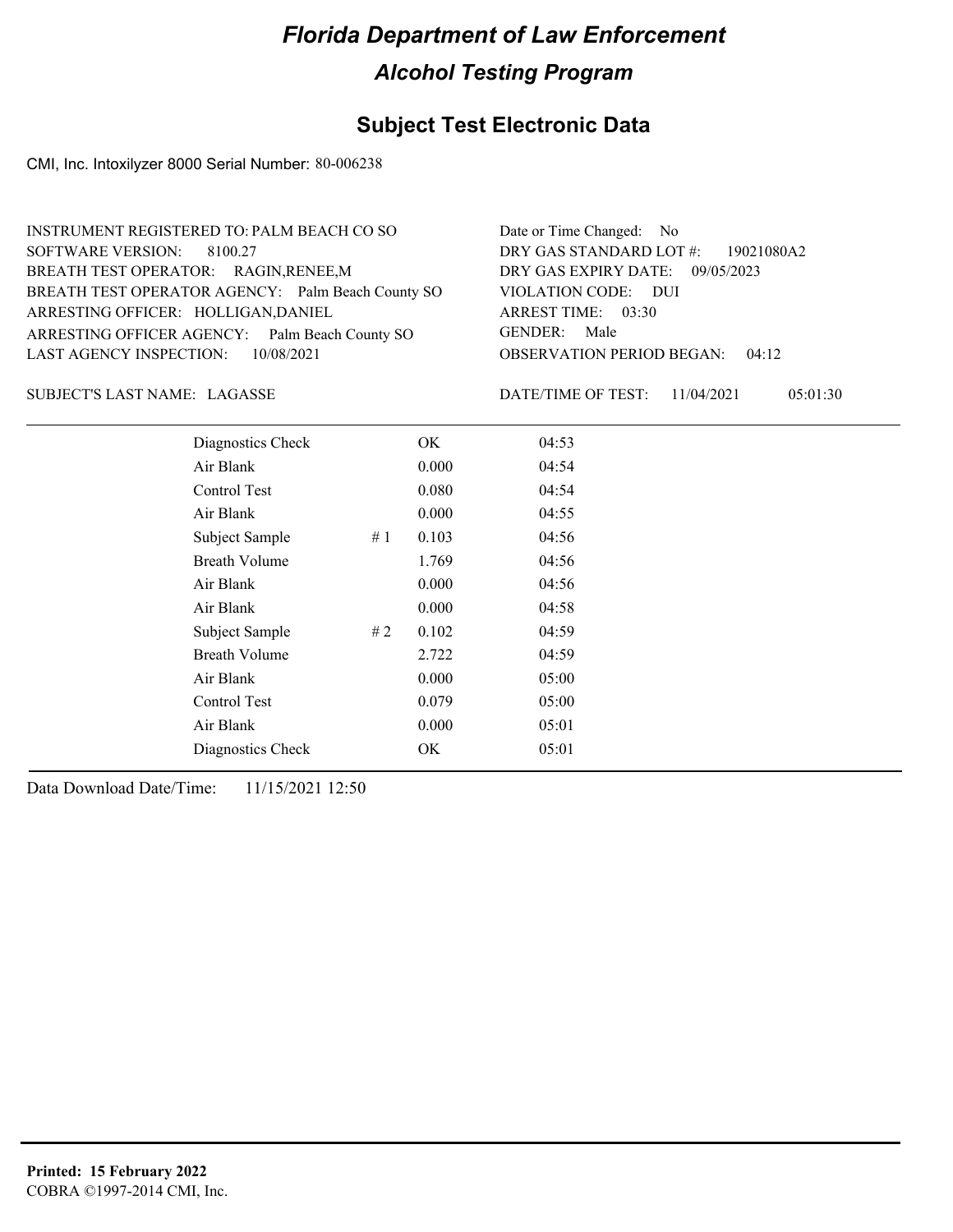## **Subject Test Electronic Data**

CMI, Inc. Intoxilyzer 8000 Serial Number: 80-006238

| INSTRUMENT REGISTERED TO: PALM BEACH CO SO        | Date or Time Changed: No               |
|---------------------------------------------------|----------------------------------------|
| SOFTWARE VERSION: 8100.27                         | DRY GAS STANDARD LOT #: 19021080A2     |
| BREATH TEST OPERATOR: RAGIN, RENEE, M             | DRY GAS EXPIRY DATE: 09/05/2023        |
| BREATH TEST OPERATOR AGENCY: Palm Beach County SO | VIOLATION CODE: DUI                    |
| ARRESTING OFFICER: TOMAS ANTONIO, ANIBLA          | ARREST TIME: 18:35                     |
| ARRESTING OFFICER AGENCY: FHP Troop L             | GENDER: Male                           |
| LAST AGENCY INSPECTION: 10/08/2021                | <b>OBSERVATION PERIOD BEGAN: 19:10</b> |
|                                                   |                                        |

#### PALUMBO SUBJECT'S LAST NAME: DATE/TIME OF TEST:

DATE/TIME OF TEST: 11/04/2021 19:42:18

| Diagnostics Check    |    | OK    | 19:36 |
|----------------------|----|-------|-------|
| Air Blank            |    | 0.000 | 19:36 |
| Control Test         |    | 0.080 | 19:37 |
| Air Blank            |    | 0.000 | 19:37 |
| Subject Sample       | #1 | 0.000 | 19:38 |
| <b>Breath Volume</b> |    | 2.484 | 19:38 |
| Air Blank            |    | 0.000 | 19:38 |
| Air Blank            |    | 0.000 | 19:40 |
| Subject Sample       | #2 | 0.000 | 19:40 |
| <b>Breath Volume</b> |    | 1.164 | 19:40 |
| Air Blank            |    | 0.000 | 19:41 |
| Control Test         |    | 0.080 | 19:41 |
| Air Blank            |    | 0.000 | 19:42 |
| Diagnostics Check    |    | OK    | 19:42 |
|                      |    |       |       |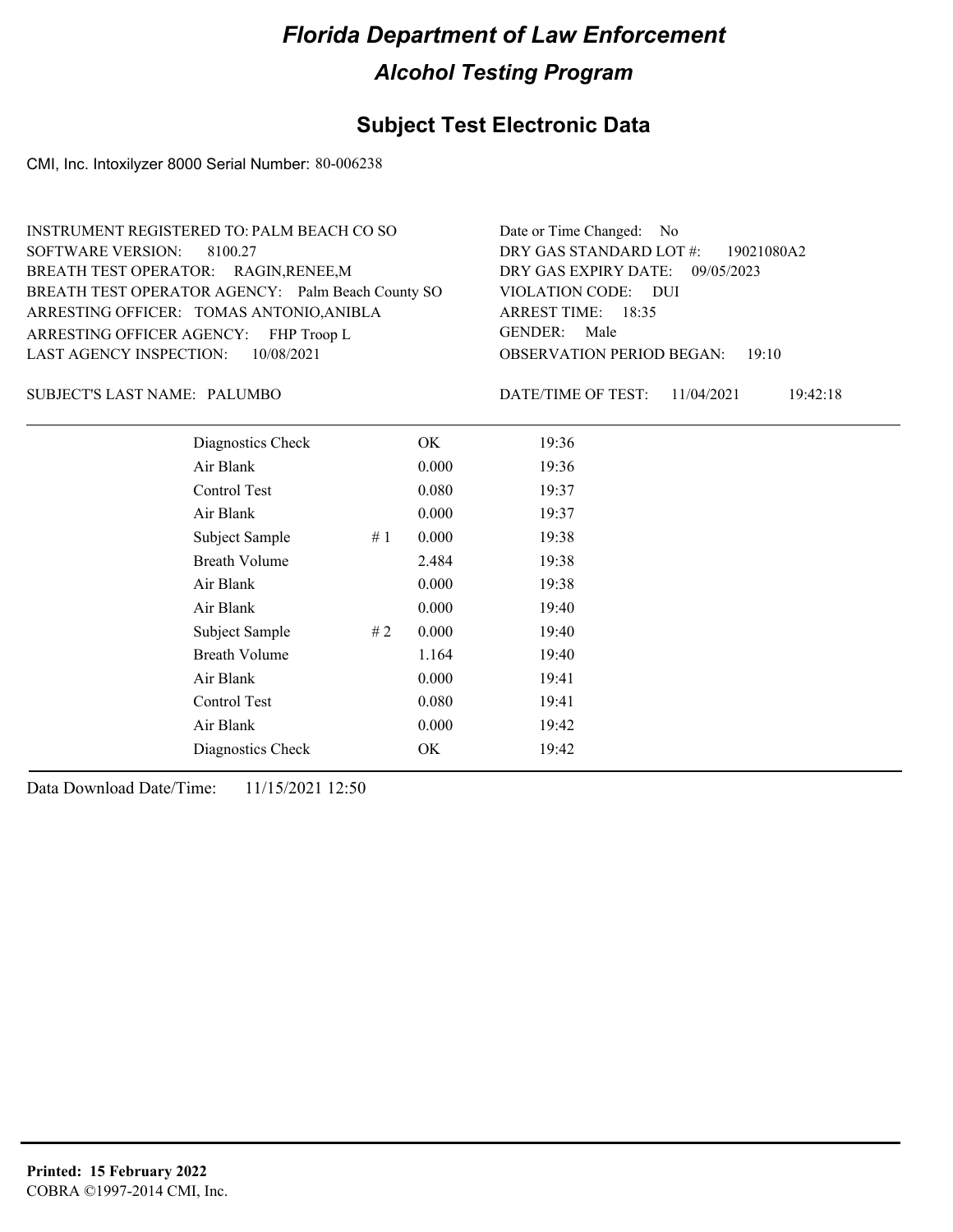### **Subject Test Electronic Data**

CMI, Inc. Intoxilyzer 8000 Serial Number: 80-006238

| INSTRUMENT REGISTERED TO: PALM BEACH CO SO        | Date or Time Changed: No               |
|---------------------------------------------------|----------------------------------------|
| SOFTWARE VERSION: 8100.27                         | DRY GAS STANDARD LOT $\#$ : 19021080A2 |
| BREATH TEST OPERATOR: POUND, PARIS, D             | DRY GAS EXPIRY DATE: 09/05/2023        |
| BREATH TEST OPERATOR AGENCY: Palm Beach County SO | VIOLATION CODE: DUI                    |
| ARRESTING OFFICER: AMADON, WILL                   | ARREST TIME: 21:54                     |
| ARRESTING OFFICER AGENCY: Palm Beach County SO    | GENDER: Female                         |
| LAST AGENCY INSPECTION: 10/08/2021                | <b>OBSERVATION PERIOD BEGAN: 22:09</b> |
|                                                   |                                        |

#### SUBJECT'S LAST NAME: MATIAS FRANCISCO DATE/TIME OF TEST:

DATE/TIME OF TEST: 11/04/2021 22:43:32

| Diagnostics Check    | OK    | 22:37 |
|----------------------|-------|-------|
| Air Blank            | 0.000 | 22:37 |
| Control Test         | 0.080 | 22:37 |
| Air Blank            | 0.000 | 22:38 |
| Subject Sample<br>#1 | 0.126 | 22:39 |
| <b>Breath Volume</b> | 1.878 | 22:39 |
| Air Blank            | 0.000 | 22:39 |
| Air Blank            | 0.000 | 22:41 |
| Subject Sample<br>#2 | 0.129 | 22:42 |
| <b>Breath Volume</b> | 1.460 | 22:42 |
| Air Blank            | 0.000 | 22:42 |
| Control Test         | 0.080 | 22:42 |
| Air Blank            | 0.000 | 22:43 |
| Diagnostics Check    | OK    | 22:43 |
|                      |       |       |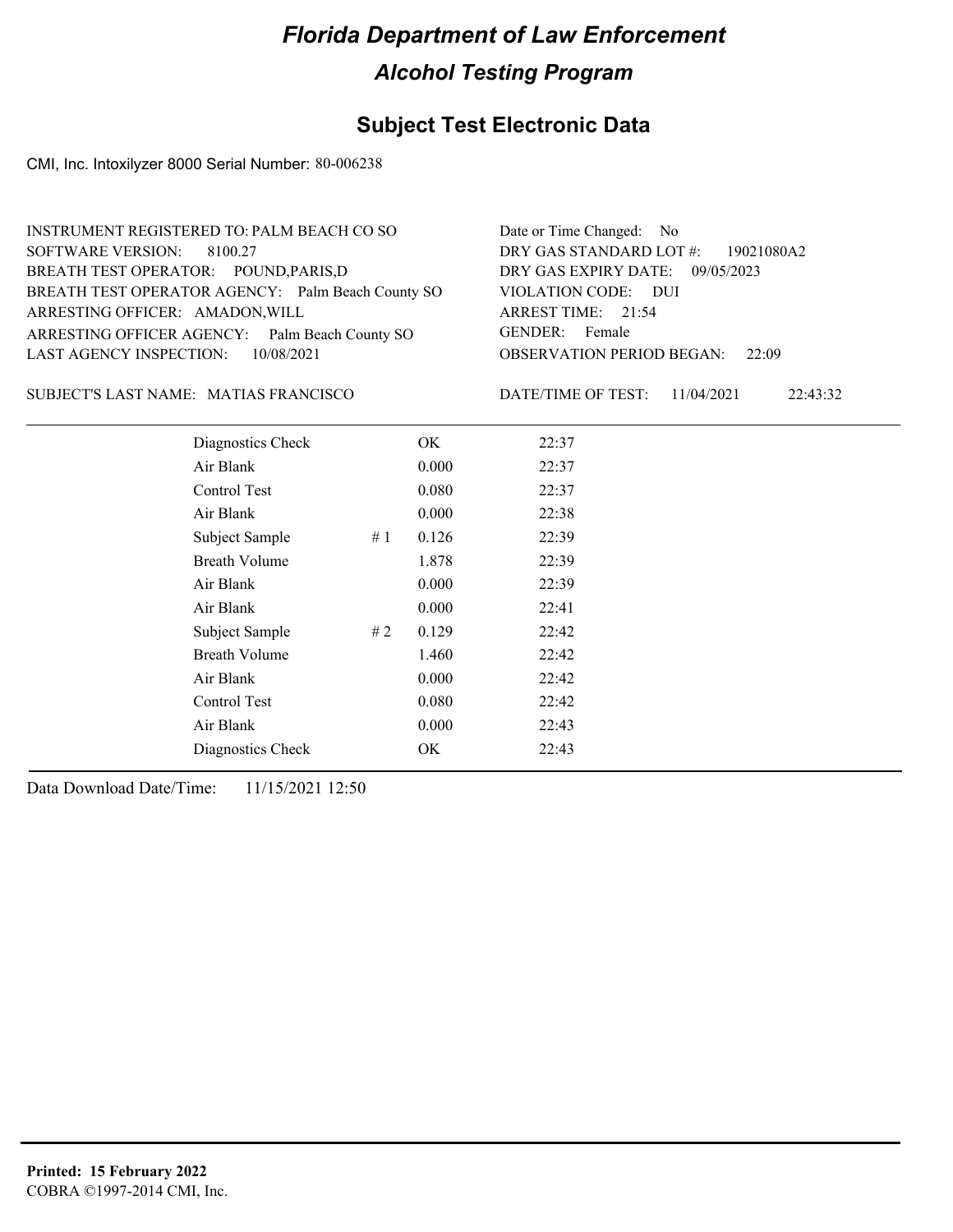## **Subject Test Electronic Data**

CMI, Inc. Intoxilyzer 8000 Serial Number: 80-006238

| <b>INSTRUMENT REGISTERED TO: PALM BEACH CO SO</b> |       | Date or Time Changed: No                  |                                 |  |
|---------------------------------------------------|-------|-------------------------------------------|---------------------------------|--|
| <b>SOFTWARE VERSION:</b><br>8100.27               |       | DRY GAS STANDARD LOT #:                   | 19021080A2                      |  |
| BREATH TEST OPERATOR: RAGIN, RENEE, M             |       |                                           | DRY GAS EXPIRY DATE: 09/05/2023 |  |
| BREATH TEST OPERATOR AGENCY: Palm Beach County SO |       | VIOLATION CODE: DUI                       |                                 |  |
| ARRESTING OFFICER: FLINK, ANDREW                  |       | ARREST TIME: 01:01                        |                                 |  |
| ARRESTING OFFICER AGENCY: Palm Beach Gardens      |       | GENDER:<br>Male                           |                                 |  |
| LAST AGENCY INSPECTION:<br>10/08/2021             |       | <b>OBSERVATION PERIOD BEGAN:</b><br>01:25 |                                 |  |
| SUBJECT'S LAST NAME: MENDOZA PEREZ                |       | DATE/TIME OF TEST:                        | 11/05/2021<br>01:57:27          |  |
| Diagnostics Check                                 | OK.   | 01:54                                     |                                 |  |
| Air Blank                                         | 0.000 | 01:54                                     |                                 |  |
| Control Test                                      | 0.080 | 01:55                                     |                                 |  |
| Air Blank                                         | 0.000 | 01:55                                     |                                 |  |
| Subject Sample                                    | #1    | 01:56                                     | <b>Subject Test Refused</b>     |  |
| <b>Breath Volume</b>                              | 0.000 | 01:56                                     |                                 |  |
| Air Blank                                         | 0.000 | 01:56                                     |                                 |  |
| Control Test                                      | 0.081 | 01:56                                     |                                 |  |
| Air Blank                                         | 0.000 | 01:57                                     |                                 |  |
| Diagnostics Check                                 | OK    | 01:57                                     |                                 |  |
|                                                   |       |                                           |                                 |  |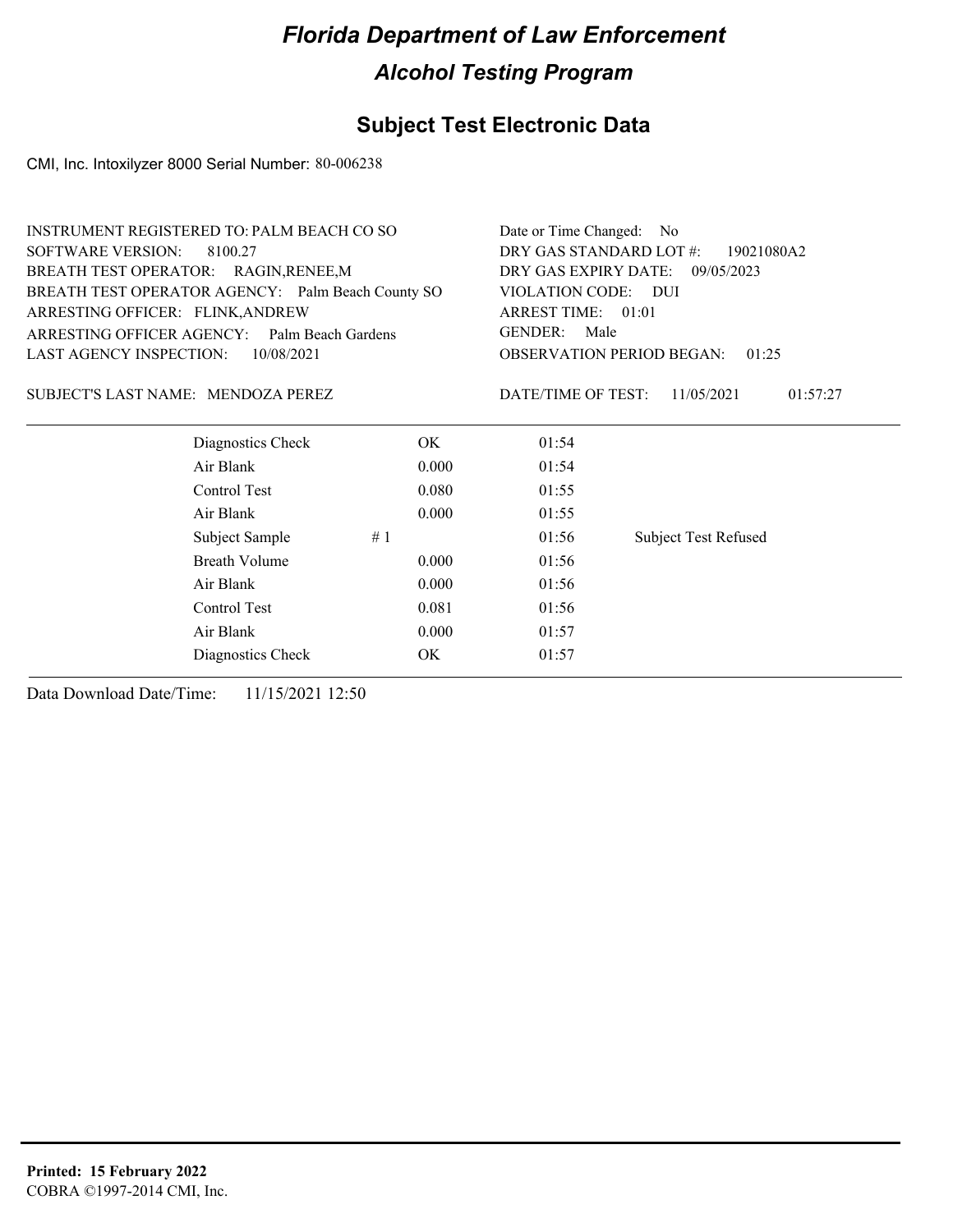### **Subject Test Electronic Data**

CMI, Inc. Intoxilyzer 8000 Serial Number: 80-006238

| INSTRUMENT REGISTERED TO: PALM BEACH CO SO        | Date or Time Changed: No               |
|---------------------------------------------------|----------------------------------------|
| SOFTWARE VERSION: 8100.27                         | DRY GAS STANDARD LOT #: 19021080A2     |
| BREATH TEST OPERATOR: POUND, PARIS, D             | DRY GAS EXPIRY DATE: 09/05/2023        |
| BREATH TEST OPERATOR AGENCY: Palm Beach County SO | VIOLATION CODE: DUI                    |
| ARRESTING OFFICER: PEREZ, CHRISTOPHER             | ARREST TIME: 22:11                     |
| ARRESTING OFFICER AGENCY: North Palm Beach        | GENDER: Female                         |
| LAST AGENCY INSPECTION: 10/08/2021                | <b>OBSERVATION PERIOD BEGAN:</b> 23:10 |
|                                                   |                                        |

SUBJECT'S LAST NAME: WHITE **Example 2018** DATE/TIME OF TEST:

DATE/TIME OF TEST: 11/05/2021 23:43:45

| Diagnostics Check    |    | OK    | 23:37 |
|----------------------|----|-------|-------|
| Air Blank            |    | 0.000 | 23:37 |
| Control Test         |    | 0.081 | 23:37 |
| Air Blank            |    | 0.000 | 23:38 |
| Subject Sample       | #1 | 0.251 | 23:39 |
| <b>Breath Volume</b> |    | 1.429 | 23:39 |
| Air Blank            |    | 0.000 | 23:39 |
| Air Blank            |    | 0.000 | 23:41 |
| Subject Sample       | #2 | 0.242 | 23:42 |
| <b>Breath Volume</b> |    | 1.667 | 23:42 |
| Air Blank            |    | 0.000 | 23:42 |
| Control Test         |    | 0.080 | 23:43 |
| Air Blank            |    | 0.000 | 23:43 |
| Diagnostics Check    |    | OK    | 23:43 |
|                      |    |       |       |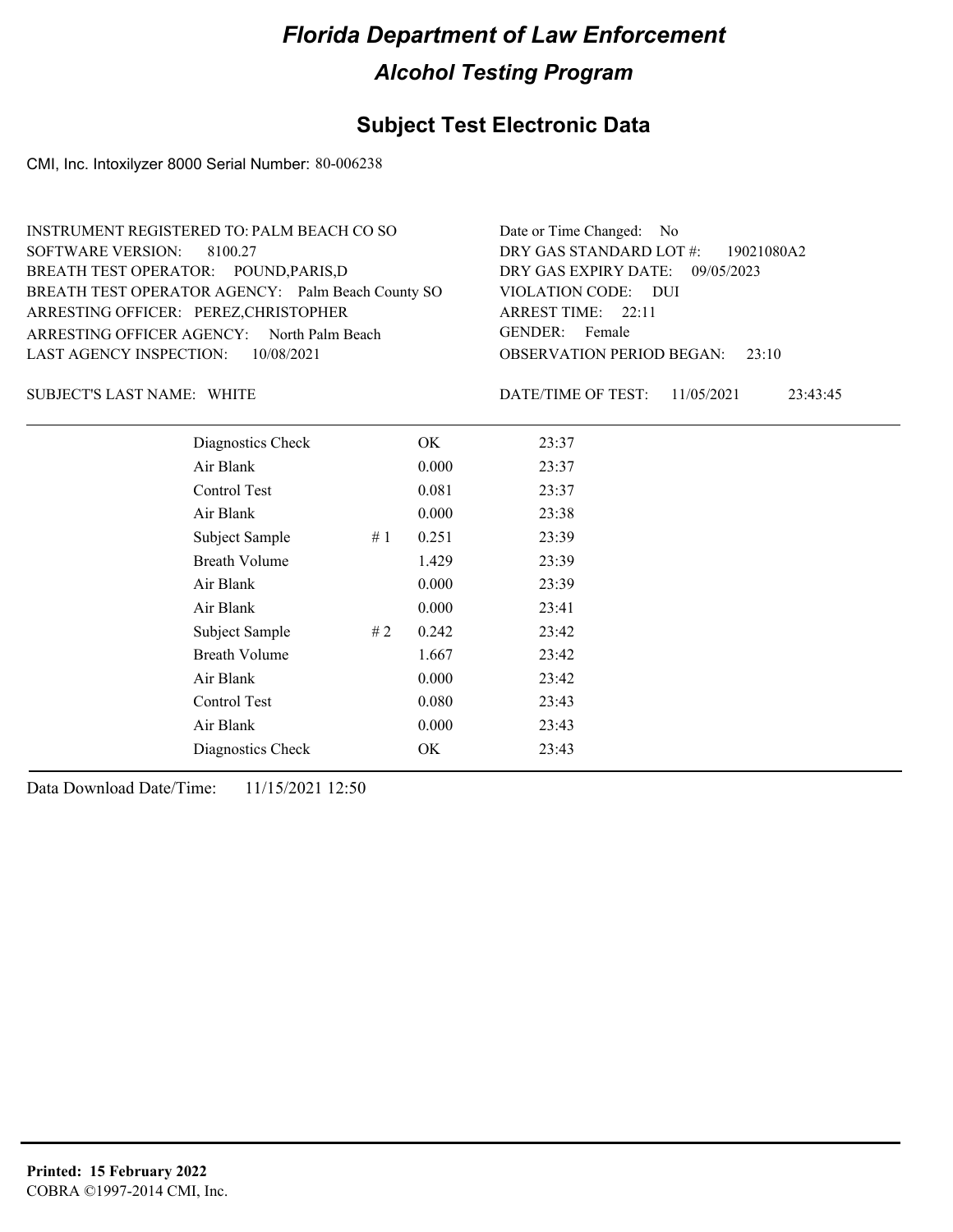### **Subject Test Electronic Data**

CMI, Inc. Intoxilyzer 8000 Serial Number: 80-006238

| INSTRUMENT REGISTERED TO: PALM BEACH CO SO        | Date or Time Changed: No               |
|---------------------------------------------------|----------------------------------------|
| SOFTWARE VERSION: 8100.27                         | DRY GAS STANDARD LOT $\#$ : 19021080A2 |
| BREATH TEST OPERATOR: POUND, PARIS, D             | DRY GAS EXPIRY DATE: 09/05/2023        |
| BREATH TEST OPERATOR AGENCY: Palm Beach County SO | VIOLATION CODE: DUI                    |
| ARRESTING OFFICER: FLINK, ANDREW                  | ARREST TIME: $23:55$                   |
| ARRESTING OFFICER AGENCY: Palm Beach Gardens      | GENDER: Male                           |
| LAST AGENCY INSPECTION: 10/08/2021                | <b>OBSERVATION PERIOD BEGAN: 00:35</b> |
|                                                   |                                        |

FRANKEL SUBJECT'S LAST NAME: DATE/TIME OF TEST:

DATE/TIME OF TEST: 11/06/2021 01:07:31

| Diagnostics Check    |    | OK    | 01:01 |
|----------------------|----|-------|-------|
| Air Blank            |    | 0.000 | 01:01 |
| Control Test         |    | 0.080 | 01:01 |
| Air Blank            |    | 0.000 | 01:02 |
| Subject Sample       | #1 | 0.163 | 01:02 |
| <b>Breath Volume</b> |    | 4.316 | 01:02 |
| Air Blank            |    | 0.000 | 01:03 |
| Air Blank            |    | 0.000 | 01:05 |
| Subject Sample       | #2 | 0.160 | 01:05 |
| <b>Breath Volume</b> |    | 3.054 | 01:05 |
| Air Blank            |    | 0.000 | 01:06 |
| Control Test         |    | 0.079 | 01:06 |
| Air Blank            |    | 0.000 | 01:07 |
| Diagnostics Check    |    | OK    | 01:07 |
|                      |    |       |       |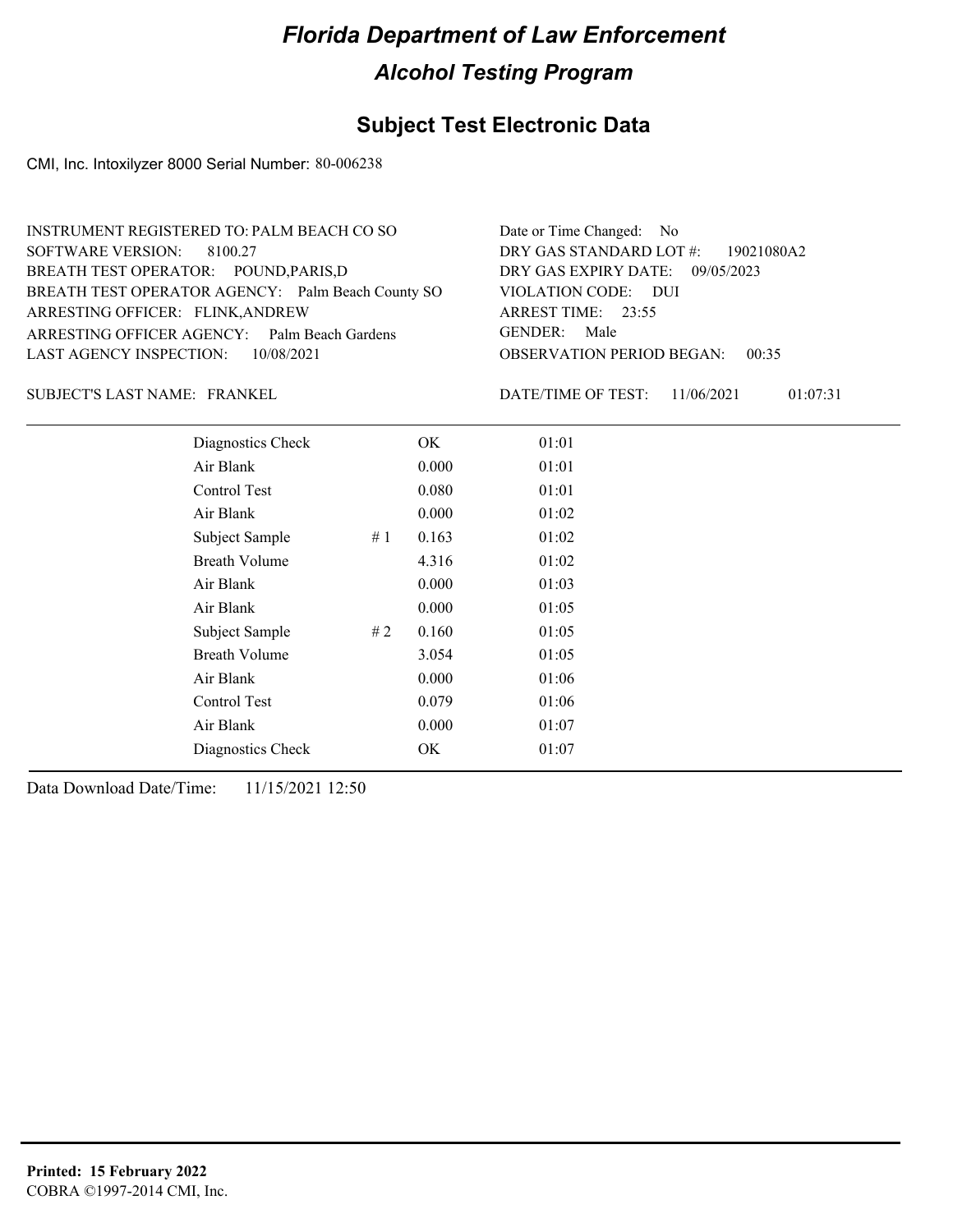### **Subject Test Electronic Data**

CMI, Inc. Intoxilyzer 8000 Serial Number: 80-006238

| INSTRUMENT REGISTERED TO: PALM BEACH CO SO        | Date or Time Changed: No               |
|---------------------------------------------------|----------------------------------------|
| SOFTWARE VERSION: 8100.27                         | DRY GAS STANDARD LOT $\#$ : 19021080A2 |
| BREATH TEST OPERATOR: POUND, PARIS, D             | DRY GAS EXPIRY DATE: 09/05/2023        |
| BREATH TEST OPERATOR AGENCY: Palm Beach County SO | VIOLATION CODE: DUI                    |
| ARRESTING OFFICER: AMADON, WILL                   | ARREST TIME: 01:29                     |
| ARRESTING OFFICER AGENCY: Palm Beach County SO    | GENDER: Male                           |
| LAST AGENCY INSPECTION: 10/08/2021                | <b>OBSERVATION PERIOD BEGAN: 02:01</b> |
|                                                   |                                        |

SUBJECT'S LAST NAME: JUAREZ CARREON DATE/TIME OF TEST:

DATE/TIME OF TEST: 11/06/2021 02:35:57

| Diagnostics Check<br>OK<br>02:29<br>Air Blank<br>0.000<br>02:29<br>Control Test<br>0.080<br>02:30 |  |
|---------------------------------------------------------------------------------------------------|--|
|                                                                                                   |  |
|                                                                                                   |  |
|                                                                                                   |  |
| Air Blank<br>0.000<br>02:30                                                                       |  |
| 0.214<br>02:31<br>Subject Sample<br>#1                                                            |  |
| <b>Breath Volume</b><br>2.925<br>02:31                                                            |  |
| Air Blank<br>0.000<br>02:32                                                                       |  |
| 0.000<br>Air Blank<br>02:33                                                                       |  |
| 0.215<br>Subject Sample<br>#2<br>02:34                                                            |  |
| <b>Breath Volume</b><br>3.242<br>02:34                                                            |  |
| Air Blank<br>0.000<br>02:35                                                                       |  |
| Control Test<br>0.079<br>02:35                                                                    |  |
| 0.000<br>Air Blank<br>02:35                                                                       |  |
| Diagnostics Check<br>02:35<br>OK                                                                  |  |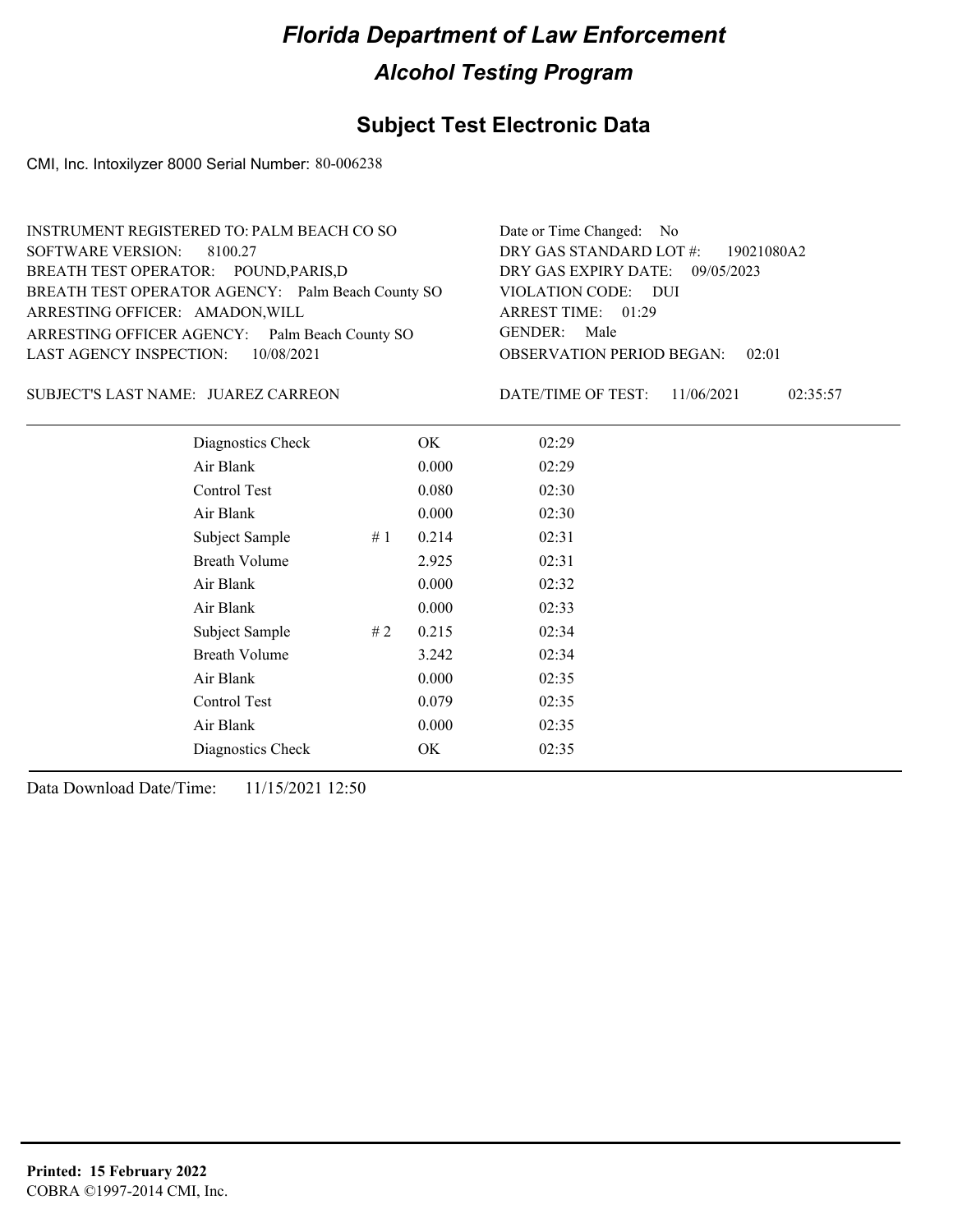### **Subject Test Electronic Data**

CMI, Inc. Intoxilyzer 8000 Serial Number: 80-006238

| INSTRUMENT REGISTERED TO: PALM BEACH CO SO        | Date or Time Changed: No               |
|---------------------------------------------------|----------------------------------------|
| SOFTWARE VERSION: 8100.27                         | DRY GAS STANDARD LOT $\#$ : 19021080A2 |
| BREATH TEST OPERATOR: POUND, PARIS, D             | DRY GAS EXPIRY DATE: 09/05/2023        |
| BREATH TEST OPERATOR AGENCY: Palm Beach County SO | VIOLATION CODE: DUI                    |
| ARRESTING OFFICER: AGAOGLU, YASEMIN               | ARREST TIME: 00:40                     |
| ARRESTING OFFICER AGENCY: Palm Beach County SO    | GENDER: Male                           |
| LAST AGENCY INSPECTION: 10/08/2021                | <b>OBSERVATION PERIOD BEGAN: 01:07</b> |
|                                                   |                                        |

SUBJECT'S LAST NAME: AMAYA HERNANDEZ DATE/TIME OF TEST:

DATE/TIME OF TEST: 11/10/2021 01:42:27

| Diagnostics Check    |    | OK    | 01:35 |
|----------------------|----|-------|-------|
| Air Blank            |    | 0.000 | 01:35 |
| Control Test         |    | 0.078 | 01:36 |
| Air Blank            |    | 0.000 | 01:36 |
| Subject Sample       | #1 | 0.231 | 01:37 |
| <b>Breath Volume</b> |    | 3.339 | 01:37 |
| Air Blank            |    | 0.000 | 01:38 |
| Air Blank            |    | 0.000 | 01:40 |
| Subject Sample       | #2 | 0.241 | 01:40 |
| <b>Breath Volume</b> |    | 2.628 | 01:40 |
| Air Blank            |    | 0.000 | 01:41 |
| Control Test         |    | 0.076 | 01:41 |
| Air Blank            |    | 0.000 | 01:42 |
| Diagnostics Check    |    | OK    | 01:42 |
|                      |    |       |       |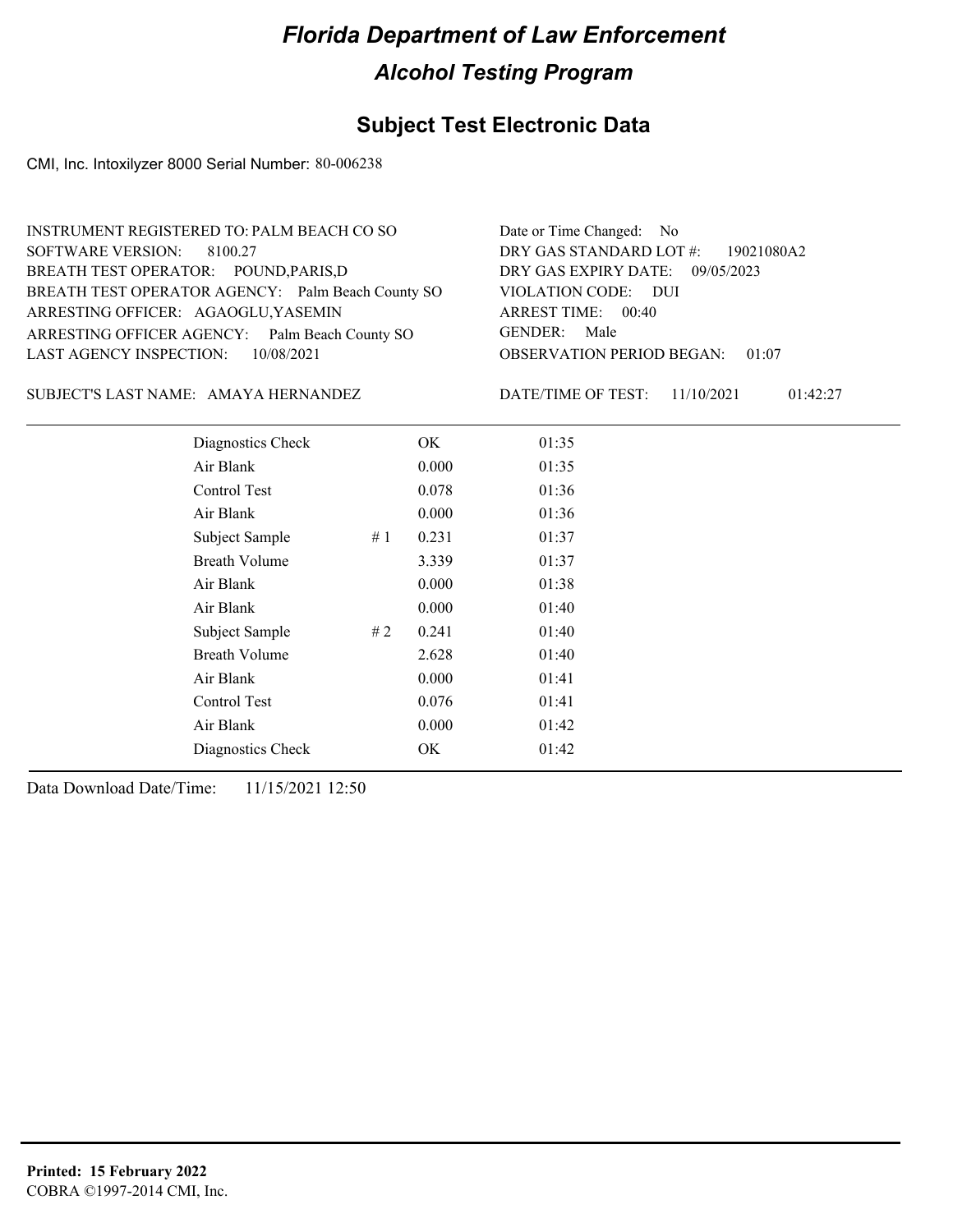### **Subject Test Electronic Data**

CMI, Inc. Intoxilyzer 8000 Serial Number: 80-006238

| INSTRUMENT REGISTERED TO: PALM BEACH CO SO        | Date or Time Changed: No               |
|---------------------------------------------------|----------------------------------------|
| SOFTWARE VERSION: 8100.27                         | DRY GAS STANDARD LOT #: 19021080A2     |
| BREATH TEST OPERATOR: RAGIN, RENEE, M             | DRY GAS EXPIRY DATE: 09/05/2023        |
| BREATH TEST OPERATOR AGENCY: Palm Beach County SO | VIOLATION CODE: DUI                    |
| ARRESTING OFFICER: WHITE, EDWARD                  | ARREST TIME: 00:19                     |
| ARRESTING OFFICER AGENCY: Palm Beach County SO    | GENDER: Male                           |
| LAST AGENCY INSPECTION: 10/08/2021                | <b>OBSERVATION PERIOD BEGAN: 00:52</b> |
|                                                   |                                        |

#### SEBASTIAN SUBJECT'S LAST NAME: DATE/TIME OF TEST:

DATE/TIME OF TEST: 11/11/2021 01:24:17

| Diagnostics Check    |    | OK    | 01:17 |
|----------------------|----|-------|-------|
| Air Blank            |    | 0.000 | 01:18 |
| Control Test         |    | 0.080 | 01:18 |
| Air Blank            |    | 0.000 | 01:19 |
| Subject Sample       | #1 | 0.182 | 01:19 |
| <b>Breath Volume</b> |    | 1.222 | 01:19 |
| Air Blank            |    | 0.000 | 01:20 |
| Air Blank            |    | 0.000 | 01:22 |
| Subject Sample       | #2 | 0.180 | 01:22 |
| <b>Breath Volume</b> |    | 1.414 | 01:22 |
| Air Blank            |    | 0.000 | 01:23 |
| Control Test         |    | 0.079 | 01:23 |
| Air Blank            |    | 0.000 | 01:24 |
| Diagnostics Check    |    | OK    | 01:24 |
|                      |    |       |       |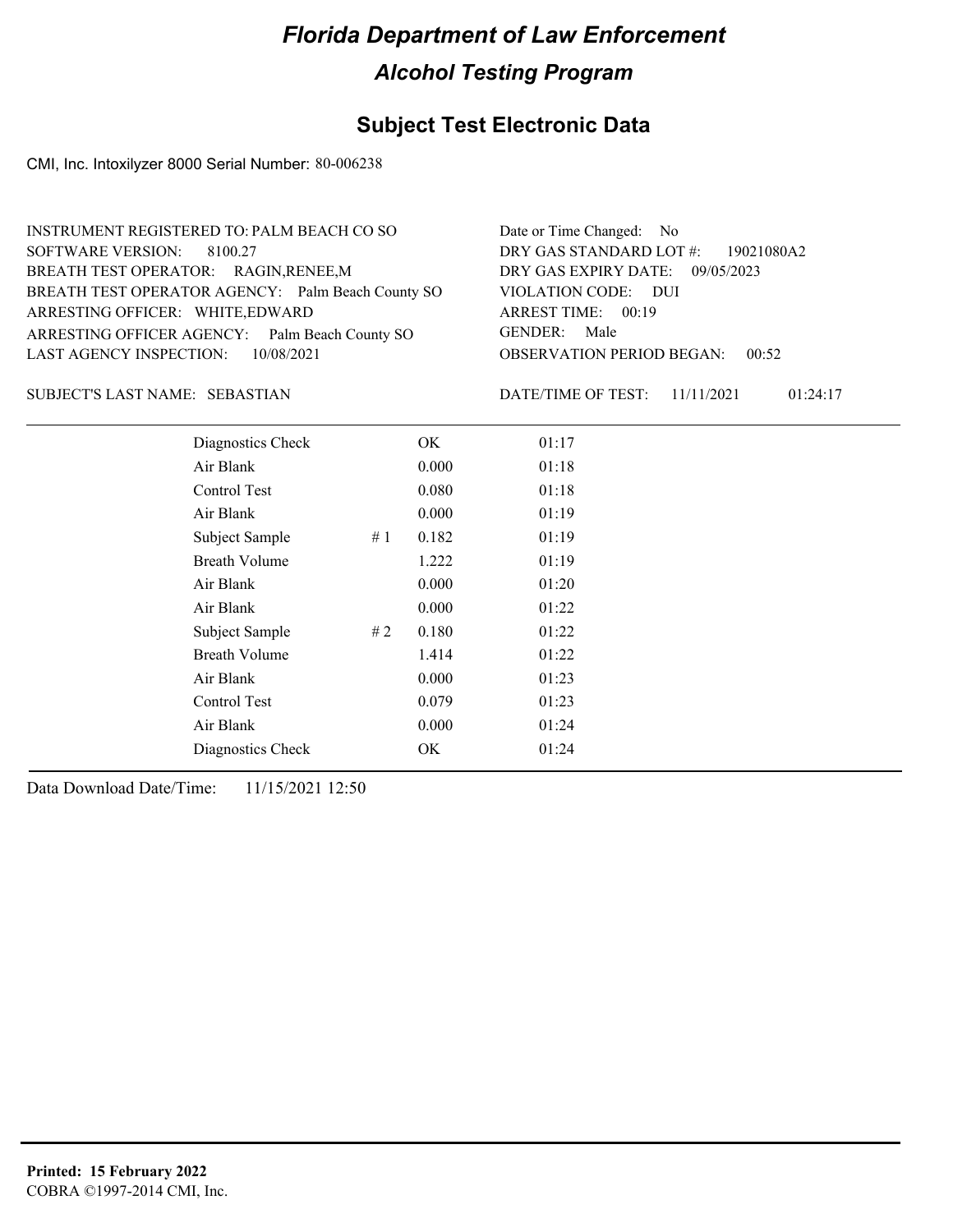### **Subject Test Electronic Data**

CMI, Inc. Intoxilyzer 8000 Serial Number: 80-006238

| INSTRUMENT REGISTERED TO: PALM BEACH CO SO        | Date or Time Changed: No               |
|---------------------------------------------------|----------------------------------------|
| SOFTWARE VERSION: 8100.27                         | DRY GAS STANDARD LOT #: 19021080A2     |
| BREATH TEST OPERATOR: POUND, PARIS, D             | DRY GAS EXPIRY DATE: 09/05/2023        |
| BREATH TEST OPERATOR AGENCY: Palm Beach County SO | VIOLATION CODE: DUI                    |
| ARRESTING OFFICER: AGAOGLU, YASEMIN               | ARREST TIME: 23:04                     |
| ARRESTING OFFICER AGENCY: Palm Beach County SO    | GENDER: Female                         |
| LAST AGENCY INSPECTION: 10/08/2021                | <b>OBSERVATION PERIOD BEGAN: 00:18</b> |
|                                                   |                                        |

#### MAKRIS SUBJECT'S LAST NAME: DATE/TIME OF TEST:

DATE/TIME OF TEST: 11/12/2021 00:53:31

| Diagnostics Check    |    | OK    | 00:46 |  |
|----------------------|----|-------|-------|--|
| Air Blank            |    | 0.000 | 00:47 |  |
| Control Test         |    | 0.080 | 00:47 |  |
| Air Blank            |    | 0.000 | 00:48 |  |
| Subject Sample       | #1 | 0.133 | 00:48 |  |
| <b>Breath Volume</b> |    | 2.160 | 00:48 |  |
| Air Blank            |    | 0.000 | 00:49 |  |
| Air Blank            |    | 0.000 | 00:51 |  |
| Subject Sample       | #2 | 0.134 | 00:51 |  |
| <b>Breath Volume</b> |    | 2.312 | 00:51 |  |
| Air Blank            |    | 0.000 | 00:52 |  |
| Control Test         |    | 0.080 | 00:52 |  |
| Air Blank            |    | 0.000 | 00:53 |  |
| Diagnostics Check    |    | OK    | 00:53 |  |
|                      |    |       |       |  |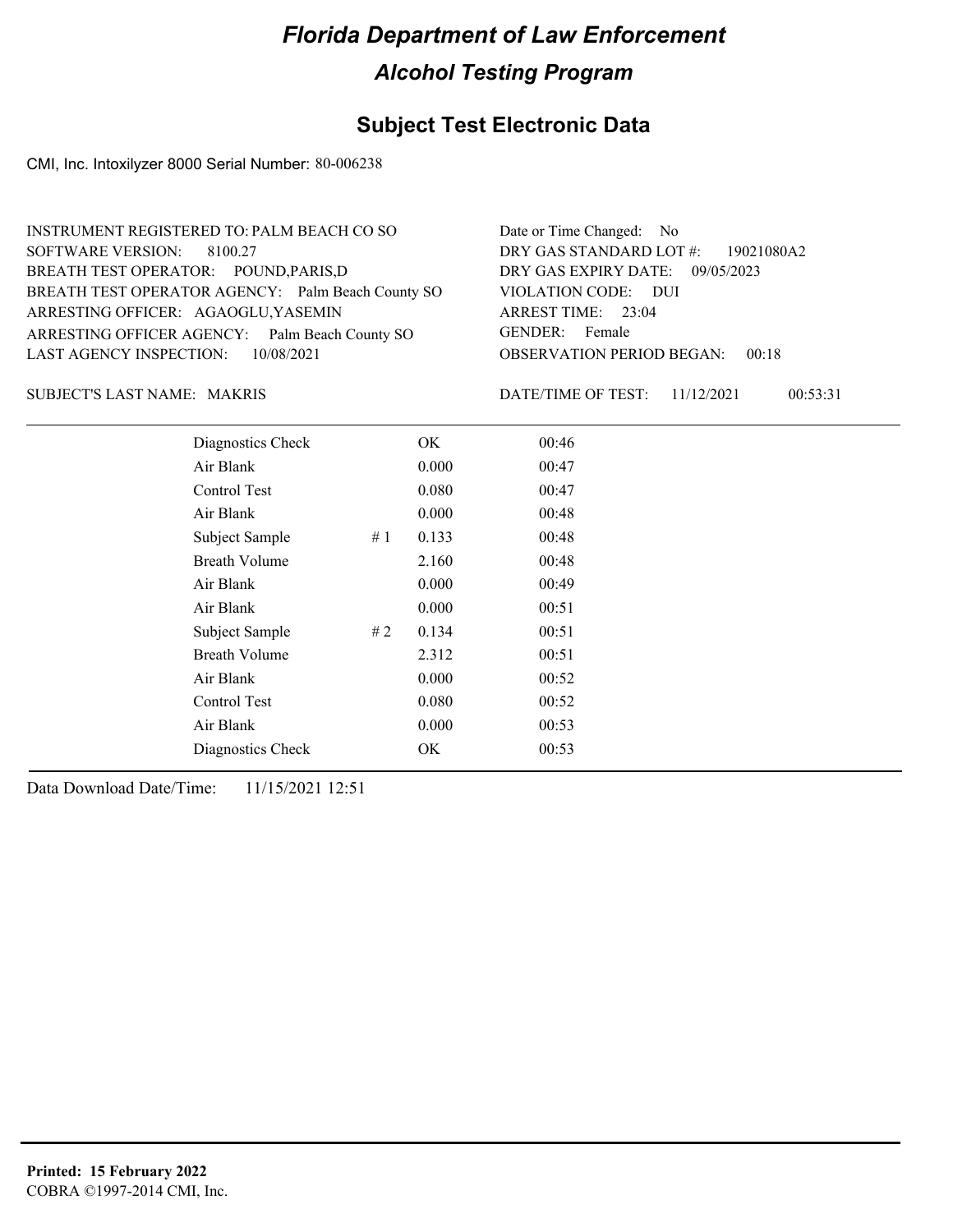### **Subject Test Electronic Data**

CMI, Inc. Intoxilyzer 8000 Serial Number: 80-006238

| INSTRUMENT REGISTERED TO: PALM BEACH CO SO        | Date or Time Changed: No               |
|---------------------------------------------------|----------------------------------------|
| SOFTWARE VERSION: 8100.27                         | DRY GAS STANDARD LOT $\#$ : 19021080A2 |
| BREATH TEST OPERATOR: POUND, PARIS, D             | DRY GAS EXPIRY DATE: 09/05/2023        |
| BREATH TEST OPERATOR AGENCY: Palm Beach County SO | VIOLATION CODE: DUI                    |
| ARRESTING OFFICER: TEJEDA, ANTHONY                | ARREST TIME: 01:54                     |
| ARRESTING OFFICER AGENCY: Palm Beach County SO    | GENDER: Male                           |
| LAST AGENCY INSPECTION: 10/08/2021                | <b>OBSERVATION PERIOD BEGAN: 02:02</b> |
|                                                   |                                        |

#### MARTINEZ SUBJECT'S LAST NAME: DATE/TIME OF TEST:

DATE/TIME OF TEST: 11/12/2021 02:33:44

| Diagnostics Check    |    | OK    | 02:27 |
|----------------------|----|-------|-------|
| Air Blank            |    | 0.000 | 02:27 |
| Control Test         |    | 0.080 | 02:27 |
| Air Blank            |    | 0.000 | 02:28 |
| Subject Sample       | #1 | 0.134 | 02:29 |
| <b>Breath Volume</b> |    | 3.109 | 02:29 |
| Air Blank            |    | 0.000 | 02:29 |
| Air Blank            |    | 0.000 | 02:31 |
| Subject Sample       | #2 | 0.133 | 02:32 |
| <b>Breath Volume</b> |    | 2.722 | 02:32 |
| Air Blank            |    | 0.000 | 02:32 |
| Control Test         |    | 0.080 | 02:33 |
| Air Blank            |    | 0.000 | 02:33 |
| Diagnostics Check    |    | OK    | 02:33 |
|                      |    |       |       |

Data Download Date/Time: 11/15/2021 12:51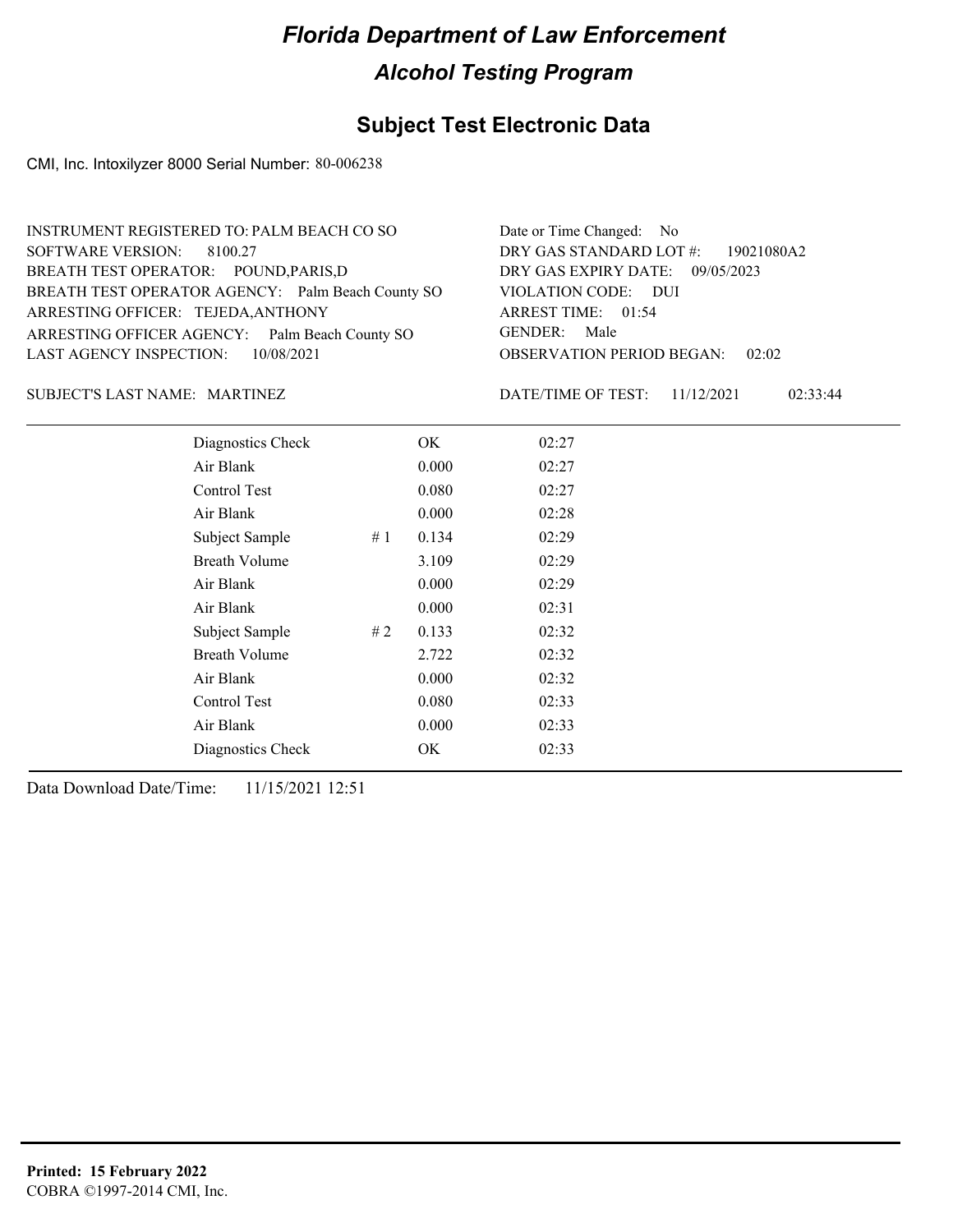## **Subject Test Electronic Data**

CMI, Inc. Intoxilyzer 8000 Serial Number: 80-006238

| INSTRUMENT REGISTERED TO: PALM BEACH CO SO        | Date or Time Changed: No               |
|---------------------------------------------------|----------------------------------------|
| SOFTWARE VERSION: 8100.27                         | DRY GAS STANDARD LOT #: 19021080A2     |
| BREATH TEST OPERATOR: RAGIN, RENEE, M             | DRY GAS EXPIRY DATE: 09/05/2023        |
| BREATH TEST OPERATOR AGENCY: Palm Beach County SO | VIOLATION CODE: DUI                    |
| ARRESTING OFFICER: FLINK, ANDREW                  | ARREST TIME: 03:39                     |
| ARRESTING OFFICER AGENCY: Palm Beach Gardens      | GENDER: Female                         |
| LAST AGENCY INSPECTION: 10/08/2021                | <b>OBSERVATION PERIOD BEGAN: 04:14</b> |
|                                                   |                                        |

#### BURKHALTER SUBJECT'S LAST NAME: DATE/TIME OF TEST:

DATE/TIME OF TEST: 11/12/2021 04:52:48

| Diagnostics Check    |       | OK    | 04:39 |                |
|----------------------|-------|-------|-------|----------------|
| Air Blank            |       | 0.000 | 04:39 |                |
| Control Test         |       | 0.080 | 04:39 |                |
| Air Blank            |       | 0.000 | 04:40 |                |
| Subject Sample       | #1    | 0.133 | 04:43 | Volume Not Met |
| <b>Breath Volume</b> |       | 0.101 | 04:43 |                |
| Air Blank            |       | 0.000 | 04:44 |                |
| Air Blank            |       | 0.000 | 04:46 |                |
| Subject Sample       | # 2   | 0.141 | 04:48 |                |
| <b>Breath Volume</b> |       | 1.539 | 04:48 |                |
| Air Blank            |       | 0.000 | 04:48 |                |
| Air Blank            |       | 0.000 | 04:50 |                |
| Subject Sample       | # $3$ | 0.149 | 04:51 |                |
| <b>Breath Volume</b> |       | 1.117 | 04:51 |                |
| Air Blank            |       | 0.000 | 04:51 |                |
| Control Test         |       | 0.078 | 04:52 |                |
| Air Blank            |       | 0.000 | 04:52 |                |
| Diagnostics Check    |       | OK    | 04:52 |                |
|                      |       |       |       |                |

Data Download Date/Time: 11/15/2021 12:51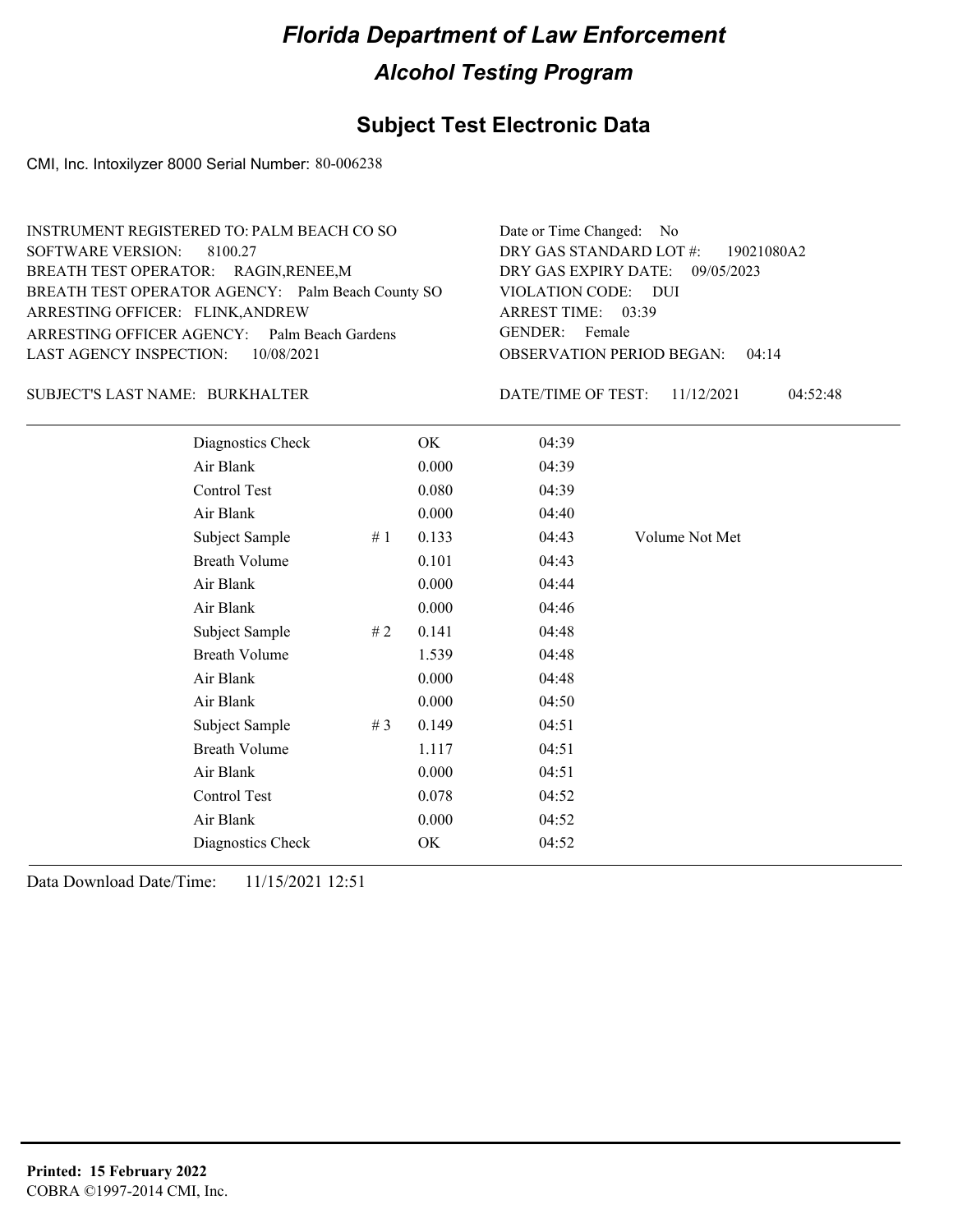### **Subject Test Electronic Data**

CMI, Inc. Intoxilyzer 8000 Serial Number: 80-006238

| INSTRUMENT REGISTERED TO: PALM BEACH CO SO        | Date or Time Changed: No               |
|---------------------------------------------------|----------------------------------------|
| SOFTWARE VERSION: 8100.27                         | DRY GAS STANDARD LOT $\#$ : 02021080A1 |
| BREATH TEST OPERATOR: OWEN, SUE,                  | DRY GAS EXPIRY DATE: 03/05/2023        |
| BREATH TEST OPERATOR AGENCY: Palm Beach County SO | VIOLATION CODE: DUI                    |
| ARRESTING OFFICER: WHITE, EDWARD                  | ARREST TIME: 19:27                     |
| ARRESTING OFFICER AGENCY: Palm Beach County SO    | GENDER: Male                           |
| LAST AGENCY INSPECTION: $11/12/2021$              | <b>OBSERVATION PERIOD BEGAN: 19:55</b> |
|                                                   |                                        |

HARDING SUBJECT'S LAST NAME: DATE/TIME OF TEST:

DATE/TIME OF TEST: 11/15/2021 20:32:15

| Diagnostics Check    |    | OK    | 20:25 |
|----------------------|----|-------|-------|
| Air Blank            |    | 0.000 | 20:26 |
| Control Test         |    | 0.081 | 20:26 |
| Air Blank            |    | 0.000 | 20:27 |
| Subject Sample       | #1 | 0.100 | 20:27 |
| <b>Breath Volume</b> |    | 3.023 | 20:27 |
| Air Blank            |    | 0.000 | 20:28 |
| Air Blank            |    | 0.000 | 20:30 |
| Subject Sample       | #2 | 0.099 | 20:30 |
| <b>Breath Volume</b> |    | 3.386 | 20:30 |
| Air Blank            |    | 0.000 | 20:31 |
| Control Test         |    | 0.080 | 20:31 |
| Air Blank            |    | 0.000 | 20:32 |
| Diagnostics Check    |    | OK    | 20:32 |
|                      |    |       |       |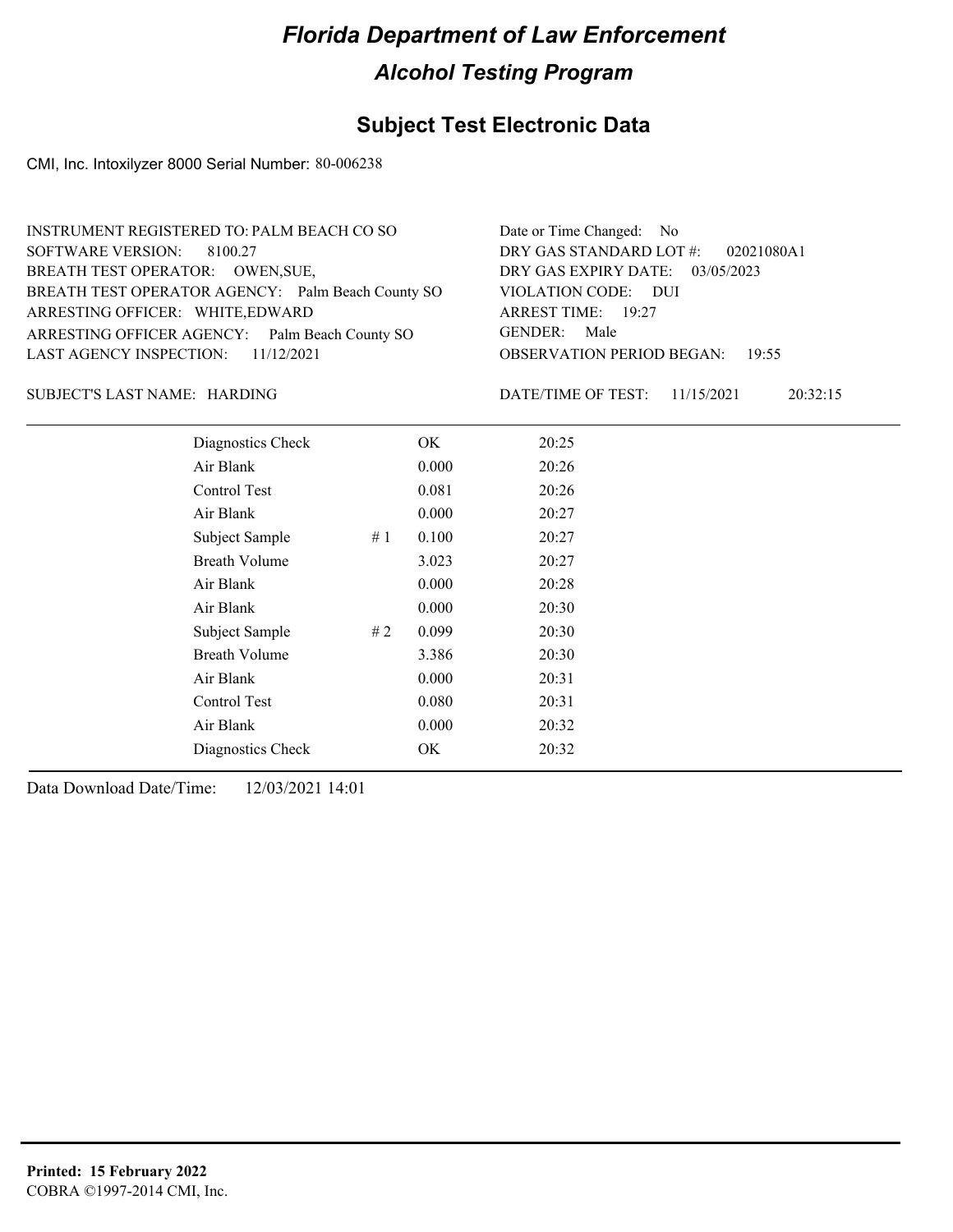### **Subject Test Electronic Data**

CMI, Inc. Intoxilyzer 8000 Serial Number: 80-006238

| INSTRUMENT REGISTERED TO: PALM BEACH CO SO        | Date or Time Changed: No               |
|---------------------------------------------------|----------------------------------------|
| SOFTWARE VERSION: 8100.27                         | DRY GAS STANDARD LOT $\#$ : 02021080A1 |
| BREATH TEST OPERATOR: POUND, PARIS, D             | DRY GAS EXPIRY DATE: 03/05/2023        |
| BREATH TEST OPERATOR AGENCY: Palm Beach County SO | VIOLATION CODE: ADMIN                  |
| ARRESTING OFFICER: KEITH,S                        | ARREST TIME: 00:10                     |
| ARRESTING OFFICER AGENCY: Palm Beach County SO    | GENDER: Male                           |
| LAST AGENCY INSPECTION: $11/12/2021$              | <b>OBSERVATION PERIOD BEGAN: 13:20</b> |
|                                                   |                                        |

#### KEANE SUBJECT'S LAST NAME: DATE/TIME OF TEST:

DATE/TIME OF TEST: 11/16/2021 14:04:47

| Diagnostics Check    |    | OK    | 13:58 |
|----------------------|----|-------|-------|
| Air Blank            |    | 0.000 | 13:58 |
| Control Test         |    | 0.080 | 13:59 |
| Air Blank            |    | 0.000 | 13:59 |
| Subject Sample       | #1 | 0.330 | 14:00 |
| <b>Breath Volume</b> |    | 1.714 | 14:00 |
| Air Blank            |    | 0.000 | 14:00 |
| Air Blank            |    | 0.000 | 14:02 |
| Subject Sample       | #2 | 0.329 | 14:03 |
| <b>Breath Volume</b> |    | 2.046 | 14:03 |
| Air Blank            |    | 0.000 | 14:03 |
| Control Test         |    | 0.079 | 14:04 |
| Air Blank            |    | 0.000 | 14:04 |
| Diagnostics Check    |    | OK    | 14:04 |
|                      |    |       |       |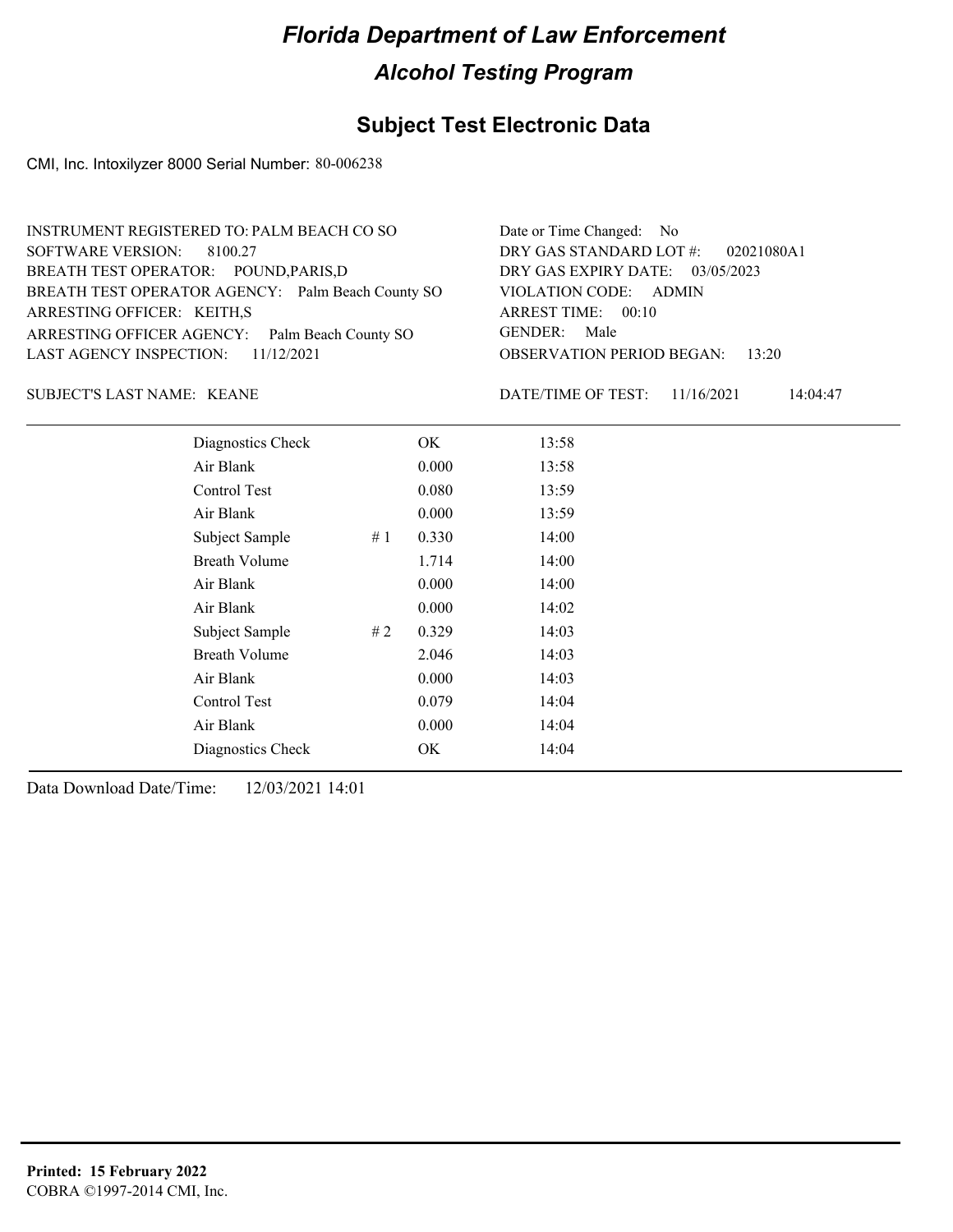## **Subject Test Electronic Data**

CMI, Inc. Intoxilyzer 8000 Serial Number: 80-006238

| INSTRUMENT REGISTERED TO: PALM BEACH CO SO        | Date or Time Changed: No               |
|---------------------------------------------------|----------------------------------------|
| SOFTWARE VERSION: 8100.27                         | DRY GAS STANDARD LOT $\#$ : 02021080A1 |
| BREATH TEST OPERATOR: RAGIN, RENEE, M             | DRY GAS EXPIRY DATE: 03/05/2023        |
| BREATH TEST OPERATOR AGENCY: Palm Beach County SO | VIOLATION CODE: DUI                    |
| ARRESTING OFFICER: POINTU, PATRICK                | ARREST TIME: 01:11                     |
| ARRESTING OFFICER AGENCY: Palm Beach County SO    | GENDER: Male                           |
| LAST AGENCY INSPECTION: $11/12/2021$              | <b>OBSERVATION PERIOD BEGAN: 01:32</b> |
|                                                   |                                        |

SUBJECT'S LAST NAME: DOMINGO MALDONADO DATE/TIME OF TEST:

DATE/TIME OF TEST: 11/18/2021 02:09:22

| Diagnostics Check    |    | OK    | 02:03 |
|----------------------|----|-------|-------|
| Air Blank            |    | 0.000 | 02:03 |
| Control Test         |    | 0.080 | 02:03 |
| Air Blank            |    | 0.000 | 02:04 |
| Subject Sample       | #1 | 0.213 | 02:04 |
| <b>Breath Volume</b> |    | 2.562 | 02:04 |
| Air Blank            |    | 0.000 | 02:05 |
| Air Blank            |    | 0.000 | 02:07 |
| Subject Sample       | #2 | 0.212 | 02:07 |
| <b>Breath Volume</b> |    | 2.523 | 02:07 |
| Air Blank            |    | 0.000 | 02:08 |
| Control Test         |    | 0.079 | 02:08 |
| Air Blank            |    | 0.000 | 02:09 |
| Diagnostics Check    |    | OK    | 02:09 |
|                      |    |       |       |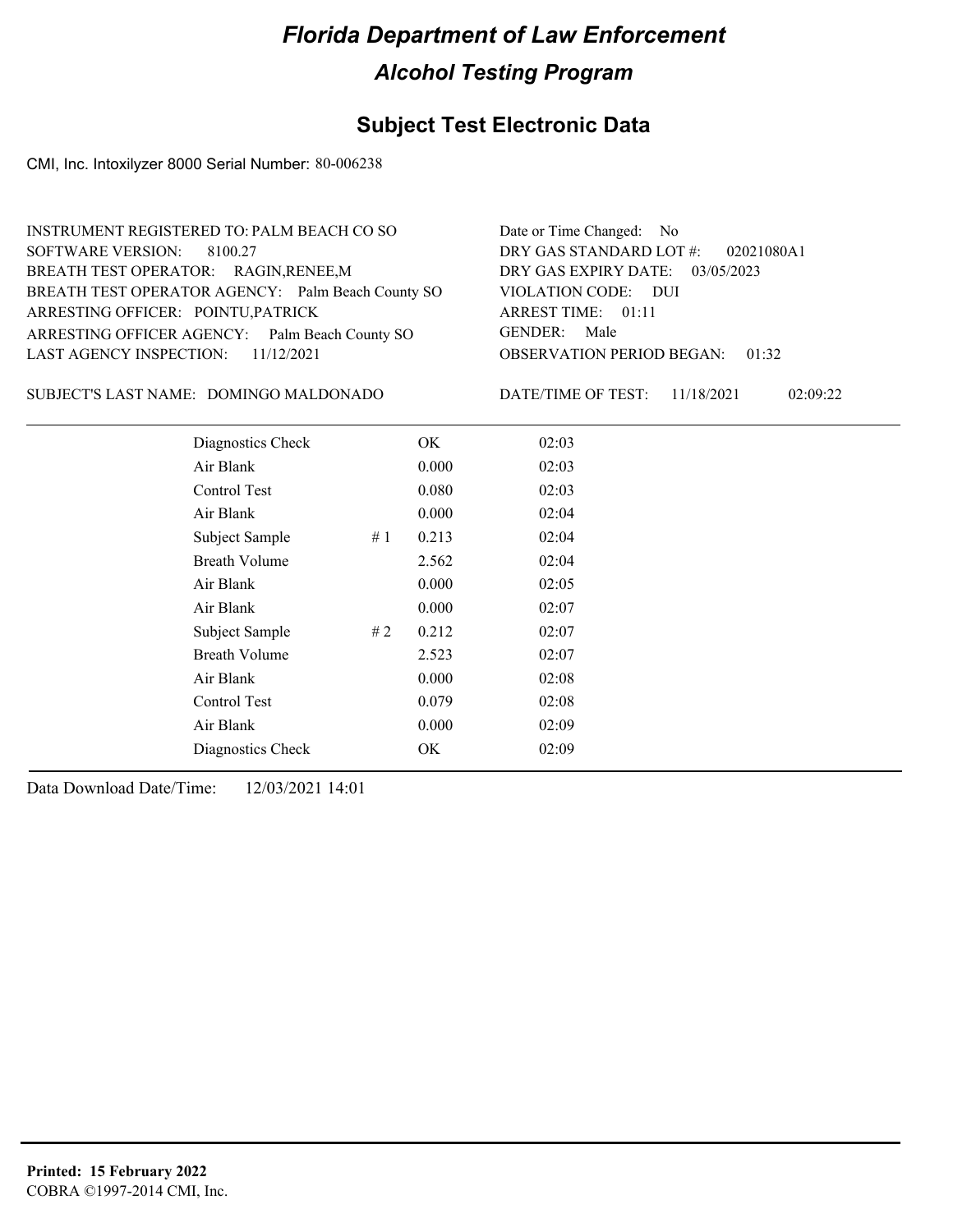## **Subject Test Electronic Data**

CMI, Inc. Intoxilyzer 8000 Serial Number: 80-006238

| INSTRUMENT REGISTERED TO: PALM BEACH CO SO        | Date or Time Changed: No               |
|---------------------------------------------------|----------------------------------------|
| SOFTWARE VERSION: 8100.27                         | DRY GAS STANDARD LOT $\#$ : 02021080A1 |
| BREATH TEST OPERATOR: LEAHEY, THOMAS, H           | DRY GAS EXPIRY DATE: 03/05/2023        |
| BREATH TEST OPERATOR AGENCY: Palm Beach County SO | VIOLATION CODE: DUI                    |
| ARRESTING OFFICER: CISSON, JACKIE                 | ARREST TIME: 02:48                     |
| ARRESTING OFFICER AGENCY: Palm Beach County SO    | GENDER: Male                           |
| LAST AGENCY INSPECTION: 11/12/2021                | <b>OBSERVATION PERIOD BEGAN: 03:08</b> |
|                                                   |                                        |

SUBJECT'S LAST NAME: MOON DATE/TIME OF TEST:

DATE/TIME OF TEST: 11/19/2021 03:40:42

| Diagnostics Check    |    | OK    | 03:33 |
|----------------------|----|-------|-------|
| Air Blank            |    | 0.000 | 03:34 |
| Control Test         |    | 0.080 | 03:34 |
| Air Blank            |    | 0.000 | 03:35 |
| Subject Sample       | #1 | 0.159 | 03:36 |
| <b>Breath Volume</b> |    | 2.066 | 03:36 |
| Air Blank            |    | 0.000 | 03:36 |
| Air Blank            |    | 0.000 | 03:38 |
| Subject Sample       | #2 | 0.164 | 03:39 |
| <b>Breath Volume</b> |    | 2.222 | 03:39 |
| Air Blank            |    | 0.000 | 03:39 |
| Control Test         |    | 0.080 | 03:40 |
| Air Blank            |    | 0.000 | 03:40 |
| Diagnostics Check    |    | OK    | 03:40 |
|                      |    |       |       |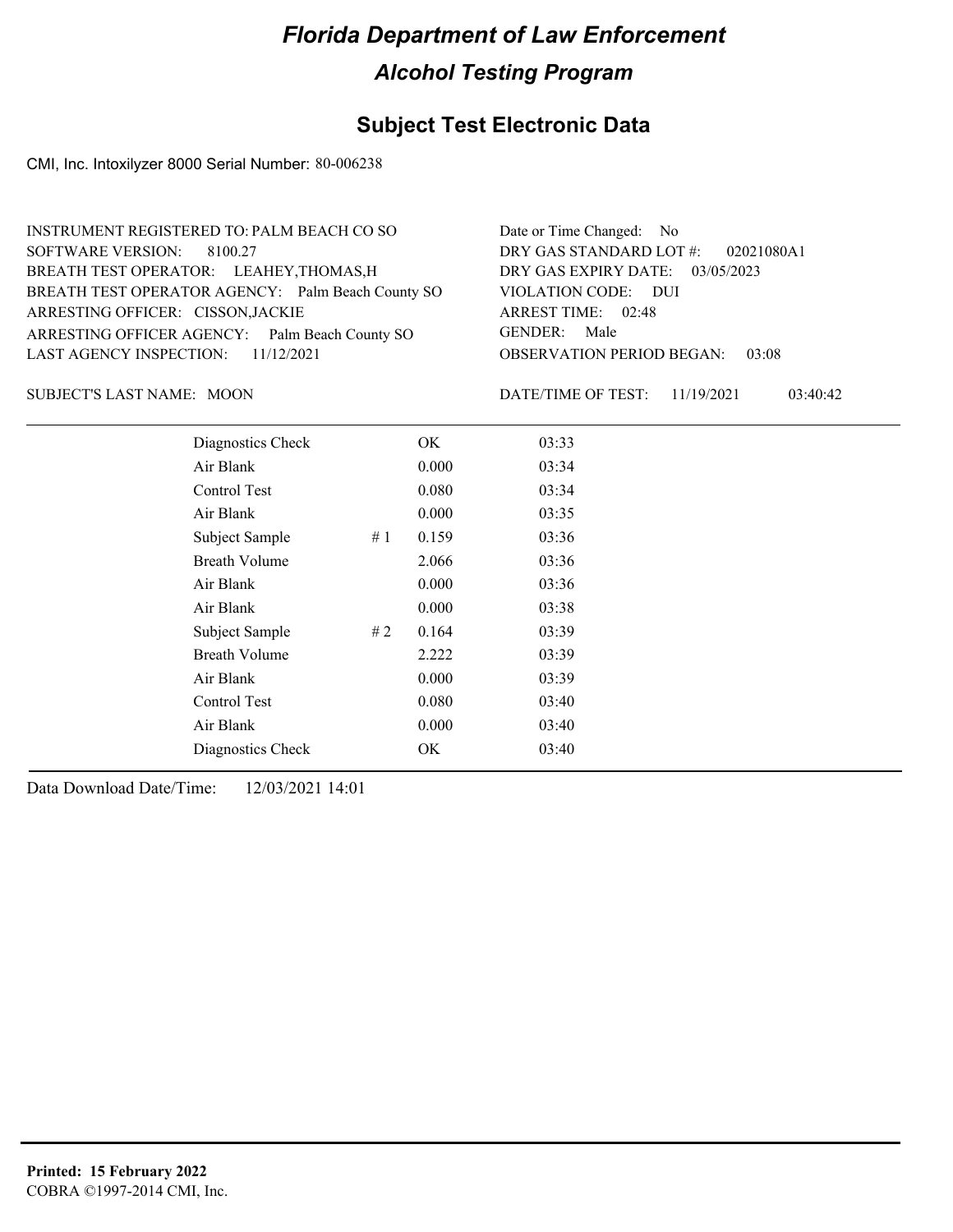### **Subject Test Electronic Data**

CMI, Inc. Intoxilyzer 8000 Serial Number: 80-006238

| INSTRUMENT REGISTERED TO: PALM BEACH CO SO        | Date or Time Changed: No               |
|---------------------------------------------------|----------------------------------------|
| SOFTWARE VERSION: 8100.27                         | DRY GAS STANDARD LOT #: 02021080A1     |
| BREATH TEST OPERATOR: BELL, JOSHUA, J             | DRY GAS EXPIRY DATE: $03/05/2023$      |
| BREATH TEST OPERATOR AGENCY: Palm Beach County SO | VIOLATION CODE: DUI                    |
| ARRESTING OFFICER: FLINK, ANDREW                  | ARREST TIME: 22:02                     |
| ARRESTING OFFICER AGENCY: Palm Beach Gardens      | GENDER: Female                         |
| LAST AGENCY INSPECTION: 11/12/2021                | <b>OBSERVATION PERIOD BEGAN: 22:31</b> |
|                                                   |                                        |

SUBJECT'S LAST NAME: BLANK DATE/TIME OF TEST:

DATE/TIME OF TEST: 11/19/2021 23:04:20

| Diagnostics Check    |    | OK    | 22:57 |
|----------------------|----|-------|-------|
| Air Blank            |    | 0.000 | 22:57 |
| Control Test         |    | 0.080 | 22:58 |
| Air Blank            |    | 0.000 | 22:58 |
| Subject Sample       | #1 | 0.166 | 22:59 |
| <b>Breath Volume</b> |    | 1.316 | 22:59 |
| Air Blank            |    | 0.000 | 23:00 |
| Air Blank            |    | 0.000 | 23:02 |
| Subject Sample       | #2 | 0.159 | 23:02 |
| <b>Breath Volume</b> |    | 1.238 | 23:02 |
| Air Blank            |    | 0.000 | 23:03 |
| Control Test         |    | 0.079 | 23:03 |
| Air Blank            |    | 0.000 | 23:04 |
| Diagnostics Check    |    | OK    | 23:04 |
|                      |    |       |       |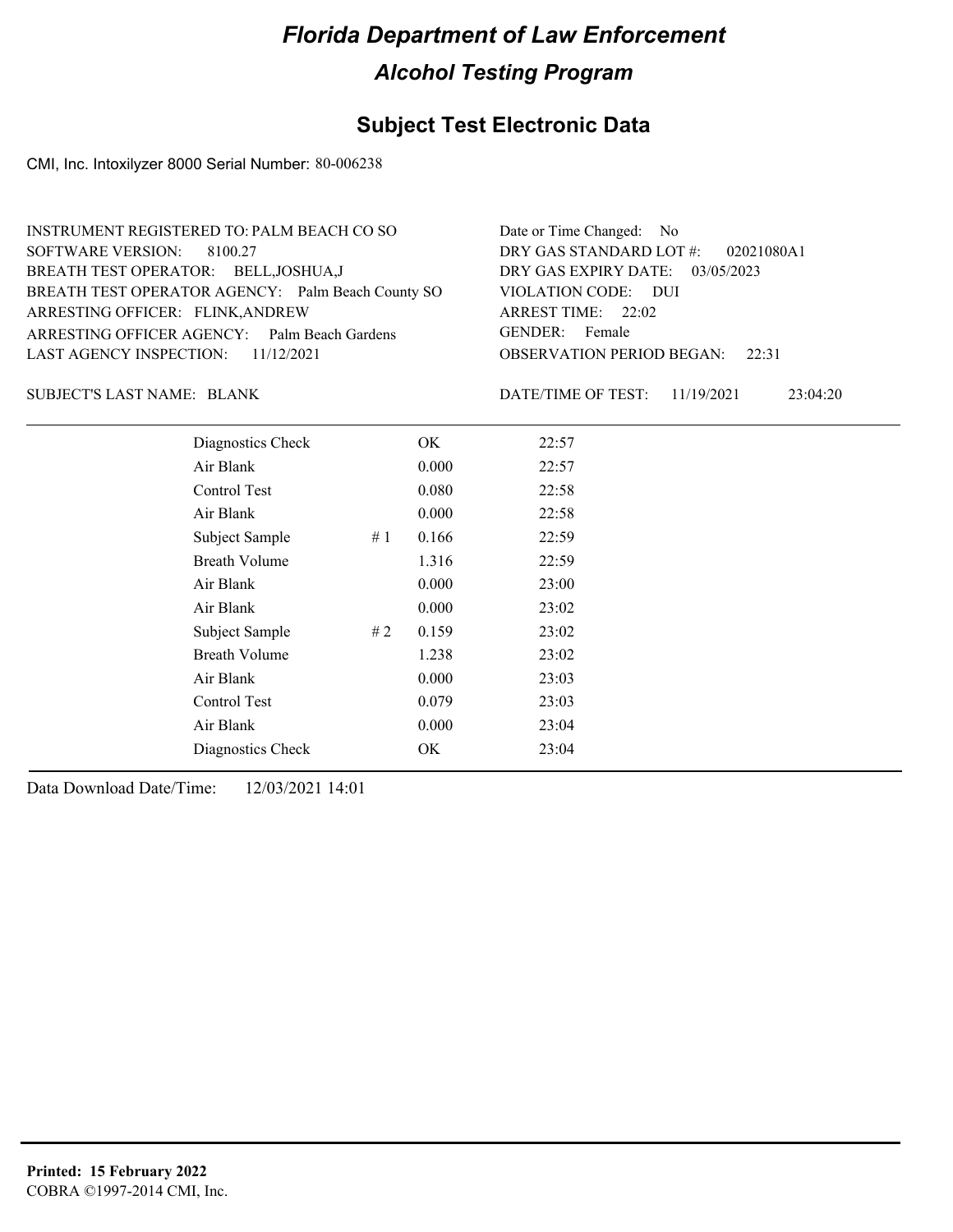## **Subject Test Electronic Data**

CMI, Inc. Intoxilyzer 8000 Serial Number: 80-006238

| INSTRUMENT REGISTERED TO: PALM BEACH CO SO        | Date or Time Changed: No               |
|---------------------------------------------------|----------------------------------------|
| SOFTWARE VERSION: 8100.27                         | DRY GAS STANDARD LOT #: 02021080A1     |
| BREATH TEST OPERATOR: LEAHEY, THOMAS, H           | DRY GAS EXPIRY DATE: 03/05/2023        |
| BREATH TEST OPERATOR AGENCY: Palm Beach County SO | VIOLATION CODE: DUI                    |
| ARRESTING OFFICER: FANDREY, CHRISTOPHER           | ARREST TIME: 21:51                     |
| ARRESTING OFFICER AGENCY: Jupiter PD              | GENDER: Male                           |
| LAST AGENCY INSPECTION: $11/12/2021$              | <b>OBSERVATION PERIOD BEGAN:</b> 22:59 |
|                                                   |                                        |

#### SUBJECT'S LAST NAME: TRACY DATE/TIME OF TEST:

DATE/TIME OF TEST: 11/19/2021 23:30:30

| Diagnostics Check    |    | OK    | 23:24 |
|----------------------|----|-------|-------|
| Air Blank            |    | 0.000 | 23:24 |
| Control Test         |    | 0.080 | 23:24 |
| Air Blank            |    | 0.000 | 23:25 |
| Subject Sample       | #1 | 0.286 | 23:25 |
| <b>Breath Volume</b> |    | 1.507 | 23:25 |
| Air Blank            |    | 0.000 | 23:26 |
| Air Blank            |    | 0.000 | 23:28 |
| Subject Sample       | #2 | 0.274 | 23:28 |
| <b>Breath Volume</b> |    | 2.367 | 23:28 |
| Air Blank            |    | 0.000 | 23:29 |
| Control Test         |    | 0.079 | 23:29 |
| Air Blank            |    | 0.000 | 23:30 |
| Diagnostics Check    |    | OK    | 23:30 |
|                      |    |       |       |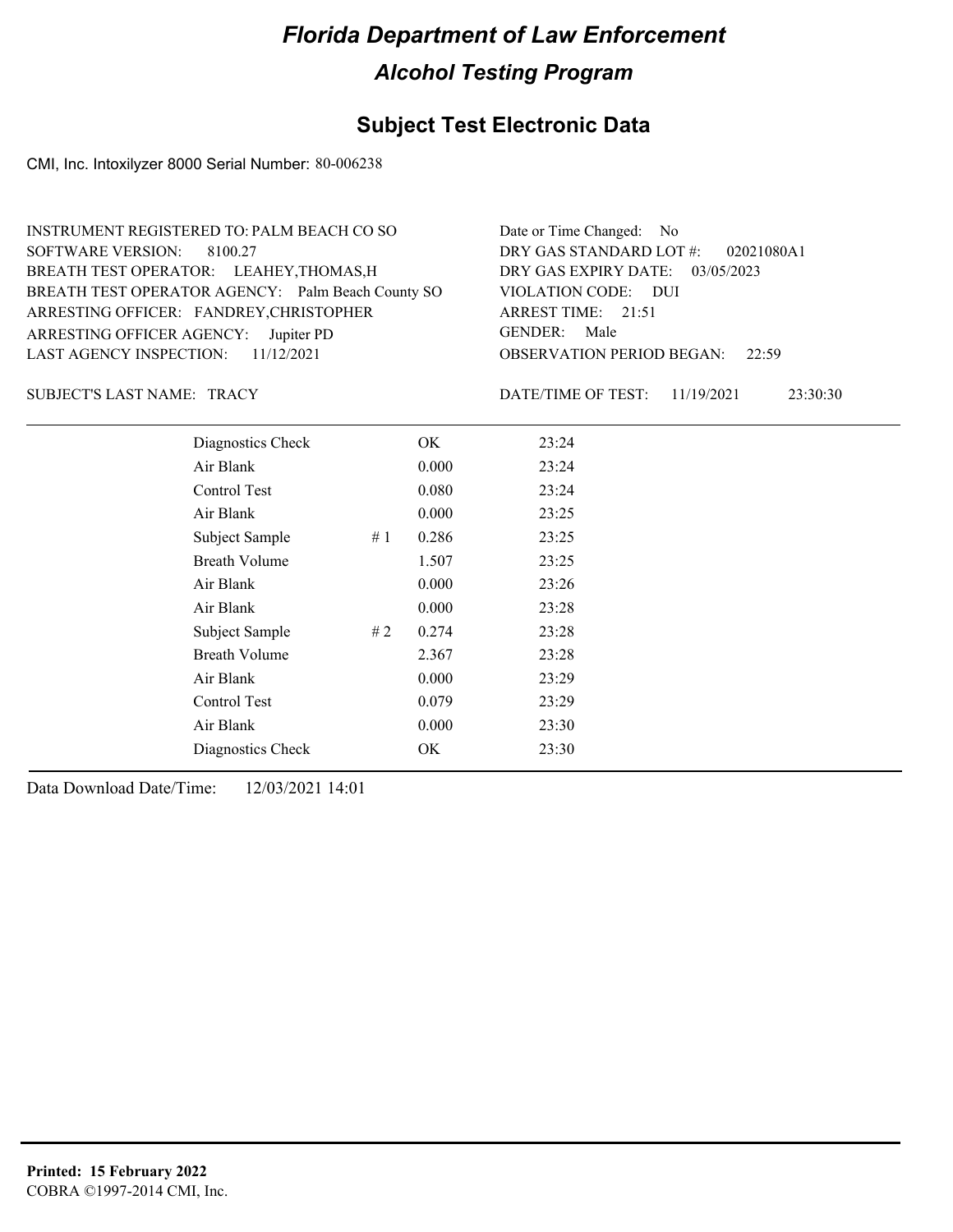### **Subject Test Electronic Data**

CMI, Inc. Intoxilyzer 8000 Serial Number: 80-006238

| INSTRUMENT REGISTERED TO: PALM BEACH CO SO        | Date or Time Changed: No               |
|---------------------------------------------------|----------------------------------------|
| SOFTWARE VERSION: 8100.27                         | DRY GAS STANDARD LOT #: 02021080A1     |
| BREATH TEST OPERATOR: BELL, JOSHUA, J             | DRY GAS EXPIRY DATE: 03/05/2023        |
| BREATH TEST OPERATOR AGENCY: Palm Beach County SO | VIOLATION CODE: DUI                    |
| ARRESTING OFFICER: CISSON, JACKIE                 | ARREST TIME: 01:50                     |
| ARRESTING OFFICER AGENCY: Palm Beach County SO    | GENDER: Male                           |
| LAST AGENCY INSPECTION: $11/12/2021$              | <b>OBSERVATION PERIOD BEGAN: 02:03</b> |
|                                                   |                                        |

TRIGUEROS BERDUO SUBJECT'S LAST NAME: DATE/TIME OF TEST:

DATE/TIME OF TEST: 11/20/2021 02:38:32

| Diagnostics Check    |    | OK    | 02:30 |
|----------------------|----|-------|-------|
| Air Blank            |    | 0.000 | 02:30 |
| Control Test         |    | 0.080 | 02:30 |
| Air Blank            |    | 0.000 | 02:31 |
| Subject Sample       | #1 | 0.216 | 02:33 |
| <b>Breath Volume</b> |    | 1.457 | 02:33 |
| Air Blank            |    | 0.000 | 02:33 |
| Air Blank            |    | 0.000 | 02:35 |
| Subject Sample       | #2 | 0.225 | 02:36 |
| <b>Breath Volume</b> |    | 1.152 | 02:36 |
| Air Blank            |    | 0.000 | 02:37 |
| Control Test         |    | 0.078 | 02:37 |
| Air Blank            |    | 0.000 | 02:38 |
| Diagnostics Check    |    | OK    | 02:38 |
|                      |    |       |       |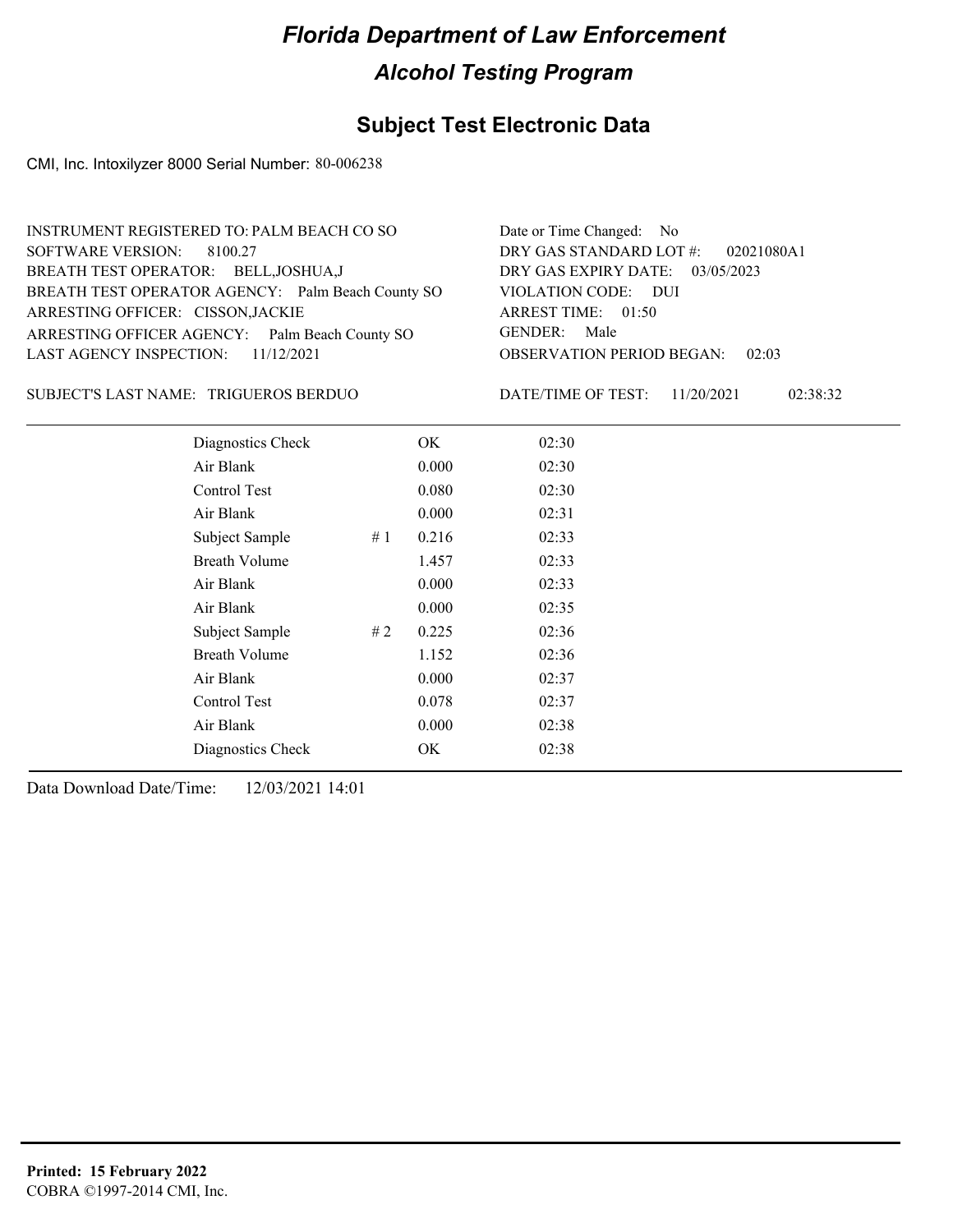### **Subject Test Electronic Data**

CMI, Inc. Intoxilyzer 8000 Serial Number: 80-006238

| INSTRUMENT REGISTERED TO: PALM BEACH CO SO        | Date or Time Changed: No               |
|---------------------------------------------------|----------------------------------------|
| SOFTWARE VERSION: 8100.27                         | DRY GAS STANDARD LOT $\#$ : 02021080A1 |
| BREATH TEST OPERATOR: BELL, JOSHUA, J             | DRY GAS EXPIRY DATE: 03/05/2023        |
| BREATH TEST OPERATOR AGENCY: Palm Beach County SO | VIOLATION CODE: DUI                    |
| ARRESTING OFFICER: SOLOWAY, ALAN                  | ARREST TIME: 02:00                     |
| ARRESTING OFFICER AGENCY: Palm Beach County SO    | GENDER: Male                           |
| LAST AGENCY INSPECTION: $11/12/2021$              | <b>OBSERVATION PERIOD BEGAN: 02:25</b> |
|                                                   |                                        |

SUBJECT'S LAST NAME: CULLEN DATE/TIME OF TEST:

DATE/TIME OF TEST: 11/20/2021 03:11:17

| Diagnostics Check    |    | OK    | 03:04 |  |
|----------------------|----|-------|-------|--|
| Air Blank            |    | 0.000 | 03:04 |  |
| Control Test         |    | 0.079 | 03:05 |  |
| Air Blank            |    | 0.000 | 03:05 |  |
| Subject Sample       | #1 | 0.174 | 03:06 |  |
| <b>Breath Volume</b> |    | 1.328 | 03:06 |  |
| Air Blank            |    | 0.000 | 03:07 |  |
| Air Blank            |    | 0.000 | 03:09 |  |
| Subject Sample       | #2 | 0.161 | 03:09 |  |
| <b>Breath Volume</b> |    | 1.554 | 03:09 |  |
| Air Blank            |    | 0.000 | 03:10 |  |
| Control Test         |    | 0.078 | 03:10 |  |
| Air Blank            |    | 0.000 | 03:11 |  |
| Diagnostics Check    |    | OK    | 03:11 |  |
|                      |    |       |       |  |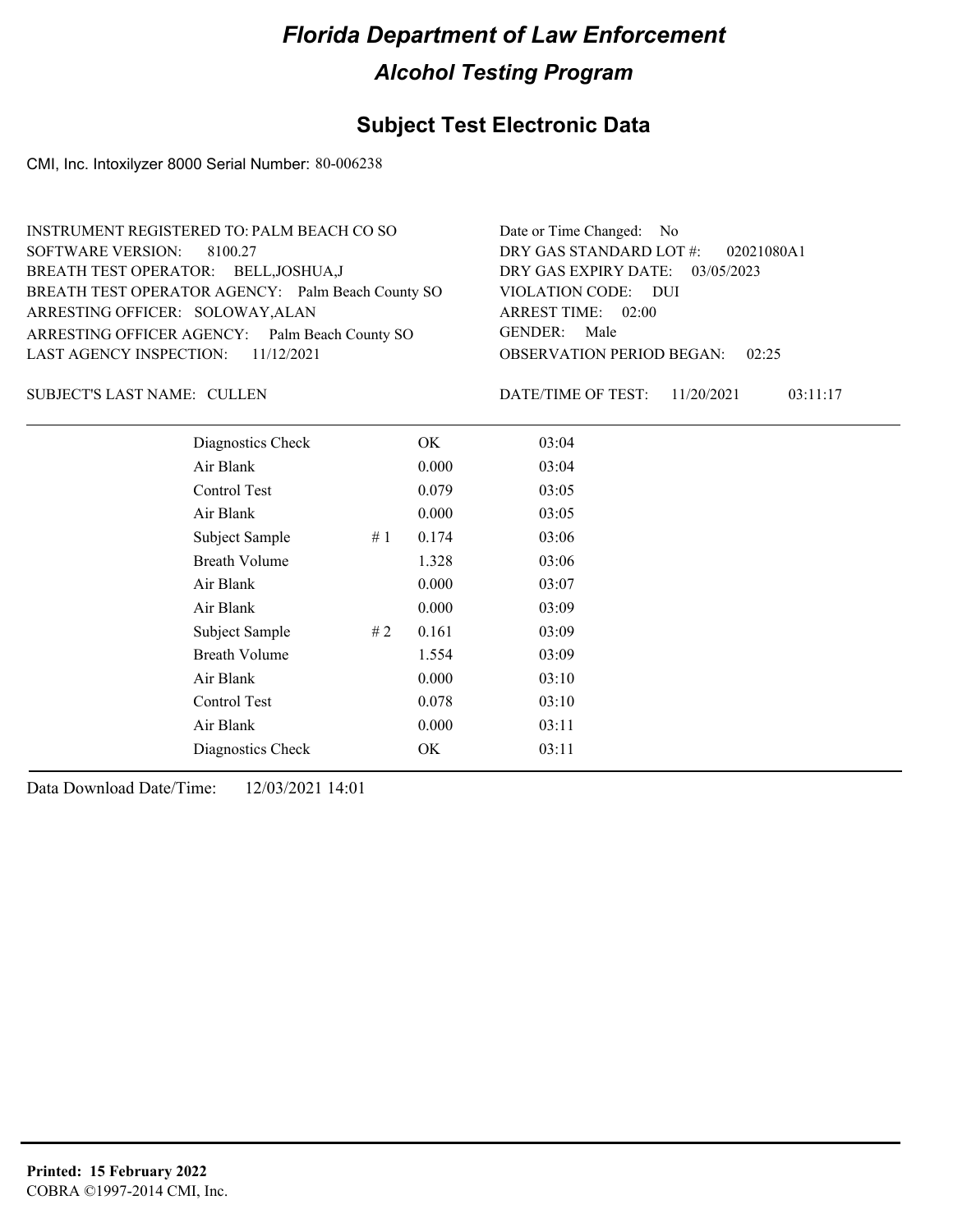## **Subject Test Electronic Data**

CMI, Inc. Intoxilyzer 8000 Serial Number: 80-006238

| <b>INSTRUMENT REGISTERED TO: PALM BEACH CO SO</b><br><b>SOFTWARE VERSION:</b><br>8100.27<br>BREATH TEST OPERATOR: LEAHEY, THOMAS, H<br>BREATH TEST OPERATOR AGENCY: Palm Beach County SO<br>ARRESTING OFFICER: AMADON, WILL<br>ARRESTING OFFICER AGENCY: Palm Beach County SO<br><b>LAST AGENCY INSPECTION:</b><br>11/12/2021 |                               |    | Date or Time Changed: No<br>DRY GAS STANDARD LOT #:<br>02021080A1<br>DRY GAS EXPIRY DATE:<br>03/05/2023<br>VIOLATION CODE: DUI<br>ARREST TIME: 22:28 |       |                             |  |                                        |
|-------------------------------------------------------------------------------------------------------------------------------------------------------------------------------------------------------------------------------------------------------------------------------------------------------------------------------|-------------------------------|----|------------------------------------------------------------------------------------------------------------------------------------------------------|-------|-----------------------------|--|----------------------------------------|
|                                                                                                                                                                                                                                                                                                                               |                               |    | <b>GENDER:</b><br>Male<br><b>OBSERVATION PERIOD BEGAN:</b><br>23:15                                                                                  |       |                             |  |                                        |
|                                                                                                                                                                                                                                                                                                                               |                               |    |                                                                                                                                                      |       |                             |  | SUBJECT'S LAST NAME: AVELLANEDA TRIANA |
|                                                                                                                                                                                                                                                                                                                               | Diagnostics Check             |    | OK.                                                                                                                                                  | 23:44 |                             |  |                                        |
|                                                                                                                                                                                                                                                                                                                               | Air Blank                     |    | 0.000                                                                                                                                                | 23:44 |                             |  |                                        |
|                                                                                                                                                                                                                                                                                                                               | Control Test<br>0.080         |    |                                                                                                                                                      |       | 23:45                       |  |                                        |
|                                                                                                                                                                                                                                                                                                                               | Air Blank                     |    | 0.000                                                                                                                                                | 23:45 |                             |  |                                        |
|                                                                                                                                                                                                                                                                                                                               | Subject Sample                | #1 | 0.137                                                                                                                                                | 23:48 | Volume Not Met              |  |                                        |
|                                                                                                                                                                                                                                                                                                                               | <b>Breath Volume</b>          |    | 0.390                                                                                                                                                | 23:48 |                             |  |                                        |
|                                                                                                                                                                                                                                                                                                                               | Air Blank                     |    | 0.000                                                                                                                                                | 23:49 |                             |  |                                        |
|                                                                                                                                                                                                                                                                                                                               | Air Blank                     |    | 0.000                                                                                                                                                | 23:51 |                             |  |                                        |
|                                                                                                                                                                                                                                                                                                                               | Subject Sample                | #2 |                                                                                                                                                      | 23:52 | <b>Subject Test Refused</b> |  |                                        |
|                                                                                                                                                                                                                                                                                                                               | <b>Breath Volume</b><br>0.000 |    |                                                                                                                                                      | 23:52 |                             |  |                                        |
| Air Blank<br>0.000<br>Control Test<br>0.078                                                                                                                                                                                                                                                                                   |                               |    | 23:53                                                                                                                                                |       |                             |  |                                        |
|                                                                                                                                                                                                                                                                                                                               |                               |    | 23:53                                                                                                                                                |       |                             |  |                                        |
|                                                                                                                                                                                                                                                                                                                               | Air Blank                     |    | 0.000                                                                                                                                                | 23:53 |                             |  |                                        |
|                                                                                                                                                                                                                                                                                                                               | Diagnostics Check             |    | OK                                                                                                                                                   | 23:54 |                             |  |                                        |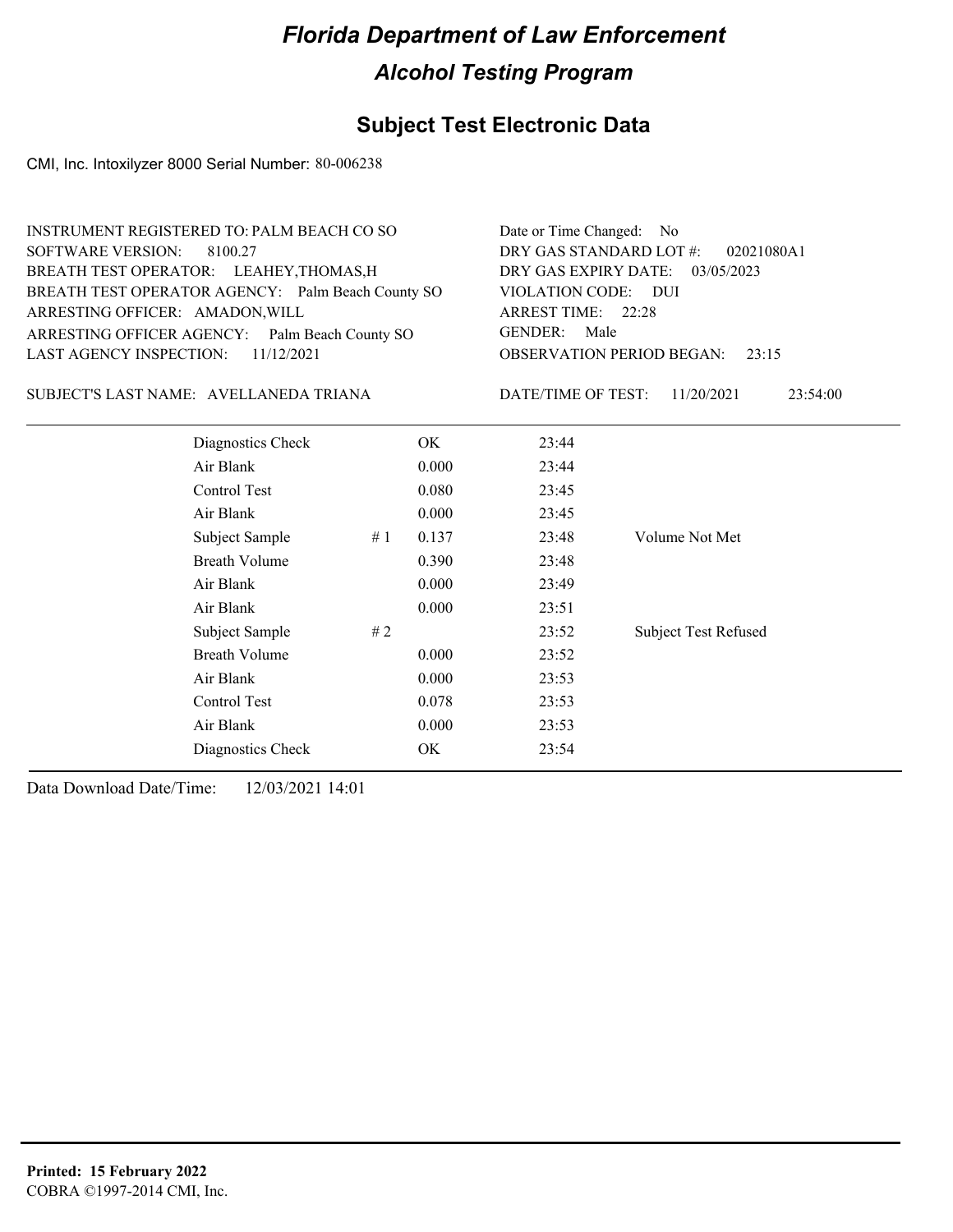### **Subject Test Electronic Data**

CMI, Inc. Intoxilyzer 8000 Serial Number: 80-006238

| INSTRUMENT REGISTERED TO: PALM BEACH CO SO        | Date or Time Changed: No               |
|---------------------------------------------------|----------------------------------------|
| SOFTWARE VERSION: 8100.27                         | DRY GAS STANDARD LOT #: 02021080A1     |
| BREATH TEST OPERATOR: BELL, JOSHUA, J             | DRY GAS EXPIRY DATE: 03/05/2023        |
| BREATH TEST OPERATOR AGENCY: Palm Beach County SO | VIOLATION CODE: DUI                    |
| ARRESTING OFFICER: WINDSOR, NICHOLAS              | ARREST TIME: 02:58                     |
| ARRESTING OFFICER AGENCY: Delray Beach PD         | GENDER: Male                           |
| LAST AGENCY INSPECTION: $11/12/2021$              | <b>OBSERVATION PERIOD BEGAN: 03:23</b> |
|                                                   |                                        |

RODRIGUEZ SUBJECT'S LAST NAME: DATE/TIME OF TEST:

DATE/TIME OF TEST: 11/21/2021 04:02:39

| Diagnostics Check    |       | OK    | 03:54 |  |
|----------------------|-------|-------|-------|--|
| Air Blank            |       | 0.000 | 03:55 |  |
| Control Test         |       | 0.080 | 03:55 |  |
| Air Blank            |       | 0.000 | 03:55 |  |
| Subject Sample       | # $1$ | 0.221 | 03:58 |  |
| <b>Breath Volume</b> |       | 2.105 | 03:58 |  |
| Air Blank            |       | 0.000 | 03:58 |  |
| Air Blank            |       | 0.000 | 04:00 |  |
| Subject Sample       | #2    | 0.227 | 04:01 |  |
| <b>Breath Volume</b> |       | 1.339 | 04:01 |  |
| Air Blank            |       | 0.000 | 04:01 |  |
| <b>Control Test</b>  |       | 0.077 | 04:02 |  |
| Air Blank            |       | 0.000 | 04:02 |  |
| Diagnostics Check    |       | OK    | 04:02 |  |
|                      |       |       |       |  |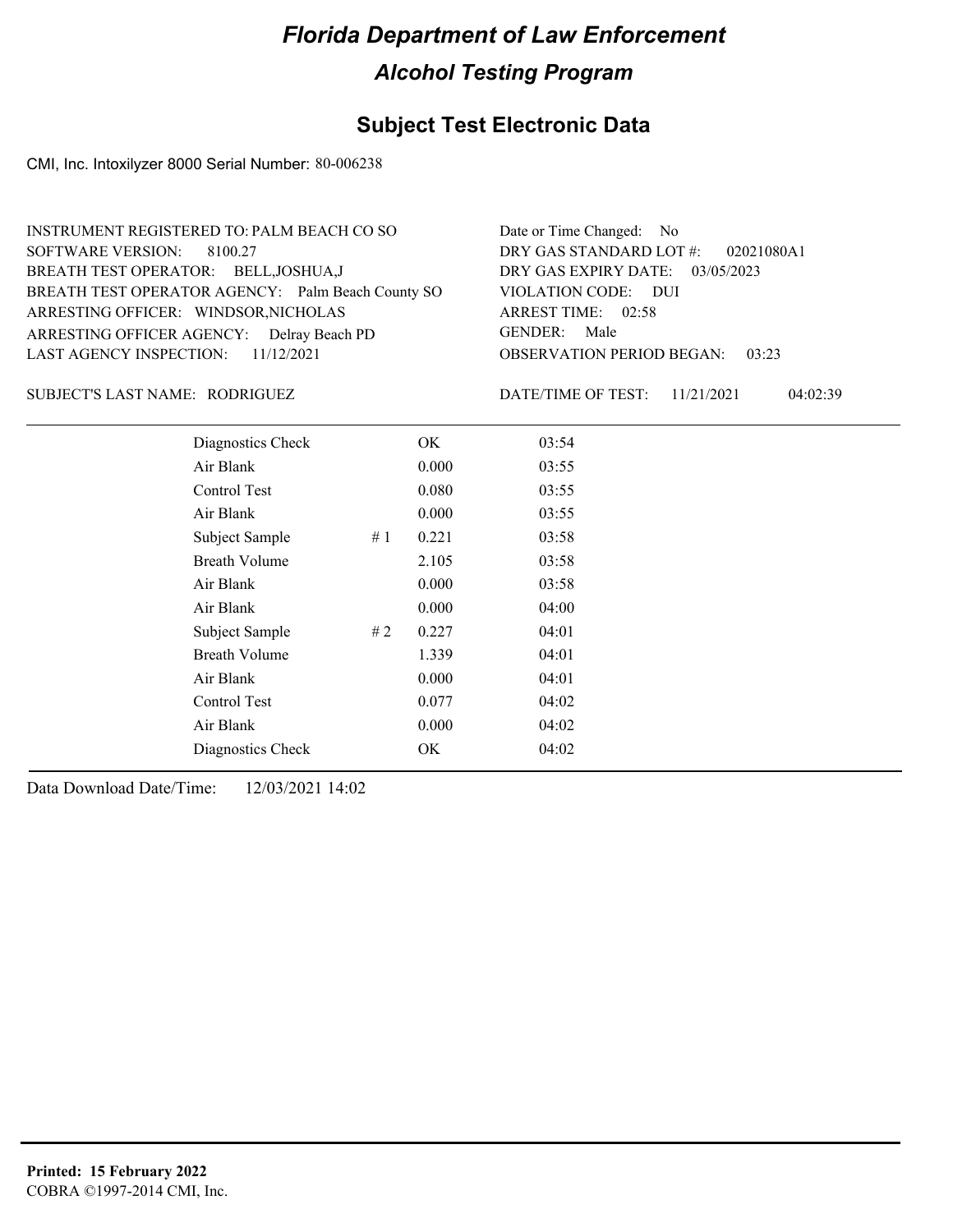### **Subject Test Electronic Data**

CMI, Inc. Intoxilyzer 8000 Serial Number: 80-006238

| INSTRUMENT REGISTERED TO: PALM BEACH CO SO        | Date or Time Changed: No               |
|---------------------------------------------------|----------------------------------------|
| SOFTWARE VERSION: 8100.27                         | DRY GAS STANDARD LOT $\#$ : 02021080A1 |
| BREATH TEST OPERATOR: LEAHEY, THOMAS, H           | DRY GAS EXPIRY DATE: 03/05/2023        |
| BREATH TEST OPERATOR AGENCY: Palm Beach County SO | VIOLATION CODE: DUI                    |
| ARRESTING OFFICER: FLINK, ANDREW                  | ARREST TIME: 03:51                     |
| ARRESTING OFFICER AGENCY: Palm Beach Gardens      | GENDER: Female                         |
| LAST AGENCY INSPECTION: 11/12/2021                | <b>OBSERVATION PERIOD BEGAN: 04:20</b> |
|                                                   |                                        |

SUBJECT'S LAST NAME: FIORE **Example 20** FOR DATE/TIME OF TEST:

DATE/TIME OF TEST: 11/21/2021 04:51:54

| Diagnostics Check    |    | OK    | 04:44 |
|----------------------|----|-------|-------|
| Air Blank            |    | 0.000 | 04:45 |
| Control Test         |    | 0.079 | 04:45 |
| Air Blank            |    | 0.000 | 04:46 |
| Subject Sample       | #1 | 0.133 | 04:47 |
| <b>Breath Volume</b> |    | 2.394 | 04:47 |
| Air Blank            |    | 0.000 | 04:47 |
| Air Blank            |    | 0.000 | 04:49 |
| Subject Sample       | #2 | 0.131 | 04:50 |
| <b>Breath Volume</b> |    | 2.531 | 04:50 |
| Air Blank            |    | 0.000 | 04:51 |
| Control Test         |    | 0.079 | 04:51 |
| Air Blank            |    | 0.000 | 04:51 |
| Diagnostics Check    |    | OK    | 04:51 |
|                      |    |       |       |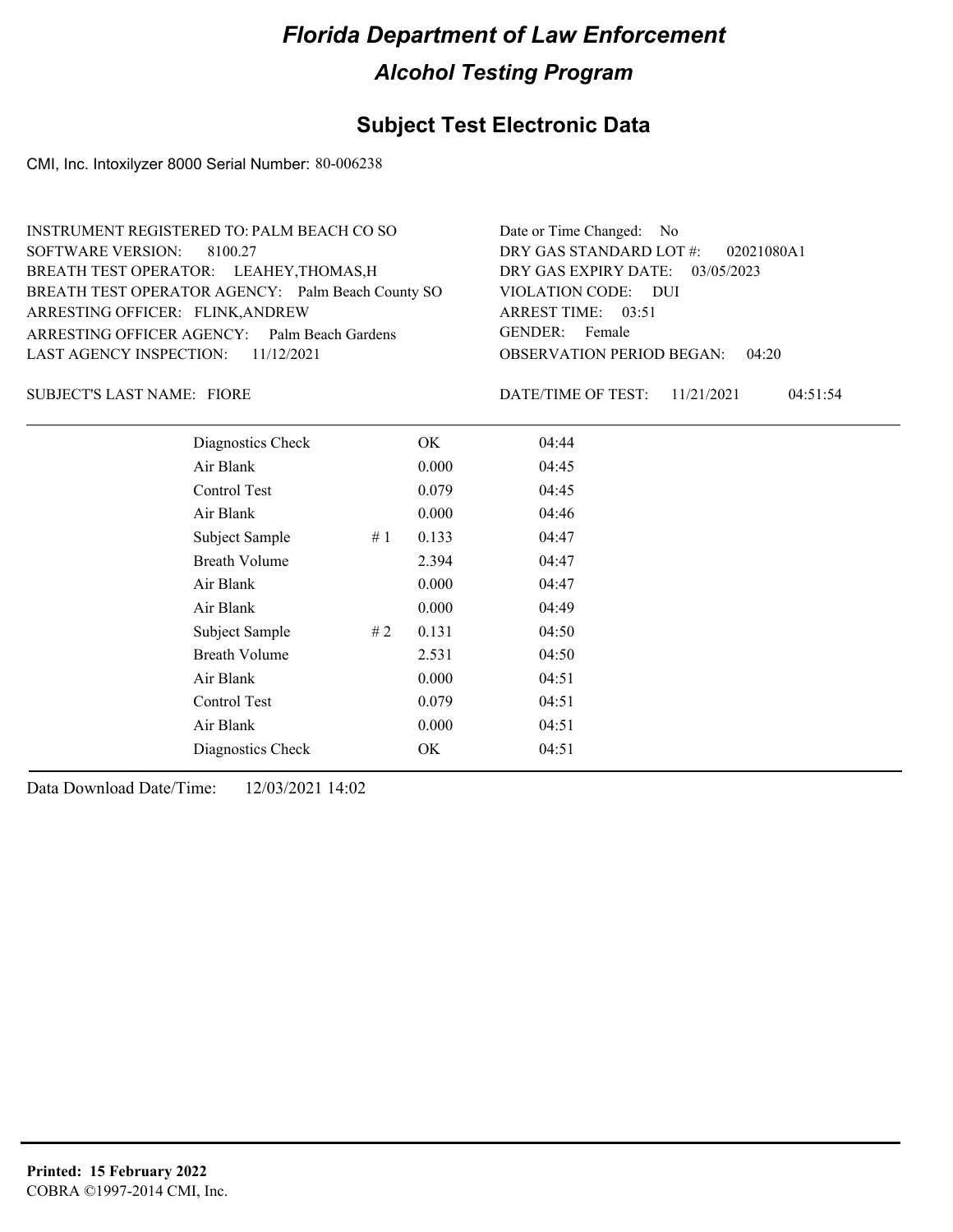### **Subject Test Electronic Data**

CMI, Inc. Intoxilyzer 8000 Serial Number: 80-006238

| INSTRUMENT REGISTERED TO: PALM BEACH CO SO        | Date or Time Changed: No               |
|---------------------------------------------------|----------------------------------------|
| SOFTWARE VERSION: 8100.27                         | DRY GAS STANDARD LOT #: 02021080A1     |
| BREATH TEST OPERATOR: LEAHEY, THOMAS, H           | DRY GAS EXPIRY DATE: 03/05/2023        |
| BREATH TEST OPERATOR AGENCY: Palm Beach County SO | VIOLATION CODE: DUI                    |
| ARRESTING OFFICER: MCGILLICUDDY, STEVEN           | ARREST TIME: 04:30                     |
| ARRESTING OFFICER AGENCY: Jupiter PD              | GENDER: Male                           |
| LAST AGENCY INSPECTION: $11/12/2021$              | <b>OBSERVATION PERIOD BEGAN: 04:52</b> |
|                                                   |                                        |

DOMINA SUBJECT'S LAST NAME: DATE/TIME OF TEST:

DATE/TIME OF TEST: 11/21/2021 05:23:44

| Diagnostics Check    |    | OK    | 05:17 |
|----------------------|----|-------|-------|
| Air Blank            |    | 0.000 | 05:17 |
| Control Test         |    | 0.079 | 05:17 |
| Air Blank            |    | 0.000 | 05:18 |
| Subject Sample       | #1 | 0.182 | 05:19 |
| <b>Breath Volume</b> |    | 2.167 | 05:19 |
| Air Blank            |    | 0.000 | 05:19 |
| Air Blank            |    | 0.000 | 05:21 |
| Subject Sample       | #2 | 0.186 | 05:22 |
| <b>Breath Volume</b> |    | 2.554 | 05:22 |
| Air Blank            |    | 0.000 | 05:22 |
| Control Test         |    | 0.079 | 05:23 |
| Air Blank            |    | 0.000 | 05:23 |
| Diagnostics Check    |    | OK    | 05:23 |
|                      |    |       |       |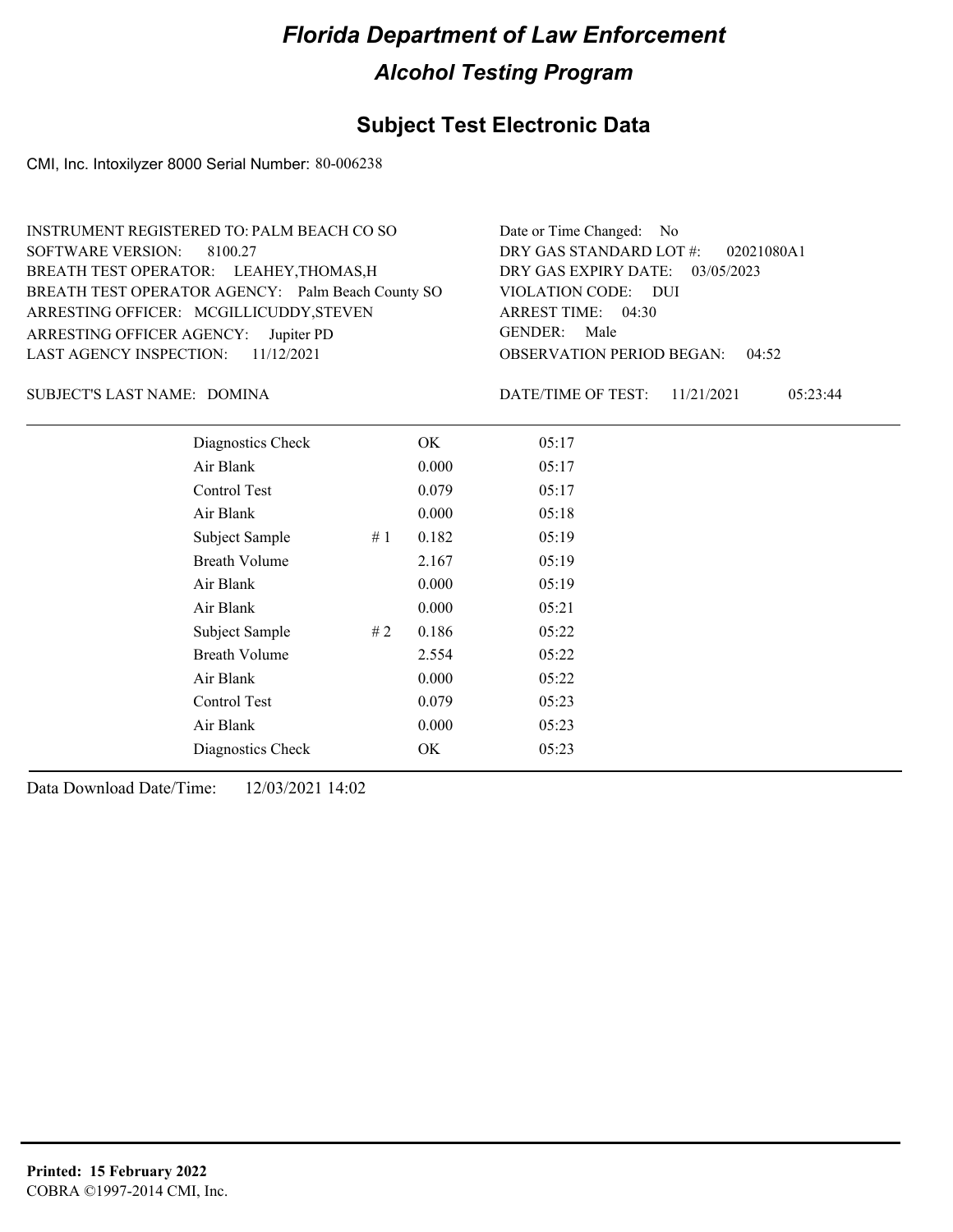### **Subject Test Electronic Data**

CMI, Inc. Intoxilyzer 8000 Serial Number: 80-006238

| INSTRUMENT REGISTERED TO: PALM BEACH CO SO        | Date or Time Changed: No               |
|---------------------------------------------------|----------------------------------------|
| SOFTWARE VERSION: 8100.27                         | DRY GAS STANDARD LOT #: 02021080A1     |
| BREATH TEST OPERATOR: LEAHEY, THOMAS, H           | DRY GAS EXPIRY DATE: 03/05/2023        |
| BREATH TEST OPERATOR AGENCY: Palm Beach County SO | VIOLATION CODE: DUI                    |
| ARRESTING OFFICER: TERRELL, JOEL                  | ARREST TIME: 09:05                     |
| ARRESTING OFFICER AGENCY: FHP Troop L             | GENDER: Male                           |
| LAST AGENCY INSPECTION: $11/12/2021$              | <b>OBSERVATION PERIOD BEGAN: 09:48</b> |
|                                                   |                                        |

#### MUJICA DIAZ SUBJECT'S LAST NAME: DATE/TIME OF TEST:

DATE/TIME OF TEST: 11/21/2021 10:22:32

| Diagnostics Check    |    | OK    | 10:15 |
|----------------------|----|-------|-------|
| Air Blank            |    | 0.000 | 10:15 |
| Control Test         |    | 0.080 | 10:16 |
| Air Blank            |    | 0.000 | 10:16 |
| Subject Sample       | #1 | 0.198 | 10:17 |
| <b>Breath Volume</b> |    | 1.890 | 10:17 |
| Air Blank            |    | 0.000 | 10:18 |
| Air Blank            |    | 0.000 | 10:20 |
| Subject Sample       | #2 | 0.196 | 10:20 |
| <b>Breath Volume</b> |    | 1.800 | 10:20 |
| Air Blank            |    | 0.000 | 10:21 |
| Control Test         |    | 0.079 | 10:21 |
| Air Blank            |    | 0.000 | 10:22 |
| Diagnostics Check    |    | OK    | 10:22 |
|                      |    |       |       |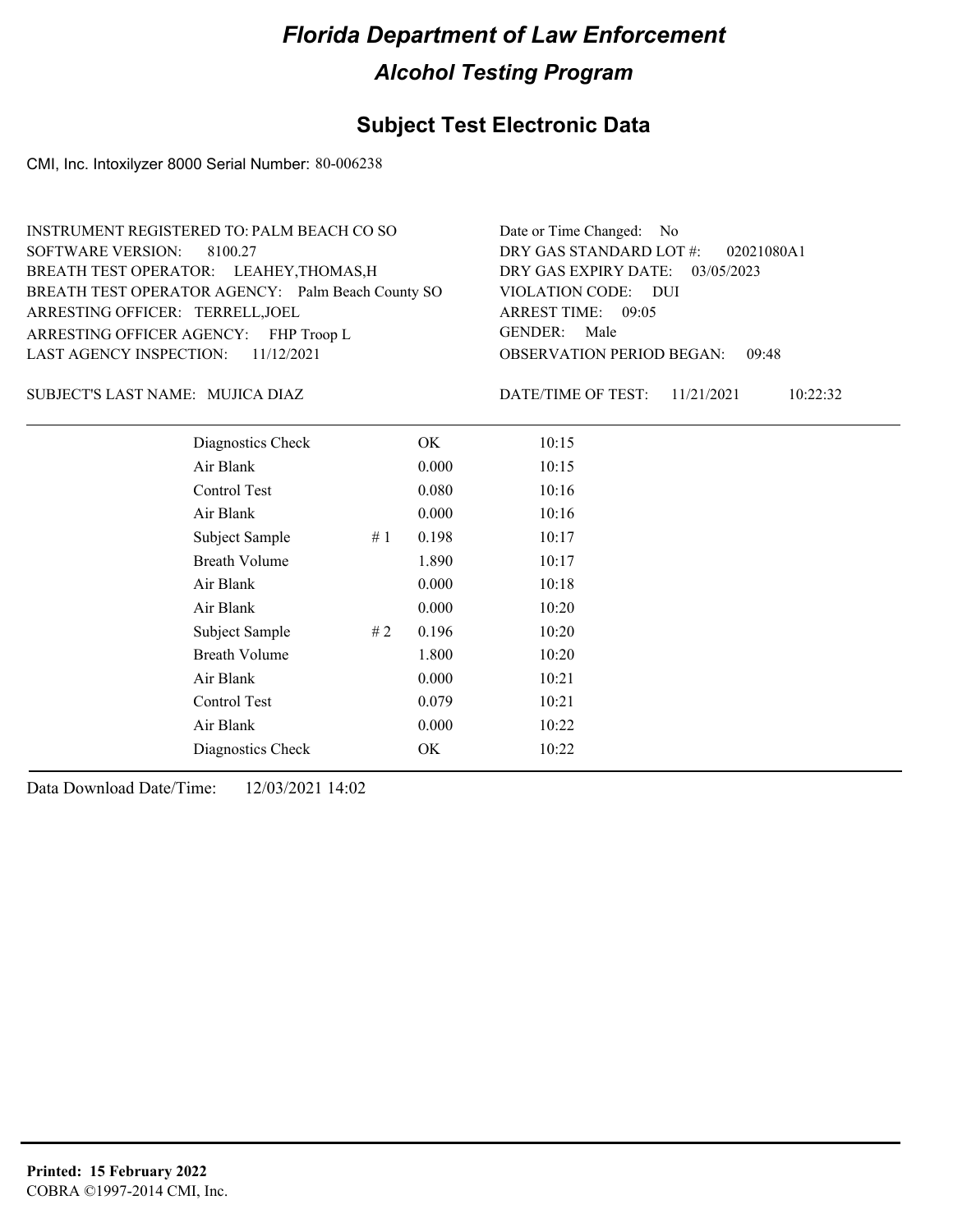### **Subject Test Electronic Data**

CMI, Inc. Intoxilyzer 8000 Serial Number: 80-006238

| INSTRUMENT REGISTERED TO: PALM BEACH CO SO        | Date or Time Changed: No               |
|---------------------------------------------------|----------------------------------------|
| SOFTWARE VERSION: 8100.27                         | DRY GAS STANDARD LOT #: 02021080A1     |
| BREATH TEST OPERATOR: LEAHEY, THOMAS, H           | DRY GAS EXPIRY DATE: 03/05/2023        |
| BREATH TEST OPERATOR AGENCY: Palm Beach County SO | VIOLATION CODE: DUI                    |
| ARRESTING OFFICER: FLINK, ANDREW                  | ARREST TIME: 02:34                     |
| ARRESTING OFFICER AGENCY: Palm Beach Gardens      | GENDER: Female                         |
| LAST AGENCY INSPECTION: 11/12/2021                | <b>OBSERVATION PERIOD BEGAN: 03:14</b> |
|                                                   |                                        |

SUBJECT'S LAST NAME: LEVEY **EXECUTE:** DATE/TIME OF TEST:

DATE/TIME OF TEST: 11/22/2021 03:50:27

| Diagnostics Check    |    | OK    | 03:40 |
|----------------------|----|-------|-------|
| Air Blank            |    | 0.000 | 03:40 |
| Control Test         |    | 0.080 | 03:41 |
| Air Blank            |    | 0.000 | 03:41 |
| Subject Sample       | #1 | 0.192 | 03:44 |
| <b>Breath Volume</b> |    | 1.921 | 03:44 |
| Air Blank            |    | 0.000 | 03:45 |
| Air Blank            |    | 0.000 | 03:46 |
| Subject Sample       | #2 | 0.203 | 03:48 |
| <b>Breath Volume</b> |    | 1.832 | 03:48 |
| Air Blank            |    | 0.000 | 03:49 |
| Control Test         |    | 0.077 | 03:49 |
| Air Blank            |    | 0.000 | 03:50 |
| Diagnostics Check    |    | OK    | 03:50 |
|                      |    |       |       |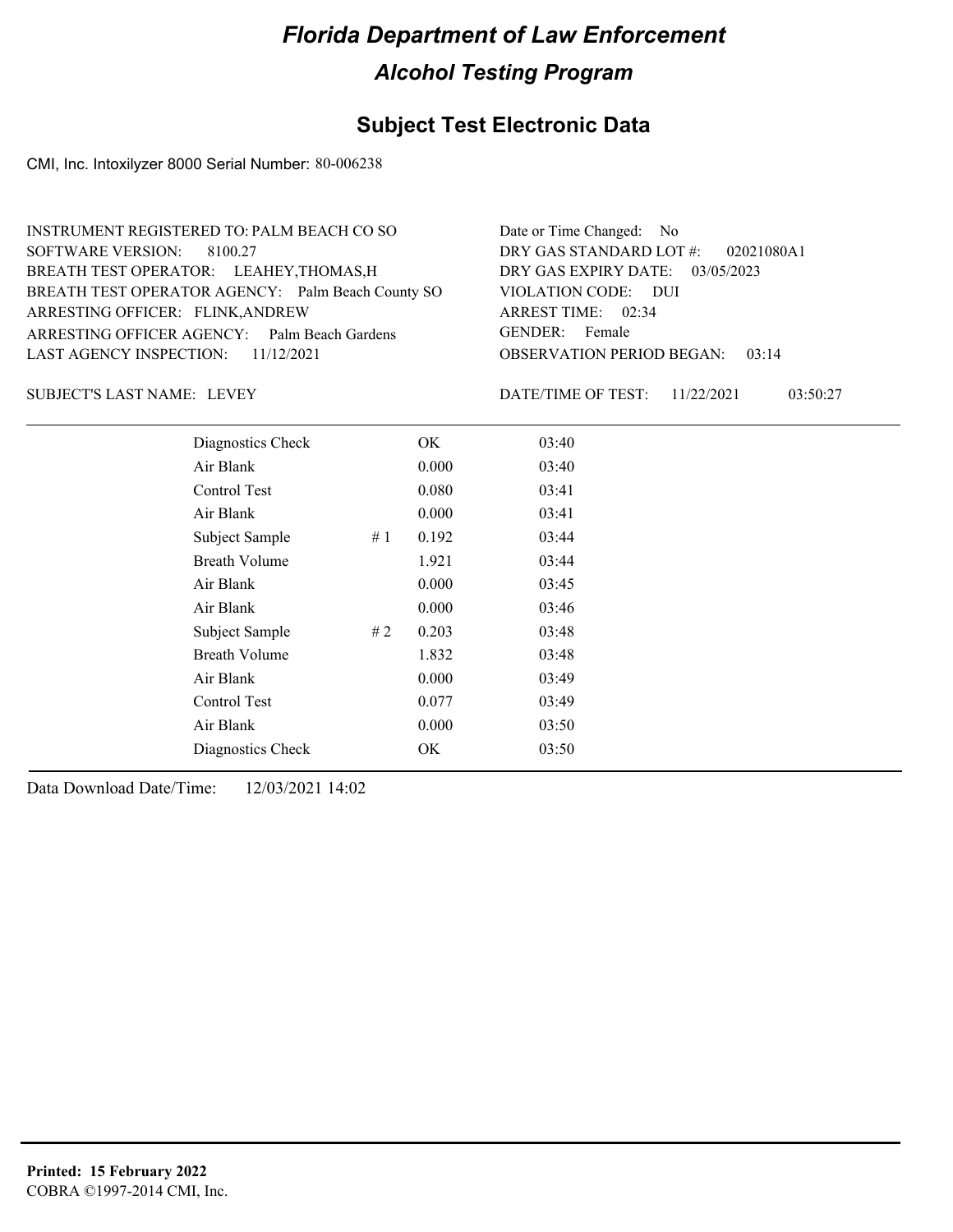### **Subject Test Electronic Data**

CMI, Inc. Intoxilyzer 8000 Serial Number: 80-006238

| Date or Time Changed: No               |
|----------------------------------------|
| DRY GAS STANDARD LOT #: 02021080A1     |
| DRY GAS EXPIRY DATE: 03/05/2023        |
| VIOLATION CODE: DUI                    |
| ARREST TIME: 11:09                     |
| GENDER: Female                         |
| <b>OBSERVATION PERIOD BEGAN:</b> 11:50 |
|                                        |

SUBJECT'S LAST NAME: MCLEAN DATE/TIME OF TEST:

DATE/TIME OF TEST: 11/22/2021 12:22:39

| Diagnostics Check    |    | OK    | 12:16 |
|----------------------|----|-------|-------|
| Air Blank            |    | 0.000 | 12:16 |
| Control Test         |    | 0.079 | 12:17 |
| Air Blank            |    | 0.000 | 12:17 |
| Subject Sample       | #1 | 0.000 | 12:18 |
| <b>Breath Volume</b> |    | 1.691 | 12:18 |
| Air Blank            |    | 0.000 | 12:18 |
| Air Blank            |    | 0.000 | 12:20 |
| Subject Sample       | #2 | 0.000 | 12:21 |
| <b>Breath Volume</b> |    | 1.558 | 12:21 |
| Air Blank            |    | 0.000 | 12:21 |
| Control Test         |    | 0.079 | 12:22 |
| Air Blank            |    | 0.000 | 12:22 |
| Diagnostics Check    |    | OK    | 12:22 |
|                      |    |       |       |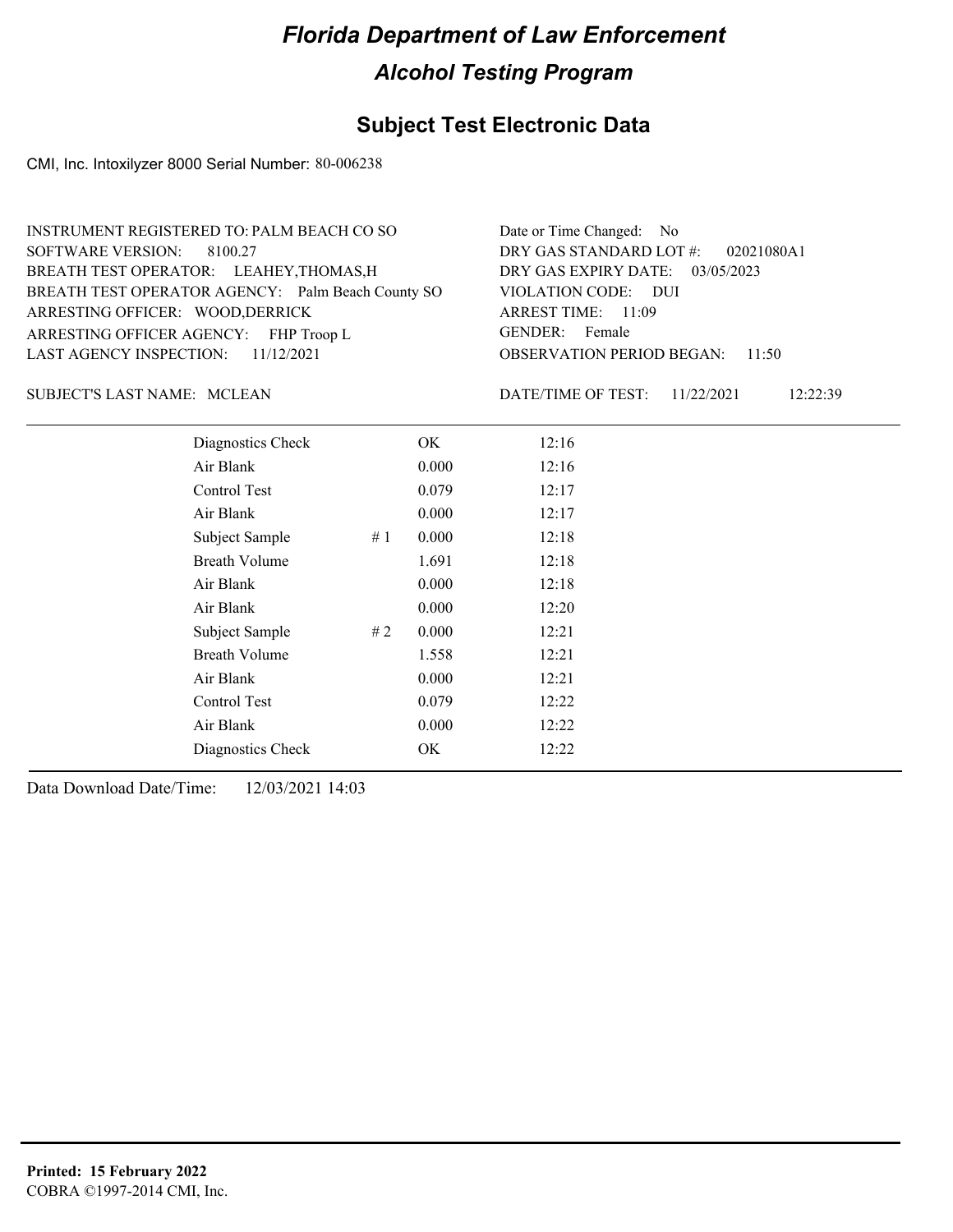## **Subject Test Electronic Data**

CMI, Inc. Intoxilyzer 8000 Serial Number: 80-006238

|                                                   | <b>INSTRUMENT REGISTERED TO: PALM BEACH CO SO</b> |                                                           |                                 |  |
|---------------------------------------------------|---------------------------------------------------|-----------------------------------------------------------|---------------------------------|--|
| <b>SOFTWARE VERSION:</b><br>8100.27               |                                                   | DRY GAS STANDARD LOT #:<br>02021080A1                     |                                 |  |
| BREATH TEST OPERATOR: LEAHEY, THOMAS, H           |                                                   |                                                           | DRY GAS EXPIRY DATE: 03/05/2023 |  |
| BREATH TEST OPERATOR AGENCY: Palm Beach County SO |                                                   | VIOLATION CODE: DUI                                       |                                 |  |
| ARRESTING OFFICER: CARVER, CAMERON                |                                                   | ARREST TIME: 23:36                                        |                                 |  |
| ARRESTING OFFICER AGENCY: Palm Beach Gardens      |                                                   | GENDER: Male<br><b>OBSERVATION PERIOD BEGAN:</b><br>00:04 |                                 |  |
| LAST AGENCY INSPECTION:<br>11/12/2021             |                                                   |                                                           |                                 |  |
| SUBJECT'S LAST NAME: VICENTE VICENTE              |                                                   | DATE/TIME OF TEST:                                        | 00:38:49<br>11/25/2021          |  |
| Diagnostics Check                                 | ОK                                                | 00:35                                                     |                                 |  |
| Air Blank                                         | 0.000                                             | 00:35                                                     |                                 |  |
| Control Test                                      | 0.081                                             | 00:36                                                     |                                 |  |
| Air Blank                                         | 0.000                                             | 00:36                                                     |                                 |  |
| Subject Sample                                    | #1                                                | 00:37                                                     | <b>Subject Test Refused</b>     |  |
| <b>Breath Volume</b>                              | 0.000                                             | 00:37                                                     |                                 |  |
| Air Blank                                         | 0.000                                             | 00:37                                                     |                                 |  |
| Control Test                                      | 0.081                                             | 00:38                                                     |                                 |  |
| Air Blank                                         | 0.000                                             | 00:38                                                     |                                 |  |
| Diagnostics Check                                 | OK                                                | 00:38                                                     |                                 |  |
|                                                   |                                                   |                                                           |                                 |  |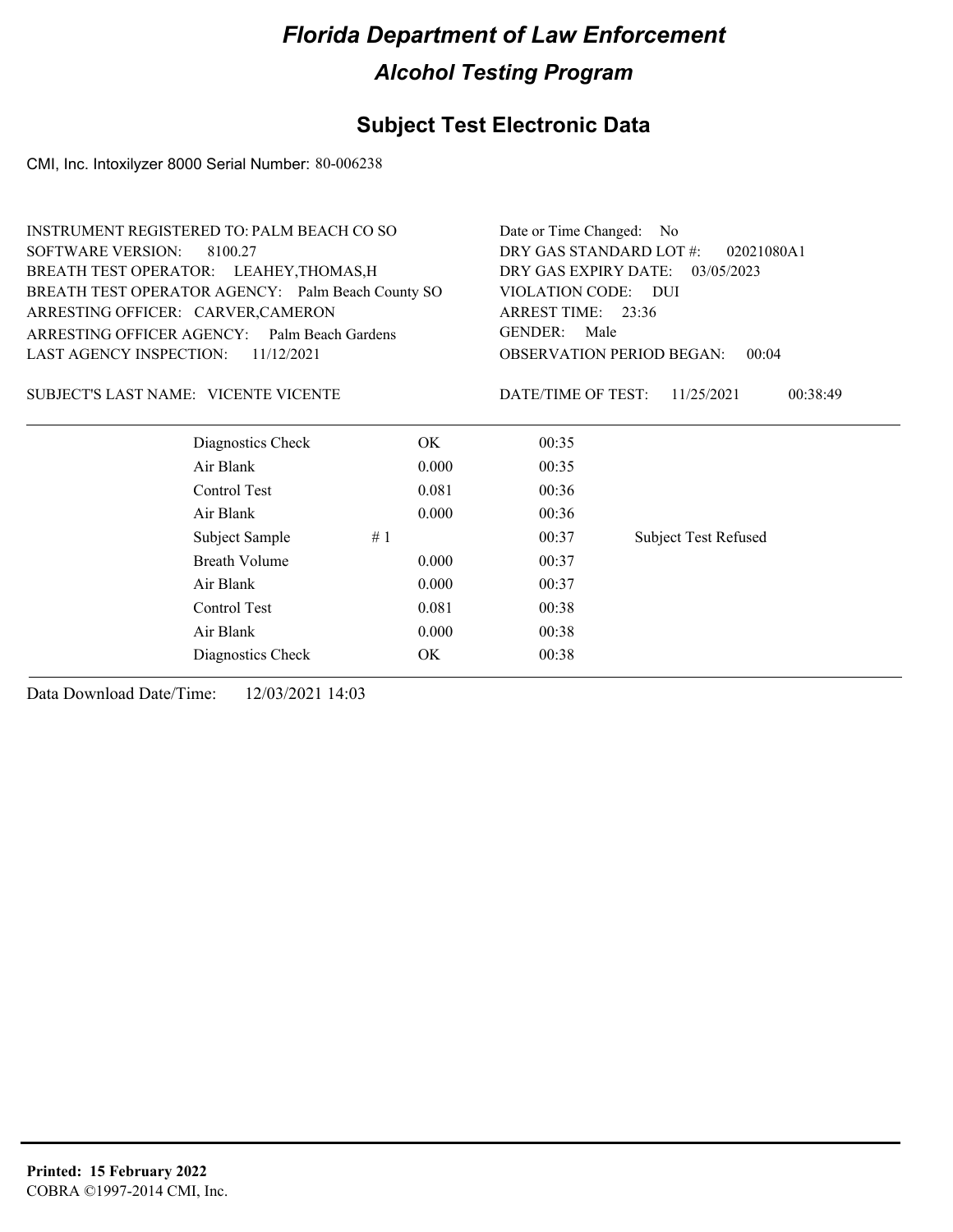### **Subject Test Electronic Data**

CMI, Inc. Intoxilyzer 8000 Serial Number: 80-006238

| INSTRUMENT REGISTERED TO: PALM BEACH CO SO        | Date or Time Changed: No               |
|---------------------------------------------------|----------------------------------------|
| SOFTWARE VERSION: 8100.27                         | DRY GAS STANDARD LOT #: 02021080A1     |
| BREATH TEST OPERATOR: LEAHEY, THOMAS, H           | DRY GAS EXPIRY DATE: 03/05/2023        |
| BREATH TEST OPERATOR AGENCY: Palm Beach County SO | VIOLATION CODE: DUI                    |
| ARRESTING OFFICER: PEREZ, CHRISTOPHER             | ARREST TIME: 02:49                     |
| ARRESTING OFFICER AGENCY: North Palm Beach        | GENDER: Male                           |
| LAST AGENCY INSPECTION: $11/12/2021$              | <b>OBSERVATION PERIOD BEGAN: 03:36</b> |
|                                                   |                                        |

CORGELAS SUBJECT'S LAST NAME: DATE/TIME OF TEST:

DATE/TIME OF TEST: 11/25/2021 04:10:28

| Diagnostics Check    |    | OK    | 04:03 |
|----------------------|----|-------|-------|
| Air Blank            |    | 0.000 | 04:03 |
| Control Test         |    | 0.081 | 04:04 |
| Air Blank            |    | 0.000 | 04:04 |
| Subject Sample       | #1 | 0.188 | 04:06 |
| <b>Breath Volume</b> |    | 1.582 | 04:06 |
| Air Blank            |    | 0.000 | 04:06 |
| Air Blank            |    | 0.000 | 04:08 |
| Subject Sample       | #2 | 0.189 | 04:08 |
| <b>Breath Volume</b> |    | 1.257 | 04:08 |
| Air Blank            |    | 0.000 | 04:09 |
| Control Test         |    | 0.078 | 04:09 |
| Air Blank            |    | 0.000 | 04:10 |
| Diagnostics Check    |    | OK    | 04:10 |
|                      |    |       |       |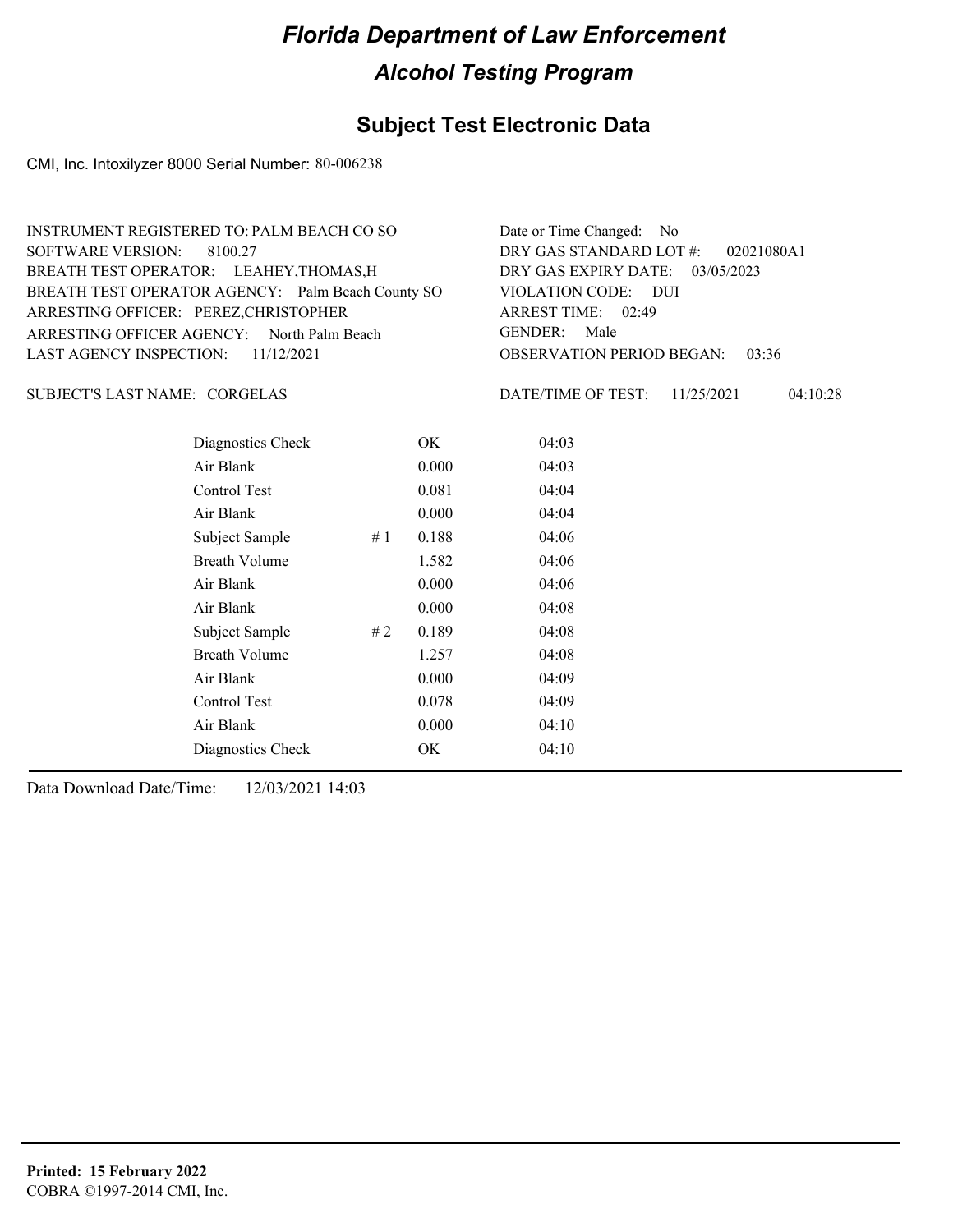## **Subject Test Electronic Data**

CMI, Inc. Intoxilyzer 8000 Serial Number: 80-006238

| INSTRUMENT REGISTERED TO: PALM BEACH CO SO        | Date or Time Changed: No               |
|---------------------------------------------------|----------------------------------------|
| SOFTWARE VERSION: 8100.27                         | DRY GAS STANDARD LOT #: 02021080A1     |
| BREATH TEST OPERATOR: LEAHEY, THOMAS, H           | DRY GAS EXPIRY DATE: 03/05/2023        |
| BREATH TEST OPERATOR AGENCY: Palm Beach County SO | VIOLATION CODE: DUI                    |
| ARRESTING OFFICER: POINTU, PATRICK                | ARREST TIME: 04:43                     |
| ARRESTING OFFICER AGENCY: Palm Beach County SO    | GENDER: Male                           |
| LAST AGENCY INSPECTION: $11/12/2021$              | <b>OBSERVATION PERIOD BEGAN: 05:19</b> |
|                                                   |                                        |

DAGOSTINO SUBJECT'S LAST NAME: DATE/TIME OF TEST:

DATE/TIME OF TEST: 11/25/2021 05:51:10

| Diagnostics Check    |    | OK    | 05:44 |
|----------------------|----|-------|-------|
| Air Blank            |    | 0.000 | 05:44 |
| Control Test         |    | 0.081 | 05:45 |
| Air Blank            |    | 0.000 | 05:45 |
| Subject Sample       | #1 | 0.060 | 05:46 |
| <b>Breath Volume</b> |    | 1.972 | 05:46 |
| Air Blank            |    | 0.000 | 05:46 |
| Air Blank            |    | 0.000 | 05:48 |
| Subject Sample       | #2 | 0.058 | 05:49 |
| <b>Breath Volume</b> |    | 2.625 | 05:49 |
| Air Blank            |    | 0.000 | 05:50 |
| Control Test         |    | 0.080 | 05:50 |
| Air Blank            |    | 0.000 | 05:51 |
| Diagnostics Check    |    | OK    | 05:51 |
|                      |    |       |       |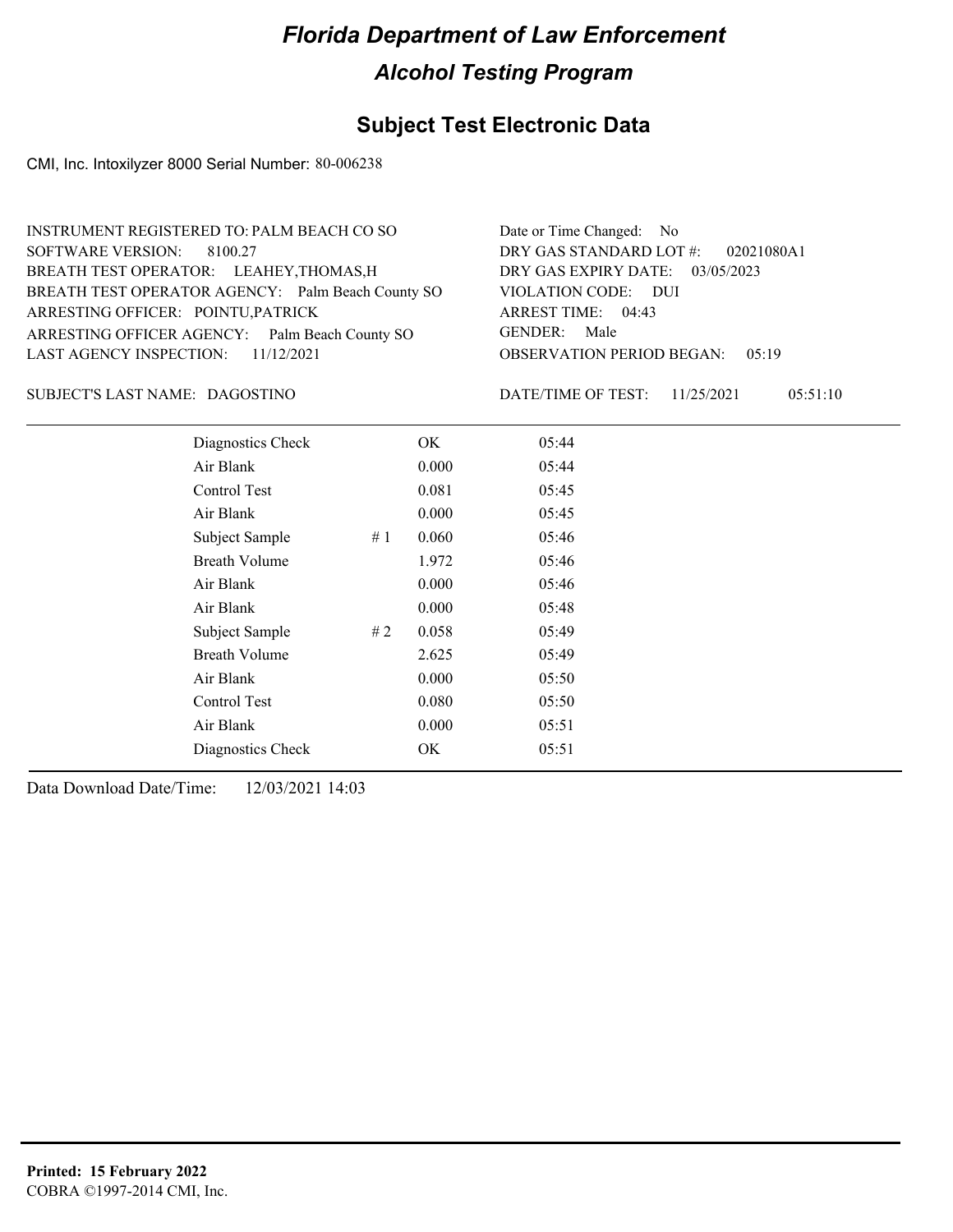### **Subject Test Electronic Data**

CMI, Inc. Intoxilyzer 8000 Serial Number: 80-006238

| INSTRUMENT REGISTERED TO: PALM BEACH CO SO        | Date or Time Changed: No               |
|---------------------------------------------------|----------------------------------------|
| SOFTWARE VERSION: 8100.27                         | DRY GAS STANDARD LOT #: 02021080A1     |
| BREATH TEST OPERATOR: LEAHEY, THOMAS, H           | DRY GAS EXPIRY DATE: 03/05/2023        |
| BREATH TEST OPERATOR AGENCY: Palm Beach County SO | VIOLATION CODE: DUI                    |
| ARRESTING OFFICER: SOLOWAY, ALAN                  | ARREST TIME: 23:14                     |
| ARRESTING OFFICER AGENCY: Palm Beach County SO    | GENDER: Male                           |
| LAST AGENCY INSPECTION: $11/12/2021$              | <b>OBSERVATION PERIOD BEGAN: 23:35</b> |
|                                                   |                                        |

RAMIREZ LOPEZ SUBJECT'S LAST NAME: DATE/TIME OF TEST:

DATE/TIME OF TEST: 11/26/2021 00:17:22

| Diagnostics Check    |    | OK    | 00:10 |
|----------------------|----|-------|-------|
| Air Blank            |    | 0.000 | 00:11 |
| Control Test         |    | 0.080 | 00:11 |
| Air Blank            |    | 0.000 | 00:12 |
| Subject Sample       | #1 | 0.230 | 00:12 |
| <b>Breath Volume</b> |    | 1.320 | 00:12 |
| Air Blank            |    | 0.000 | 00:13 |
| Air Blank            |    | 0.000 | 00:15 |
| Subject Sample       | #2 | 0.241 | 00:15 |
| <b>Breath Volume</b> |    | 2.003 | 00:15 |
| Air Blank            |    | 0.000 | 00:16 |
| Control Test         |    | 0.079 | 00:16 |
| Air Blank            |    | 0.000 | 00:17 |
| Diagnostics Check    |    | OK    | 00:17 |
|                      |    |       |       |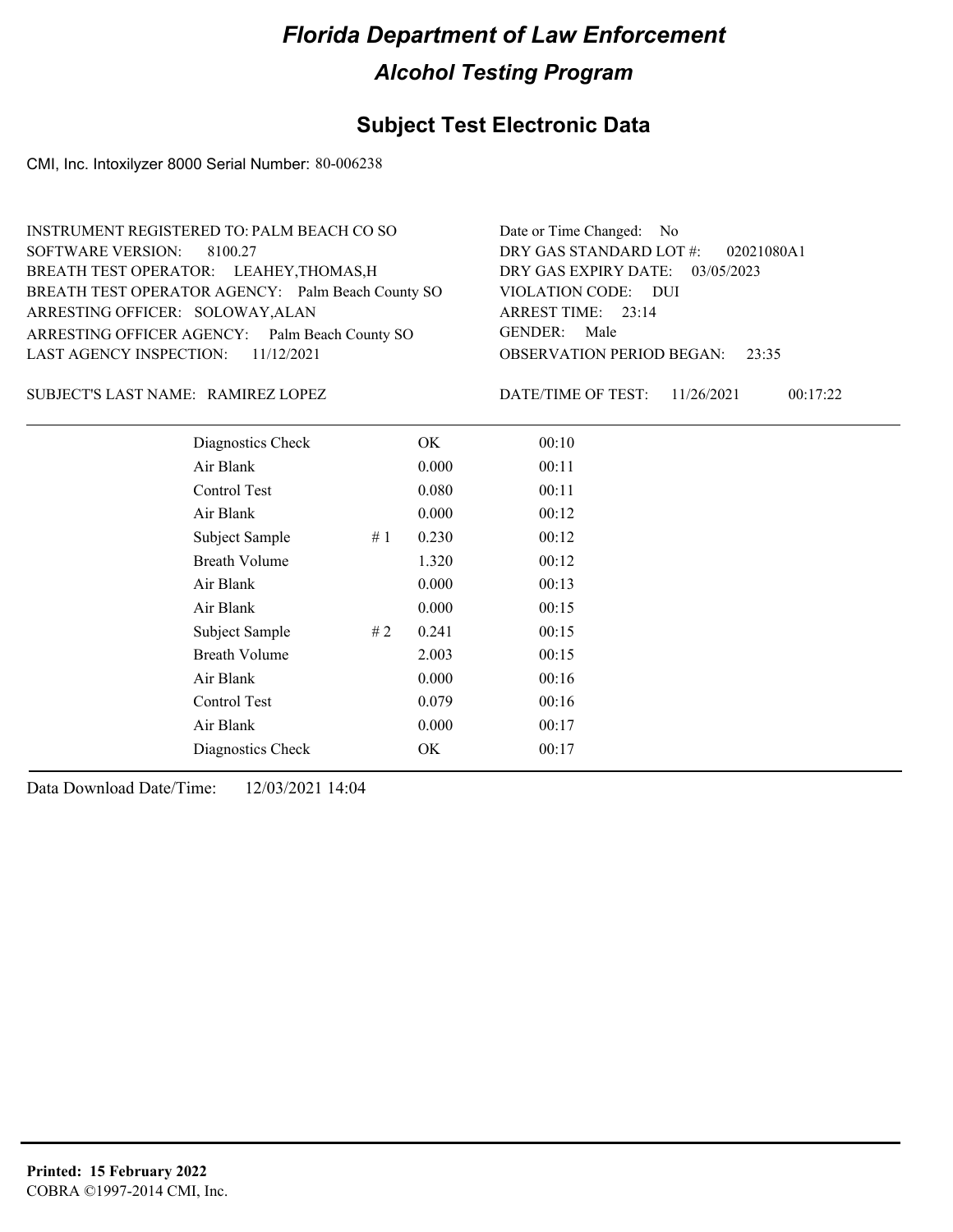### **Subject Test Electronic Data**

CMI, Inc. Intoxilyzer 8000 Serial Number: 80-006238

| INSTRUMENT REGISTERED TO: PALM BEACH CO SO        | Date or Time Changed: No               |
|---------------------------------------------------|----------------------------------------|
| SOFTWARE VERSION: 8100.27                         | DRY GAS STANDARD LOT $\#$ : 02021080A1 |
| BREATH TEST OPERATOR: BELL, JOSHUA, J             | DRY GAS EXPIRY DATE: 03/05/2023        |
| BREATH TEST OPERATOR AGENCY: Palm Beach County SO | VIOLATION CODE: DUI                    |
| ARRESTING OFFICER: TEJEDA, ANTHONY                | ARREST TIME: 22:09                     |
| ARRESTING OFFICER AGENCY: Palm Beach County SO    | GENDER: Male                           |
| LAST AGENCY INSPECTION: 11/12/2021                | <b>OBSERVATION PERIOD BEGAN:</b> 22:32 |
|                                                   |                                        |

SUBJECT'S LAST NAME: CANELAS MARTINEZ DATE/TIME OF TEST:

DATE/TIME OF TEST: 11/26/2021 23:11:27

| Diagnostics Check    | OK    | 23:03 |
|----------------------|-------|-------|
| Air Blank            | 0.000 | 23:04 |
| Control Test         | 0.080 | 23:04 |
| Air Blank            | 0.000 | 23:05 |
| Subject Sample<br>#1 | 0.137 | 23:06 |
| <b>Breath Volume</b> | 1.437 | 23:06 |
| Air Blank            | 0.000 | 23:07 |
| Air Blank            | 0.000 | 23:09 |
| Subject Sample<br>#2 | 0.140 | 23:09 |
| <b>Breath Volume</b> | 1.105 | 23:09 |
| Air Blank            | 0.000 | 23:10 |
| Control Test         | 0.079 | 23:10 |
| Air Blank            | 0.000 | 23:11 |
| Diagnostics Check    | OK    | 23:11 |
|                      |       |       |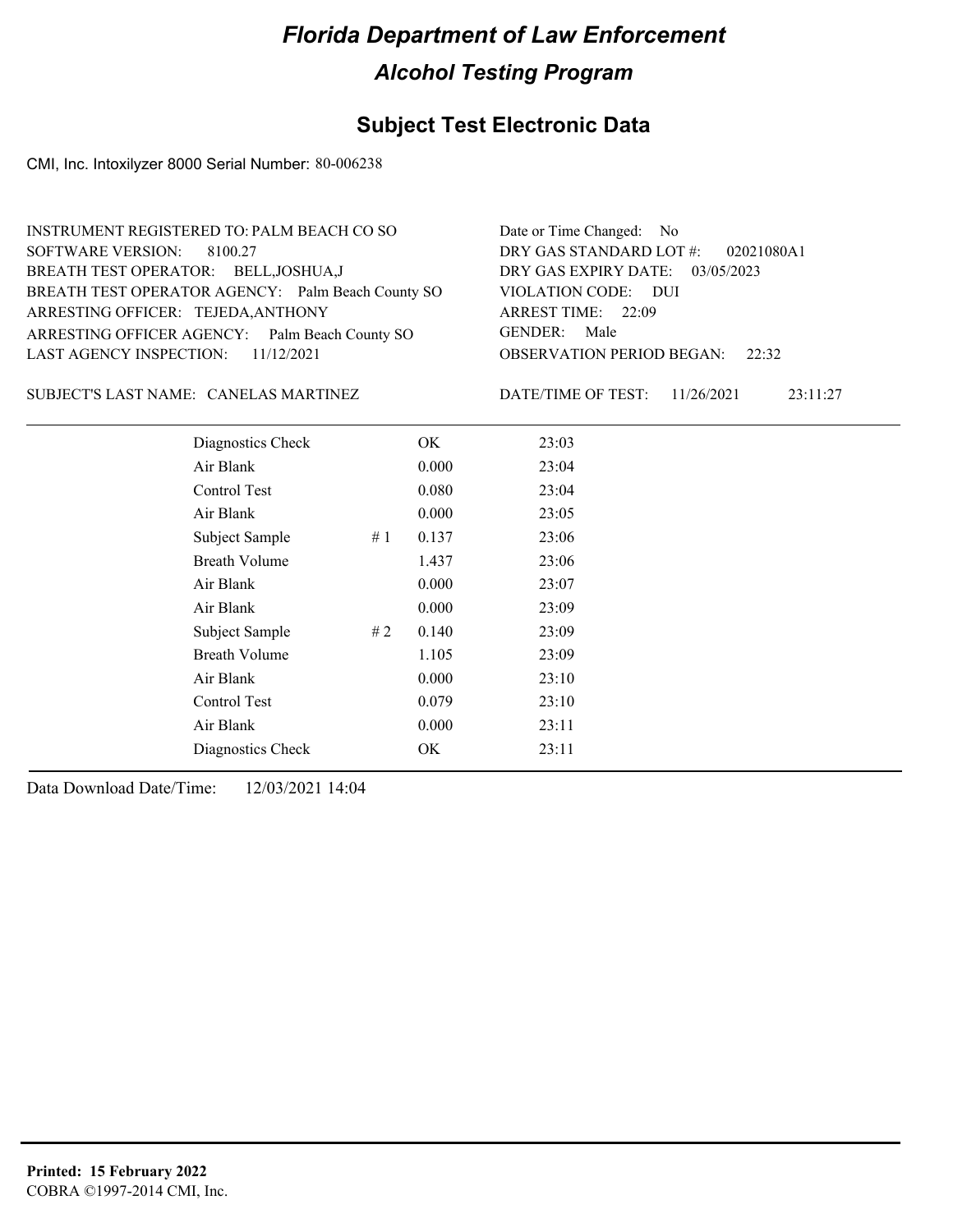## **Subject Test Electronic Data**

CMI, Inc. Intoxilyzer 8000 Serial Number: 80-006238

| INSTRUMENT REGISTERED TO: PALM BEACH CO SO        | Date or Time Changed: No               |
|---------------------------------------------------|----------------------------------------|
| SOFTWARE VERSION: 8100.27                         | DRY GAS STANDARD LOT #: 02021080A1     |
| BREATH TEST OPERATOR: LEAHEY, THOMAS, H           | DRY GAS EXPIRY DATE: 03/05/2023        |
| BREATH TEST OPERATOR AGENCY: Palm Beach County SO | VIOLATION CODE: DUI                    |
| ARRESTING OFFICER: WHITE, EDWARD                  | ARREST TIME: 22:45                     |
| ARRESTING OFFICER AGENCY: Palm Beach County SO    | GENDER: Female                         |
| LAST AGENCY INSPECTION: 11/12/2021                | <b>OBSERVATION PERIOD BEGAN: 23:28</b> |
|                                                   |                                        |

SUBJECT'S LAST NAME: ADAMS DATE/TIME OF TEST:

DATE/TIME OF TEST: 11/27/2021 00:14:41

| Diagnostics Check    |    | OK    | 00:05 |                             |
|----------------------|----|-------|-------|-----------------------------|
| Air Blank            |    | 0.000 | 00:05 |                             |
| Control Test         |    | 0.079 | 00:06 |                             |
| Air Blank            |    | 0.000 | 00:06 |                             |
| Subject Sample       | #1 | 0.000 | 00:09 | Volume Not Met              |
| <b>Breath Volume</b> |    | 0.097 | 00:09 |                             |
| Air Blank            |    | 0.000 | 00:10 |                             |
| Air Blank            |    | 0.000 | 00:12 |                             |
| Subject Sample       | #2 |       | 00:13 | <b>Subject Test Refused</b> |
| <b>Breath Volume</b> |    | 0.000 | 00:13 |                             |
| Air Blank            |    | 0.000 | 00:13 |                             |
| Control Test         |    | 0.080 | 00:14 |                             |
| Air Blank            |    | 0.000 | 00:14 |                             |
| Diagnostics Check    |    | OK    | 00:14 |                             |
|                      |    |       |       |                             |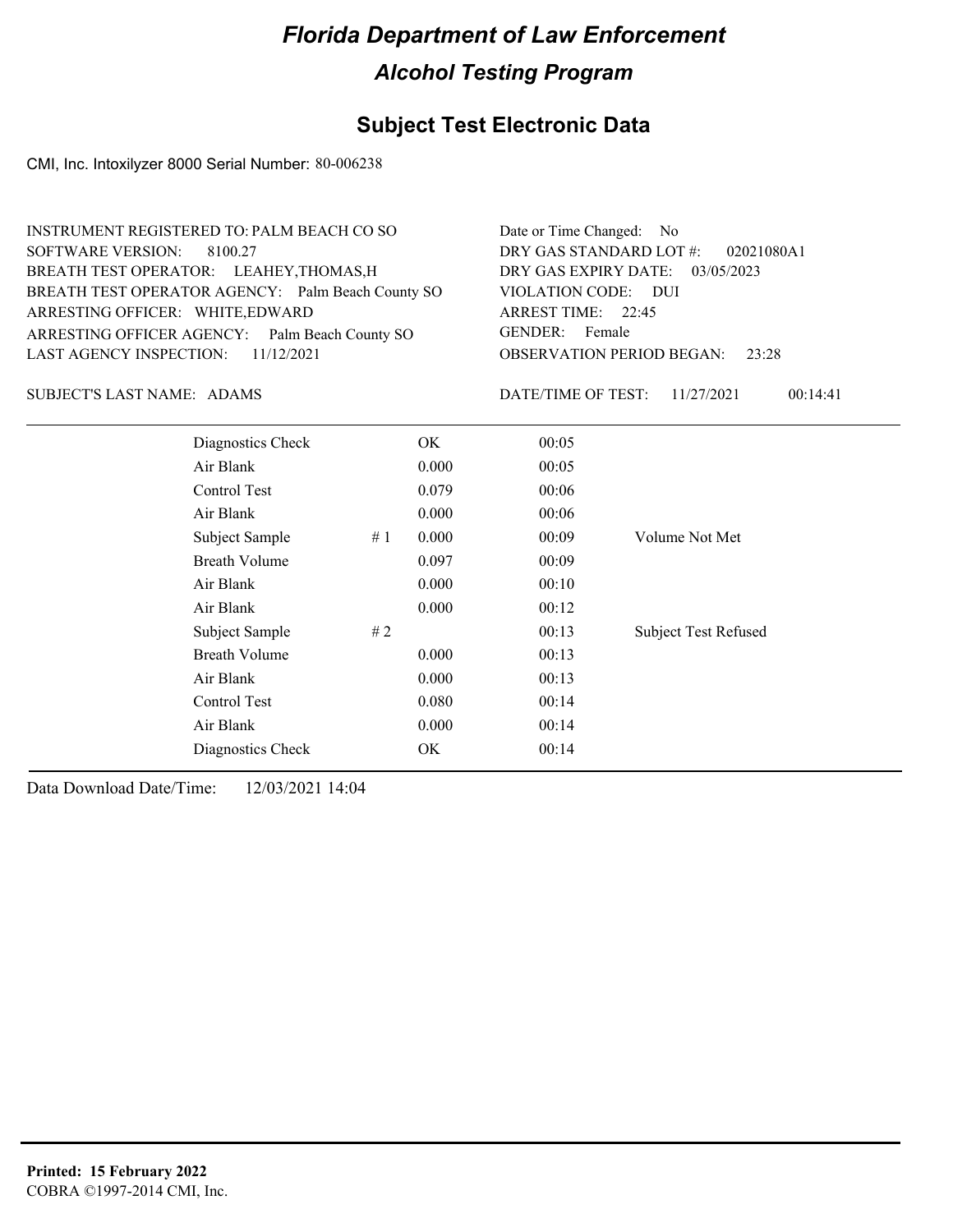## **Subject Test Electronic Data**

CMI, Inc. Intoxilyzer 8000 Serial Number: 80-006238

| INSTRUMENT REGISTERED TO: PALM BEACH CO SO        | Date or Time Changed: No               |
|---------------------------------------------------|----------------------------------------|
| SOFTWARE VERSION: 8100.27                         | DRY GAS STANDARD LOT #: 02021080A1     |
| BREATH TEST OPERATOR: LEAHEY, THOMAS, H           | DRY GAS EXPIRY DATE: 03/05/2023        |
| BREATH TEST OPERATOR AGENCY: Palm Beach County SO | VIOLATION CODE: DUI                    |
| ARRESTING OFFICER: AMADON, WILL                   | ARREST TIME: 23:47                     |
| ARRESTING OFFICER AGENCY: Palm Beach County SO    | GENDER: Male                           |
| LAST AGENCY INSPECTION: $11/12/2021$              | <b>OBSERVATION PERIOD BEGAN: 00:05</b> |
|                                                   |                                        |

ANDRES DIAZ SUBJECT'S LAST NAME: DATE/TIME OF TEST:

DATE/TIME OF TEST: 11/27/2021 00:44:43

| Diagnostics Check    |    | OK    | 00:35 |
|----------------------|----|-------|-------|
| Air Blank            |    | 0.000 | 00:36 |
| Control Test         |    | 0.080 | 00:36 |
| Air Blank            |    | 0.000 | 00:36 |
| Subject Sample       | #1 | 0.248 | 00:39 |
| <b>Breath Volume</b> |    | 2.183 | 00:39 |
| Air Blank            |    | 0.000 | 00:40 |
| Air Blank            |    | 0.000 | 00:42 |
| Subject Sample       | #2 | 0.243 | 00:43 |
| <b>Breath Volume</b> |    | 2.234 | 00:43 |
| Air Blank            |    | 0.000 | 00:43 |
| Control Test         |    | 0.077 | 00:44 |
| Air Blank            |    | 0.000 | 00:44 |
| Diagnostics Check    |    | OK    | 00:44 |
|                      |    |       |       |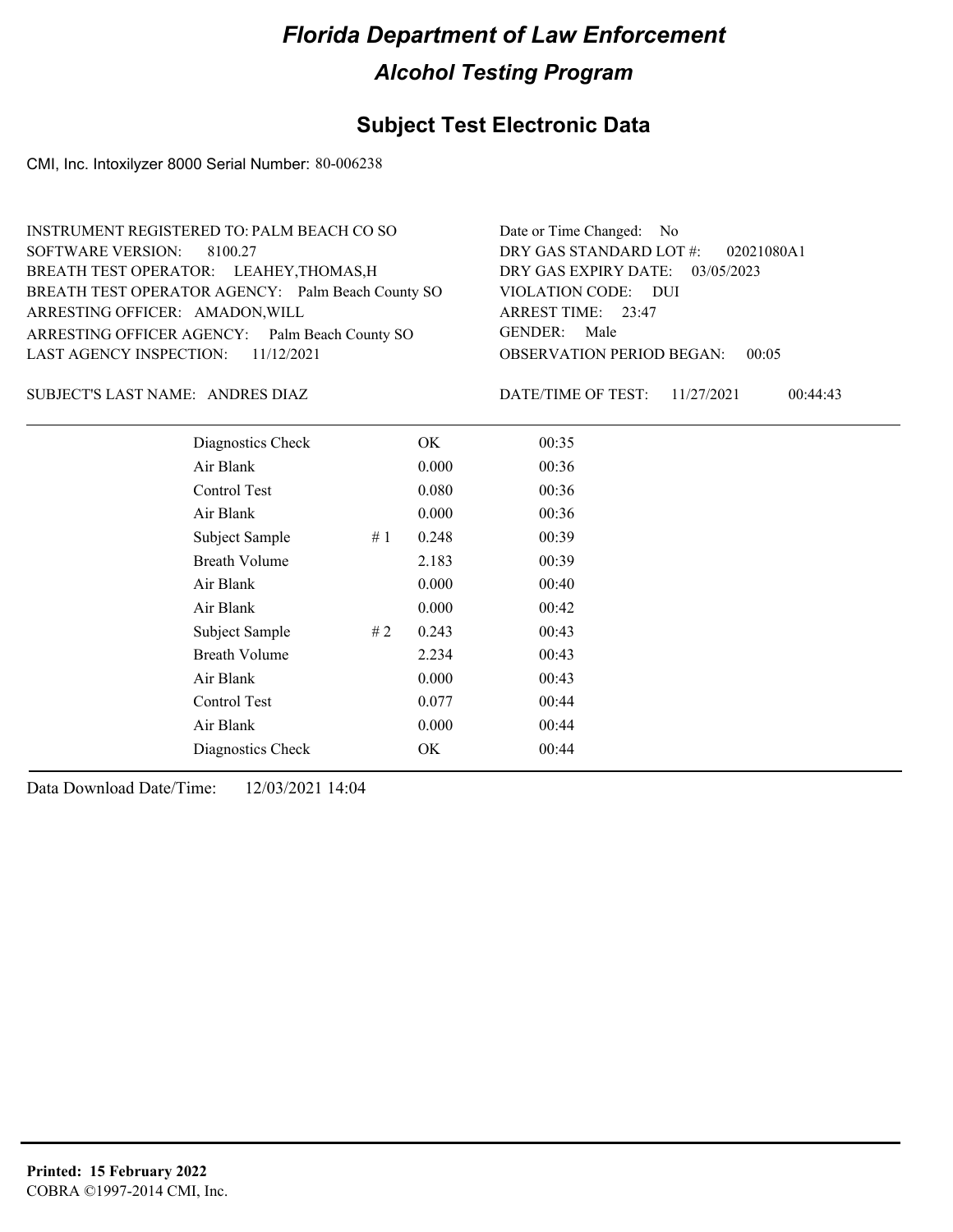### **Subject Test Electronic Data**

CMI, Inc. Intoxilyzer 8000 Serial Number: 80-006238

#### HUTCHINS SUBJECT'S LAST NAME: DATE/TIME OF TEST:

DATE/TIME OF TEST: 11/27/2021 02:24:27

| Diagnostics Check    |    | OK    | 02:17 |
|----------------------|----|-------|-------|
| Air Blank            |    | 0.000 | 02:18 |
| Control Test         |    | 0.080 | 02:18 |
| Air Blank            |    | 0.000 | 02:19 |
| Subject Sample       | #1 | 0.079 | 02:19 |
| <b>Breath Volume</b> |    | 2.539 | 02:19 |
| Air Blank            |    | 0.000 | 02:20 |
| Air Blank            |    | 0.000 | 02:22 |
| Subject Sample       | #2 | 0.078 | 02:22 |
| <b>Breath Volume</b> |    | 2.027 | 02:22 |
| Air Blank            |    | 0.000 | 02:23 |
| Control Test         |    | 0.078 | 02:23 |
| Air Blank            |    | 0.000 | 02:24 |
| Diagnostics Check    |    | OK    | 02:24 |
|                      |    |       |       |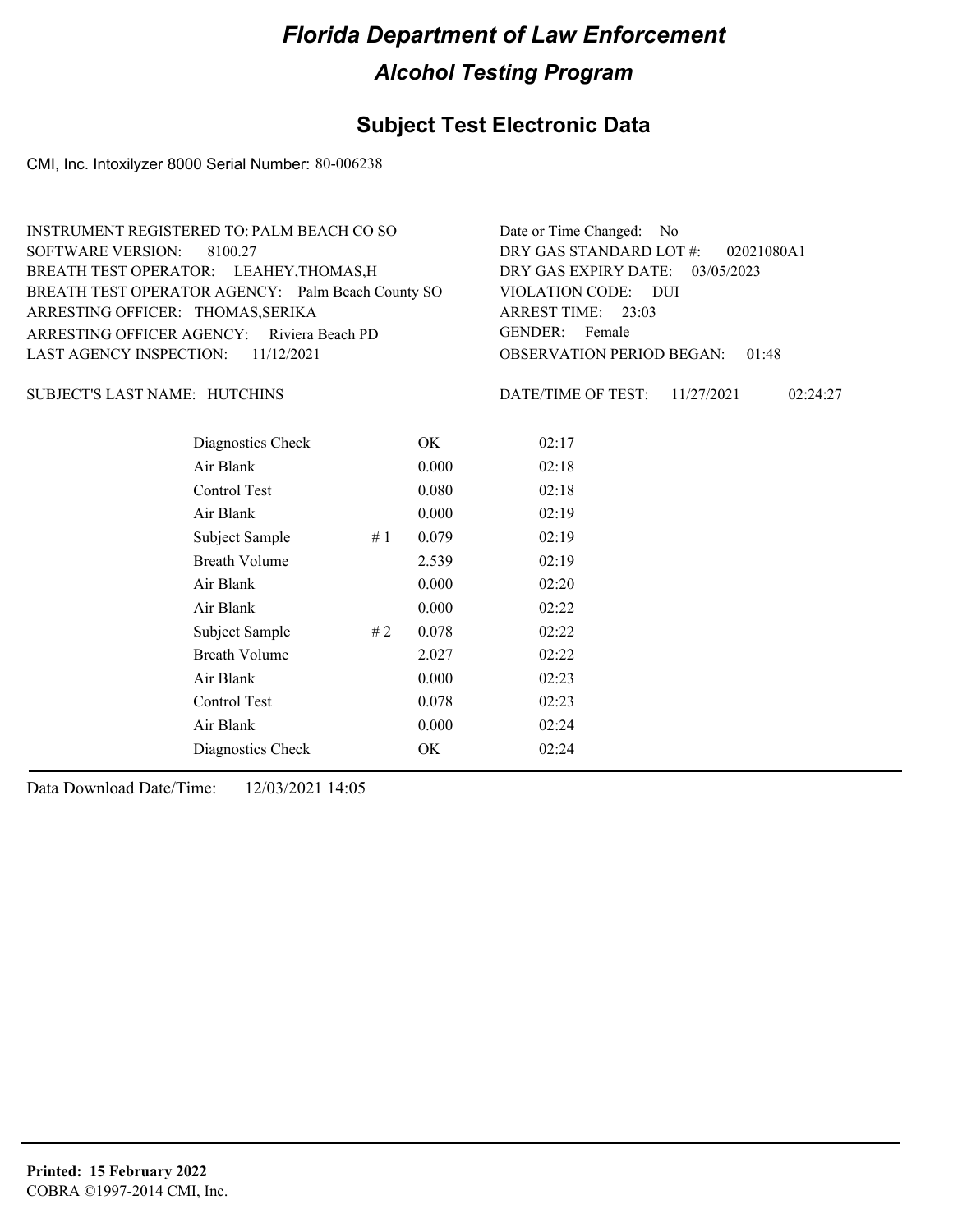### **Subject Test Electronic Data**

CMI, Inc. Intoxilyzer 8000 Serial Number: 80-006238

| INSTRUMENT REGISTERED TO: PALM BEACH CO SO        | Date or Time Changed: No               |
|---------------------------------------------------|----------------------------------------|
| SOFTWARE VERSION: 8100.27                         | DRY GAS STANDARD LOT $\#$ : 02021080A1 |
| BREATH TEST OPERATOR: LEAHEY, THOMAS, H           | DRY GAS EXPIRY DATE: 03/05/2023        |
| BREATH TEST OPERATOR AGENCY: Palm Beach County SO | VIOLATION CODE: DUI                    |
| ARRESTING OFFICER: POINTU, PATRICK                | ARREST TIME: 02:12                     |
| ARRESTING OFFICER AGENCY: Palm Beach County SO    | GENDER: Female                         |
| LAST AGENCY INSPECTION: $11/12/2021$              | <b>OBSERVATION PERIOD BEGAN: 02:27</b> |
|                                                   |                                        |

SUBJECT'S LAST NAME: ORTIZ HERNANDEZ DATE/TIME OF TEST:

DATE/TIME OF TEST: 11/27/2021 03:10:48

| Diagnostics Check    |    | OK    | 03:04 |
|----------------------|----|-------|-------|
| Air Blank            |    | 0.000 | 03:05 |
| Control Test         |    | 0.080 | 03:05 |
| Air Blank            |    | 0.000 | 03:05 |
| Subject Sample       | #1 | 0.150 | 03:06 |
| <b>Breath Volume</b> |    | 1.230 | 03:06 |
| Air Blank            |    | 0.000 | 03:07 |
| Air Blank            |    | 0.000 | 03:08 |
| Subject Sample       | #2 | 0.145 | 03:09 |
| <b>Breath Volume</b> |    | 1.191 | 03:09 |
| Air Blank            |    | 0.000 | 03:09 |
| <b>Control Test</b>  |    | 0.079 | 03:10 |
| Air Blank            |    | 0.000 | 03:10 |
| Diagnostics Check    |    | OK    | 03:10 |
|                      |    |       |       |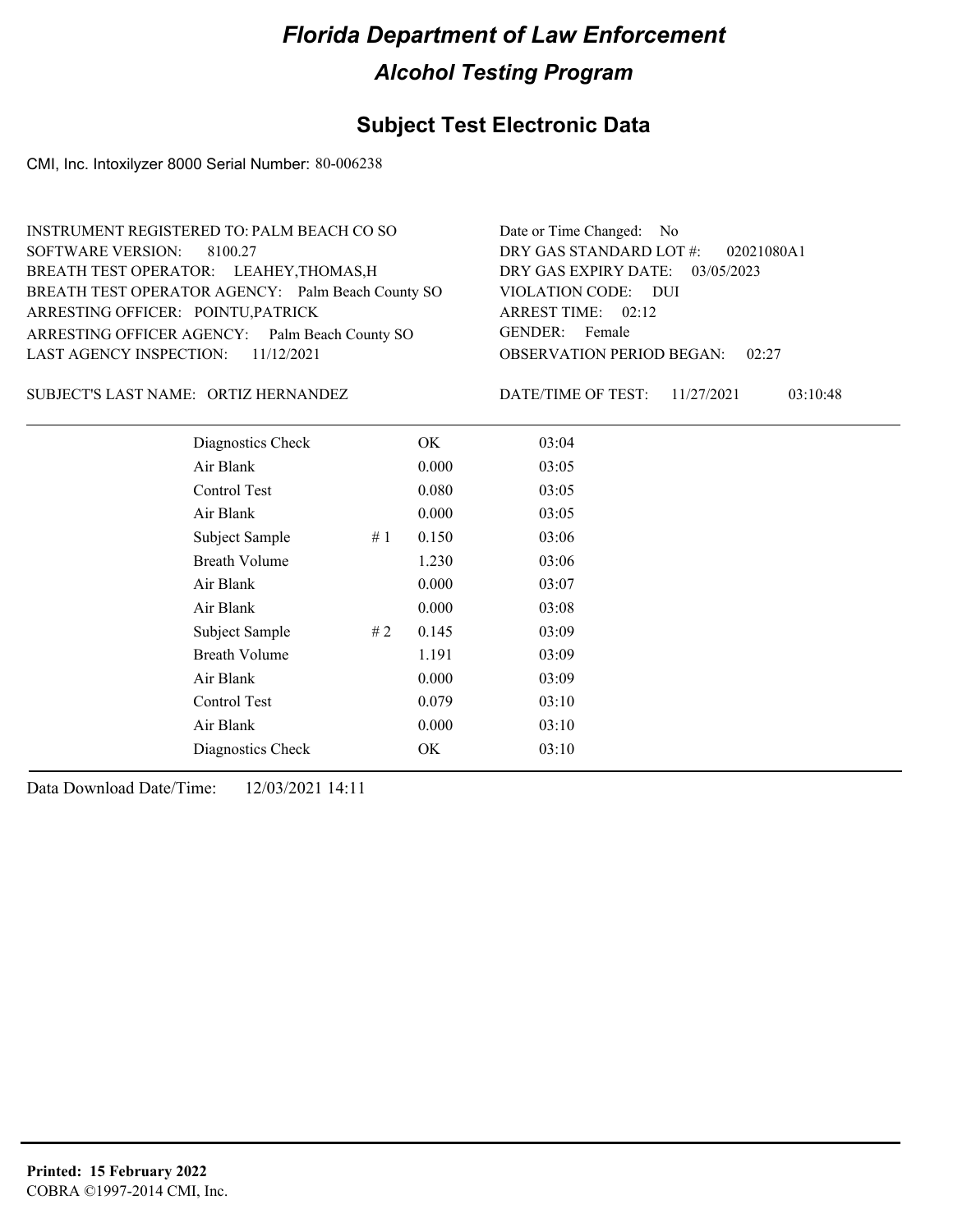## **Subject Test Electronic Data**

CMI, Inc. Intoxilyzer 8000 Serial Number: 80-006238

| INSTRUMENT REGISTERED TO: PALM BEACH CO SO        | Date or Time Changed: No               |
|---------------------------------------------------|----------------------------------------|
| SOFTWARE VERSION: 8100.27                         | DRY GAS STANDARD LOT #: 02021080A1     |
| BREATH TEST OPERATOR: LEAHEY, THOMAS, H           | DRY GAS EXPIRY DATE: 03/05/2023        |
| BREATH TEST OPERATOR AGENCY: Palm Beach County SO | VIOLATION CODE: DUI                    |
| ARRESTING OFFICER: TOMAS ANTONIO, ANIBAL          | ARREST TIME: 21:18                     |
| ARRESTING OFFICER AGENCY: FHP Troop L             | GENDER: Female                         |
| LAST AGENCY INSPECTION: 11/12/2021                | <b>OBSERVATION PERIOD BEGAN: 21:57</b> |
|                                                   |                                        |

#### SUBJECT'S LAST NAME: RODGERS DATE/TIME OF TEST:

DATE/TIME OF TEST: 11/27/2021 22:30:39

| Diagnostics Check    |    | OK    | 22:24 |
|----------------------|----|-------|-------|
| Air Blank            |    | 0.000 | 22:24 |
| Control Test         |    | 0.081 | 22:24 |
| Air Blank            |    | 0.000 | 22:25 |
| Subject Sample       | #1 | 0.000 | 22:26 |
| <b>Breath Volume</b> |    | 1.507 | 22:26 |
| Air Blank            |    | 0.000 | 22:26 |
| Air Blank            |    | 0.000 | 22:28 |
| Subject Sample       | #2 | 0.000 | 22:29 |
| <b>Breath Volume</b> |    | 1.988 | 22:29 |
| Air Blank            |    | 0.000 | 22:29 |
| Control Test         |    | 0.080 | 22:30 |
| Air Blank            |    | 0.000 | 22:30 |
| Diagnostics Check    |    | OK    | 22:30 |
|                      |    |       |       |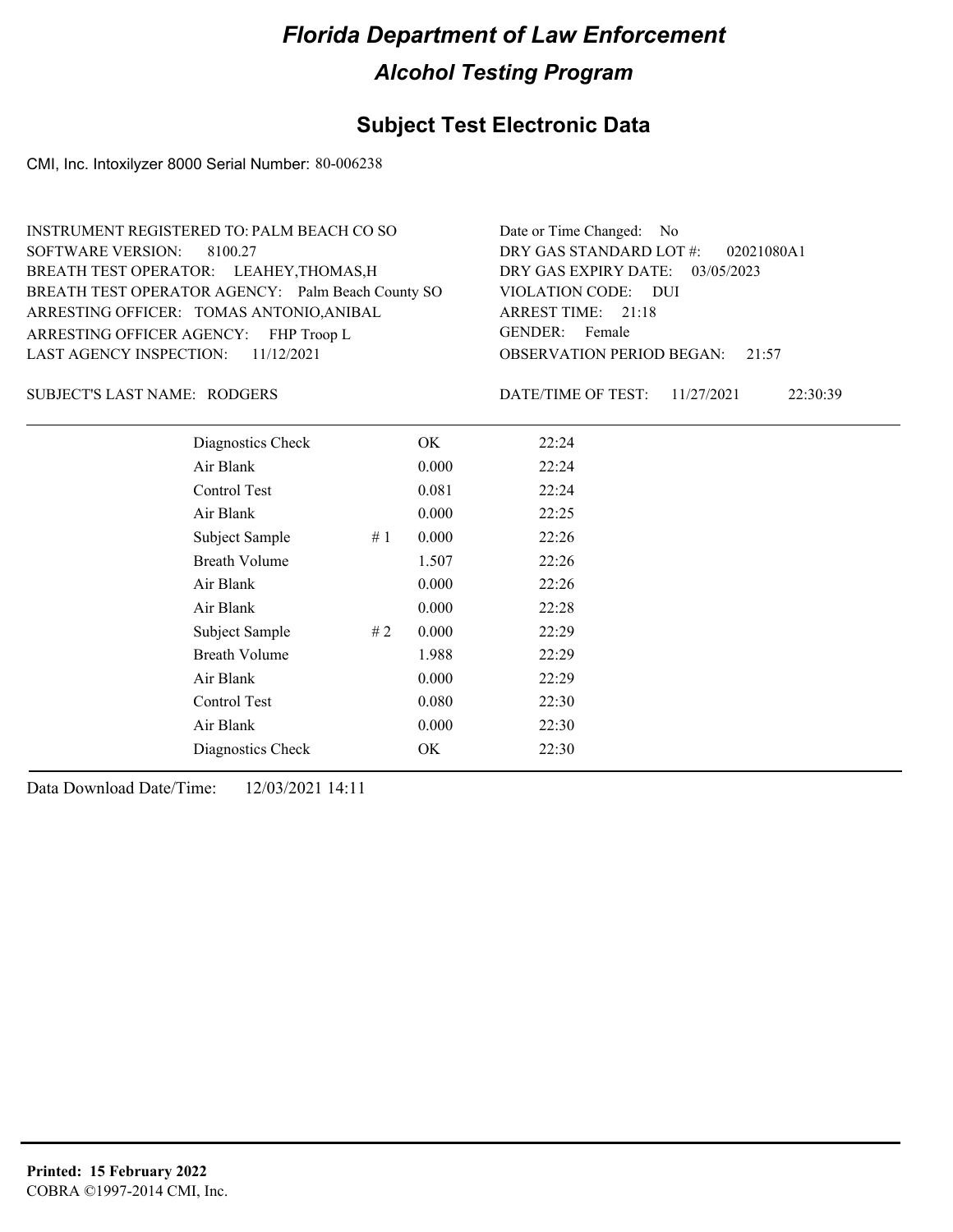### **Subject Test Electronic Data**

CMI, Inc. Intoxilyzer 8000 Serial Number: 80-006238

| INSTRUMENT REGISTERED TO: PALM BEACH CO SO        | Date or Time Changed: No               |
|---------------------------------------------------|----------------------------------------|
| SOFTWARE VERSION: 8100.27                         | DRY GAS STANDARD LOT #: 02021080A1     |
| BREATH TEST OPERATOR: LEAHEY, THOMAS, H           | DRY GAS EXPIRY DATE: 03/05/2023        |
| BREATH TEST OPERATOR AGENCY: Palm Beach County SO | VIOLATION CODE: DUI                    |
| ARRESTING OFFICER: FANDREY, CHRISTOPHER           | ARREST TIME: 00:54                     |
| ARRESTING OFFICER AGENCY: Jupiter PD              | GENDER: Male                           |
| LAST AGENCY INSPECTION: $11/12/2021$              | <b>OBSERVATION PERIOD BEGAN: 01:15</b> |
|                                                   |                                        |

SUBJECT'S LAST NAME: HOBBS **Example 20 IN THE DATE/TIME OF TEST:** 

DATE/TIME OF TEST: 11/28/2021 01:50:46

| Diagnostics Check    | OK    | 01:43 |
|----------------------|-------|-------|
| Air Blank            | 0.000 | 01:44 |
| Control Test         | 0.080 | 01:44 |
| Air Blank            | 0.000 | 01:44 |
| Subject Sample<br>#1 | 0.178 | 01:46 |
| <b>Breath Volume</b> | 2.781 | 01:46 |
| Air Blank            | 0.000 | 01:46 |
| Air Blank            | 0.000 | 01:48 |
| Subject Sample<br>#2 | 0.179 | 01:49 |
| <b>Breath Volume</b> | 2.789 | 01:49 |
| Air Blank            | 0.000 | 01:49 |
| Control Test         | 0.078 | 01:50 |
| Air Blank            | 0.000 | 01:50 |
| Diagnostics Check    | OK    | 01:50 |
|                      |       |       |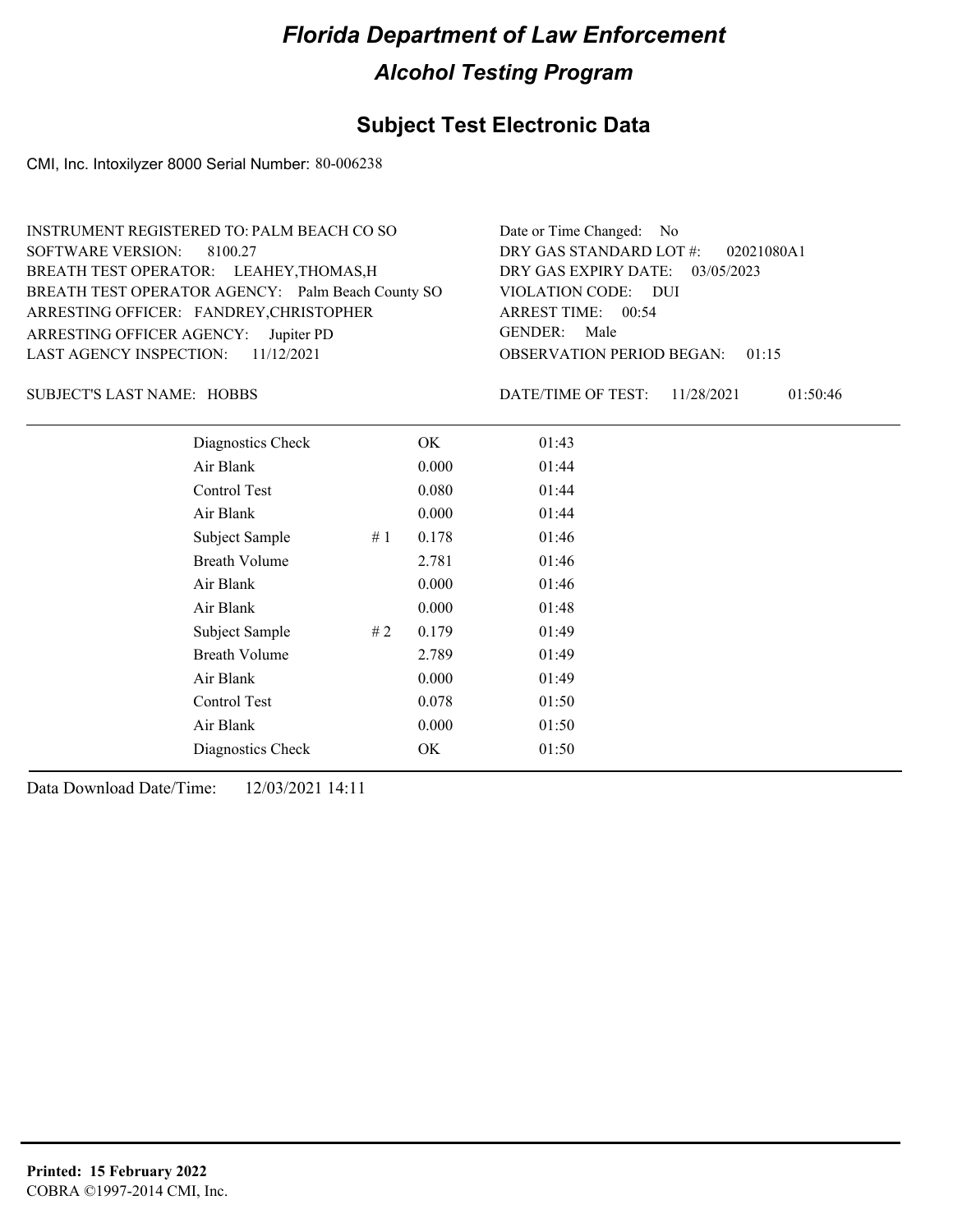### **Subject Test Electronic Data**

CMI, Inc. Intoxilyzer 8000 Serial Number: 80-006238

| INSTRUMENT REGISTERED TO: PALM BEACH CO SO        | Date or Time Changed: No               |
|---------------------------------------------------|----------------------------------------|
| SOFTWARE VERSION: 8100.27                         | DRY GAS STANDARD LOT #: 02021080A1     |
| BREATH TEST OPERATOR: BELL, JOSHUA, J             | DRY GAS EXPIRY DATE: 03/05/2023        |
| BREATH TEST OPERATOR AGENCY: Palm Beach County SO | VIOLATION CODE: DUI                    |
| ARRESTING OFFICER: ALVES, EDUARDO                 | ARREST TIME: 05:40                     |
| ARRESTING OFFICER AGENCY: Palm Beach County SO    | GENDER: Male                           |
| LAST AGENCY INSPECTION: $11/12/2021$              | <b>OBSERVATION PERIOD BEGAN: 06:14</b> |
|                                                   |                                        |

#### HALPERN SUBJECT'S LAST NAME: DATE/TIME OF TEST:

DATE/TIME OF TEST: 11/28/2021 06:51:53

| Diagnostics Check    |    | OK    | 06:45 |  |
|----------------------|----|-------|-------|--|
| Air Blank            |    | 0.000 | 06:45 |  |
| Control Test         |    | 0.080 | 06:45 |  |
| Air Blank            |    | 0.000 | 06:46 |  |
| Subject Sample       | #1 | 0.218 | 06:47 |  |
| <b>Breath Volume</b> |    | 2.929 | 06:47 |  |
| Air Blank            |    | 0.000 | 06:48 |  |
| Air Blank            |    | 0.000 | 06:49 |  |
| Subject Sample       | #2 | 0.207 | 06:50 |  |
| <b>Breath Volume</b> |    | 2.343 | 06:50 |  |
| Air Blank            |    | 0.000 | 06:50 |  |
| Control Test         |    | 0.079 | 06:51 |  |
| Air Blank            |    | 0.000 | 06:51 |  |
| Diagnostics Check    |    | OK    | 06:51 |  |
|                      |    |       |       |  |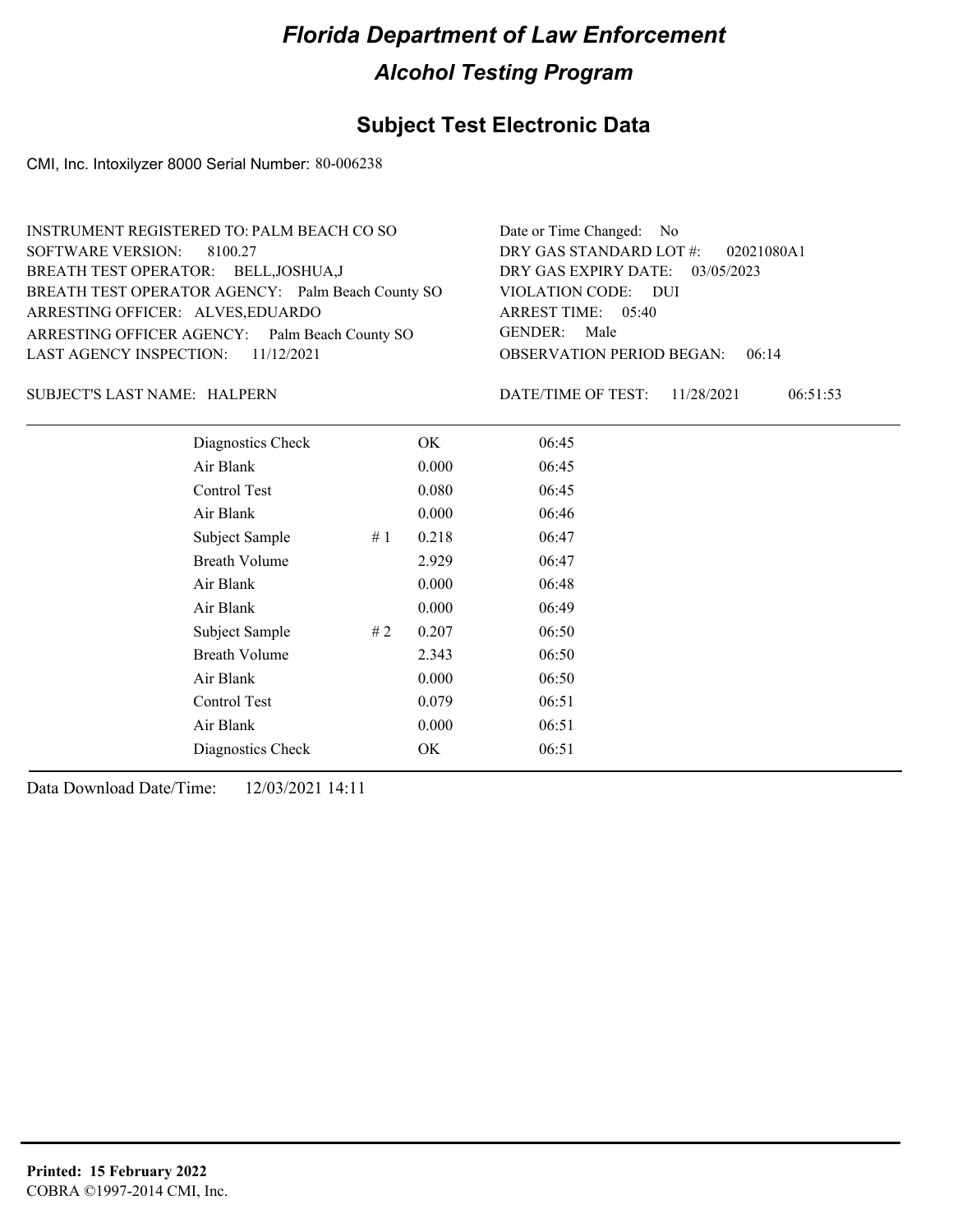## **Subject Test Electronic Data**

CMI, Inc. Intoxilyzer 8000 Serial Number: 80-006238

| <b>INSTRUMENT REGISTERED TO: PALM BEACH CO SO</b> |       | Date or Time Changed: No                  |                                 |
|---------------------------------------------------|-------|-------------------------------------------|---------------------------------|
| <b>SOFTWARE VERSION:</b><br>8100.27               |       | DRY GAS STANDARD LOT #:                   | 02021080A1                      |
| BREATH TEST OPERATOR: BELL, JOSHUA, J             |       |                                           | DRY GAS EXPIRY DATE: 03/05/2023 |
| BREATH TEST OPERATOR AGENCY: Palm Beach County SO |       | VIOLATION CODE: DUI                       |                                 |
| ARRESTING OFFICER: OWERS, PETER                   |       | ARREST TIME: 01:18                        |                                 |
| ARRESTING OFFICER AGENCY: Palm Beach County SO    |       | GENDER:<br>Male                           |                                 |
| LAST AGENCY INSPECTION:<br>11/12/2021             |       | <b>OBSERVATION PERIOD BEGAN:</b><br>01:29 |                                 |
| <b>SUBJECT'S LAST NAME: TORRES</b>                |       | DATE/TIME OF TEST:                        | 02:02:12<br>11/29/2021          |
| Diagnostics Check                                 | OK    | 01:58                                     |                                 |
| Air Blank                                         | 0.000 | 01:58                                     |                                 |
| Control Test                                      | 0.080 | 01:58                                     |                                 |
| Air Blank                                         | 0.000 | 01:59                                     |                                 |
| Subject Sample                                    | #1    | 02:00                                     | <b>Subject Test Refused</b>     |
| <b>Breath Volume</b>                              | 0.000 | 02:00                                     |                                 |
| Air Blank                                         | 0.000 | 02:01                                     |                                 |
| Control Test                                      | 0.080 | 02:01                                     |                                 |
| Air Blank                                         | 0.000 | 02:02                                     |                                 |
| Diagnostics Check                                 | OK    | 02:02                                     |                                 |
|                                                   |       |                                           |                                 |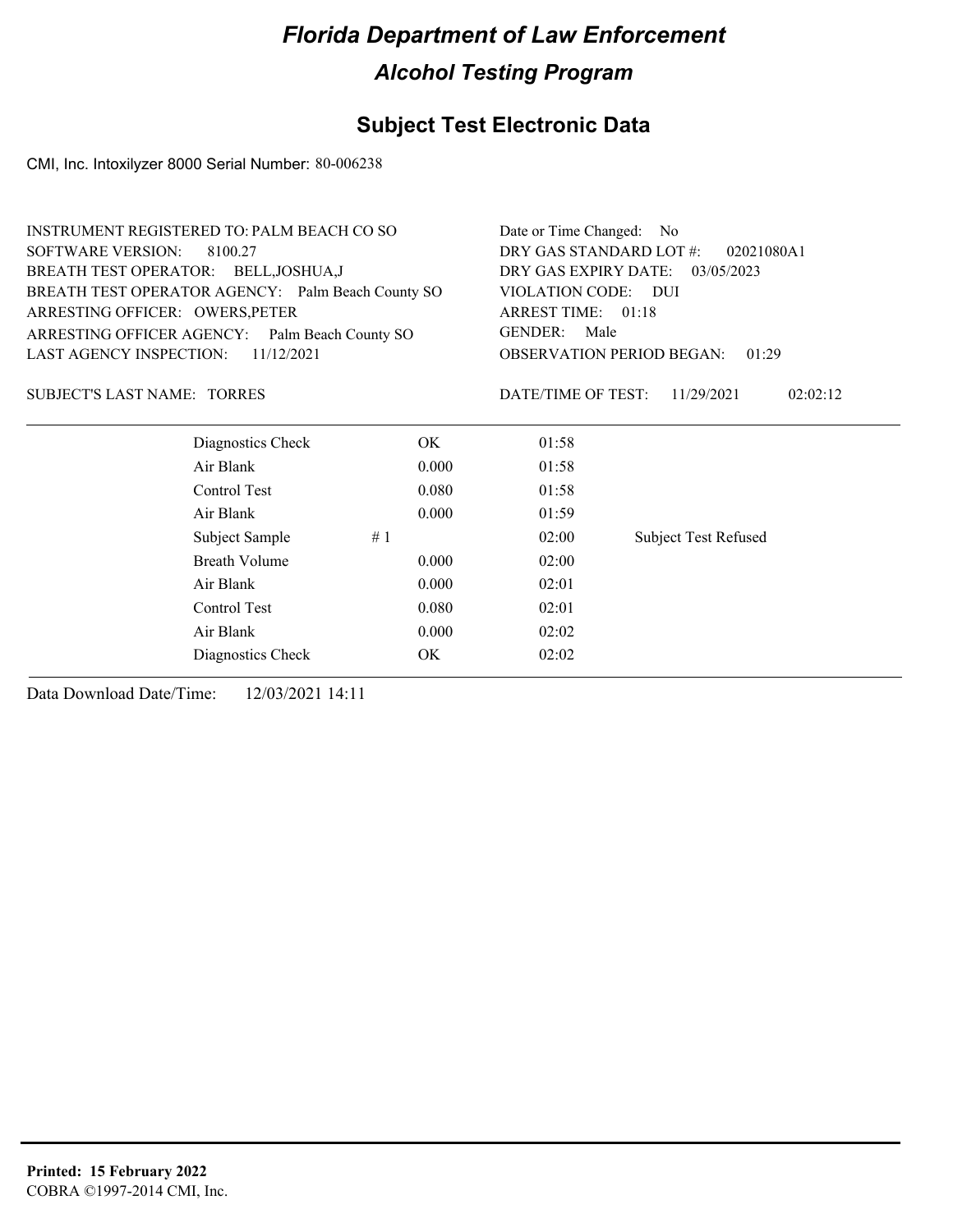### **Subject Test Electronic Data**

CMI, Inc. Intoxilyzer 8000 Serial Number: 80-006238

| INSTRUMENT REGISTERED TO: PALM BEACH CO SO        | Date or Time Changed: No               |
|---------------------------------------------------|----------------------------------------|
| SOFTWARE VERSION: 8100.27                         | DRY GAS STANDARD LOT $\#$ : 02021080A1 |
| BREATH TEST OPERATOR: BELL, JOSHUA, J             | DRY GAS EXPIRY DATE: 03/05/2023        |
| BREATH TEST OPERATOR AGENCY: Palm Beach County SO | VIOLATION CODE: DUI                    |
| ARRESTING OFFICER: LOVETT, JAMES                  | ARREST TIME: 01:23                     |
| ARRESTING OFFICER AGENCY: Palm Beach Gardens      | GENDER: Male                           |
| LAST AGENCY INSPECTION: 11/12/2021                | <b>OBSERVATION PERIOD BEGAN: 01:55</b> |
|                                                   |                                        |

#### SUBJECT'S LAST NAME: FELIPE PEREZ DATE/TIME OF TEST:

DATE/TIME OF TEST: 11/29/2021 02:40:34

| Diagnostics Check    |    | OK    | 02:32 |
|----------------------|----|-------|-------|
| Air Blank            |    | 0.000 | 02:32 |
| Control Test         |    | 0.080 | 02:32 |
| Air Blank            |    | 0.000 | 02:33 |
| Subject Sample       | #1 | 0.145 | 02:35 |
| <b>Breath Volume</b> |    | 1.351 | 02:35 |
| Air Blank            |    | 0.000 | 02:36 |
| Air Blank            |    | 0.000 | 02:38 |
| Subject Sample       | #2 | 0.147 | 02:39 |
| <b>Breath Volume</b> |    | 1.453 | 02:39 |
| Air Blank            |    | 0.000 | 02:39 |
| Control Test         |    | 0.077 | 02:39 |
| Air Blank            |    | 0.000 | 02:40 |
| Diagnostics Check    |    | OK    | 02:40 |
|                      |    |       |       |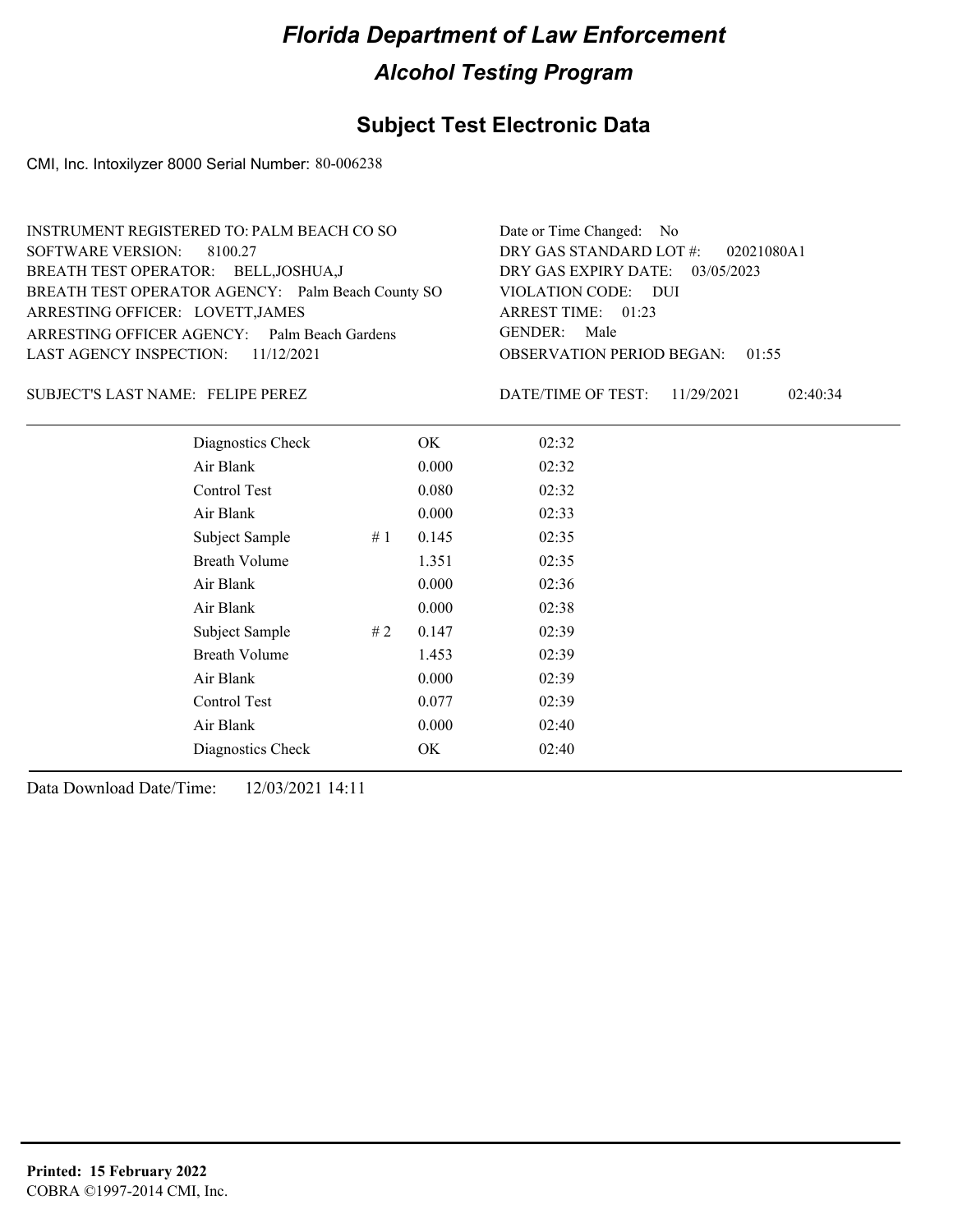### **Subject Test Electronic Data**

CMI, Inc. Intoxilyzer 8000 Serial Number: 80-006238

| INSTRUMENT REGISTERED TO: PALM BEACH CO SO        | Date or Time Changed: No               |
|---------------------------------------------------|----------------------------------------|
| SOFTWARE VERSION: 8100.27                         | DRY GAS STANDARD LOT #: 02021080A1     |
| BREATH TEST OPERATOR: BELL, JOSHUA, J             | DRY GAS EXPIRY DATE: 03/05/2023        |
| BREATH TEST OPERATOR AGENCY: Palm Beach County SO | VIOLATION CODE: DUI                    |
| ARRESTING OFFICER: MCGILLICUDDY, STEVEN           | ARREST TIME: 03:16                     |
| ARRESTING OFFICER AGENCY: Jupiter PD              | GENDER: Female                         |
| LAST AGENCY INSPECTION: $11/12/2021$              | <b>OBSERVATION PERIOD BEGAN: 03:45</b> |
|                                                   |                                        |

#### SUBJECT'S LAST NAME: TAYLOR DATE/TIME OF TEST:

DATE/TIME OF TEST: 11/29/2021 04:28:10

| Diagnostics Check    |       | OK    | 04:18 |
|----------------------|-------|-------|-------|
| Air Blank            |       | 0.000 | 04:19 |
| Control Test         |       | 0.080 | 04:19 |
| Air Blank            |       | 0.000 | 04:20 |
| Subject Sample       | # $1$ | 0.191 | 04:23 |
| <b>Breath Volume</b> |       | 1.289 | 04:23 |
| Air Blank            |       | 0.000 | 04:23 |
| Air Blank            |       | 0.000 | 04:25 |
| Subject Sample       | #2    | 0.196 | 04:26 |
| <b>Breath Volume</b> |       | 1.332 | 04:26 |
| Air Blank            |       | 0.000 | 04:27 |
| Control Test         |       | 0.078 | 04:27 |
| Air Blank            |       | 0.000 | 04:28 |
| Diagnostics Check    |       | OK    | 04:28 |
|                      |       |       |       |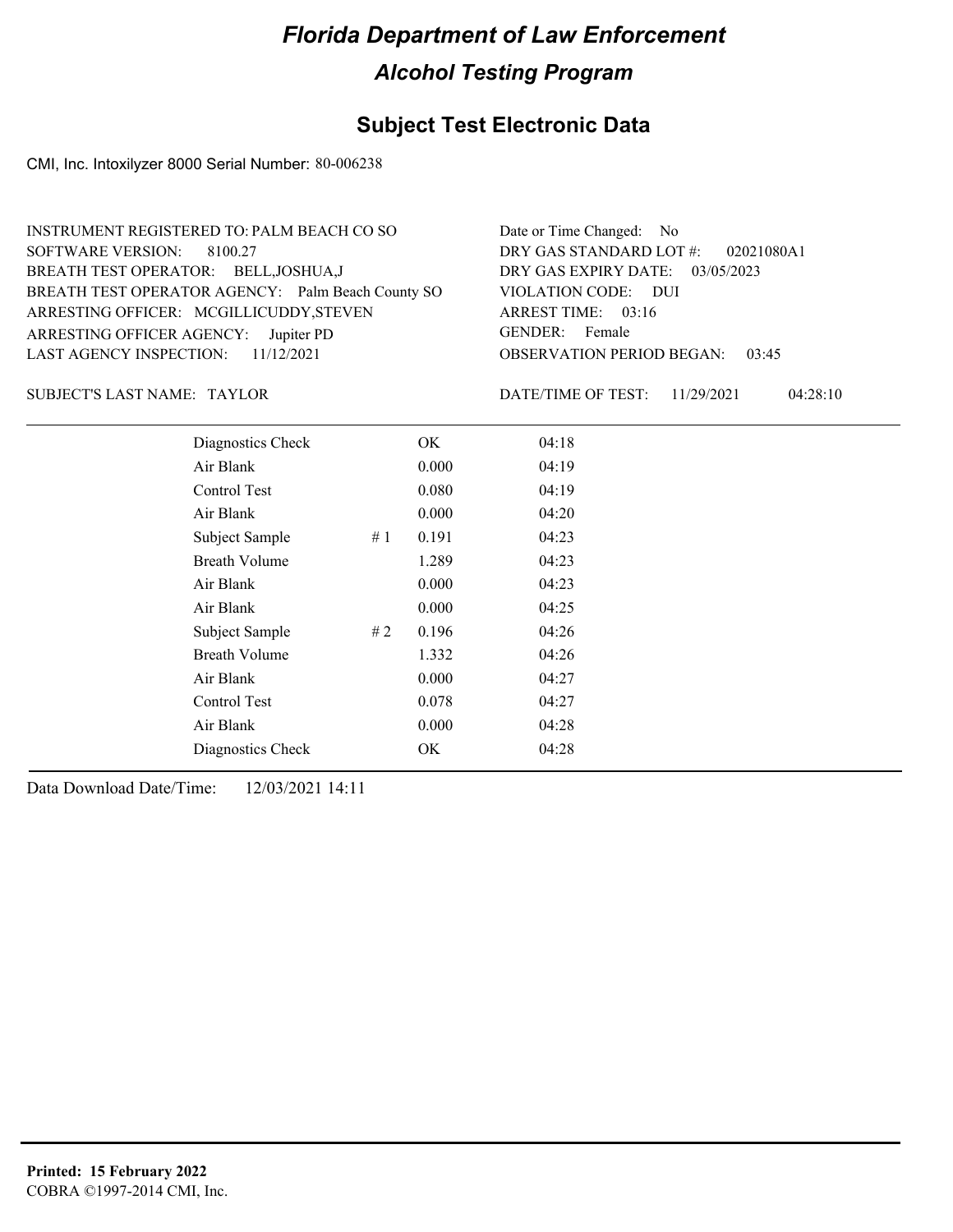## **Subject Test Electronic Data**

CMI, Inc. Intoxilyzer 8000 Serial Number: 80-006238

| Date or Time Changed: No               |
|----------------------------------------|
| DRY GAS STANDARD LOT #: 02021080A1     |
| DRY GAS EXPIRY DATE: 03/05/2023        |
| VIOLATION CODE: DUI                    |
| ARREST TIME: 18:18                     |
| GENDER: Female                         |
| <b>OBSERVATION PERIOD BEGAN: 19:04</b> |
|                                        |

KOHLS SUBJECT'S LAST NAME: DATE/TIME OF TEST:

DATE/TIME OF TEST: 11/29/2021 19:35:04

| Diagnostics Check    |    | OK    | 19:28 |
|----------------------|----|-------|-------|
| Air Blank            |    | 0.000 | 19:29 |
| Control Test         |    | 0.080 | 19:29 |
| Air Blank            |    | 0.000 | 19:30 |
| Subject Sample       | #1 | 0.093 | 19:30 |
| <b>Breath Volume</b> |    | 2.082 | 19:30 |
| Air Blank            |    | 0.000 | 19:31 |
| Air Blank            |    | 0.000 | 19:33 |
| Subject Sample       | #2 | 0.093 | 19:33 |
| <b>Breath Volume</b> |    | 1.617 | 19:33 |
| Air Blank            |    | 0.000 | 19:34 |
| <b>Control Test</b>  |    | 0.080 | 19:34 |
| Air Blank            |    | 0.000 | 19:34 |
| Diagnostics Check    |    | OK    | 19:35 |
|                      |    |       |       |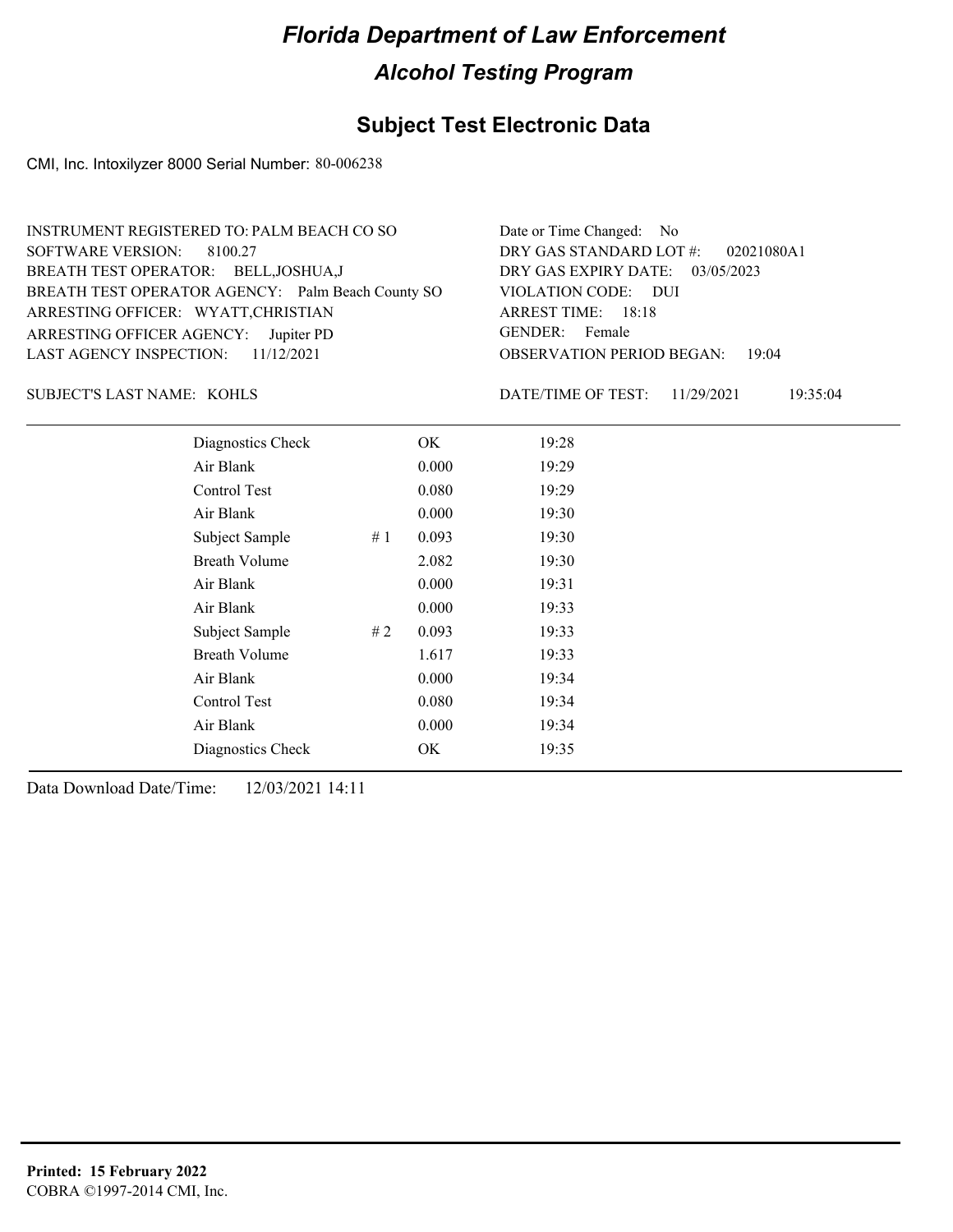### **Subject Test Electronic Data**

CMI, Inc. Intoxilyzer 8000 Serial Number: 80-006238

| INSTRUMENT REGISTERED TO: PALM BEACH CO SO        | Date or Time Changed: No               |
|---------------------------------------------------|----------------------------------------|
| SOFTWARE VERSION: 8100.27                         | DRY GAS STANDARD LOT $\#$ : 02021080A1 |
| BREATH TEST OPERATOR: O'NEAL, SHARI, L            | DRY GAS EXPIRY DATE: 03/05/2023        |
| BREATH TEST OPERATOR AGENCY: Palm Beach County SO | VIOLATION CODE: DUI                    |
| ARRESTING OFFICER: FLINK, ANDREW                  | ARREST TIME: $01:51$                   |
| ARRESTING OFFICER AGENCY: Palm Beach Gardens      | GENDER: Male                           |
| LAST AGENCY INSPECTION: 11/12/2021                | <b>OBSERVATION PERIOD BEGAN: 02:18</b> |
|                                                   |                                        |

#### SUBJECT'S LAST NAME: SALES ORDONEZ DATE/TIME OF TEST:

DATE/TIME OF TEST: 11/30/2021 02:49:32

| Diagnostics Check    |     | OK    | 02:43 |
|----------------------|-----|-------|-------|
| Air Blank            |     | 0.000 | 02:43 |
| Control Test         |     | 0.080 | 02:44 |
| Air Blank            |     | 0.000 | 02:44 |
| Subject Sample       | #1  | 0.049 | 02:45 |
| <b>Breath Volume</b> |     | 1.933 | 02:45 |
| Air Blank            |     | 0.000 | 02:45 |
| Air Blank            |     | 0.000 | 02:47 |
| Subject Sample       | # 2 | 0.046 | 02:48 |
| <b>Breath Volume</b> |     | 2.113 | 02:48 |
| Air Blank            |     | 0.000 | 02:48 |
| Control Test         |     | 0.080 | 02:48 |
| Air Blank            |     | 0.000 | 02:49 |
| Diagnostics Check    |     | OK    | 02:49 |
|                      |     |       |       |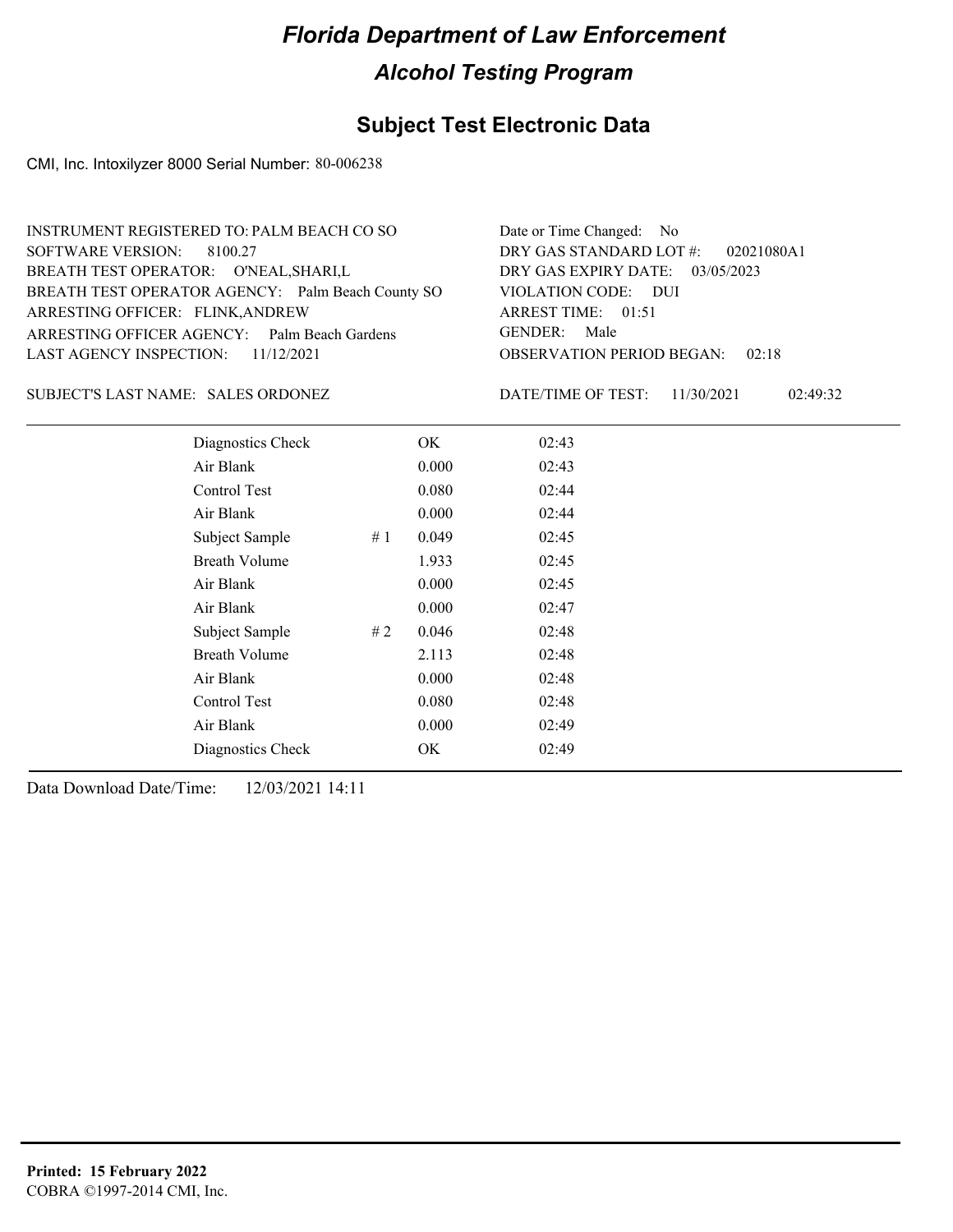## **Subject Test Electronic Data**

CMI, Inc. Intoxilyzer 8000 Serial Number: 80-006238

| <b>SOFTWARE VERSION:</b>           | <b>INSTRUMENT REGISTERED TO: PALM BEACH CO SO</b><br>8100.27<br>BREATH TEST OPERATOR: O'NEAL, SHARI, L<br>BREATH TEST OPERATOR AGENCY: Palm Beach County SO<br>ARRESTING OFFICER: GONZALEZ, MARQUIS |    |       | Date or Time Changed:<br>DRY GAS STANDARD LOT #:<br>DRY GAS EXPIRY DATE:<br>VIOLATION CODE: DUI<br>ARREST TIME: 20:23 | No.<br>02021080A1<br>03/05/2023 |
|------------------------------------|-----------------------------------------------------------------------------------------------------------------------------------------------------------------------------------------------------|----|-------|-----------------------------------------------------------------------------------------------------------------------|---------------------------------|
| <b>LAST AGENCY INSPECTION:</b>     | ARRESTING OFFICER AGENCY: FHP Troop L<br>11/12/2021                                                                                                                                                 |    |       | <b>GENDER:</b><br>Male<br><b>OBSERVATION PERIOD BEGAN:</b>                                                            |                                 |
|                                    |                                                                                                                                                                                                     |    |       |                                                                                                                       | 21:00                           |
| SUBJECT'S LAST NAME: PEREZ GODINEZ |                                                                                                                                                                                                     |    |       | DATE/TIME OF TEST:                                                                                                    | 11/30/2021<br>21:39:37          |
|                                    | Diagnostics Check                                                                                                                                                                                   |    | OK.   | 21:31                                                                                                                 |                                 |
|                                    | Air Blank                                                                                                                                                                                           |    | 0.000 | 21:31                                                                                                                 |                                 |
|                                    | Control Test                                                                                                                                                                                        |    | 0.080 | 21:31                                                                                                                 |                                 |
|                                    | Air Blank                                                                                                                                                                                           |    | 0.000 | 21:32                                                                                                                 |                                 |
|                                    | Subject Sample                                                                                                                                                                                      | #1 | 0.200 | 21:35                                                                                                                 | Volume Not Met                  |
|                                    | <b>Breath Volume</b>                                                                                                                                                                                |    | 0.351 | 21:35                                                                                                                 |                                 |
|                                    | Air Blank                                                                                                                                                                                           |    | 0.000 | 21:36                                                                                                                 |                                 |
|                                    | Air Blank                                                                                                                                                                                           |    | 0.000 | 21:38                                                                                                                 |                                 |
|                                    | Subject Sample                                                                                                                                                                                      | #2 |       | 21:38                                                                                                                 | <b>Subject Test Refused</b>     |
|                                    | <b>Breath Volume</b>                                                                                                                                                                                |    | 0.000 | 21:38                                                                                                                 |                                 |
|                                    | Air Blank                                                                                                                                                                                           |    | 0.000 | 21:38                                                                                                                 |                                 |
|                                    | Control Test                                                                                                                                                                                        |    | 0.077 | 21:39                                                                                                                 |                                 |
|                                    | Air Blank                                                                                                                                                                                           |    | 0.000 | 21:39                                                                                                                 |                                 |
|                                    | Diagnostics Check                                                                                                                                                                                   |    | OK    | 21:39                                                                                                                 |                                 |
|                                    |                                                                                                                                                                                                     |    |       |                                                                                                                       |                                 |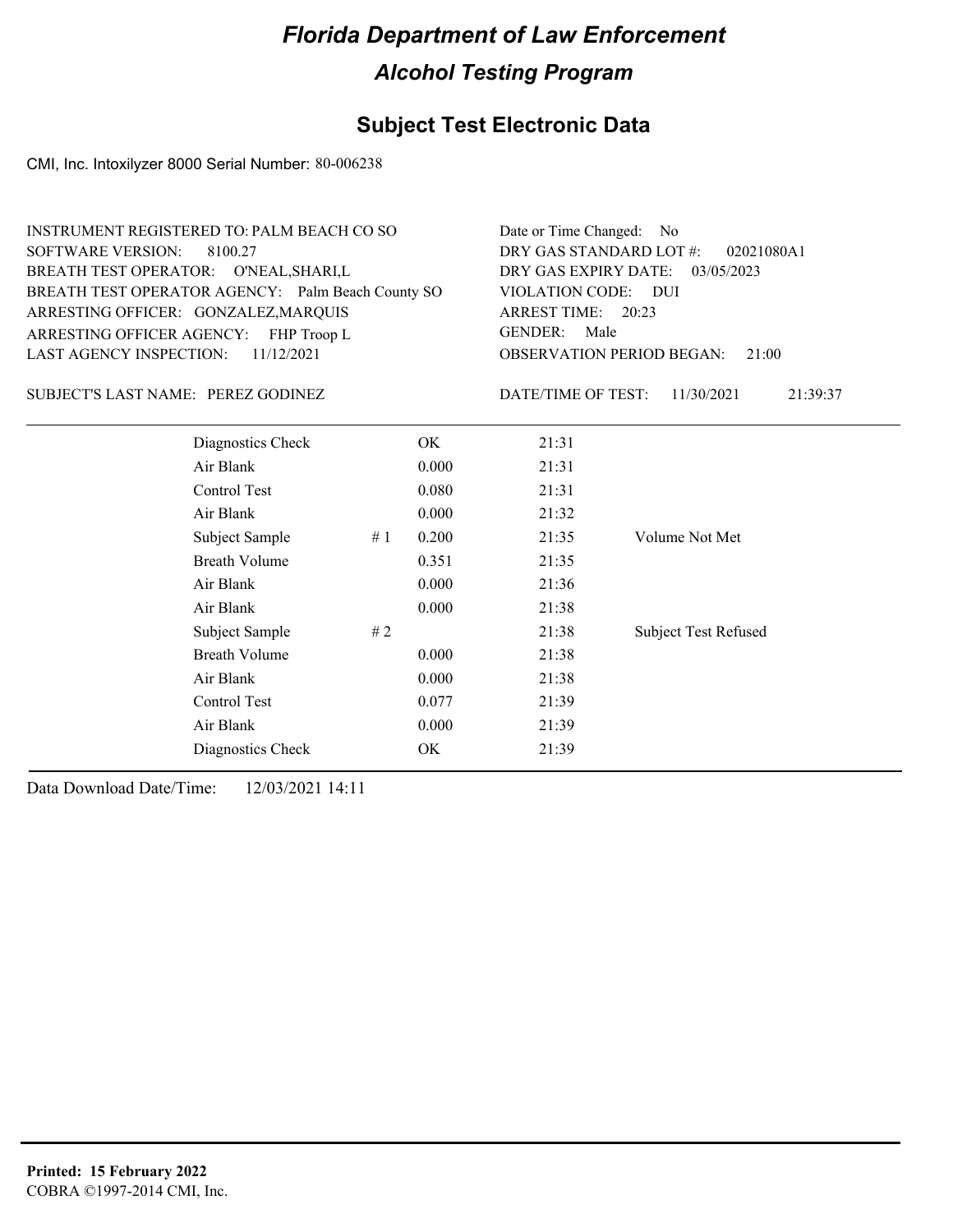## **Subject Test Electronic Data**

CMI, Inc. Intoxilyzer 8000 Serial Number: 80-006239

| INSTRUMENT REGISTERED TO: PALM BEACH CO SO        | Date or Time Changed: No               |
|---------------------------------------------------|----------------------------------------|
| SOFTWARE VERSION: 8100.27                         | DRY GAS STANDARD LOT $\#$ : 19021080A2 |
| BREATH TEST OPERATOR: POUND, PARIS, D             | DRY GAS EXPIRY DATE: 09/05/2023        |
| BREATH TEST OPERATOR AGENCY: Palm Beach County SO | VIOLATION CODE: DUI                    |
| ARRESTING OFFICER: IV, ANDREW                     | ARREST TIME: 18:47                     |
| ARRESTING OFFICER AGENCY: FHP Troop L             | GENDER: Male                           |
| LAST AGENCY INSPECTION: $11/05/2021$              | <b>OBSERVATION PERIOD BEGAN: 19:23</b> |
|                                                   |                                        |

JONES II SUBJECT'S LAST NAME: DATE/TIME OF TEST:

DATE/TIME OF TEST: 11/12/2021 19:56:02

| Diagnostics Check    |    | OK    | 19:49 |  |  |
|----------------------|----|-------|-------|--|--|
| Air Blank            |    | 0.000 | 19:50 |  |  |
| Control Test         |    | 0.080 | 19:50 |  |  |
| Air Blank            |    | 0.000 | 19:51 |  |  |
| Subject Sample       | #1 | 0.142 | 19:51 |  |  |
| <b>Breath Volume</b> |    | 2.324 | 19:51 |  |  |
| Air Blank            |    | 0.000 | 19:52 |  |  |
| Air Blank            |    | 0.000 | 19:54 |  |  |
| Subject Sample       | #2 | 0.142 | 19:54 |  |  |
| <b>Breath Volume</b> |    | 2.382 | 19:54 |  |  |
| Air Blank            |    | 0.000 | 19:55 |  |  |
| Control Test         |    | 0.079 | 19:55 |  |  |
| Air Blank            |    | 0.000 | 19:55 |  |  |
| Diagnostics Check    |    | OK    | 19:56 |  |  |
|                      |    |       |       |  |  |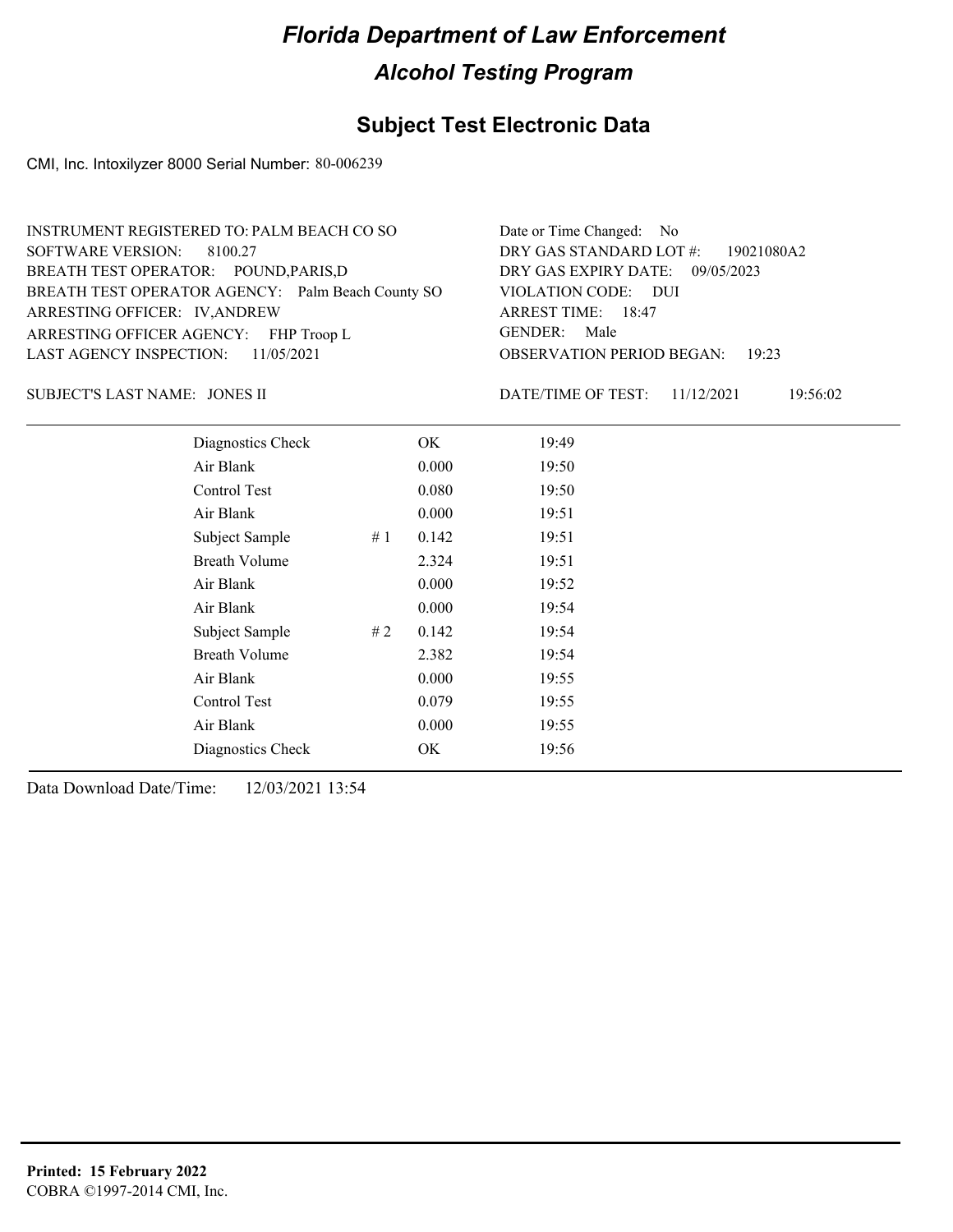### **Subject Test Electronic Data**

CMI, Inc. Intoxilyzer 8000 Serial Number: 80-006239

| INSTRUMENT REGISTERED TO: PALM BEACH CO SO        | Date or Time Changed: No               |
|---------------------------------------------------|----------------------------------------|
| SOFTWARE VERSION: 8100.27                         | DRY GAS STANDARD LOT #: 19021080A2     |
| BREATH TEST OPERATOR: POUND, PARIS, D             | DRY GAS EXPIRY DATE: 09/05/2023        |
| BREATH TEST OPERATOR AGENCY: Palm Beach County SO | VIOLATION CODE: DUI                    |
| ARRESTING OFFICER: BUTZBACH, WILLIAM              | ARREST TIME: 19:24                     |
| ARRESTING OFFICER AGENCY: Palm Beach Gardens      | GENDER: Male                           |
| LAST AGENCY INSPECTION: 11/05/2021                | <b>OBSERVATION PERIOD BEGAN: 19:56</b> |
|                                                   |                                        |

BURT SUBJECT'S LAST NAME: DATE/TIME OF TEST:

DATE/TIME OF TEST: 11/12/2021 20:27:51

| Diagnostics Check    |    | OK    | 20:21 |
|----------------------|----|-------|-------|
| Air Blank            |    | 0.000 | 20:21 |
| Control Test         |    | 0.080 | 20:22 |
| Air Blank            |    | 0.000 | 20:22 |
| Subject Sample       | #1 | 0.259 | 20:23 |
| <b>Breath Volume</b> |    | 2.445 | 20:23 |
| Air Blank            |    | 0.000 | 20:23 |
| Air Blank            |    | 0.000 | 20:25 |
| Subject Sample       | #2 | 0.254 | 20:26 |
| <b>Breath Volume</b> |    | 2.531 | 20:26 |
| Air Blank            |    | 0.000 | 20:26 |
| Control Test         |    | 0.079 | 20:27 |
| Air Blank            |    | 0.000 | 20:27 |
| Diagnostics Check    |    | OK    | 20:27 |
|                      |    |       |       |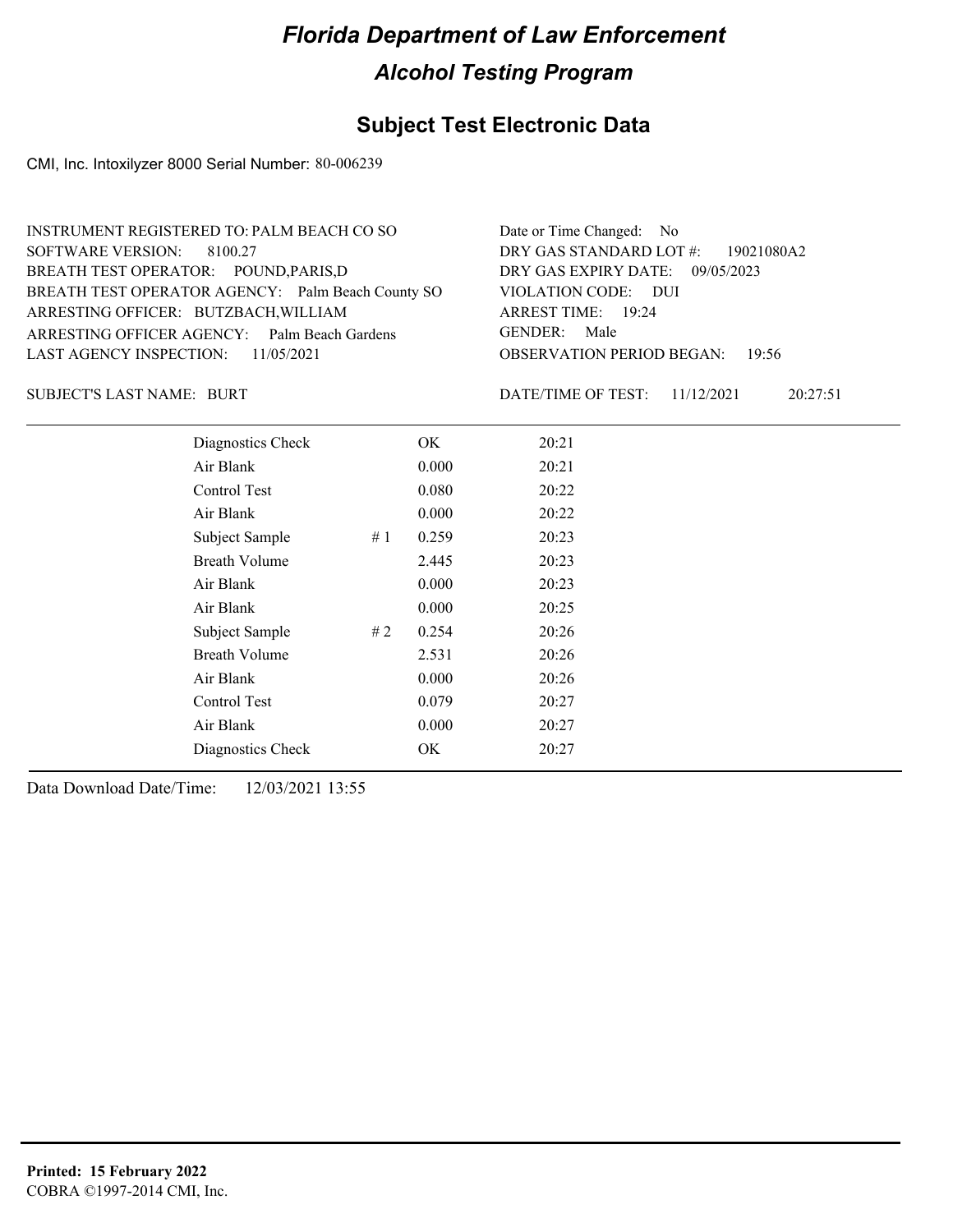### **Subject Test Electronic Data**

CMI, Inc. Intoxilyzer 8000 Serial Number: 80-006239

| INSTRUMENT REGISTERED TO: PALM BEACH CO SO        | Date or Time Changed: No               |
|---------------------------------------------------|----------------------------------------|
| SOFTWARE VERSION: 8100.27                         | DRY GAS STANDARD LOT #: 19021080A2     |
| BREATH TEST OPERATOR: RAGIN, RENEE, M             | DRY GAS EXPIRY DATE: 09/05/2023        |
| BREATH TEST OPERATOR AGENCY: Palm Beach County SO | VIOLATION CODE: DUI                    |
| ARRESTING OFFICER: LOVETT, JAMES                  | ARREST TIME: 02:37                     |
| ARRESTING OFFICER AGENCY: Palm Beach Gardens      | GENDER: Male                           |
| LAST AGENCY INSPECTION: 11/05/2021                | <b>OBSERVATION PERIOD BEGAN: 03:08</b> |
|                                                   |                                        |

SUBJECT'S LAST NAME: HEIT **EXECUTE:** DATE/TIME OF TEST:

DATE/TIME OF TEST: 11/13/2021 03:45:18

| Diagnostics Check    | OK    | 03:38 |
|----------------------|-------|-------|
| Air Blank            | 0.000 | 03:39 |
| Control Test         | 0.079 | 03:39 |
| Air Blank            | 0.000 | 03:40 |
| Subject Sample<br>#1 | 0.183 | 03:40 |
| <b>Breath Volume</b> | 2.125 | 03:40 |
| Air Blank            | 0.000 | 03:41 |
| Air Blank            | 0.000 | 03:43 |
| Subject Sample<br>#2 | 0.184 | 03:43 |
| <b>Breath Volume</b> | 1.910 | 03:43 |
| Air Blank            | 0.000 | 03:44 |
| Control Test         | 0.079 | 03:44 |
| Air Blank            | 0.000 | 03:45 |
| Diagnostics Check    | OK    | 03:45 |
|                      |       |       |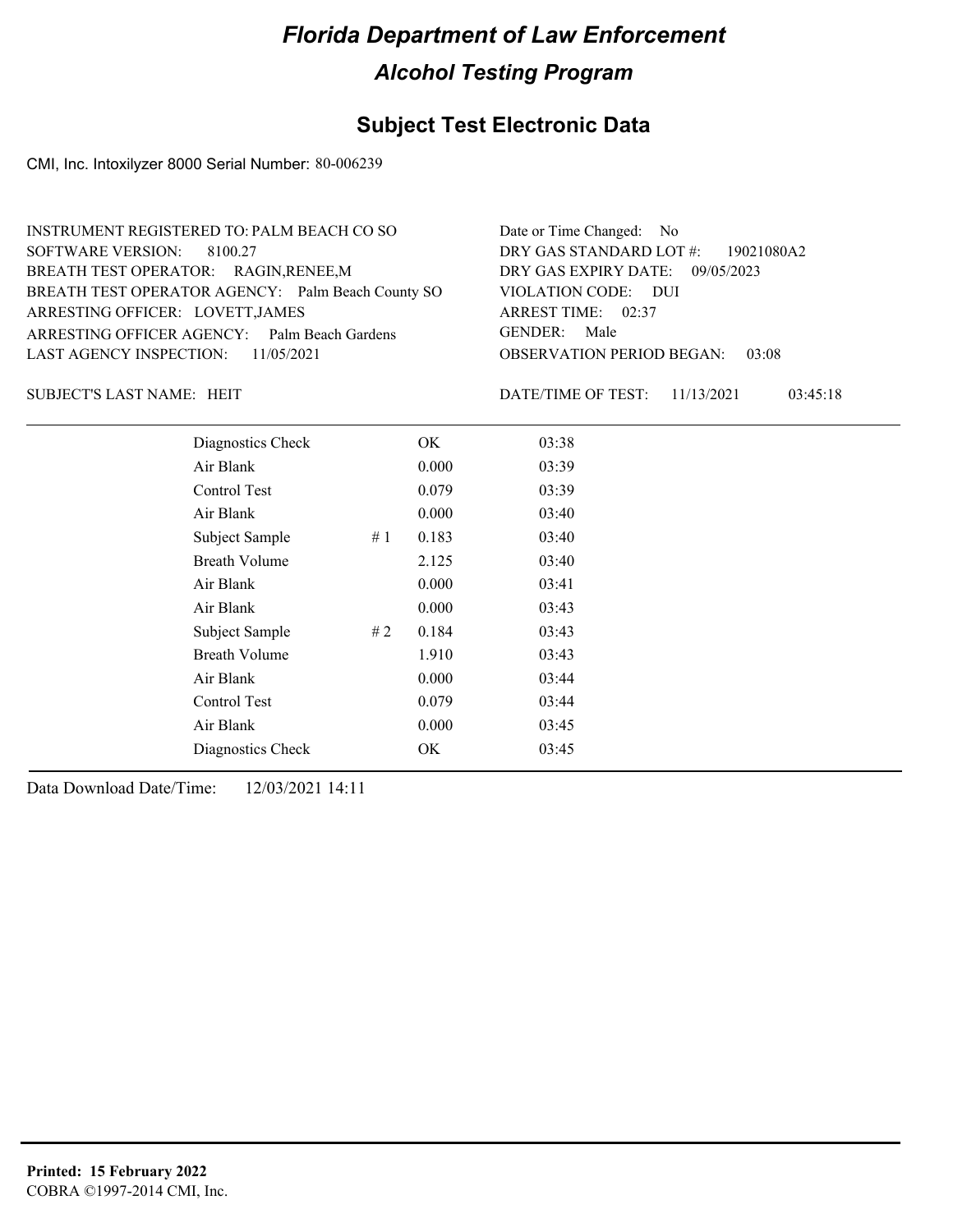### **Subject Test Electronic Data**

CMI, Inc. Intoxilyzer 8000 Serial Number: 80-006239

| INSTRUMENT REGISTERED TO: PALM BEACH CO SO        | Date or Time Changed: No               |
|---------------------------------------------------|----------------------------------------|
| SOFTWARE VERSION: 8100.27                         | DRY GAS STANDARD LOT #: 19021080A2     |
| BREATH TEST OPERATOR: RAGIN, RENEE, M             | DRY GAS EXPIRY DATE: $09/05/2023$      |
| BREATH TEST OPERATOR AGENCY: Palm Beach County SO | VIOLATION CODE: DUI                    |
| ARRESTING OFFICER: FLINK, ANDREW                  | ARREST TIME: $03:50$                   |
| ARRESTING OFFICER AGENCY: Palm Beach Gardens      | GENDER: Male                           |
| LAST AGENCY INSPECTION: $11/05/2021$              | <b>OBSERVATION PERIOD BEGAN: 03:29</b> |
|                                                   |                                        |

SUBJECT'S LAST NAME: HERNANDEZ DATE/TIME OF TEST:

DATE/TIME OF TEST: 11/13/2021 05:09:35

| Diagnostics Check    |    | OK    | 05:00 |
|----------------------|----|-------|-------|
| Air Blank            |    | 0.000 | 05:00 |
| Control Test         |    | 0.079 | 05:00 |
| Air Blank            |    | 0.000 | 05:01 |
| Subject Sample       | #1 | 0.215 | 05:03 |
| <b>Breath Volume</b> |    | 1.718 | 05:03 |
| Air Blank            |    | 0.000 | 05:04 |
| Air Blank            |    | 0.000 | 05:05 |
| Subject Sample       | #2 | 0.214 | 05:07 |
| <b>Breath Volume</b> |    | 2.628 | 05:07 |
| Air Blank            |    | 0.000 | 05:08 |
| Control Test         |    | 0.077 | 05:08 |
| Air Blank            |    | 0.000 | 05:09 |
| Diagnostics Check    |    | OK    | 05:09 |
|                      |    |       |       |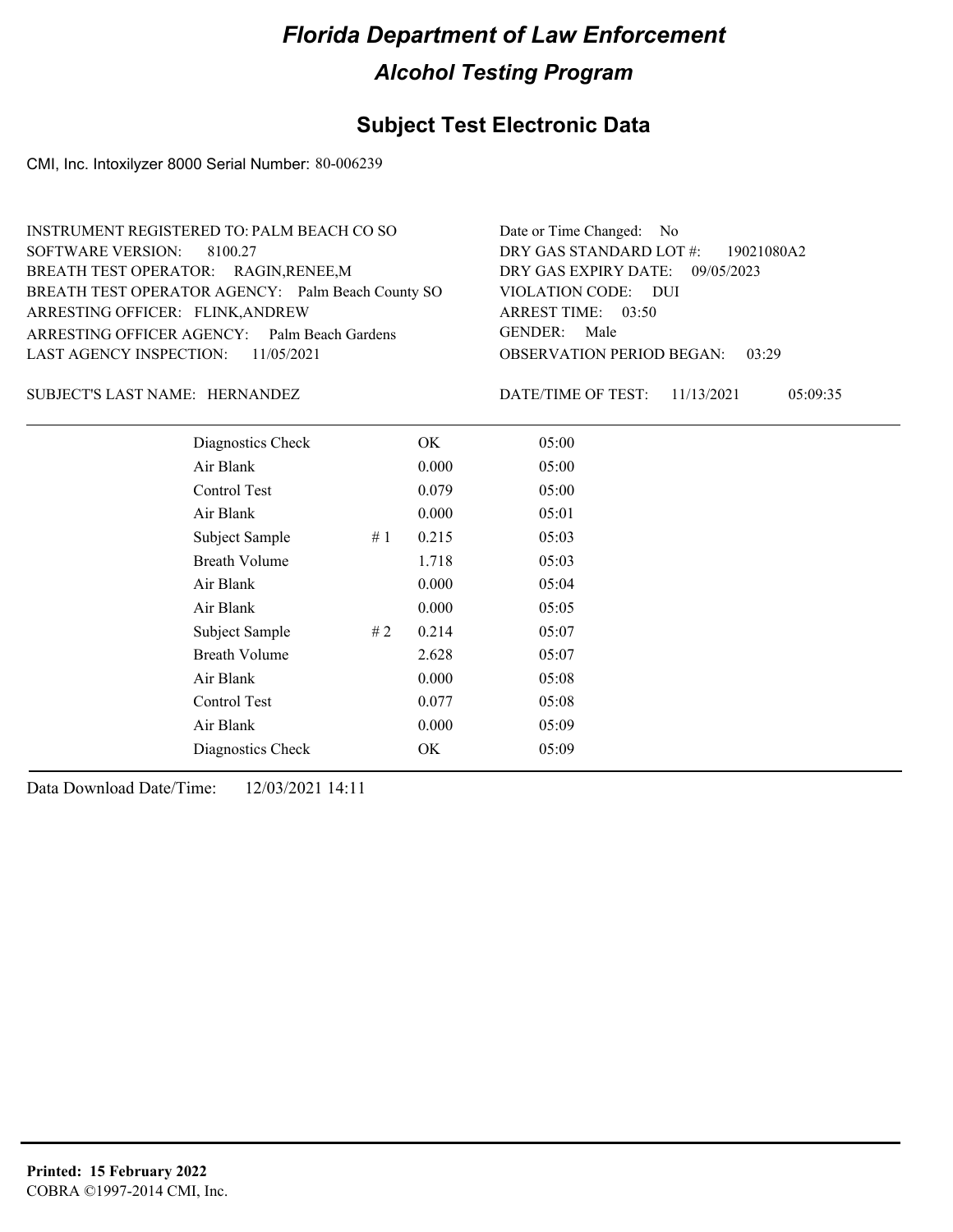### **Subject Test Electronic Data**

CMI, Inc. Intoxilyzer 8000 Serial Number: 80-006239

| <b>INSTRUMENT REGISTERED TO: PALM BEACH CO SO</b> |       | Date or Time Changed: No |                                           |
|---------------------------------------------------|-------|--------------------------|-------------------------------------------|
| <b>SOFTWARE VERSION:</b><br>8100.27               |       | DRY GAS STANDARD LOT #:  | 19021080A2                                |
| BREATH TEST OPERATOR: LEAHEY, THOMAS, H           |       |                          | DRY GAS EXPIRY DATE: 09/05/2023           |
| BREATH TEST OPERATOR AGENCY: Palm Beach County SO |       | VIOLATION CODE: DUI      |                                           |
| ARRESTING OFFICER: POINTU, PATRICK                |       | ARREST TIME: 21:16       |                                           |
| ARRESTING OFFICER AGENCY: Palm Beach County SO    |       | GENDER:<br>Male          |                                           |
| <b>LAST AGENCY INSPECTION:</b><br>11/05/2021      |       |                          | <b>OBSERVATION PERIOD BEGAN:</b><br>21:49 |
| SUBJECT'S LAST NAME: BLANDON                      |       | DATE/TIME OF TEST:       | 11/14/2021<br>22:19:06                    |
| Diagnostics Check                                 | OK.   | 22:14                    |                                           |
| Air Blank                                         | 0.000 | 22:15                    |                                           |
| Control Test                                      | 0.080 | 22:15                    |                                           |
| Air Blank                                         | 0.000 | 22:16                    |                                           |
| Subject Sample                                    | #1    | 22:17                    | <b>Subject Test Refused</b>               |
| <b>Breath Volume</b>                              | 0.000 | 22:17                    |                                           |
| Air Blank                                         | 0.000 | 22:18                    |                                           |
| Control Test                                      | 0.081 | 22:18                    |                                           |
| Air Blank                                         | 0.000 | 22:19                    |                                           |
| Diagnostics Check                                 | OK    | 22:19                    |                                           |
|                                                   |       |                          |                                           |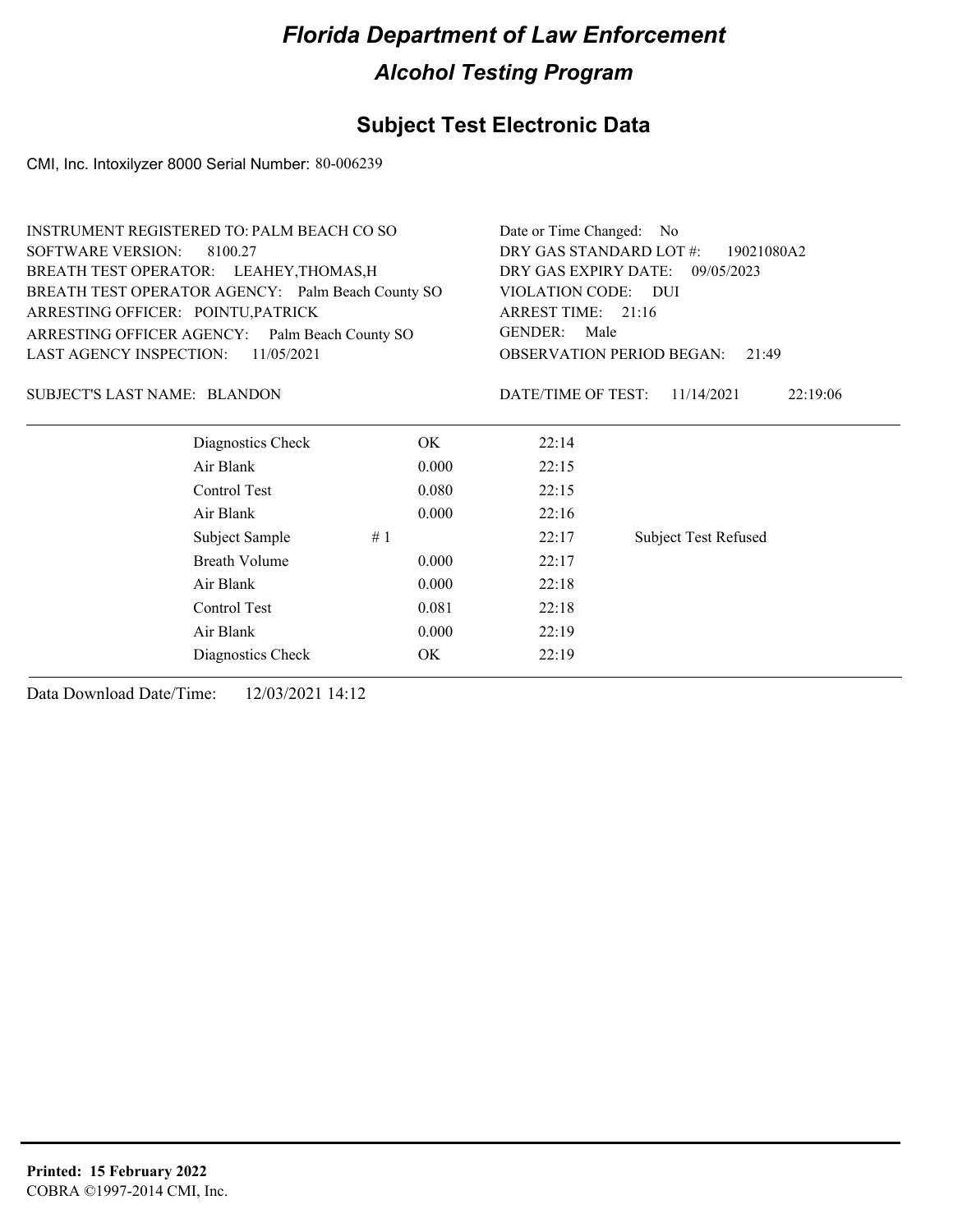### **Subject Test Electronic Data**

CMI, Inc. Intoxilyzer 8000 Serial Number: 80-006239

| INSTRUMENT REGISTERED TO: PALM BEACH CO SO        | Date or Time Changed: No               |
|---------------------------------------------------|----------------------------------------|
| SOFTWARE VERSION: 8100.27                         | DRY GAS STANDARD LOT #: 19021080A2     |
| BREATH TEST OPERATOR: O'NEAL, SHARI, L            | DRY GAS EXPIRY DATE: 09/05/2023        |
| BREATH TEST OPERATOR AGENCY: Palm Beach County SO | VIOLATION CODE: DUI                    |
| ARRESTING OFFICER: BORROWS, ANDREW                | ARREST TIME: 21:07                     |
| ARRESTING OFFICER AGENCY: Jupiter PD              | GENDER: Male                           |
| LAST AGENCY INSPECTION: $11/05/2021$              | <b>OBSERVATION PERIOD BEGAN: 22:42</b> |
|                                                   |                                        |

#### SUBJECT'S LAST NAME: CHAMPION DATE/TIME OF TEST:

DATE/TIME OF TEST: 11/14/2021 23:20:18

| Diagnostics Check    |    | OK    | 23:13 |
|----------------------|----|-------|-------|
| Air Blank            |    | 0.000 | 23:14 |
| Control Test         |    | 0.080 | 23:14 |
| Air Blank            |    | 0.000 | 23:15 |
| Subject Sample       | #1 | 0.251 | 23:15 |
| <b>Breath Volume</b> |    | 2.203 | 23:15 |
| Air Blank            |    | 0.000 | 23:16 |
| Air Blank            |    | 0.000 | 23:18 |
| Subject Sample       | #2 | 0.231 | 23:18 |
| <b>Breath Volume</b> |    | 2.562 | 23:18 |
| Air Blank            |    | 0.000 | 23:19 |
| Control Test         |    | 0.080 | 23:19 |
| Air Blank            |    | 0.000 | 23:20 |
| Diagnostics Check    |    | OK    | 23:20 |
|                      |    |       |       |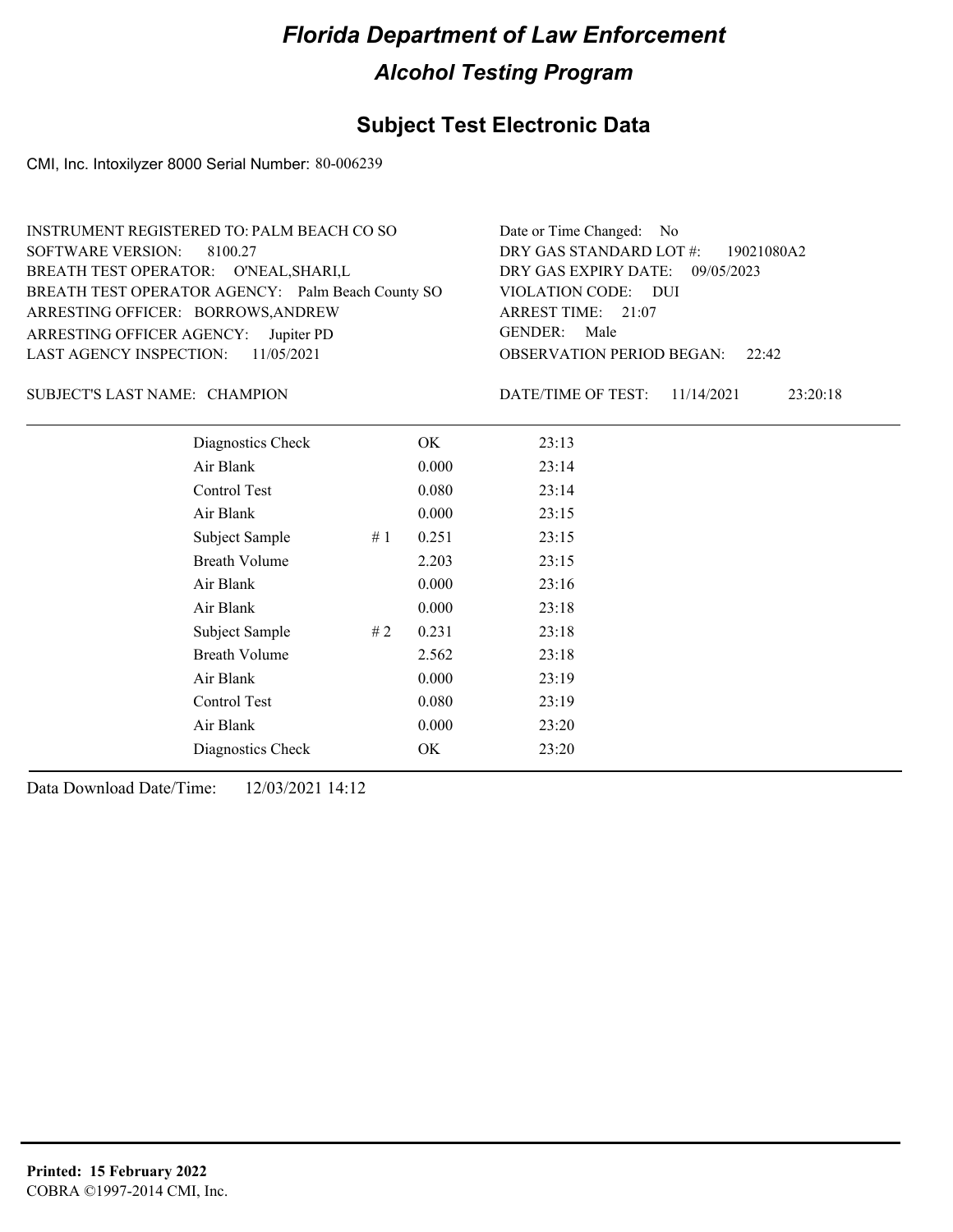### **Subject Test Electronic Data**

CMI, Inc. Intoxilyzer 8000 Serial Number: 80-006239

| INSTRUMENT REGISTERED TO: PALM BEACH CO SO        | Date or Time Changed: No               |
|---------------------------------------------------|----------------------------------------|
| SOFTWARE VERSION: 8100.27                         | DRY GAS STANDARD LOT #: 19021080A2     |
| BREATH TEST OPERATOR: RAGIN, RENEE, M             | DRY GAS EXPIRY DATE: 09/05/2023        |
| BREATH TEST OPERATOR AGENCY: Palm Beach County SO | VIOLATION CODE: DUI                    |
| ARRESTING OFFICER: WINDSOR, NICHOLAS              | ARREST TIME: 01:55                     |
| ARRESTING OFFICER AGENCY: Delray Beach PD         | GENDER: Male                           |
| LAST AGENCY INSPECTION: 11/05/2021                | <b>OBSERVATION PERIOD BEGAN: 02:21</b> |
|                                                   |                                        |

MEJIA SUBJECT'S LAST NAME: DATE/TIME OF TEST:

DATE/TIME OF TEST: 11/17/2021 02:52:24

| Diagnostics Check    |    | OK    | 02:46 |
|----------------------|----|-------|-------|
| Air Blank            |    | 0.000 | 02:46 |
| Control Test         |    | 0.081 | 02:46 |
| Air Blank            |    | 0.000 | 02:47 |
| Subject Sample       | #1 | 0.083 | 02:47 |
| <b>Breath Volume</b> |    | 1.609 | 02:47 |
| Air Blank            |    | 0.000 | 02:48 |
| Air Blank            |    | 0.000 | 02:50 |
| Subject Sample       | #2 | 0.078 | 02:50 |
| <b>Breath Volume</b> |    | 1.488 | 02:50 |
| Air Blank            |    | 0.000 | 02:51 |
| Control Test         |    | 0.081 | 02:51 |
| Air Blank            |    | 0.000 | 02:52 |
| Diagnostics Check    |    | OK    | 02:52 |
|                      |    |       |       |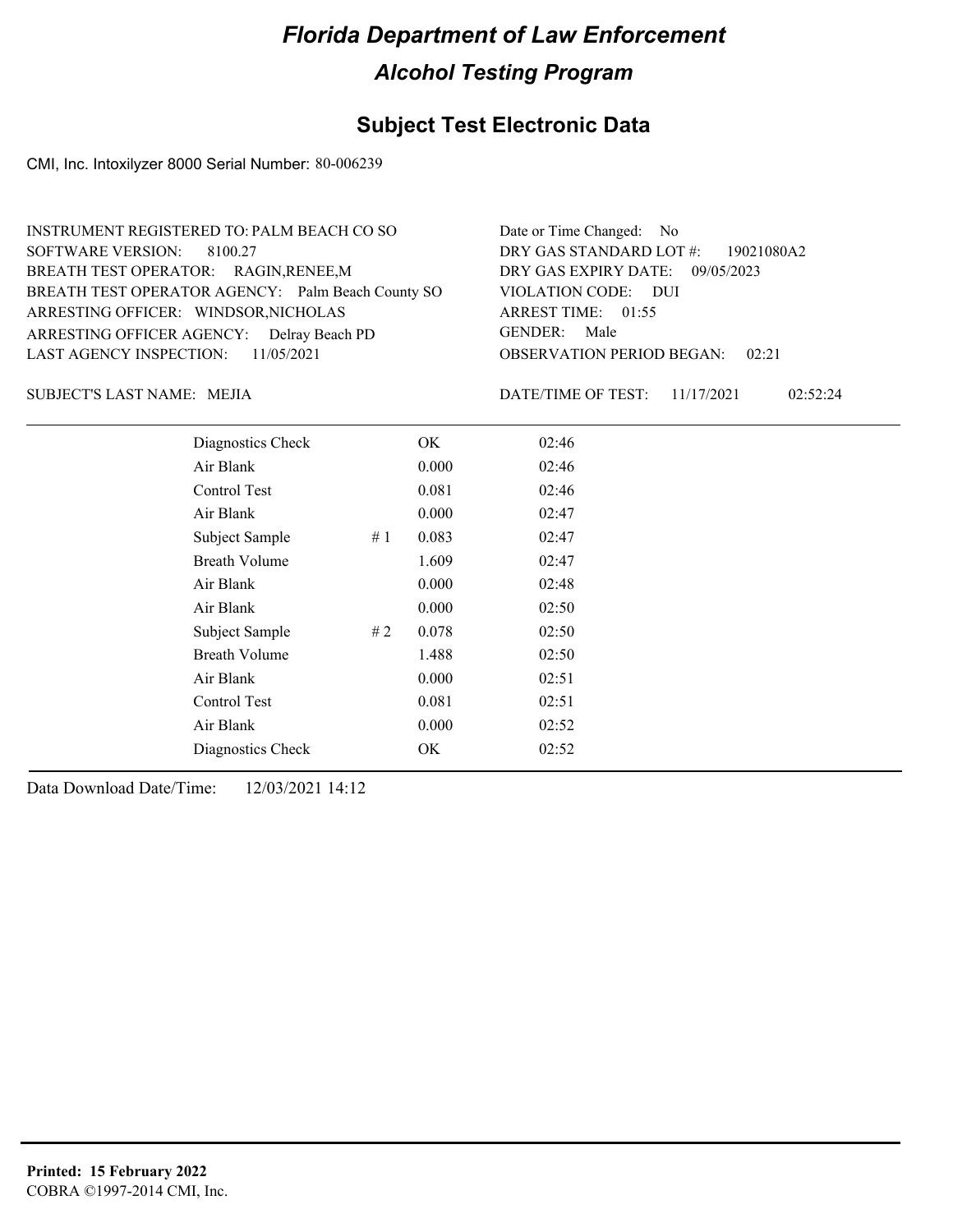### **Subject Test Electronic Data**

CMI, Inc. Intoxilyzer 8000 Serial Number: 80-006239

| INSTRUMENT REGISTERED TO: PALM BEACH CO SO        | Date or Time Changed: No               |
|---------------------------------------------------|----------------------------------------|
| SOFTWARE VERSION: 8100.27                         | DRY GAS STANDARD LOT #: 19021080A2     |
| BREATH TEST OPERATOR: POUND, PARIS, D             | DRY GAS EXPIRY DATE: 09/05/2023        |
| BREATH TEST OPERATOR AGENCY: Palm Beach County SO | VIOLATION CODE: DUI                    |
| ARRESTING OFFICER: SIMMONS, TIMOTHY               | ARREST TIME: $23:13$                   |
| ARRESTING OFFICER AGENCY: Lantana PD              | GENDER: Female                         |
| LAST AGENCY INSPECTION: 11/05/2021                | <b>OBSERVATION PERIOD BEGAN: 23:48</b> |
|                                                   |                                        |

HAYES SUBJECT'S LAST NAME: DATE/TIME OF TEST:

DATE/TIME OF TEST: 11/18/2021 00:25:41

| Diagnostics Check    |    | OK    | 00:17 |
|----------------------|----|-------|-------|
| Air Blank            |    | 0.000 | 00:17 |
| Control Test         |    | 0.081 | 00:18 |
| Air Blank            |    | 0.000 | 00:18 |
| Subject Sample       | #1 | 0.240 | 00:19 |
| <b>Breath Volume</b> |    | 1.441 | 00:19 |
| Air Blank            |    | 0.000 | 00:20 |
| Air Blank            |    | 0.000 | 00:22 |
| Subject Sample       | #2 | 0.238 | 00:23 |
| <b>Breath Volume</b> |    | 1.593 | 00:23 |
| Air Blank            |    | 0.000 | 00:24 |
| Control Test         |    | 0.079 | 00:25 |
| Air Blank            |    | 0.000 | 00:25 |
| Diagnostics Check    |    | OK    | 00:25 |
|                      |    |       |       |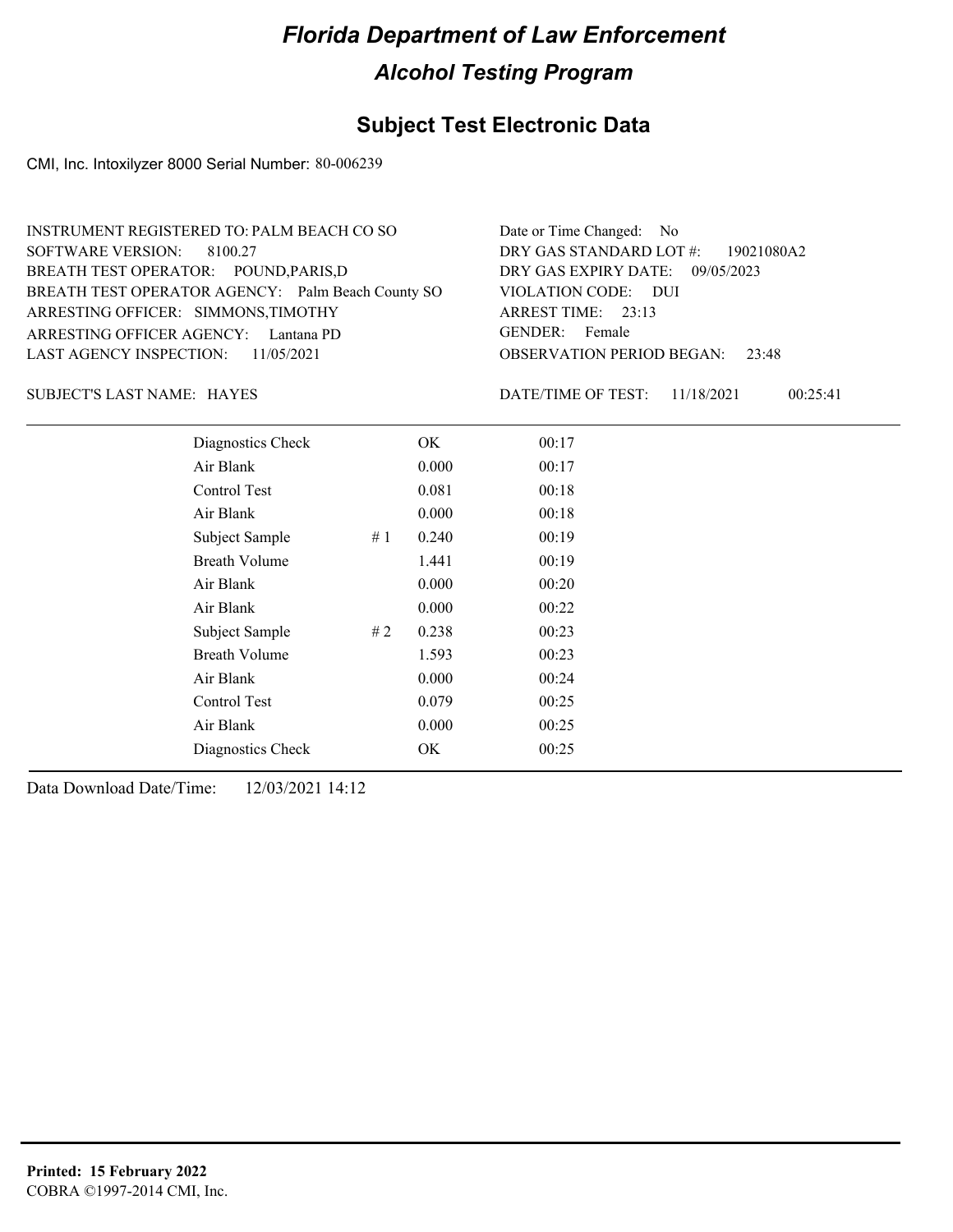### **Subject Test Electronic Data**

CMI, Inc. Intoxilyzer 8000 Serial Number: 80-006239

| INSTRUMENT REGISTERED TO: PALM BEACH CO SO        | Date or Time Changed: No               |
|---------------------------------------------------|----------------------------------------|
| SOFTWARE VERSION: 8100.27                         | DRY GAS STANDARD LOT #: 19021080A2     |
| BREATH TEST OPERATOR: POUND, PARIS, D             | DRY GAS EXPIRY DATE: 09/05/2023        |
| BREATH TEST OPERATOR AGENCY: Palm Beach County SO | VIOLATION CODE: DUI                    |
| ARRESTING OFFICER: CASTRO, DENNIS                 | ARREST TIME: 19:23                     |
| ARRESTING OFFICER AGENCY: Boynton Beach PD        | GENDER: Male                           |
| LAST AGENCY INSPECTION: 11/05/2021                | <b>OBSERVATION PERIOD BEGAN: 19:42</b> |
|                                                   |                                        |

#### SUBJECT'S LAST NAME: SEIBERT DATE/TIME OF TEST:

DATE/TIME OF TEST: 11/18/2021 20:18:39

| Diagnostics Check    |    | OK    | 20:07 |                |
|----------------------|----|-------|-------|----------------|
| Air Blank            |    | 0.000 | 20:07 |                |
| Control Test         |    | 0.080 | 20:07 |                |
| Air Blank            |    | 0.000 | 20:08 |                |
| Subject Sample       | #1 | 0.095 | 20:11 | Volume Not Met |
| <b>Breath Volume</b> |    | 0.015 | 20:11 |                |
| Air Blank            |    | 0.000 | 20:12 |                |
| Air Blank            |    | 0.000 | 20:13 |                |
| Subject Sample       | #2 | 0.091 | 20:17 | Volume Not Met |
| <b>Breath Volume</b> |    | 0.015 | 20:17 |                |
| Air Blank            |    | 0.000 | 20:17 |                |
| Control Test         |    | 0.080 | 20:18 |                |
| Air Blank            |    | 0.000 | 20:18 |                |
| Diagnostics Check    |    | OK    | 20:18 |                |
|                      |    |       |       |                |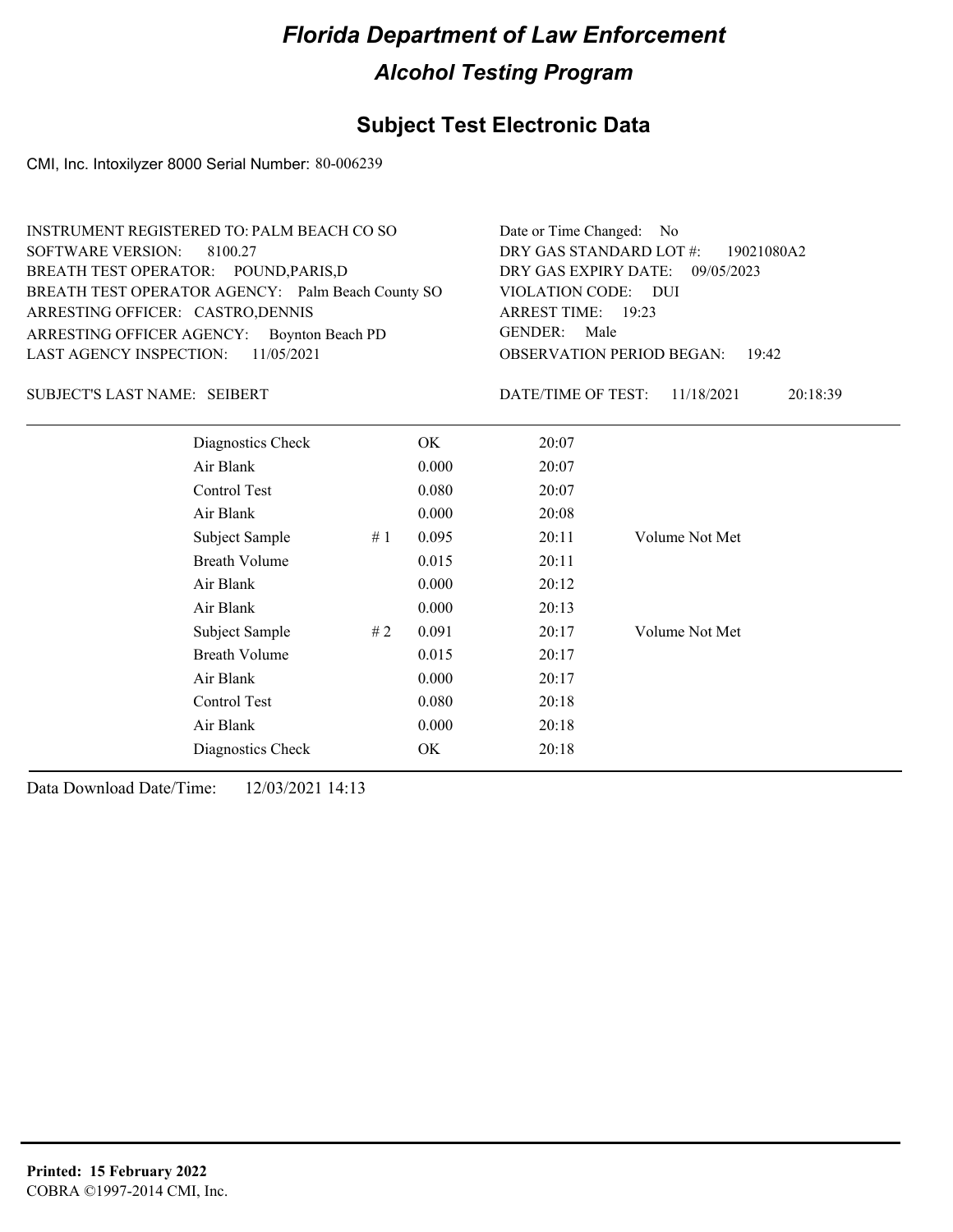### **Subject Test Electronic Data**

CMI, Inc. Intoxilyzer 8000 Serial Number: 80-006239

| INSTRUMENT REGISTERED TO: PALM BEACH CO SO        | Date or Time Changed: No               |
|---------------------------------------------------|----------------------------------------|
| SOFTWARE VERSION: 8100.27                         | DRY GAS STANDARD LOT #: 19021080A2     |
| BREATH TEST OPERATOR: RAGIN, RENEE, M             | DRY GAS EXPIRY DATE: 09/05/2023        |
| BREATH TEST OPERATOR AGENCY: Palm Beach County SO | VIOLATION CODE: DUI                    |
| ARRESTING OFFICER: POINTU, PATRICK                | ARREST TIME: 01:15                     |
| ARRESTING OFFICER AGENCY: Palm Beach County SO    | GENDER: Female                         |
| LAST AGENCY INSPECTION: $11/05/2021$              | <b>OBSERVATION PERIOD BEGAN: 01:28</b> |
|                                                   |                                        |

#### MELGAREJO SUBJECT'S LAST NAME: DATE/TIME OF TEST:

DATE/TIME OF TEST: 11/19/2021 02:00:10

| Diagnostics Check    |    | OK    | 01:52 |
|----------------------|----|-------|-------|
| Air Blank            |    | 0.000 | 01:53 |
| Control Test         |    | 0.080 | 01:53 |
| Air Blank            |    | 0.000 | 01:54 |
| Subject Sample       | #1 | 0.162 | 01:55 |
| <b>Breath Volume</b> |    | 1.437 | 01:55 |
| Air Blank            |    | 0.000 | 01:56 |
| Air Blank            |    | 0.000 | 01:58 |
| Subject Sample       | #2 | 0.173 | 01:58 |
| <b>Breath Volume</b> |    | 1.945 | 01:58 |
| Air Blank            |    | 0.000 | 01:59 |
| Control Test         |    | 0.080 | 01:59 |
| Air Blank            |    | 0.000 | 02:00 |
| Diagnostics Check    |    | OK    | 02:00 |
|                      |    |       |       |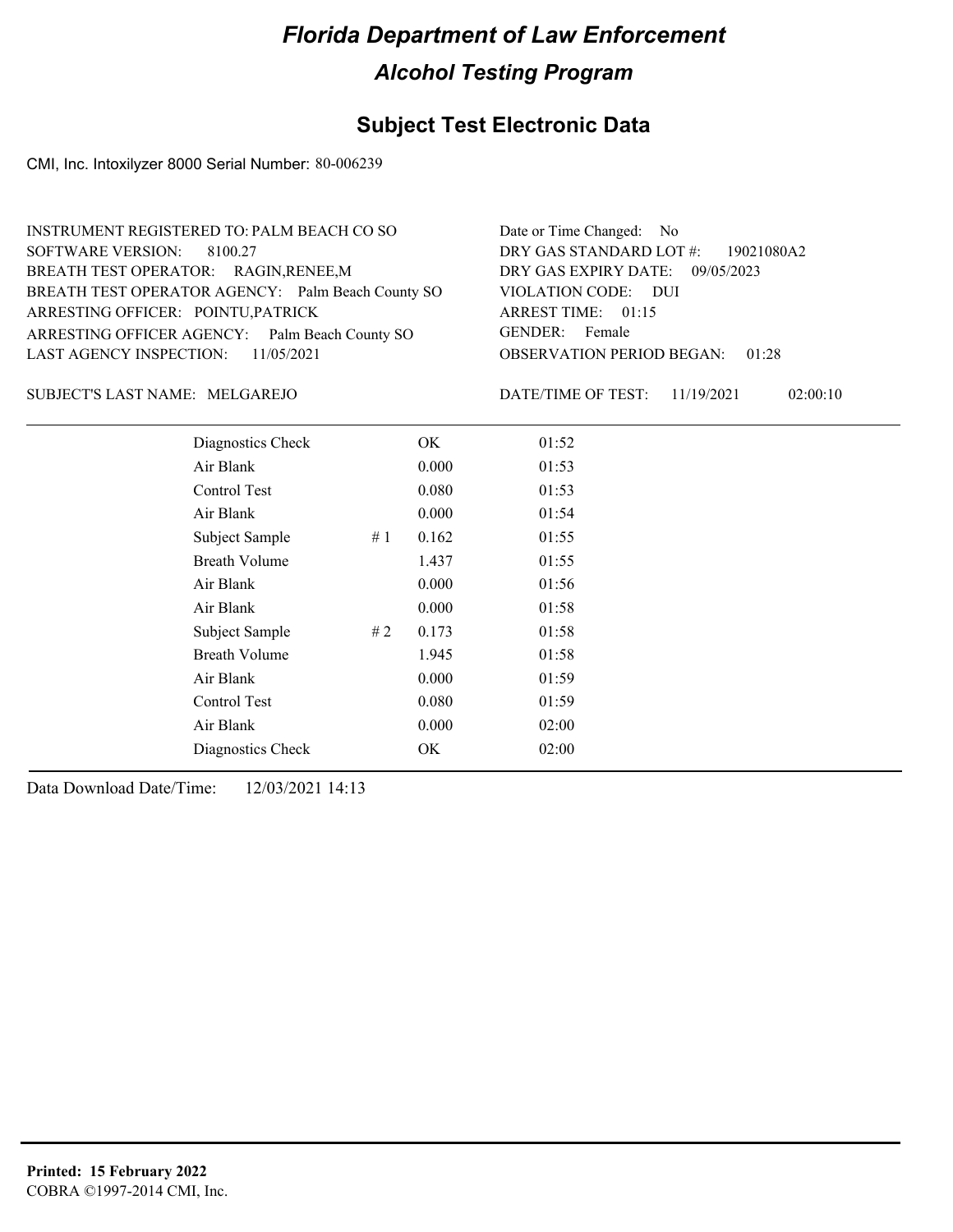### **Subject Test Electronic Data**

CMI, Inc. Intoxilyzer 8000 Serial Number: 80-006239

| INSTRUMENT REGISTERED TO: PALM BEACH CO SO        | Date or Time Changed: No               |
|---------------------------------------------------|----------------------------------------|
| SOFTWARE VERSION: 8100.27                         | DRY GAS STANDARD LOT #: 19021080A2     |
| BREATH TEST OPERATOR: RAGIN, RENEE, M             | DRY GAS EXPIRY DATE: 09/05/2023        |
| BREATH TEST OPERATOR AGENCY: Palm Beach County SO | VIOLATION CODE: DUI                    |
| ARRESTING OFFICER: GONZALEZ, MARQUIS              | ARREST TIME: 02:45                     |
| ARRESTING OFFICER AGENCY: FHP Troop L             | GENDER: Male                           |
| LAST AGENCY INSPECTION: $11/05/2021$              | <b>OBSERVATION PERIOD BEGAN: 03:18</b> |
|                                                   |                                        |

#### MALDONADO SUBJECT'S LAST NAME: DATE/TIME OF TEST:

DATE/TIME OF TEST: 11/19/2021 03:51:11

| Diagnostics Check    |    | OK    | 03:44 |
|----------------------|----|-------|-------|
| Air Blank            |    | 0.000 | 03:45 |
| Control Test         |    | 0.080 | 03:45 |
| Air Blank            |    | 0.000 | 03:46 |
| Subject Sample       | #1 | 0.118 | 03:46 |
| <b>Breath Volume</b> |    | 2.425 | 03:46 |
| Air Blank            |    | 0.000 | 03:47 |
| Air Blank            |    | 0.000 | 03:49 |
| Subject Sample       | #2 | 0.108 | 03:49 |
| <b>Breath Volume</b> |    | 2.105 | 03:49 |
| Air Blank            |    | 0.000 | 03:50 |
| Control Test         |    | 0.080 | 03:50 |
| Air Blank            |    | 0.000 | 03:51 |
| Diagnostics Check    |    | OK    | 03:51 |
|                      |    |       |       |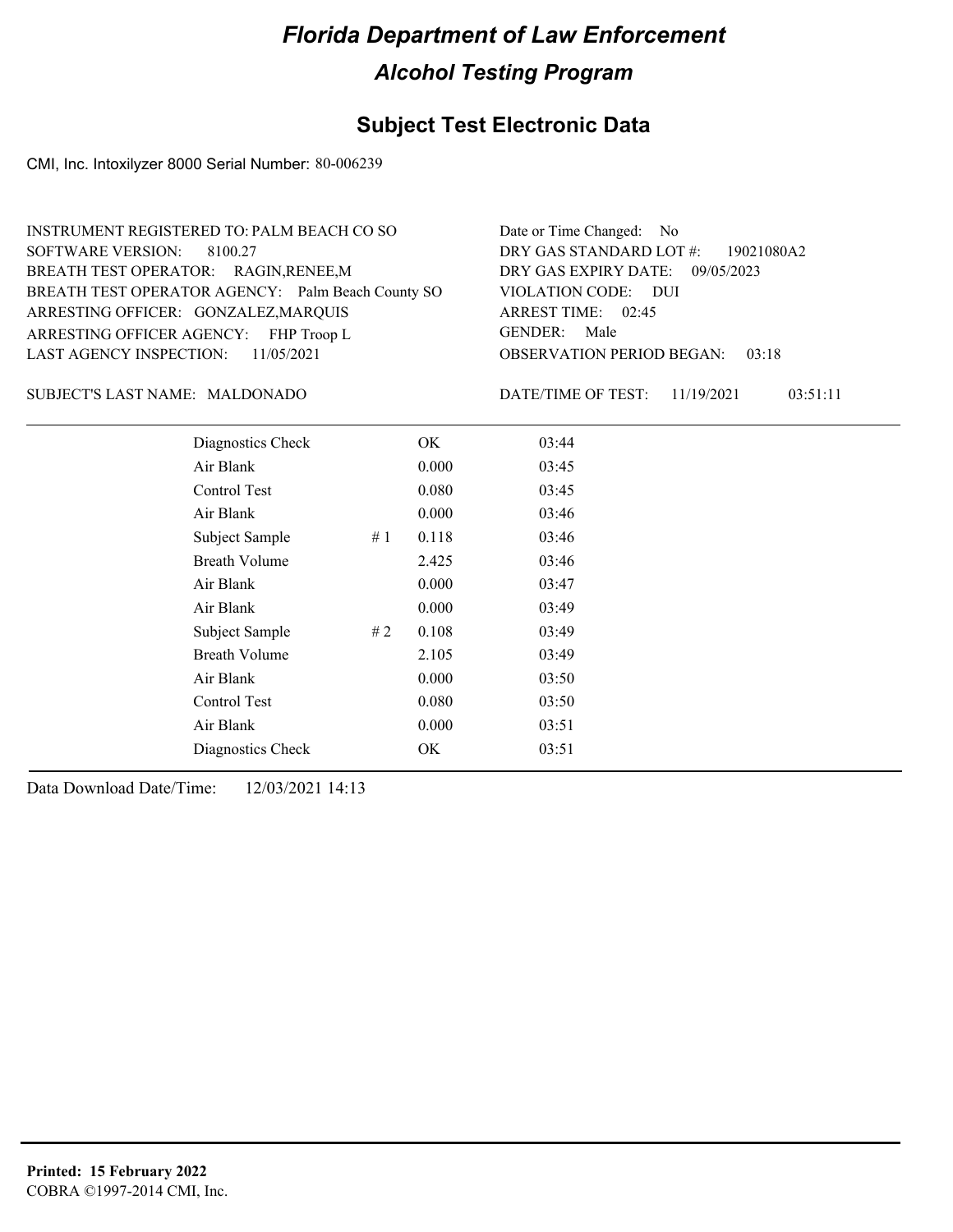### **Subject Test Electronic Data**

CMI, Inc. Intoxilyzer 8000 Serial Number: 80-006239

| INSTRUMENT REGISTERED TO: PALM BEACH CO SO        | Date or Time Changed: No               |
|---------------------------------------------------|----------------------------------------|
| SOFTWARE VERSION: 8100.27                         | DRY GAS STANDARD LOT #: 19021080A2     |
| BREATH TEST OPERATOR: RAGIN, RENEE, M             | DRY GAS EXPIRY DATE: 09/05/2023        |
| BREATH TEST OPERATOR AGENCY: Palm Beach County SO | VIOLATION CODE: DUI                    |
| ARRESTING OFFICER: CASAS, JAVIER                  | ARREST TIME: 18:18                     |
| ARRESTING OFFICER AGENCY: Boca Raton PD           | GENDER: Female                         |
| LAST AGENCY INSPECTION: $11/05/2021$              | <b>OBSERVATION PERIOD BEGAN: 19:40</b> |
|                                                   |                                        |

SUBJECT'S LAST NAME: DAREFF **EXECUTE:** DATE/TIME OF TEST:

DATE/TIME OF TEST: 11/19/2021 20:14:34

| Diagnostics Check    | OK    | 20:06 |
|----------------------|-------|-------|
| Air Blank            | 0.000 | 20:06 |
| Control Test         | 0.080 | 20:07 |
| Air Blank            | 0.000 | 20:07 |
| Subject Sample<br>#1 | 0.117 | 20:09 |
| <b>Breath Volume</b> | 1.421 | 20:09 |
| Air Blank            | 0.000 | 20:09 |
| Air Blank            | 0.000 | 20:11 |
| Subject Sample<br>#2 | 0.111 | 20:12 |
| <b>Breath Volume</b> | 1.300 | 20:12 |
| Air Blank            | 0.000 | 20:13 |
| Control Test         | 0.079 | 20:13 |
| Air Blank            | 0.000 | 20:14 |
| Diagnostics Check    | OK    | 20:14 |
|                      |       |       |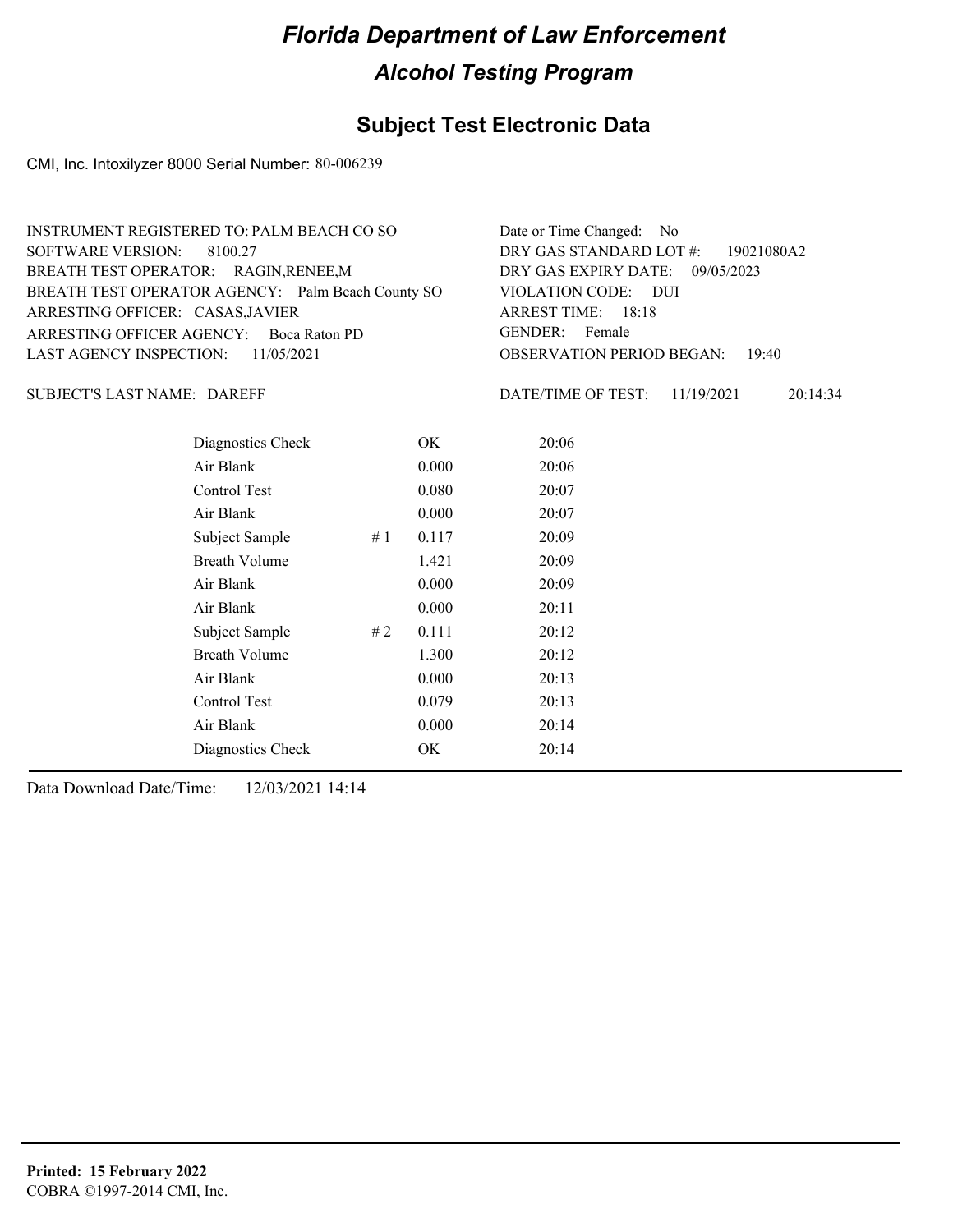#### **Subject Test Electronic Data**

CMI, Inc. Intoxilyzer 8000 Serial Number: 80-006239

| INSTRUMENT REGISTERED TO: PALM BEACH CO SO        | Date or Time Changed: No               |
|---------------------------------------------------|----------------------------------------|
| SOFTWARE VERSION: 8100.27                         | DRY GAS STANDARD LOT #: 19021080A2     |
| BREATH TEST OPERATOR: LEAHEY, THOMAS, H           | DRY GAS EXPIRY DATE: 09/05/2023        |
| BREATH TEST OPERATOR AGENCY: Palm Beach County SO | VIOLATION CODE: DUI                    |
| ARRESTING OFFICER: POINTU, PATRICK                | ARREST TIME: 02:04                     |
| ARRESTING OFFICER AGENCY: Palm Beach County SO    | GENDER: Male                           |
| LAST AGENCY INSPECTION: $11/05/2021$              | <b>OBSERVATION PERIOD BEGAN: 02:15</b> |
|                                                   |                                        |

CANO VELASQUEZ SUBJECT'S LAST NAME: DATE/TIME OF TEST:

DATE/TIME OF TEST: 11/20/2021 03:03:51

| Diagnostics Check    |       | OK    | 02:54 |
|----------------------|-------|-------|-------|
| Air Blank            |       | 0.000 | 02:54 |
| Control Test         |       | 0.080 | 02:55 |
| Air Blank            |       | 0.000 | 02:55 |
| Subject Sample       | #1    | 0.192 | 02:56 |
| <b>Breath Volume</b> |       | 2.757 | 02:56 |
| Air Blank            |       | 0.000 | 02:56 |
| Air Blank            |       | 0.000 | 02:58 |
| Subject Sample       | #2    | 0.167 | 02:59 |
| <b>Breath Volume</b> |       | 1.343 | 02:59 |
| Air Blank            |       | 0.000 | 02:59 |
| Air Blank            |       | 0.000 | 03:01 |
| Subject Sample       | # $3$ | 0.189 | 03:02 |
| <b>Breath Volume</b> |       | 2.621 | 03:02 |
| Air Blank            |       | 0.000 | 03:02 |
| Control Test         |       | 0.080 | 03:03 |
| Air Blank            |       | 0.000 | 03:03 |
| Diagnostics Check    |       | OK    | 03:03 |
|                      |       |       |       |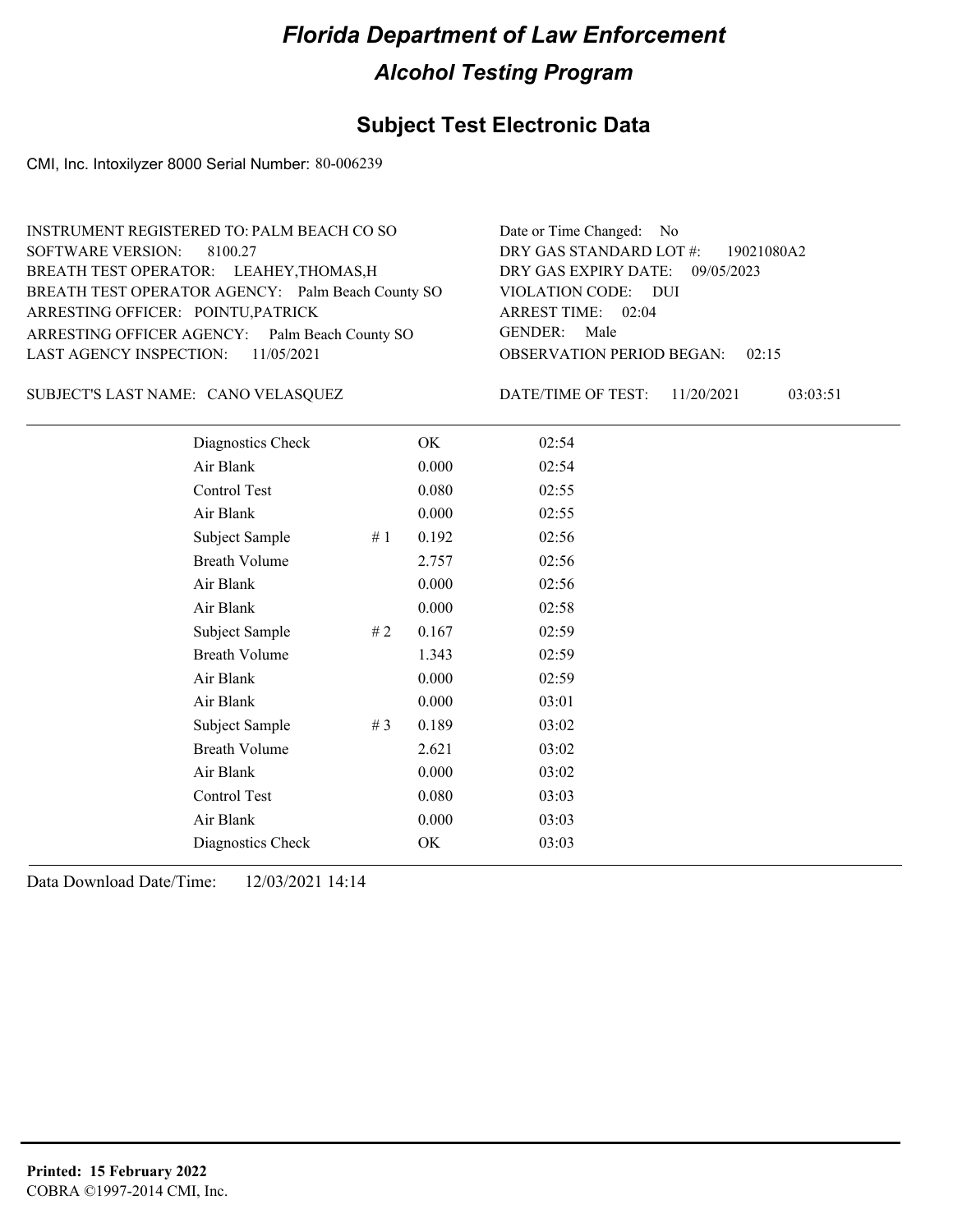### **Subject Test Electronic Data**

CMI, Inc. Intoxilyzer 8000 Serial Number: 80-006239

| INSTRUMENT REGISTERED TO: PALM BEACH CO SO        | Date or Time Changed: No               |
|---------------------------------------------------|----------------------------------------|
| SOFTWARE VERSION: 8100.27                         | DRY GAS STANDARD LOT #: 19021080A2     |
| BREATH TEST OPERATOR: LEAHEY, THOMAS, H           | DRY GAS EXPIRY DATE: 09/05/2023        |
| BREATH TEST OPERATOR AGENCY: Palm Beach County SO | VIOLATION CODE: DUI                    |
| ARRESTING OFFICER: MACCARONE, DAVID               | ARREST TIME: 03:05                     |
| ARRESTING OFFICER AGENCY: Palm Beach County SO    | GENDER: Male                           |
| LAST AGENCY INSPECTION: $11/05/2021$              | <b>OBSERVATION PERIOD BEGAN: 03:33</b> |
|                                                   |                                        |

SUBJECT'S LAST NAME: GABRIEL DOGINEZ DATE/TIME OF TEST:

DATE/TIME OF TEST: 11/20/2021 04:09:40

| Diagnostics Check    |    | OK    | 04:02 |
|----------------------|----|-------|-------|
| Air Blank            |    | 0.000 | 04:03 |
| Control Test         |    | 0.080 | 04:03 |
| Air Blank            |    | 0.000 | 04:04 |
| Subject Sample       | #1 | 0.159 | 04:04 |
| <b>Breath Volume</b> |    | 1.343 | 04:04 |
| Air Blank            |    | 0.000 | 04:05 |
| Air Blank            |    | 0.000 | 04:07 |
| Subject Sample       | #2 | 0.166 | 04:08 |
| <b>Breath Volume</b> |    | 1.757 | 04:08 |
| Air Blank            |    | 0.000 | 04:08 |
| Control Test         |    | 0.080 | 04:09 |
| Air Blank            |    | 0.000 | 04:09 |
| Diagnostics Check    |    | OK    | 04:09 |
|                      |    |       |       |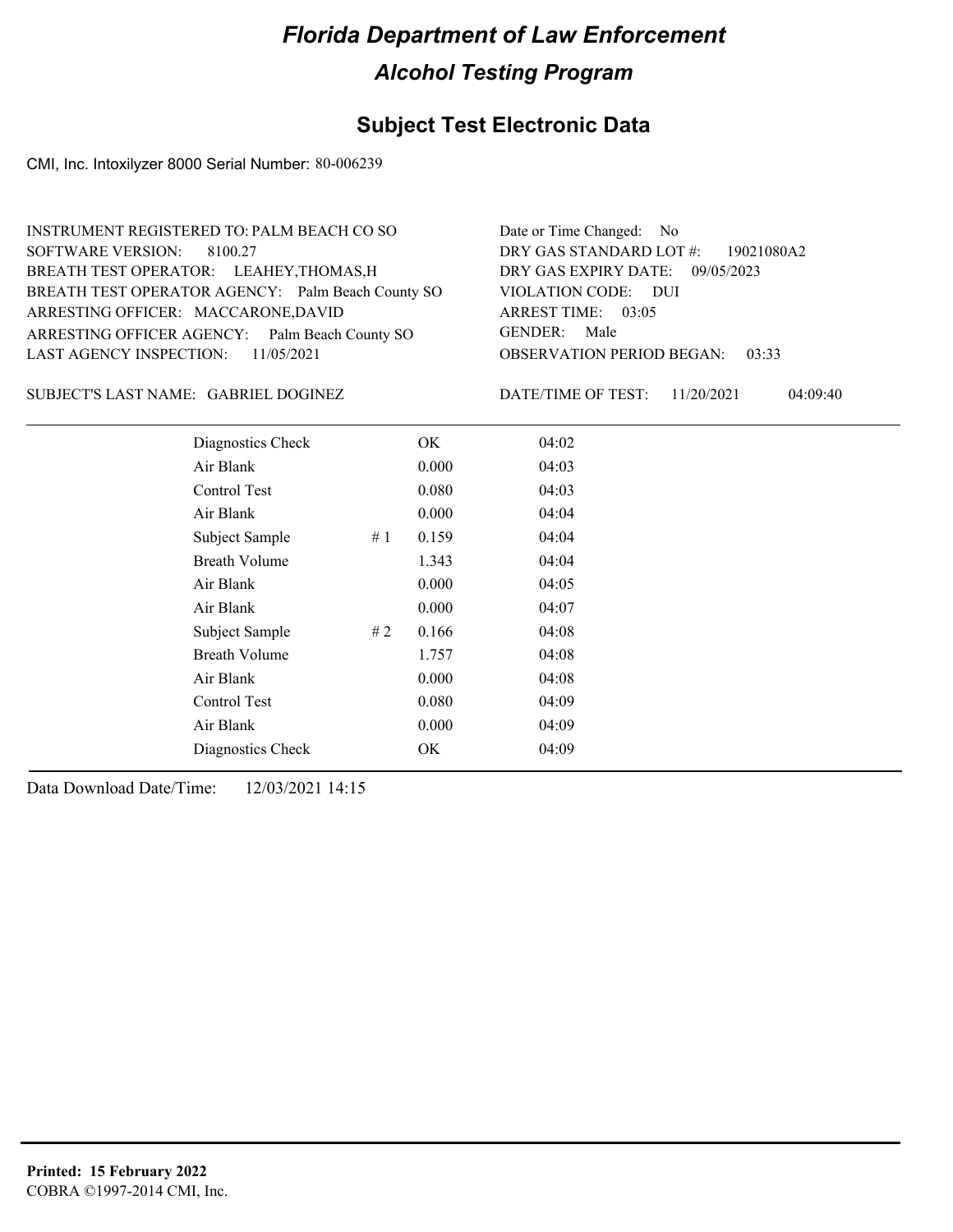### **Subject Test Electronic Data**

CMI, Inc. Intoxilyzer 8000 Serial Number: 80-006239

| INSTRUMENT REGISTERED TO: PALM BEACH CO SO        |           | Date or Time Changed: No                                     |                             |  |
|---------------------------------------------------|-----------|--------------------------------------------------------------|-----------------------------|--|
| <b>SOFTWARE VERSION:</b><br>8100.27               |           | DRY GAS STANDARD LOT #:<br>19021080A2                        |                             |  |
| BREATH TEST OPERATOR: BELL, JOSHUA, J             |           | DRY GAS EXPIRY DATE:                                         | 09/05/2023                  |  |
| BREATH TEST OPERATOR AGENCY: Palm Beach County SO |           | VIOLATION CODE: DUI<br>ARREST TIME: 04:06<br>GENDER:<br>Male |                             |  |
| ARRESTING OFFICER: SHEEHAN, KIERAN                |           |                                                              |                             |  |
| ARRESTING OFFICER AGENCY: Palm Beach County SO    |           |                                                              |                             |  |
| LAST AGENCY INSPECTION:<br>11/05/2021             |           | <b>OBSERVATION PERIOD BEGAN:</b><br>04:27                    |                             |  |
| <b>SUBJECT'S LAST NAME: LEWIS</b>                 |           | DATE/TIME OF TEST:                                           | 05:02:54<br>11/21/2021      |  |
| Diagnostics Check                                 | OK.       | 04:57                                                        |                             |  |
| Air Blank                                         | 0.000     | 04:58                                                        |                             |  |
| Control Test                                      | 0.080     | 04:58                                                        |                             |  |
| Air Blank                                         | 0.000     | 04:59                                                        |                             |  |
| Subject Sample                                    | #1        | 05:01                                                        | <b>Subject Test Refused</b> |  |
| <b>Breath Volume</b>                              | 0.000     | 05:01                                                        |                             |  |
| Air Blank                                         | 0.000     | 05:01                                                        |                             |  |
| Control Test                                      | 0.081     | 05:02                                                        |                             |  |
| Air Blank                                         | 0.000     | 05:02                                                        |                             |  |
| Diagnostics Check                                 | <b>OK</b> | 05:02                                                        |                             |  |
|                                                   |           |                                                              |                             |  |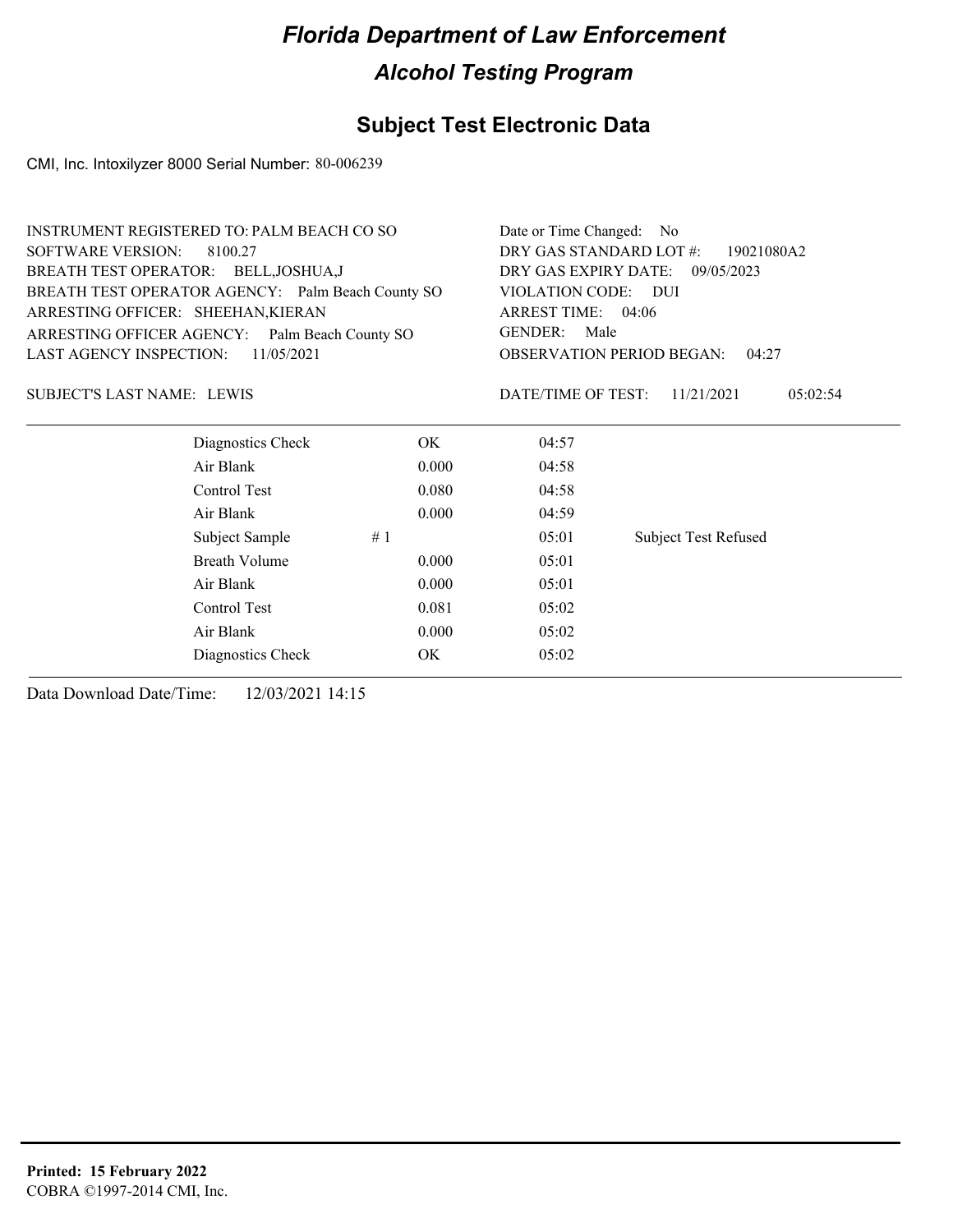### **Subject Test Electronic Data**

CMI, Inc. Intoxilyzer 8000 Serial Number: 80-006239

| INSTRUMENT REGISTERED TO: PALM BEACH CO SO        | Date or Time Changed: No               |
|---------------------------------------------------|----------------------------------------|
| SOFTWARE VERSION: 8100.27                         | DRY GAS STANDARD LOT #: 19021080A2     |
| BREATH TEST OPERATOR: RAGIN, RENEE, M             | DRY GAS EXPIRY DATE: 09/05/2023        |
| BREATH TEST OPERATOR AGENCY: Palm Beach County SO | VIOLATION CODE: DUI                    |
| ARRESTING OFFICER: MCGILLICUDDY, STEVEN           | ARREST TIME: 19:06                     |
| ARRESTING OFFICER AGENCY: Jupiter PD              | GENDER: Male                           |
| LAST AGENCY INSPECTION: $11/05/2021$              | <b>OBSERVATION PERIOD BEGAN: 19:45</b> |
|                                                   |                                        |

#### GOLDMAN SUBJECT'S LAST NAME: DATE/TIME OF TEST:

DATE/TIME OF TEST: 11/21/2021 20:18:48

| Diagnostics Check    |    | OK    | 20:12 |
|----------------------|----|-------|-------|
| Air Blank            |    | 0.000 | 20:12 |
| Control Test         |    | 0.079 | 20:13 |
| Air Blank            |    | 0.000 | 20:13 |
| Subject Sample       | #1 | 0.206 | 20:14 |
| <b>Breath Volume</b> |    | 1.585 | 20:14 |
| Air Blank            |    | 0.000 | 20:14 |
| Air Blank            |    | 0.000 | 20:16 |
| Subject Sample       | #2 | 0.208 | 20:17 |
| <b>Breath Volume</b> |    | 1.929 | 20:17 |
| Air Blank            |    | 0.000 | 20:17 |
| <b>Control Test</b>  |    | 0.080 | 20:18 |
| Air Blank            |    | 0.000 | 20:18 |
| Diagnostics Check    |    | OK    | 20:18 |
|                      |    |       |       |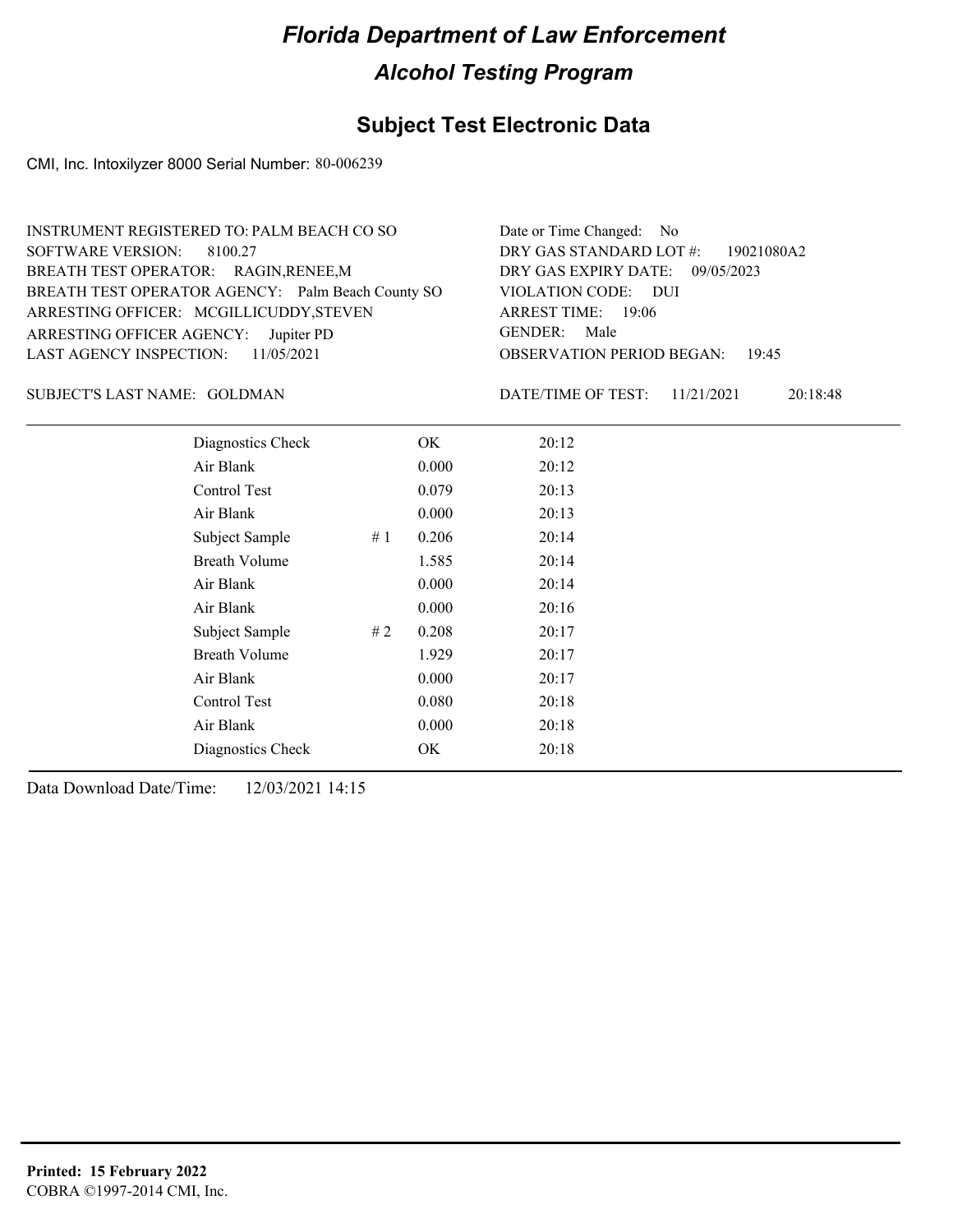### **Subject Test Electronic Data**

CMI, Inc. Intoxilyzer 8000 Serial Number: 80-006239

| INSTRUMENT REGISTERED TO: PALM BEACH CO SO<br>SOFTWARE VERSION: 8100.27<br>BREATH TEST OPERATOR: RAGIN, RENEE, M<br>BREATH TEST OPERATOR AGENCY: Palm Beach County SO<br>ARRESTING OFFICER: FLINK, ANDREW<br>ARRESTING OFFICER AGENCY: Palm Beach Gardens | Date or Time Changed: No<br>DRY GAS STANDARD LOT #: 19021080A2<br>DRY GAS EXPIRY DATE: 09/05/2023<br>VIOLATION CODE: DUI<br>ARREST TIME: 20:49<br>GENDER: Male |
|-----------------------------------------------------------------------------------------------------------------------------------------------------------------------------------------------------------------------------------------------------------|----------------------------------------------------------------------------------------------------------------------------------------------------------------|
| LAST AGENCY INSPECTION: 11/05/2021                                                                                                                                                                                                                        | <b>OBSERVATION PERIOD BEGAN:</b> 21:22                                                                                                                         |

#### SUBJECT'S LAST NAME: GOLDSBOROUGH DATE/TIME OF TEST:

DATE/TIME OF TEST: 11/21/2021 21:57:58

| Diagnostics Check    | OK    | 21:51 |
|----------------------|-------|-------|
| Air Blank            | 0.000 | 21:52 |
| Control Test         | 0.080 | 21:52 |
| Air Blank            | 0.000 | 21:52 |
| Subject Sample<br>#1 | 0.179 | 21:53 |
| <b>Breath Volume</b> | 2.394 | 21:53 |
| Air Blank            | 0.000 | 21:54 |
| Air Blank            | 0.000 | 21:55 |
| Subject Sample<br>#2 | 0.182 | 21:56 |
| <b>Breath Volume</b> | 2.351 | 21:56 |
| Air Blank            | 0.000 | 21:57 |
| Control Test         | 0.080 | 21:57 |
| Air Blank            | 0.000 | 21:57 |
| Diagnostics Check    | OK    | 21:57 |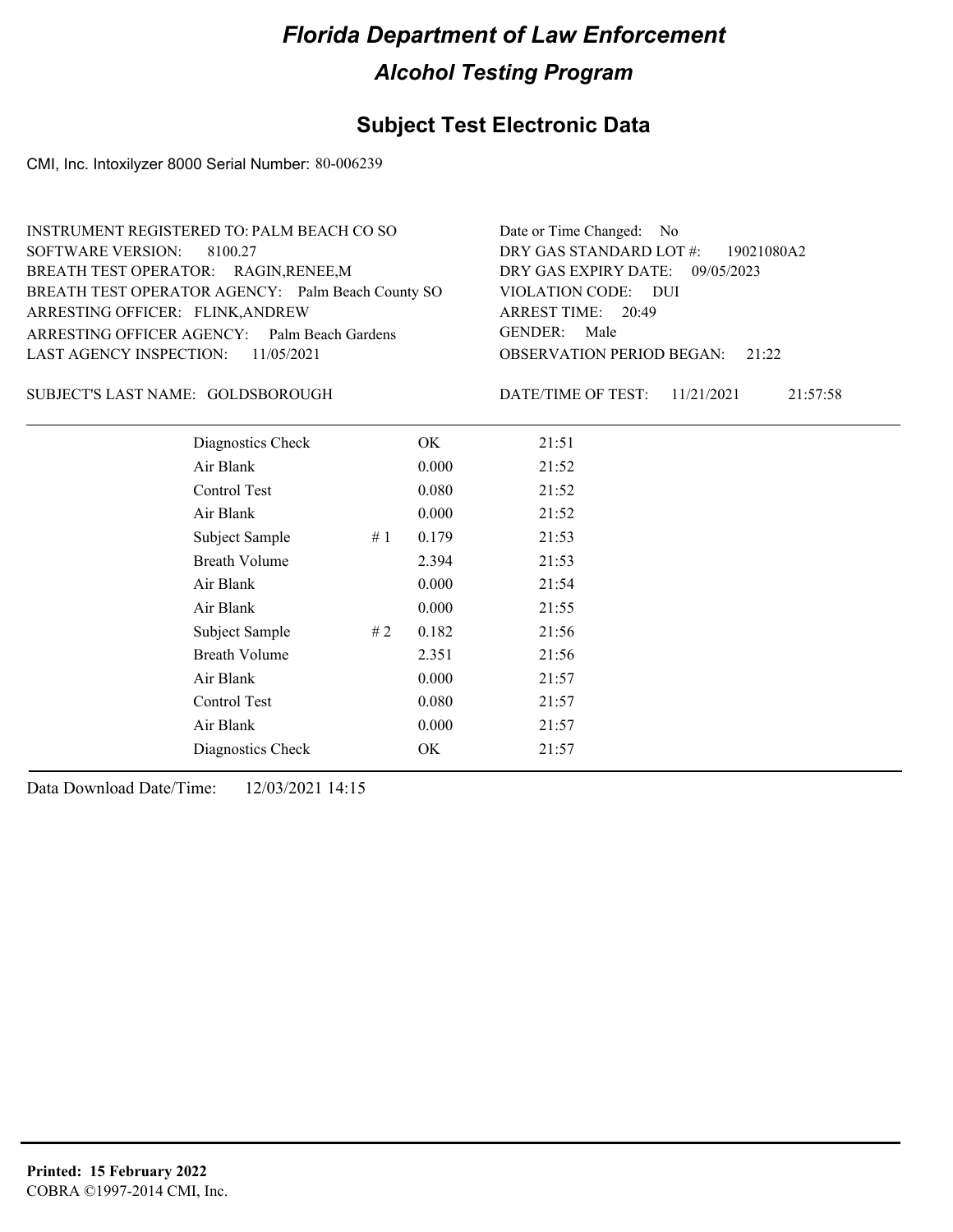### **Subject Test Electronic Data**

CMI, Inc. Intoxilyzer 8000 Serial Number: 80-006239

| INSTRUMENT REGISTERED TO: PALM BEACH CO SO        | Date or Time Changed: No               |
|---------------------------------------------------|----------------------------------------|
| SOFTWARE VERSION: 8100.27                         | DRY GAS STANDARD LOT #: 19021080A2     |
| BREATH TEST OPERATOR: LEAHEY, THOMAS, H           | DRY GAS EXPIRY DATE: 09/05/2023        |
| BREATH TEST OPERATOR AGENCY: Palm Beach County SO | VIOLATION CODE: DUI                    |
| ARRESTING OFFICER: SOLOWAY, ALAN                  | ARREST TIME: 00:14                     |
| ARRESTING OFFICER AGENCY: Palm Beach County SO    | GENDER: Male                           |
| LAST AGENCY INSPECTION: $11/05/2021$              | <b>OBSERVATION PERIOD BEGAN: 00:29</b> |
|                                                   |                                        |

AMES SUBJECT'S LAST NAME: DATE/TIME OF TEST:

DATE/TIME OF TEST: 11/14/2021 01:00:33

| Diagnostics Check    |    | OK    | 00:53 |  |
|----------------------|----|-------|-------|--|
| Air Blank            |    | 0.000 | 00:54 |  |
| Control Test         |    | 0.080 | 00:54 |  |
| Air Blank            |    | 0.000 | 00:55 |  |
| Subject Sample       | #1 | 0.136 | 00:55 |  |
| <b>Breath Volume</b> |    | 3.015 | 00:55 |  |
| Air Blank            |    | 0.000 | 00:56 |  |
| Air Blank            |    | 0.000 | 00:58 |  |
| Subject Sample       | #2 | 0.140 | 00:58 |  |
| <b>Breath Volume</b> |    | 3.000 | 00:58 |  |
| Air Blank            |    | 0.000 | 00:59 |  |
| Control Test         |    | 0.080 | 00:59 |  |
| Air Blank            |    | 0.000 | 01:00 |  |
| Diagnostics Check    |    | OK    | 01:00 |  |
|                      |    |       |       |  |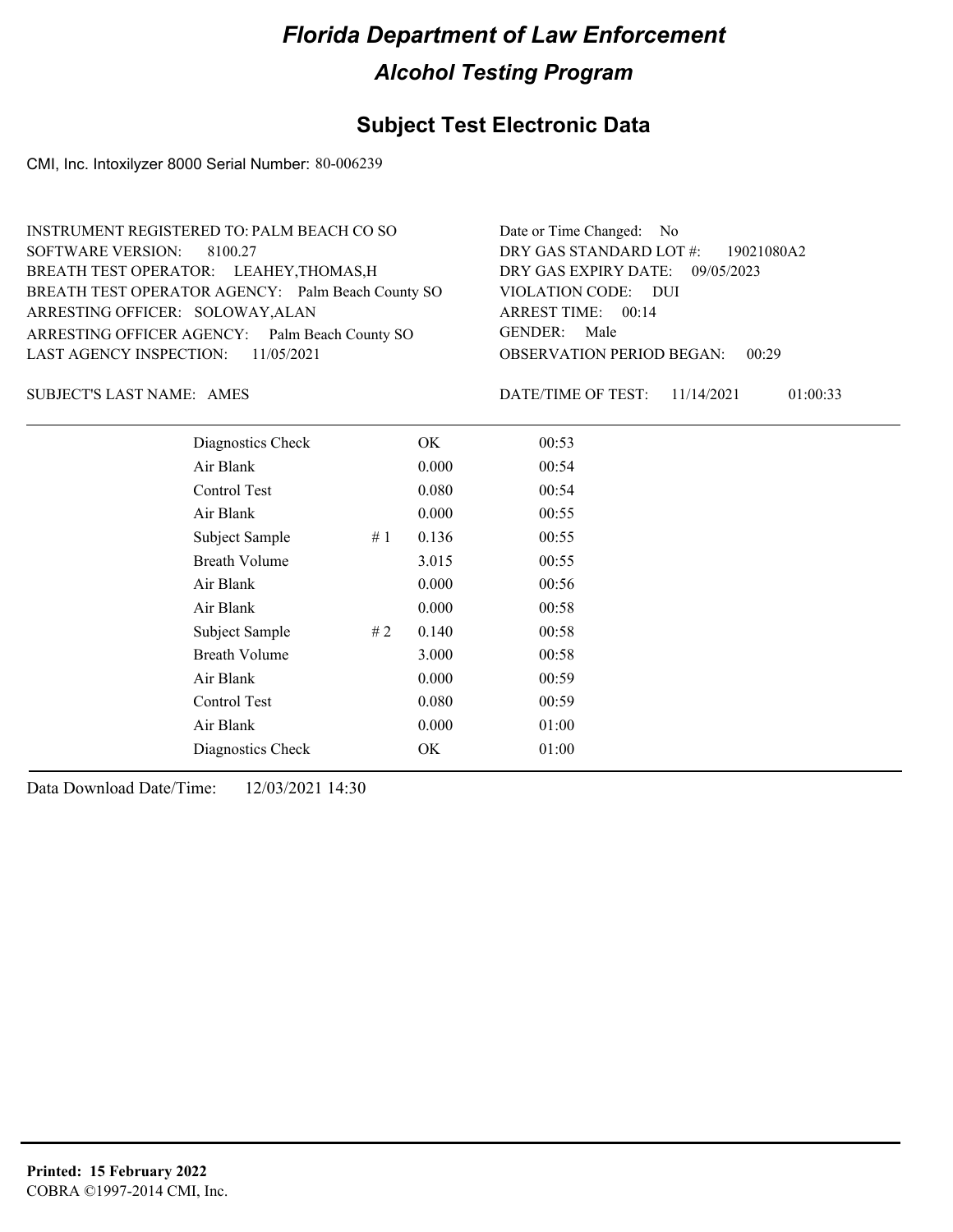### **Subject Test Electronic Data**

CMI, Inc. Intoxilyzer 8000 Serial Number: 80-006239

| <b>INSTRUMENT REGISTERED TO: PALM BEACH CO SO</b> |                                                   |                        | Date or Time Changed: No                  |                             |  |
|---------------------------------------------------|---------------------------------------------------|------------------------|-------------------------------------------|-----------------------------|--|
| <b>SOFTWARE VERSION:</b><br>8100.27               |                                                   |                        | DRY GAS STANDARD LOT #:<br>19021080A2     |                             |  |
|                                                   | BREATH TEST OPERATOR: BELL, JOSHUA, J             |                        | DRY GAS EXPIRY DATE: 09/05/2023           |                             |  |
|                                                   | BREATH TEST OPERATOR AGENCY: Palm Beach County SO | VIOLATION CODE: DUI    |                                           |                             |  |
|                                                   | ARRESTING OFFICER: HARRISON, DANIELLE             |                        | ARREST TIME: 03:11                        |                             |  |
| ARRESTING OFFICER AGENCY:                         | Boca Raton PD                                     | <b>GENDER:</b><br>Male |                                           |                             |  |
| <b>LAST AGENCY INSPECTION:</b>                    | 11/05/2021                                        |                        | <b>OBSERVATION PERIOD BEGAN:</b><br>03:52 |                             |  |
| SUBJECT'S LAST NAME: OLIVEIRA                     |                                                   |                        | DATE/TIME OF TEST:                        | 11/22/2021<br>04:26:17      |  |
|                                                   | Diagnostics Check                                 | OK.                    | 04:22                                     |                             |  |
|                                                   | Air Blank                                         | 0.000                  | 04:23                                     |                             |  |
|                                                   | Control Test                                      | 0.081                  | 04:23                                     |                             |  |
|                                                   | Air Blank                                         | 0.000                  | 04:23                                     |                             |  |
|                                                   | Subject Sample                                    | #1                     | 04:24                                     | <b>Subject Test Refused</b> |  |
|                                                   | <b>Breath Volume</b>                              | 0.000                  | 04:24                                     |                             |  |
|                                                   | Air Blank                                         | 0.000                  | 04:25                                     |                             |  |
|                                                   | Control Test                                      | 0.081                  | 04:25                                     |                             |  |
|                                                   | Air Blank                                         | 0.000                  | 04:26                                     |                             |  |
|                                                   | Diagnostics Check                                 | OK                     | 04:26                                     |                             |  |
|                                                   |                                                   |                        |                                           |                             |  |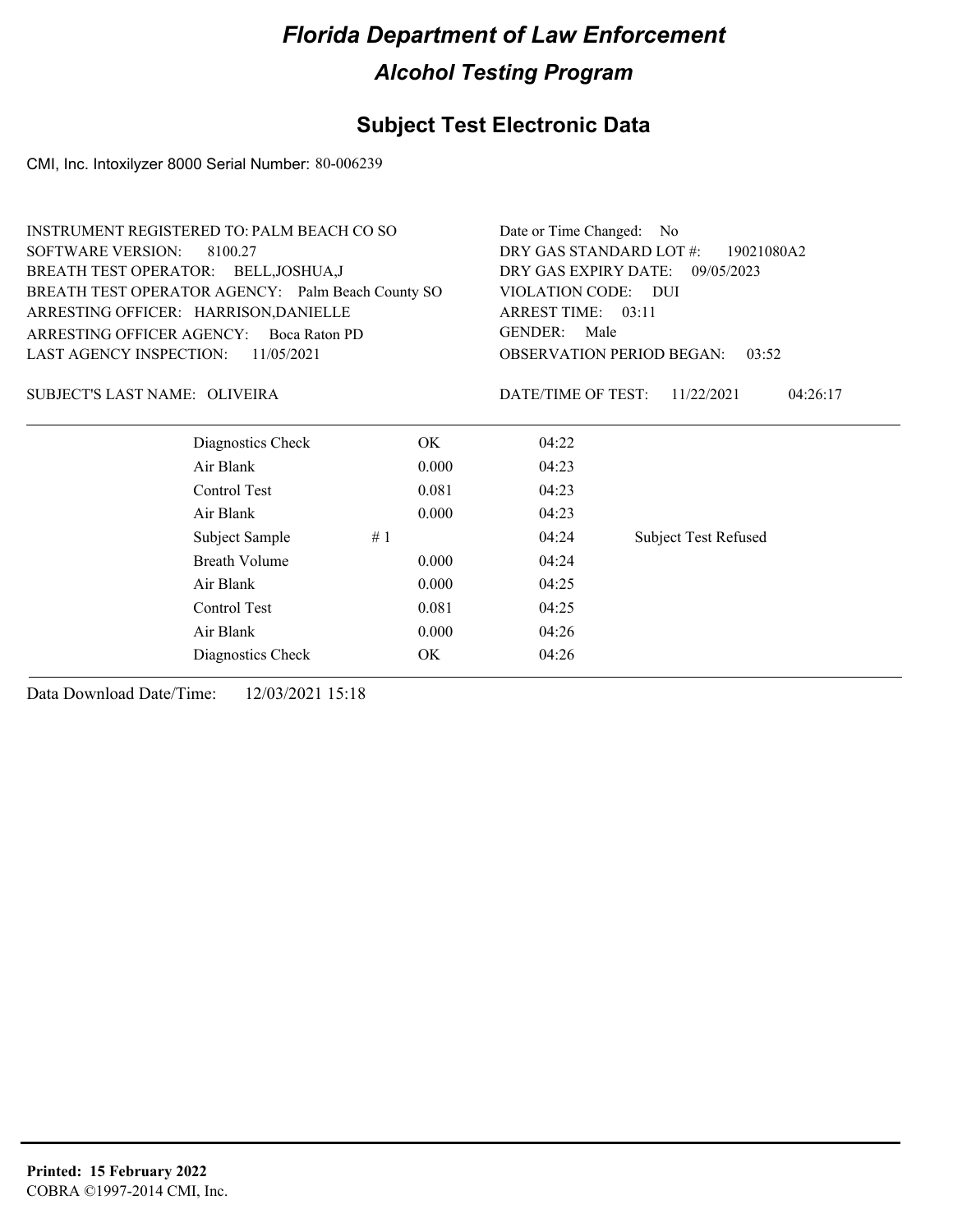### **Subject Test Electronic Data**

CMI, Inc. Intoxilyzer 8000 Serial Number: 80-006239

| INSTRUMENT REGISTERED TO: PALM BEACH CO SO        | Date or Time Changed: No               |
|---------------------------------------------------|----------------------------------------|
| SOFTWARE VERSION: 8100.27                         | DRY GAS STANDARD LOT #: 19021080A2     |
| BREATH TEST OPERATOR: O'NEAL, SHARI, L            | DRY GAS EXPIRY DATE: 09/05/2023        |
| BREATH TEST OPERATOR AGENCY: Palm Beach County SO | VIOLATION CODE: DUI                    |
| ARRESTING OFFICER: WHITE, EDWARD                  | ARREST TIME: 00:09                     |
| ARRESTING OFFICER AGENCY: Palm Beach County SO    | GENDER: Male                           |
| LAST AGENCY INSPECTION: $11/05/2021$              | <b>OBSERVATION PERIOD BEGAN: 00:51</b> |
|                                                   |                                        |

JUAN MIGUEL SUBJECT'S LAST NAME: DATE/TIME OF TEST:

DATE/TIME OF TEST: 11/23/2021 01:31:47

| Diagnostics Check    |    | OK    | 01:23 |
|----------------------|----|-------|-------|
| Air Blank            |    | 0.000 | 01:24 |
| Control Test         |    | 0.080 | 01:24 |
| Air Blank            |    | 0.000 | 01:25 |
| Subject Sample       | #1 | 0.193 | 01:27 |
| <b>Breath Volume</b> |    | 1.792 | 01:27 |
| Air Blank            |    | 0.000 | 01:27 |
| Air Blank            |    | 0.000 | 01:29 |
| Subject Sample       | #2 | 0.196 | 01:30 |
| <b>Breath Volume</b> |    | 1.894 | 01:30 |
| Air Blank            |    | 0.000 | 01:30 |
| Control Test         |    | 0.078 | 01:31 |
| Air Blank            |    | 0.000 | 01:31 |
| Diagnostics Check    |    | OK    | 01:31 |
|                      |    |       |       |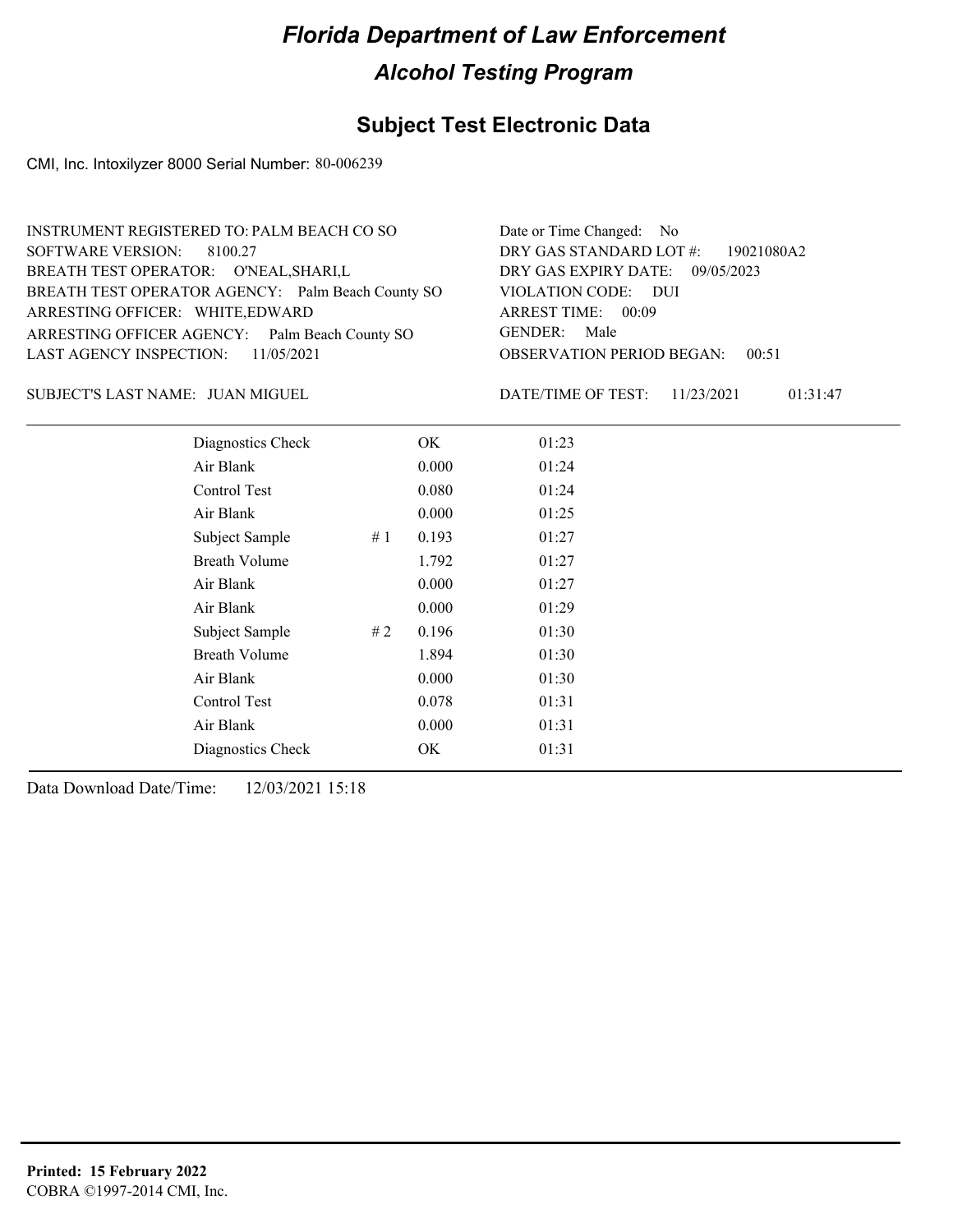### **Subject Test Electronic Data**

CMI, Inc. Intoxilyzer 8000 Serial Number: 80-006239

| Date or Time Changed: No               |
|----------------------------------------|
| DRY GAS STANDARD LOT #: 19021080A2     |
| DRY GAS EXPIRY DATE: 09/05/2023        |
| VIOLATION CODE: DUI                    |
| ARREST TIME: 02:59                     |
| GENDER: Female                         |
| <b>OBSERVATION PERIOD BEGAN: 03:43</b> |
|                                        |

SUBJECT'S LAST NAME: DO AMARAL DATE/TIME OF TEST:

DATE/TIME OF TEST: 11/23/2021 04:18:19

| Diagnostics Check    |    | OK    | 04:10 |
|----------------------|----|-------|-------|
| Air Blank            |    | 0.000 | 04:10 |
| Control Test         |    | 0.080 | 04:10 |
| Air Blank            |    | 0.000 | 04:11 |
| Subject Sample       | #1 | 0.182 | 04:12 |
| <b>Breath Volume</b> |    | 1.628 | 04:12 |
| Air Blank            |    | 0.000 | 04:13 |
| Air Blank            |    | 0.000 | 04:15 |
| Subject Sample       | #2 | 0.172 | 04:16 |
| <b>Breath Volume</b> |    | 1.476 | 04:16 |
| Air Blank            |    | 0.000 | 04:17 |
| <b>Control Test</b>  |    | 0.078 | 04:17 |
| Air Blank            |    | 0.000 | 04:18 |
| Diagnostics Check    |    | OK    | 04:18 |
|                      |    |       |       |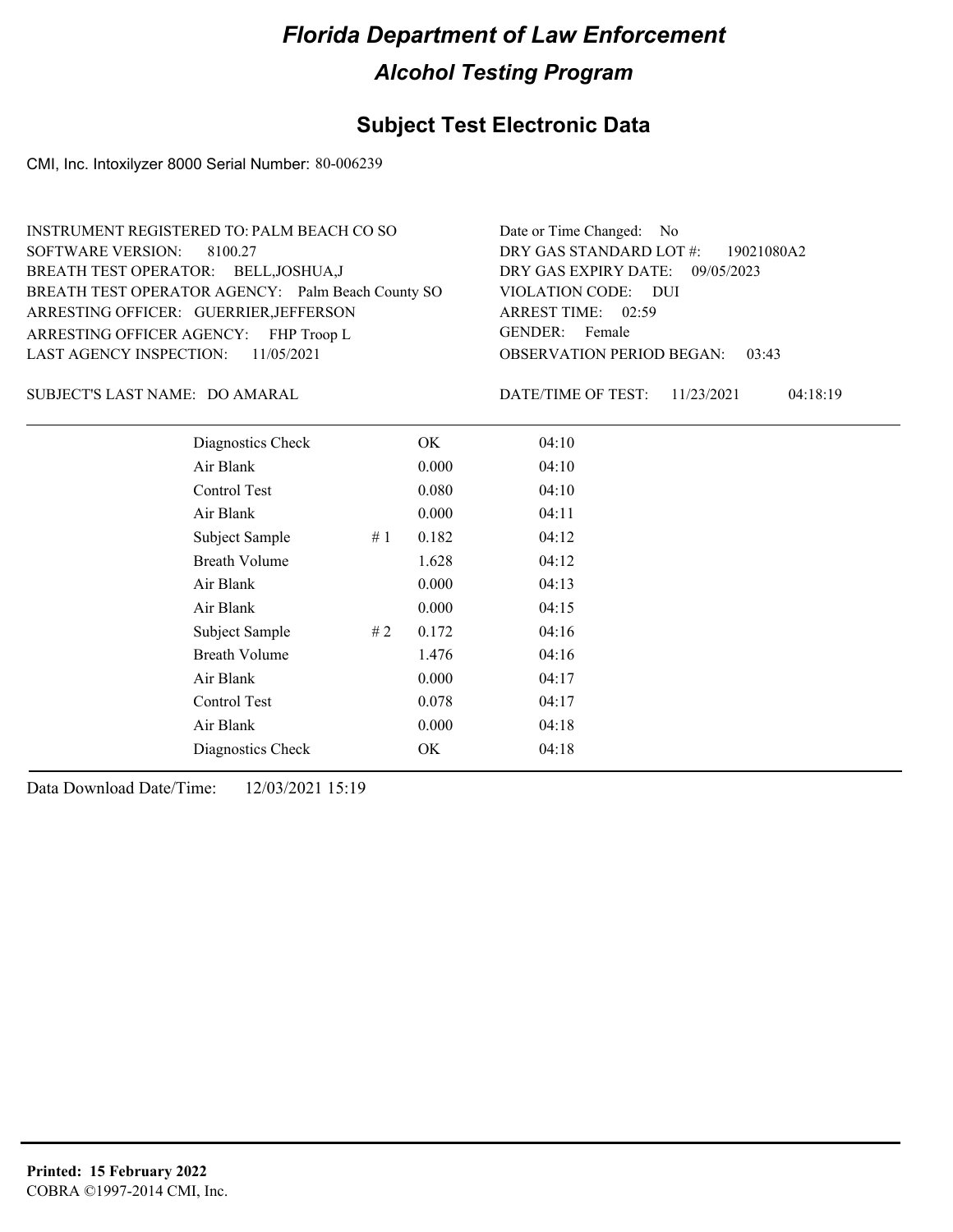### **Subject Test Electronic Data**

CMI, Inc. Intoxilyzer 8000 Serial Number: 80-006239

| INSTRUMENT REGISTERED TO: PALM BEACH CO SO        | Date or Time Changed: No               |
|---------------------------------------------------|----------------------------------------|
| SOFTWARE VERSION: 8100.27                         | DRY GAS STANDARD LOT #: 19021080A2     |
| BREATH TEST OPERATOR: RAGIN, RENEE, M             | DRY GAS EXPIRY DATE: 09/05/2023        |
| BREATH TEST OPERATOR AGENCY: Palm Beach County SO | VIOLATION CODE: DUI                    |
| ARRESTING OFFICER: HERNANDEZ,EDWIN                | ARREST TIME: 15:53                     |
| ARRESTING OFFICER AGENCY: Delray Beach PD         | GENDER: Male                           |
| LAST AGENCY INSPECTION: 11/05/2021                | <b>OBSERVATION PERIOD BEGAN: 16:35</b> |
|                                                   |                                        |

SUBJECT'S LAST NAME: SAINTE **SAINT EXECUTE OF THE SET EXAMPLE OF TEST:** 

DATE/TIME OF TEST: 11/23/2021 17:08:16

| Diagnostics Check     | OK    | 17:02 |
|-----------------------|-------|-------|
| Air Blank             | 0.000 | 17:02 |
| Control Test          | 0.081 | 17:02 |
| Air Blank             | 0.000 | 17:03 |
| Subject Sample<br>#1  | 0.000 | 17:04 |
| <b>Breath Volume</b>  | 1.968 | 17:04 |
| Air Blank             | 0.000 | 17:04 |
| Air Blank             | 0.000 | 17:06 |
| Subject Sample<br># 2 | 0.000 | 17:06 |
| <b>Breath Volume</b>  | 2.187 | 17:06 |
| Air Blank             | 0.000 | 17:07 |
| Control Test          | 0.080 | 17:07 |
| Air Blank             | 0.000 | 17:08 |
| Diagnostics Check     | OK    | 17:08 |
|                       |       |       |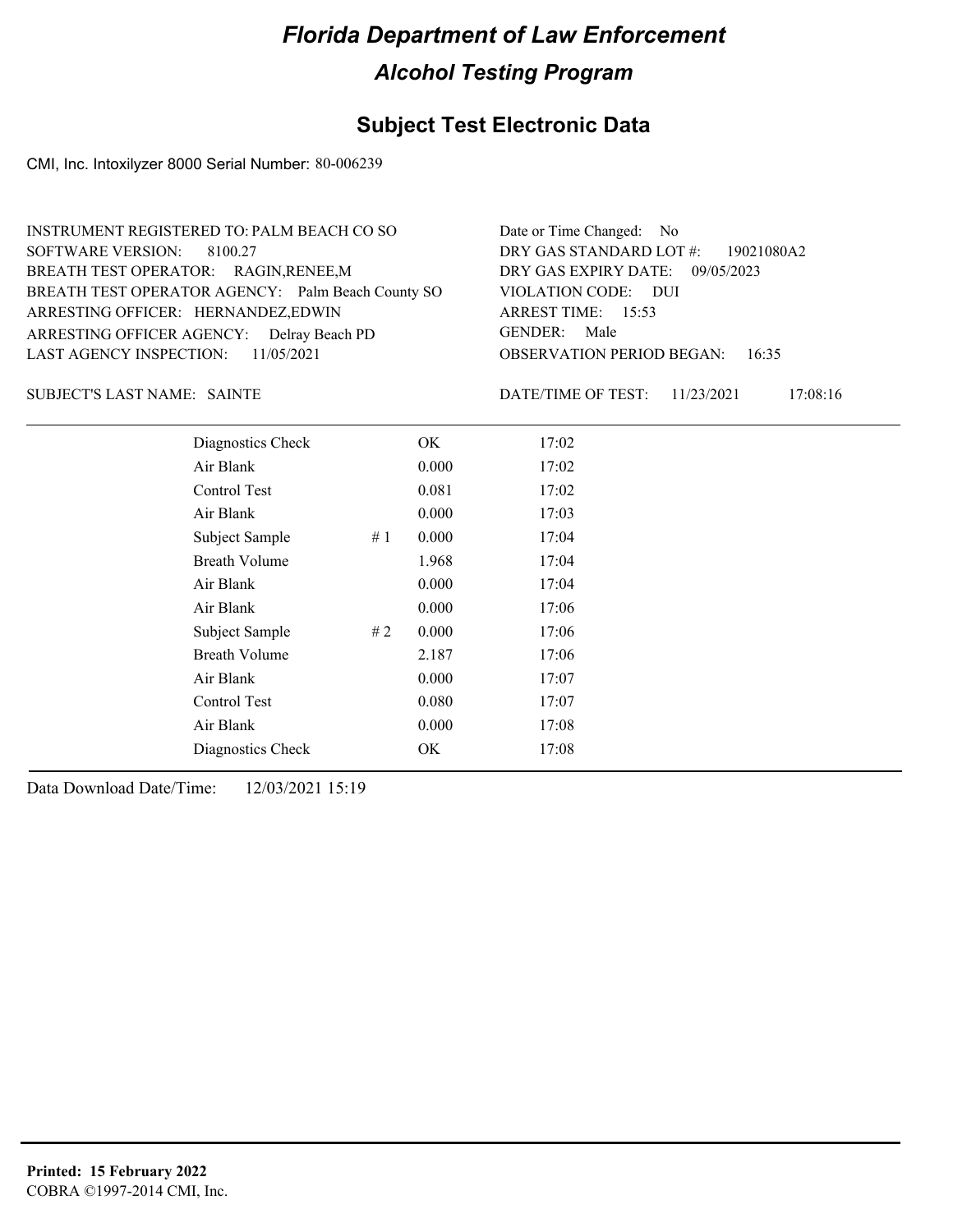### **Subject Test Electronic Data**

CMI, Inc. Intoxilyzer 8000 Serial Number: 80-006239

| <b>SOFTWARE VERSION:</b><br>ARRESTING OFFICER: POINTU, PATRICK | INSTRUMENT REGISTERED TO: PALM BEACH CO SO<br>8100.27<br>BREATH TEST OPERATOR: RAGIN, RENEE, M<br>BREATH TEST OPERATOR AGENCY: Palm Beach County SO | Date or Time Changed:<br>DRY GAS STANDARD LOT #:<br>DRY GAS EXPIRY DATE:<br><b>VIOLATION CODE:</b><br><b>ARREST TIME:</b> 19:41 | No.<br>19021080A2<br>09/05/2023<br>- DUI |                                  |                             |
|----------------------------------------------------------------|-----------------------------------------------------------------------------------------------------------------------------------------------------|---------------------------------------------------------------------------------------------------------------------------------|------------------------------------------|----------------------------------|-----------------------------|
|                                                                | ARRESTING OFFICER AGENCY: Palm Beach County SO                                                                                                      | <b>GENDER:</b><br>Male                                                                                                          |                                          |                                  |                             |
| LAST AGENCY INSPECTION:                                        | 11/05/2021                                                                                                                                          |                                                                                                                                 |                                          | <b>OBSERVATION PERIOD BEGAN:</b> | 20:05                       |
|                                                                | SUBJECT'S LAST NAME: MARROQUIN TOMAS                                                                                                                |                                                                                                                                 |                                          | DATE/TIME OF TEST:               | 11/23/2021<br>20:40:54      |
|                                                                | Diagnostics Check                                                                                                                                   |                                                                                                                                 | OK.                                      | 20:32                            |                             |
|                                                                | Air Blank                                                                                                                                           |                                                                                                                                 | 0.000                                    | 20:32                            |                             |
|                                                                | Control Test                                                                                                                                        |                                                                                                                                 | 0.080                                    | 20:33                            |                             |
|                                                                | Air Blank                                                                                                                                           |                                                                                                                                 | 0.000                                    | 20:33                            |                             |
|                                                                | Subject Sample                                                                                                                                      | #1                                                                                                                              | 0.222                                    | 20:36                            | Volume Not Met              |
|                                                                | <b>Breath Volume</b>                                                                                                                                |                                                                                                                                 | 0.191                                    | 20:36                            |                             |
|                                                                | Air Blank                                                                                                                                           |                                                                                                                                 | 0.000                                    | 20:37                            |                             |
|                                                                | Air Blank                                                                                                                                           |                                                                                                                                 | 0.000                                    | 20:39                            |                             |
|                                                                | Subject Sample                                                                                                                                      | #2                                                                                                                              |                                          | 20:39                            | <b>Subject Test Refused</b> |
|                                                                | <b>Breath Volume</b>                                                                                                                                |                                                                                                                                 | 0.000                                    | 20:39                            |                             |
|                                                                | Air Blank                                                                                                                                           |                                                                                                                                 | 0.000                                    | 20:39                            |                             |
|                                                                | Control Test                                                                                                                                        |                                                                                                                                 | 0.077                                    | 20:40                            |                             |
|                                                                | Air Blank                                                                                                                                           |                                                                                                                                 | 0.000                                    | 20:40                            |                             |
|                                                                | Diagnostics Check                                                                                                                                   |                                                                                                                                 | OK                                       | 20:40                            |                             |
|                                                                |                                                                                                                                                     |                                                                                                                                 |                                          |                                  |                             |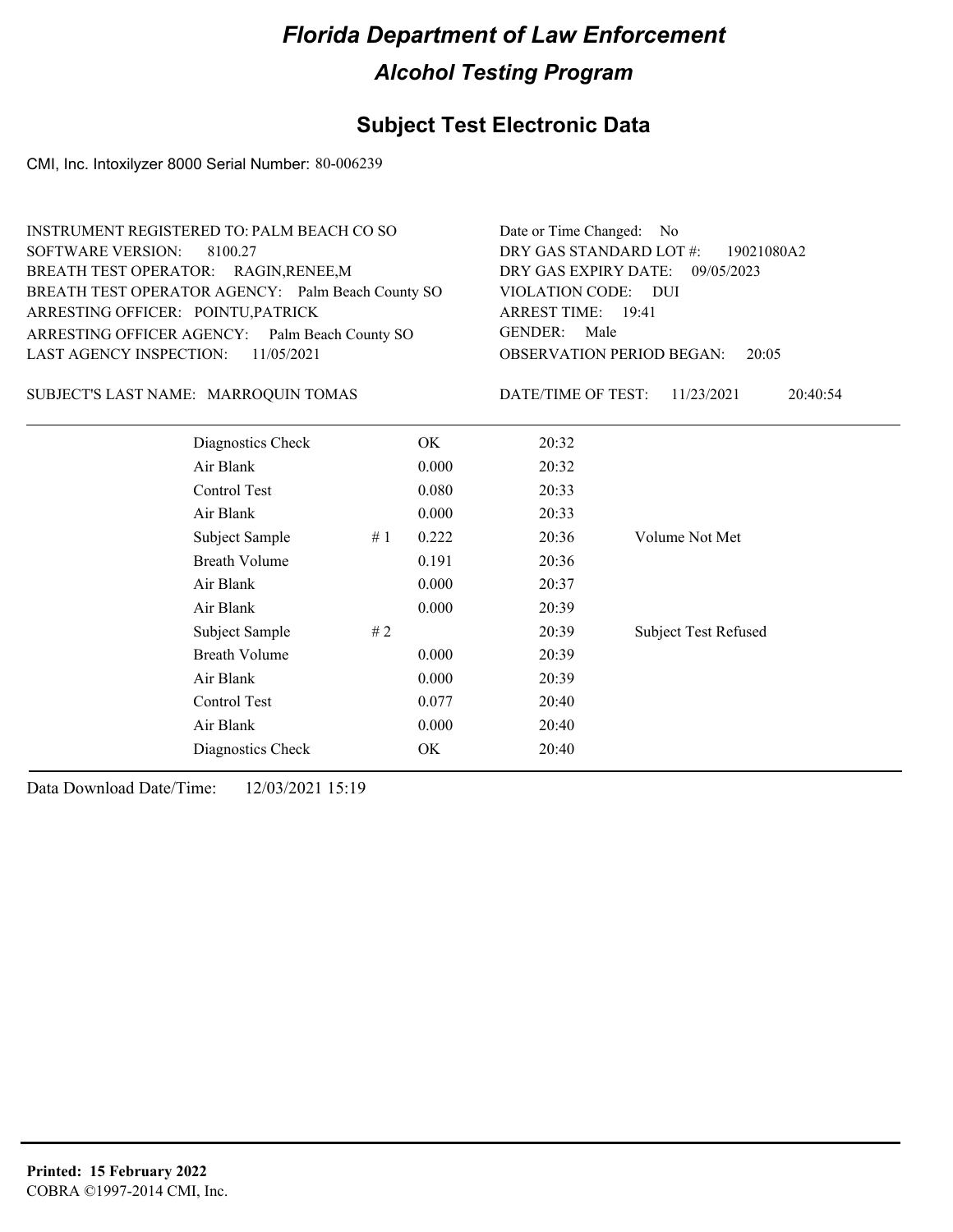### **Subject Test Electronic Data**

CMI, Inc. Intoxilyzer 8000 Serial Number: 80-006239

| INSTRUMENT REGISTERED TO: PALM BEACH CO SO        | Date or Time Changed: No               |
|---------------------------------------------------|----------------------------------------|
| SOFTWARE VERSION: 8100.27                         | DRY GAS STANDARD LOT #: 19021080A2     |
| BREATH TEST OPERATOR: RAGIN, RENEE, M             | DRY GAS EXPIRY DATE: 09/05/2023        |
| BREATH TEST OPERATOR AGENCY: Palm Beach County SO | VIOLATION CODE: DUI                    |
| ARRESTING OFFICER: SIMMONS, TIMOTHY               | ARREST TIME: 22:59                     |
| ARRESTING OFFICER AGENCY: Lantana PD              | GENDER: Female                         |
| LAST AGENCY INSPECTION: 11/05/2021                | <b>OBSERVATION PERIOD BEGAN:</b> 23:51 |
|                                                   |                                        |

SUBJECT'S LAST NAME: WEIMER **EXECUTE:** DATE/TIME OF TEST:

DATE/TIME OF TEST: 11/24/2021 00:27:35

| Diagnostics Check    |    | OK    | 00:20 |
|----------------------|----|-------|-------|
| Air Blank            |    | 0.000 | 00:20 |
| Control Test         |    | 0.080 | 00:20 |
| Air Blank            |    | 0.000 | 00:21 |
| Subject Sample       | #1 | 0.149 | 00:21 |
| <b>Breath Volume</b> |    | 1.121 | 00:21 |
| Air Blank            |    | 0.000 | 00:22 |
| Air Blank            |    | 0.000 | 00:24 |
| Subject Sample       | #2 | 0.134 | 00:25 |
| <b>Breath Volume</b> |    | 1.109 | 00:25 |
| Air Blank            |    | 0.000 | 00:26 |
| Control Test         |    | 0.080 | 00:26 |
| Air Blank            |    | 0.000 | 00:27 |
| Diagnostics Check    |    | OK    | 00:27 |
|                      |    |       |       |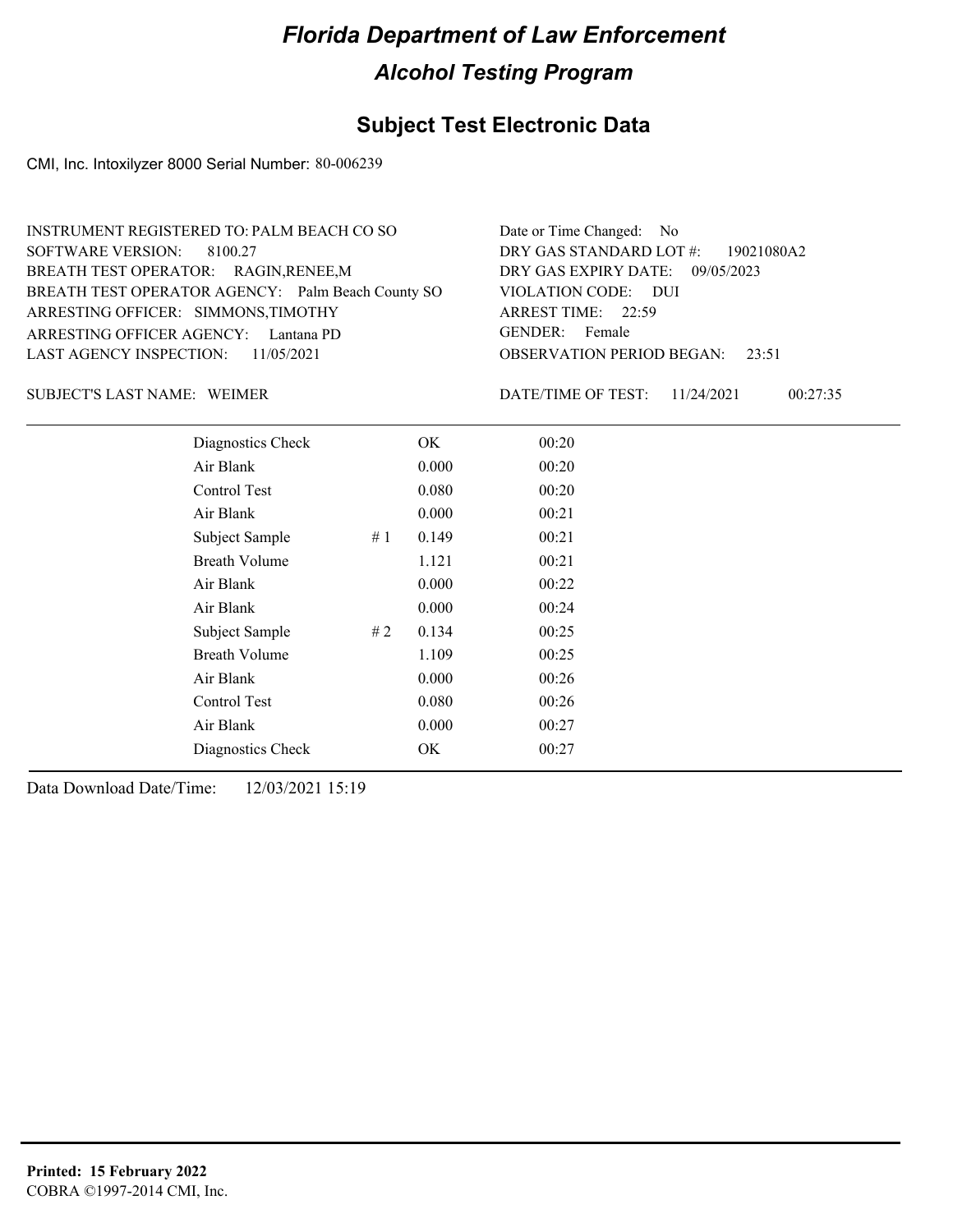### **Subject Test Electronic Data**

CMI, Inc. Intoxilyzer 8000 Serial Number: 80-006239

| INSTRUMENT REGISTERED TO: PALM BEACH CO SO        | Date or Time Changed: No               |
|---------------------------------------------------|----------------------------------------|
| SOFTWARE VERSION: 8100.27                         | DRY GAS STANDARD LOT #: 19021080A2     |
| BREATH TEST OPERATOR: RAGIN, RENEE, M             | DRY GAS EXPIRY DATE: 09/05/2023        |
| BREATH TEST OPERATOR AGENCY: Palm Beach County SO | VIOLATION CODE: DUI                    |
| ARRESTING OFFICER: POINTU, PATRICK                | ARREST TIME: 02:41                     |
| ARRESTING OFFICER AGENCY: Palm Beach County SO    | GENDER: Female                         |
| LAST AGENCY INSPECTION: $11/05/2021$              | <b>OBSERVATION PERIOD BEGAN: 02:55</b> |
|                                                   |                                        |

SUBJECT'S LAST NAME: ORE  $\qquad \qquad$  DATE/TIME OF TEST:

DATE/TIME OF TEST: 11/24/2021 03:29:46

| Diagnostics Check    |    | OK    | 03:23 |
|----------------------|----|-------|-------|
| Air Blank            |    | 0.000 | 03:23 |
| Control Test         |    | 0.081 | 03:24 |
| Air Blank            |    | 0.000 | 03:24 |
| Subject Sample       | #1 | 0.137 | 03:25 |
| <b>Breath Volume</b> |    | 1.910 | 03:25 |
| Air Blank            |    | 0.000 | 03:25 |
| Air Blank            |    | 0.000 | 03:27 |
| Subject Sample       | #2 | 0.134 | 03:28 |
| <b>Breath Volume</b> |    | 1.878 | 03:28 |
| Air Blank            |    | 0.000 | 03:28 |
| Control Test         |    | 0.081 | 03:29 |
| Air Blank            |    | 0.000 | 03:29 |
| Diagnostics Check    |    | OK    | 03:29 |
|                      |    |       |       |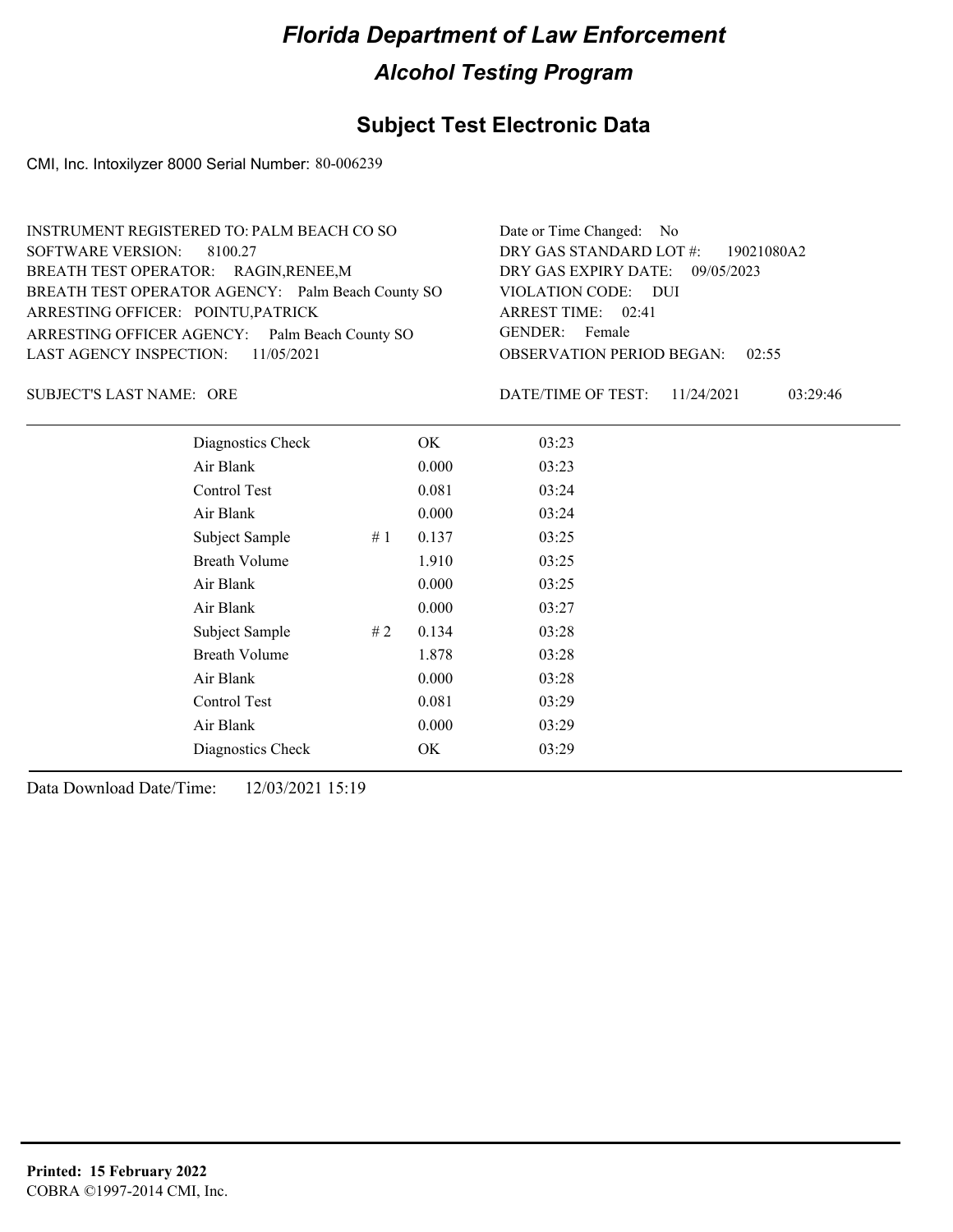### **Subject Test Electronic Data**

CMI, Inc. Intoxilyzer 8000 Serial Number: 80-006239

| INSTRUMENT REGISTERED TO: PALM BEACH CO SO        | Date or Time Changed: No               |
|---------------------------------------------------|----------------------------------------|
| SOFTWARE VERSION: 8100.27                         | DRY GAS STANDARD LOT $\#$ : 19021080A2 |
| BREATH TEST OPERATOR: O'NEAL, SHARI, L            | DRY GAS EXPIRY DATE: 09/05/2023        |
| BREATH TEST OPERATOR AGENCY: Palm Beach County SO | VIOLATION CODE: DUI                    |
| ARRESTING OFFICER: POINTU, PATRICK                | ARREST TIME: 22:41                     |
| ARRESTING OFFICER AGENCY: Palm Beach County SO    | GENDER: Male                           |
| LAST AGENCY INSPECTION: 11/05/2021                | <b>OBSERVATION PERIOD BEGAN: 23:00</b> |
|                                                   |                                        |

#### BORRIELLO SUBJECT'S LAST NAME: DATE/TIME OF TEST:

DATE/TIME OF TEST: 11/24/2021 23:30:31

| Diagnostics Check    |    | OK    | 23:24 |
|----------------------|----|-------|-------|
| Air Blank            |    | 0.000 | 23:24 |
| Control Test         |    | 0.081 | 23:25 |
| Air Blank            |    | 0.000 | 23:25 |
| Subject Sample       | #1 | 0.175 | 23:26 |
| <b>Breath Volume</b> |    | 1.863 | 23:26 |
| Air Blank            |    | 0.000 | 23:26 |
| Air Blank            |    | 0.000 | 23:28 |
| Subject Sample       | #2 | 0.172 | 23:28 |
| <b>Breath Volume</b> |    | 2.296 | 23:28 |
| Air Blank            |    | 0.000 | 23:29 |
| Control Test         |    | 0.080 | 23:29 |
| Air Blank            |    | 0.000 | 23:30 |
| Diagnostics Check    |    | OK    | 23:30 |
|                      |    |       |       |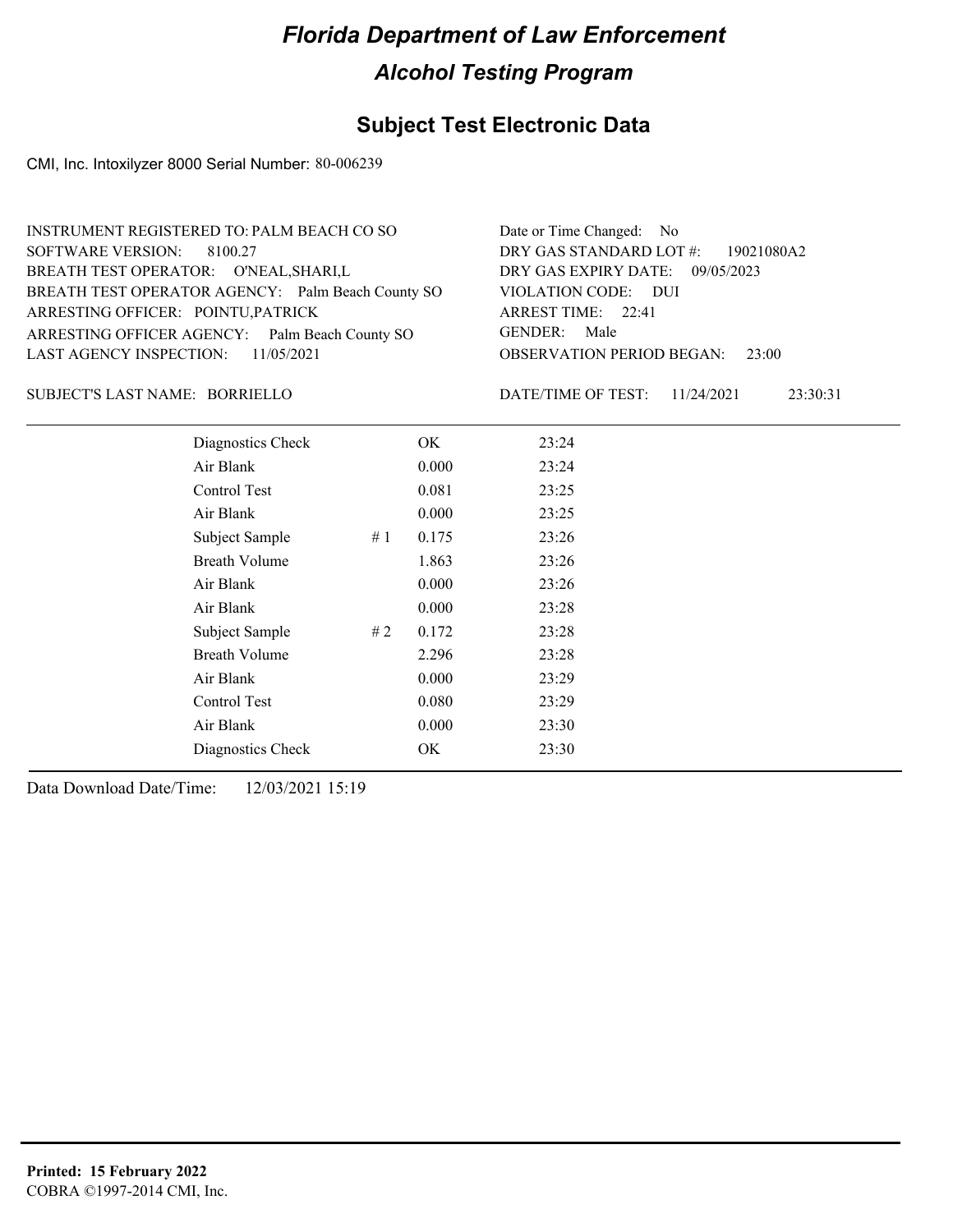### **Subject Test Electronic Data**

CMI, Inc. Intoxilyzer 8000 Serial Number: 80-006239

| INSTRUMENT REGISTERED TO: PALM BEACH CO SO        | Date or Time Changed: No               |
|---------------------------------------------------|----------------------------------------|
| SOFTWARE VERSION: 8100.27                         | DRY GAS STANDARD LOT #: 19021080A2     |
| BREATH TEST OPERATOR: O'NEAL, SHARI, L            | DRY GAS EXPIRY DATE: 09/05/2023        |
| BREATH TEST OPERATOR AGENCY: Palm Beach County SO | VIOLATION CODE: DUI                    |
| ARRESTING OFFICER: BUTZBACH, WILLIAM              | ARREST TIME: 00:09                     |
| ARRESTING OFFICER AGENCY: Palm Beach Gardens      | GENDER: Female                         |
| LAST AGENCY INSPECTION: $11/05/2021$              | <b>OBSERVATION PERIOD BEGAN: 01:02</b> |
|                                                   |                                        |

SUBJECT'S LAST NAME: SHAW DATE/TIME OF TEST:

DATE/TIME OF TEST: 11/25/2021 01:33:39

| Diagnostics Check    |    | OK    | 01:27 |
|----------------------|----|-------|-------|
| Air Blank            |    | 0.000 | 01:28 |
| Control Test         |    | 0.081 | 01:28 |
| Air Blank            |    | 0.000 | 01:28 |
| Subject Sample       | #1 | 0.000 | 01:29 |
| <b>Breath Volume</b> |    | 2.769 | 01:29 |
| Air Blank            |    | 0.000 | 01:29 |
| Air Blank            |    | 0.000 | 01:31 |
| Subject Sample       | #2 | 0.000 | 01:32 |
| <b>Breath Volume</b> |    | 2.441 | 01:32 |
| Air Blank            |    | 0.000 | 01:32 |
| <b>Control Test</b>  |    | 0.081 | 01:33 |
| Air Blank            |    | 0.000 | 01:33 |
| Diagnostics Check    |    | OK    | 01:33 |
|                      |    |       |       |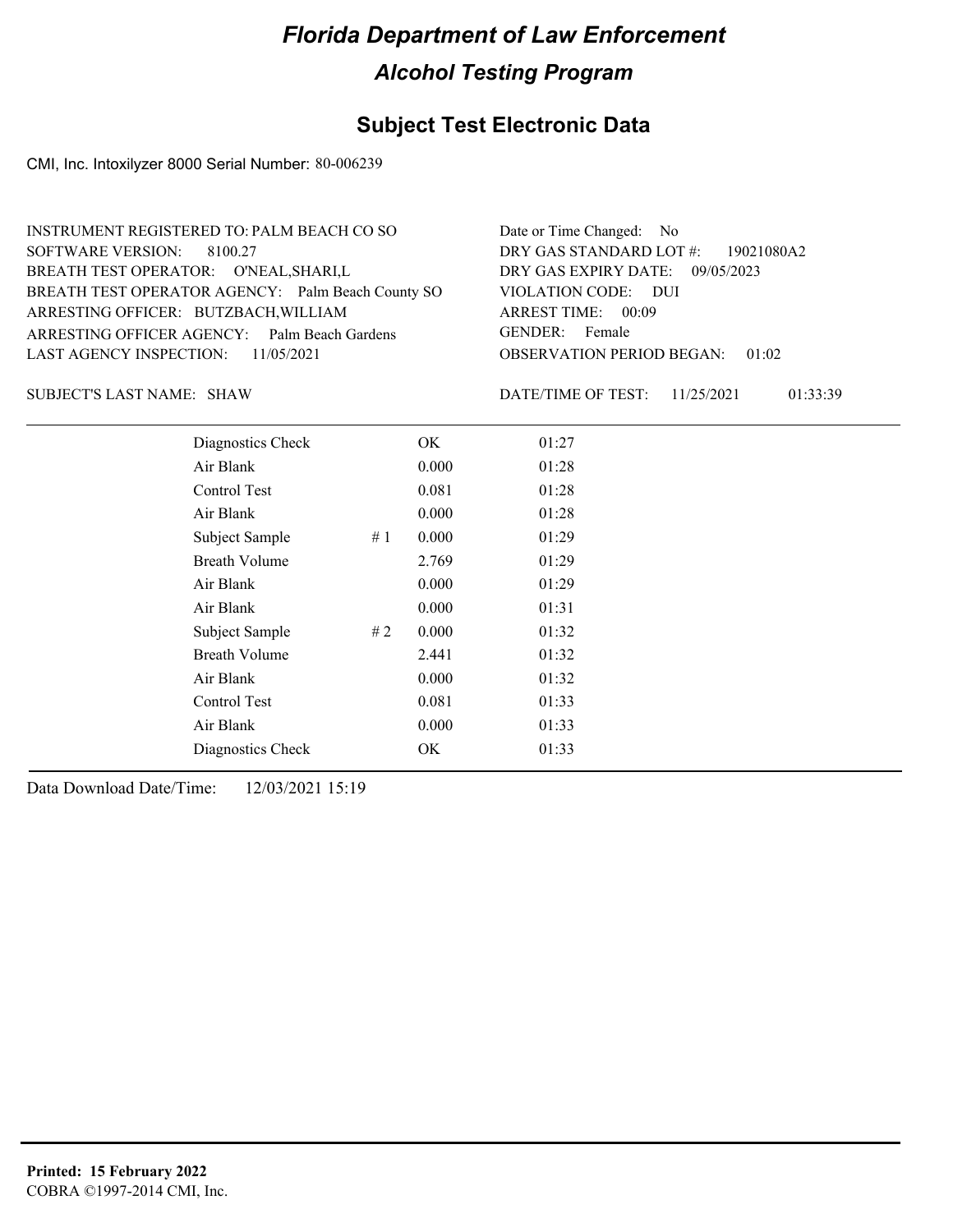### **Subject Test Electronic Data**

CMI, Inc. Intoxilyzer 8000 Serial Number: 80-006239

| INSTRUMENT REGISTERED TO: PALM BEACH CO SO        | Date or Time Changed: No               |
|---------------------------------------------------|----------------------------------------|
| SOFTWARE VERSION: 8100.27                         | DRY GAS STANDARD LOT #: 19021080A2     |
| BREATH TEST OPERATOR: O'NEAL, SHARI, L            | DRY GAS EXPIRY DATE: 09/05/2023        |
| BREATH TEST OPERATOR AGENCY: Palm Beach County SO | VIOLATION CODE: DUI                    |
| ARRESTING OFFICER: SOLOWAY, ALAN                  | ARREST TIME: 01:12                     |
| ARRESTING OFFICER AGENCY: Palm Beach County SO    | GENDER: Male                           |
| LAST AGENCY INSPECTION: 11/05/2021                | <b>OBSERVATION PERIOD BEGAN: 01:30</b> |
|                                                   |                                        |

#### SUBJECT'S LAST NAME: CAMILLE **Example 19** DATE/TIME OF TEST:

DATE/TIME OF TEST: 11/25/2021 02:16:02

| Diagnostics Check    |    | OK    | 02:09 |
|----------------------|----|-------|-------|
| Air Blank            |    | 0.000 | 02:09 |
| Control Test         |    | 0.080 | 02:10 |
| Air Blank            |    | 0.000 | 02:10 |
| Subject Sample       | #1 | 0.214 | 02:11 |
| <b>Breath Volume</b> |    | 1.457 | 02:11 |
| Air Blank            |    | 0.000 | 02:12 |
| Air Blank            |    | 0.000 | 02:14 |
| Subject Sample       | #2 | 0.219 | 02:14 |
| <b>Breath Volume</b> |    | 1.851 | 02:14 |
| Air Blank            |    | 0.000 | 02:15 |
| Control Test         |    | 0.080 | 02:15 |
| Air Blank            |    | 0.000 | 02:15 |
| Diagnostics Check    |    | OK    | 02:16 |
|                      |    |       |       |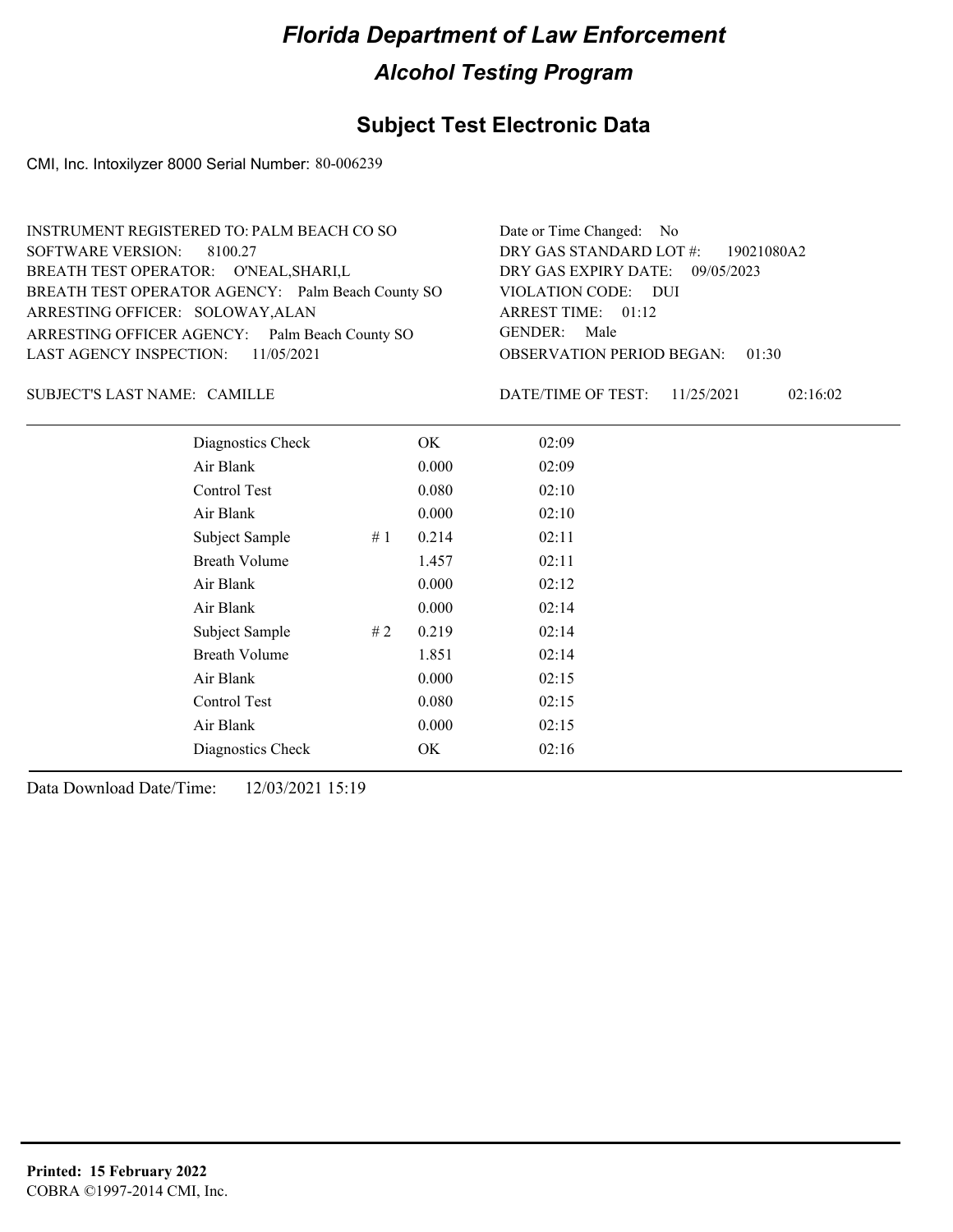### **Subject Test Electronic Data**

CMI, Inc. Intoxilyzer 8000 Serial Number: 80-006239

| INSTRUMENT REGISTERED TO: PALM BEACH CO SO        | Date or Time Changed: No               |
|---------------------------------------------------|----------------------------------------|
| SOFTWARE VERSION: 8100.27                         | DRY GAS STANDARD LOT $\#$ : 19021080A2 |
| BREATH TEST OPERATOR: O'NEAL, SHARI, L            | DRY GAS EXPIRY DATE: 09/05/2023        |
| BREATH TEST OPERATOR AGENCY: Palm Beach County SO | VIOLATION CODE: DUI                    |
| ARRESTING OFFICER: GONZALEZ, MARQUIS              | ARREST TIME: 03:27                     |
| ARRESTING OFFICER AGENCY: FHP Troop L             | GENDER: Male                           |
| LAST AGENCY INSPECTION: 11/05/2021                | <b>OBSERVATION PERIOD BEGAN: 04:15</b> |
|                                                   |                                        |

CALDERON VILLATORO SUBJECT'S LAST NAME: DATE/TIME OF TEST:

DATE/TIME OF TEST: 11/25/2021 04:50:48

| Diagnostics Check    |     | OK    | 04:43 |  |
|----------------------|-----|-------|-------|--|
| Air Blank            |     | 0.000 | 04:43 |  |
| Control Test         |     | 0.080 | 04:44 |  |
| Air Blank            |     | 0.000 | 04:44 |  |
| Subject Sample       | #1  | 0.164 | 04:45 |  |
| <b>Breath Volume</b> |     | 2.113 | 04:45 |  |
| Air Blank            |     | 0.000 | 04:46 |  |
| Air Blank            |     | 0.000 | 04:47 |  |
| Subject Sample       | # 2 | 0.155 | 04:49 |  |
| <b>Breath Volume</b> |     | 2.320 | 04:49 |  |
| Air Blank            |     | 0.000 | 04:49 |  |
| Control Test         |     | 0.081 | 04:50 |  |
| Air Blank            |     | 0.000 | 04:50 |  |
| Diagnostics Check    |     | OK    | 04:50 |  |
|                      |     |       |       |  |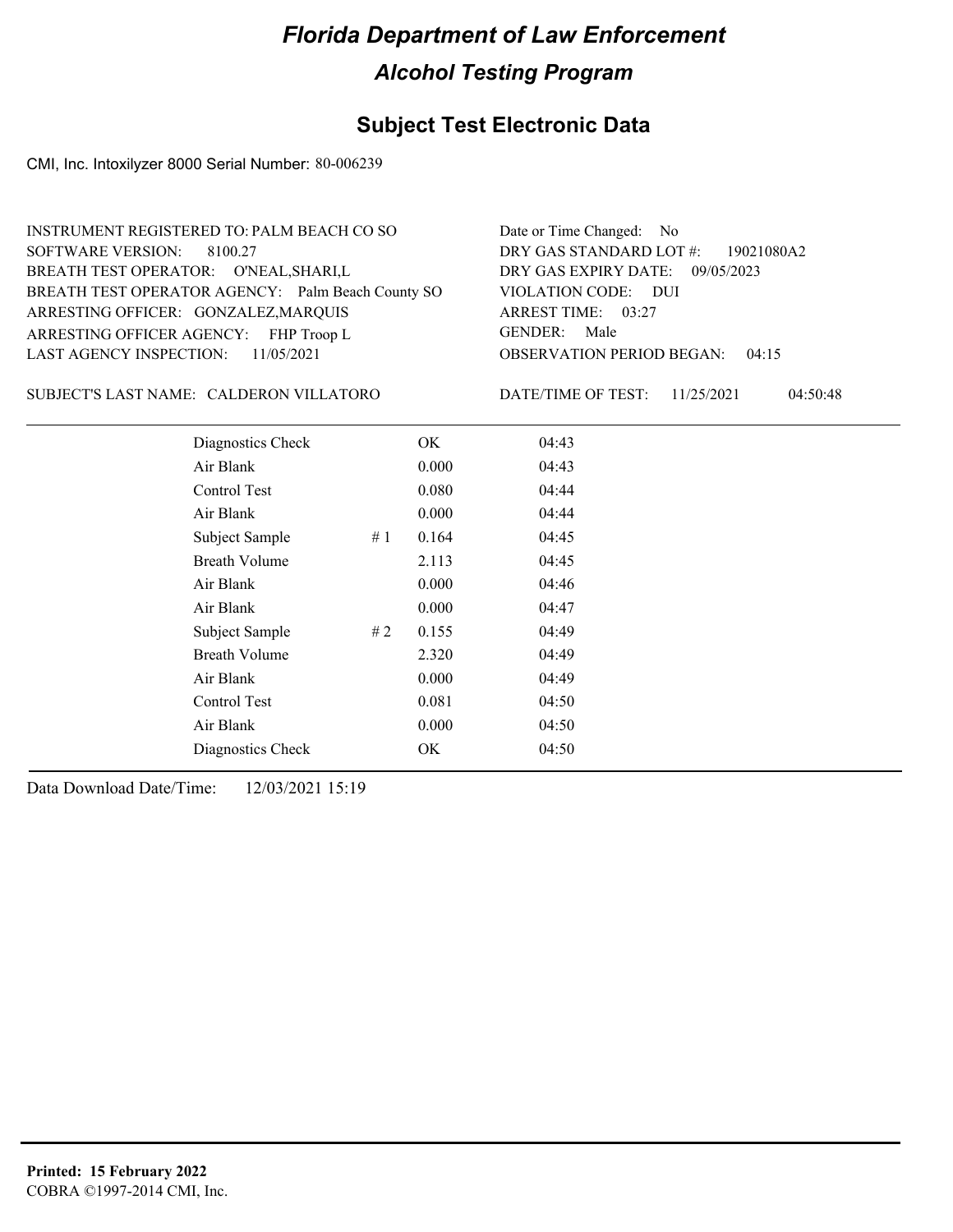### **Subject Test Electronic Data**

CMI, Inc. Intoxilyzer 8000 Serial Number: 80-006239

| INSTRUMENT REGISTERED TO: PALM BEACH CO SO        | Date or Time Changed: No               |
|---------------------------------------------------|----------------------------------------|
| SOFTWARE VERSION: 8100.27                         | DRY GAS STANDARD LOT #: 19021080A2     |
| BREATH TEST OPERATOR: RAGIN, RENEE, M             | DRY GAS EXPIRY DATE: 09/05/2023        |
| BREATH TEST OPERATOR AGENCY: Palm Beach County SO | VIOLATION CODE: DUI                    |
| ARRESTING OFFICER: BRUST, RYAN                    | ARREST TIME: 16:12                     |
| ARRESTING OFFICER AGENCY: West Palm Beach PD      | GENDER: Male                           |
| LAST AGENCY INSPECTION: $11/05/2021$              | <b>OBSERVATION PERIOD BEGAN: 19:16</b> |
|                                                   |                                        |

#### SUBJECT'S LAST NAME: THOMAS DATE/TIME OF TEST:

DATE/TIME OF TEST: 11/25/2021 19:48:40

| Diagnostics Check    |    | OK    | 19:42 |
|----------------------|----|-------|-------|
| Air Blank            |    | 0.000 | 19:43 |
| Control Test         |    | 0.080 | 19:43 |
| Air Blank            |    | 0.000 | 19:43 |
| Subject Sample       | #1 | 0.000 | 19:44 |
| <b>Breath Volume</b> |    | 3.500 | 19:44 |
| Air Blank            |    | 0.000 | 19:44 |
| Air Blank            |    | 0.000 | 19:46 |
| Subject Sample       | #2 | 0.000 | 19:47 |
| <b>Breath Volume</b> |    | 3.250 | 19:47 |
| Air Blank            |    | 0.000 | 19:47 |
| Control Test         |    | 0.080 | 19:48 |
| Air Blank            |    | 0.000 | 19:48 |
| Diagnostics Check    |    | OK    | 19:48 |
|                      |    |       |       |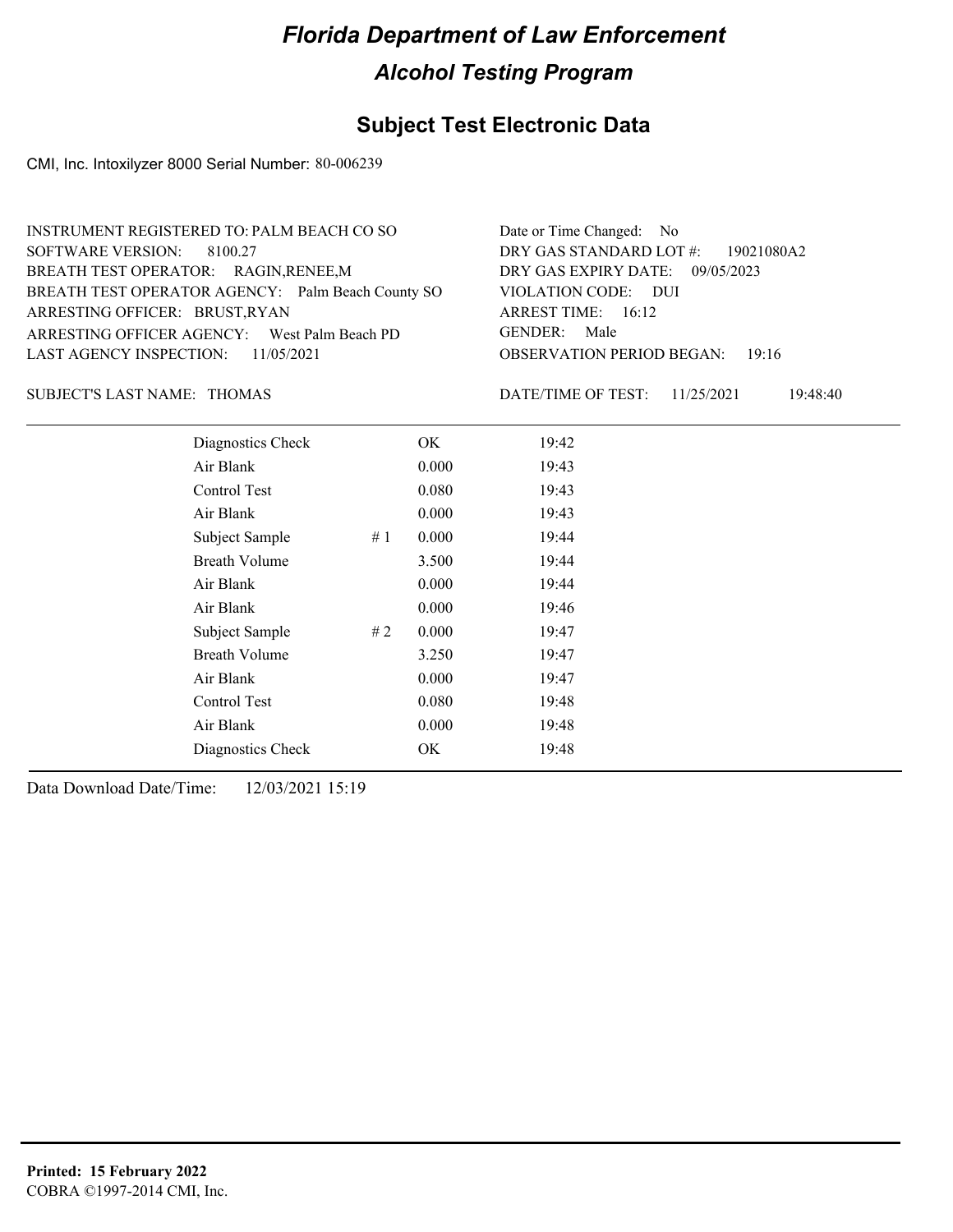### **Subject Test Electronic Data**

CMI, Inc. Intoxilyzer 8000 Serial Number: 80-006239

| INSTRUMENT REGISTERED TO: PALM BEACH CO SO        | Date or Time Changed: No               |
|---------------------------------------------------|----------------------------------------|
| SOFTWARE VERSION: 8100.27                         | DRY GAS STANDARD LOT #: 19021080A2     |
| BREATH TEST OPERATOR: RAGIN, RENEE, M             | DRY GAS EXPIRY DATE: 09/05/2023        |
| BREATH TEST OPERATOR AGENCY: Palm Beach County SO | VIOLATION CODE: DUI                    |
| ARRESTING OFFICER: CARVER, CAMERON                | ARREST TIME: 21:18                     |
| ARRESTING OFFICER AGENCY: Palm Beach Gardens      | GENDER: Male                           |
| LAST AGENCY INSPECTION: $11/05/2021$              | <b>OBSERVATION PERIOD BEGAN: 22:00</b> |
|                                                   |                                        |

#### KARAGEH SUBJECT'S LAST NAME: DATE/TIME OF TEST:

DATE/TIME OF TEST: 11/25/2021 22:38:52

| Diagnostics Check    |    | OK    | 22:31 |
|----------------------|----|-------|-------|
| Air Blank            |    | 0.000 | 22:32 |
| Control Test         |    | 0.081 | 22:32 |
| Air Blank            |    | 0.000 | 22:32 |
| Subject Sample       | #1 | 0.000 | 22:33 |
| <b>Breath Volume</b> |    | 2.734 | 22:33 |
| Air Blank            |    | 0.000 | 22:34 |
| Air Blank            |    | 0.000 | 22:36 |
| Subject Sample       | #2 | 0.000 | 22:37 |
| <b>Breath Volume</b> |    | 2.566 | 22:37 |
| Air Blank            |    | 0.000 | 22:37 |
| <b>Control Test</b>  |    | 0.080 | 22:38 |
| Air Blank            |    | 0.000 | 22:38 |
| Diagnostics Check    |    | OK    | 22:38 |
|                      |    |       |       |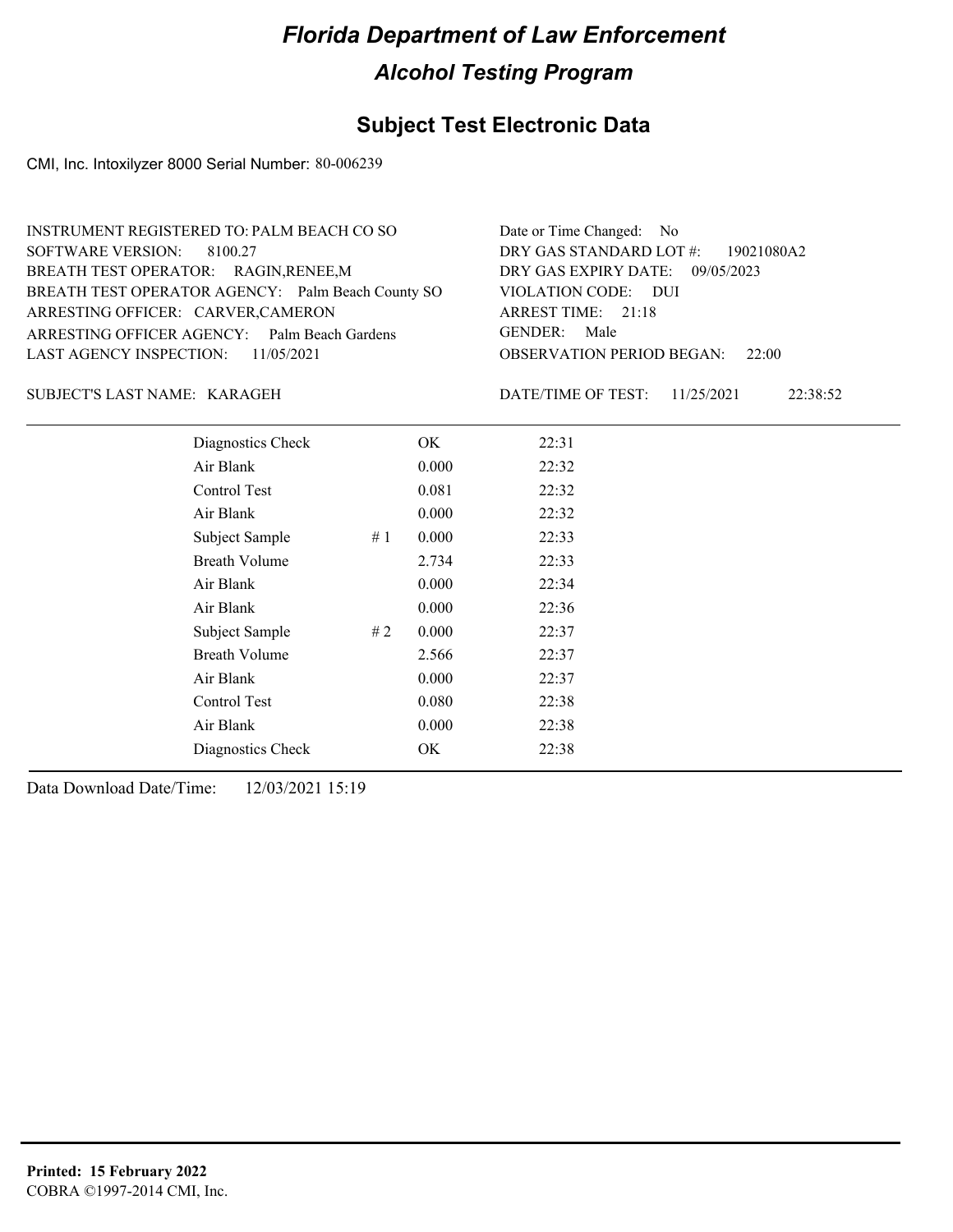### **Subject Test Electronic Data**

CMI, Inc. Intoxilyzer 8000 Serial Number: 80-006239

| INSTRUMENT REGISTERED TO: PALM BEACH CO SO        | Date or Time Changed: No               |
|---------------------------------------------------|----------------------------------------|
| SOFTWARE VERSION: 8100.27                         | DRY GAS STANDARD LOT #: 19021080A2     |
| BREATH TEST OPERATOR: POUND, PARIS, D             | DRY GAS EXPIRY DATE: 09/05/2023        |
| BREATH TEST OPERATOR AGENCY: Palm Beach County SO | VIOLATION CODE: DUI                    |
| ARRESTING OFFICER: LEON, MICAH                    | ARREST TIME: 19:15                     |
| ARRESTING OFFICER AGENCY: FFWCC (West Palm)       | GENDER: Male                           |
| LAST AGENCY INSPECTION: $11/05/2021$              | <b>OBSERVATION PERIOD BEGAN: 20:07</b> |
|                                                   |                                        |

#### BUNTING SUBJECT'S LAST NAME: DATE/TIME OF TEST:

DATE/TIME OF TEST: 11/26/2021 20:40:43

| Diagnostics Check    |     | OK    | 20:34 |
|----------------------|-----|-------|-------|
| Air Blank            |     | 0.000 | 20:34 |
| Control Test         |     | 0.080 | 20:35 |
| Air Blank            |     | 0.000 | 20:35 |
| Subject Sample       | #1  | 0.000 | 20:36 |
| <b>Breath Volume</b> |     | 2.765 | 20:36 |
| Air Blank            |     | 0.000 | 20:36 |
| Air Blank            |     | 0.000 | 20:38 |
| Subject Sample       | # 2 | 0.000 | 20:39 |
| <b>Breath Volume</b> |     | 3.273 | 20:39 |
| Air Blank            |     | 0.000 | 20:39 |
| Control Test         |     | 0.080 | 20:40 |
| Air Blank            |     | 0.000 | 20:40 |
| Diagnostics Check    |     | OK    | 20:40 |
|                      |     |       |       |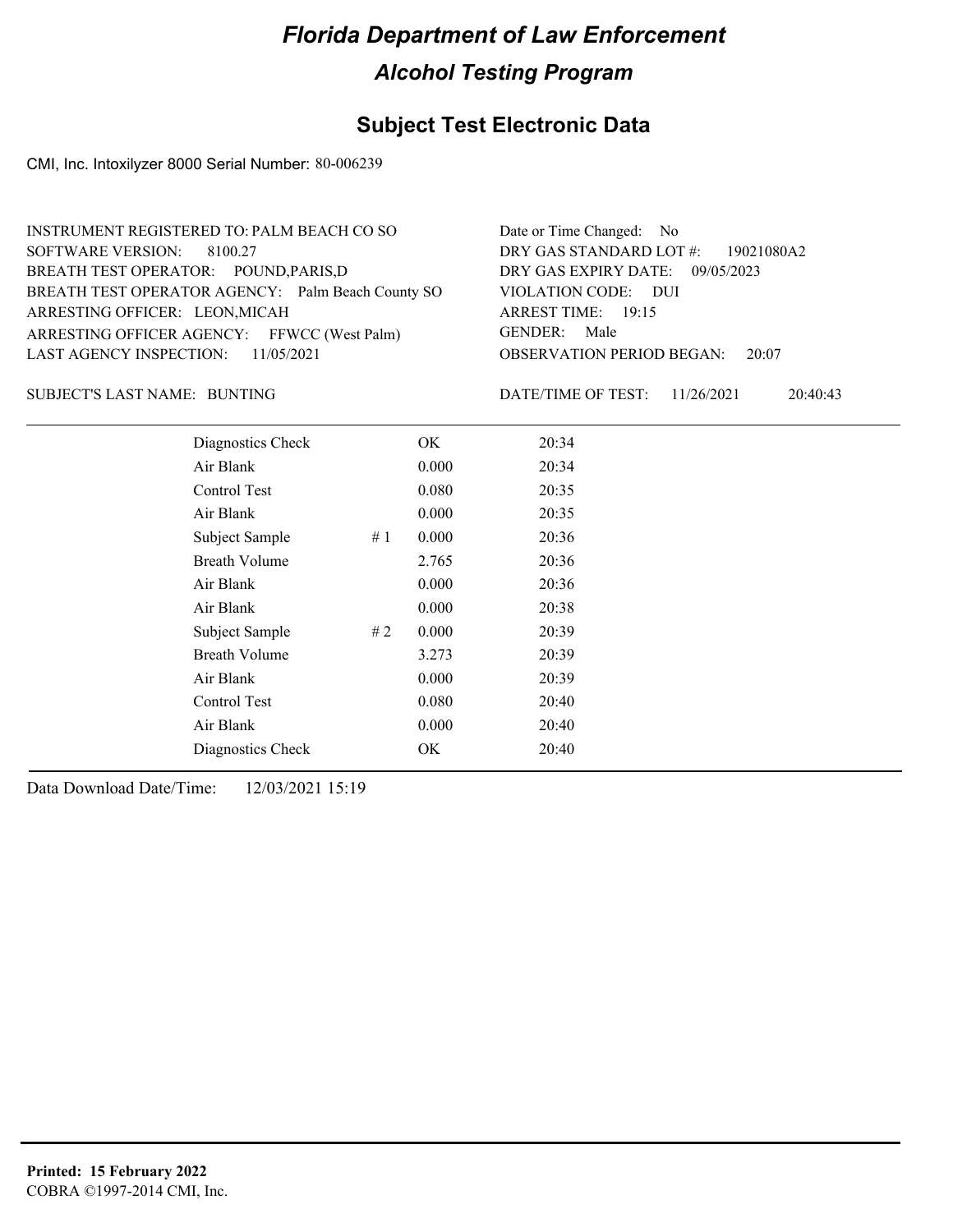### **Subject Test Electronic Data**

CMI, Inc. Intoxilyzer 8000 Serial Number: 80-006239

| INSTRUMENT REGISTERED TO: PALM BEACH CO SO        | Date or Time Changed: No               |
|---------------------------------------------------|----------------------------------------|
| SOFTWARE VERSION: 8100.27                         | DRY GAS STANDARD LOT #: 19021080A2     |
| BREATH TEST OPERATOR: BELL, JOSHUA, J             | DRY GAS EXPIRY DATE: 09/05/2023        |
| BREATH TEST OPERATOR AGENCY: Palm Beach County SO | VIOLATION CODE: DUI                    |
| ARRESTING OFFICER: DILLARD, DANIEL                | ARREST TIME: 23:32                     |
| ARRESTING OFFICER AGENCY: West Palm Beach PD      | GENDER: Male                           |
| LAST AGENCY INSPECTION: $11/05/2021$              | <b>OBSERVATION PERIOD BEGAN: 23:49</b> |
|                                                   |                                        |

#### CASTELLANO SUBJECT'S LAST NAME: DATE/TIME OF TEST:

DATE/TIME OF TEST: 11/27/2021 00:23:20

| Diagnostics Check    |    | OK    | 00:17 |
|----------------------|----|-------|-------|
| Air Blank            |    | 0.000 | 00:17 |
| Control Test         |    | 0.080 | 00:17 |
| Air Blank            |    | 0.000 | 00:18 |
| Subject Sample       | #1 | 0.080 | 00:18 |
| <b>Breath Volume</b> |    | 3.699 | 00:18 |
| Air Blank            |    | 0.000 | 00:19 |
| Air Blank            |    | 0.000 | 00:21 |
| Subject Sample       | #2 | 0.079 | 00:21 |
| <b>Breath Volume</b> |    | 3.621 | 00:21 |
| Air Blank            |    | 0.000 | 00:22 |
| Control Test         |    | 0.079 | 00:22 |
| Air Blank            |    | 0.000 | 00:23 |
| Diagnostics Check    |    | OK    | 00:23 |
|                      |    |       |       |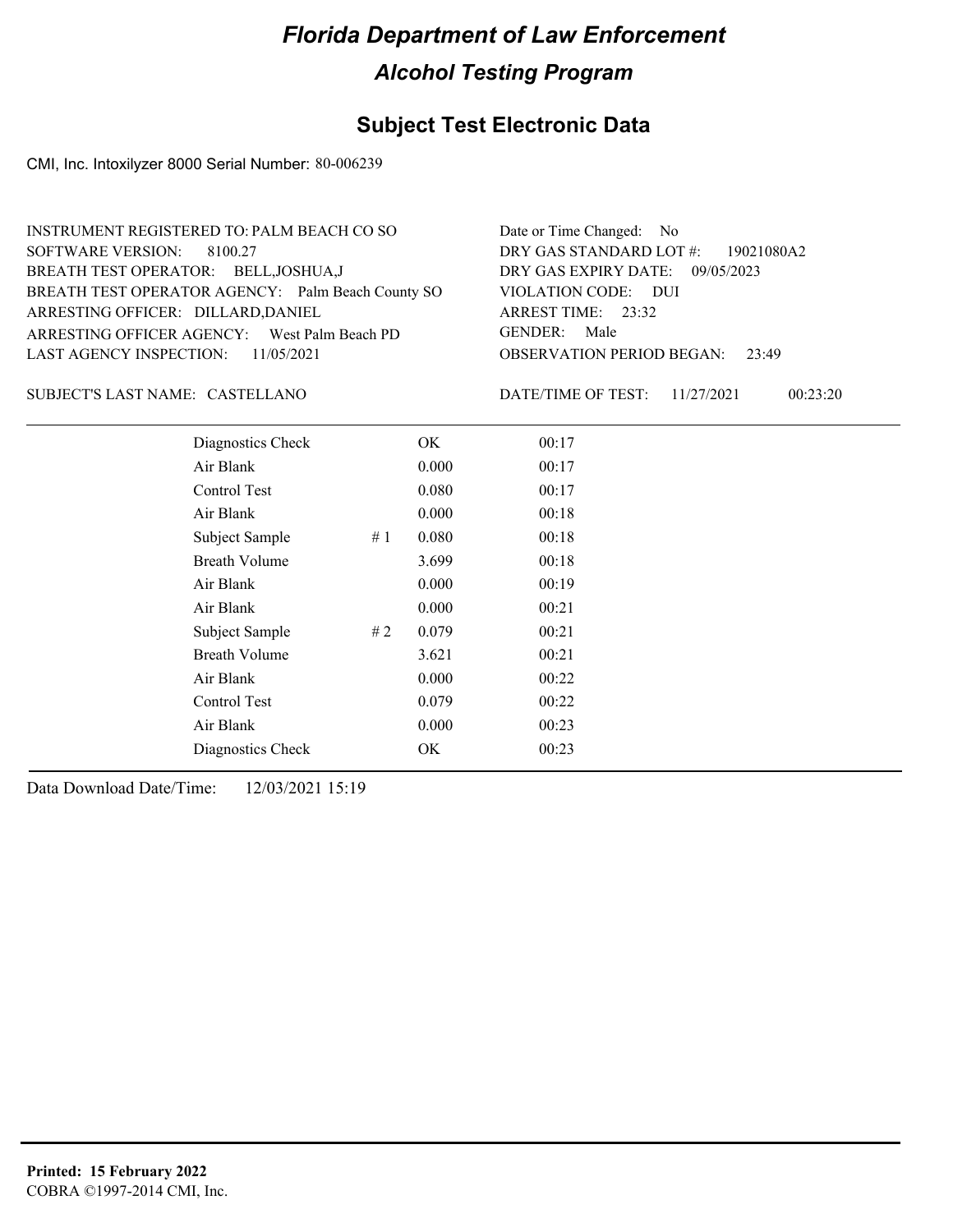### **Subject Test Electronic Data**

CMI, Inc. Intoxilyzer 8000 Serial Number: 80-006239

| INSTRUMENT REGISTERED TO: PALM BEACH CO SO        | Date or Time Changed: No               |
|---------------------------------------------------|----------------------------------------|
| SOFTWARE VERSION: 8100.27                         | DRY GAS STANDARD LOT #: 19021080A2     |
| BREATH TEST OPERATOR: BELL, JOSHUA, J             | DRY GAS EXPIRY DATE: 09/05/2023        |
| BREATH TEST OPERATOR AGENCY: Palm Beach County SO | VIOLATION CODE: DUI                    |
| ARRESTING OFFICER: RIVAS, ALBERTO                 | ARREST TIME: 01:10                     |
| ARRESTING OFFICER AGENCY: Palm Beach County SO    | GENDER: Male                           |
| LAST AGENCY INSPECTION: $11/05/2021$              | <b>OBSERVATION PERIOD BEGAN: 01:34</b> |
|                                                   |                                        |

DAVIS SUBJECT'S LAST NAME: DATE/TIME OF TEST:

DATE/TIME OF TEST: 11/27/2021 02:18:24

| Diagnostics Check    |    | OK    | 02:12 |
|----------------------|----|-------|-------|
| Air Blank            |    | 0.000 | 02:12 |
| Control Test         |    | 0.080 | 02:12 |
| Air Blank            |    | 0.000 | 02:13 |
| Subject Sample       | #1 | 0.130 | 02:13 |
| <b>Breath Volume</b> |    | 1.656 | 02:13 |
| Air Blank            |    | 0.000 | 02:14 |
| Air Blank            |    | 0.000 | 02:16 |
| Subject Sample       | #2 | 0.134 | 02:16 |
| <b>Breath Volume</b> |    | 2.199 | 02:16 |
| Air Blank            |    | 0.000 | 02:17 |
| Control Test         |    | 0.079 | 02:17 |
| Air Blank            |    | 0.000 | 02:18 |
| Diagnostics Check    |    | OK    | 02:18 |
|                      |    |       |       |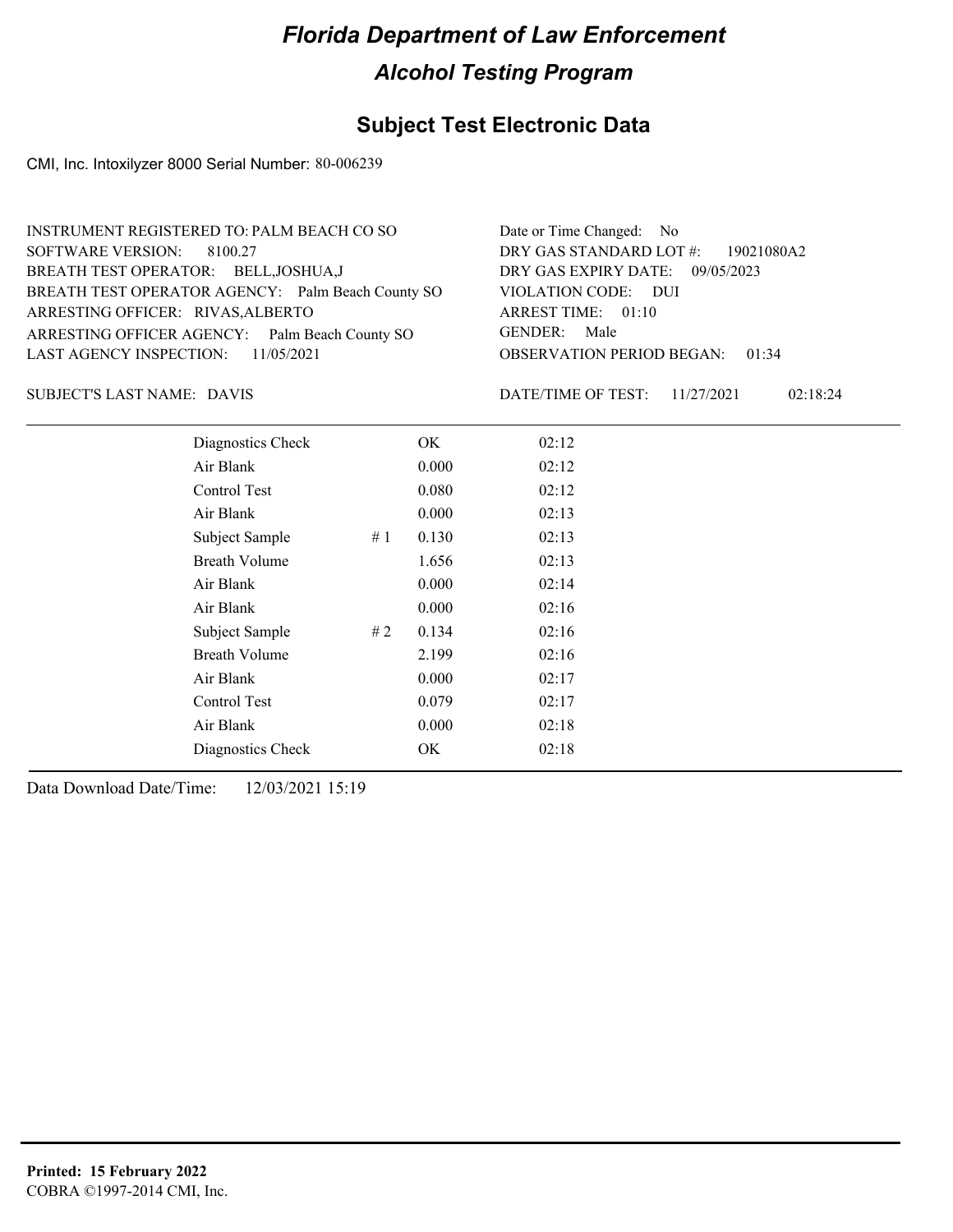### **Subject Test Electronic Data**

CMI, Inc. Intoxilyzer 8000 Serial Number: 80-006239

| INSTRUMENT REGISTERED TO: PALM BEACH CO SO        | Date or Time Changed: No               |
|---------------------------------------------------|----------------------------------------|
| SOFTWARE VERSION: 8100.27                         | DRY GAS STANDARD LOT #: 19021080A2     |
| BREATH TEST OPERATOR: BELL, JOSHUA, J             | DRY GAS EXPIRY DATE: 09/05/2023        |
| BREATH TEST OPERATOR AGENCY: Palm Beach County SO | VIOLATION CODE: DUI                    |
| ARRESTING OFFICER: HOWARD, EDWARD                 | ARREST TIME: $01:35$                   |
| ARRESTING OFFICER AGENCY: West Palm Beach PD      | GENDER: Male                           |
| LAST AGENCY INSPECTION: 11/05/2021                | <b>OBSERVATION PERIOD BEGAN: 01:52</b> |
|                                                   |                                        |

SUBJECT'S LAST NAME: OTERO-GONZALEZ DATE/TIME OF TEST:

DATE/TIME OF TEST: 11/27/2021 02:47:06

| Diagnostics Check    |    | OK    | 02:39 |  |
|----------------------|----|-------|-------|--|
| Air Blank            |    | 0.000 | 02:39 |  |
| Control Test         |    | 0.079 | 02:40 |  |
| Air Blank            |    | 0.000 | 02:40 |  |
| Subject Sample       | #1 | 0.184 | 02:42 |  |
| <b>Breath Volume</b> |    | 1.117 | 02:42 |  |
| Air Blank            |    | 0.000 | 02:43 |  |
| Air Blank            |    | 0.000 | 02:44 |  |
| Subject Sample       | #2 | 0.188 | 02:45 |  |
| <b>Breath Volume</b> |    | 1.398 | 02:45 |  |
| Air Blank            |    | 0.000 | 02:46 |  |
| Control Test         |    | 0.079 | 02:46 |  |
| Air Blank            |    | 0.000 | 02:47 |  |
| Diagnostics Check    |    | OK    | 02:47 |  |
|                      |    |       |       |  |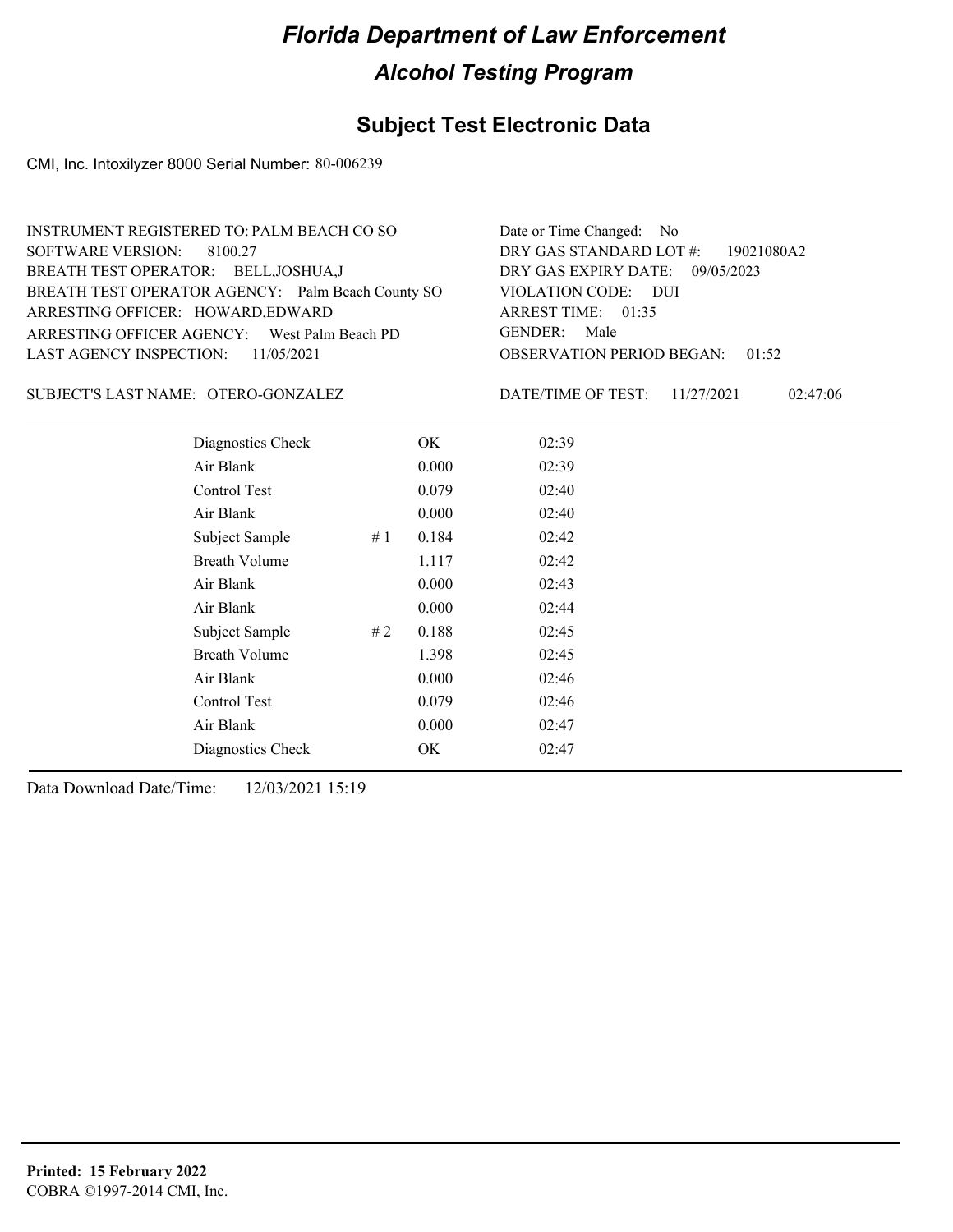### **Subject Test Electronic Data**

CMI, Inc. Intoxilyzer 8000 Serial Number: 80-006239

| INSTRUMENT REGISTERED TO: PALM BEACH CO SO        | Date or Time Changed: No               |
|---------------------------------------------------|----------------------------------------|
| SOFTWARE VERSION: 8100.27                         | DRY GAS STANDARD LOT #: 19021080A2     |
| BREATH TEST OPERATOR: BELL, JOSHUA, J             | DRY GAS EXPIRY DATE: 09/05/2023        |
| BREATH TEST OPERATOR AGENCY: Palm Beach County SO | VIOLATION CODE: DUI                    |
| ARRESTING OFFICER: SOLOWAY, ALAN                  | ARREST TIME: 02:53                     |
| ARRESTING OFFICER AGENCY: Palm Beach County SO    | GENDER: Female                         |
| LAST AGENCY INSPECTION: $11/05/2021$              | <b>OBSERVATION PERIOD BEGAN: 04:03</b> |
|                                                   |                                        |

#### TOLBERT SUBJECT'S LAST NAME: DATE/TIME OF TEST:

DATE/TIME OF TEST: 11/27/2021 04:44:04

| Diagnostics Check    |    | OK    | 04:29 |                |
|----------------------|----|-------|-------|----------------|
| Air Blank            |    | 0.000 | 04:29 |                |
| Control Test         |    | 0.080 | 04:30 |                |
| Air Blank            |    | 0.000 | 04:30 |                |
| Subject Sample       | #1 | 0.149 | 04:33 | Volume Not Met |
| <b>Breath Volume</b> |    | 0.207 | 04:33 |                |
| Air Blank            |    | 0.000 | 04:34 |                |
| Air Blank            |    | 0.000 | 04:36 |                |
| Subject Sample       | #2 | 0.188 | 04:38 |                |
| <b>Breath Volume</b> |    | 1.800 | 04:38 |                |
| Air Blank            |    | 0.000 | 04:39 |                |
| Air Blank            |    | 0.000 | 04:41 |                |
| Subject Sample       | #3 | 0.197 | 04:42 |                |
| <b>Breath Volume</b> |    | 1.628 | 04:42 |                |
| Air Blank            |    | 0.000 | 04:43 |                |
| Control Test         |    | 0.077 | 04:43 |                |
| Air Blank            |    | 0.000 | 04:43 |                |
| Diagnostics Check    |    | OK    | 04:44 |                |
|                      |    |       |       |                |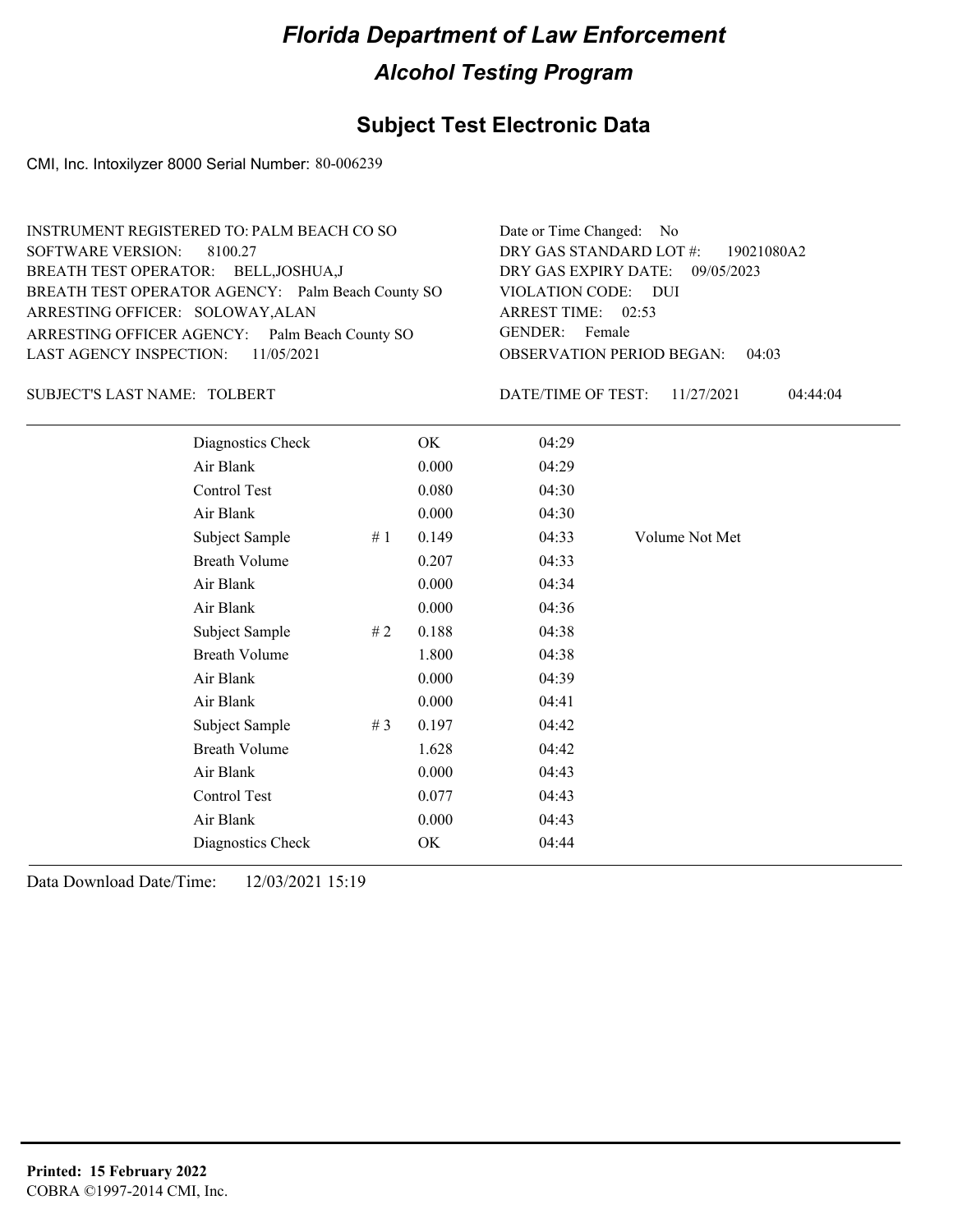### **Subject Test Electronic Data**

CMI, Inc. Intoxilyzer 8000 Serial Number: 80-006239

| INSTRUMENT REGISTERED TO: PALM BEACH CO SO        | Date or Time Changed: No               |
|---------------------------------------------------|----------------------------------------|
| SOFTWARE VERSION: 8100.27                         | DRY GAS STANDARD LOT #: 19021080A2     |
| BREATH TEST OPERATOR: BELL, JOSHUA, J             | DRY GAS EXPIRY DATE: 09/05/2023        |
| BREATH TEST OPERATOR AGENCY: Palm Beach County SO | VIOLATION CODE: DUI                    |
| ARRESTING OFFICER: SANCHEZ, JULIAN                | ARREST TIME: 04:23                     |
| ARRESTING OFFICER AGENCY: Lantana PD              | GENDER: Male                           |
| LAST AGENCY INSPECTION: 11/05/2021                | <b>OBSERVATION PERIOD BEGAN: 04:51</b> |
|                                                   |                                        |

ALEXANDRE SUBJECT'S LAST NAME: DATE/TIME OF TEST:

DATE/TIME OF TEST: 11/27/2021 05:34:57

| Diagnostics Check    |       | OK    | 05:26 |  |
|----------------------|-------|-------|-------|--|
| Air Blank            |       | 0.000 | 05:27 |  |
| Control Test         |       | 0.079 | 05:27 |  |
| Air Blank            |       | 0.000 | 05:27 |  |
| Subject Sample       | # $1$ | 0.103 | 05:29 |  |
| <b>Breath Volume</b> |       | 1.105 | 05:29 |  |
| Air Blank            |       | 0.000 | 05:29 |  |
| Air Blank            |       | 0.000 | 05:31 |  |
| Subject Sample       | #2    | 0.104 | 05:33 |  |
| <b>Breath Volume</b> |       | 1.128 | 05:33 |  |
| Air Blank            |       | 0.000 | 05:34 |  |
| Control Test         |       | 0.079 | 05:34 |  |
| Air Blank            |       | 0.000 | 05:34 |  |
| Diagnostics Check    |       | OK    | 05:34 |  |
|                      |       |       |       |  |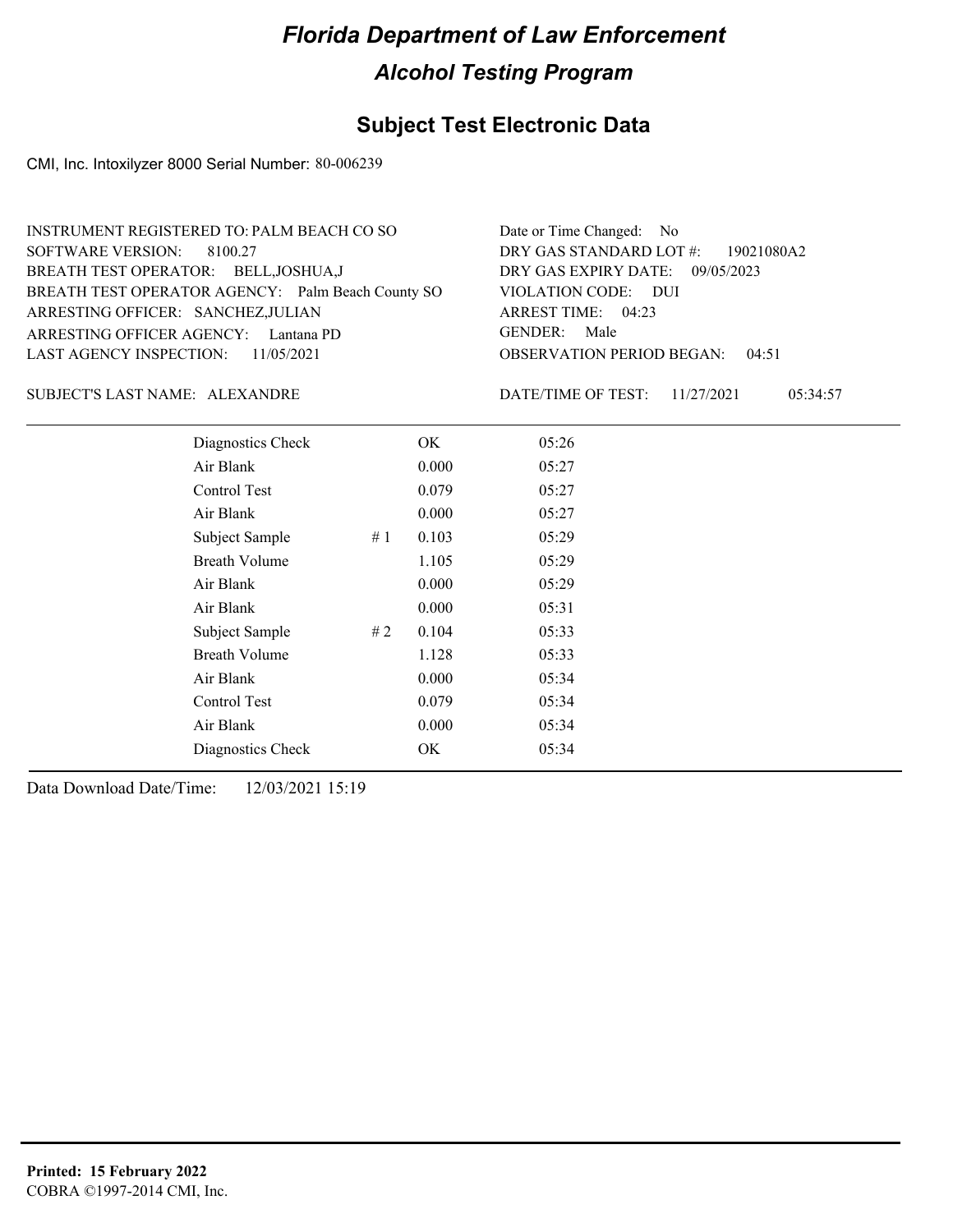### **Subject Test Electronic Data**

CMI, Inc. Intoxilyzer 8000 Serial Number: 80-006239

| <b>INSTRUMENT REGISTERED TO: PALM BEACH CO SO</b> |       | Date or Time Changed: No                                                          |                             |  |  |
|---------------------------------------------------|-------|-----------------------------------------------------------------------------------|-----------------------------|--|--|
| <b>SOFTWARE VERSION:</b><br>8100.27               |       | DRY GAS STANDARD LOT #:<br>19021080A2                                             |                             |  |  |
| BREATH TEST OPERATOR: POUND, PARIS, D             |       | DRY GAS EXPIRY DATE: 09/05/2023<br>VIOLATION CODE: DUI                            |                             |  |  |
| BREATH TEST OPERATOR AGENCY: Palm Beach County SO |       |                                                                                   |                             |  |  |
| ARRESTING OFFICER: LUCIANO, ANTHONY               |       | ARREST TIME: 13:26<br>GENDER: Female<br><b>OBSERVATION PERIOD BEGAN:</b><br>14:28 |                             |  |  |
| ARRESTING OFFICER AGENCY: Palm Beach Gardens      |       |                                                                                   |                             |  |  |
| LAST AGENCY INSPECTION:<br>11/05/2021             |       |                                                                                   |                             |  |  |
| SUBJECT'S LAST NAME: DI STASIO                    |       | DATE/TIME OF TEST:                                                                | 11/27/2021<br>15:00:01      |  |  |
| Diagnostics Check                                 | OK    | 14:56                                                                             |                             |  |  |
| Air Blank                                         | 0.000 | 14:57                                                                             |                             |  |  |
| Control Test                                      | 0.080 | 14:57                                                                             |                             |  |  |
| Air Blank                                         | 0.000 | 14:58                                                                             |                             |  |  |
| Subject Sample                                    | #1    | 14:58                                                                             | <b>Subject Test Refused</b> |  |  |
| Breath Volume                                     | 0.000 | 14:58                                                                             |                             |  |  |
| Air Blank                                         | 0.000 | 14:59                                                                             |                             |  |  |
| Control Test                                      | 0.080 | 14:59                                                                             |                             |  |  |
| Air Blank                                         | 0.000 | 14:59                                                                             |                             |  |  |
| Diagnostics Check                                 | OK.   | 15:00                                                                             |                             |  |  |
|                                                   |       |                                                                                   |                             |  |  |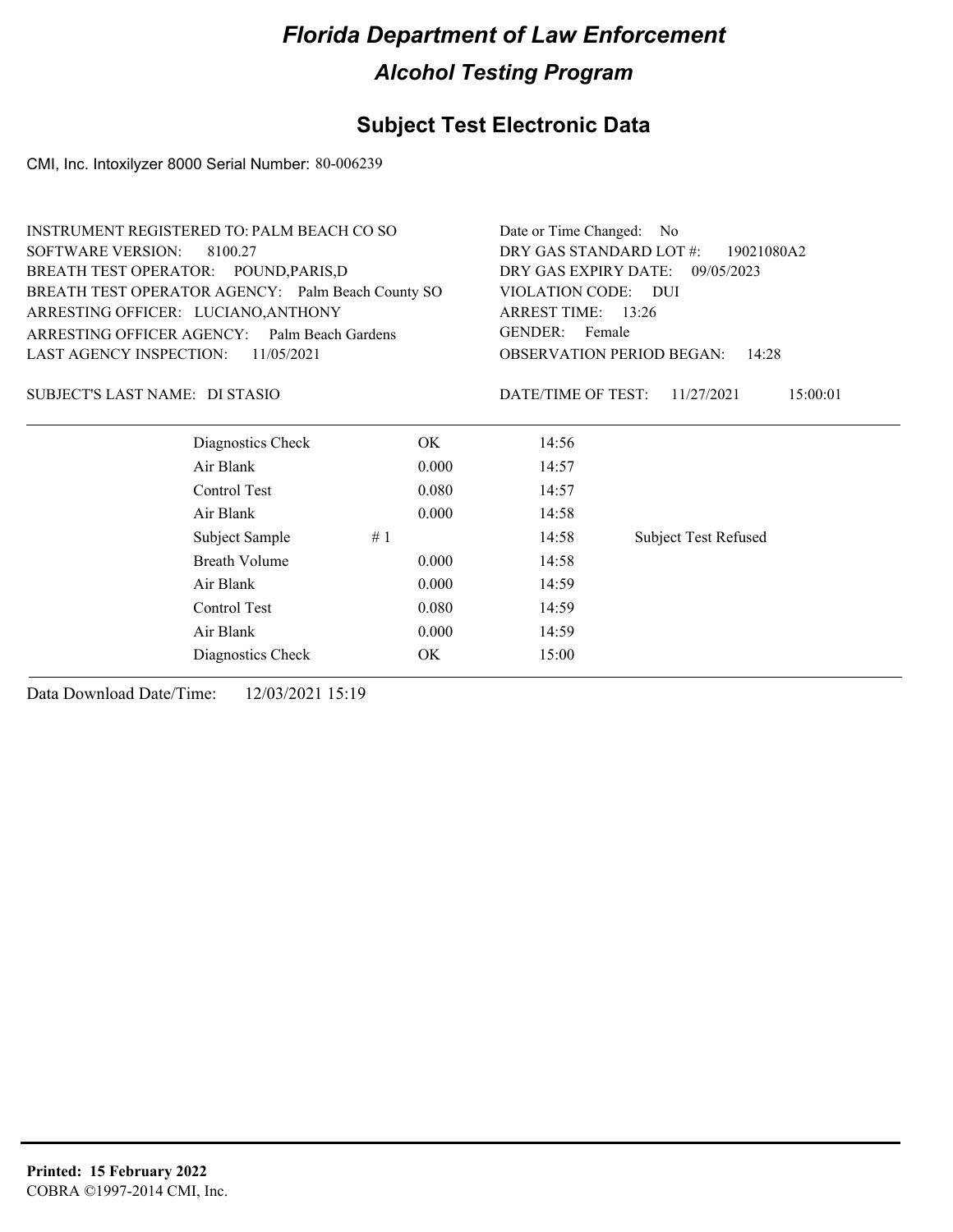#### **Subject Test Electronic Data**

CMI, Inc. Intoxilyzer 8000 Serial Number: 80-006239

| INSTRUMENT REGISTERED TO: PALM BEACH CO SO        | Date or Time Changed: No               |
|---------------------------------------------------|----------------------------------------|
| SOFTWARE VERSION: 8100.27                         | DRY GAS STANDARD LOT #: 19021080A2     |
| BREATH TEST OPERATOR: POUND, PARIS, D             | DRY GAS EXPIRY DATE: 09/05/2023        |
| BREATH TEST OPERATOR AGENCY: Palm Beach County SO | VIOLATION CODE: DUI                    |
| ARRESTING OFFICER: THOMAS, MICAH                  | ARREST TIME: 17:44                     |
| ARRESTING OFFICER AGENCY: Palm Beach County SO    | GENDER: Male                           |
| LAST AGENCY INSPECTION: $11/05/2021$              | <b>OBSERVATION PERIOD BEGAN: 18:47</b> |
|                                                   |                                        |

ESPANA MEJIA SUBJECT'S LAST NAME: DATE/TIME OF TEST:

DATE/TIME OF TEST: 11/27/2021 19:32:25

| Diagnostics Check    | OK    | 19:25 |
|----------------------|-------|-------|
| Air Blank            | 0.000 | 19:25 |
| Control Test         | 0.080 | 19:25 |
| Air Blank            | 0.000 | 19:26 |
| Subject Sample<br>#1 | 0.193 | 19:27 |
| <b>Breath Volume</b> | 2.406 | 19:27 |
| Air Blank            | 0.000 | 19:27 |
| Air Blank            | 0.000 | 19:29 |
| Subject Sample<br>#2 | 0.186 | 19:30 |
| <b>Breath Volume</b> | 1.445 | 19:30 |
| Air Blank            | 0.000 | 19:31 |
| Control Test         | 0.080 | 19:31 |
| Air Blank            | 0.000 | 19:32 |
| Diagnostics Check    | OK    | 19:32 |
|                      |       |       |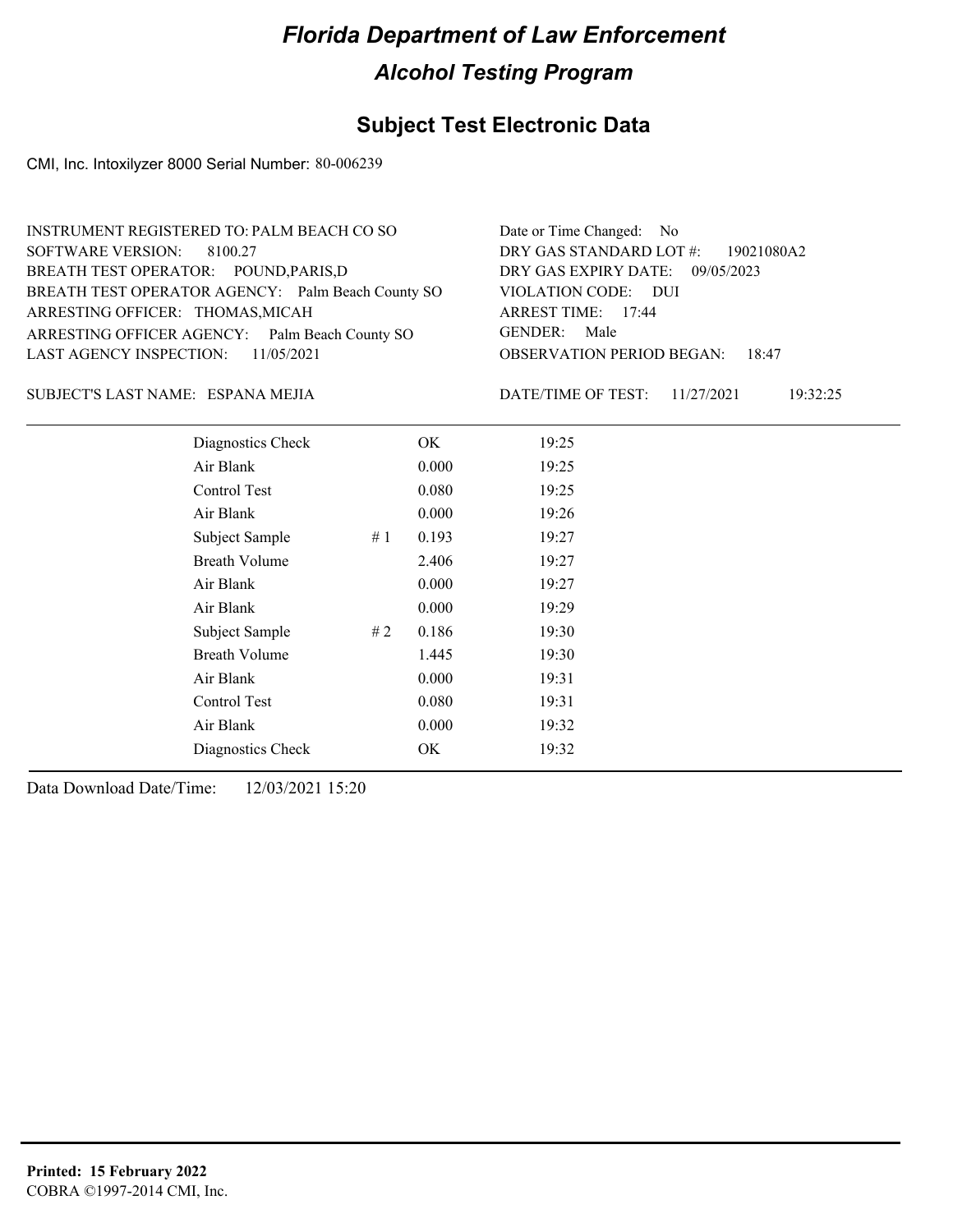#### **Subject Test Electronic Data**

CMI, Inc. Intoxilyzer 8000 Serial Number: 80-006239

| INSTRUMENT REGISTERED TO: PALM BEACH CO SO        | Date or Time Changed: No               |
|---------------------------------------------------|----------------------------------------|
| SOFTWARE VERSION: 8100.27                         | DRY GAS STANDARD LOT #: 19021080A2     |
| BREATH TEST OPERATOR: BELL, JOSHUA, J             | DRY GAS EXPIRY DATE: 09/05/2023        |
| BREATH TEST OPERATOR AGENCY: Palm Beach County SO | VIOLATION CODE: DUI                    |
| ARRESTING OFFICER: LAGROTTERIA, VINCENZO          | ARREST TIME: 00:33                     |
| ARRESTING OFFICER AGENCY: Palm Beach County SO    | GENDER: Male                           |
| LAST AGENCY INSPECTION: 11/05/2021                | <b>OBSERVATION PERIOD BEGAN: 01:09</b> |
|                                                   |                                        |

BAKER SUBJECT'S LAST NAME: DATE/TIME OF TEST:

DATE/TIME OF TEST: 11/28/2021 01:50:44

| Diagnostics Check    |    | OK    | 01:44 |  |
|----------------------|----|-------|-------|--|
| Air Blank            |    | 0.000 | 01:44 |  |
| Control Test         |    | 0.081 | 01:45 |  |
| Air Blank            |    | 0.000 | 01:45 |  |
| Subject Sample       | #1 | 0.244 | 01:46 |  |
| <b>Breath Volume</b> |    | 2.050 | 01:46 |  |
| Air Blank            |    | 0.000 | 01:46 |  |
| Air Blank            |    | 0.000 | 01:48 |  |
| Subject Sample       | #2 | 0.244 | 01:49 |  |
| <b>Breath Volume</b> |    | 2.035 | 01:49 |  |
| Air Blank            |    | 0.000 | 01:49 |  |
| Control Test         |    | 0.080 | 01:50 |  |
| Air Blank            |    | 0.000 | 01:50 |  |
| Diagnostics Check    |    | OK    | 01:50 |  |
|                      |    |       |       |  |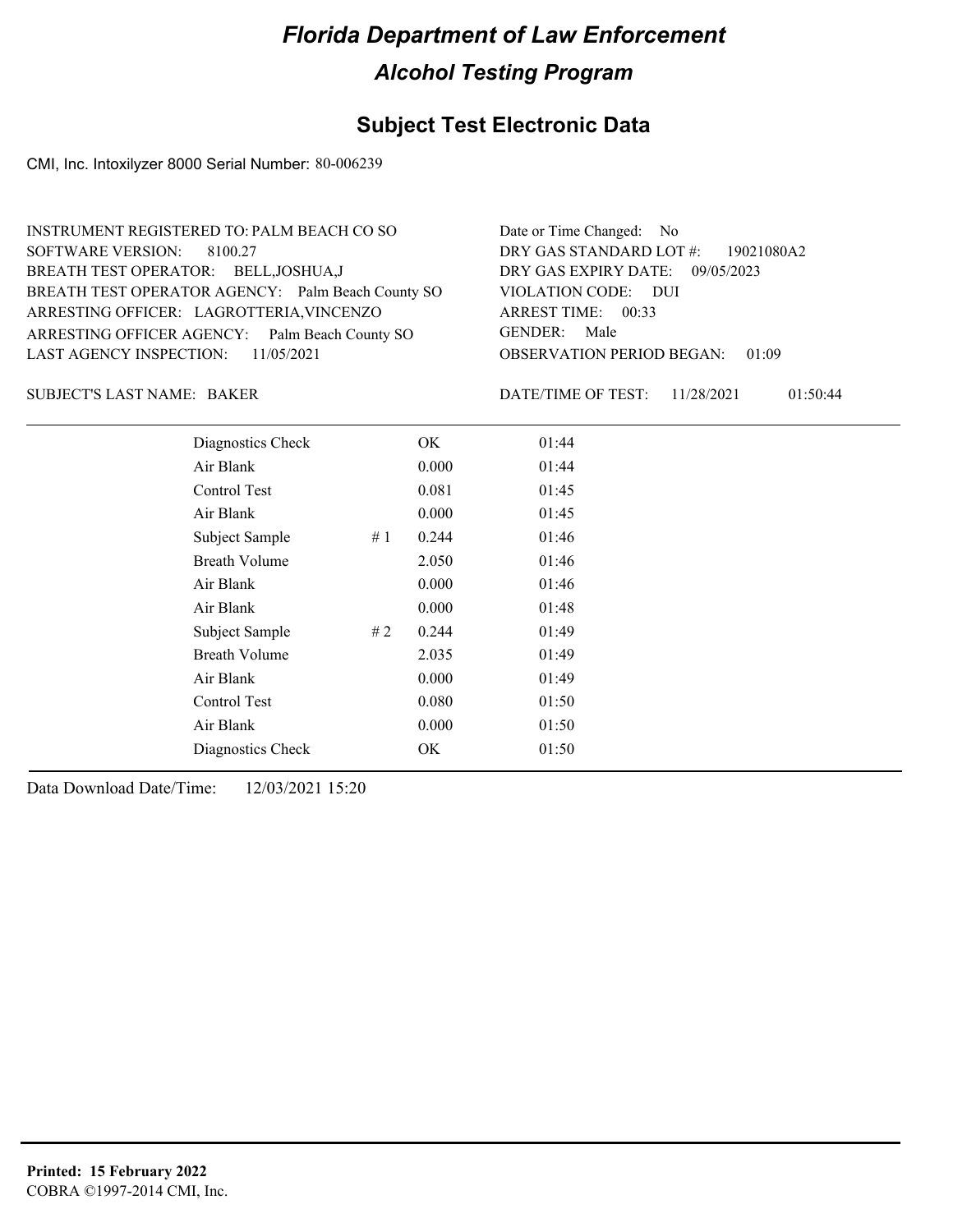#### **Subject Test Electronic Data**

CMI, Inc. Intoxilyzer 8000 Serial Number: 80-006239

| INSTRUMENT REGISTERED TO: PALM BEACH CO SO        | Date or Time Changed: No               |
|---------------------------------------------------|----------------------------------------|
| SOFTWARE VERSION: 8100.27                         | DRY GAS STANDARD LOT #: 19021080A2     |
| BREATH TEST OPERATOR: BELL, JOSHUA, J             | DRY GAS EXPIRY DATE: 09/05/2023        |
| BREATH TEST OPERATOR AGENCY: Palm Beach County SO | VIOLATION CODE: DUI                    |
| ARRESTING OFFICER: NALERIO, LUIS                  | ARREST TIME: 02:33                     |
| ARRESTING OFFICER AGENCY: Boynton Beach PD        | GENDER: Male                           |
| LAST AGENCY INSPECTION: $11/05/2021$              | <b>OBSERVATION PERIOD BEGAN: 02:56</b> |
|                                                   |                                        |

TILSON SUBJECT'S LAST NAME: DATE/TIME OF TEST:

DATE/TIME OF TEST: 11/28/2021 03:36:29

| Diagnostics Check    |    | OK    | 03:22 |                |
|----------------------|----|-------|-------|----------------|
| Air Blank            |    | 0.000 | 03:23 |                |
| Control Test         |    | 0.080 | 03:23 |                |
| Air Blank            |    | 0.000 | 03:23 |                |
| Subject Sample       | #1 | 0.209 | 03:25 |                |
| <b>Breath Volume</b> |    | 1.703 | 03:25 |                |
| Air Blank            |    | 0.000 | 03:26 |                |
| Air Blank            |    | 0.000 | 03:28 |                |
| Subject Sample       | #2 | 0.202 | 03:31 | Volume Not Met |
| <b>Breath Volume</b> |    | 0.894 | 03:31 |                |
| Air Blank            |    | 0.000 | 03:32 |                |
| Air Blank            |    | 0.000 | 03:34 |                |
| Subject Sample       | #3 | 0.208 | 03:34 |                |
| <b>Breath Volume</b> |    | 2.195 | 03:34 |                |
| Air Blank            |    | 0.000 | 03:35 |                |
| Control Test         |    | 0.077 | 03:35 |                |
| Air Blank            |    | 0.000 | 03:36 |                |
| Diagnostics Check    |    | OK    | 03:36 |                |
|                      |    |       |       |                |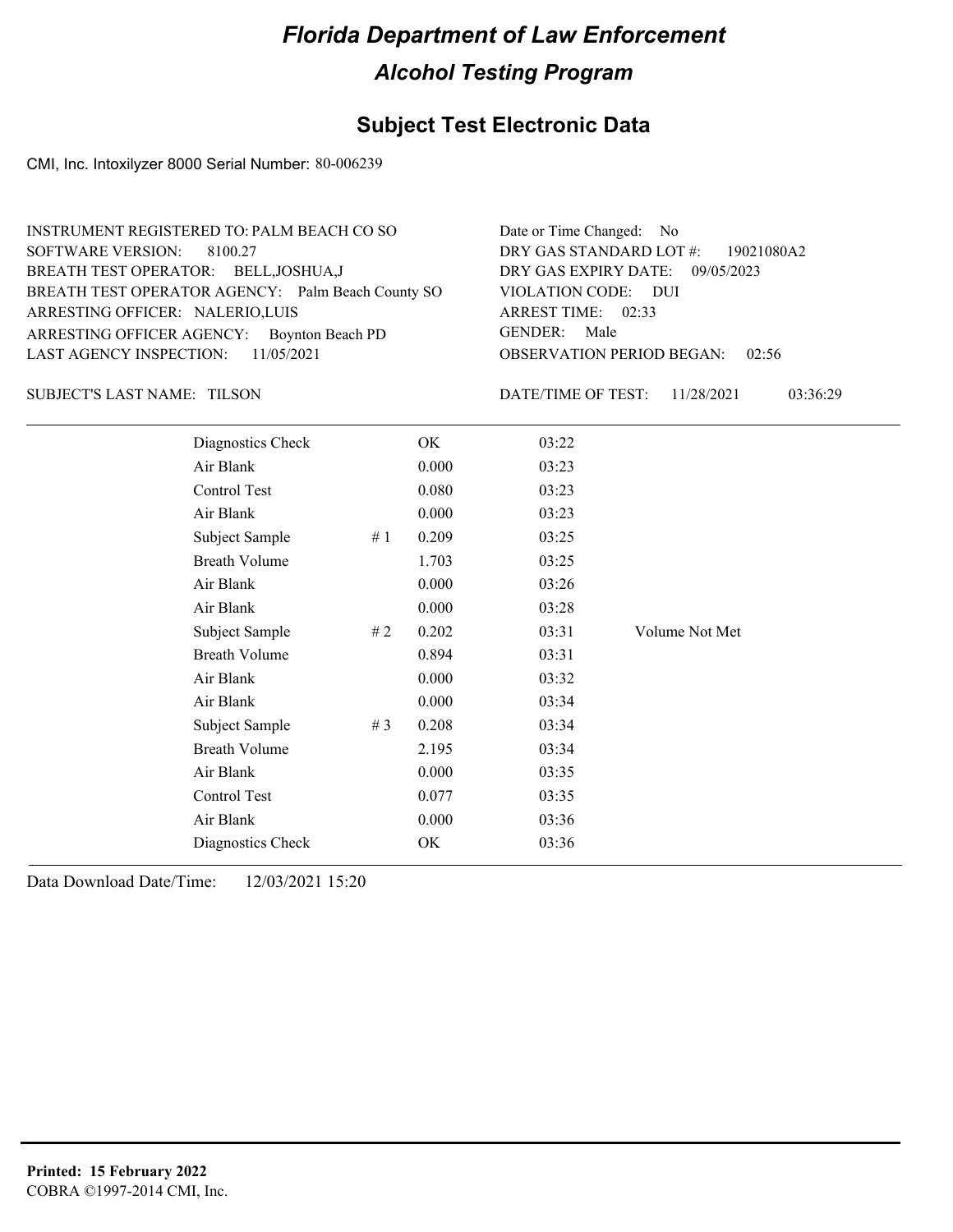#### **Subject Test Electronic Data**

CMI, Inc. Intoxilyzer 8000 Serial Number: 80-006239

| INSTRUMENT REGISTERED TO: PALM BEACH CO SO        | Date or Time Changed: No               |
|---------------------------------------------------|----------------------------------------|
| SOFTWARE VERSION: 8100.27                         | DRY GAS STANDARD LOT #: 19021080A2     |
| BREATH TEST OPERATOR: LEAHEY, THOMAS, H           | DRY GAS EXPIRY DATE: 09/05/2023        |
| BREATH TEST OPERATOR AGENCY: Palm Beach County SO | VIOLATION CODE: DUI                    |
| ARRESTING OFFICER: WALKER, JODI                   | ARREST TIME: 01:19                     |
| ARRESTING OFFICER AGENCY: Palm Beach County SO    | GENDER: Male                           |
| LAST AGENCY INSPECTION: $11/05/2021$              | <b>OBSERVATION PERIOD BEGAN: 01:49</b> |
|                                                   |                                        |

SUBJECT'S LAST NAME: GOMEZ LOPEZ DATE/TIME OF TEST:

DATE/TIME OF TEST: 11/29/2021 02:24:22

| Diagnostics Check    |    | OK    | 02:16 |  |  |
|----------------------|----|-------|-------|--|--|
| Air Blank            |    | 0.000 | 02:17 |  |  |
| Control Test         |    | 0.081 | 02:17 |  |  |
| Air Blank            |    | 0.000 | 02:18 |  |  |
| Subject Sample       | #1 | 0.222 | 02:19 |  |  |
| <b>Breath Volume</b> |    | 3.628 | 02:19 |  |  |
| Air Blank            |    | 0.000 | 02:20 |  |  |
| Air Blank            |    | 0.000 | 02:22 |  |  |
| Subject Sample       | #2 | 0.224 | 02:22 |  |  |
| <b>Breath Volume</b> |    | 2.937 | 02:22 |  |  |
| Air Blank            |    | 0.000 | 02:23 |  |  |
| Control Test         |    | 0.079 | 02:23 |  |  |
| Air Blank            |    | 0.000 | 02:24 |  |  |
| Diagnostics Check    |    | OK    | 02:24 |  |  |
|                      |    |       |       |  |  |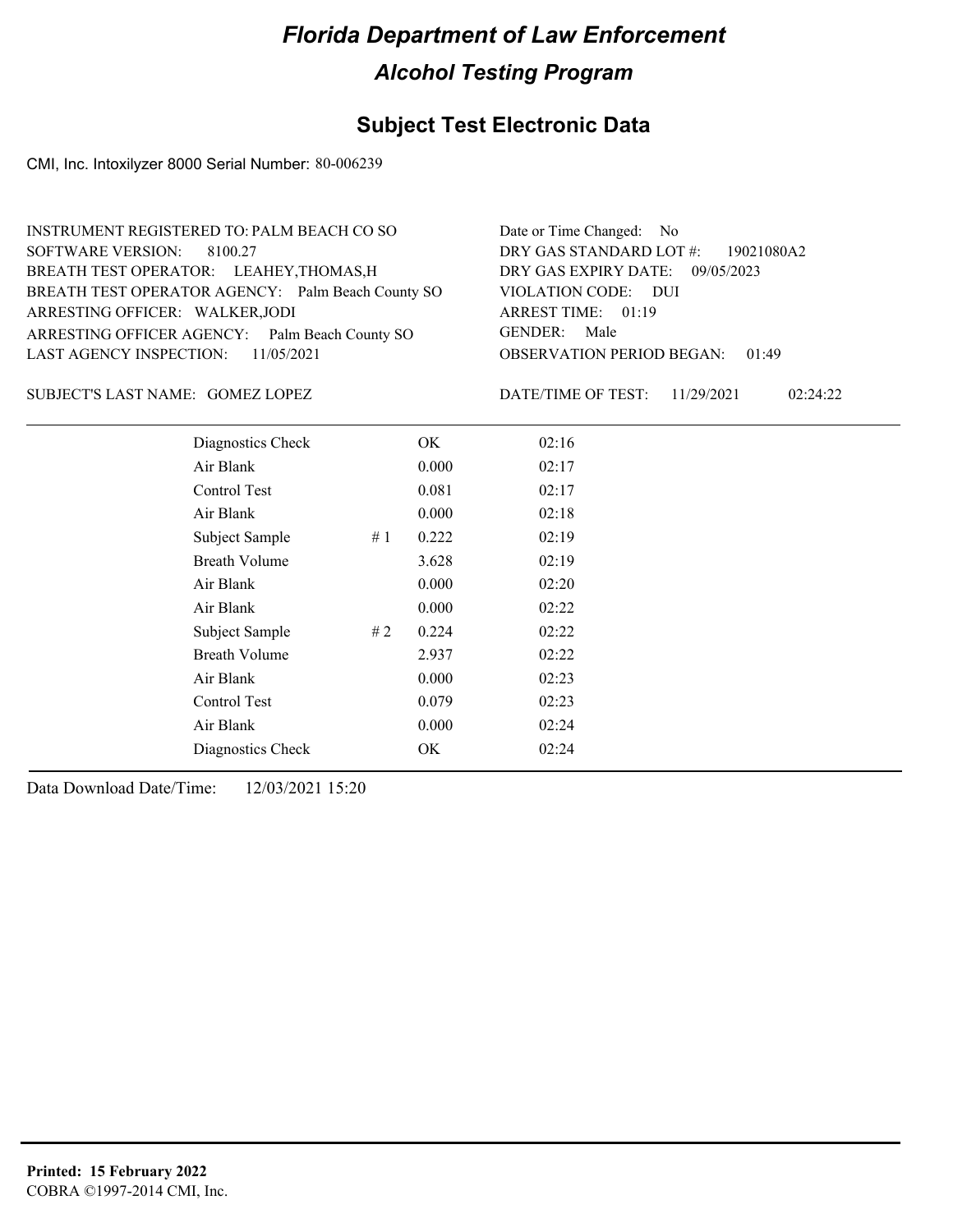#### **Subject Test Electronic Data**

CMI, Inc. Intoxilyzer 8000 Serial Number: 80-006239

| INSTRUMENT REGISTERED TO: PALM BEACH CO SO        | Date or Time Changed: No               |
|---------------------------------------------------|----------------------------------------|
| SOFTWARE VERSION: 8100.27                         | DRY GAS STANDARD LOT #: 19021080A2     |
| BREATH TEST OPERATOR: LEAHEY, THOMAS, H           | DRY GAS EXPIRY DATE: 09/05/2023        |
| BREATH TEST OPERATOR AGENCY: Palm Beach County SO | VIOLATION CODE: DUI                    |
| ARRESTING OFFICER: MANISCALCO, MICHAEL            | ARREST TIME: 01:37                     |
| ARRESTING OFFICER AGENCY: Palm Beach County SO    | GENDER: Male                           |
| LAST AGENCY INSPECTION: $11/05/2021$              | <b>OBSERVATION PERIOD BEGAN: 02:02</b> |
|                                                   |                                        |

SUBJECT'S LAST NAME: CARTER DATE/TIME OF TEST:

DATE/TIME OF TEST: 11/29/2021 02:46:36

| Diagnostics Check    |    | OK    | 02:40 |
|----------------------|----|-------|-------|
| Air Blank            |    | 0.000 | 02:40 |
| Control Test         |    | 0.079 | 02:40 |
| Air Blank            |    | 0.000 | 02:41 |
| Subject Sample       | #1 | 0.171 | 02:41 |
| <b>Breath Volume</b> |    | 2.554 | 02:41 |
| Air Blank            |    | 0.000 | 02:42 |
| Air Blank            |    | 0.000 | 02:44 |
| Subject Sample       | #2 | 0.179 | 02:45 |
| <b>Breath Volume</b> |    | 3.062 | 02:45 |
| Air Blank            |    | 0.000 | 02:45 |
| Control Test         |    | 0.079 | 02:46 |
| Air Blank            |    | 0.000 | 02:46 |
| Diagnostics Check    |    | OK    | 02:46 |
|                      |    |       |       |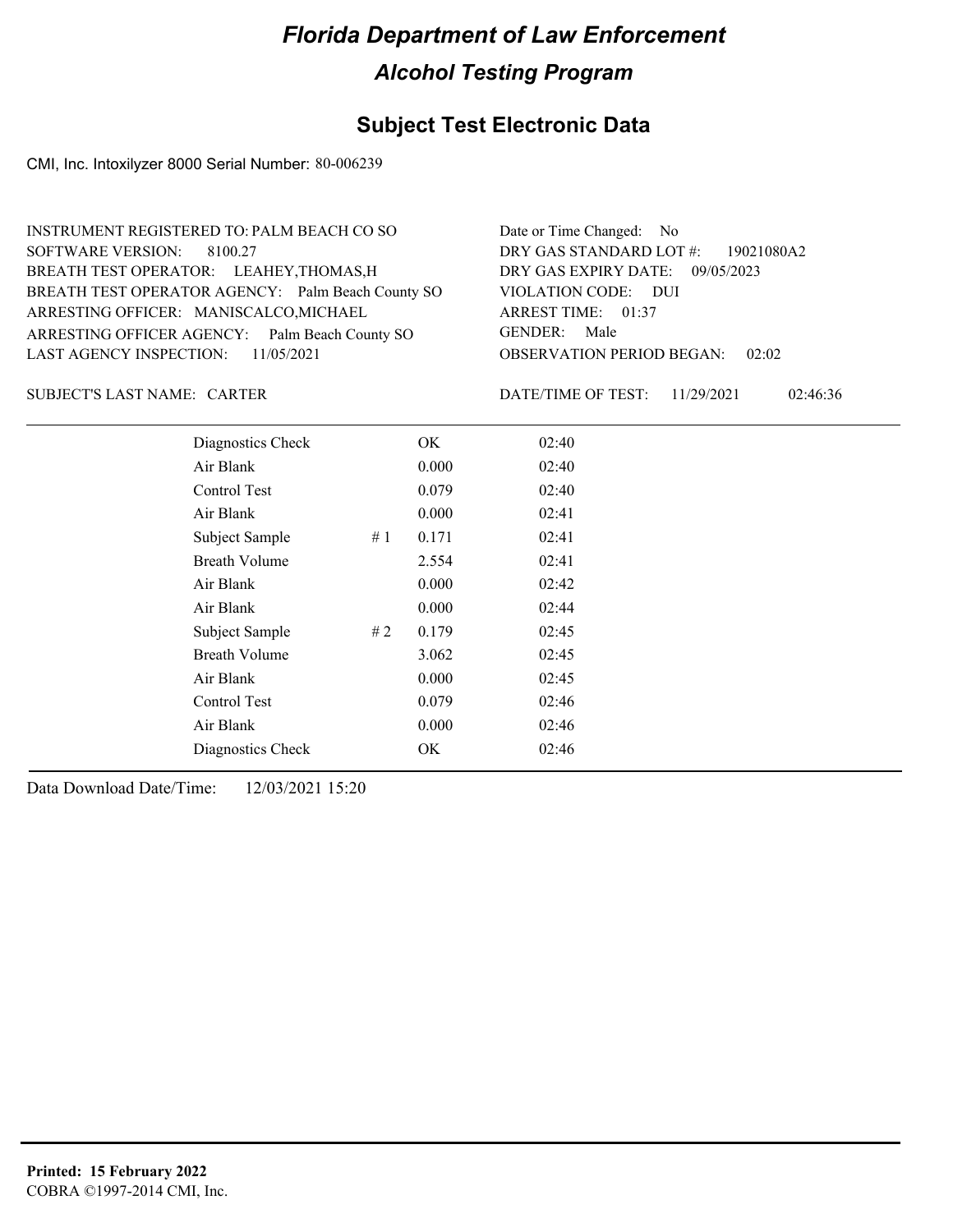#### **Subject Test Electronic Data**

CMI, Inc. Intoxilyzer 8000 Serial Number: 80-006239

| INSTRUMENT REGISTERED TO: PALM BEACH CO SO        | Date or Time Changed: No               |
|---------------------------------------------------|----------------------------------------|
| SOFTWARE VERSION: 8100.27                         | DRY GAS STANDARD LOT #: 19021080A2     |
| BREATH TEST OPERATOR: POUND, PARIS, D             | DRY GAS EXPIRY DATE: 09/05/2023        |
| BREATH TEST OPERATOR AGENCY: Palm Beach County SO | VIOLATION CODE: DUI                    |
| ARRESTING OFFICER: MCGILLICUDDY, STEVEN           | ARREST TIME: 01:40                     |
| ARRESTING OFFICER AGENCY: Jupiter PD              | GENDER: Male                           |
| LAST AGENCY INSPECTION: $11/05/2021$              | <b>OBSERVATION PERIOD BEGAN: 02:07</b> |
|                                                   |                                        |

#### MZAMO SUBJECT'S LAST NAME: DATE/TIME OF TEST:

DATE/TIME OF TEST: 11/30/2021 02:40:31

| Diagnostics Check    | OK    | 02:34 |
|----------------------|-------|-------|
| Air Blank            | 0.000 | 02:34 |
| Control Test         | 0.081 | 02:34 |
| Air Blank            | 0.000 | 02:35 |
| Subject Sample<br>#1 | 0.219 | 02:35 |
| <b>Breath Volume</b> | 3.726 | 02:35 |
| Air Blank            | 0.000 | 02:36 |
| Air Blank            | 0.000 | 02:38 |
| Subject Sample<br>#2 | 0.212 | 02:38 |
| <b>Breath Volume</b> | 3.238 | 02:38 |
| Air Blank            | 0.000 | 02:39 |
| Control Test         | 0.080 | 02:39 |
| Air Blank            | 0.000 | 02:40 |
| Diagnostics Check    | OK    | 02:40 |
|                      |       |       |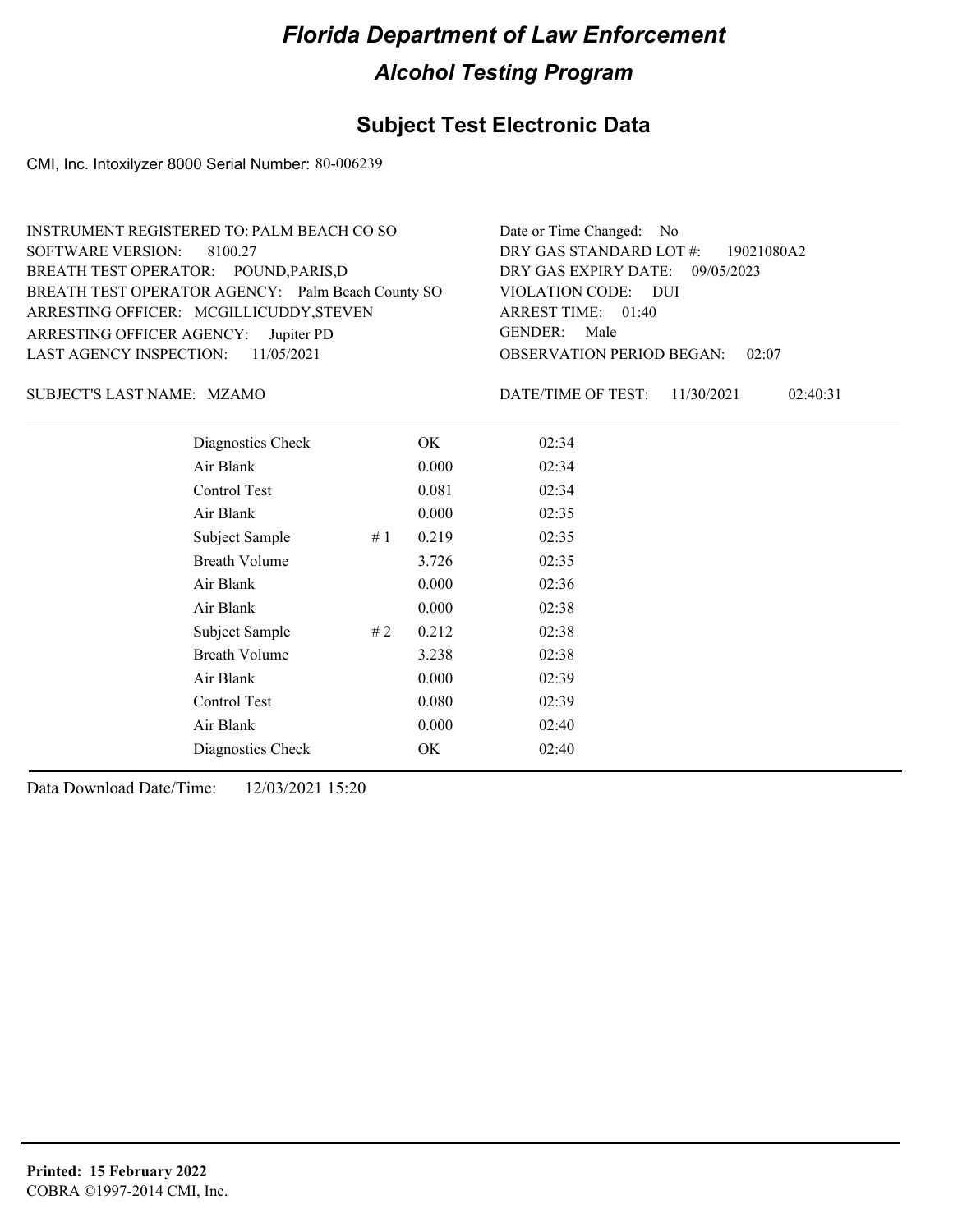#### **Subject Test Electronic Data**

CMI, Inc. Intoxilyzer 8000 Serial Number: 80-006385

| INSTRUMENT REGISTERED TO: HILLSBOROUGH CO SO    | Date or Time Changed: No               |
|-------------------------------------------------|----------------------------------------|
| SOFTWARE VERSION: 8100.27                       | DRY GAS STANDARD LOT #: 18220080A2     |
| BREATH TEST OPERATOR: LONEY, ANIA, L            | DRY GAS EXPIRY DATE: 08/05/2022        |
| BREATH TEST OPERATOR AGENCY: Hillsborough Co SO | VIOLATION CODE: DUI                    |
| ARRESTING OFFICER: GARNER, W                    | ARREST TIME: 01:40                     |
| ARRESTING OFFICER AGENCY: Hillsborough Co SO    | GENDER: Male                           |
| LAST AGENCY INSPECTION: $10/07/2021$            | <b>OBSERVATION PERIOD BEGAN: 02:01</b> |

#### BRIGHTMAN III SUBJECT'S LAST NAME: DATE/TIME OF TEST:

DATE/TIME OF TEST: 11/02/2021 02:30:11

| Diagnostics Check    |    | OK    | 02:22 |
|----------------------|----|-------|-------|
| Air Blank            |    | 0.000 | 02:22 |
| Control Test         |    | 0.081 | 02:22 |
| Air Blank            |    | 0.000 | 02:23 |
| Subject Sample       | #1 | 0.137 | 02:24 |
| Breath Volume        |    | 2.488 | 02:24 |
| Air Blank            |    | 0.000 | 02:25 |
| Air Blank            |    | 0.000 | 02:27 |
| Subject Sample       | #2 | 0.132 | 02:28 |
| <b>Breath Volume</b> |    | 2.941 | 02:28 |
| Air Blank            |    | 0.000 | 02:29 |
| Control Test         |    | 0.079 | 02:29 |
| Air Blank            |    | 0.000 | 02:30 |
| Diagnostics Check    |    | OK    | 02:30 |
|                      |    |       |       |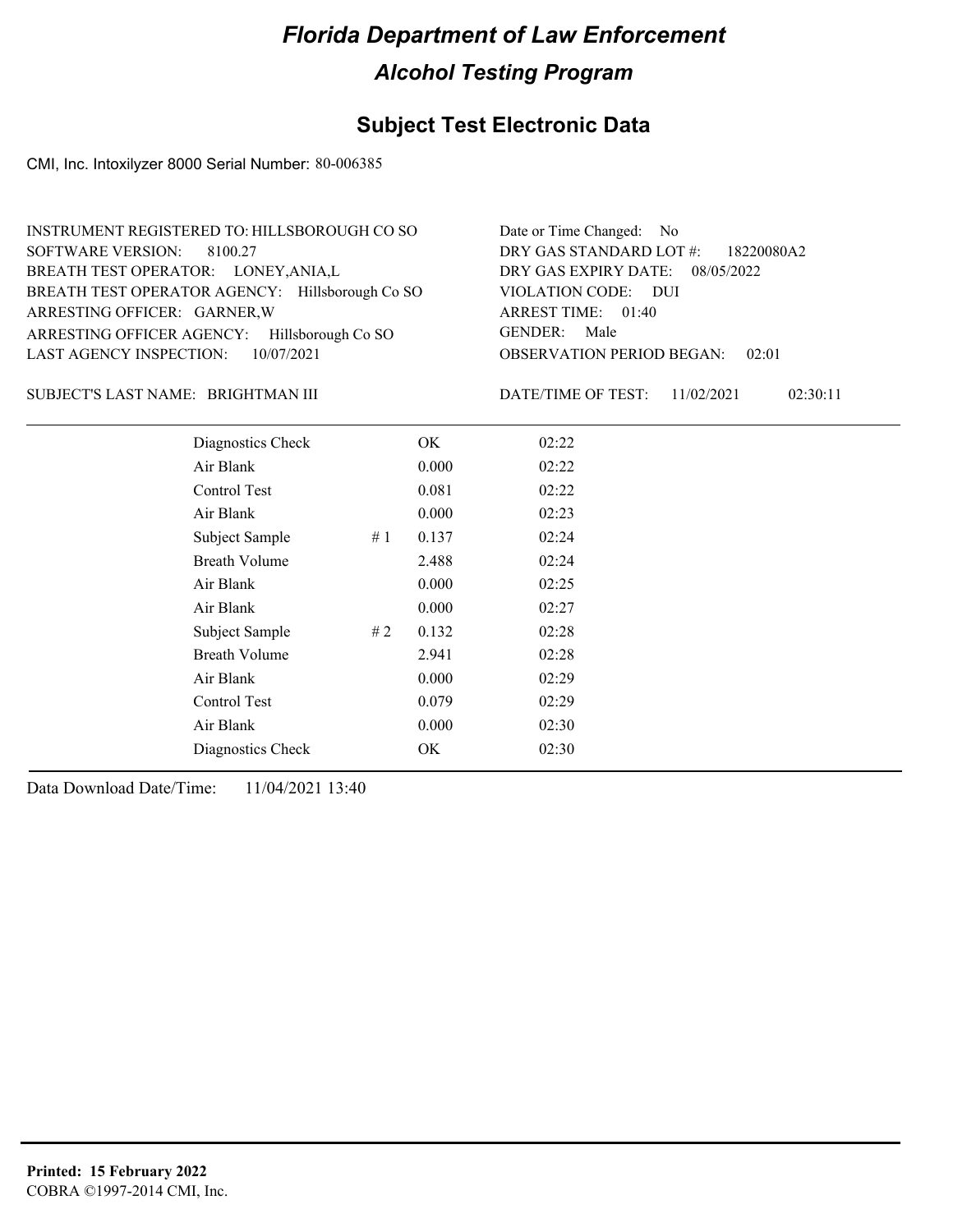#### **Subject Test Electronic Data**

CMI, Inc. Intoxilyzer 8000 Serial Number: 80-006385

| INSTRUMENT REGISTERED TO: HILLSBOROUGH CO SO    | Date or Time Changed: No               |
|-------------------------------------------------|----------------------------------------|
| SOFTWARE VERSION: 8100.27                       | DRY GAS STANDARD LOT #: 18220080A2     |
| BREATH TEST OPERATOR: GREENLEE, NANCY, J        | DRY GAS EXPIRY DATE: 08/05/2022        |
| BREATH TEST OPERATOR AGENCY: Hillsborough Co SO | VIOLATION CODE: DUI                    |
| ARRESTING OFFICER: SNAGGS,S                     | ARREST TIME: 02:02                     |
| ARRESTING OFFICER AGENCY: Tampa PD              | GENDER: Male                           |
| LAST AGENCY INSPECTION: 11/04/2021              | <b>OBSERVATION PERIOD BEGAN: 02:31</b> |

JOHNSON SUBJECT'S LAST NAME: DATE/TIME OF TEST:

DATE/TIME OF TEST: 11/07/2021 02:58:43

| Diagnostics Check    |    | OK    | 02:51 |
|----------------------|----|-------|-------|
| Air Blank            |    | 0.000 | 02:52 |
| Control Test         |    | 0.080 | 02:52 |
| Air Blank            |    | 0.000 | 02:53 |
| Subject Sample       | #1 | 0.193 | 02:54 |
| <b>Breath Volume</b> |    | 1.523 | 02:54 |
| Air Blank            |    | 0.000 | 02:54 |
| Air Blank            |    | 0.000 | 02:56 |
| Subject Sample       | #2 | 0.191 | 02:57 |
| <b>Breath Volume</b> |    | 1.945 | 02:57 |
| Air Blank            |    | 0.000 | 02:57 |
| Control Test         |    | 0.079 | 02:58 |
| Air Blank            |    | 0.000 | 02:58 |
| Diagnostics Check    |    | OK    | 02:58 |
|                      |    |       |       |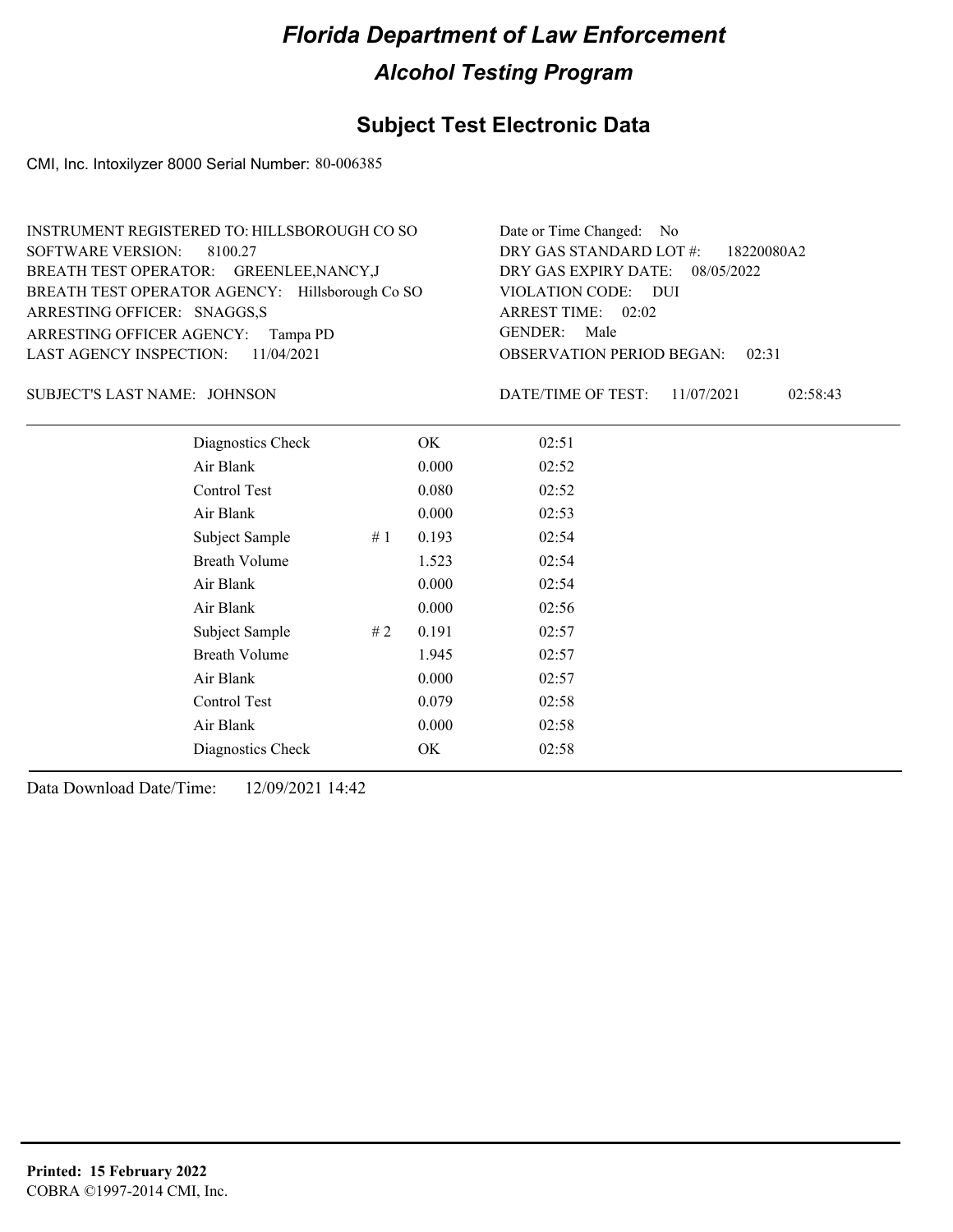#### **Subject Test Electronic Data**

CMI, Inc. Intoxilyzer 8000 Serial Number: 80-006385

| INSTRUMENT REGISTERED TO: HILLSBOROUGH CO SO    | Date or Time Changed: No               |
|-------------------------------------------------|----------------------------------------|
| SOFTWARE VERSION: 8100.27                       | DRY GAS STANDARD LOT $\#$ : 18220080A2 |
| BREATH TEST OPERATOR: JONES, MINDY, L           | DRY GAS EXPIRY DATE: 08/05/2022        |
| BREATH TEST OPERATOR AGENCY: Hillsborough Co SO | VIOLATION CODE: DUI                    |
| ARRESTING OFFICER: WILLIAMS,P                   | ARREST TIME: 03:42                     |
| ARRESTING OFFICER AGENCY: Hillsborough Co SO    | GENDER: Female                         |
| LAST AGENCY INSPECTION: 11/04/2021              | <b>OBSERVATION PERIOD BEGAN: 04:09</b> |

#### BRICKHOUSE SUBJECT'S LAST NAME: DATE/TIME OF TEST:

DATE/TIME OF TEST: 11/07/2021 04:36:57

| Diagnostics Check    |    | OK    | 04:30 |
|----------------------|----|-------|-------|
| Air Blank            |    | 0.000 | 04:30 |
| <b>Control Test</b>  |    | 0.080 | 04:31 |
| Air Blank            |    | 0.000 | 04:31 |
| Subject Sample       | #1 | 0.168 | 04:32 |
| <b>Breath Volume</b> |    | 1.781 | 04:32 |
| Air Blank            |    | 0.000 | 04:33 |
| Air Blank            |    | 0.000 | 04:34 |
| Subject Sample       | #2 | 0.166 | 04:35 |
| <b>Breath Volume</b> |    | 1.457 | 04:35 |
| Air Blank            |    | 0.000 | 04:36 |
| Control Test         |    | 0.080 | 04:36 |
| Air Blank            |    | 0.000 | 04:36 |
| Diagnostics Check    |    | OK    | 04:36 |
|                      |    |       |       |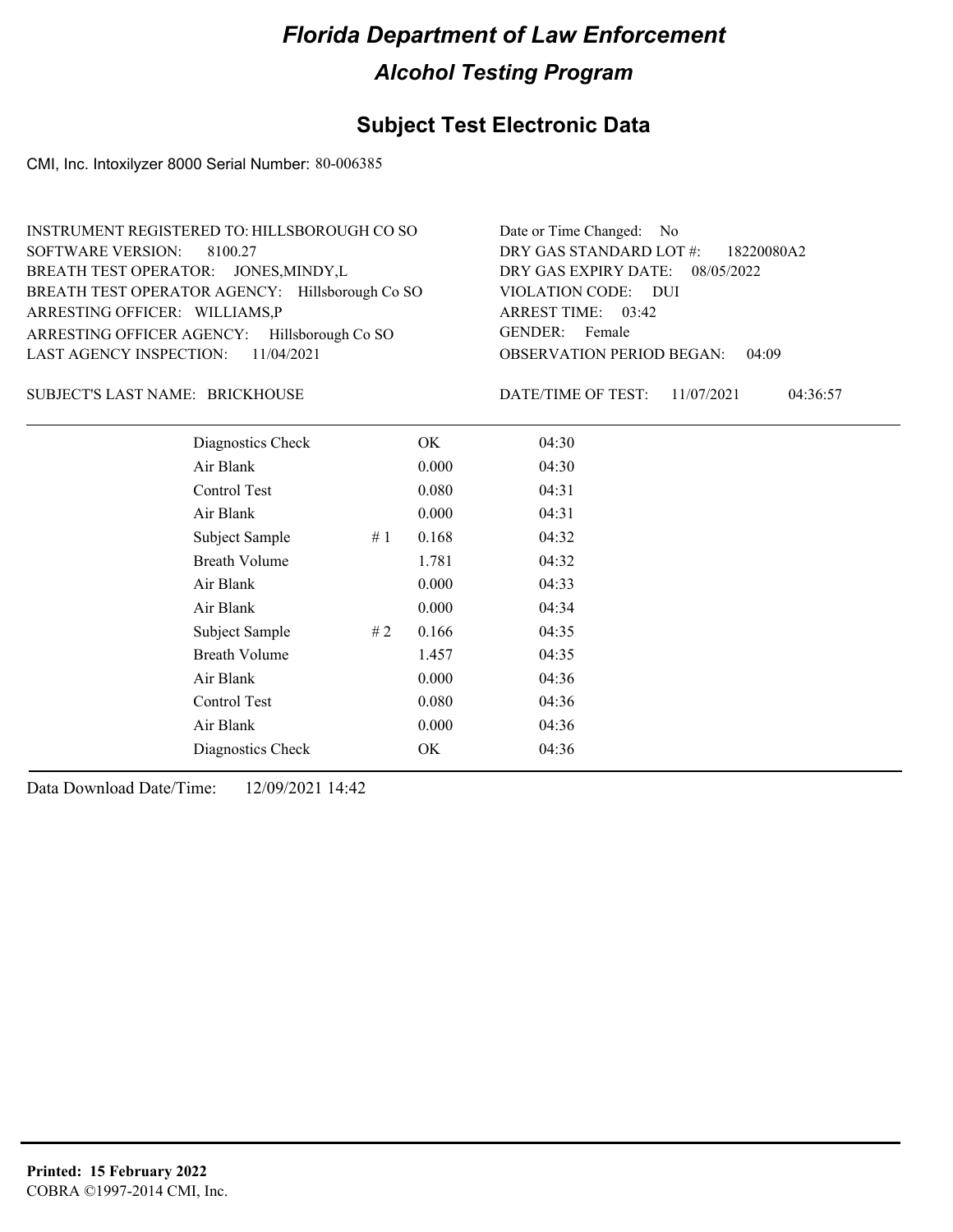#### **Subject Test Electronic Data**

CMI, Inc. Intoxilyzer 8000 Serial Number: 80-006435

| INSTRUMENT REGISTERED TO: ESCAMBIA COUNTY SO | Date or Time Changed: No               |
|----------------------------------------------|----------------------------------------|
| SOFTWARE VERSION: 8100.27                    | DRY GAS STANDARD LOT $\#$ : 1408275    |
| BREATH TEST OPERATOR: GENTRY, BENJAMIN, W    | DRY GAS EXPIRY DATE: $11/19/2023$      |
| BREATH TEST OPERATOR AGENCY: Pensacola PD    | VIOLATION CODE: DUI                    |
| ARRESTING OFFICER: LEDBETTER, CALEB          | ARREST TIME: $12:45$                   |
| ARRESTING OFFICER AGENCY: Pensacola PD       | GENDER: Male                           |
| LAST AGENCY INSPECTION: 10/22/2021           | <b>OBSERVATION PERIOD BEGAN: 13:24</b> |

SUBJECT'S LAST NAME: HICKS DATE/TIME OF TEST:

DATE/TIME OF TEST: 11/02/2021 13:51:44

| Diagnostics Check    |    | OK.   | 13:45 |
|----------------------|----|-------|-------|
| Air Blank            |    | 0.000 | 13:45 |
| Control Test         |    | 0.081 | 13:45 |
| Air Blank            |    | 0.000 | 13:46 |
| Subject Sample       | #1 | 0.224 | 13:46 |
| <b>Breath Volume</b> |    | 3.691 | 13:46 |
| Air Blank            |    | 0.000 | 13:47 |
| Air Blank            |    | 0.000 | 13:49 |
| Subject Sample       | #2 | 0.223 | 13:49 |
| <b>Breath Volume</b> |    | 3.484 | 13:49 |
| Air Blank            |    | 0.000 | 13:50 |
| Control Test         |    | 0.079 | 13:51 |
| Air Blank            |    | 0.000 | 13:51 |
| Diagnostics Check    |    | OK    | 13:51 |
|                      |    |       |       |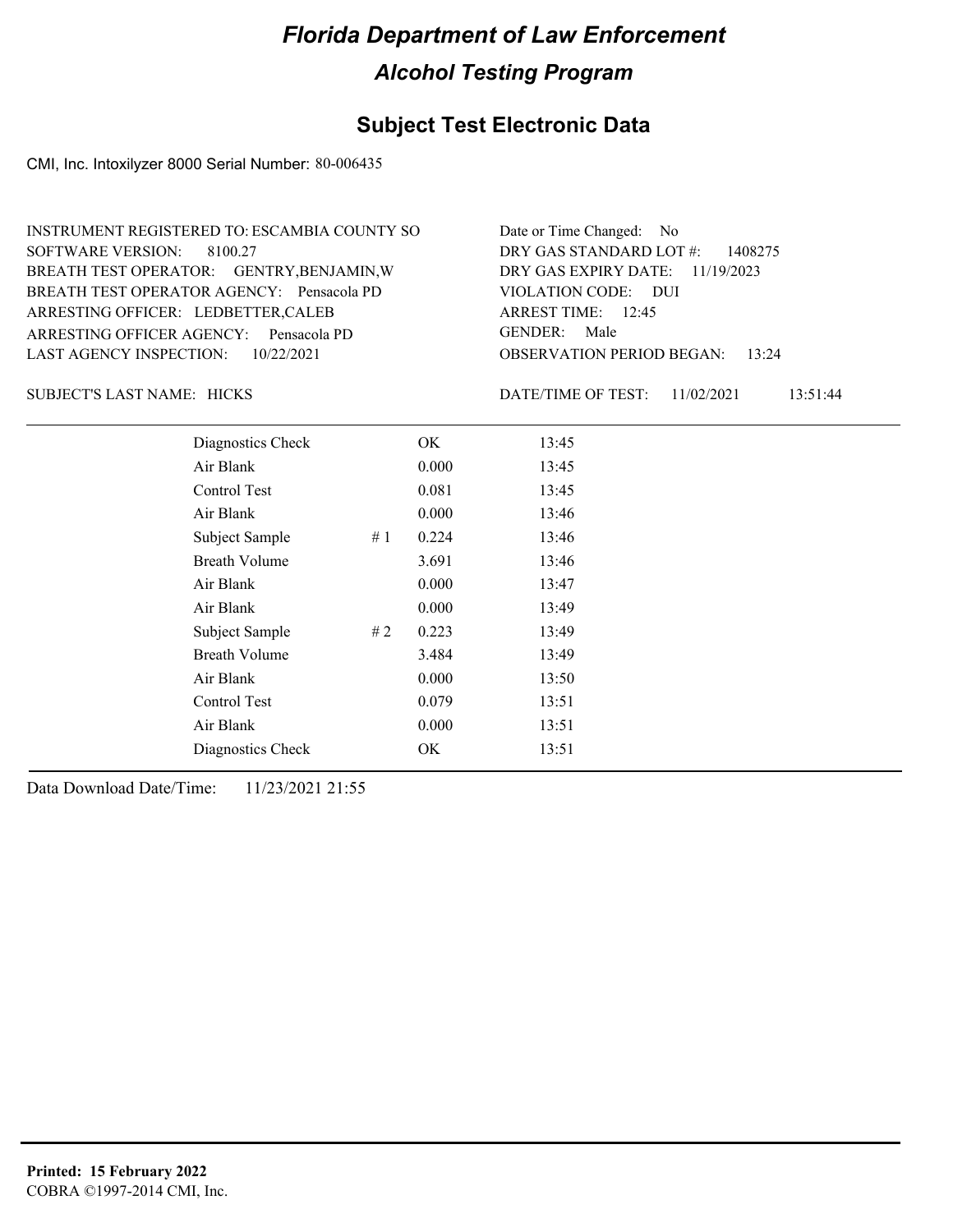#### **Subject Test Electronic Data**

CMI, Inc. Intoxilyzer 8000 Serial Number: 80-006435

| INSTRUMENT REGISTERED TO: ESCAMBIA COUNTY SO | Date or Time Changed: No               |
|----------------------------------------------|----------------------------------------|
| SOFTWARE VERSION: 8100.27                    | DRY GAS STANDARD LOT $\#$ : 1408275    |
| BREATH TEST OPERATOR: GLASS, DREW, S         | DRY GAS EXPIRY DATE: $11/19/2023$      |
| BREATH TEST OPERATOR AGENCY: Pensacola PD    | VIOLATION CODE: DUI                    |
| ARRESTING OFFICER: WOODS, LINDSEY            | ARREST TIME: $03:10$                   |
| ARRESTING OFFICER AGENCY: Pensacola PD       | GENDER: Male                           |
| LAST AGENCY INSPECTION: 10/22/2021           | <b>OBSERVATION PERIOD BEGAN: 03:15</b> |

SUBJECT'S LAST NAME: ADAMS DATE/TIME OF TEST:

DATE/TIME OF TEST: 11/06/2021 03:44:48

| Diagnostics Check    |    | OK    | 03:37 |
|----------------------|----|-------|-------|
| Air Blank            |    | 0.000 | 03:38 |
| Control Test         |    | 0.083 | 03:38 |
| Air Blank            |    | 0.000 | 03:39 |
| Subject Sample       | #1 | 0.217 | 03:40 |
| <b>Breath Volume</b> |    | 2.128 | 03:40 |
| Air Blank            |    | 0.000 | 03:40 |
| Air Blank            |    | 0.000 | 03:42 |
| Subject Sample       | #2 | 0.214 | 03:43 |
| <b>Breath Volume</b> |    | 2.070 | 03:43 |
| Air Blank            |    | 0.000 | 03:43 |
| <b>Control Test</b>  |    | 0.082 | 03:44 |
| Air Blank            |    | 0.000 | 03:44 |
| Diagnostics Check    |    | OK    | 03:44 |
|                      |    |       |       |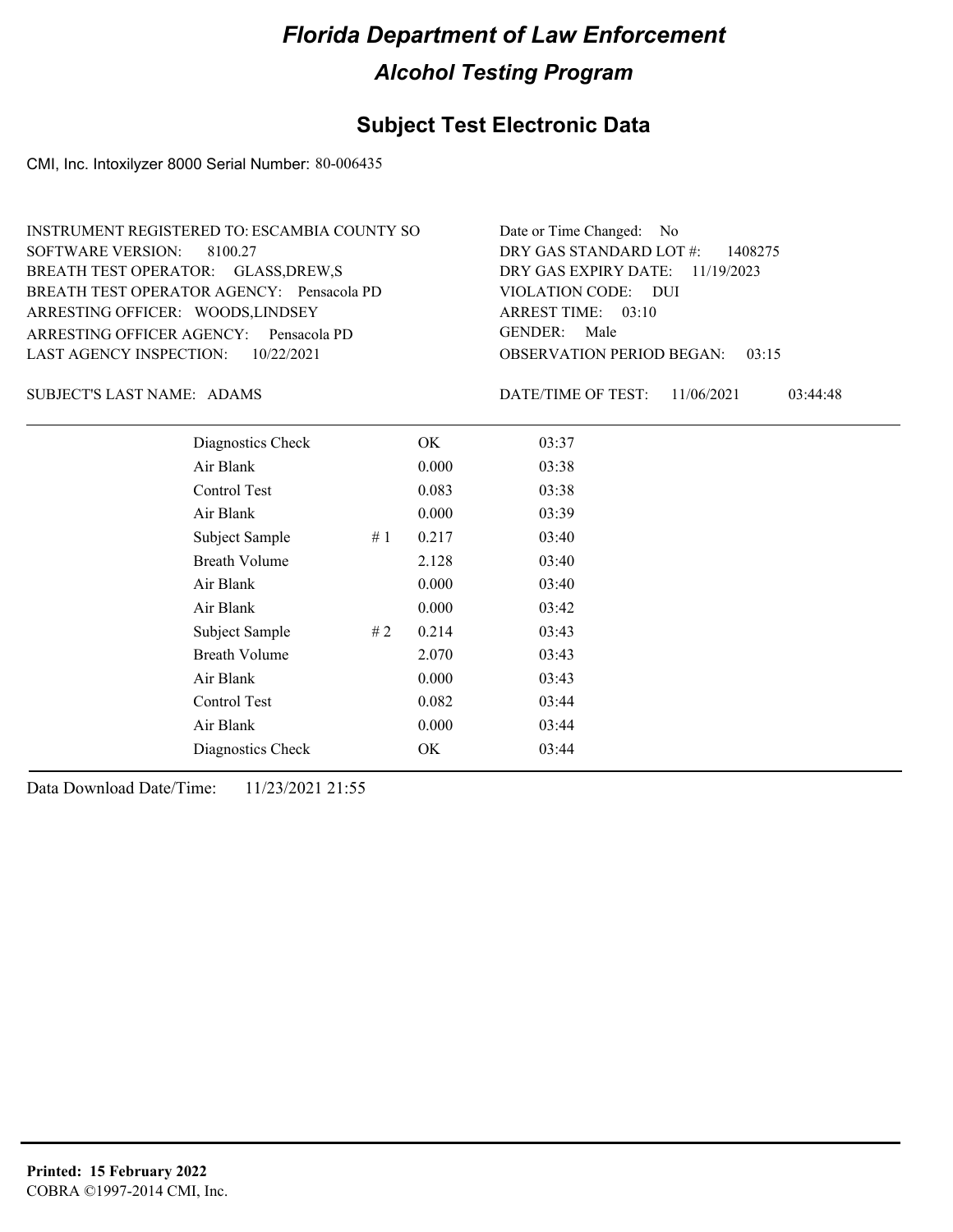#### **Subject Test Electronic Data**

CMI, Inc. Intoxilyzer 8000 Serial Number: 80-006435

| INSTRUMENT REGISTERED TO: ESCAMBIA COUNTY SO | Date or Time Changed: No               |
|----------------------------------------------|----------------------------------------|
| SOFTWARE VERSION: 8100.27                    | DRY GAS STANDARD LOT $\#$ : 1408275    |
| BREATH TEST OPERATOR: MCMAHON, KENNETH, J    | DRY GAS EXPIRY DATE: $11/19/2023$      |
| BREATH TEST OPERATOR AGENCY: Pensacola PD    | VIOLATION CODE: DUI                    |
| ARRESTING OFFICER: COTTON, PIERCE            | ARREST TIME: 23:58                     |
| ARRESTING OFFICER AGENCY: Pensacola PD       | GENDER: Female                         |
| LAST AGENCY INSPECTION: $10/22/2021$         | <b>OBSERVATION PERIOD BEGAN: 00:21</b> |

SUBJECT'S LAST NAME: ROWE DATE/TIME OF TEST:

DATE/TIME OF TEST: 11/07/2021 00:48:55

| Diagnostics Check    |    | OK    | 00:41 |  |
|----------------------|----|-------|-------|--|
| Air Blank            |    | 0.000 | 00:42 |  |
| <b>Control Test</b>  |    | 0.082 | 00:42 |  |
| Air Blank            |    | 0.000 | 00:43 |  |
| Subject Sample       | #1 | 0.185 | 00:44 |  |
| <b>Breath Volume</b> |    | 2.019 | 00:44 |  |
| Air Blank            |    | 0.000 | 00:44 |  |
| Air Blank            |    | 0.000 | 00:46 |  |
| Subject Sample       | #2 | 0.175 | 00:47 |  |
| <b>Breath Volume</b> |    | 1.250 | 00:47 |  |
| Air Blank            |    | 0.000 | 00:47 |  |
| <b>Control Test</b>  |    | 0.081 | 00:48 |  |
| Air Blank            |    | 0.000 | 00:48 |  |
| Diagnostics Check    |    | OK    | 00:48 |  |
|                      |    |       |       |  |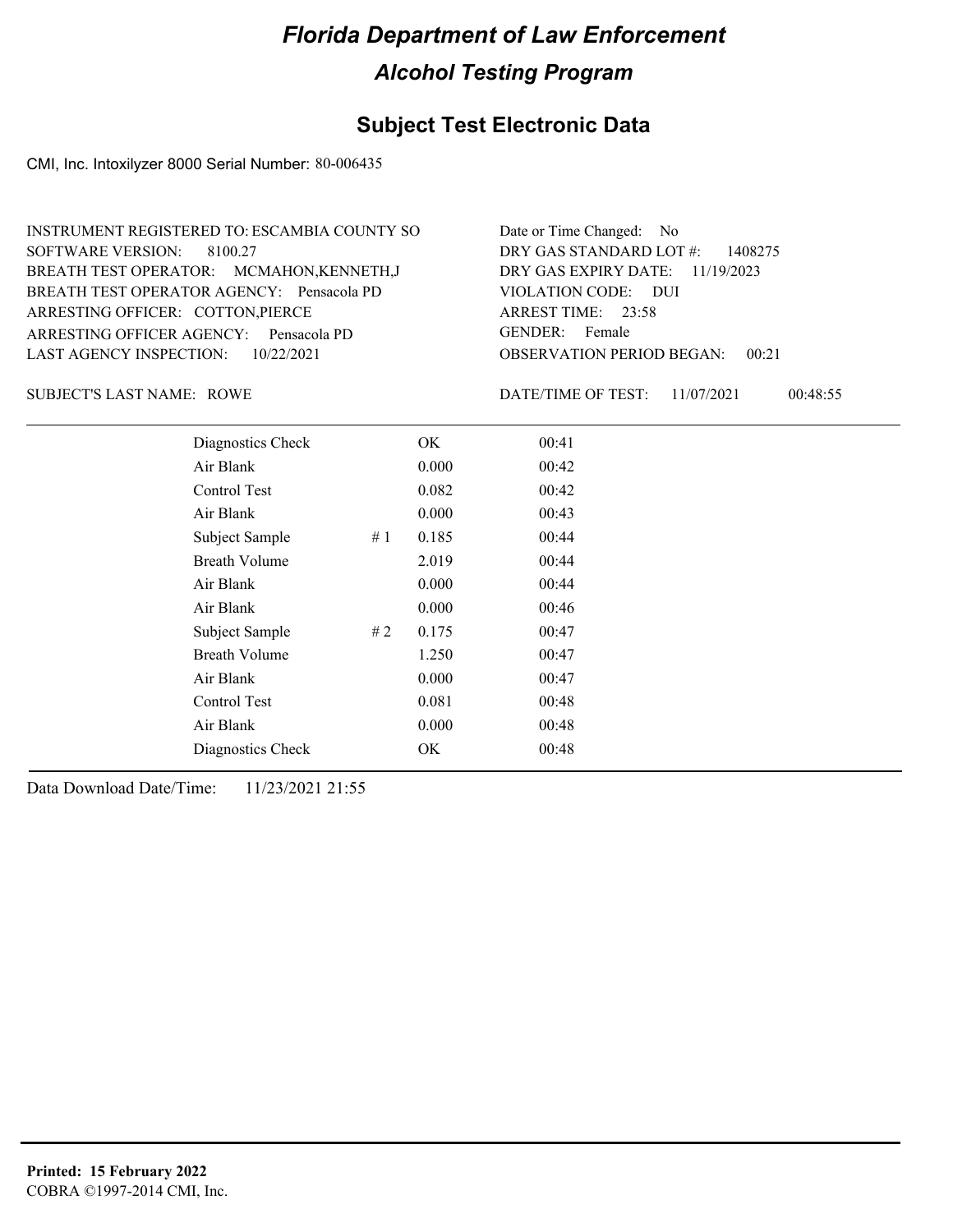#### **Subject Test Electronic Data**

CMI, Inc. Intoxilyzer 8000 Serial Number: 80-006435

| <b>INSTRUMENT REGISTERED TO: ESCAMBIA COUNTY SO</b> | Date or Time Changed: No               |
|-----------------------------------------------------|----------------------------------------|
| SOFTWARE VERSION: 8100.27                           | DRY GAS STANDARD LOT $\#$ : 1408275    |
| BREATH TEST OPERATOR: LEACH, ZACHARY, M             | DRY GAS EXPIRY DATE: $11/19/2023$      |
| BREATH TEST OPERATOR AGENCY: Pensacola PD           | VIOLATION CODE: DUI                    |
| ARRESTING OFFICER: WILLIAMS, BRANDON                | ARREST TIME: 18:10                     |
| ARRESTING OFFICER AGENCY: Pensacola PD              | GENDER: Female                         |
| LAST AGENCY INSPECTION: $10/22/2021$                | <b>OBSERVATION PERIOD BEGAN: 18:10</b> |

JACARUSO SUBJECT'S LAST NAME: DATE/TIME OF TEST:

DATE/TIME OF TEST: 11/09/2021 18:41:21

| Diagnostics Check    |    | OK    | 18:34 |
|----------------------|----|-------|-------|
| Air Blank            |    | 0.000 | 18:34 |
| Control Test         |    | 0.082 | 18:34 |
| Air Blank            |    | 0.000 | 18:35 |
| Subject Sample       | #1 | 0.111 | 18:36 |
| <b>Breath Volume</b> |    | 1.972 | 18:36 |
| Air Blank            |    | 0.000 | 18:37 |
| Air Blank            |    | 0.000 | 18:38 |
| Subject Sample       | #2 | 0.110 | 18:39 |
| <b>Breath Volume</b> |    | 2.101 | 18:39 |
| Air Blank            |    | 0.000 | 18:40 |
| Control Test         |    | 0.081 | 18:40 |
| Air Blank            |    | 0.000 | 18:41 |
| Diagnostics Check    |    | OK    | 18:41 |
|                      |    |       |       |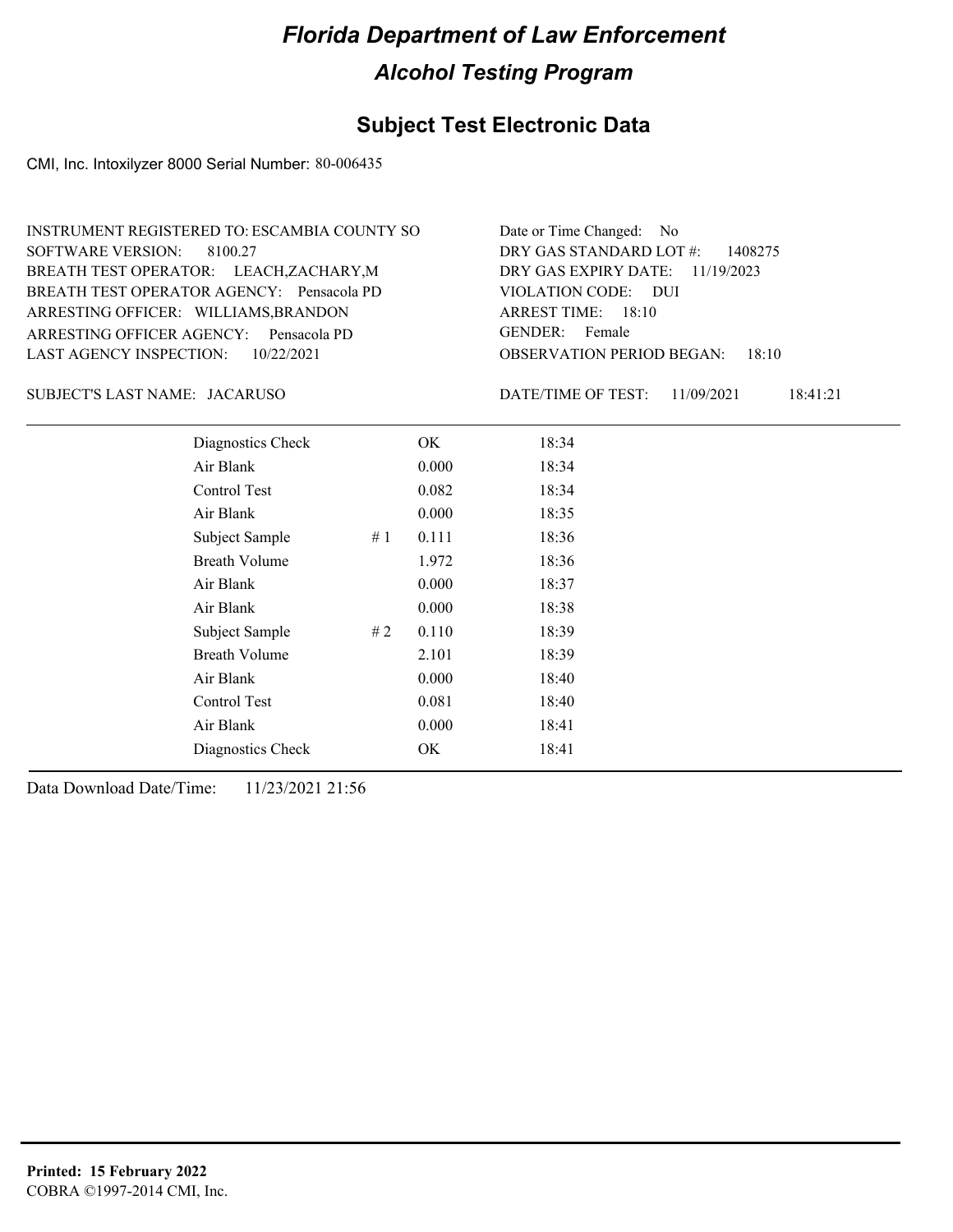#### **Subject Test Electronic Data**

CMI, Inc. Intoxilyzer 8000 Serial Number: 80-006435

| INSTRUMENT REGISTERED TO: ESCAMBIA COUNTY SO | Date or Time Changed: No               |
|----------------------------------------------|----------------------------------------|
| SOFTWARE VERSION: 8100.27                    | DRY GAS STANDARD LOT $\#$ : 1408275    |
| BREATH TEST OPERATOR: HUDSON, JOSHUA, K      | DRY GAS EXPIRY DATE: $11/19/2023$      |
| BREATH TEST OPERATOR AGENCY: Pensacola PD    | VIOLATION CODE: DUI                    |
| ARRESTING OFFICER: HUDSON, JOSHUA            | ARREST TIME: $01:01$                   |
| ARRESTING OFFICER AGENCY: Pensacola PD       | GENDER: Male                           |
| LAST AGENCY INSPECTION: 10/22/2021           | <b>OBSERVATION PERIOD BEGAN: 01:14</b> |

SUBJECT'S LAST NAME: FUTCH EXECUTE THE DATE/TIME OF TEST:

DATE/TIME OF TEST: 11/12/2021 01:58:08

| Diagnostics Check    |    | OK    | 01:45 |                |
|----------------------|----|-------|-------|----------------|
| Air Blank            |    | 0.000 | 01:46 |                |
| Control Test         |    | 0.082 | 01:46 |                |
| Air Blank            |    | 0.000 | 01:46 |                |
| Subject Sample       | #1 | 0.144 | 01:50 | Volume Not Met |
| <b>Breath Volume</b> |    | 0.070 | 01:50 |                |
| Air Blank            |    | 0.000 | 01:50 |                |
| Air Blank            |    | 0.000 | 01:52 |                |
| Subject Sample       | #2 | 0.184 | 01:53 |                |
| <b>Breath Volume</b> |    | 3.417 | 01:53 |                |
| Air Blank            |    | 0.000 | 01:53 |                |
| Air Blank            |    | 0.000 | 01:55 |                |
| Subject Sample       | #3 | 0.175 | 01:56 |                |
| <b>Breath Volume</b> |    | 1.398 | 01:56 |                |
| Air Blank            |    | 0.000 | 01:57 |                |
| <b>Control Test</b>  |    | 0.080 | 01:57 |                |
| Air Blank            |    | 0.000 | 01:58 |                |
| Diagnostics Check    |    | OK    | 01:58 |                |
|                      |    |       |       |                |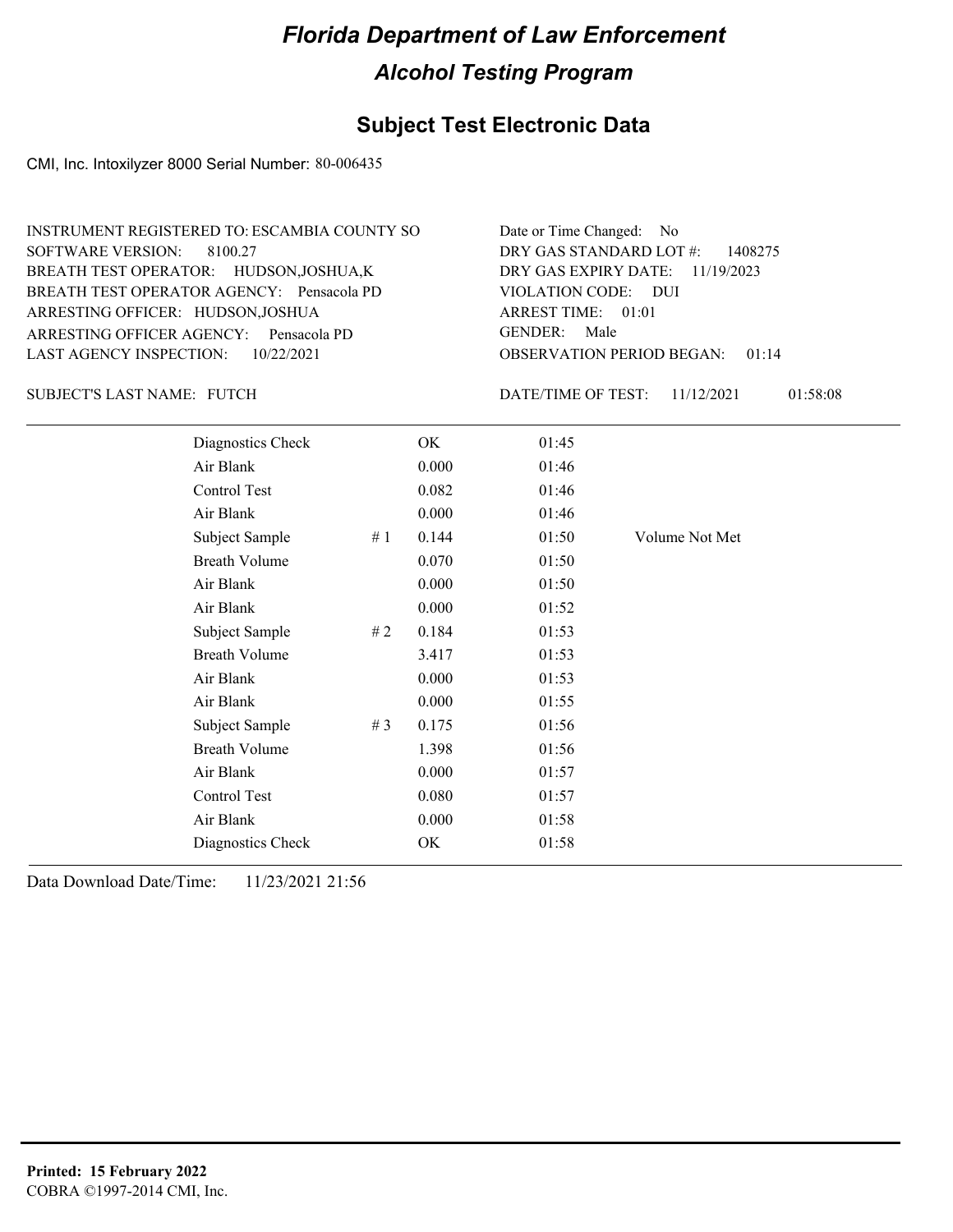#### **Subject Test Electronic Data**

CMI, Inc. Intoxilyzer 8000 Serial Number: 80-006435

| Date or Time Changed: No               |
|----------------------------------------|
| DRY GAS STANDARD LOT $\#$ : 1408275    |
| DRY GAS EXPIRY DATE: $11/19/2023$      |
| VIOLATION CODE: DUI                    |
| ARREST TIME: 00:12                     |
| GENDER: Male                           |
| <b>OBSERVATION PERIOD BEGAN: 00:23</b> |
|                                        |

OSBORNE SUBJECT'S LAST NAME: DATE/TIME OF TEST:

DATE/TIME OF TEST: 11/13/2021 00:51:16

| Diagnostics Check    |    | OK    | 00:44 |
|----------------------|----|-------|-------|
| Air Blank            |    | 0.000 | 00:44 |
| Control Test         |    | 0.081 | 00:45 |
| Air Blank            |    | 0.000 | 00:45 |
| Subject Sample       | #1 | 0.215 | 00:46 |
| <b>Breath Volume</b> |    | 3.121 | 00:46 |
| Air Blank            |    | 0.000 | 00:47 |
| Air Blank            |    | 0.000 | 00:48 |
| Subject Sample       | #2 | 0.214 | 00:49 |
| <b>Breath Volume</b> |    | 3.070 | 00:49 |
| Air Blank            |    | 0.000 | 00:50 |
| <b>Control Test</b>  |    | 0.080 | 00:50 |
| Air Blank            |    | 0.000 | 00:51 |
| Diagnostics Check    |    | OK    | 00:51 |
|                      |    |       |       |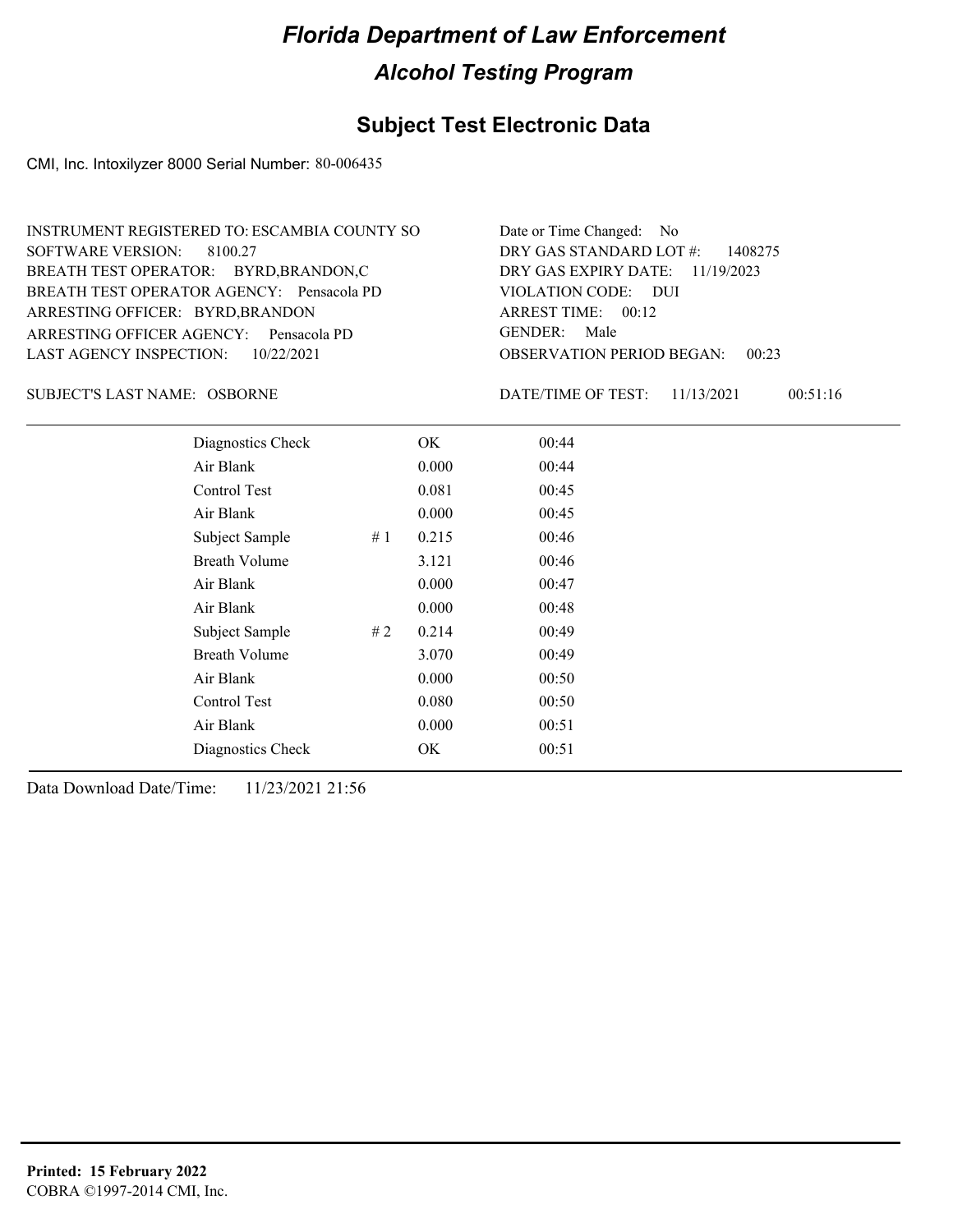#### **Subject Test Electronic Data**

CMI, Inc. Intoxilyzer 8000 Serial Number: 80-006435

| INSTRUMENT REGISTERED TO: ESCAMBIA COUNTY SO | Date or Time Changed: No               |
|----------------------------------------------|----------------------------------------|
| SOFTWARE VERSION: 8100.27                    | DRY GAS STANDARD LOT $\#$ : 1408275    |
| BREATH TEST OPERATOR: ARGENT, BRANDON, L     | DRY GAS EXPIRY DATE: 11/19/2023        |
| BREATH TEST OPERATOR AGENCY: Pensacola PD    | VIOLATION CODE: DUI                    |
| ARRESTING OFFICER: ARGENT, BRANDON           | ARREST TIME: $00:31$                   |
| ARRESTING OFFICER AGENCY: Pensacola PD       | GENDER: Male                           |
| LAST AGENCY INSPECTION: 10/22/2021           | <b>OBSERVATION PERIOD BEGAN: 01:00</b> |

SUBJECT'S LAST NAME: SMITH **Example 2018** DATE/TIME OF TEST:

DATE/TIME OF TEST: 11/14/2021 01:28:40

| Diagnostics Check    |    | OK    | 01:20 |
|----------------------|----|-------|-------|
| Air Blank            |    | 0.000 | 01:21 |
| Control Test         |    | 0.082 | 01:21 |
| Air Blank            |    | 0.000 | 01:22 |
| Subject Sample       | #1 | 0.156 | 01:23 |
| <b>Breath Volume</b> |    | 1.398 | 01:23 |
| Air Blank            |    | 0.000 | 01:24 |
| Air Blank            |    | 0.000 | 01:25 |
| Subject Sample       | #2 | 0.165 | 01:26 |
| <b>Breath Volume</b> |    | 2.046 | 01:26 |
| Air Blank            |    | 0.000 | 01:27 |
| Control Test         |    | 0.080 | 01:28 |
| Air Blank            |    | 0.000 | 01:28 |
| Diagnostics Check    |    | OK    | 01:28 |
|                      |    |       |       |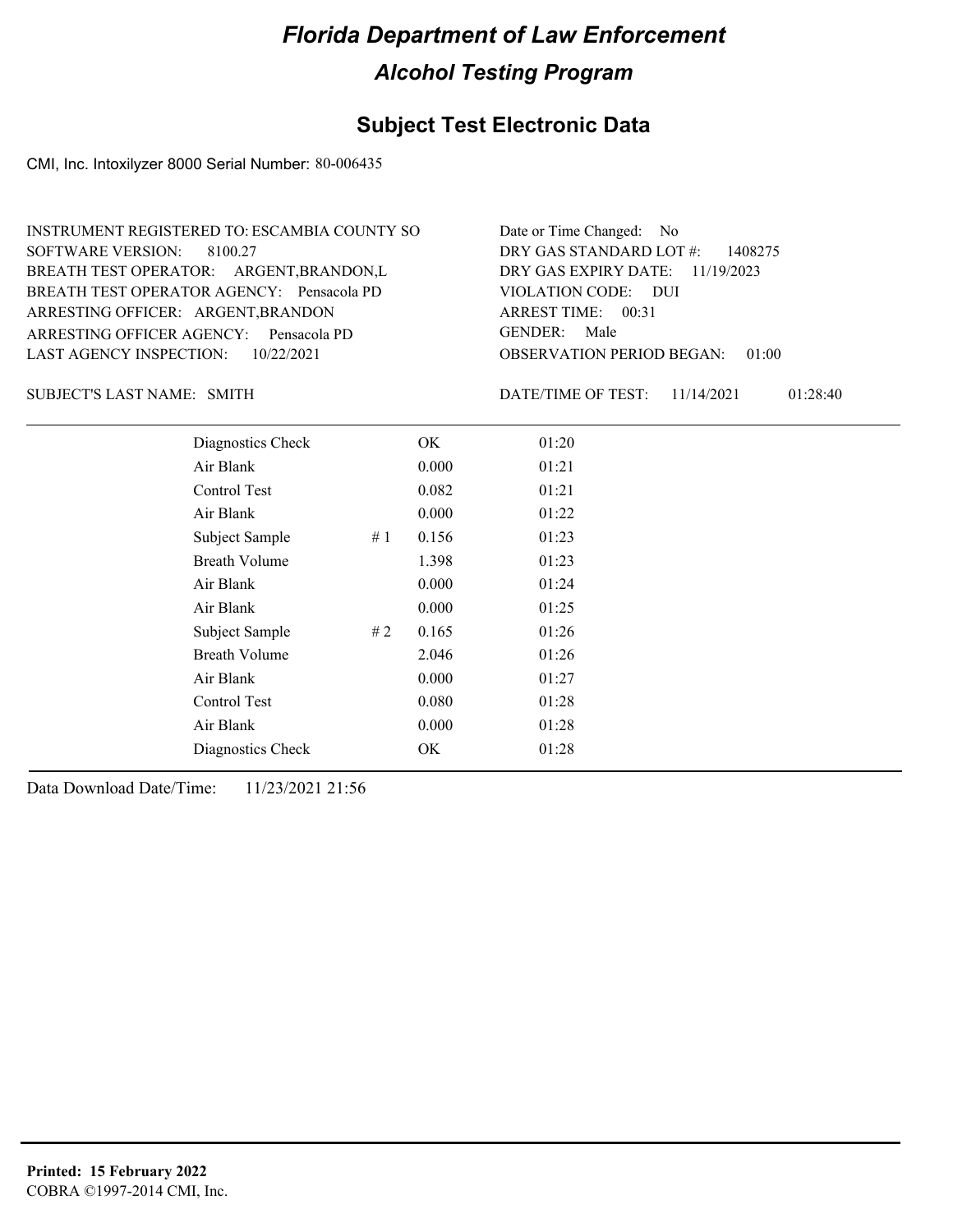#### **Subject Test Electronic Data**

CMI, Inc. Intoxilyzer 8000 Serial Number: 80-006435

| INSTRUMENT REGISTERED TO: ESCAMBIA COUNTY SO | Date or Time Changed: No               |
|----------------------------------------------|----------------------------------------|
| SOFTWARE VERSION: 8100.27                    | DRY GAS STANDARD LOT $\#$ : 1408275    |
| BREATH TEST OPERATOR: BROWN, BRENDAN, D      | DRY GAS EXPIRY DATE: 11/19/2023        |
| BREATH TEST OPERATOR AGENCY: Pensacola PD    | VIOLATION CODE: DUI                    |
| ARRESTING OFFICER: BERRY, JACOB              | ARREST TIME: $22:31$                   |
| ARRESTING OFFICER AGENCY: Pensacola PD       | GENDER: Male                           |
| LAST AGENCY INSPECTION: 10/22/2021           | <b>OBSERVATION PERIOD BEGAN: 22:46</b> |

SUBJECT'S LAST NAME: OZSOY DATE/TIME OF TEST:

DATE/TIME OF TEST: 11/19/2021 23:15:38

| Diagnostics Check    |    | OK    | 23:07 |
|----------------------|----|-------|-------|
| Air Blank            |    | 0.000 | 23:07 |
| Control Test         |    | 0.084 | 23:07 |
| Air Blank            |    | 0.000 | 23:08 |
| Subject Sample       | #1 | 0.244 | 23:10 |
| <b>Breath Volume</b> |    | 4.234 | 23:10 |
| Air Blank            |    | 0.000 | 23:11 |
| Air Blank            |    | 0.000 | 23:13 |
| Subject Sample       | #2 | 0.226 | 23:14 |
| <b>Breath Volume</b> |    | 2.339 | 23:14 |
| Air Blank            |    | 0.000 | 23:14 |
| <b>Control Test</b>  |    | 0.080 | 23:15 |
| Air Blank            |    | 0.000 | 23:15 |
| Diagnostics Check    |    | OK    | 23:15 |
|                      |    |       |       |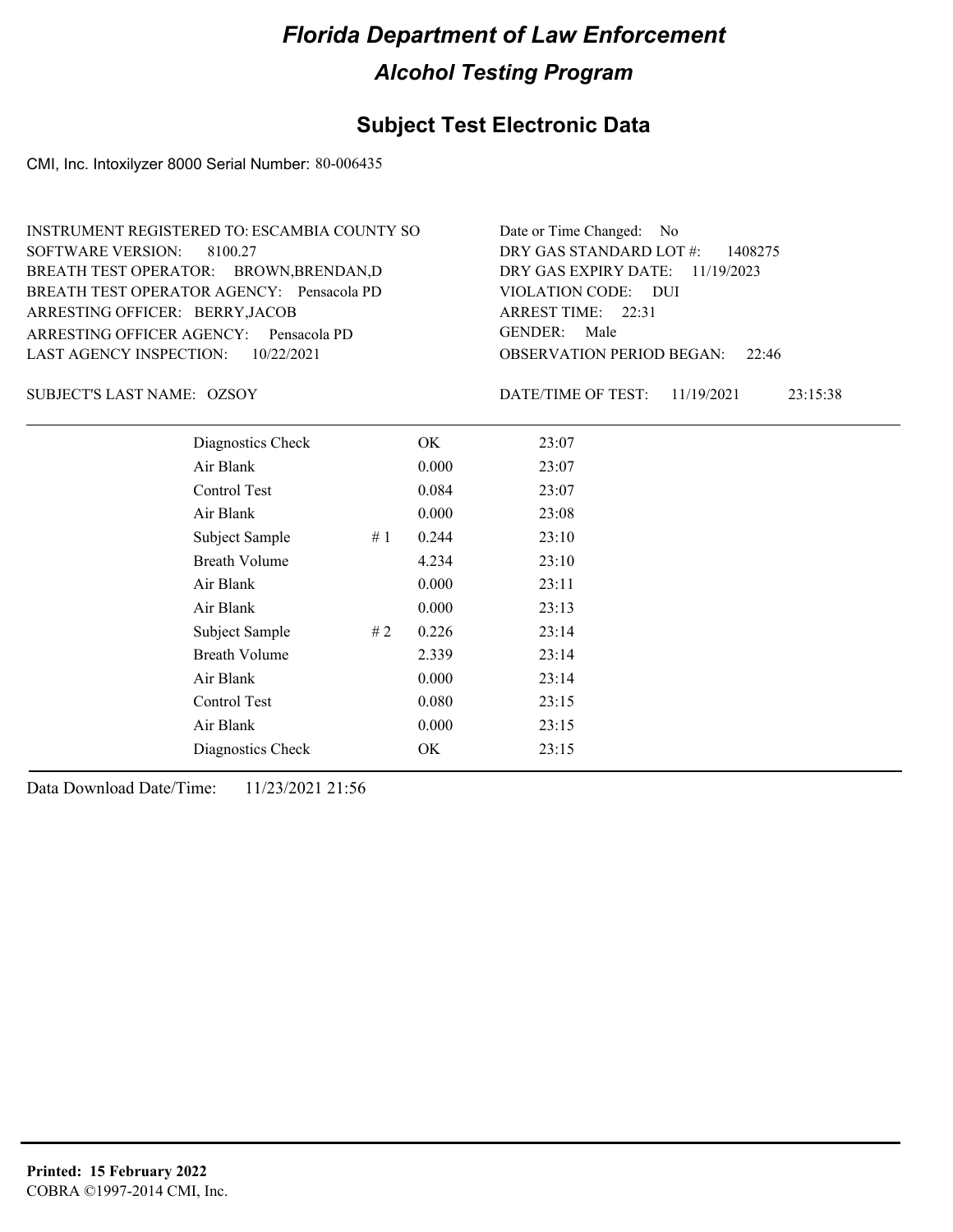#### **Subject Test Electronic Data**

CMI, Inc. Intoxilyzer 8000 Serial Number: 80-006435

| INSTRUMENT REGISTERED TO: ESCAMBIA COUNTY SO | Date or Time Changed: No                     |
|----------------------------------------------|----------------------------------------------|
| SOFTWARE VERSION: 8100.27                    | DRY GAS STANDARD LOT $\#$ : 1408275          |
| BREATH TEST OPERATOR: MCMAHON, KENNETH, J    | DRY GAS EXPIRY DATE: $11/19/2023$            |
| BREATH TEST OPERATOR AGENCY: Pensacola PD    | VIOLATION CODE: DUI                          |
| ARRESTING OFFICER: COTNER, STEVEN            | ARREST TIME: $23:54$                         |
| ARRESTING OFFICER AGENCY: Pensacola PD       | GENDER: Male                                 |
| LAST AGENCY INSPECTION: 10/22/2021           | <b>OBSERVATION PERIOD BEGAN:</b><br>$-00:16$ |

BULGER SUBJECT'S LAST NAME: DATE/TIME OF TEST:

DATE/TIME OF TEST: 11/20/2021 00:42:59

| Diagnostics Check    |    | OK    | 00:36 |
|----------------------|----|-------|-------|
| Air Blank            |    | 0.000 | 00:37 |
| Control Test         |    | 0.082 | 00:37 |
| Air Blank            |    | 0.000 | 00:37 |
| Subject Sample       | #1 | 0.156 | 00:38 |
| <b>Breath Volume</b> |    | 1.519 | 00:38 |
| Air Blank            |    | 0.000 | 00:39 |
| Air Blank            |    | 0.000 | 00:40 |
| Subject Sample       | #2 | 0.143 | 00:41 |
| <b>Breath Volume</b> |    | 1.871 | 00:41 |
| Air Blank            |    | 0.000 | 00:42 |
| Control Test         |    | 0.082 | 00:42 |
| Air Blank            |    | 0.000 | 00:42 |
| Diagnostics Check    |    | OK    | 00:42 |
|                      |    |       |       |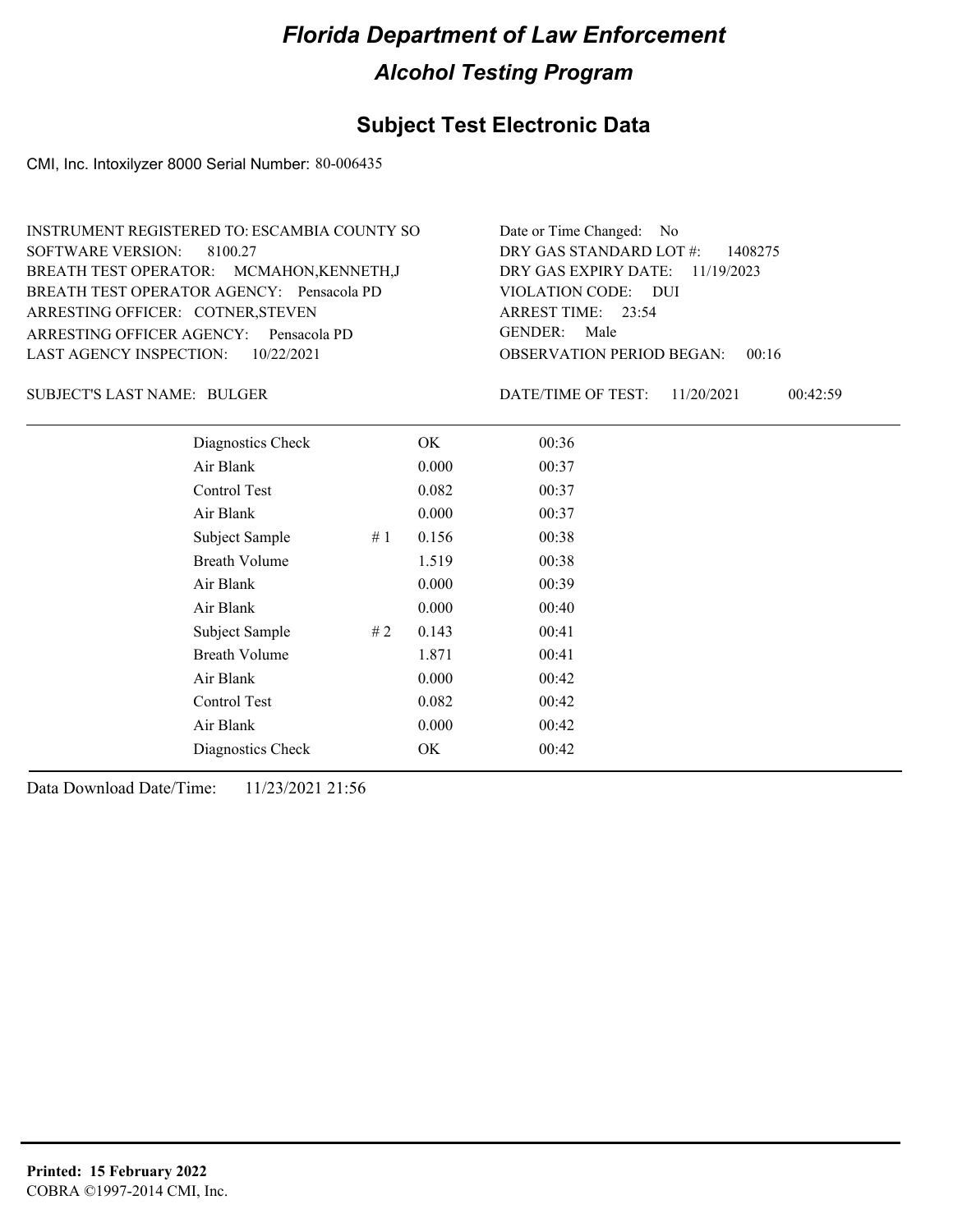#### **Subject Test Electronic Data**

CMI, Inc. Intoxilyzer 8000 Serial Number: 80-006435

| INSTRUMENT REGISTERED TO: ESCAMBIA COUNTY SO | Date or Time Changed: No               |
|----------------------------------------------|----------------------------------------|
| SOFTWARE VERSION: 8100.27                    | DRY GAS STANDARD LOT $\#$ : 1408275    |
| BREATH TEST OPERATOR: BROWN, BRENDAN, D      | DRY GAS EXPIRY DATE: 11/19/2023        |
| BREATH TEST OPERATOR AGENCY: Pensacola PD    | VIOLATION CODE: DUI                    |
| ARRESTING OFFICER: BAUTISTA, JAQUELYN        | ARREST TIME: $02:52$                   |
| ARRESTING OFFICER AGENCY: Pensacola PD       | GENDER: Male                           |
| LAST AGENCY INSPECTION: $11/21/2021$         | <b>OBSERVATION PERIOD BEGAN: 03:28</b> |

KACHUOL SUBJECT'S LAST NAME: DATE/TIME OF TEST:

DATE/TIME OF TEST: 11/22/2021 03:56:53

| Diagnostics Check    |    | OK    | 03:48 |
|----------------------|----|-------|-------|
| Air Blank            |    | 0.000 | 03:48 |
| Control Test         |    | 0.082 | 03:49 |
| Air Blank            |    | 0.000 | 03:49 |
| Subject Sample       | #1 | 0.155 | 03:51 |
| <b>Breath Volume</b> |    | 1.722 | 03:51 |
| Air Blank            |    | 0.000 | 03:52 |
| Air Blank            |    | 0.000 | 03:54 |
| Subject Sample       | #2 | 0.160 | 03:55 |
| <b>Breath Volume</b> |    | 1.441 | 03:55 |
| Air Blank            |    | 0.000 | 03:55 |
| <b>Control Test</b>  |    | 0.079 | 03:56 |
| Air Blank            |    | 0.000 | 03:56 |
| Diagnostics Check    |    | OK    | 03:56 |
|                      |    |       |       |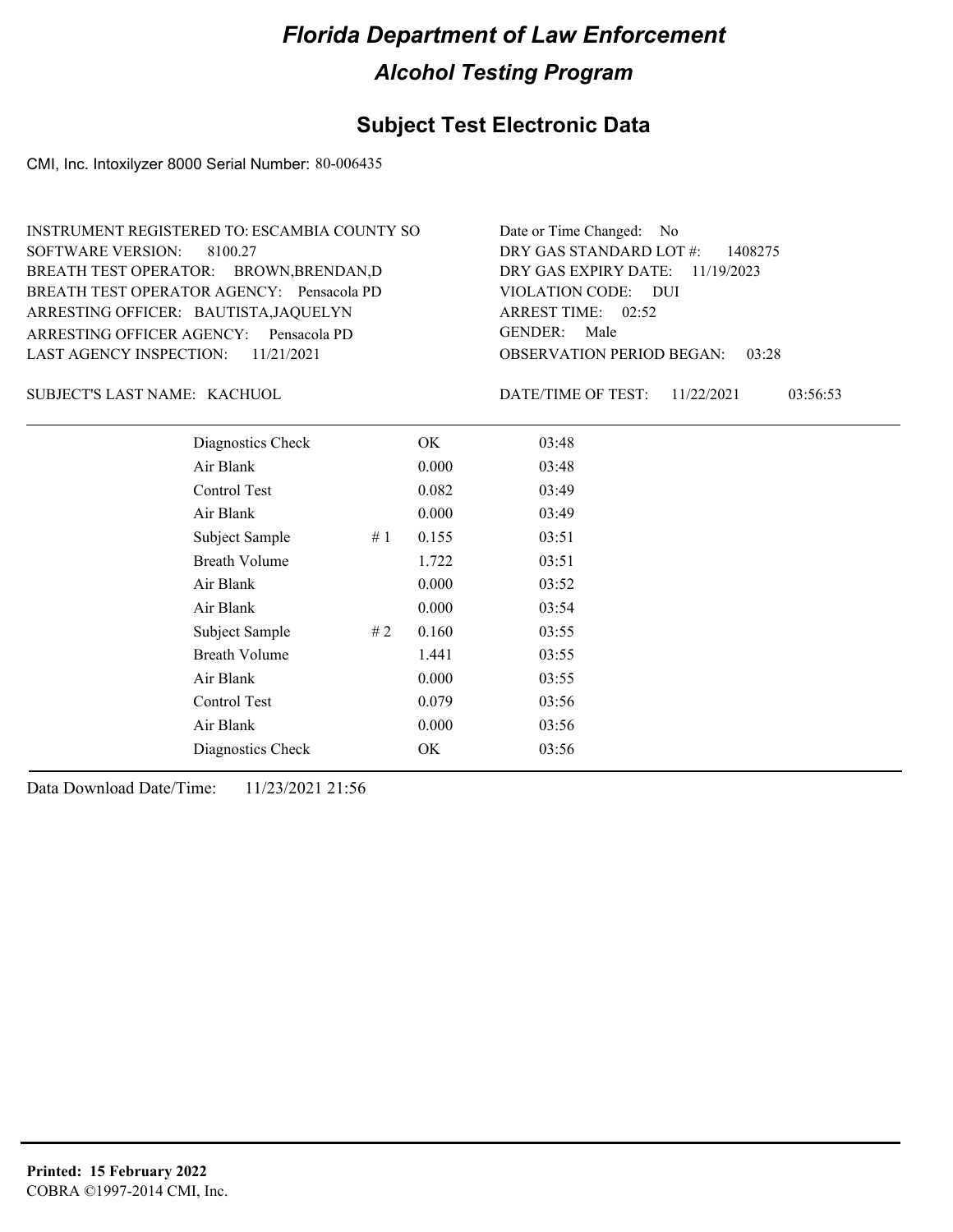#### **Subject Test Electronic Data**

CMI, Inc. Intoxilyzer 8000 Serial Number: 80-006435

| INSTRUMENT REGISTERED TO: ESCAMBIA COUNTY SO | Date or Time Changed: No               |
|----------------------------------------------|----------------------------------------|
| SOFTWARE VERSION: 8100.27                    | DRY GAS STANDARD LOT $\#$ : 1408275    |
| BREATH TEST OPERATOR: MORALES, KARISSA, C    | DRY GAS EXPIRY DATE: $11/19/2023$      |
| BREATH TEST OPERATOR AGENCY: Pensacola PD    | VIOLATION CODE: DUI                    |
| ARRESTING OFFICER: ROPER, WILLIAM            | ARREST TIME: $02:09$                   |
| ARRESTING OFFICER AGENCY: Pensacola PD       | GENDER: Male                           |
| LAST AGENCY INSPECTION: $11/21/2021$         | <b>OBSERVATION PERIOD BEGAN: 02:09</b> |

SUBJECT'S LAST NAME: SMITH **Example 2018** DATE/TIME OF TEST:

DATE/TIME OF TEST: 11/24/2021 02:56:22

| Diagnostics Check    |    | OK    | 02:44 |                |
|----------------------|----|-------|-------|----------------|
| Air Blank            |    | 0.000 | 02:44 |                |
| Control Test         |    | 0.083 | 02:45 |                |
| Air Blank            |    | 0.000 | 02:45 |                |
| Subject Sample       | #1 | 0.164 | 02:48 | Volume Not Met |
| <b>Breath Volume</b> |    | 0.085 | 02:48 |                |
| Air Blank            |    | 0.000 | 02:49 |                |
| Air Blank            |    | 0.000 | 02:51 |                |
| Subject Sample       | #2 | 0.158 | 02:54 | Volume Not Met |
| <b>Breath Volume</b> |    | 0.128 | 02:54 |                |
| Air Blank            |    | 0.000 | 02:55 |                |
| Control Test         |    | 0.078 | 02:55 |                |
| Air Blank            |    | 0.000 | 02:56 |                |
| Diagnostics Check    |    | OK    | 02:56 |                |
|                      |    |       |       |                |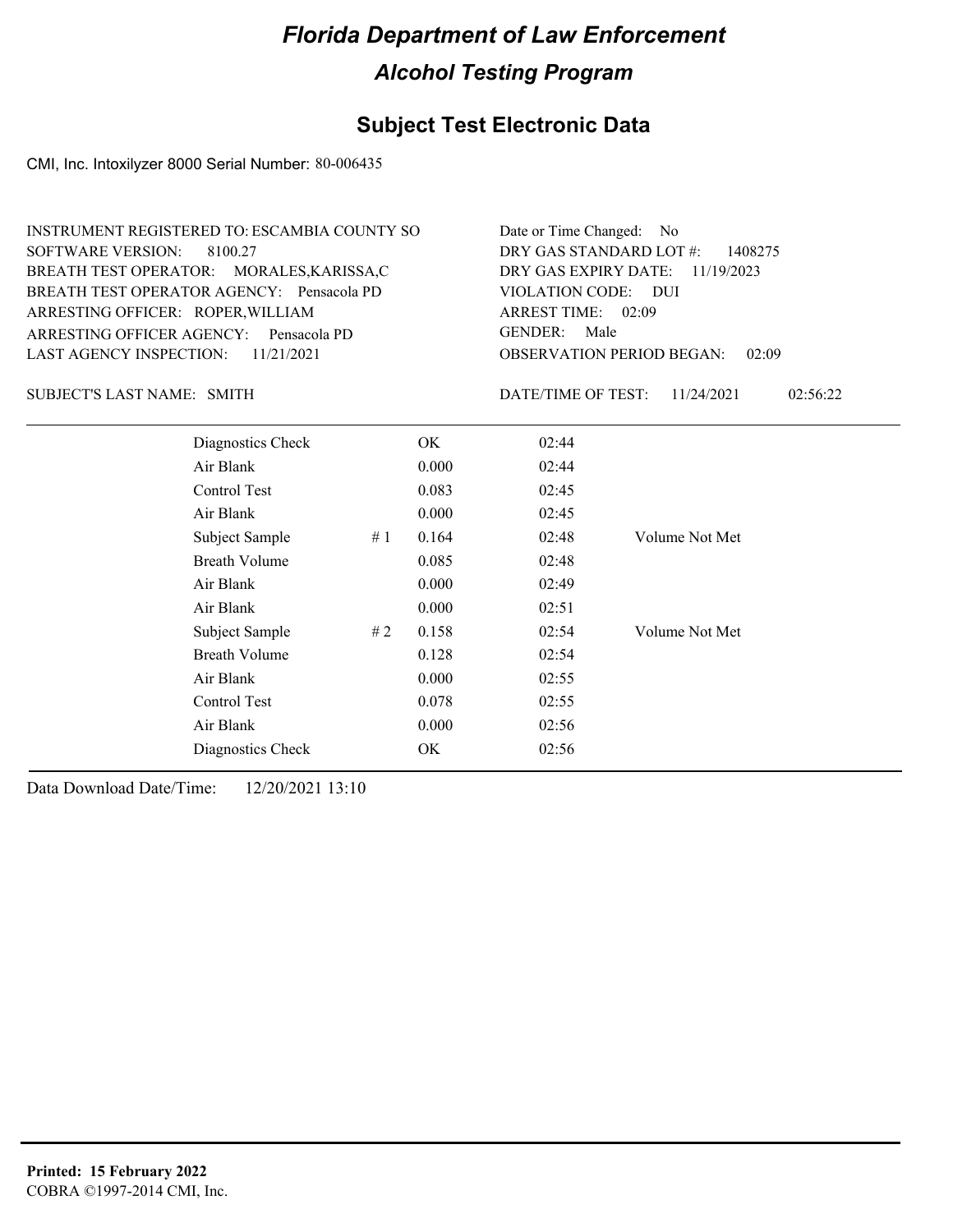#### **Subject Test Electronic Data**

CMI, Inc. Intoxilyzer 8000 Serial Number: 80-006435

| INSTRUMENT REGISTERED TO: ESCAMBIA COUNTY SO | Date or Time Changed: No               |
|----------------------------------------------|----------------------------------------|
| SOFTWARE VERSION: 8100.27                    | DRY GAS STANDARD LOT $\#$ : 1408275    |
| BREATH TEST OPERATOR: MORALES, KARISSA, C    | DRY GAS EXPIRY DATE: $11/19/2023$      |
| BREATH TEST OPERATOR AGENCY: Pensacola PD    | VIOLATION CODE: DUI                    |
| ARRESTING OFFICER: ROPER, WILLIAM            | ARREST TIME: 02:09                     |
| ARRESTING OFFICER AGENCY: Pensacola PD       | GENDER: Male                           |
| LAST AGENCY INSPECTION: 11/21/2021           | <b>OBSERVATION PERIOD BEGAN: 02:09</b> |

SUBJECT'S LAST NAME: SMITH **Example 2018** DATE/TIME OF TEST:

DATE/TIME OF TEST: 11/24/2021 03:08:34

| Diagnostics Check    | OK    | 03:02 |
|----------------------|-------|-------|
| Air Blank            | 0.000 | 03:02 |
| Control Test         | 0.080 | 03:03 |
| Air Blank            | 0.000 | 03:03 |
| Subject Sample<br>#1 | 0.149 | 03:04 |
| <b>Breath Volume</b> | 1.585 | 03:04 |
| Air Blank            | 0.000 | 03:04 |
| Air Blank            | 0.000 | 03:06 |
| Subject Sample<br>#2 | 0.140 | 03:06 |
| <b>Breath Volume</b> | 1.125 | 03:06 |
| Air Blank            | 0.000 | 03:07 |
| Control Test         | 0.078 | 03:07 |
| Air Blank            | 0.000 | 03:08 |
| Diagnostics Check    | OK    | 03:08 |
|                      |       |       |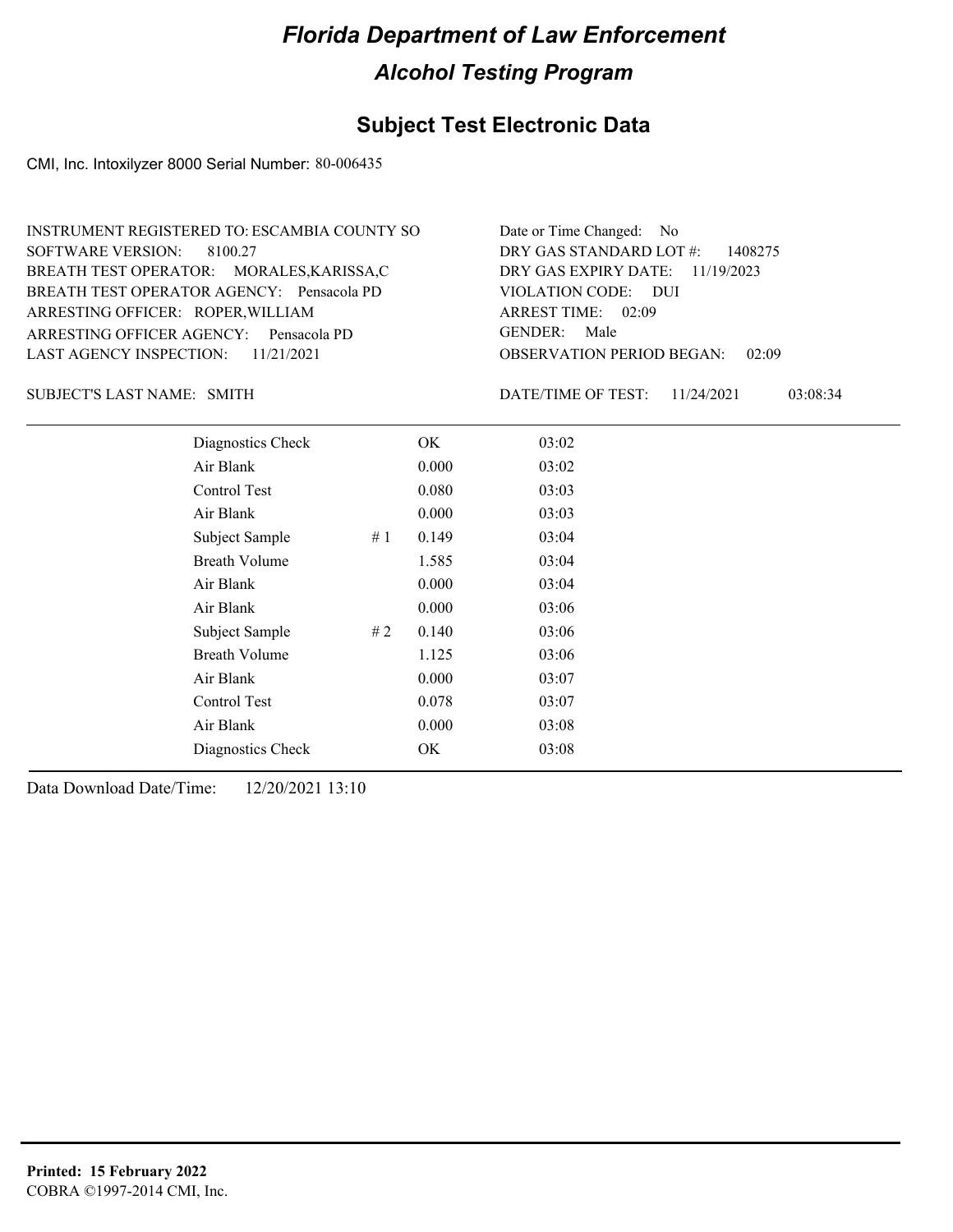### **Subject Test Electronic Data**

CMI, Inc. Intoxilyzer 8000 Serial Number: 80-006435

| <b>SOFTWARE VERSION:</b><br>ARRESTING OFFICER: BERRY, JACOB | <b>INSTRUMENT REGISTERED TO: ESCAMBIA COUNTY SO</b><br>8100.27<br>BREATH TEST OPERATOR: BROWN, BRENDAN, D<br>BREATH TEST OPERATOR AGENCY: Pensacola PD<br>ARRESTING OFFICER AGENCY: Pensacola PD |       | Date or Time Changed:<br>- No<br>DRY GAS STANDARD LOT #:<br>1408275<br>DRY GAS EXPIRY DATE:<br>11/19/2023<br><b>VIOLATION CODE:</b><br><b>DUI</b><br>ARREST TIME: 01:53<br><b>GENDER:</b><br>Female |                             |  |
|-------------------------------------------------------------|--------------------------------------------------------------------------------------------------------------------------------------------------------------------------------------------------|-------|-----------------------------------------------------------------------------------------------------------------------------------------------------------------------------------------------------|-----------------------------|--|
| <b>LAST AGENCY INSPECTION:</b>                              | 11/21/2021                                                                                                                                                                                       |       | <b>OBSERVATION PERIOD BEGAN:</b><br>02:13                                                                                                                                                           |                             |  |
| <b>SUBJECT'S LAST NAME: PRO</b>                             |                                                                                                                                                                                                  |       | DATE/TIME OF TEST:                                                                                                                                                                                  | 11/25/2021<br>02:42:41      |  |
|                                                             | Diagnostics Check                                                                                                                                                                                | OK.   | 02:33                                                                                                                                                                                               |                             |  |
|                                                             | Air Blank                                                                                                                                                                                        | 0.000 | 02:33                                                                                                                                                                                               |                             |  |
|                                                             | Control Test                                                                                                                                                                                     | 0.082 | 02:34                                                                                                                                                                                               |                             |  |
|                                                             | Air Blank                                                                                                                                                                                        | 0.000 | 02:34                                                                                                                                                                                               |                             |  |
|                                                             | Subject Sample                                                                                                                                                                                   | #1    | 02:37                                                                                                                                                                                               | No Sample Provided          |  |
|                                                             | <b>Breath Volume</b>                                                                                                                                                                             | 0.000 | 02:37                                                                                                                                                                                               |                             |  |
|                                                             | Air Blank                                                                                                                                                                                        | 0.000 | 02:38                                                                                                                                                                                               |                             |  |
|                                                             | Air Blank                                                                                                                                                                                        | 0.000 | 02:40                                                                                                                                                                                               |                             |  |
|                                                             | Subject Sample                                                                                                                                                                                   | #2    | 02:41                                                                                                                                                                                               | <b>Subject Test Refused</b> |  |
|                                                             | <b>Breath Volume</b>                                                                                                                                                                             | 0.000 | 02:41                                                                                                                                                                                               |                             |  |
|                                                             | Air Blank                                                                                                                                                                                        | 0.000 | 02:41                                                                                                                                                                                               |                             |  |
|                                                             | Control Test                                                                                                                                                                                     | 0.082 | 02:42                                                                                                                                                                                               |                             |  |
|                                                             | Air Blank                                                                                                                                                                                        | 0.000 | 02:42                                                                                                                                                                                               |                             |  |
|                                                             | Diagnostics Check                                                                                                                                                                                | OK    | 02:42                                                                                                                                                                                               |                             |  |
|                                                             |                                                                                                                                                                                                  |       |                                                                                                                                                                                                     |                             |  |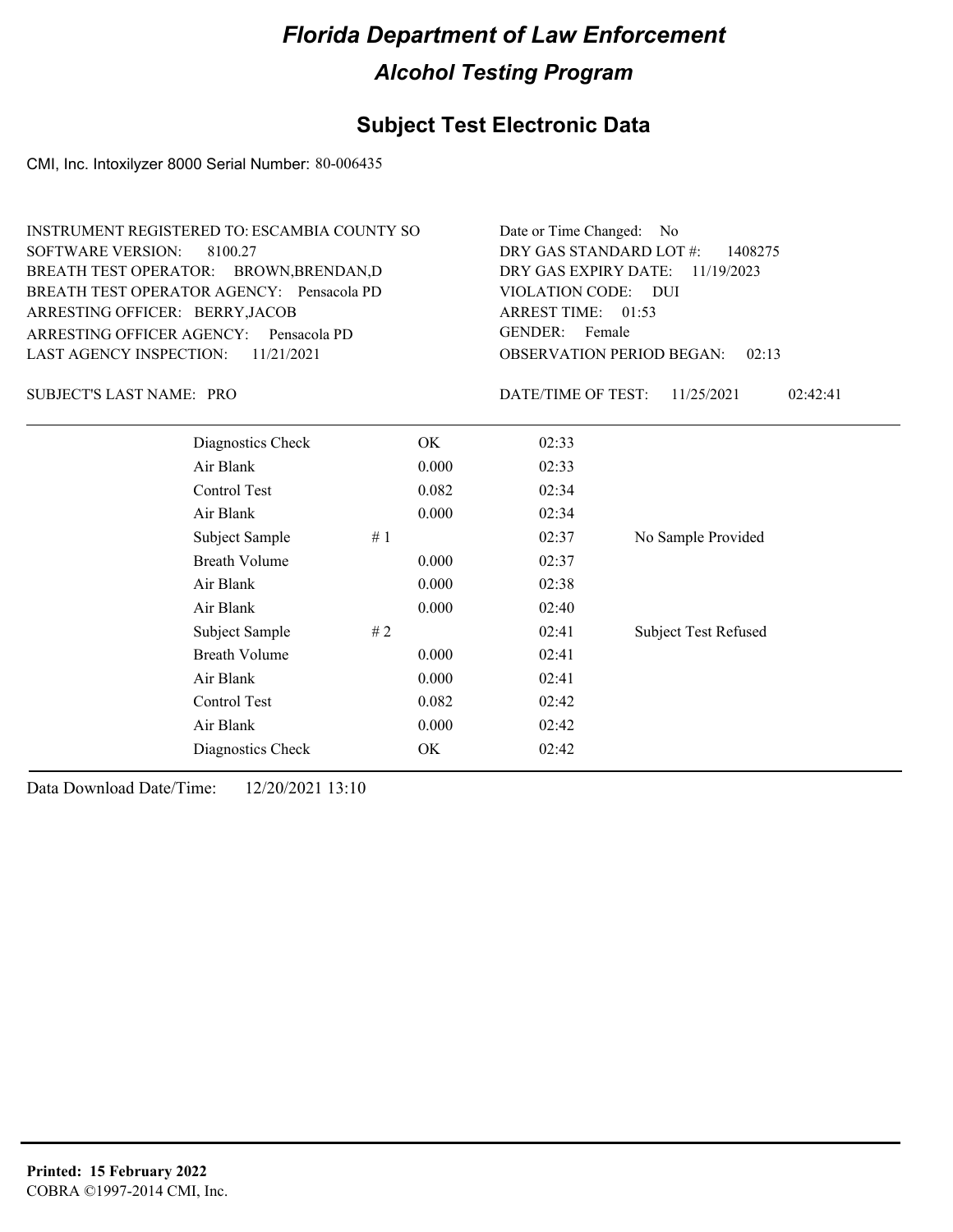#### **Subject Test Electronic Data**

CMI, Inc. Intoxilyzer 8000 Serial Number: 80-006435

| INSTRUMENT REGISTERED TO: ESCAMBIA COUNTY SO | Date or Time Changed: No               |
|----------------------------------------------|----------------------------------------|
| SOFTWARE VERSION: 8100.27                    | DRY GAS STANDARD LOT $\#$ : 1408275    |
| BREATH TEST OPERATOR: GLASS, DREW, S         | DRY GAS EXPIRY DATE: 11/19/2023        |
| BREATH TEST OPERATOR AGENCY: Pensacola PD    | VIOLATION CODE: DUI                    |
| ARRESTING OFFICER: BAUTISTA, JACQUELINE      | ARREST TIME: 02:08                     |
| ARRESTING OFFICER AGENCY: Pensacola PD       | GENDER: Male                           |
| LAST AGENCY INSPECTION: $11/21/2021$         | <b>OBSERVATION PERIOD BEGAN: 02:17</b> |

SUBJECT'S LAST NAME: MCGEE **Example 20** DATE/TIME OF TEST:

DATE/TIME OF TEST: 11/30/2021 02:45:28

| Diagnostics Check    |    | OK    | 02:38 |
|----------------------|----|-------|-------|
| Air Blank            |    | 0.000 | 02:38 |
| Control Test         |    | 0.083 | 02:39 |
| Air Blank            |    | 0.000 | 02:39 |
| Subject Sample       | #1 | 0.137 | 02:40 |
| <b>Breath Volume</b> |    | 1.679 | 02:40 |
| Air Blank            |    | 0.000 | 02:41 |
| Air Blank            |    | 0.000 | 02:42 |
| Subject Sample       | #2 | 0.128 | 02:43 |
| <b>Breath Volume</b> |    | 2.714 | 02:43 |
| Air Blank            |    | 0.000 | 02:44 |
| Control Test         |    | 0.082 | 02:44 |
| Air Blank            |    | 0.000 | 02:45 |
| Diagnostics Check    |    | OK    | 02:45 |
|                      |    |       |       |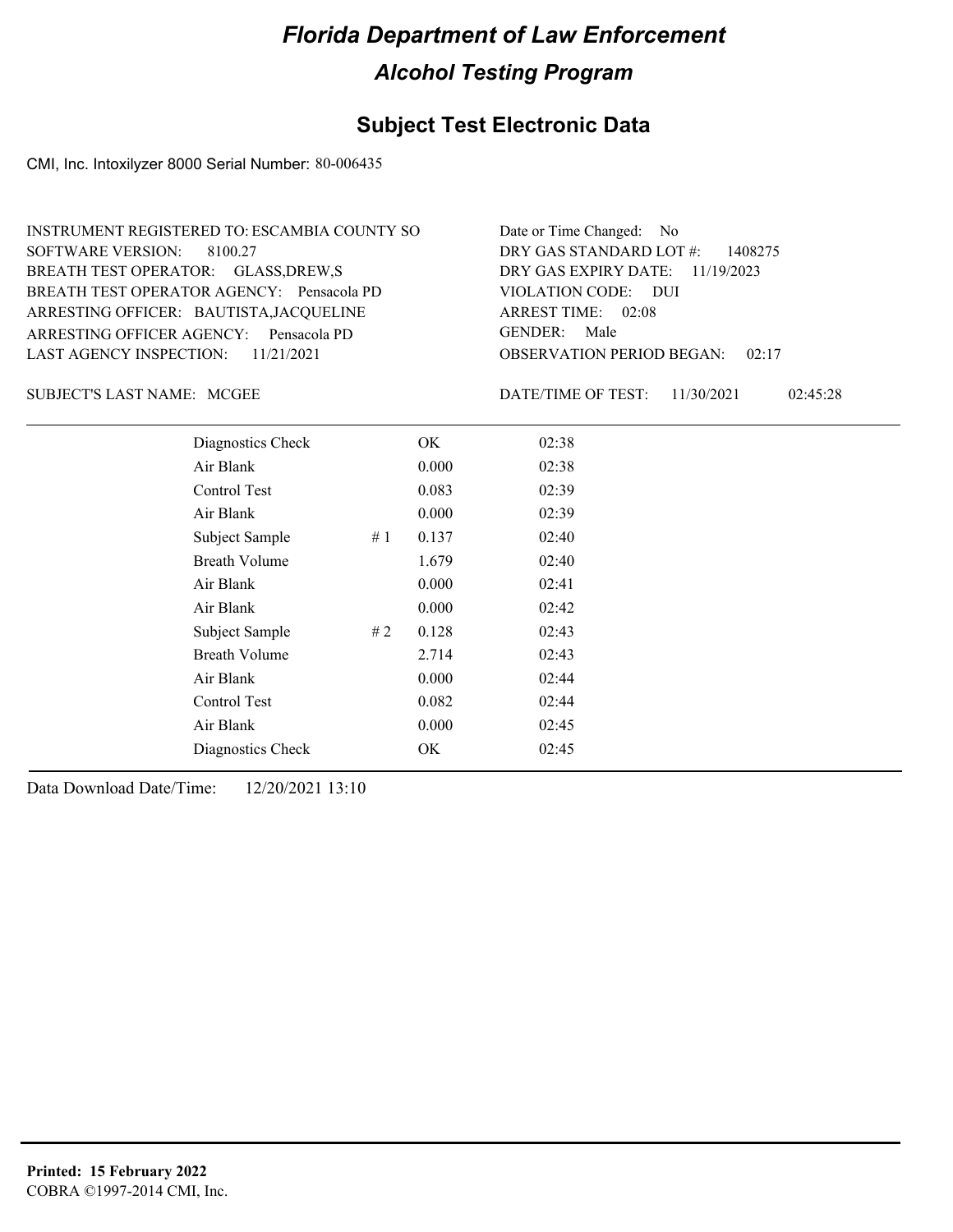#### **Subject Test Electronic Data**

CMI, Inc. Intoxilyzer 8000 Serial Number: 80-006456

ARRESTING OFFICER AGENCY: Miami PD GENDER: BREATH TEST OPERATOR AGENCY: Miami PD VIOLATION CODE: SOFTWARE VERSION: 8100.27 ARRESTING OFFICER: MORENO,JOSE BREATH TEST OPERATOR: MORENO,JOSE,A LAST AGENCY INSPECTION: 10/25/2021 INSTRUMENT REGISTERED TO: MIAMI PD

OBSERVATION PERIOD BEGAN: 21:17 VIOLATION CODE: COURT ORD 21:12 ARREST TIME: DRY GAS EXPIRY DATE: 05/20/2024 DRY GAS STANDARD LOT #: 1497672 Date or Time Changed: No GENDER: Male

SUBJECT'S LAST NAME: WILLIAMS DATE/TIME OF TEST:

DATE/TIME OF TEST: 11/02/2021 21:46:17

| Diagnostics Check    |    | OK    | 21:40 |
|----------------------|----|-------|-------|
| Air Blank            |    | 0.000 | 21:40 |
| Control Test         |    | 0.082 | 21:41 |
| Air Blank            |    | 0.000 | 21:41 |
| Subject Sample       | #1 | 0.000 | 21:42 |
| <b>Breath Volume</b> |    | 1.878 | 21:42 |
| Air Blank            |    | 0.000 | 21:42 |
| Air Blank            |    | 0.000 | 21:44 |
| Subject Sample       | #2 | 0.000 | 21:44 |
| <b>Breath Volume</b> |    | 1.667 | 21:44 |
| Air Blank            |    | 0.000 | 21:45 |
| Control Test         |    | 0.082 | 21:45 |
| Air Blank            |    | 0.000 | 21:46 |
| Diagnostics Check    |    | OK.   | 21:46 |
|                      |    |       |       |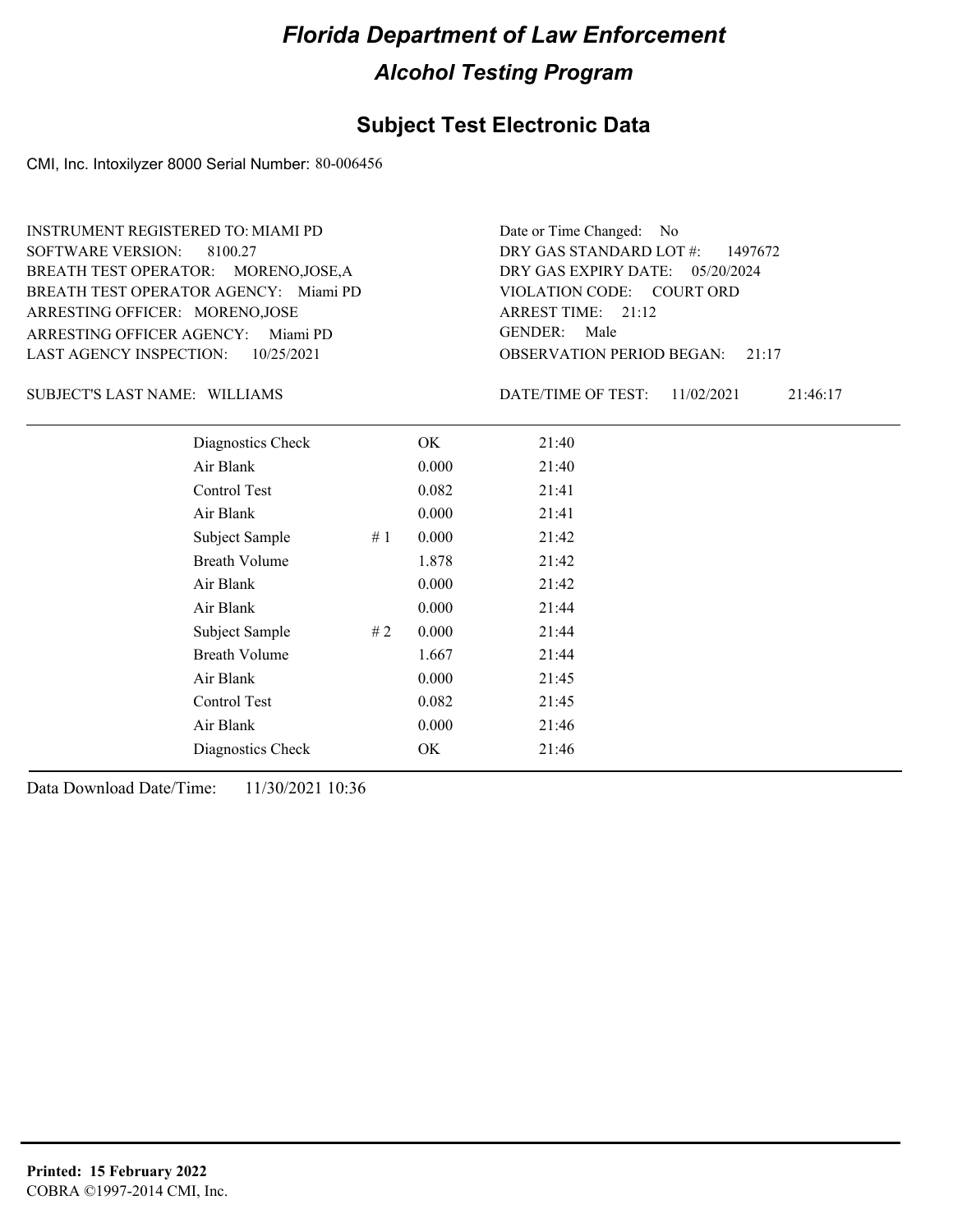#### **Subject Test Electronic Data**

CMI, Inc. Intoxilyzer 8000 Serial Number: 80-006456

ARRESTING OFFICER AGENCY: Miami PD GENDER: BREATH TEST OPERATOR AGENCY: Miami PD VIOLATION CODE: SOFTWARE VERSION: 8100.27 ARRESTING OFFICER: GUERRA, BRIAN BREATH TEST OPERATOR: GUERRA,BRIAN, LAST AGENCY INSPECTION: 10/25/2021 INSTRUMENT REGISTERED TO: MIAMI PD

OBSERVATION PERIOD BEGAN: 15:20 VIOLATION CODE: COURT ORD ARREST TIME: 15:10 DRY GAS EXPIRY DATE: 05/20/2024 DRY GAS STANDARD LOT #: 1497672 Date or Time Changed: No GENDER: Male

SUBJECT'S LAST NAME: WILLIAMS DATE/TIME OF TEST:

DATE/TIME OF TEST: 11/03/2021 15:47:48

| Diagnostics Check    | OK    | 15:41 |
|----------------------|-------|-------|
| Air Blank            | 0.000 | 15:42 |
| Control Test         | 0.082 | 15:42 |
| Air Blank            | 0.000 | 15:43 |
| Subject Sample<br>#1 | 0.000 | 15:43 |
| <b>Breath Volume</b> | 1.660 | 15:43 |
| Air Blank            | 0.000 | 15:44 |
| Air Blank            | 0.000 | 15:46 |
| Subject Sample<br>#2 | 0.000 | 15:46 |
| <b>Breath Volume</b> | 1.957 | 15:46 |
| Air Blank            | 0.000 | 15:46 |
| Control Test         | 0.083 | 15:47 |
| Air Blank            | 0.000 | 15:47 |
| Diagnostics Check    | OK    | 15:47 |
|                      |       |       |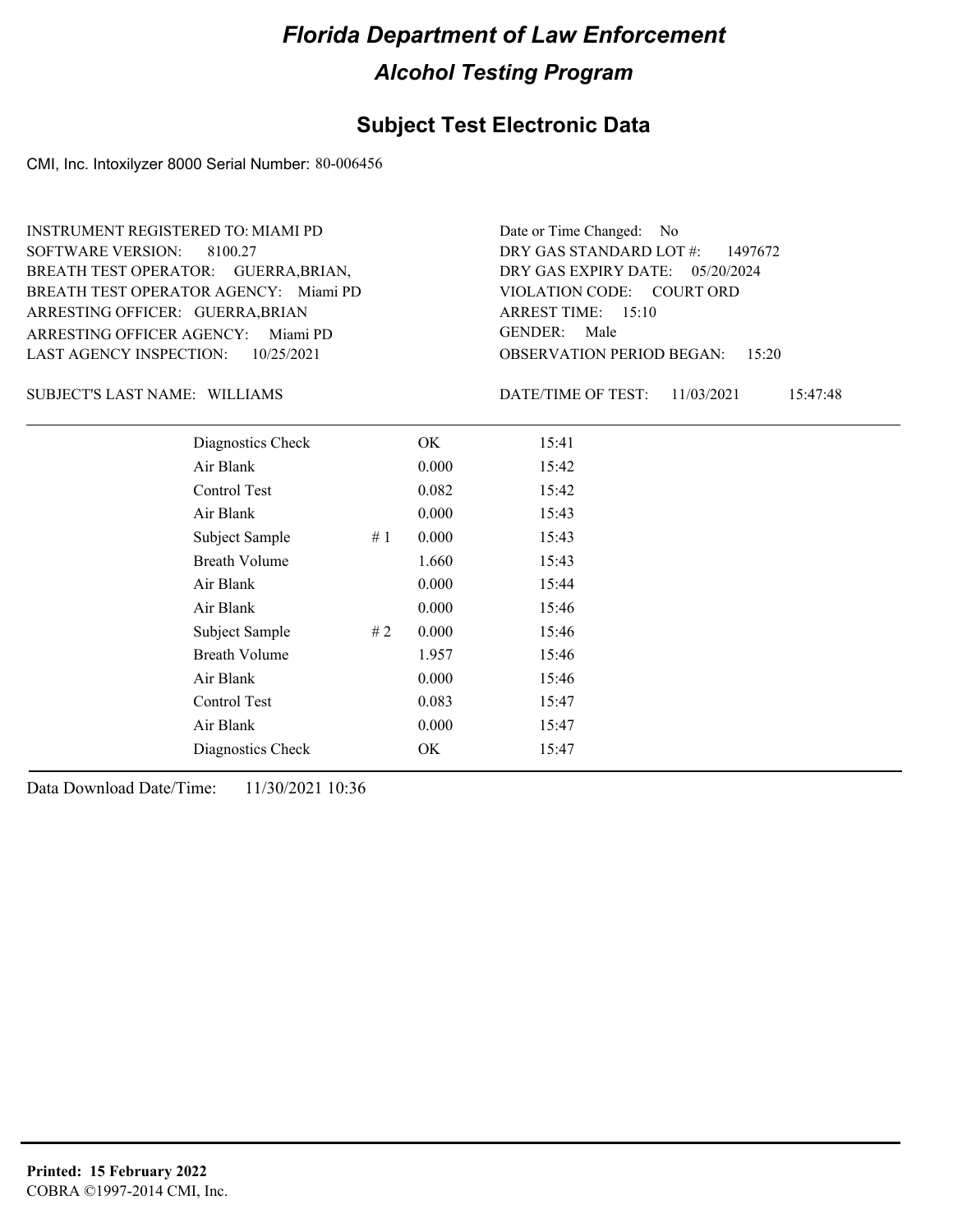#### **Subject Test Electronic Data**

CMI, Inc. Intoxilyzer 8000 Serial Number: 80-006456

| <b>INSTRUMENT REGISTERED TO: MIAMI PD</b> |                                          |                                    | Date or Time Changed:<br>- No      |                             |  |
|-------------------------------------------|------------------------------------------|------------------------------------|------------------------------------|-----------------------------|--|
| <b>SOFTWARE VERSION:</b>                  | 8100.27                                  | DRY GAS STANDARD LOT #:<br>1497672 |                                    |                             |  |
|                                           | BREATH TEST OPERATOR: ESTAPE, ZACHARY, C |                                    | DRY GAS EXPIRY DATE:<br>05/20/2024 |                             |  |
|                                           | BREATH TEST OPERATOR AGENCY: Miami PD    |                                    | VIOLATION CODE: DUI                |                             |  |
| ARRESTING OFFICER: 7L26, BANKS            |                                          |                                    | ARREST TIME: 21:42                 |                             |  |
| <b>ARRESTING OFFICER AGENCY:</b>          | Miami PD                                 |                                    | <b>GENDER:</b><br>Female           |                             |  |
| <b>LAST AGENCY INSPECTION:</b>            | 10/25/2021                               |                                    | <b>OBSERVATION PERIOD BEGAN:</b>   | 22:10                       |  |
| SUBJECT'S LAST NAME: COMETTO              |                                          |                                    | DATE/TIME OF TEST:                 | 11/05/2021<br>22:37:02      |  |
|                                           | Diagnostics Check                        | OK.                                | 22:34                              |                             |  |
|                                           | Air Blank                                | 0.000                              | 22:34                              |                             |  |
|                                           | Control Test                             | 0.082                              | 22:34                              |                             |  |
|                                           | Air Blank                                | 0.000                              | 22:35                              |                             |  |
|                                           | Subject Sample<br>#1                     |                                    | 22:35                              | <b>Subject Test Refused</b> |  |
|                                           | <b>Breath Volume</b>                     | 0.000                              | 22:35                              |                             |  |
|                                           | Air Blank                                | 0.000                              | 22:36                              |                             |  |
|                                           | Control Test                             | 0.081                              | 22:36                              |                             |  |
|                                           | Air Blank                                | 0.000                              | 22:36                              |                             |  |
|                                           | Diagnostics Check                        | OK.                                | 22:37                              |                             |  |
|                                           |                                          |                                    |                                    |                             |  |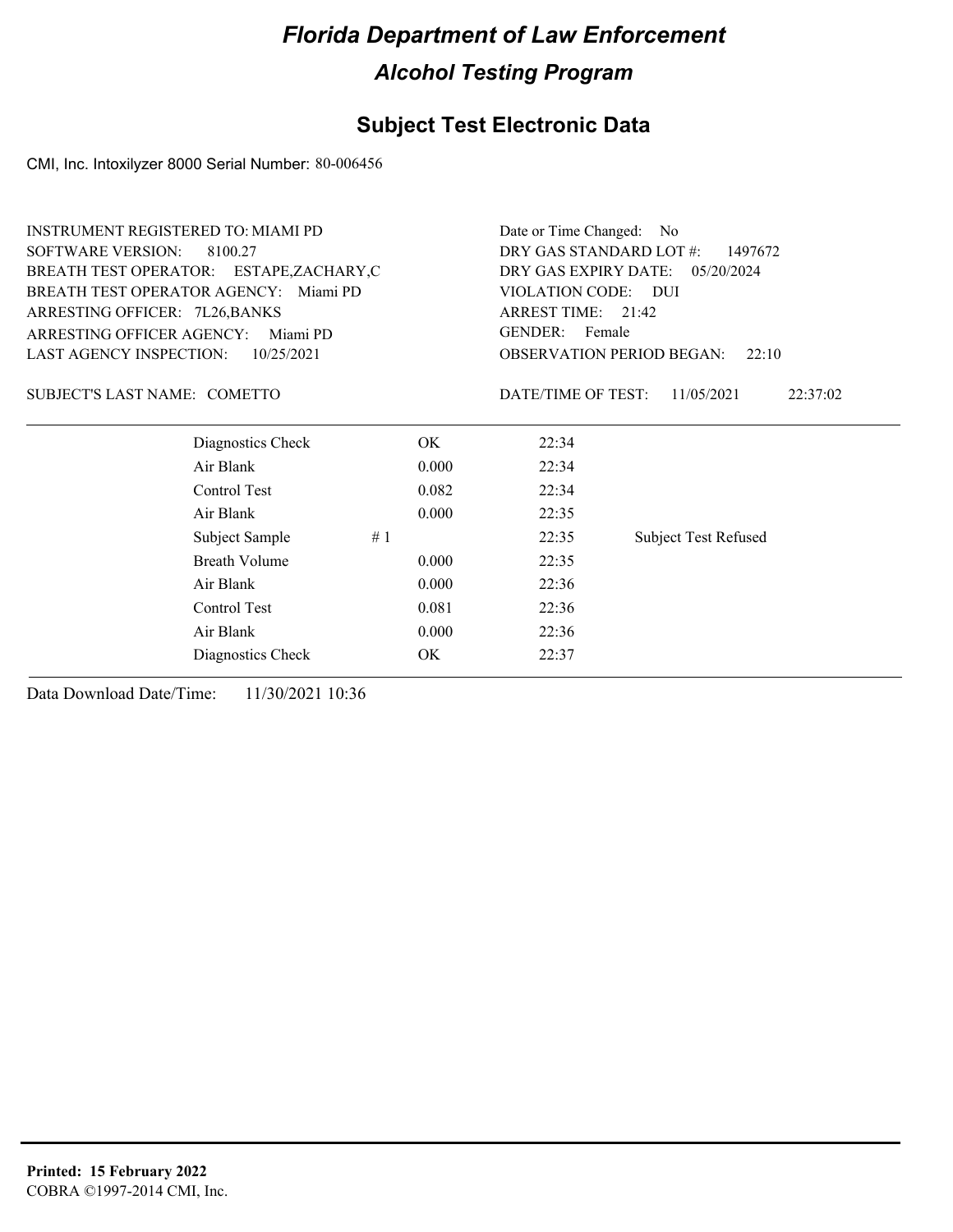#### **Subject Test Electronic Data**

CMI, Inc. Intoxilyzer 8000 Serial Number: 80-006456

| <b>SOFTWARE VERSION:</b><br>DRY GAS STANDARD LOT #:<br>8100.27<br>1497672<br>BREATH TEST OPERATOR: ECHEVARRIA, DALIA,<br>DRY GAS EXPIRY DATE:<br>05/20/2024<br>BREATH TEST OPERATOR AGENCY: Miami PD<br>VIOLATION CODE: DUI<br>ARREST TIME: 07:21<br>ARRESTING OFFICER: CENTENO, KYLE<br><b>GENDER:</b><br>Male<br><b>ARRESTING OFFICER AGENCY:</b><br>Miami PD<br><b>LAST AGENCY INSPECTION:</b><br><b>OBSERVATION PERIOD BEGAN:</b><br>10/25/2021<br>07:23<br>SUBJECT'S LAST NAME: GUIFARRO<br>DATE/TIME OF TEST:<br>11/06/2021<br>09:33:34<br>Diagnostics Check<br>OK.<br>09:30<br>Air Blank<br>0.000<br>09:31<br>Control Test<br>0.081<br>09:31<br>Air Blank<br>0.000<br>09:32<br>Subject Sample<br>#1<br>09:32<br><b>Subject Test Refused</b><br><b>Breath Volume</b><br>0.000<br>09:32<br>Air Blank<br>0.000<br>09:32<br>Control Test<br>0.081<br>09:32<br>Air Blank<br>0.000<br>09:33 | <b>INSTRUMENT REGISTERED TO: MIAMI PD</b> | Date or Time Changed: No |       |  |
|----------------------------------------------------------------------------------------------------------------------------------------------------------------------------------------------------------------------------------------------------------------------------------------------------------------------------------------------------------------------------------------------------------------------------------------------------------------------------------------------------------------------------------------------------------------------------------------------------------------------------------------------------------------------------------------------------------------------------------------------------------------------------------------------------------------------------------------------------------------------------------------------|-------------------------------------------|--------------------------|-------|--|
|                                                                                                                                                                                                                                                                                                                                                                                                                                                                                                                                                                                                                                                                                                                                                                                                                                                                                              |                                           |                          |       |  |
|                                                                                                                                                                                                                                                                                                                                                                                                                                                                                                                                                                                                                                                                                                                                                                                                                                                                                              |                                           |                          |       |  |
|                                                                                                                                                                                                                                                                                                                                                                                                                                                                                                                                                                                                                                                                                                                                                                                                                                                                                              |                                           |                          |       |  |
|                                                                                                                                                                                                                                                                                                                                                                                                                                                                                                                                                                                                                                                                                                                                                                                                                                                                                              |                                           |                          |       |  |
|                                                                                                                                                                                                                                                                                                                                                                                                                                                                                                                                                                                                                                                                                                                                                                                                                                                                                              |                                           |                          |       |  |
|                                                                                                                                                                                                                                                                                                                                                                                                                                                                                                                                                                                                                                                                                                                                                                                                                                                                                              |                                           |                          |       |  |
|                                                                                                                                                                                                                                                                                                                                                                                                                                                                                                                                                                                                                                                                                                                                                                                                                                                                                              |                                           |                          |       |  |
|                                                                                                                                                                                                                                                                                                                                                                                                                                                                                                                                                                                                                                                                                                                                                                                                                                                                                              |                                           |                          |       |  |
|                                                                                                                                                                                                                                                                                                                                                                                                                                                                                                                                                                                                                                                                                                                                                                                                                                                                                              |                                           |                          |       |  |
|                                                                                                                                                                                                                                                                                                                                                                                                                                                                                                                                                                                                                                                                                                                                                                                                                                                                                              |                                           |                          |       |  |
|                                                                                                                                                                                                                                                                                                                                                                                                                                                                                                                                                                                                                                                                                                                                                                                                                                                                                              |                                           |                          |       |  |
|                                                                                                                                                                                                                                                                                                                                                                                                                                                                                                                                                                                                                                                                                                                                                                                                                                                                                              |                                           |                          |       |  |
|                                                                                                                                                                                                                                                                                                                                                                                                                                                                                                                                                                                                                                                                                                                                                                                                                                                                                              |                                           |                          |       |  |
|                                                                                                                                                                                                                                                                                                                                                                                                                                                                                                                                                                                                                                                                                                                                                                                                                                                                                              |                                           |                          |       |  |
|                                                                                                                                                                                                                                                                                                                                                                                                                                                                                                                                                                                                                                                                                                                                                                                                                                                                                              |                                           |                          |       |  |
|                                                                                                                                                                                                                                                                                                                                                                                                                                                                                                                                                                                                                                                                                                                                                                                                                                                                                              |                                           |                          |       |  |
|                                                                                                                                                                                                                                                                                                                                                                                                                                                                                                                                                                                                                                                                                                                                                                                                                                                                                              | Diagnostics Check                         | OK                       | 09:33 |  |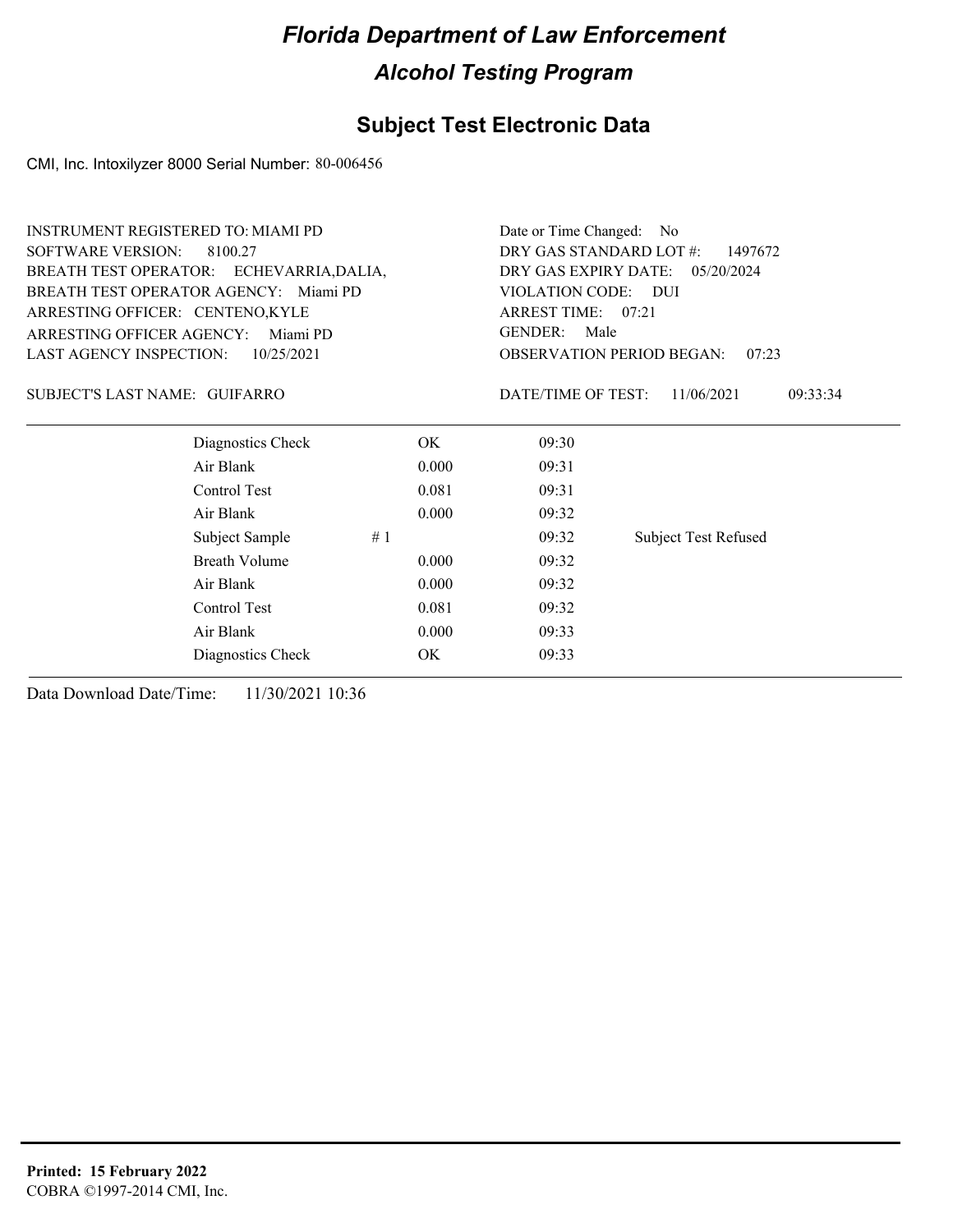#### **Subject Test Electronic Data**

CMI, Inc. Intoxilyzer 8000 Serial Number: 80-006456

ARRESTING OFFICER AGENCY: Miami PD GENDER: BREATH TEST OPERATOR AGENCY: Miami PD VIOLATION CODE: SOFTWARE VERSION: 8100.27 ARRESTING OFFICER: WHITE,AVERY BREATH TEST OPERATOR: WHITE,AVERY,D LAST AGENCY INSPECTION: 10/25/2021 INSTRUMENT REGISTERED TO: MIAMI PD

OBSERVATION PERIOD BEGAN: 14:13 VIOLATION CODE: DUI ARREST TIME: 14:02 DRY GAS EXPIRY DATE: 05/20/2024 DRY GAS STANDARD LOT #: 1497672 Date or Time Changed: No GENDER: Male

SUBJECT'S LAST NAME: ZALDIVAR VALLE DATE/TIME OF TEST:

DATE/TIME OF TEST: 11/06/2021 14:56:35

| Diagnostics Check    | OK    | 14:50 |
|----------------------|-------|-------|
| Air Blank            | 0.000 | 14:50 |
| Control Test         | 0.082 | 14:50 |
| Air Blank            | 0.000 | 14:51 |
| Subject Sample<br>#1 | 0.172 | 14:52 |
| <b>Breath Volume</b> | 1.203 | 14:52 |
| Air Blank            | 0.000 | 14:52 |
| Air Blank            | 0.000 | 14:54 |
| Subject Sample<br>#2 | 0.167 | 14:54 |
| <b>Breath Volume</b> | 1.363 | 14:54 |
| Air Blank            | 0.000 | 14:55 |
| Control Test         | 0.081 | 14:55 |
| Air Blank            | 0.000 | 14:56 |
| Diagnostics Check    | OK    | 14:56 |
|                      |       |       |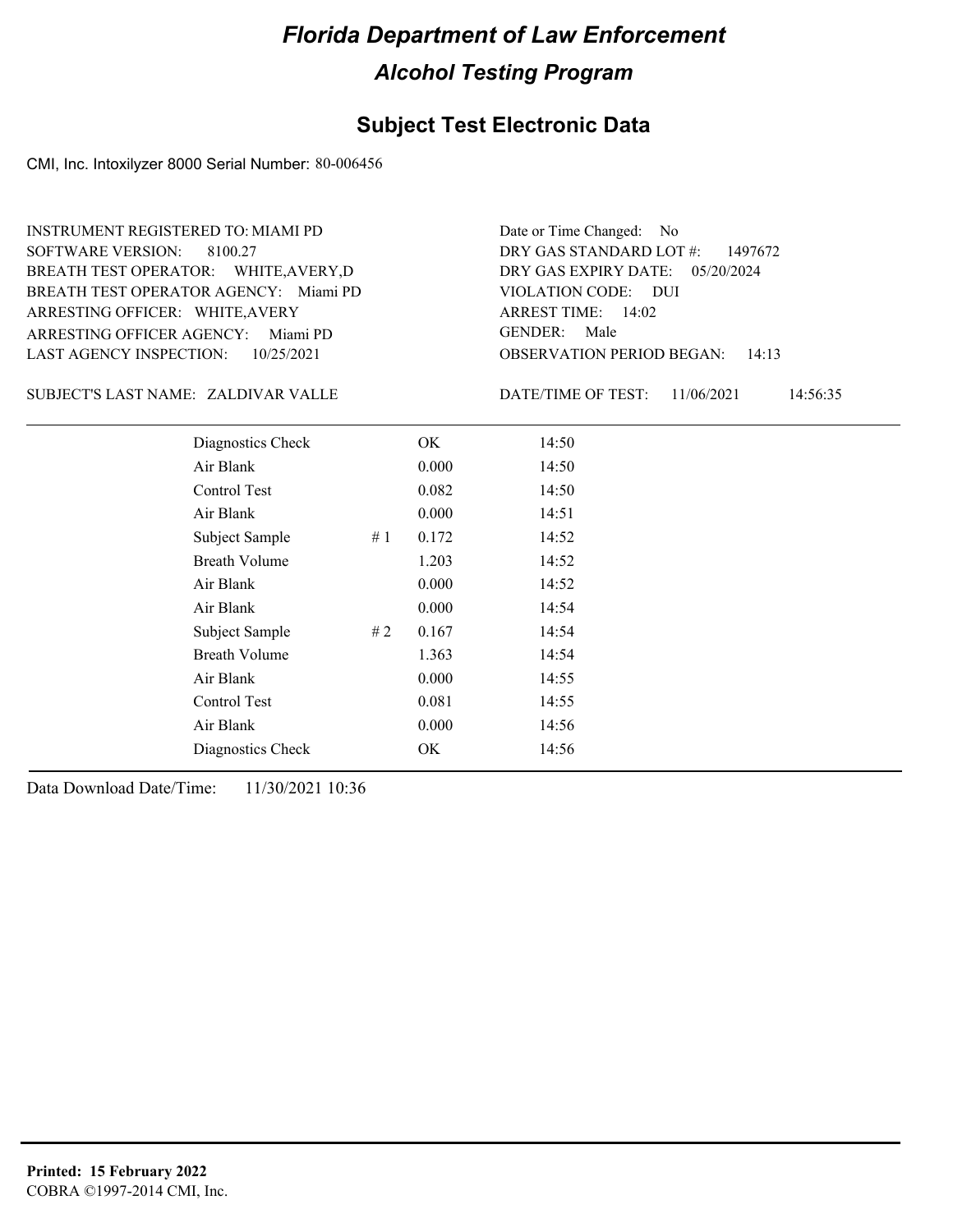#### **Subject Test Electronic Data**

CMI, Inc. Intoxilyzer 8000 Serial Number: 80-006456

| <b>INSTRUMENT REGISTERED TO: MIAMI PD</b> | Date or Time Changed: No               |
|-------------------------------------------|----------------------------------------|
| SOFTWARE VERSION: 8100.27                 | DRY GAS STANDARD LOT $\#$ : 1497672    |
| BREATH TEST OPERATOR: RODRIGUEZ, ALBERTO, | DRY GAS EXPIRY DATE: 05/20/2024        |
| BREATH TEST OPERATOR AGENCY: Miami PD     | VIOLATION CODE: DUI                    |
| ARRESTING OFFICER: SUAREZ,JOEL            | ARREST TIME: 09:32                     |
| ARRESTING OFFICER AGENCY: Miami PD        | GENDER: Female                         |
| LAST AGENCY INSPECTION: 10/25/2021        | <b>OBSERVATION PERIOD BEGAN: 09:47</b> |
|                                           |                                        |

ESPINO SUBJECT'S LAST NAME: DATE/TIME OF TEST:

DATE/TIME OF TEST: 11/07/2021 10:15:04

| Diagnostics Check    |    | OK    | 10:08 |
|----------------------|----|-------|-------|
| Air Blank            |    | 0.000 | 10:08 |
| Control Test         |    | 0.080 | 10:09 |
| Air Blank            |    | 0.000 | 10:09 |
| Subject Sample       | #1 | 0.178 | 10:10 |
| <b>Breath Volume</b> |    | 1.546 | 10:10 |
| Air Blank            |    | 0.000 | 10:11 |
| Air Blank            |    | 0.000 | 10:12 |
| Subject Sample       | #2 | 0.175 | 10:13 |
| <b>Breath Volume</b> |    | 1.859 | 10:13 |
| Air Blank            |    | 0.000 | 10:14 |
| <b>Control Test</b>  |    | 0.079 | 10:14 |
| Air Blank            |    | 0.000 | 10:14 |
| Diagnostics Check    |    | OK    | 10:15 |
|                      |    |       |       |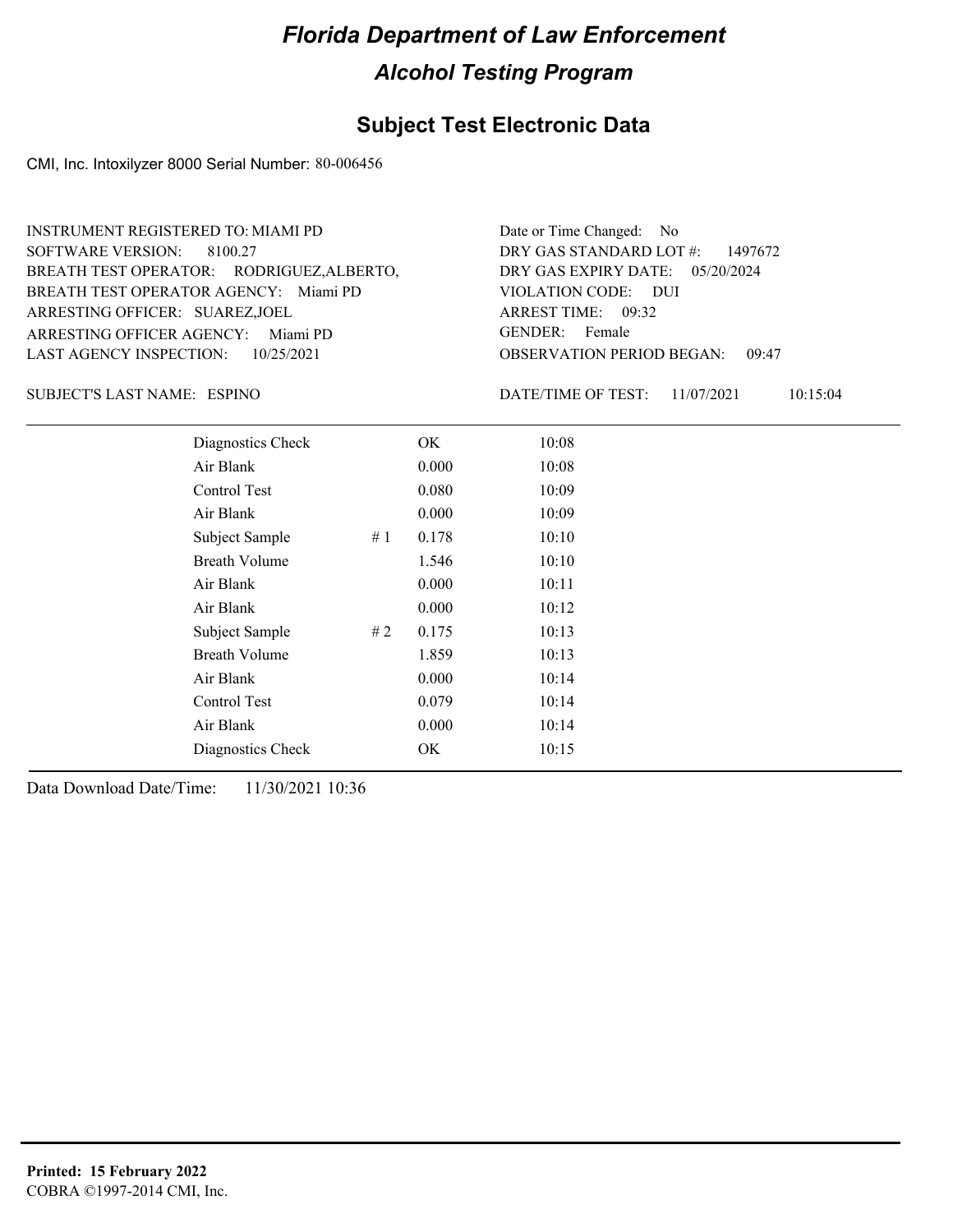#### **Subject Test Electronic Data**

CMI, Inc. Intoxilyzer 8000 Serial Number: 80-006456

ARRESTING OFFICER AGENCY: Miami PD GENDER: BREATH TEST OPERATOR AGENCY: Miami PD VIOLATION CODE: SOFTWARE VERSION: 8100.27 ARRESTING OFFICER: PASTOR,JOSE BREATH TEST OPERATOR: PASTOR,JOSE,F LAST AGENCY INSPECTION: 10/25/2021 INSTRUMENT REGISTERED TO: MIAMI PD

OBSERVATION PERIOD BEGAN: 15:20 VIOLATION CODE: COURT ORD ARREST TIME: 15:20 DRY GAS EXPIRY DATE: 05/20/2024 DRY GAS STANDARD LOT #: 1497672 Date or Time Changed: No GENDER: Male

SUBJECT'S LAST NAME: WILLIAMS DATE/TIME OF TEST:

DATE/TIME OF TEST: 11/12/2021 15:48:41

| Diagnostics Check    |    | OK    | 15:42 |
|----------------------|----|-------|-------|
| Air Blank            |    | 0.000 | 15:43 |
| Control Test         |    | 0.082 | 15:43 |
| Air Blank            |    | 0.000 | 15:44 |
| Subject Sample       | #1 | 0.000 | 15:44 |
| <b>Breath Volume</b> |    | 1.847 | 15:44 |
| Air Blank            |    | 0.000 | 15:44 |
| Air Blank            |    | 0.000 | 15:46 |
| Subject Sample       | #2 | 0.000 | 15:47 |
| <b>Breath Volume</b> |    | 1.523 | 15:47 |
| Air Blank            |    | 0.000 | 15:47 |
| Control Test         |    | 0.082 | 15:48 |
| Air Blank            |    | 0.000 | 15:48 |
| Diagnostics Check    |    | OK    | 15:48 |
|                      |    |       |       |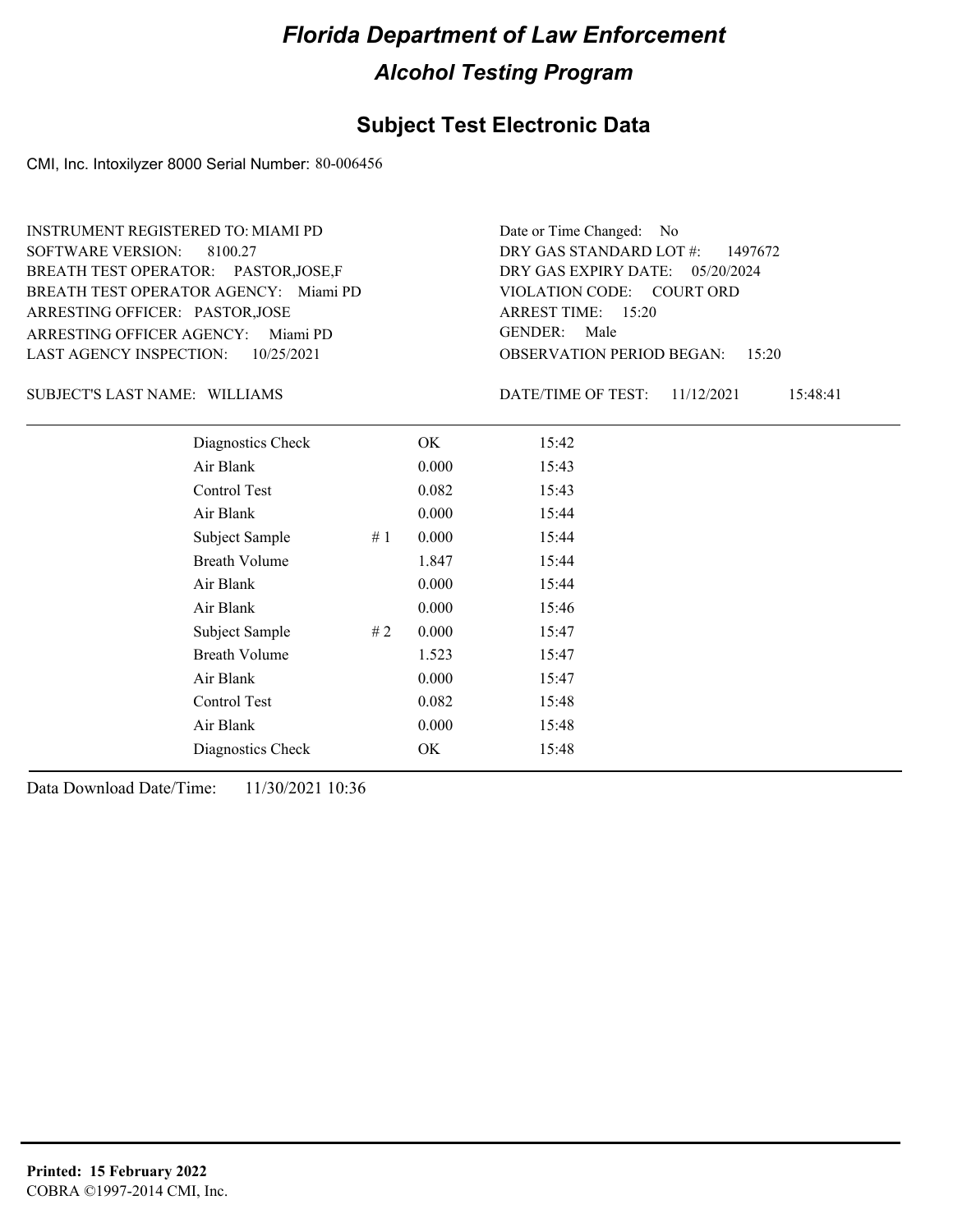#### **Subject Test Electronic Data**

CMI, Inc. Intoxilyzer 8000 Serial Number: 80-006456

ARRESTING OFFICER AGENCY: Miami PD GENDER: BREATH TEST OPERATOR AGENCY: Miami PD VIOLATION CODE: SOFTWARE VERSION: 8100.27 ARRESTING OFFICER: POLL,PATRICK BREATH TEST OPERATOR: SILES,STEPHANIE,N LAST AGENCY INSPECTION: 10/25/2021 INSTRUMENT REGISTERED TO: MIAMI PD

OBSERVATION PERIOD BEGAN: 03:40 VIOLATION CODE: DUI 03:19 ARREST TIME: DRY GAS EXPIRY DATE: 05/20/2024 DRY GAS STANDARD LOT #: 1497672 Date or Time Changed: No GENDER: Male

RODRIGUEZ SUBJECT'S LAST NAME: DATE/TIME OF TEST:

| Diagnostics Check    |       | OK    | 04:00 |                |
|----------------------|-------|-------|-------|----------------|
| Air Blank            |       | 0.000 | 04:00 |                |
| Control Test         |       | 0.081 | 04:01 |                |
| Air Blank            |       | 0.000 | 04:01 |                |
| Subject Sample       | #1    | 0.231 | 04:04 | Volume Not Met |
| <b>Breath Volume</b> |       | 0.085 | 04:04 |                |
| Air Blank            |       | 0.000 | 04:05 |                |
| Air Blank            |       | 0.000 | 04:07 |                |
| Subject Sample       | #2    | 0.223 | 04:10 |                |
| <b>Breath Volume</b> |       | 1.210 | 04:10 |                |
| Air Blank            |       | 0.000 | 04:10 |                |
| Air Blank            |       | 0.000 | 04:12 |                |
| Subject Sample       | # $3$ | 0.212 | 04:14 |                |
| <b>Breath Volume</b> |       | 1.359 | 04:14 |                |
| Air Blank            |       | 0.000 | 04:15 |                |
| Control Test         |       | 0.079 | 04:16 |                |
| Air Blank            |       | 0.000 | 04:16 |                |
| Diagnostics Check    |       | OK    | 04:16 |                |
|                      |       |       |       |                |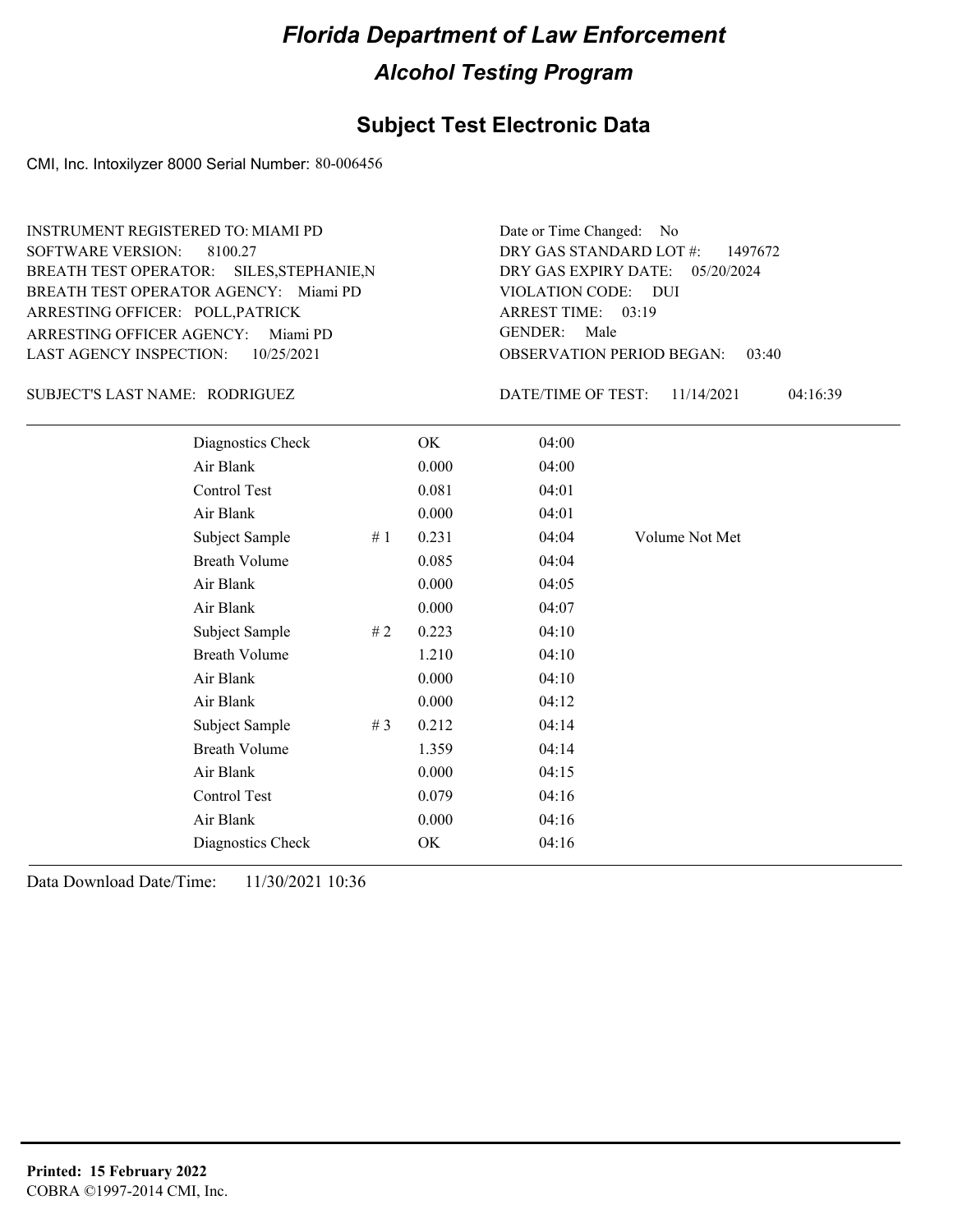#### **Subject Test Electronic Data**

CMI, Inc. Intoxilyzer 8000 Serial Number: 80-006456

ARRESTING OFFICER AGENCY: FHP Troop E GENDER: BREATH TEST OPERATOR AGENCY: FHP Troop E VIOLATION CODE: SOFTWARE VERSION: 8100.27 ARRESTING OFFICER: DOMINGUEZ,JOSE BREATH TEST OPERATOR: DOMINGUEZ,JOSE,F LAST AGENCY INSPECTION: 10/25/2021 INSTRUMENT REGISTERED TO: MIAMI PD

OBSERVATION PERIOD BEGAN: 04:30 VIOLATION CODE: DUI 03:59 ARREST TIME: DRY GAS EXPIRY DATE: 05/20/2024 DRY GAS STANDARD LOT #: 1497672 Date or Time Changed: No GENDER: Female

SUBJECT'S LAST NAME: PRINCE **Example 20 SUBJECT'S LAST NAME:** PRINCE

| Diagnostics Check    |    | OK    | 04:50 |                |
|----------------------|----|-------|-------|----------------|
| Air Blank            |    | 0.000 | 04:51 |                |
| Control Test         |    | 0.079 | 04:51 |                |
| Air Blank            |    | 0.000 | 04:52 |                |
| Subject Sample       | #1 | 0.154 | 04:55 | Volume Not Met |
| <b>Breath Volume</b> |    | 0.734 | 04:55 |                |
| Air Blank            |    | 0.000 | 04:56 |                |
| Air Blank            |    | 0.000 | 04:57 |                |
| Subject Sample       | #2 | 0.172 | 04:58 |                |
| <b>Breath Volume</b> |    | 1.628 | 04:58 |                |
| Air Blank            |    | 0.000 | 04:59 |                |
| Air Blank            |    | 0.000 | 05:00 |                |
| Subject Sample       | #3 | 0.171 | 05:01 |                |
| <b>Breath Volume</b> |    | 1.976 | 05:01 |                |
| Air Blank            |    | 0.000 | 05:02 |                |
| Control Test         |    | 0.078 | 05:02 |                |
| Air Blank            |    | 0.000 | 05:03 |                |
| Diagnostics Check    |    | OK    | 05:03 |                |
|                      |    |       |       |                |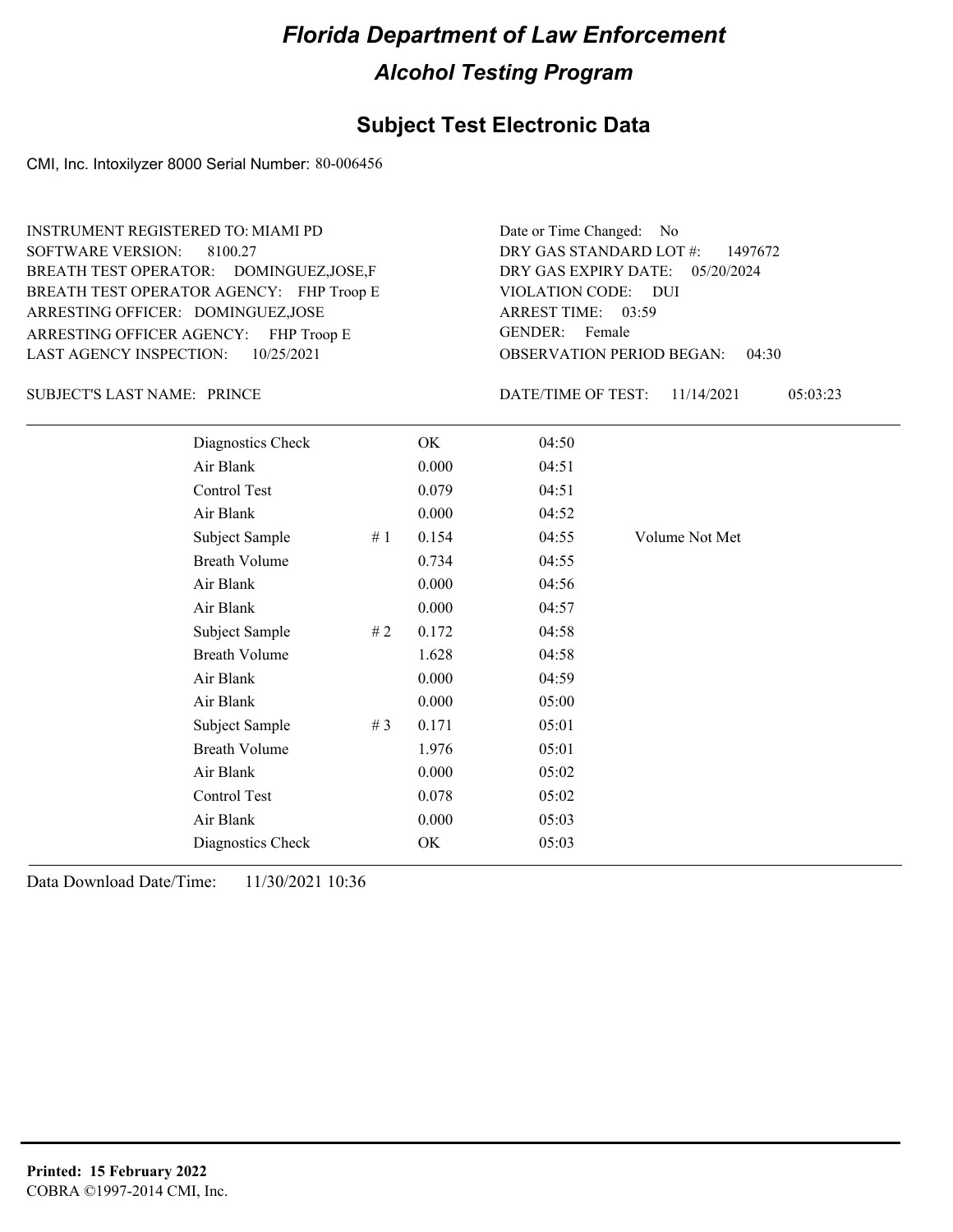### **Subject Test Electronic Data**

CMI, Inc. Intoxilyzer 8000 Serial Number: 80-006456

| <b>INSTRUMENT REGISTERED TO: MIAMI PD</b><br><b>SOFTWARE VERSION:</b><br>8100.27<br>BREATH TEST OPERATOR: BARRERO ORTIZ, JOHAN, S<br>BREATH TEST OPERATOR AGENCY: FHP Troop E<br>ARRESTING OFFICER: BARRERO ORTIZ, JOHAN<br>ARRESTING OFFICER AGENCY: FHP Troop E<br><b>LAST AGENCY INSPECTION:</b><br>10/25/2021 |                      |    | Date or Time Changed:<br>No.<br>DRY GAS STANDARD LOT #:<br>1497672<br>DRY GAS EXPIRY DATE:<br>05/20/2024<br>VIOLATION CODE: DUI<br>ARREST TIME: 21:54<br>GENDER: Male<br><b>OBSERVATION PERIOD BEGAN:</b><br>23:02 |                    |                   |          |
|-------------------------------------------------------------------------------------------------------------------------------------------------------------------------------------------------------------------------------------------------------------------------------------------------------------------|----------------------|----|--------------------------------------------------------------------------------------------------------------------------------------------------------------------------------------------------------------------|--------------------|-------------------|----------|
| <b>SUBJECT'S LAST NAME: POUNCY</b>                                                                                                                                                                                                                                                                                |                      |    |                                                                                                                                                                                                                    | DATE/TIME OF TEST: | 11/14/2021        | 23:33:30 |
|                                                                                                                                                                                                                                                                                                                   | Diagnostics Check    |    | OK                                                                                                                                                                                                                 | 23:25              |                   |          |
|                                                                                                                                                                                                                                                                                                                   | Air Blank            |    | 0.000                                                                                                                                                                                                              | 23:26              |                   |          |
|                                                                                                                                                                                                                                                                                                                   | Control Test         |    | 0.082                                                                                                                                                                                                              | 23:26              |                   |          |
|                                                                                                                                                                                                                                                                                                                   | Air Blank            |    | 0.000                                                                                                                                                                                                              | 23:27              |                   |          |
|                                                                                                                                                                                                                                                                                                                   | Subject Sample       | #1 | 0.091                                                                                                                                                                                                              | 23:28              |                   |          |
|                                                                                                                                                                                                                                                                                                                   | <b>Breath Volume</b> |    | 1.195                                                                                                                                                                                                              | 23:28              |                   |          |
|                                                                                                                                                                                                                                                                                                                   | Air Blank            |    | 0.000                                                                                                                                                                                                              | 23:29              |                   |          |
|                                                                                                                                                                                                                                                                                                                   | Air Blank            |    | 0.000                                                                                                                                                                                                              | 23:31              |                   |          |
|                                                                                                                                                                                                                                                                                                                   | Subject Sample       | #2 |                                                                                                                                                                                                                    | 23:32              | <b>RFI</b> Detect |          |
|                                                                                                                                                                                                                                                                                                                   | <b>Breath Volume</b> |    | 0.000                                                                                                                                                                                                              | 23:32              |                   |          |
|                                                                                                                                                                                                                                                                                                                   | Air Blank            |    | 0.000                                                                                                                                                                                                              | 23:32              |                   |          |
|                                                                                                                                                                                                                                                                                                                   | Control Test         |    | 0.080                                                                                                                                                                                                              | 23:32              |                   |          |
|                                                                                                                                                                                                                                                                                                                   | Air Blank            |    | 0.000                                                                                                                                                                                                              | 23:33              |                   |          |
|                                                                                                                                                                                                                                                                                                                   | Diagnostics Check    |    | OK                                                                                                                                                                                                                 | 23:33              |                   |          |
|                                                                                                                                                                                                                                                                                                                   |                      |    |                                                                                                                                                                                                                    |                    |                   |          |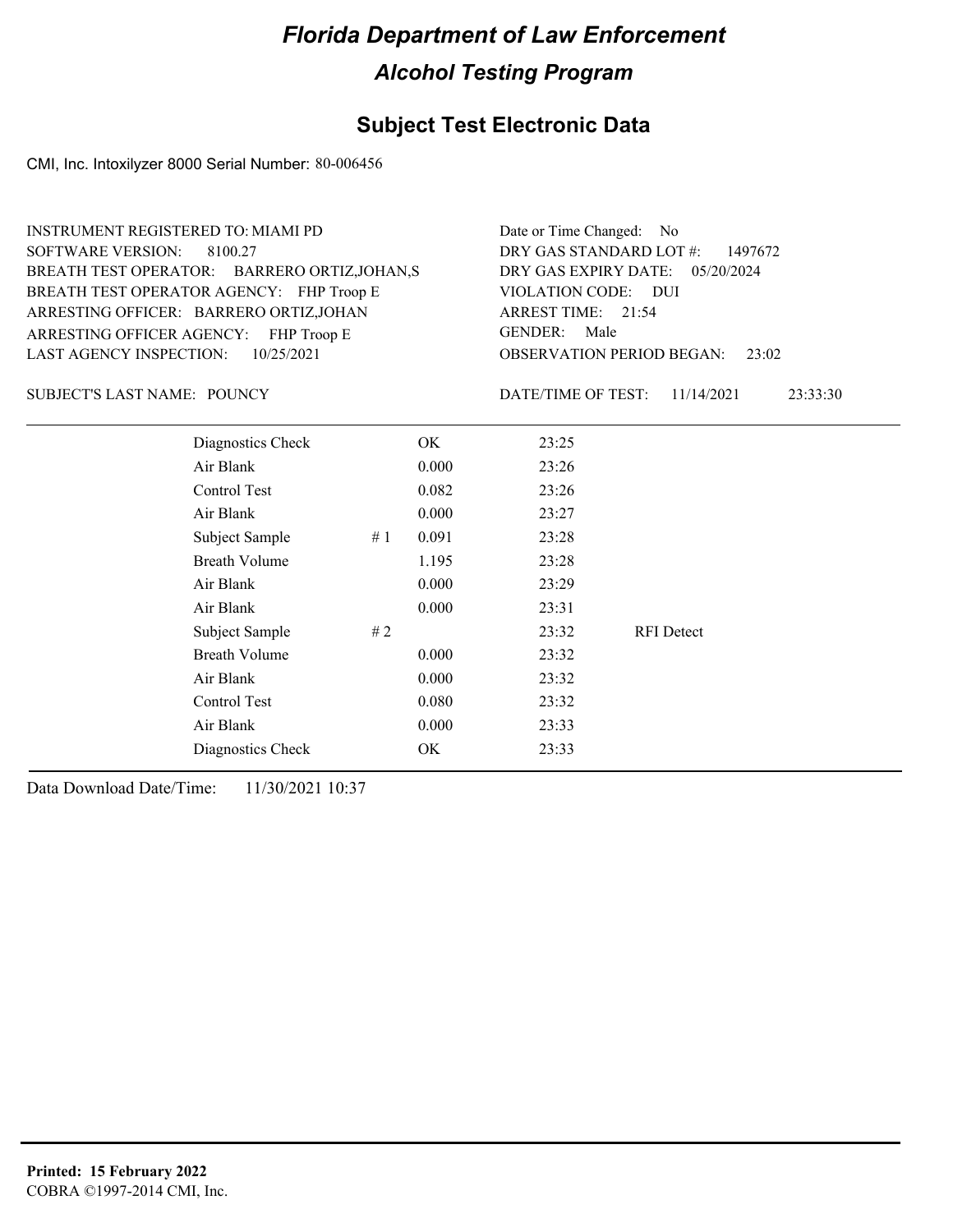#### **Subject Test Electronic Data**

CMI, Inc. Intoxilyzer 8000 Serial Number: 80-006456

| <b>INSTRUMENT REGISTERED TO: MIAMI PD</b>   | Date or Time Changed: No                  |
|---------------------------------------------|-------------------------------------------|
| SOFTWARE VERSION: 8100.27                   | DRY GAS STANDARD LOT $\#$ : 1497672       |
| BREATH TEST OPERATOR: GRANADOS, JENNIFER, D | DRY GAS EXPIRY DATE: 05/20/2024           |
| BREATH TEST OPERATOR AGENCY: Miami PD       | VIOLATION CODE: DUI                       |
| ARRESTING OFFICER: GRANADOS, JENNIFER       | ARREST TIME: 18:25                        |
| ARRESTING OFFICER AGENCY: Miami PD          | GENDER: Male                              |
| LAST AGENCY INSPECTION: $10/25/2021$        | <b>OBSERVATION PERIOD BEGAN:</b><br>18.25 |

SUBJECT'S LAST NAME: WILLIAMS DATE/TIME OF TEST:

DATE/TIME OF TEST: 11/17/2021 19:22:02

| Diagnostics Check    | OK    | 19:16 |
|----------------------|-------|-------|
| Air Blank            | 0.000 | 19:16 |
| Control Test         | 0.082 | 19:17 |
| Air Blank            | 0.000 | 19:17 |
| Subject Sample<br>#1 | 0.000 | 19:17 |
| <b>Breath Volume</b> | 1.449 | 19:17 |
| Air Blank            | 0.000 | 19:18 |
| Air Blank            | 0.000 | 19:20 |
| Subject Sample<br>#2 | 0.000 | 19:20 |
| <b>Breath Volume</b> | 1.214 | 19:20 |
| Air Blank            | 0.000 | 19:21 |
| Control Test         | 0.080 | 19:21 |
| Air Blank            | 0.000 | 19:21 |
| Diagnostics Check    | OK    | 19:22 |
|                      |       |       |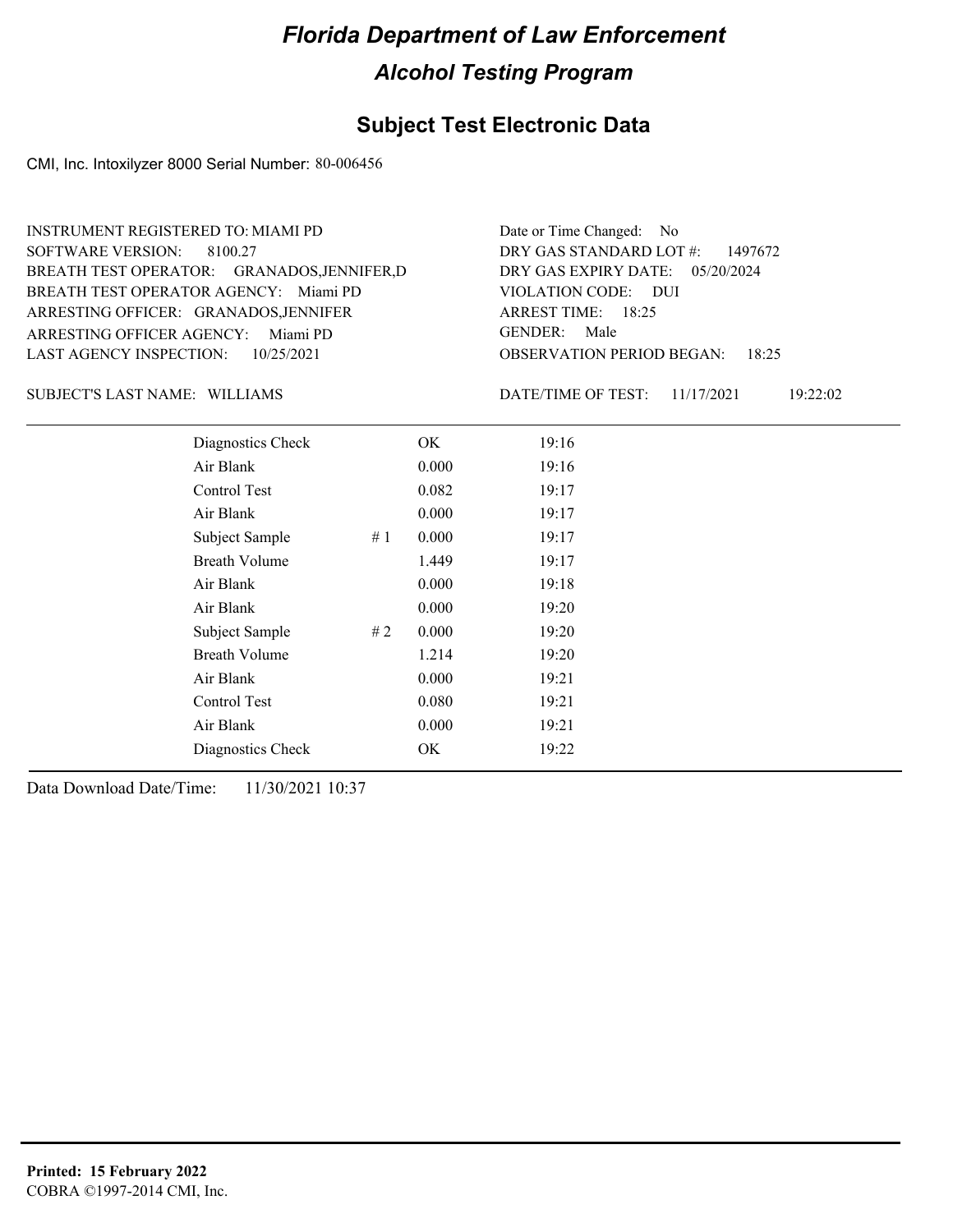#### **Subject Test Electronic Data**

CMI, Inc. Intoxilyzer 8000 Serial Number: 80-006456

| INSTRUMENT REGISTERED TO: MIAMI PD           | Date or Time Changed: No                     |
|----------------------------------------------|----------------------------------------------|
| SOFTWARE VERSION:<br>8100.27                 | DRY GAS STANDARD LOT #:<br>1497672           |
| BREATH TEST OPERATOR: SAUVAGERE, JOEVANIH, C | DRY GAS EXPIRY DATE: 05/20/2024              |
| BREATH TEST OPERATOR AGENCY: Miami PD        | VIOLATION CODE: DUI                          |
| ARRESTING OFFICER: FRASER, JAMES             | ARREST TIME: 17:18                           |
| ARRESTING OFFICER AGENCY:<br>Miami PD        | GENDER: Female                               |
| <b>LAST AGENCY INSPECTION:</b><br>10/25/2021 | <b>OBSERVATION PERIOD BEGAN:</b><br>16:05    |
| SUBJECT'S LAST NAME: CHARLOT                 | DATE/TIME OF TEST:<br>11/18/2021<br>17:19:21 |
| Diagnostics Check<br>OK.                     | 17:18                                        |
| Air Blank                                    | 17:19<br>Improper Sample                     |
| Air Blank                                    | Improper Sample<br>17:19                     |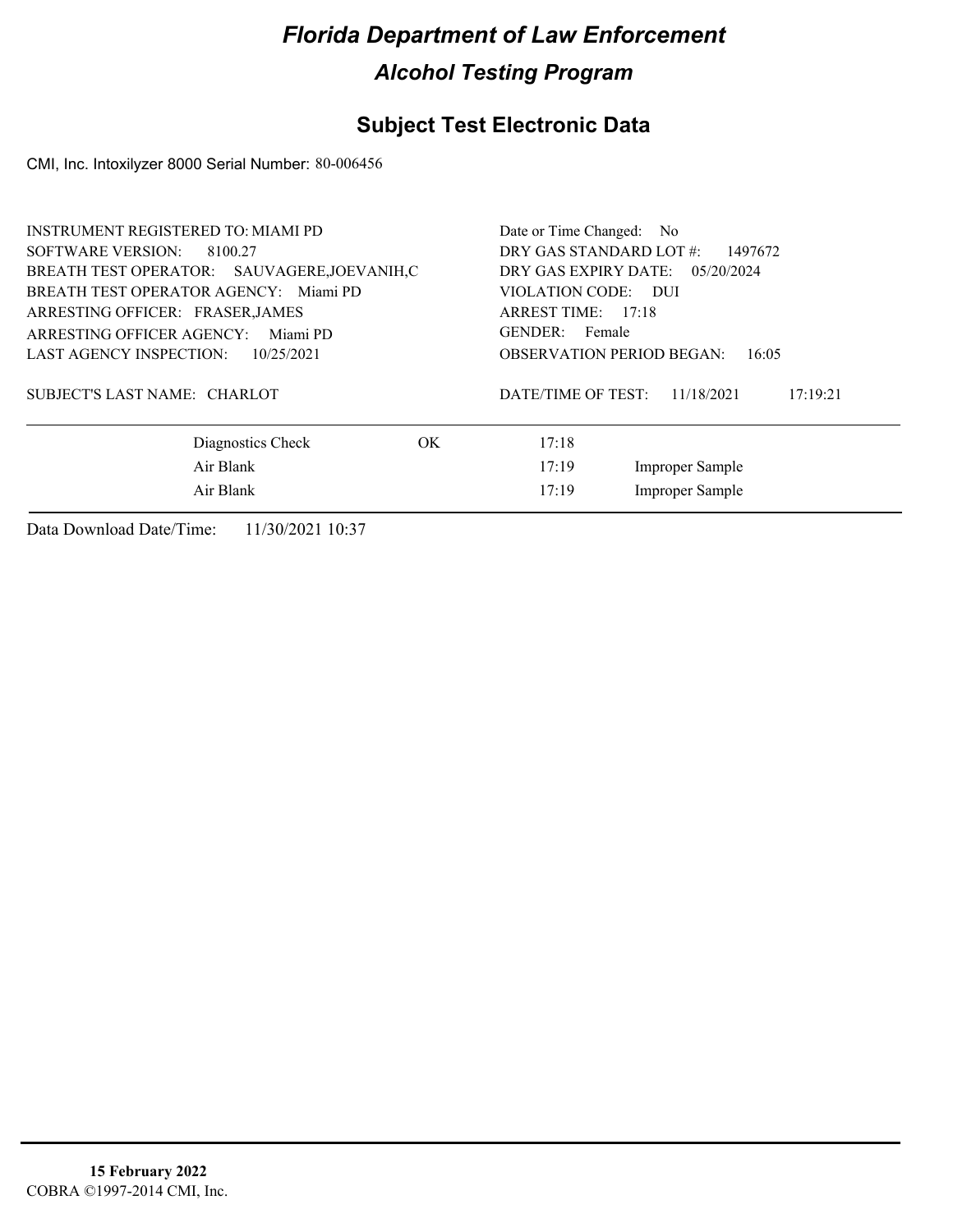#### **Subject Test Electronic Data**

CMI, Inc. Intoxilyzer 8000 Serial Number: 80-006456

| INSTRUMENT REGISTERED TO: MIAMI PD           | Date or Time Changed: No                     |  |  |  |  |
|----------------------------------------------|----------------------------------------------|--|--|--|--|
| <b>SOFTWARE VERSION:</b><br>8100.27          | DRY GAS STANDARD LOT #:<br>1497672           |  |  |  |  |
| BREATH TEST OPERATOR: SAUVAGERE, JOEVANIH, C | DRY GAS EXPIRY DATE: 05/20/2024              |  |  |  |  |
| BREATH TEST OPERATOR AGENCY: Miami PD        | VIOLATION CODE: DUI                          |  |  |  |  |
| ARRESTING OFFICER: FRASER, JAMES             | ARREST TIME: 17:18                           |  |  |  |  |
| ARRESTING OFFICER AGENCY:<br>Miami PD        | GENDER: Female                               |  |  |  |  |
| <b>LAST AGENCY INSPECTION:</b><br>10/25/2021 | <b>OBSERVATION PERIOD BEGAN:</b><br>16:04    |  |  |  |  |
| SUBJECT'S LAST NAME: CHARLOT                 | DATE/TIME OF TEST:<br>11/18/2021<br>17:23:23 |  |  |  |  |
| Diagnostics Check<br>OK.                     | 17:22                                        |  |  |  |  |
| Air Blank                                    | 17:23<br><b>Improper Sample</b>              |  |  |  |  |
| Air Blank                                    | Improper Sample<br>17:23                     |  |  |  |  |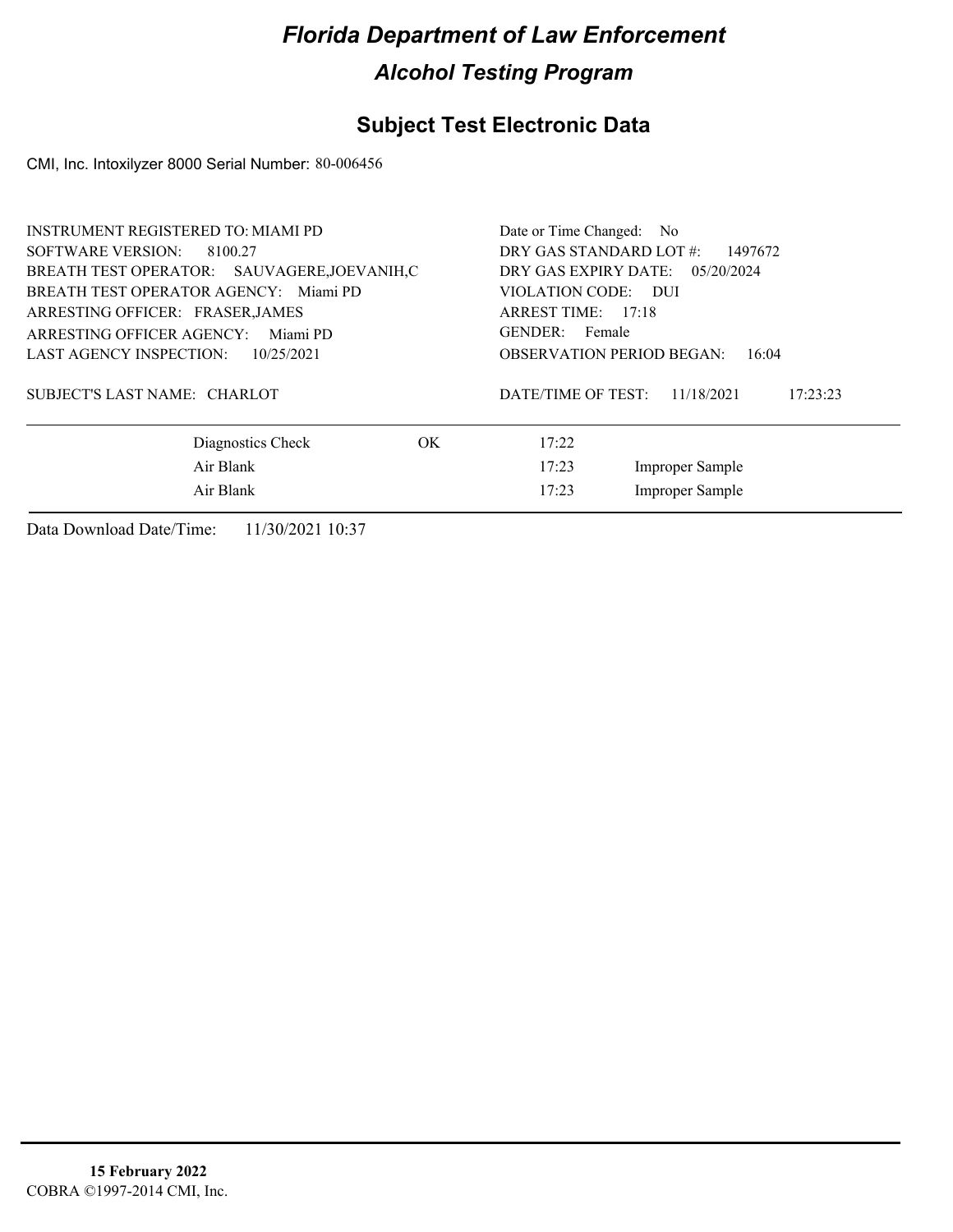### **Subject Test Electronic Data**

CMI, Inc. Intoxilyzer 8000 Serial Number: 80-006456

| <b>INSTRUMENT REGISTERED TO: MIAMI PD</b>    | Date or Time Changed: No                                    |  |  |  |
|----------------------------------------------|-------------------------------------------------------------|--|--|--|
| SOFTWARE VERSION:<br>8100.27                 | DRY GAS STANDARD LOT #:<br>1497672                          |  |  |  |
| BREATH TEST OPERATOR: SAUVAGERE, JOEVANIH, C | DRY GAS EXPIRY DATE: $05/20/2024$                           |  |  |  |
| BREATH TEST OPERATOR AGENCY: Miami PD        | VIOLATION CODE: DUI                                         |  |  |  |
| ARRESTING OFFICER: FRASER, JAMES             | ARREST TIME: 17:18                                          |  |  |  |
| ARRESTING OFFICER AGENCY: Miami PD           | GENDER: Female<br><b>OBSERVATION PERIOD BEGAN:</b><br>16:04 |  |  |  |
| <b>LAST AGENCY INSPECTION:</b><br>10/25/2021 |                                                             |  |  |  |
| SUBJECT'S LAST NAME: CHARLOT                 | DATE/TIME OF TEST:<br>11/18/2021<br>17:28:50                |  |  |  |
| Diagnostics Check<br>OK.                     | 17:27                                                       |  |  |  |
| Air Blank                                    | 17:28<br>Ambient Fail                                       |  |  |  |
| Air Blank<br>0.000                           | 17:28                                                       |  |  |  |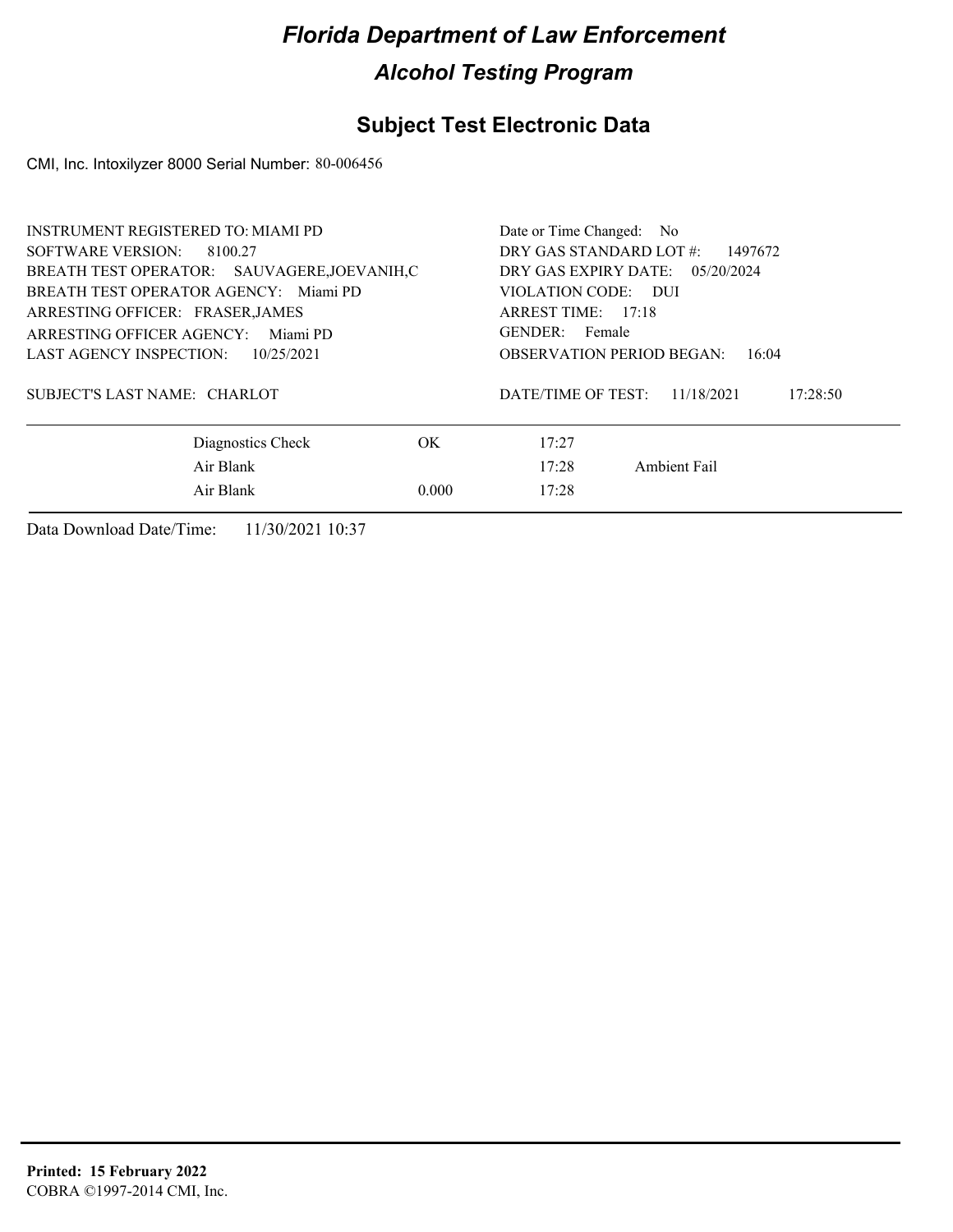#### **Subject Test Electronic Data**

CMI, Inc. Intoxilyzer 8000 Serial Number: 80-006456

| <b>INSTRUMENT REGISTERED TO: MIAMI PD</b>                                             | Date or Time Changed: No                               |
|---------------------------------------------------------------------------------------|--------------------------------------------------------|
| SOFTWARE VERSION: 8100.27                                                             | DRY GAS STANDARD LOT #: 1497672                        |
| BREATH TEST OPERATOR: SAUVAGERE, JOEVANIH, C<br>BREATH TEST OPERATOR AGENCY: Miami PD | DRY GAS EXPIRY DATE: 05/20/2024<br>VIOLATION CODE: DUI |
| ARRESTING OFFICER: FRASER, JAMES                                                      | ARREST TIME: $17:18$                                   |
| ARRESTING OFFICER AGENCY: Miami PD                                                    | GENDER: Female                                         |
| LAST AGENCY INSPECTION: 10/25/2021                                                    | <b>OBSERVATION PERIOD BEGAN:</b> 16:04                 |

#### CHARLOT SUBJECT'S LAST NAME: DATE/TIME OF TEST:

DATE/TIME OF TEST: 11/18/2021 17:40:40

| Diagnostics Check    |    | OK    | 17:33 |
|----------------------|----|-------|-------|
| Air Blank            |    | 0.000 | 17:33 |
| Control Test         |    | 0.080 | 17:33 |
| Air Blank            |    | 0.000 | 17:34 |
| Subject Sample       | #1 | 0.300 | 17:35 |
| <b>Breath Volume</b> |    | 1.503 | 17:35 |
| Air Blank            |    | 0.000 | 17:36 |
| Air Blank            |    | 0.000 | 17:37 |
| Subject Sample       | #2 | 0.294 | 17:38 |
| <b>Breath Volume</b> |    | 3.085 | 17:38 |
| Air Blank            |    | 0.000 | 17:39 |
| Control Test         |    | 0.076 | 17:40 |
| Air Blank            |    | 0.000 | 17:40 |
| Diagnostics Check    |    | OK    | 17:40 |
|                      |    |       |       |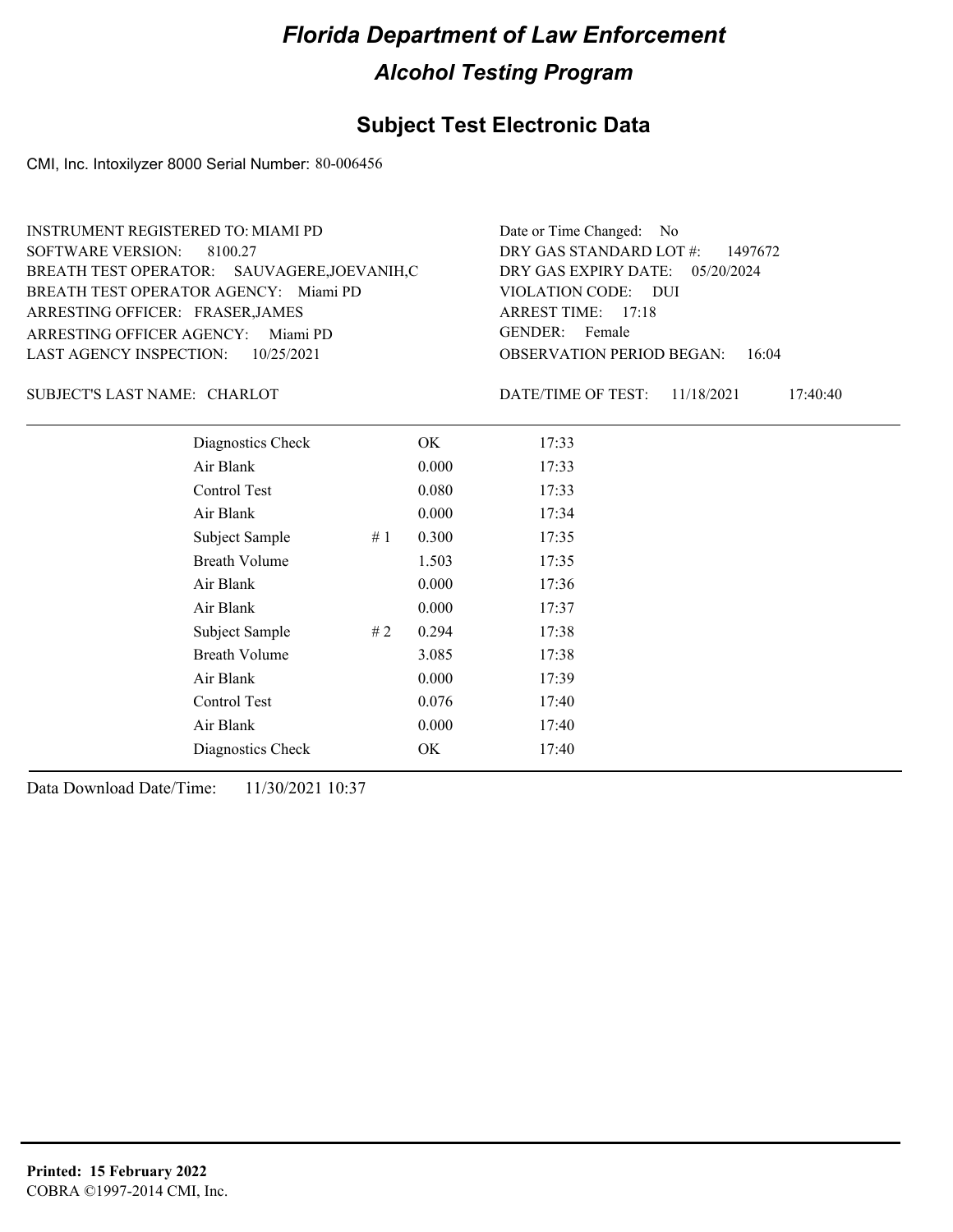### **Subject Test Electronic Data**

CMI, Inc. Intoxilyzer 8000 Serial Number: 80-006456

| <b>INSTRUMENT REGISTERED TO: MIAMI PD</b> |                                       | Date or Time Changed:<br>- No      |                                    |                             |  |  |  |
|-------------------------------------------|---------------------------------------|------------------------------------|------------------------------------|-----------------------------|--|--|--|
| <b>SOFTWARE VERSION:</b>                  | 8100.27                               | DRY GAS STANDARD LOT #:<br>1497672 |                                    |                             |  |  |  |
| BREATH TEST OPERATOR: TORRES, DAVID,      |                                       |                                    | DRY GAS EXPIRY DATE:<br>05/20/2024 |                             |  |  |  |
|                                           | BREATH TEST OPERATOR AGENCY: Miami PD |                                    | VIOLATION CODE: DUI                |                             |  |  |  |
|                                           | ARRESTING OFFICER: RODRIGUEZ, EDUARDO |                                    | ARREST TIME: 05:12                 |                             |  |  |  |
| <b>ARRESTING OFFICER AGENCY:</b>          | Miami PD                              |                                    | <b>GENDER:</b><br>Male             |                             |  |  |  |
| <b>LAST AGENCY INSPECTION:</b>            | 10/25/2021                            |                                    | <b>OBSERVATION PERIOD BEGAN:</b>   | 05:20                       |  |  |  |
| SUBJECT'S LAST NAME: AGUILAR              |                                       |                                    | DATE/TIME OF TEST:                 | 11/19/2021<br>05:52:47      |  |  |  |
|                                           | Diagnostics Check                     | OK.                                | 05:49                              |                             |  |  |  |
|                                           | Air Blank                             | 0.000                              | 05:50                              |                             |  |  |  |
|                                           | Control Test                          | 0.081                              | 05:50                              |                             |  |  |  |
|                                           | Air Blank                             | 0.000                              | 05:51                              |                             |  |  |  |
|                                           | Subject Sample<br>#1                  |                                    | 05:51                              | <b>Subject Test Refused</b> |  |  |  |
|                                           | Breath Volume                         | 0.000                              | 05:51                              |                             |  |  |  |
|                                           | Air Blank                             | 0.000                              | 05:51                              |                             |  |  |  |
|                                           | Control Test                          | 0.082                              | 05:52                              |                             |  |  |  |
|                                           | Air Blank                             | 0.000                              | 05:52                              |                             |  |  |  |
|                                           | Diagnostics Check                     | OK.                                | 05:52                              |                             |  |  |  |
|                                           |                                       |                                    |                                    |                             |  |  |  |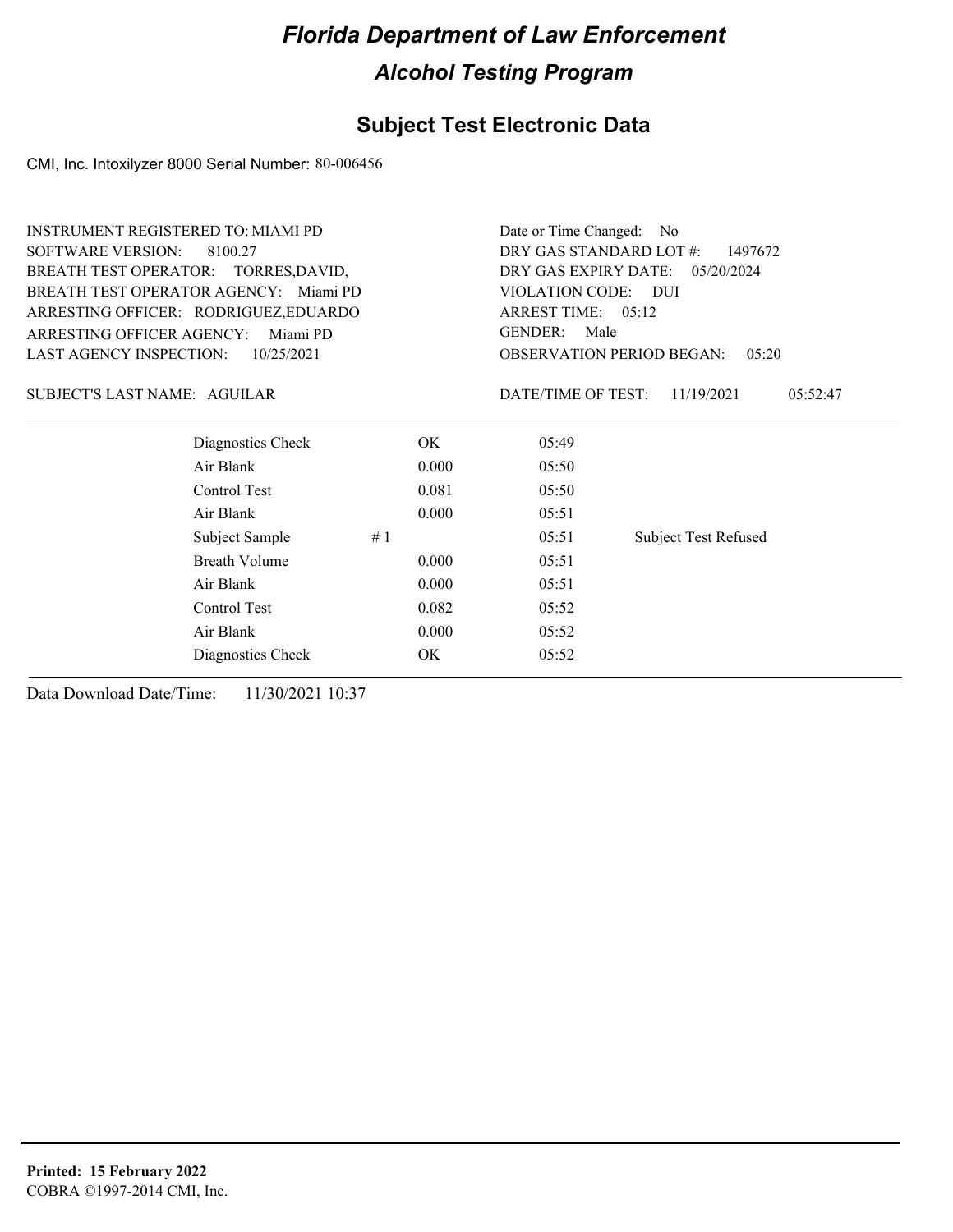#### **Subject Test Electronic Data**

CMI, Inc. Intoxilyzer 8000 Serial Number: 80-006456

ARRESTING OFFICER AGENCY: Miami PD GENDER: BREATH TEST OPERATOR AGENCY: Miami PD VIOLATION CODE: SOFTWARE VERSION: 8100.27 ARRESTING OFFICER: MESA,JAVIER BREATH TEST OPERATOR: MESA,JAVIER, LAST AGENCY INSPECTION: 10/25/2021 INSTRUMENT REGISTERED TO: MIAMI PD

OBSERVATION PERIOD BEGAN: 15:10 VIOLATION CODE: COURT ORD ARREST TIME: 15:00 DRY GAS EXPIRY DATE: 05/20/2024 DRY GAS STANDARD LOT #: 1497672 Date or Time Changed: No GENDER: Male

SUBJECT'S LAST NAME: WILLIAMS DATE/TIME OF TEST:

DATE/TIME OF TEST: 11/19/2021 15:42:04

| Diagnostics Check    |    | OK    | 15:36 |
|----------------------|----|-------|-------|
| Air Blank            |    | 0.000 | 15:36 |
| Control Test         |    | 0.081 | 15:37 |
| Air Blank            |    | 0.000 | 15:37 |
| Subject Sample       | #1 | 0.000 | 15:37 |
| <b>Breath Volume</b> |    | 1.625 | 15:37 |
| Air Blank            |    | 0.000 | 15:38 |
| Air Blank            |    | 0.000 | 15:40 |
| Subject Sample       | #2 | 0.000 | 15:40 |
| <b>Breath Volume</b> |    | 1.996 | 15:40 |
| Air Blank            |    | 0.000 | 15:41 |
| Control Test         |    | 0.080 | 15:41 |
| Air Blank            |    | 0.000 | 15:41 |
| Diagnostics Check    |    | OK.   | 15:42 |
|                      |    |       |       |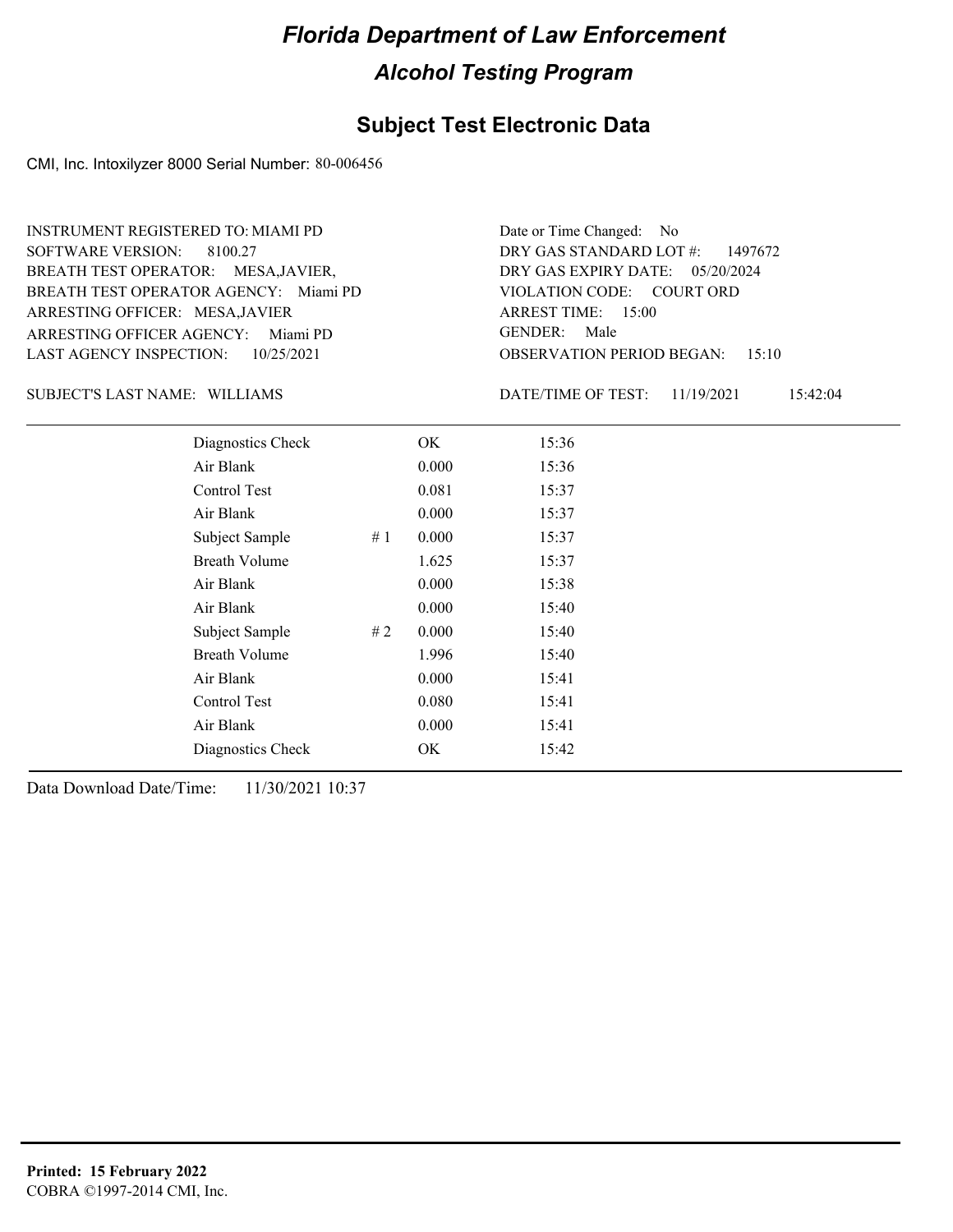### **Subject Test Electronic Data**

CMI, Inc. Intoxilyzer 8000 Serial Number: 80-006456

| <b>INSTRUMENT REGISTERED TO: MIAMI PD</b>     |            |       | Date or Time Changed:<br>- No                                                                             |                             |  |  |  |
|-----------------------------------------------|------------|-------|-----------------------------------------------------------------------------------------------------------|-----------------------------|--|--|--|
| <b>SOFTWARE VERSION:</b><br>8100.27           |            |       | DRY GAS STANDARD LOT #:<br>1497672<br>DRY GAS EXPIRY DATE:<br>05/20/2024<br>VIOLATION CODE:<br><b>DUI</b> |                             |  |  |  |
| BREATH TEST OPERATOR: SAINTFLEUR, RANDOLPH, G |            |       |                                                                                                           |                             |  |  |  |
| BREATH TEST OPERATOR AGENCY: Miami PD         |            |       |                                                                                                           |                             |  |  |  |
| ARRESTING OFFICER: GOMEZ, ANTONIO             |            |       | ARREST TIME: 06:15                                                                                        |                             |  |  |  |
| <b>ARRESTING OFFICER AGENCY:</b>              | Miami PD   |       | <b>GENDER:</b><br>Male                                                                                    |                             |  |  |  |
| LAST AGENCY INSPECTION:                       | 10/25/2021 |       | <b>OBSERVATION PERIOD BEGAN:</b>                                                                          | 07:10                       |  |  |  |
| SUBJECT'S LAST NAME: AQUISTAPACE              |            |       | DATE/TIME OF TEST:                                                                                        | 11/20/2021<br>07:34:39      |  |  |  |
| Diagnostics Check                             |            | OK.   | 07:30                                                                                                     |                             |  |  |  |
| Air Blank                                     |            | 0.000 | 07:31                                                                                                     |                             |  |  |  |
| Control Test                                  |            | 0.081 | 07:31                                                                                                     |                             |  |  |  |
| Air Blank                                     |            | 0.000 | 07:31                                                                                                     |                             |  |  |  |
| Subject Sample                                | #1         |       | 07:33                                                                                                     | <b>Subject Test Refused</b> |  |  |  |
| Breath Volume                                 |            | 0.000 | 07:33                                                                                                     |                             |  |  |  |
| Air Blank                                     |            | 0.000 | 07:33                                                                                                     |                             |  |  |  |
| Control Test                                  |            | 0.081 | 07:34                                                                                                     |                             |  |  |  |
| Air Blank                                     |            | 0.000 | 07:34                                                                                                     |                             |  |  |  |
| Diagnostics Check                             |            | OK    | 07:34                                                                                                     |                             |  |  |  |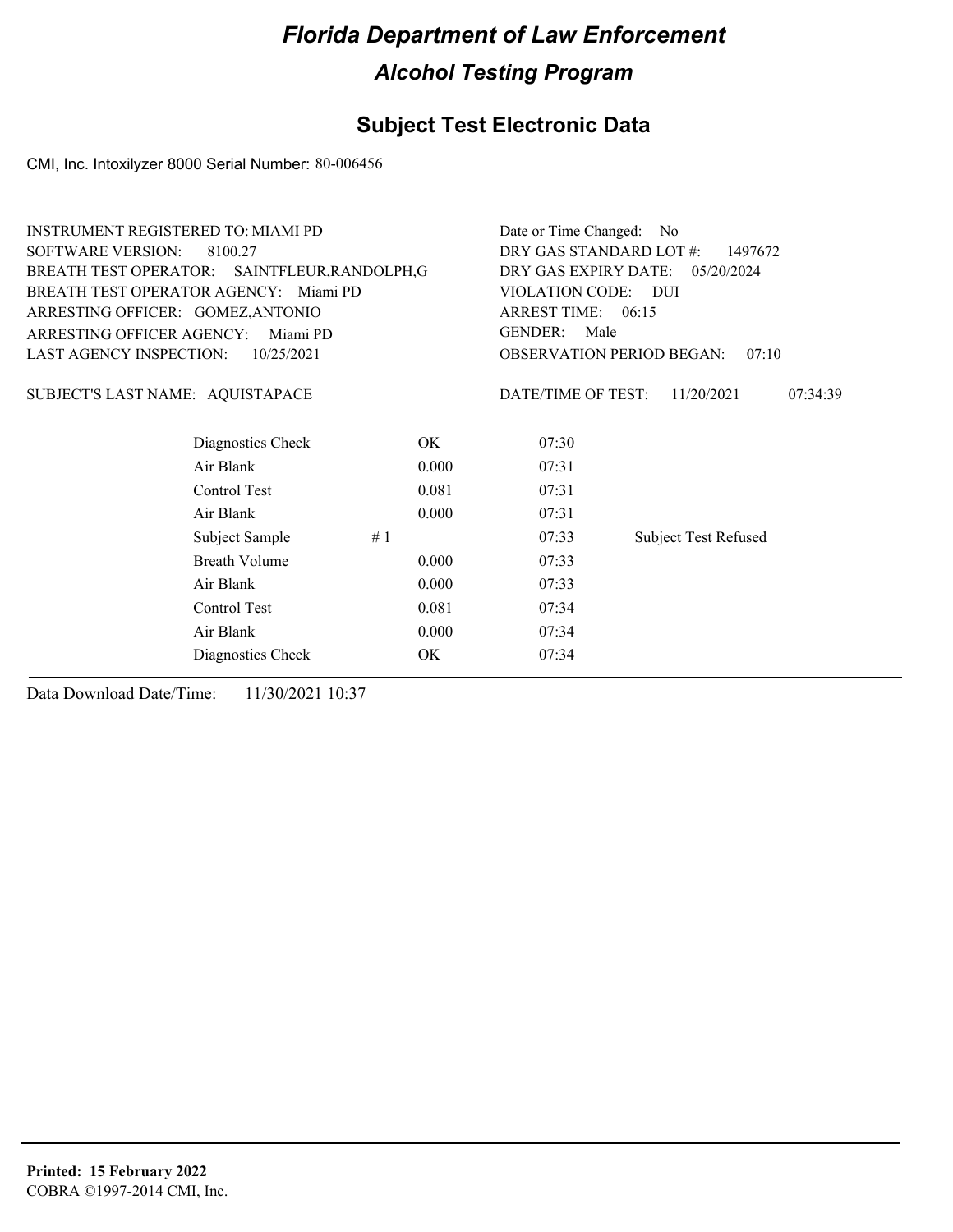#### **Subject Test Electronic Data**

CMI, Inc. Intoxilyzer 8000 Serial Number: 80-006456

ARRESTING OFFICER AGENCY: Miami PD GENDER: BREATH TEST OPERATOR AGENCY: Miami PD VIOLATION CODE: SOFTWARE VERSION: 8100.27 ARRESTING OFFICER: MICHEL,RYAN BREATH TEST OPERATOR: WATTLEY,EMILIA,G LAST AGENCY INSPECTION: 10/25/2021 INSTRUMENT REGISTERED TO: MIAMI PD

OBSERVATION PERIOD BEGAN: 18:28 VIOLATION CODE: DUI ARREST TIME: 17:50 DRY GAS EXPIRY DATE: 05/20/2024 DRY GAS STANDARD LOT #: 1497672 GENDER: Female

Date or Time Changed: No

SUBJECT'S LAST NAME: COLLOR DE MELLO DATE/TIME OF TEST:

DATE/TIME OF TEST: 11/21/2021 19:00:02

| Diagnostics Check    |     | OK    | 18:51 |
|----------------------|-----|-------|-------|
| Air Blank            |     | 0.000 | 18:51 |
| Control Test         |     | 0.077 | 18:52 |
| Air Blank            |     | 0.000 | 18:52 |
| Subject Sample       | #1  | 0.212 | 18:55 |
| <b>Breath Volume</b> |     | 1.394 | 18:55 |
| Air Blank            |     | 0.000 | 18:56 |
| Air Blank            |     | 0.000 | 18:57 |
| Subject Sample       | # 2 | 0.229 | 18:58 |
| <b>Breath Volume</b> |     | 2.218 | 18:58 |
| Air Blank            |     | 0.000 | 18:59 |
| Control Test         |     | 0.080 | 18:59 |
| Air Blank            |     | 0.000 | 18:59 |
| Diagnostics Check    |     | OK    | 19:00 |
|                      |     |       |       |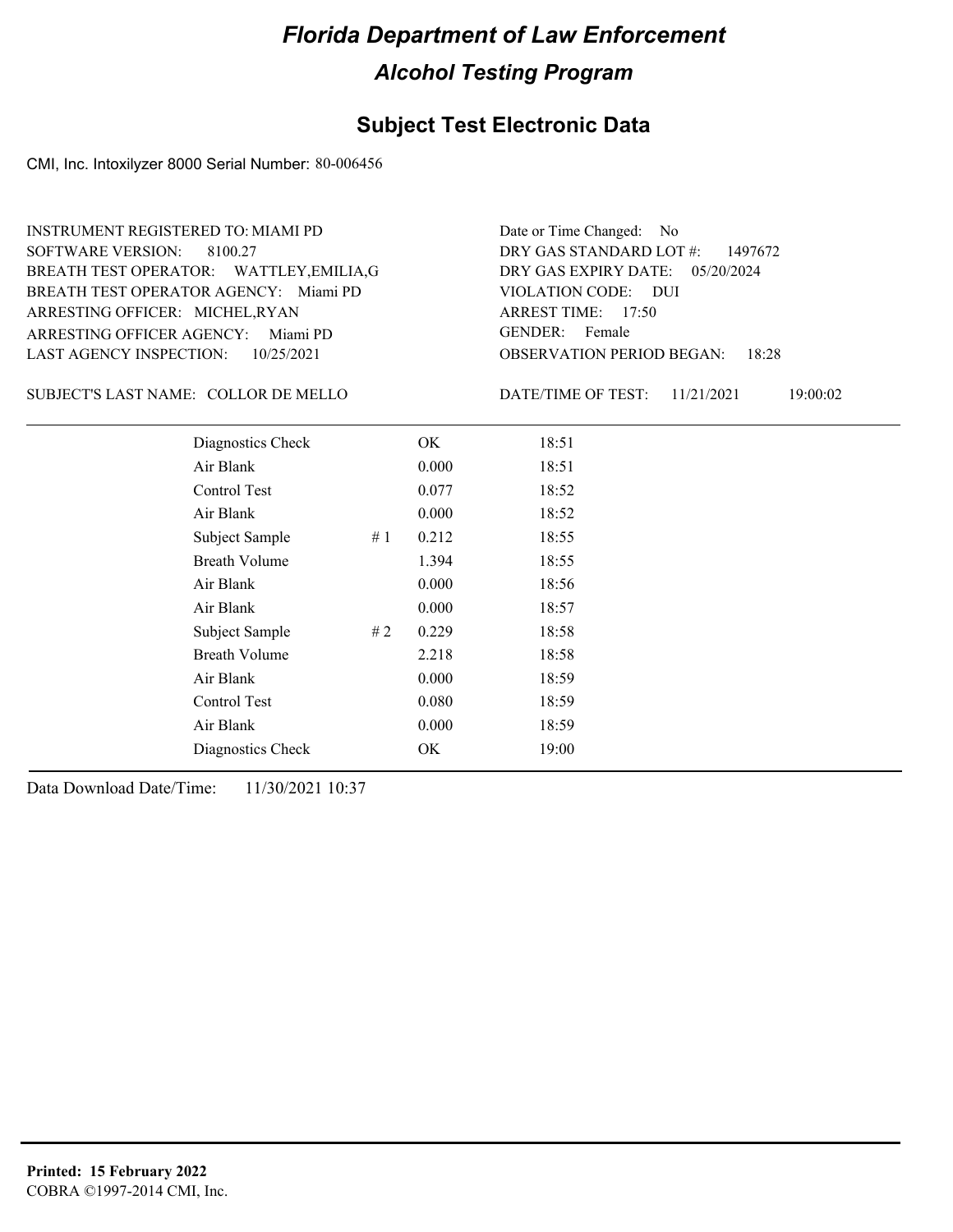#### **Subject Test Electronic Data**

CMI, Inc. Intoxilyzer 8000 Serial Number: 80-006456

| INSTRUMENT REGISTERED TO: MIAMI PD          | Date or Time Changed: No               |
|---------------------------------------------|----------------------------------------|
| SOFTWARE VERSION: 8100.27                   | DRY GAS STANDARD LOT $\#$ : 1497672    |
| BREATH TEST OPERATOR: GRANADOS, JENNIFER, D | DRY GAS EXPIRY DATE: 05/20/2024        |
| BREATH TEST OPERATOR AGENCY: Miami PD       | VIOLATION CODE: DUI                    |
| ARRESTING OFFICER: GRANADOS, JENNIFER       | ARREST TIME: $16:00$                   |
| ARRESTING OFFICER AGENCY: Miami PD          | GENDER: Male                           |
| LAST AGENCY INSPECTION: 10/25/2021          | <b>OBSERVATION PERIOD BEGAN: 16:00</b> |

#### SUBJECT'S LAST NAME: WILLIAMS DATE/TIME OF TEST:

DATE/TIME OF TEST: 11/24/2021 16:38:16

| Diagnostics Check    |    | OK    | 16:32 |  |
|----------------------|----|-------|-------|--|
| Air Blank            |    | 0.000 | 16:32 |  |
| Control Test         |    | 0.082 | 16:33 |  |
| Air Blank            |    | 0.000 | 16:33 |  |
| Subject Sample       | #1 | 0.000 | 16:34 |  |
| <b>Breath Volume</b> |    | 1.871 | 16:34 |  |
| Air Blank            |    | 0.000 | 16:34 |  |
| Air Blank            |    | 0.000 | 16:36 |  |
| Subject Sample       | #2 | 0.000 | 16:36 |  |
| <b>Breath Volume</b> |    | 1.566 | 16:36 |  |
| Air Blank            |    | 0.000 | 16:37 |  |
| Control Test         |    | 0.082 | 16:37 |  |
| Air Blank            |    | 0.000 | 16:38 |  |
| Diagnostics Check    |    | OK    | 16:38 |  |
|                      |    |       |       |  |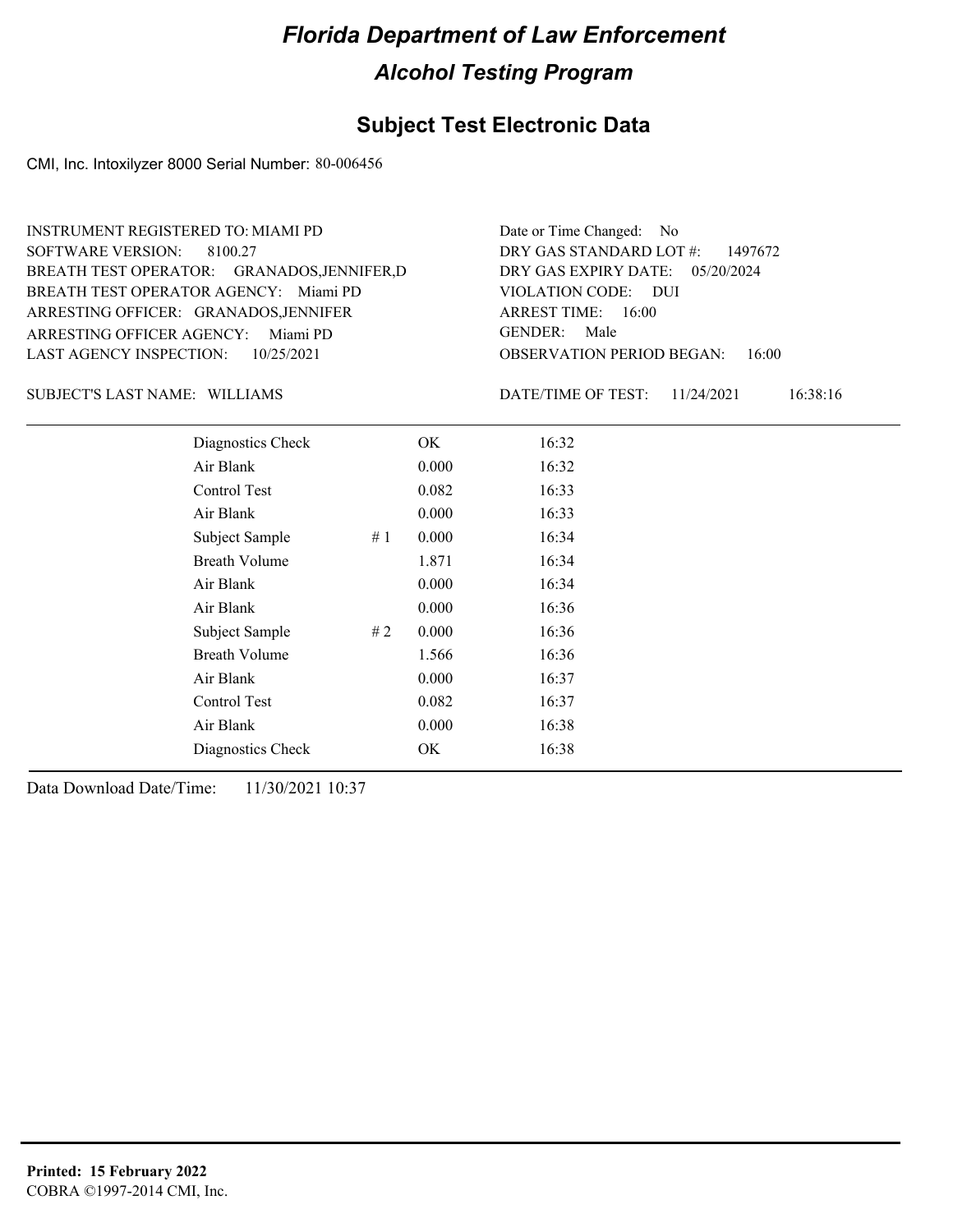#### **Subject Test Electronic Data**

CMI, Inc. Intoxilyzer 8000 Serial Number: 80-006456

ARRESTING OFFICER AGENCY: Miami PD GENDER: BREATH TEST OPERATOR AGENCY: Miami PD VIOLATION CODE: SOFTWARE VERSION: 8100.27 ARRESTING OFFICER: CLARKE,LOGAN BREATH TEST OPERATOR: SILES,STEPHANIE,N LAST AGENCY INSPECTION: 10/25/2021 INSTRUMENT REGISTERED TO: MIAMI PD

OBSERVATION PERIOD BEGAN: 23:01 VIOLATION CODE: DUI ARREST TIME: 21:55 DRY GAS EXPIRY DATE: 05/20/2024 DRY GAS STANDARD LOT #: 1497672 Date or Time Changed: No GENDER: Male

SUBJECT'S LAST NAME: RAYMUNDO DATE/TIME OF TEST:

DATE/TIME OF TEST: 11/24/2021 23:38:47

| Diagnostics Check    |    | OK    | 23:32 |
|----------------------|----|-------|-------|
| Air Blank            |    | 0.000 | 23:32 |
| Control Test         |    | 0.082 | 23:33 |
| Air Blank            |    | 0.000 | 23:33 |
| Subject Sample       | #1 | 0.187 | 23:34 |
| <b>Breath Volume</b> |    | 2.152 | 23:34 |
| Air Blank            |    | 0.000 | 23:35 |
| Air Blank            |    | 0.000 | 23:36 |
| Subject Sample       | #2 | 0.188 | 23:37 |
| <b>Breath Volume</b> |    | 1.953 | 23:37 |
| Air Blank            |    | 0.000 | 23:37 |
| Control Test         |    | 0.082 | 23:38 |
| Air Blank            |    | 0.000 | 23:38 |
| Diagnostics Check    |    | OK    | 23:38 |
|                      |    |       |       |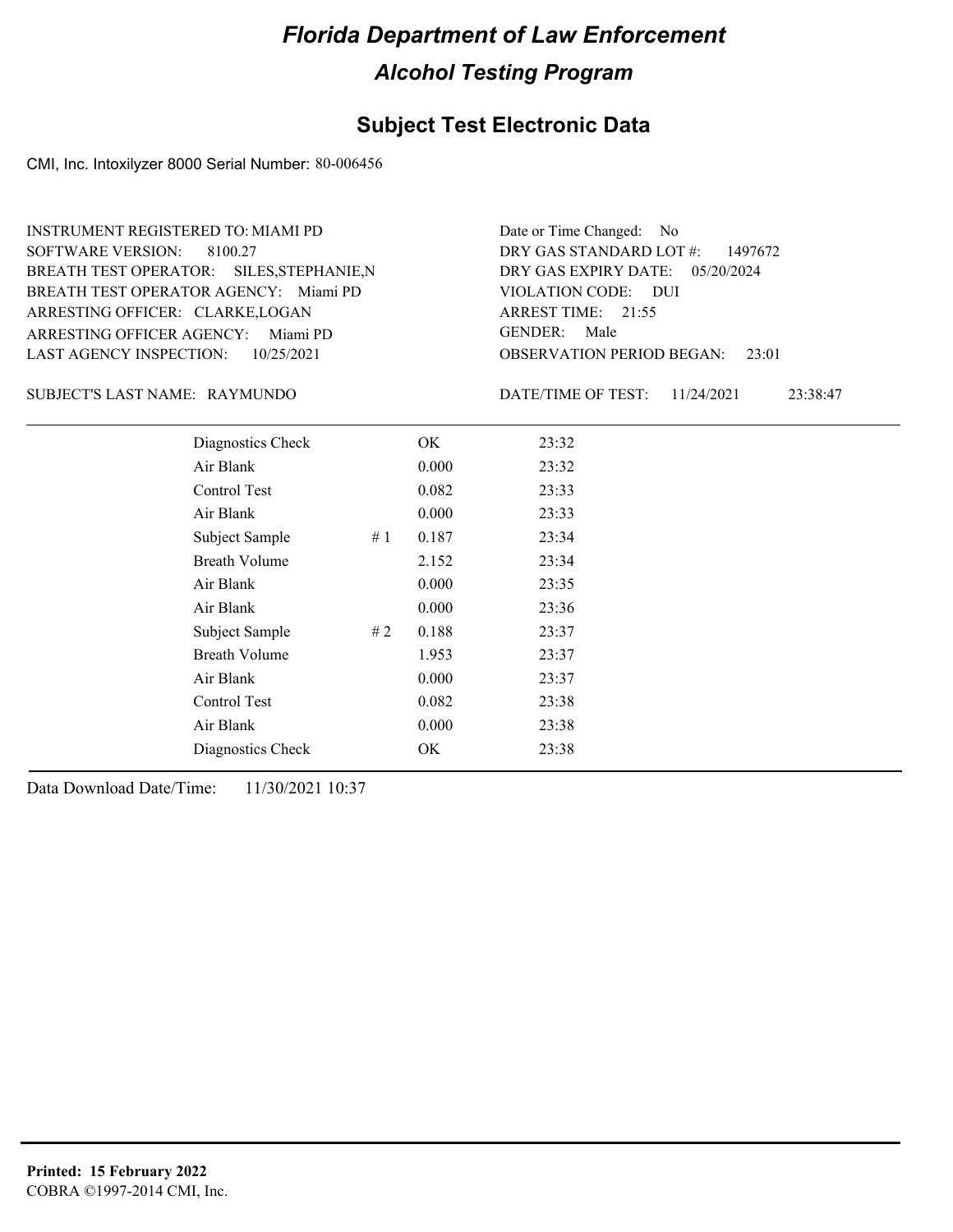### **Subject Test Electronic Data**

CMI, Inc. Intoxilyzer 8000 Serial Number: 80-006456

| <b>INSTRUMENT REGISTERED TO: MIAMI PD</b> |                                                 |                                                                          | Date or Time Changed:<br>- No |                                           |  |  |
|-------------------------------------------|-------------------------------------------------|--------------------------------------------------------------------------|-------------------------------|-------------------------------------------|--|--|
| <b>SOFTWARE VERSION:</b>                  | 8100.27                                         | DRY GAS STANDARD LOT #:<br>1497672<br>DRY GAS EXPIRY DATE:<br>05/20/2024 |                               |                                           |  |  |
|                                           | BREATH TEST OPERATOR: HEREDIA RUBIO, ROBERTO, A |                                                                          |                               |                                           |  |  |
|                                           | BREATH TEST OPERATOR AGENCY: Miami PD           |                                                                          | VIOLATION CODE: DUI           |                                           |  |  |
| ARRESTING OFFICER: SAENZ, DOUGLAS         |                                                 |                                                                          | ARREST TIME: 22:56            |                                           |  |  |
| <b>ARRESTING OFFICER AGENCY:</b>          | Miami PD                                        |                                                                          | <b>GENDER:</b><br>Female      |                                           |  |  |
| <b>LAST AGENCY INSPECTION:</b>            | 10/25/2021                                      |                                                                          |                               | <b>OBSERVATION PERIOD BEGAN:</b><br>23:19 |  |  |
|                                           | SUBJECT'S LAST NAME: DE LEON MORALES            |                                                                          | DATE/TIME OF TEST:            | 11/25/2021<br>23:49:52                    |  |  |
|                                           | Diagnostics Check                               | OK.                                                                      | 23:45                         |                                           |  |  |
|                                           | Air Blank                                       | 0.000                                                                    | 23:45                         |                                           |  |  |
|                                           | Control Test                                    | 0.081                                                                    | 23:46                         |                                           |  |  |
|                                           | Air Blank                                       | 0.000                                                                    | 23:46                         |                                           |  |  |
|                                           | Subject Sample                                  | #1                                                                       | 23:48                         | <b>Subject Test Refused</b>               |  |  |
|                                           | Breath Volume                                   | 0.164                                                                    | 23:48                         |                                           |  |  |
|                                           | Air Blank                                       | 0.000                                                                    | 23:48                         |                                           |  |  |
|                                           | Control Test                                    | 0.081                                                                    | 23:49                         |                                           |  |  |
|                                           | Air Blank                                       | 0.000                                                                    | 23:49                         |                                           |  |  |
|                                           | Diagnostics Check                               | OK                                                                       | 23:49                         |                                           |  |  |
|                                           |                                                 |                                                                          |                               |                                           |  |  |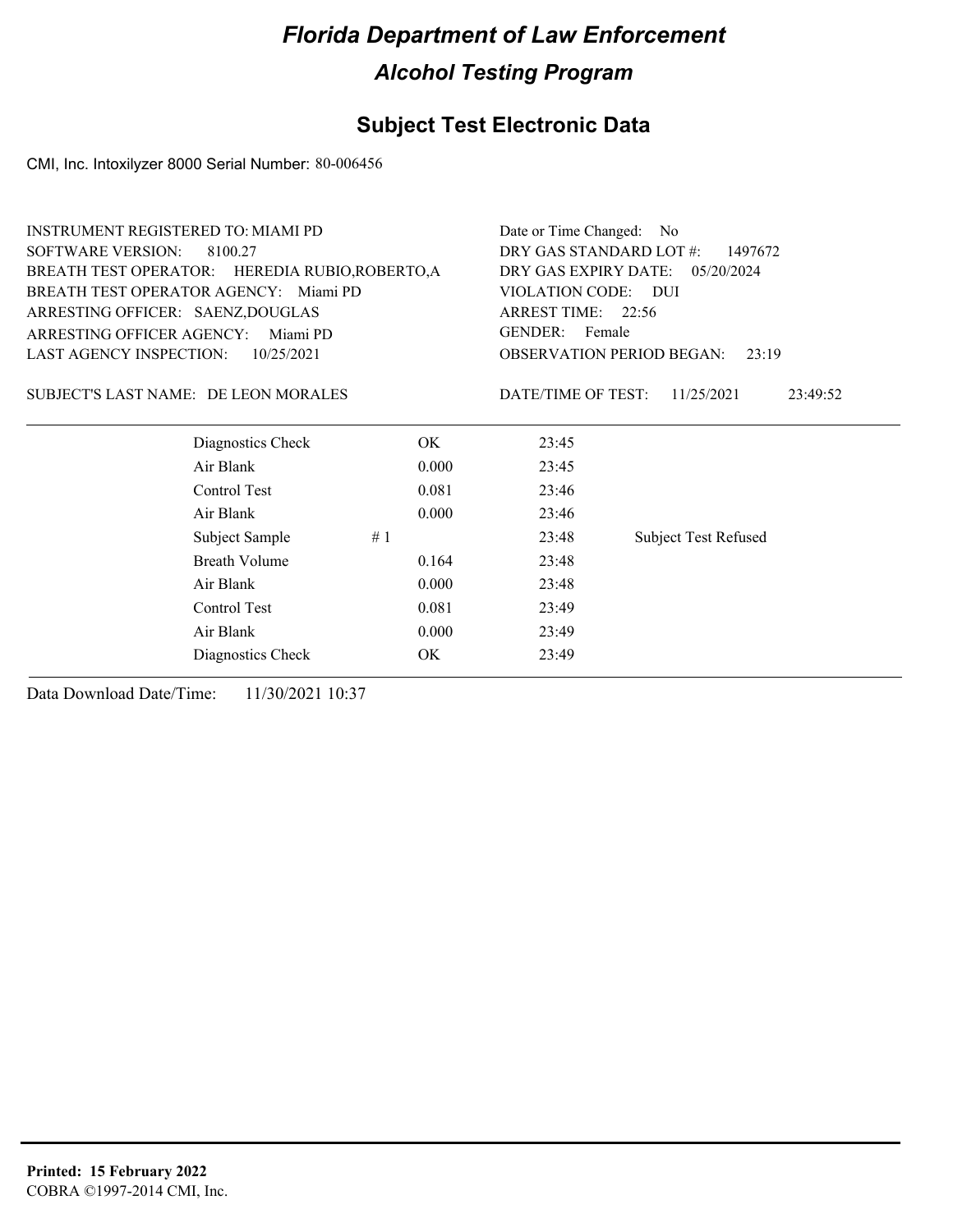### **Subject Test Electronic Data**

CMI, Inc. Intoxilyzer 8000 Serial Number: 80-006456

| <b>INSTRUMENT REGISTERED TO: MIAMI PD</b> |                                                 |       | Date or Time Changed:<br>- No |                                           |  |  |
|-------------------------------------------|-------------------------------------------------|-------|-------------------------------|-------------------------------------------|--|--|
| <b>SOFTWARE VERSION:</b>                  | 8100.27                                         |       |                               | DRY GAS STANDARD LOT #:<br>1497672        |  |  |
|                                           | BREATH TEST OPERATOR: HEREDIA RUBIO, ROBERTO, A |       |                               | DRY GAS EXPIRY DATE:<br>05/20/2024        |  |  |
|                                           | BREATH TEST OPERATOR AGENCY: Miami PD           |       | VIOLATION CODE:               | <b>DUI</b>                                |  |  |
| ARRESTING OFFICER: SAENZ, DOUGLAS         |                                                 |       | ARREST TIME: 22:56            |                                           |  |  |
| <b>ARRESTING OFFICER AGENCY:</b>          | Miami PD                                        |       | <b>GENDER:</b><br>Female      |                                           |  |  |
| <b>LAST AGENCY INSPECTION:</b>            | 10/25/2021                                      |       |                               | <b>OBSERVATION PERIOD BEGAN:</b><br>23:19 |  |  |
| SUBJECT'S LAST NAME: DE LEON MORALES      |                                                 |       | DATE/TIME OF TEST:            | 11/25/2021<br>23:57:21                    |  |  |
|                                           | Diagnostics Check                               | OK.   | 23:52                         |                                           |  |  |
|                                           | Air Blank                                       | 0.000 | 23:53                         |                                           |  |  |
|                                           | Control Test                                    | 0.080 | 23:53                         |                                           |  |  |
|                                           | Air Blank                                       | 0.000 | 23:53                         |                                           |  |  |
|                                           | Subject Sample                                  | #1    | 23:55                         | <b>Subject Test Refused</b>               |  |  |
|                                           | <b>Breath Volume</b>                            | 0.000 | 23:55                         |                                           |  |  |
|                                           | Air Blank                                       | 0.000 | 23:56                         |                                           |  |  |
|                                           | Control Test                                    | 0.081 | 23:56                         |                                           |  |  |
|                                           | Air Blank                                       | 0.000 | 23:57                         |                                           |  |  |
|                                           | Diagnostics Check                               | OK    | 23:57                         |                                           |  |  |
|                                           |                                                 |       |                               |                                           |  |  |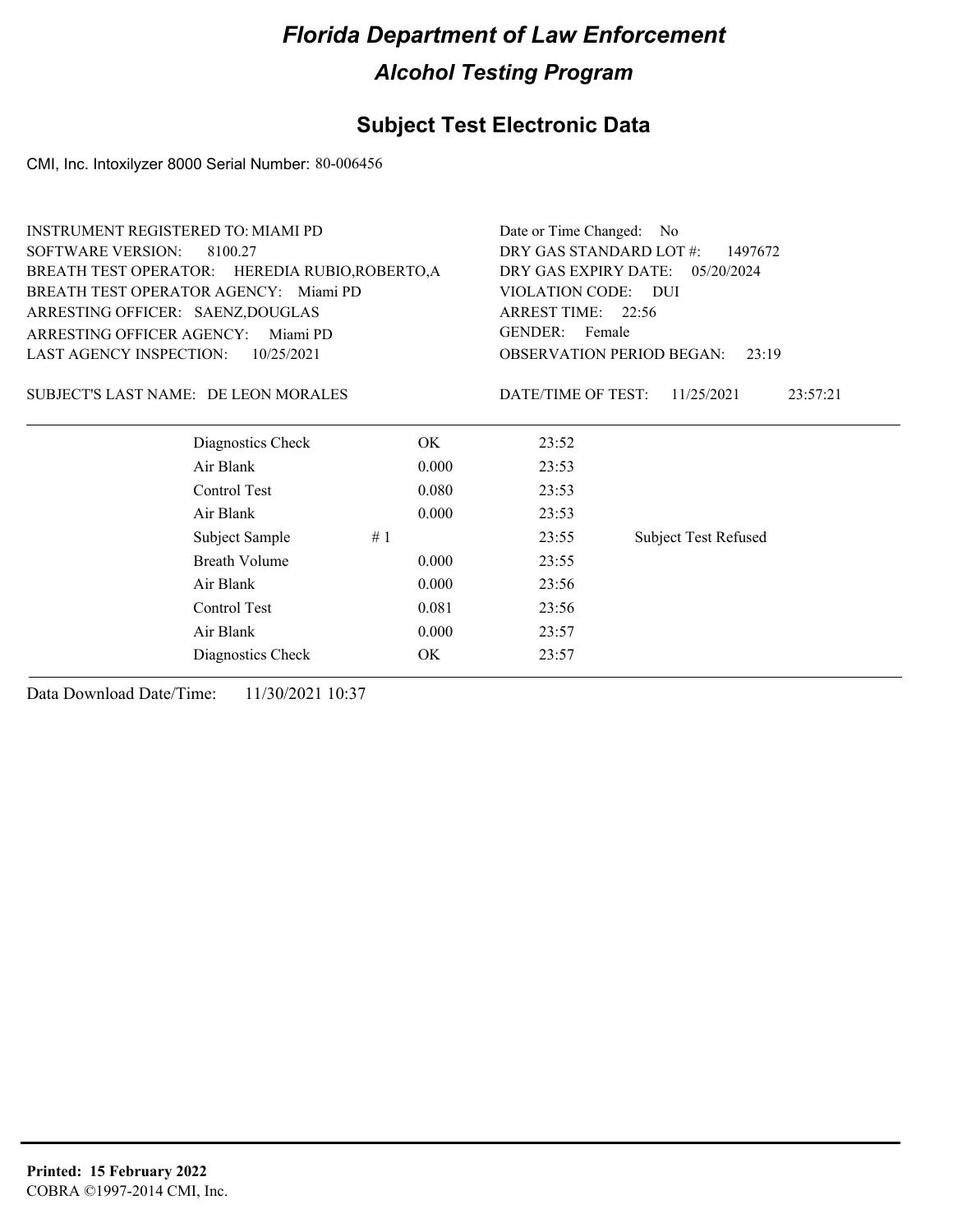### **Subject Test Electronic Data**

CMI, Inc. Intoxilyzer 8000 Serial Number: 80-006456

| <b>INSTRUMENT REGISTERED TO: MIAMI PD</b> |                      |       | Date or Time Changed: No                  |                                 |  |
|-------------------------------------------|----------------------|-------|-------------------------------------------|---------------------------------|--|
| <b>SOFTWARE VERSION:</b><br>8100.27       |                      |       | DRY GAS STANDARD LOT #:<br>1497672        |                                 |  |
| BREATH TEST OPERATOR: SILES, STEPHANIE, N |                      |       |                                           | DRY GAS EXPIRY DATE: 05/20/2024 |  |
| BREATH TEST OPERATOR AGENCY: Miami PD     |                      |       | VIOLATION CODE: DUI                       |                                 |  |
| ARRESTING OFFICER: SILES, STEPHANIE       |                      |       | ARREST TIME: 01:33                        |                                 |  |
| ARRESTING OFFICER AGENCY:<br>Miami PD     |                      |       | GENDER:<br>Male                           |                                 |  |
| <b>LAST AGENCY INSPECTION:</b>            | 10/25/2021           |       | <b>OBSERVATION PERIOD BEGAN:</b><br>01:52 |                                 |  |
| SUBJECT'S LAST NAME: RODRIGUEZ            |                      |       | DATE/TIME OF TEST:                        | 11/26/2021<br>02:19:33          |  |
|                                           | Diagnostics Check    | OK.   | 02:13                                     |                                 |  |
|                                           | Air Blank            | 0.000 | 02:14                                     |                                 |  |
|                                           | Control Test         | 0.080 | 02:14                                     |                                 |  |
|                                           | Air Blank            | 0.000 | 02:15                                     |                                 |  |
|                                           | #1<br>Subject Sample |       | 02:18                                     | No Sample Provided              |  |
|                                           | Breath Volume        | 0.000 | 02:18                                     |                                 |  |
|                                           | Air Blank            |       | 02:18                                     | Ambient Fail                    |  |
|                                           | Air Blank            | 0.000 | 02:19                                     |                                 |  |
|                                           |                      |       |                                           |                                 |  |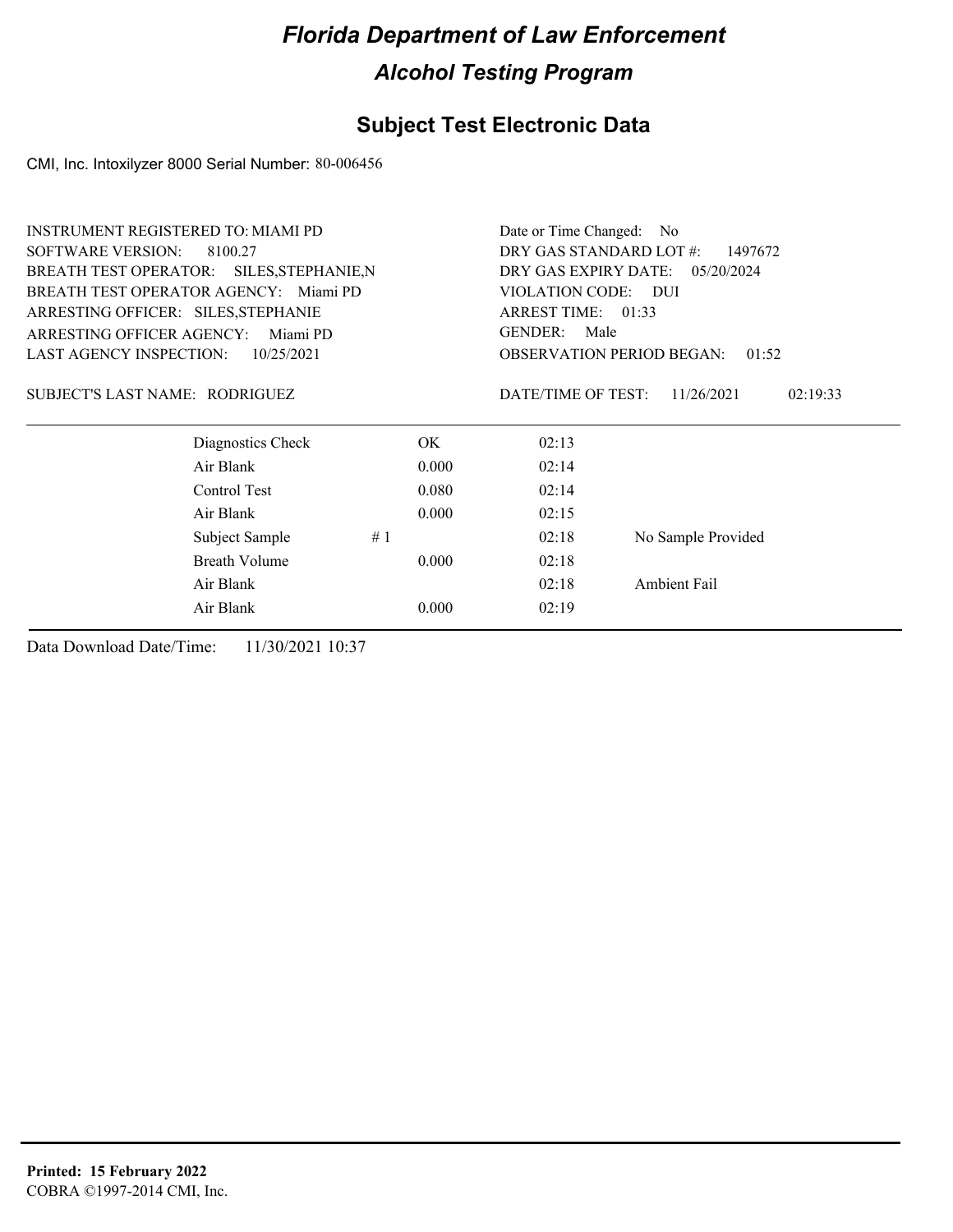### **Subject Test Electronic Data**

CMI, Inc. Intoxilyzer 8000 Serial Number: 80-006456

| <b>SOFTWARE VERSION:</b><br>DRY GAS STANDARD LOT #:<br>8100.27                   | 1497672  |  |  |
|----------------------------------------------------------------------------------|----------|--|--|
| BREATH TEST OPERATOR: SILES, STEPHANIE, N<br>DRY GAS EXPIRY DATE:<br>05/20/2024  |          |  |  |
| BREATH TEST OPERATOR AGENCY: Miami PD<br>VIOLATION CODE: DUI                     |          |  |  |
| ARREST TIME: 01:33<br>ARRESTING OFFICER: SILES, STEPHANIE                        |          |  |  |
| <b>GENDER:</b><br>Male<br><b>ARRESTING OFFICER AGENCY:</b><br>Miami PD           |          |  |  |
| <b>LAST AGENCY INSPECTION:</b><br><b>OBSERVATION PERIOD BEGAN:</b><br>10/25/2021 | 01:52    |  |  |
| SUBJECT'S LAST NAME: RODRIGUEZ<br>DATE/TIME OF TEST:<br>11/26/2021               | 02:28:28 |  |  |
| Diagnostics Check<br>OK.<br>02:25                                                |          |  |  |
| Air Blank<br>0.000<br>02:26                                                      |          |  |  |
| Control Test<br>02:26<br>0.079                                                   |          |  |  |
| Air Blank<br>0.000<br>02:26                                                      |          |  |  |
| Subject Sample<br>#1<br>02:27<br><b>Subject Test Refused</b>                     |          |  |  |
| <b>Breath Volume</b><br>02:27<br>0.000                                           |          |  |  |
| Air Blank<br>0.000<br>02:27                                                      |          |  |  |
| Control Test<br>02:27<br>0.080                                                   |          |  |  |
| Air Blank<br>0.000<br>02:28                                                      |          |  |  |
| Diagnostics Check<br>OK.<br>02:28                                                |          |  |  |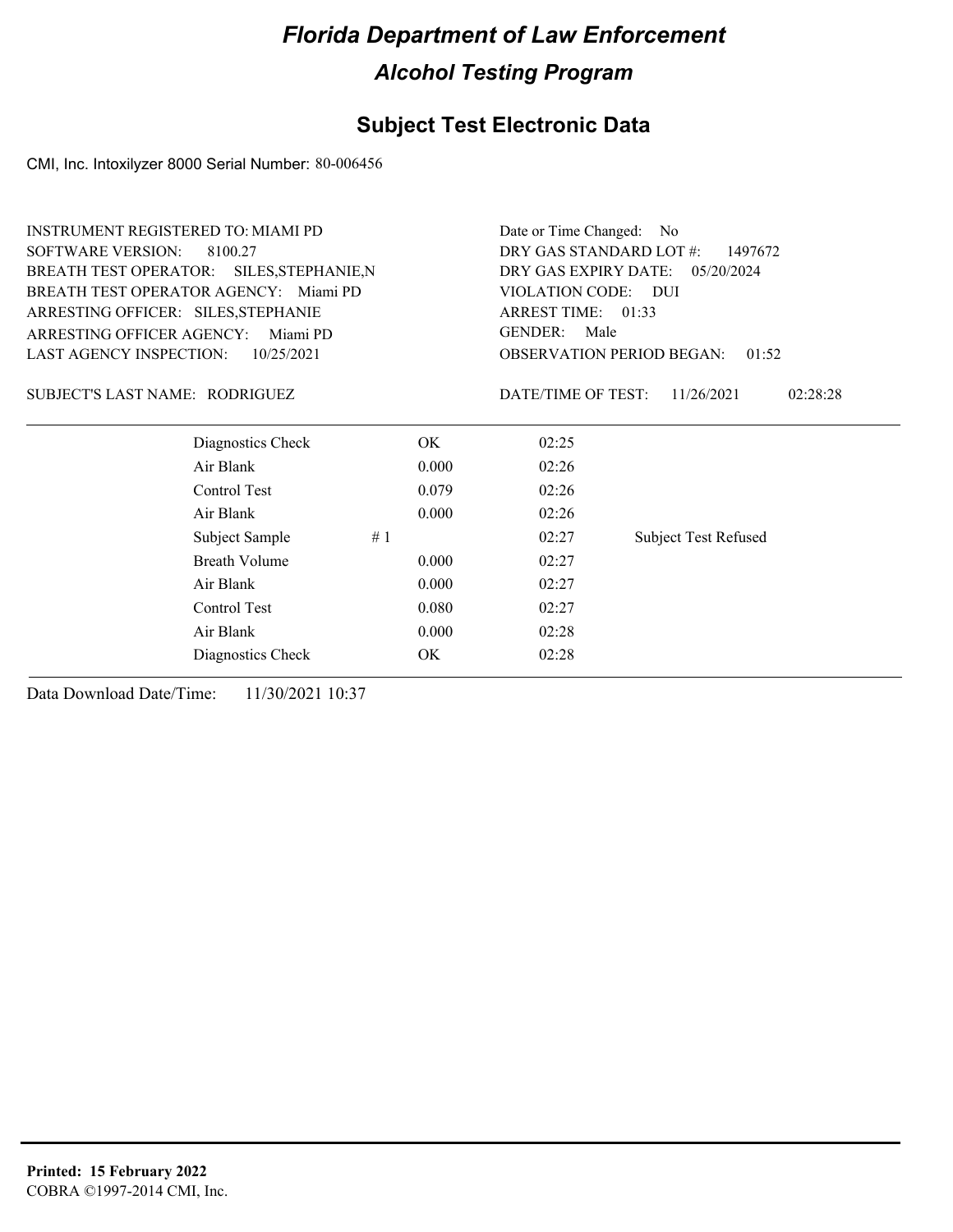#### **Subject Test Electronic Data**

CMI, Inc. Intoxilyzer 8000 Serial Number: 80-006471

| Date or Time Changed: No               |
|----------------------------------------|
| DRY GAS STANDARD LOT #: 1433248        |
| DRY GAS EXPIRY DATE: $01/06/2024$      |
| VIOLATION CODE: DUI                    |
| ARREST TIME: $22:26$                   |
| GENDER: Male                           |
| <b>OBSERVATION PERIOD BEGAN:</b> 22:55 |
|                                        |

SUBJECT'S LAST NAME: TENCER DATE/TIME OF TEST:

DATE/TIME OF TEST: 11/01/2021 23:21:14

| Diagnostics Check    |    | OK    | 23:15 |
|----------------------|----|-------|-------|
| Air Blank            |    | 0.000 | 23:15 |
| Control Test         |    | 0.079 | 23:16 |
| Air Blank            |    | 0.000 | 23:16 |
| Subject Sample       | #1 | 0.008 | 23:17 |
| <b>Breath Volume</b> |    | 1.562 | 23:17 |
| Air Blank            |    | 0.000 | 23:17 |
| Air Blank            |    | 0.000 | 23:19 |
| Subject Sample       | #2 | 0.000 | 23:19 |
| <b>Breath Volume</b> |    | 1.855 | 23:19 |
| Air Blank            |    | 0.000 | 23:20 |
| Control Test         |    | 0.079 | 23:20 |
| Air Blank            |    | 0.000 | 23:21 |
| Diagnostics Check    |    | OK    | 23:21 |
|                      |    |       |       |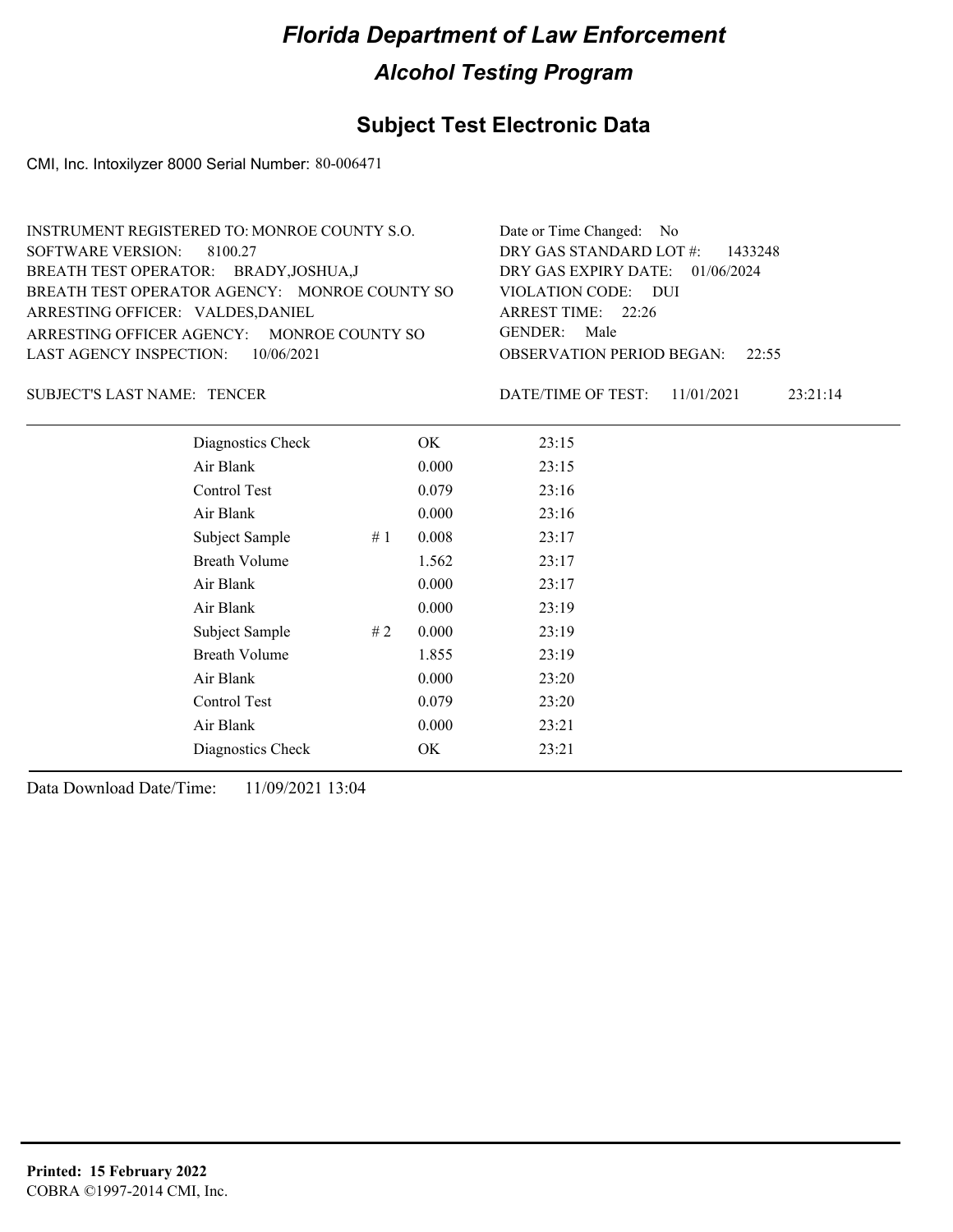#### **Subject Test Electronic Data**

CMI, Inc. Intoxilyzer 8000 Serial Number: 80-006471

| <b>INSTRUMENT REGISTERED TO: MONROE COUNTY S.O.</b> | Date or Time Changed: No<br>DRY GAS STANDARD LOT #:<br>1433248<br>DRY GAS EXPIRY DATE:<br>01/06/2024<br>VIOLATION CODE: DUI<br>ARREST TIME: 22:29<br>GENDER: Female<br><b>OBSERVATION PERIOD BEGAN:</b><br>22:46 |                                              |  |
|-----------------------------------------------------|------------------------------------------------------------------------------------------------------------------------------------------------------------------------------------------------------------------|----------------------------------------------|--|
| SOFTWARE VERSION:<br>8100.27                        |                                                                                                                                                                                                                  |                                              |  |
| BREATH TEST OPERATOR: MORENO, JORGE,                |                                                                                                                                                                                                                  |                                              |  |
| BREATH TEST OPERATOR AGENCY: MONROE COUNTY SO       |                                                                                                                                                                                                                  |                                              |  |
| ARRESTING OFFICER: MORENO, JORGE                    |                                                                                                                                                                                                                  |                                              |  |
| ARRESTING OFFICER AGENCY: MONROE COUNTY SO          |                                                                                                                                                                                                                  |                                              |  |
| LAST AGENCY INSPECTION:<br>10/06/2021               |                                                                                                                                                                                                                  |                                              |  |
| SUBJECT'S LAST NAME: MORGAN                         |                                                                                                                                                                                                                  | DATE/TIME OF TEST:<br>23:09:54<br>11/02/2021 |  |
| Diagnostics Check                                   | OK.                                                                                                                                                                                                              | 23:07                                        |  |
| Air Blank                                           | 0.000                                                                                                                                                                                                            | 23:07                                        |  |
| Control Test<br>0.079                               |                                                                                                                                                                                                                  | 23:07                                        |  |
| Air Blank                                           | 0.000                                                                                                                                                                                                            | 23:08                                        |  |

Subject Sample # 1  $\qquad$  23:08 Subject Test Refused

Breath Volume 0.000 23:08 Air Blank 0.000 23:08 Control Test 0.079 23:09 Air Blank 0.000 23:09 Diagnostics Check OK 23:09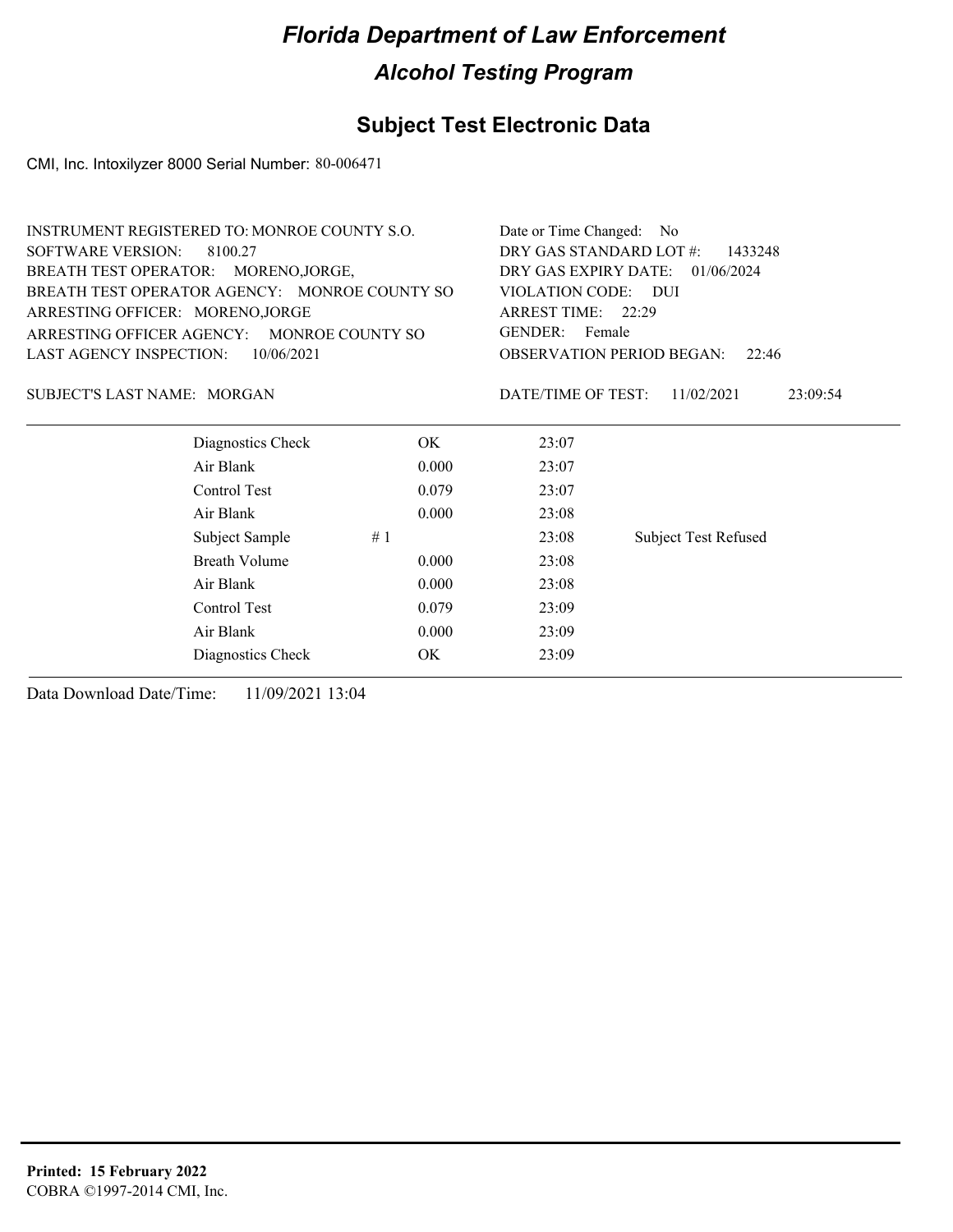### **Subject Test Electronic Data**

CMI, Inc. Intoxilyzer 8000 Serial Number: 80-006471

| <b>INSTRUMENT REGISTERED TO: MONROE COUNTY S.O.</b> |                                 | Date or Time Changed: No                     |  |  |
|-----------------------------------------------------|---------------------------------|----------------------------------------------|--|--|
| SOFTWARE VERSION:<br>8100.27                        |                                 | DRY GAS STANDARD LOT #:<br>1433248           |  |  |
| BREATH TEST OPERATOR: VIDAL, NERELYS,               | DRY GAS EXPIRY DATE: 01/06/2024 |                                              |  |  |
| BREATH TEST OPERATOR AGENCY: MONROE COUNTY SO       | VIOLATION CODE: DUI             |                                              |  |  |
| ARRESTING OFFICER: VALDES, DANIEL                   | ARREST TIME: 23:38              |                                              |  |  |
| ARRESTING OFFICER AGENCY: MONROE COUNTY SO          |                                 | GENDER: Female                               |  |  |
| LAST AGENCY INSPECTION:<br>10/06/2021               |                                 | <b>OBSERVATION PERIOD BEGAN:</b><br>00:03    |  |  |
| SUBJECT'S LAST NAME: HOLLIDAY-MILLER                |                                 | DATE/TIME OF TEST:<br>11/03/2021<br>00:24:01 |  |  |
| Diagnostics Check                                   | OK.                             | 00:23                                        |  |  |
| Air Blank                                           |                                 | 00:23<br><b>RFI</b> Detect                   |  |  |
| Air Blank                                           | 0.000                           | 00:24                                        |  |  |
|                                                     |                                 |                                              |  |  |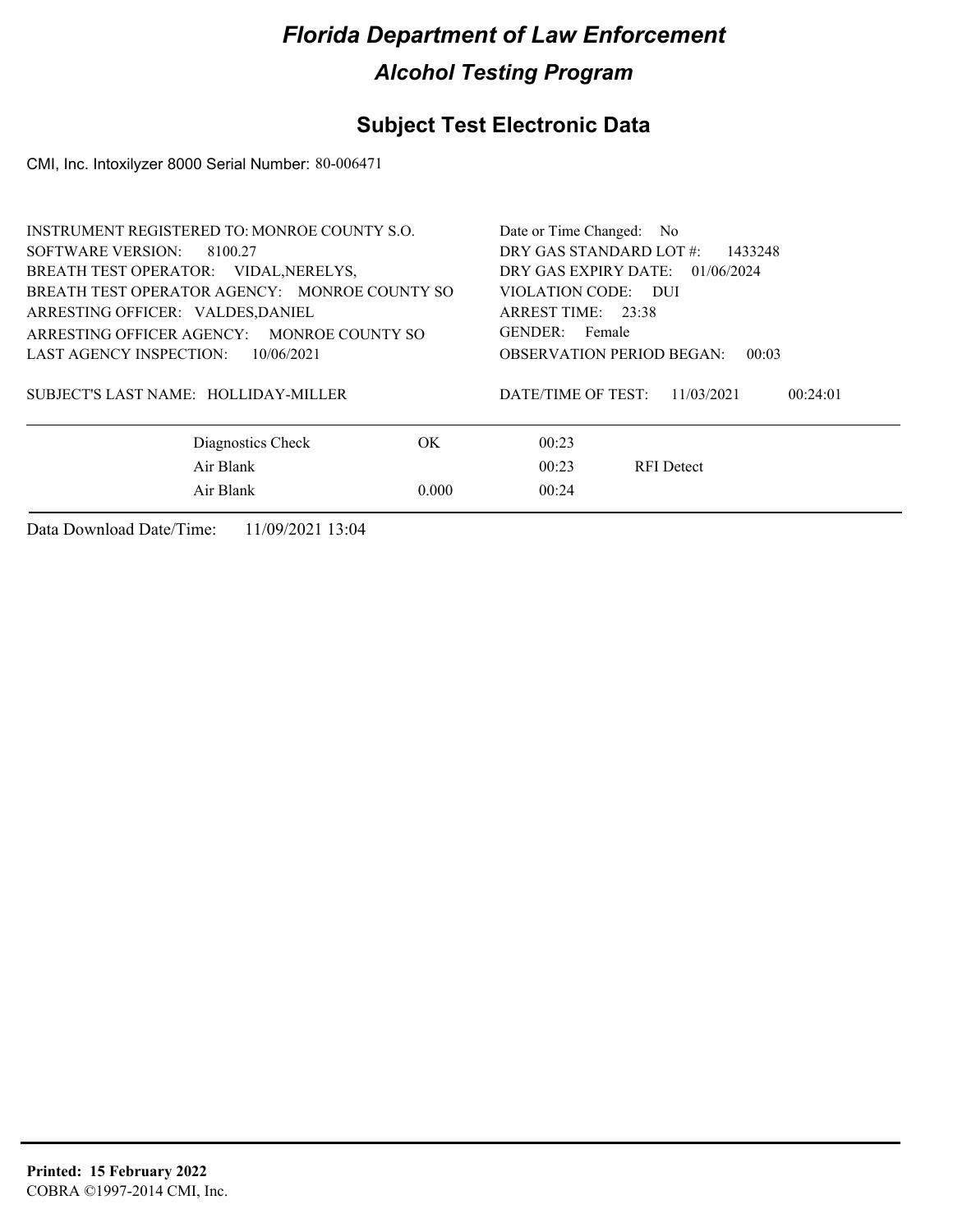#### **Subject Test Electronic Data**

CMI, Inc. Intoxilyzer 8000 Serial Number: 80-006471

| INSTRUMENT REGISTERED TO: MONROE COUNTY S.O.  | Date or Time Changed: No               |
|-----------------------------------------------|----------------------------------------|
| SOFTWARE VERSION: 8100.27                     | DRY GAS STANDARD LOT $\#$ : 1433248    |
| BREATH TEST OPERATOR: VIDAL, NERELYS,         | DRY GAS EXPIRY DATE: $01/06/2024$      |
| BREATH TEST OPERATOR AGENCY: MONROE COUNTY SO | VIOLATION CODE: DUI                    |
| ARRESTING OFFICER: VALDES, DANIEL             | ARREST TIME: 23:38                     |
| ARRESTING OFFICER AGENCY: MONROE COUNTY SO    | GENDER: Female                         |
| LAST AGENCY INSPECTION: 10/06/2021            | <b>OBSERVATION PERIOD BEGAN: 00:03</b> |
|                                               |                                        |

SUBJECT'S LAST NAME: HOLLIDAY-MILLER DATE/TIME OF TEST:

DATE/TIME OF TEST: 11/03/2021 00:39:48

| Diagnostics Check    |     | OK    | 00:32 |
|----------------------|-----|-------|-------|
| Air Blank            |     | 0.000 | 00:33 |
| Control Test         |     | 0.079 | 00:33 |
| Air Blank            |     | 0.000 | 00:34 |
| Subject Sample       | #1  | 0.144 | 00:35 |
| <b>Breath Volume</b> |     | 1.441 | 00:35 |
| Air Blank            |     | 0.000 | 00:35 |
| Air Blank            |     | 0.000 | 00:37 |
| Subject Sample       | # 2 | 0.150 | 00:38 |
| <b>Breath Volume</b> |     | 2.226 | 00:38 |
| Air Blank            |     | 0.000 | 00:38 |
| Control Test         |     | 0.078 | 00:39 |
| Air Blank            |     | 0.000 | 00:39 |
| Diagnostics Check    |     | OK    | 00:39 |
|                      |     |       |       |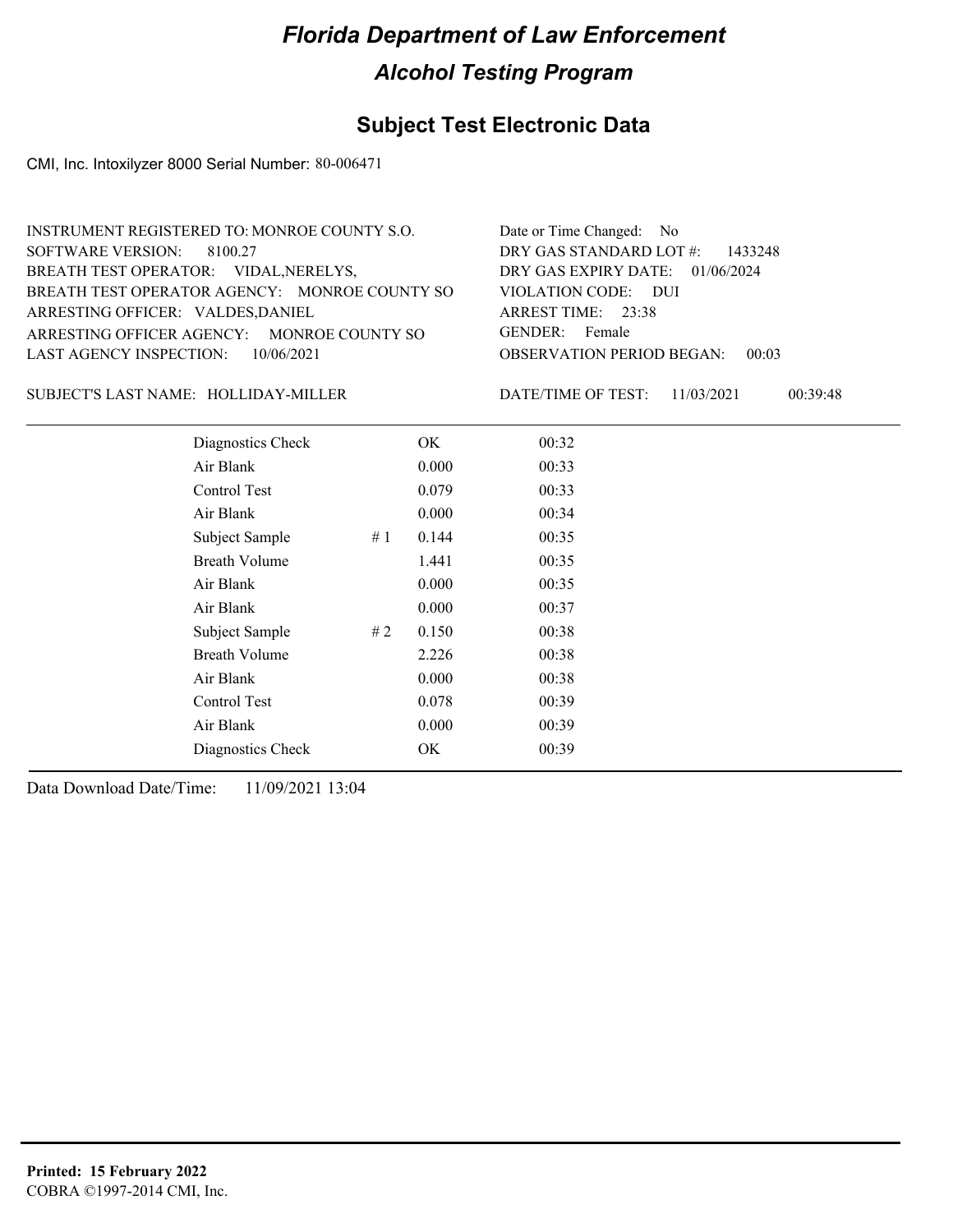#### **Subject Test Electronic Data**

CMI, Inc. Intoxilyzer 8000 Serial Number: 80-006471

| <b>INSTRUMENT REGISTERED TO: MONROE COUNTY S.O.</b> | Date or Time Changed: No                    |
|-----------------------------------------------------|---------------------------------------------|
| SOFTWARE VERSION: 8100.27                           | DRY GAS STANDARD LOT #:<br>1433248          |
| BREATH TEST OPERATOR: TORRES, JOEL, M               | DRY GAS EXPIRY DATE: $01/06/2024$           |
| BREATH TEST OPERATOR AGENCY: MONROE COUNTY SO       | VIOLATION CODE: DUI                         |
| ARRESTING OFFICER: TORRES, JOEL                     | ARREST TIME: $23:45$                        |
| ARRESTING OFFICER AGENCY: MONROE COUNTY SO          | GENDER:<br>Male                             |
| LAST AGENCY INSPECTION: 10/06/2021                  | <b>OBSERVATION PERIOD BEGAN:</b><br>23:58   |
| SUBJECT'S LAST NAME: ANDERSON                       | 00:22:34<br>DATE/TIME OF TEST: $11/04/2021$ |
| Diagnostics Check<br>OK.                            | 00:19                                       |
| Air Blank                                           | 0.000<br>00:19                              |
| Control Test                                        | 0.079<br>00:20                              |

Subject Sample # 1 00:21 Subject Test Refused

| Air Blank<br>Diagnostics Check | 0.000<br>ОK | 00:22<br>00:22 |
|--------------------------------|-------------|----------------|
| Control Test                   | 0.078       | 00:21          |
| Air Blank                      | 0.000       | 00:21          |
|                                |             |                |

Air Blank 0.000 00:20

Breath Volume 0.000 00:21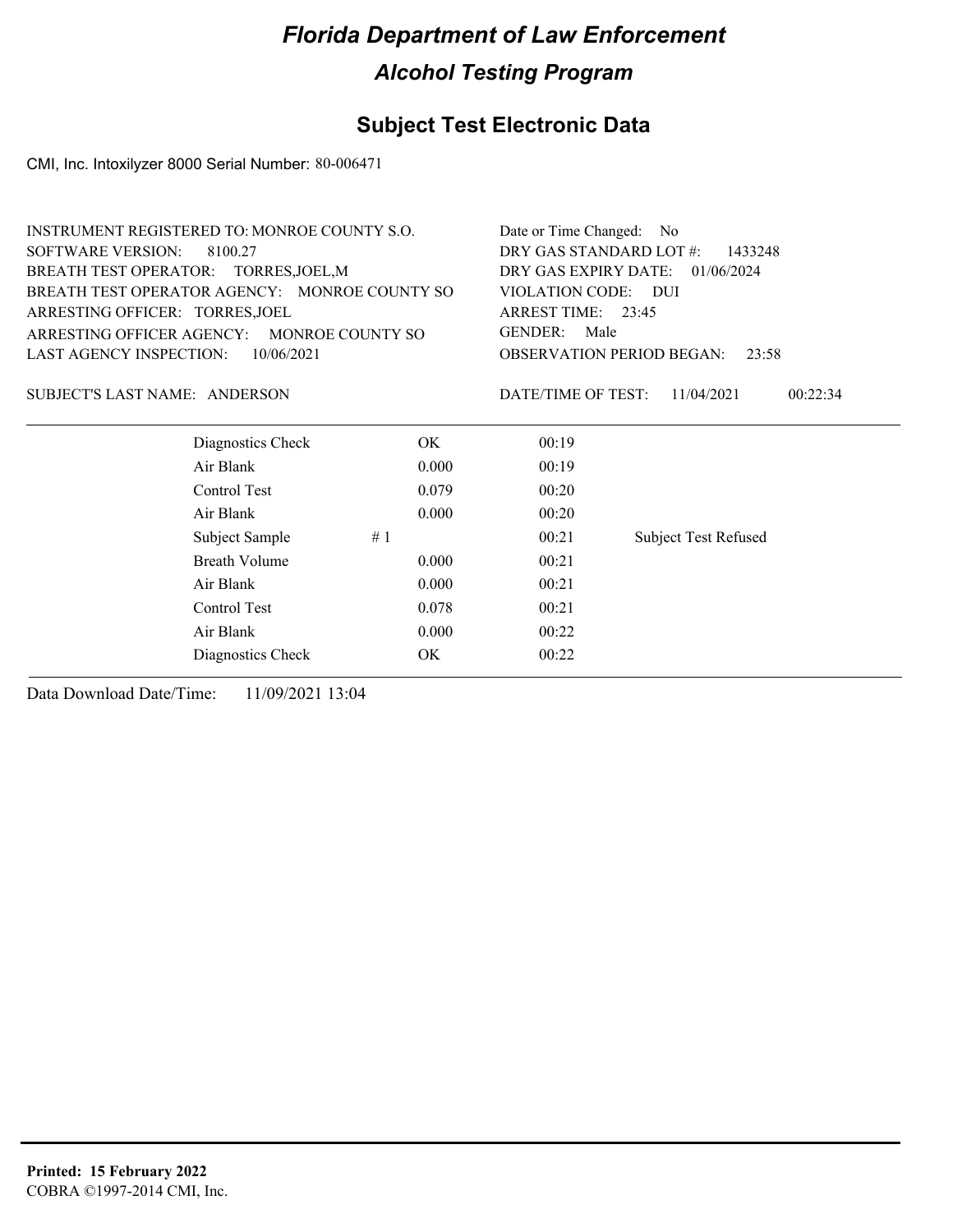#### **Subject Test Electronic Data**

CMI, Inc. Intoxilyzer 8000 Serial Number: 80-006471

| Date or Time Changed: No               |
|----------------------------------------|
| DRY GAS STANDARD LOT $\#$ : 1433248    |
| DRY GAS EXPIRY DATE: 01/06/2024        |
| VIOLATION CODE: DUI                    |
| ARREST TIME: $21:06$                   |
| GENDER: Female                         |
| <b>OBSERVATION PERIOD BEGAN:</b> 21:19 |
|                                        |

#### ROSENDALE SUBJECT'S LAST NAME: DATE/TIME OF TEST:

DATE/TIME OF TEST: 11/04/2021 21:47:27

| Diagnostics Check    |    | OK    | 21:39 |  |
|----------------------|----|-------|-------|--|
| Air Blank            |    | 0.000 | 21:39 |  |
| Control Test         |    | 0.079 | 21:40 |  |
| Air Blank            |    | 0.000 | 21:40 |  |
| Subject Sample       | #1 | 0.165 | 21:42 |  |
| <b>Breath Volume</b> |    | 1.167 | 21:42 |  |
| Air Blank            |    | 0.000 | 21:42 |  |
| Air Blank            |    | 0.000 | 21:44 |  |
| Subject Sample       | #2 | 0.160 | 21:45 |  |
| <b>Breath Volume</b> |    | 1.128 | 21:45 |  |
| Air Blank            |    | 0.000 | 21:46 |  |
| Control Test         |    | 0.077 | 21:46 |  |
| Air Blank            |    | 0.000 | 21:47 |  |
| Diagnostics Check    |    | OK    | 21:47 |  |
|                      |    |       |       |  |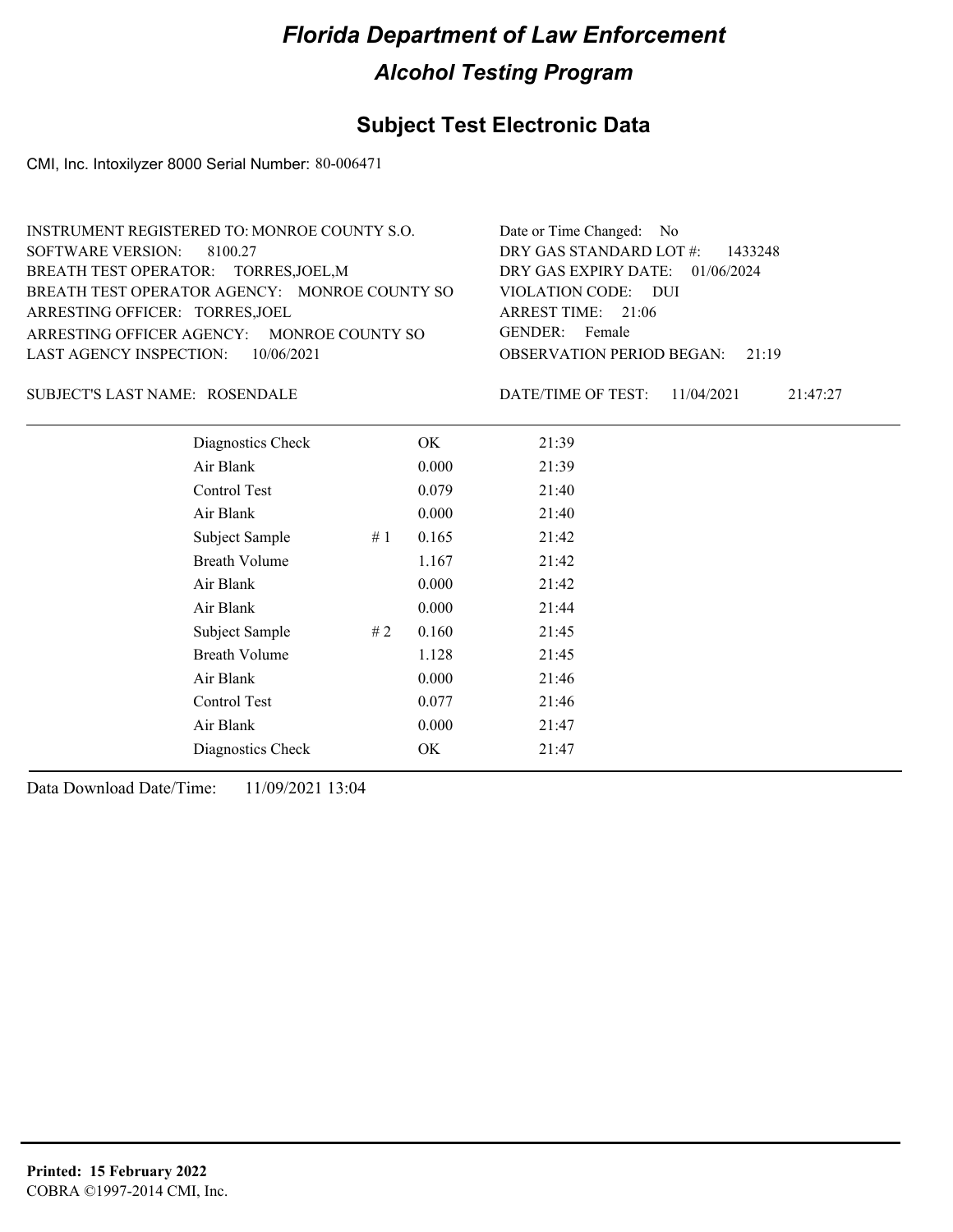### **Subject Test Electronic Data**

CMI, Inc. Intoxilyzer 8000 Serial Number: 80-006471

| INSTRUMENT REGISTERED TO: MONROE COUNTY S.O.  | Date or Time Changed: No                    |
|-----------------------------------------------|---------------------------------------------|
| SOFTWARE VERSION: 8100.27                     | DRY GAS STANDARD LOT $\#$ : 1433248         |
| BREATH TEST OPERATOR: TORRES, JOEL, M         | DRY GAS EXPIRY DATE: 01/06/2024             |
| BREATH TEST OPERATOR AGENCY: MONROE COUNTY SO | VIOLATION CODE: DUI                         |
| ARRESTING OFFICER: TORRES, JOEL               | ARREST TIME: 23:40                          |
| ARRESTING OFFICER AGENCY: MONROE COUNTY SO    | GENDER: Female                              |
| LAST AGENCY INSPECTION: $10/06/2021$          | <b>OBSERVATION PERIOD BEGAN: 00:03</b>      |
|                                               |                                             |
| SUBJECT'S LAST NAME: LAPUMA                   | 00:31:12<br>DATE/TIME OF TEST: $11/05/2021$ |

| Diagnostics Check    | OK.   | 00:28 |                             |
|----------------------|-------|-------|-----------------------------|
| Air Blank            | 0.000 | 00:28 |                             |
| Control Test         | 0.078 | 00:29 |                             |
| Air Blank            | 0.000 | 00:29 |                             |
| Subject Sample       | #1    | 00:29 | <b>Subject Test Refused</b> |
| <b>Breath Volume</b> | 0.000 | 00:29 |                             |
| Air Blank            | 0.000 | 00:30 |                             |
| Control Test         | 0.079 | 00:30 |                             |
| Air Blank            | 0.000 | 00:31 |                             |
| Diagnostics Check    | OK    | 00:31 |                             |
|                      |       |       |                             |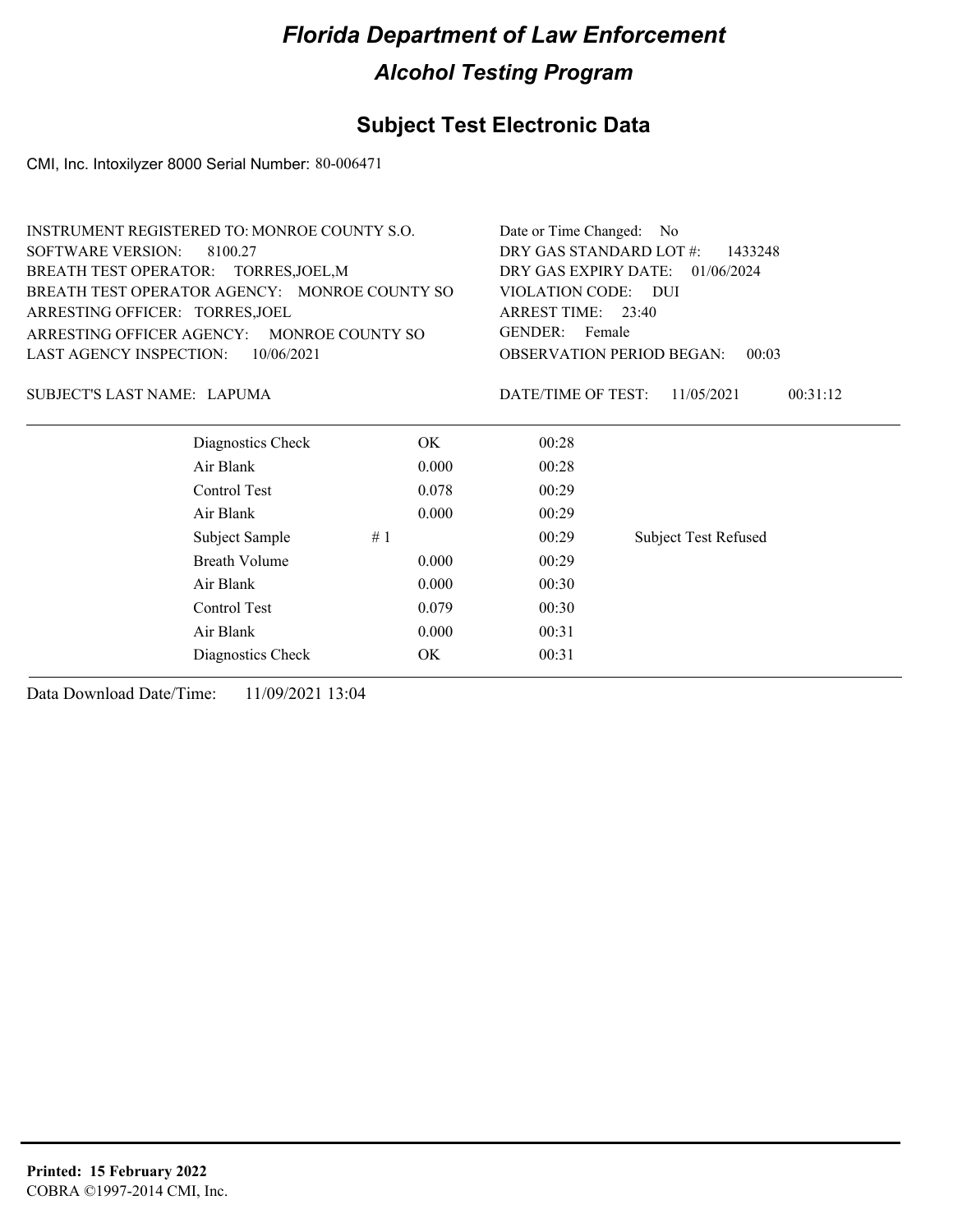#### **Subject Test Electronic Data**

CMI, Inc. Intoxilyzer 8000 Serial Number: 80-006471

| INSTRUMENT REGISTERED TO: MONROE COUNTY S.O.  | Date or Time Changed: No               |
|-----------------------------------------------|----------------------------------------|
| SOFTWARE VERSION: 8100.27                     | DRY GAS STANDARD LOT $\#$ : 1433248    |
| BREATH TEST OPERATOR: TORRES, JOEL, M         | DRY GAS EXPIRY DATE: 01/06/2024        |
| BREATH TEST OPERATOR AGENCY: MONROE COUNTY SO | VIOLATION CODE: DUI                    |
| ARRESTING OFFICER: TORRES, JOEL               | ARREST TIME: 23:47                     |
| ARRESTING OFFICER AGENCY: MONROE COUNTY SO    | GENDER: Male                           |
| LAST AGENCY INSPECTION: 10/06/2021            | <b>OBSERVATION PERIOD BEGAN:</b> 23:57 |
|                                               |                                        |

SUBJECT'S LAST NAME: RAMOS DATE/TIME OF TEST:

DATE/TIME OF TEST: 11/06/2021 00:29:17

| Diagnostics Check    |       | OK    | 00:17 |
|----------------------|-------|-------|-------|
| Air Blank            |       | 0.000 | 00:18 |
| Control Test         |       | 0.078 | 00:18 |
| Air Blank            |       | 0.000 | 00:19 |
| Subject Sample       | #1    | 0.179 | 00:19 |
| <b>Breath Volume</b> |       | 2.175 | 00:19 |
| Air Blank            |       | 0.000 | 00:20 |
| Air Blank            |       | 0.000 | 00:22 |
| Subject Sample       | #2    | 0.158 | 00:24 |
| <b>Breath Volume</b> |       | 1.367 | 00:24 |
| Air Blank            |       | 0.000 | 00:24 |
| Air Blank            |       | 0.000 | 00:26 |
| Subject Sample       | # $3$ | 0.167 | 00:27 |
| <b>Breath Volume</b> |       | 1.582 | 00:27 |
| Air Blank            |       | 0.000 | 00:28 |
| Control Test         |       | 0.077 | 00:28 |
| Air Blank            |       | 0.000 | 00:29 |
| Diagnostics Check    |       | OK    | 00:29 |
|                      |       |       |       |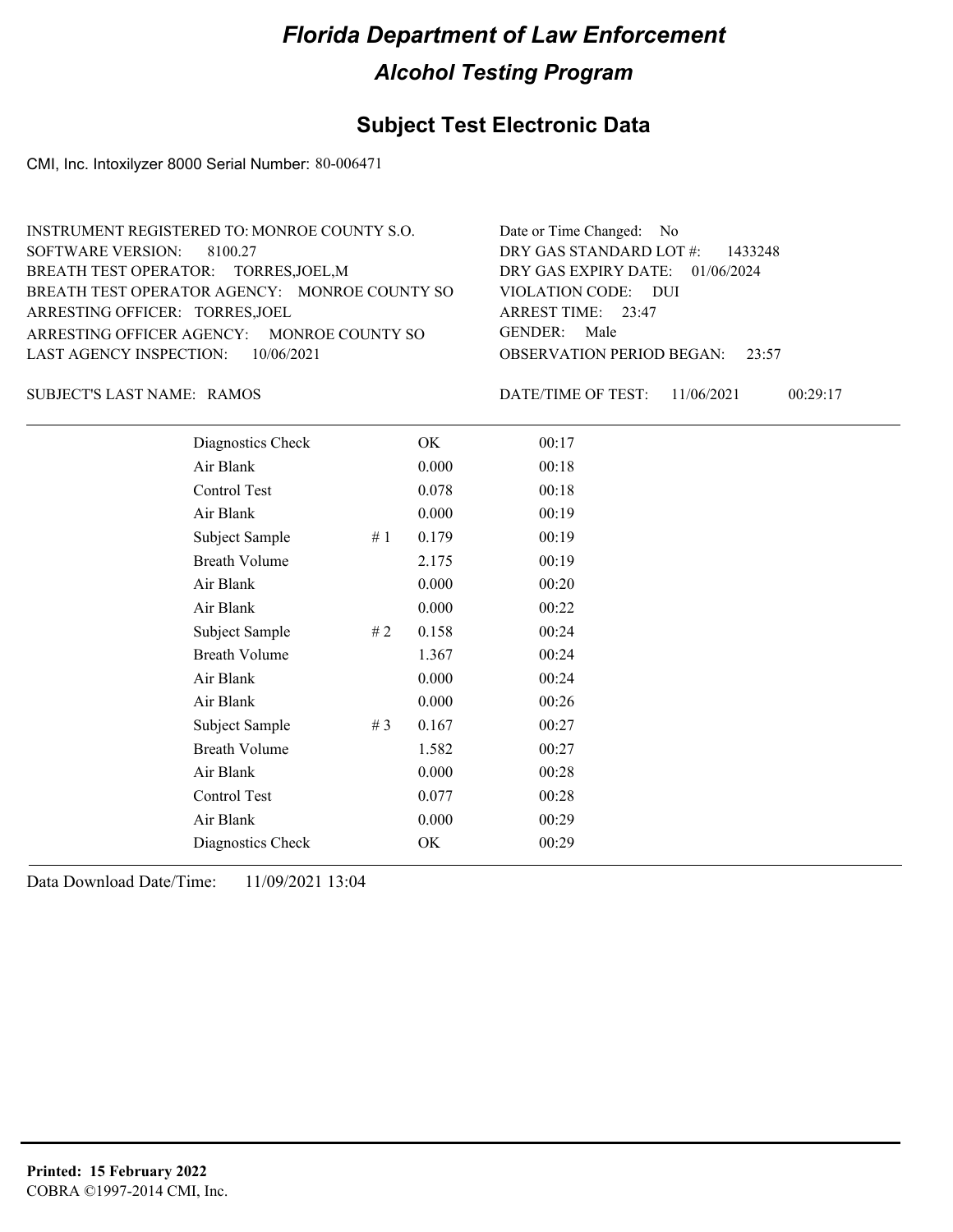#### **Subject Test Electronic Data**

CMI, Inc. Intoxilyzer 8000 Serial Number: 80-006471

| INSTRUMENT REGISTERED TO: MONROE COUNTY S.O.  | Date or Time Changed: No               |
|-----------------------------------------------|----------------------------------------|
| SOFTWARE VERSION: 8100.27                     | DRY GAS STANDARD LOT $#$ : 1433248     |
| BREATH TEST OPERATOR: TORRES, JOEL, M         | DRY GAS EXPIRY DATE: 01/06/2024        |
| BREATH TEST OPERATOR AGENCY: MONROE COUNTY SO | VIOLATION CODE: DUI                    |
| ARRESTING OFFICER: TORRES, JOEL               | ARREST TIME: 20:57                     |
| ARRESTING OFFICER AGENCY: MONROE COUNTY SO    | GENDER: Male                           |
| LAST AGENCY INSPECTION: $10/06/2021$          | <b>OBSERVATION PERIOD BEGAN:</b> 21:21 |
|                                               |                                        |

SIERRA CASTRO SUBJECT'S LAST NAME: DATE/TIME OF TEST:

DATE/TIME OF TEST: 11/06/2021 21:51:19

| Diagnostics Check    |    | OK    | 21:41 |
|----------------------|----|-------|-------|
| Air Blank            |    | 0.000 | 21:42 |
| Control Test         |    | 0.079 | 21:42 |
| Air Blank            |    | 0.000 | 21:42 |
| Subject Sample       | #1 | 0.158 | 21:45 |
| <b>Breath Volume</b> |    | 1.636 | 21:45 |
| Air Blank            |    | 0.000 | 21:46 |
| Air Blank            |    | 0.000 | 21:48 |
| Subject Sample       | #2 | 0.141 | 21:49 |
| <b>Breath Volume</b> |    | 1.632 | 21:49 |
| Air Blank            |    | 0.000 | 21:50 |
| Control Test         |    | 0.077 | 21:50 |
| Air Blank            |    | 0.000 | 21:51 |
| Diagnostics Check    |    | OK    | 21:51 |
|                      |    |       |       |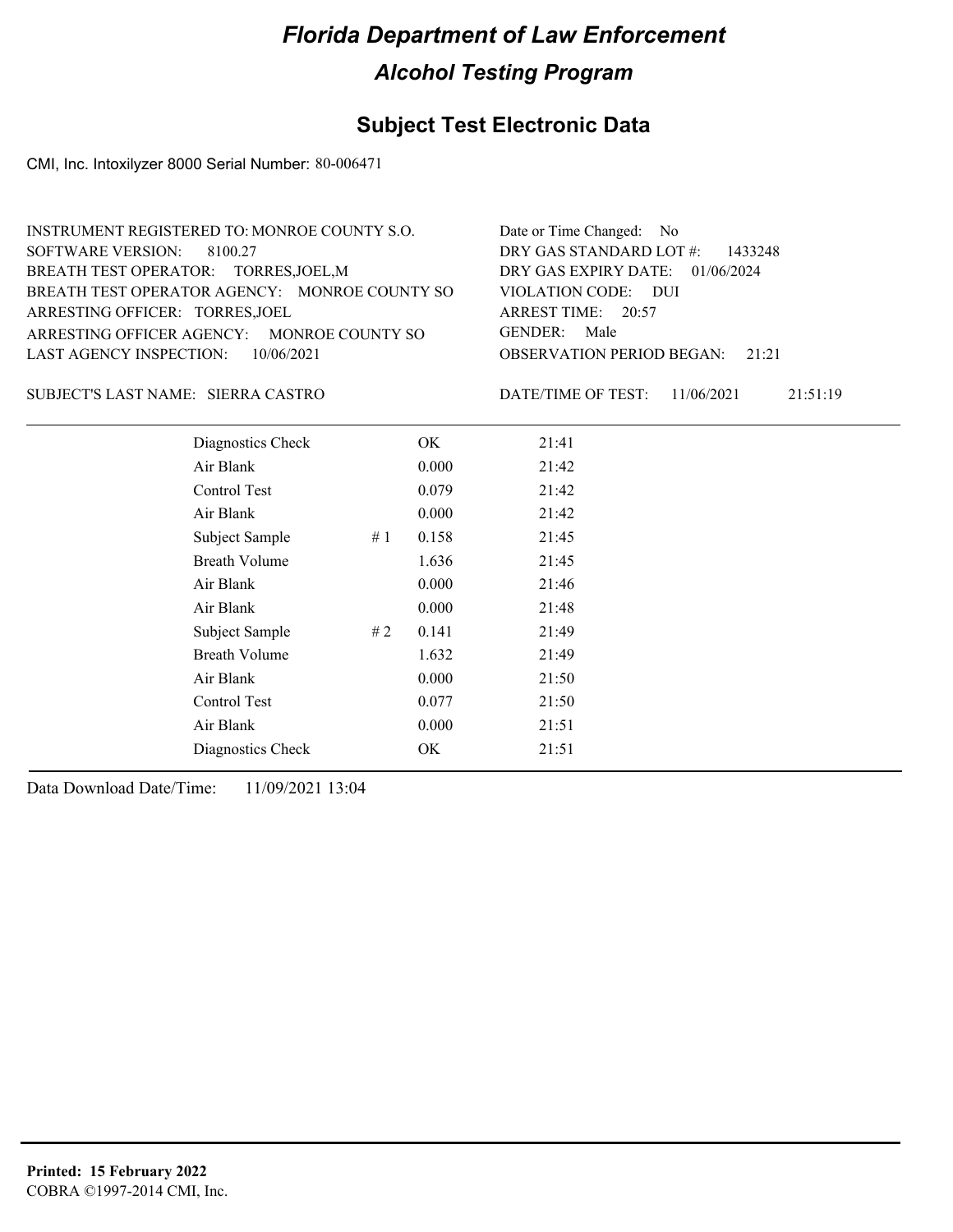# **Subject Test Electronic Data**

CMI, Inc. Intoxilyzer 8000 Serial Number: 80-006471

| INSTRUMENT REGISTERED TO: MONROE COUNTY S.O.  | Date or Time Changed: No                    |
|-----------------------------------------------|---------------------------------------------|
| SOFTWARE VERSION: 8100.27                     | DRY GAS STANDARD LOT $#$ : 1433248          |
| BREATH TEST OPERATOR: MORENO, JORGE,          | DRY GAS EXPIRY DATE: $01/06/2024$           |
| BREATH TEST OPERATOR AGENCY: MONROE COUNTY SO | VIOLATION CODE: DUI                         |
| ARRESTING OFFICER: MORENO, JORGE              | ARREST TIME: $19:22$                        |
| ARRESTING OFFICER AGENCY: MONROE COUNTY SO    | GENDER: Male                                |
| LAST AGENCY INSPECTION: $11/09/2021$          | <b>OBSERVATION PERIOD BEGAN:</b> 19:26      |
|                                               |                                             |
| SUBJECT'S LAST NAME: ERNST 2                  | DATE/TIME OF TEST: $11/10/2021$<br>19:49:31 |

| Diagnostics Check    | OK    | 19:46 |                             |
|----------------------|-------|-------|-----------------------------|
| Air Blank            | 0.000 | 19:47 |                             |
| Control Test         | 0.079 | 19:47 |                             |
| Air Blank            | 0.000 | 19:47 |                             |
| Subject Sample       | #1    | 19:48 | <b>Subject Test Refused</b> |
| <b>Breath Volume</b> | 0.000 | 19:48 |                             |
| Air Blank            | 0.000 | 19:48 |                             |
| Control Test         | 0.079 | 19:48 |                             |
| Air Blank            | 0.000 | 19:49 |                             |
| Diagnostics Check    | OK    | 19:49 |                             |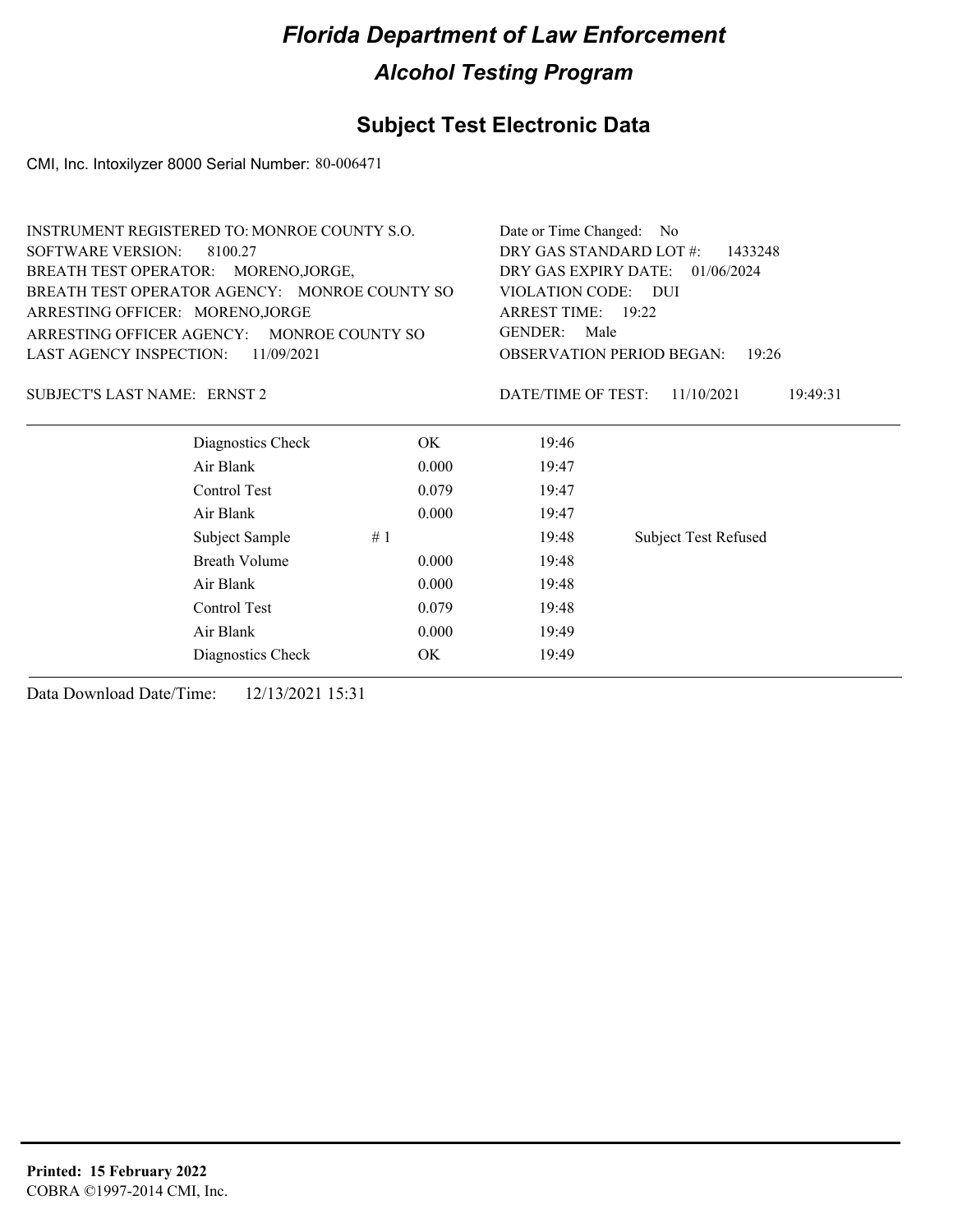### **Subject Test Electronic Data**

CMI, Inc. Intoxilyzer 8000 Serial Number: 80-006471

| <b>INSTRUMENT REGISTERED TO: MONROE COUNTY S.O.</b> | Date or Time Changed: No                                    |                                    |                             |  |
|-----------------------------------------------------|-------------------------------------------------------------|------------------------------------|-----------------------------|--|
| <b>SOFTWARE VERSION:</b><br>8100.27                 |                                                             | DRY GAS STANDARD LOT #:<br>1433248 |                             |  |
| BREATH TEST OPERATOR: MATTHEWS,CASEY,A              |                                                             | DRY GAS EXPIRY DATE: 01/06/2024    |                             |  |
| BREATH TEST OPERATOR AGENCY: MONROE COUNTY SO       | VIOLATION CODE: DUI<br>ARREST TIME: 23:24                   |                                    |                             |  |
| ARRESTING OFFICER: MATTHEWS,CASEY                   |                                                             |                                    |                             |  |
| ARRESTING OFFICER AGENCY: MONROE COUNTY SO          | GENDER: Female<br><b>OBSERVATION PERIOD BEGAN:</b><br>23:44 |                                    |                             |  |
| <b>LAST AGENCY INSPECTION:</b><br>11/09/2021        |                                                             |                                    |                             |  |
| SUBJECT'S LAST NAME: STEWART CONWAY                 |                                                             | DATE/TIME OF TEST:                 | 11/11/2021<br>00:09:02      |  |
| Diagnostics Check                                   | OK.                                                         | 00:05                              |                             |  |
| Air Blank                                           | 0.000                                                       | 00:05                              |                             |  |
| Control Test                                        | 0.078                                                       | 00:05                              |                             |  |
| Air Blank                                           | 0.000                                                       | 00:06                              |                             |  |
| Subject Sample                                      | #1                                                          | 00:07                              | <b>Subject Test Refused</b> |  |
| <b>Breath Volume</b>                                | 0.000                                                       | 00:07                              |                             |  |
| Air Blank                                           | 0.000                                                       | 00:08                              |                             |  |
| Control Test                                        | 0.079                                                       | 00:08                              |                             |  |
| Air Blank                                           | 0.000                                                       | 00:08                              |                             |  |
| Diagnostics Check                                   | OK                                                          | 00:09                              |                             |  |
|                                                     |                                                             |                                    |                             |  |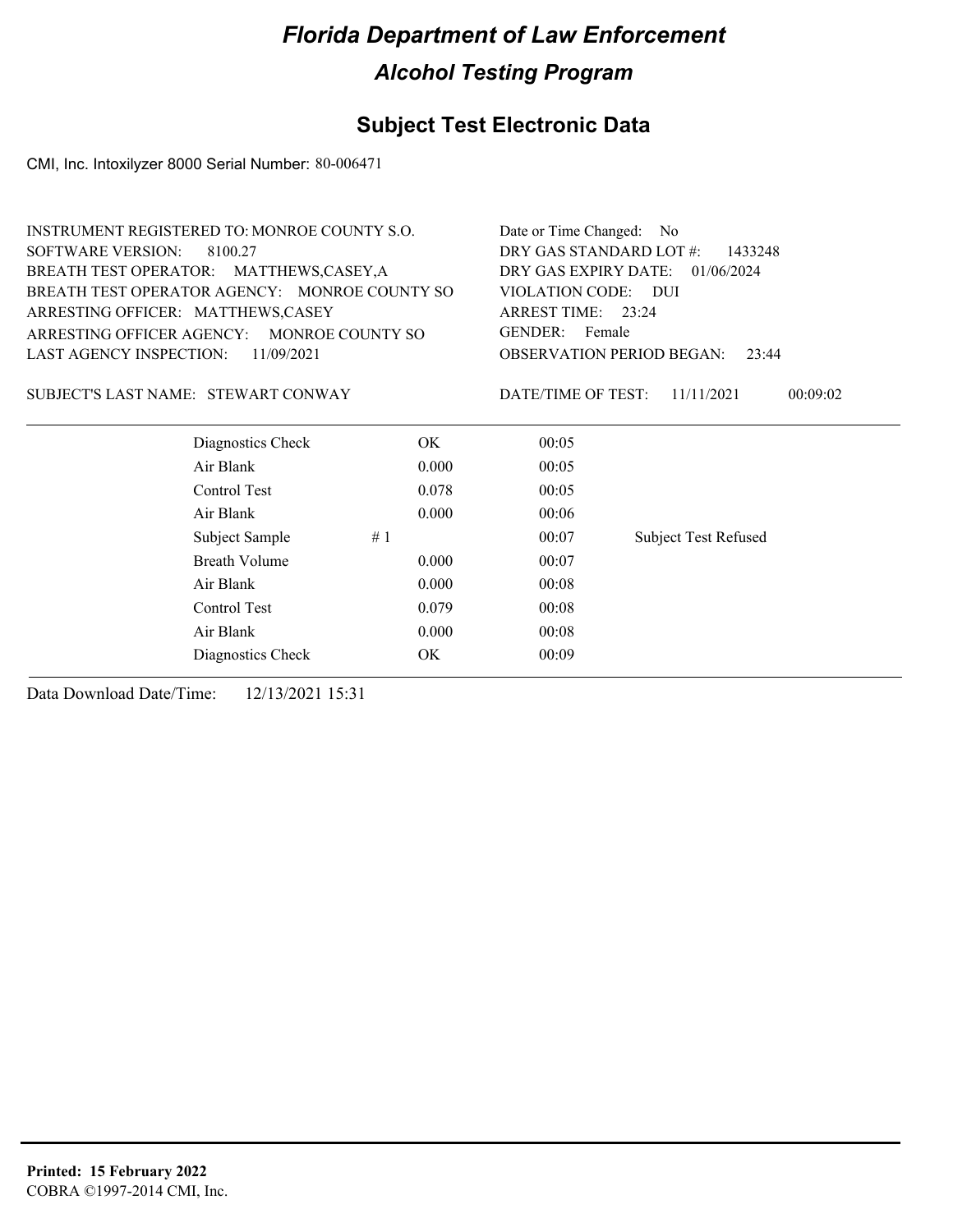#### **Subject Test Electronic Data**

CMI, Inc. Intoxilyzer 8000 Serial Number: 80-006471

|                                 | <b>INSTRUMENT REGISTERED TO: MONROE COUNTY S.O.</b> | Date or Time Changed:                                               | No.                |                             |  |
|---------------------------------|-----------------------------------------------------|---------------------------------------------------------------------|--------------------|-----------------------------|--|
| <b>SOFTWARE VERSION:</b>        | 8100.27                                             | DRY GAS STANDARD LOT #:<br>1433248                                  |                    |                             |  |
|                                 | BREATH TEST OPERATOR: TORRES, JOEL, M               | DRY GAS EXPIRY DATE:<br>01/06/2024<br>VIOLATION CODE: DUI           |                    |                             |  |
|                                 | BREATH TEST OPERATOR AGENCY: MONROE COUNTY SO       |                                                                     |                    |                             |  |
| ARRESTING OFFICER: TORRES, JOEL |                                                     | ARREST TIME: 03:06                                                  |                    |                             |  |
| ARRESTING OFFICER AGENCY:       | MONROE COUNTY SO                                    | <b>GENDER:</b><br>Male<br><b>OBSERVATION PERIOD BEGAN:</b><br>03:30 |                    |                             |  |
| LAST AGENCY INSPECTION:         | 11/09/2021                                          |                                                                     |                    |                             |  |
| SUBJECT'S LAST NAME: ORIHUELA   |                                                     |                                                                     | DATE/TIME OF TEST: | 11/11/2021<br>03:58:52      |  |
|                                 | Diagnostics Check                                   | OK.                                                                 | 03:55              |                             |  |
|                                 | Air Blank                                           | 0.000                                                               | 03:55              |                             |  |
|                                 | Control Test                                        | 0.079                                                               | 03:56              |                             |  |
|                                 | Air Blank                                           | 0.000                                                               | 03:56              |                             |  |
|                                 | Subject Sample                                      | #1                                                                  | 03:57              | <b>Subject Test Refused</b> |  |
|                                 | <b>Breath Volume</b>                                | 0.000                                                               | 03:57              |                             |  |
|                                 | Air Blank                                           | 0.000                                                               | 03:57              |                             |  |
|                                 | Control Test                                        | 0.079                                                               | 03:58              |                             |  |

Air Blank 0.000 03:58 Diagnostics Check OK 03:58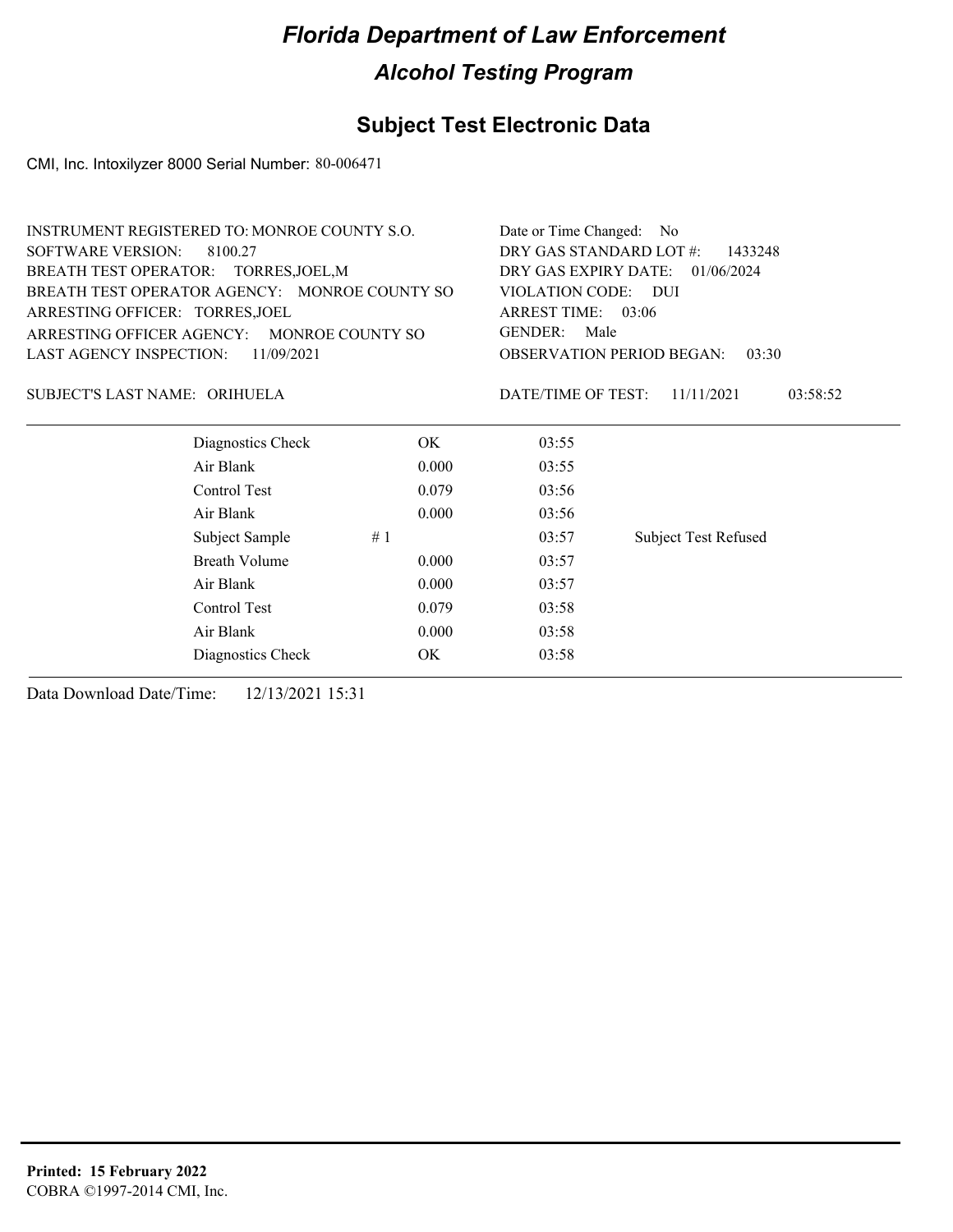#### **Subject Test Electronic Data**

CMI, Inc. Intoxilyzer 8000 Serial Number: 80-006471

|                                 | INSTRUMENT REGISTERED TO: MONROE COUNTY S.O.  | Date or Time Changed: No |                                           |                             |  |  |
|---------------------------------|-----------------------------------------------|--------------------------|-------------------------------------------|-----------------------------|--|--|
| <b>SOFTWARE VERSION:</b>        | 8100.27                                       |                          | DRY GAS STANDARD LOT #:<br>1433248        |                             |  |  |
|                                 | BREATH TEST OPERATOR: TORRES, JOEL, M         |                          | DRY GAS EXPIRY DATE:<br>01/06/2024        |                             |  |  |
|                                 | BREATH TEST OPERATOR AGENCY: MONROE COUNTY SO |                          | VIOLATION CODE: DUI                       |                             |  |  |
| ARRESTING OFFICER: TORRES, JOEL |                                               |                          | ARREST TIME: 00:30                        |                             |  |  |
|                                 | ARRESTING OFFICER AGENCY: MONROE COUNTY SO    |                          | GENDER:<br>Female                         |                             |  |  |
| <b>LAST AGENCY INSPECTION:</b>  | 11/09/2021                                    |                          | <b>OBSERVATION PERIOD BEGAN:</b><br>00:38 |                             |  |  |
|                                 | SUBJECT'S LAST NAME: RODRIGUEZ VILLALBA       |                          | DATE/TIME OF TEST:                        | 11/13/2021<br>01:02:13      |  |  |
|                                 | Diagnostics Check                             | OK.                      | 00:58                                     |                             |  |  |
|                                 |                                               |                          |                                           |                             |  |  |
|                                 | Air Blank                                     | 0.000                    | 00:58                                     |                             |  |  |
|                                 | Control Test                                  | 0.079                    | 00:59                                     |                             |  |  |
|                                 | Air Blank                                     | 0.000                    | 00:59                                     |                             |  |  |
|                                 | Subject Sample                                | #1                       | 01:00                                     | <b>Subject Test Refused</b> |  |  |
|                                 | Breath Volume                                 | 0.000                    | 01:00                                     |                             |  |  |

Control Test 0.079 01:01 Air Blank 0.000 01:02 Diagnostics Check OK 01:02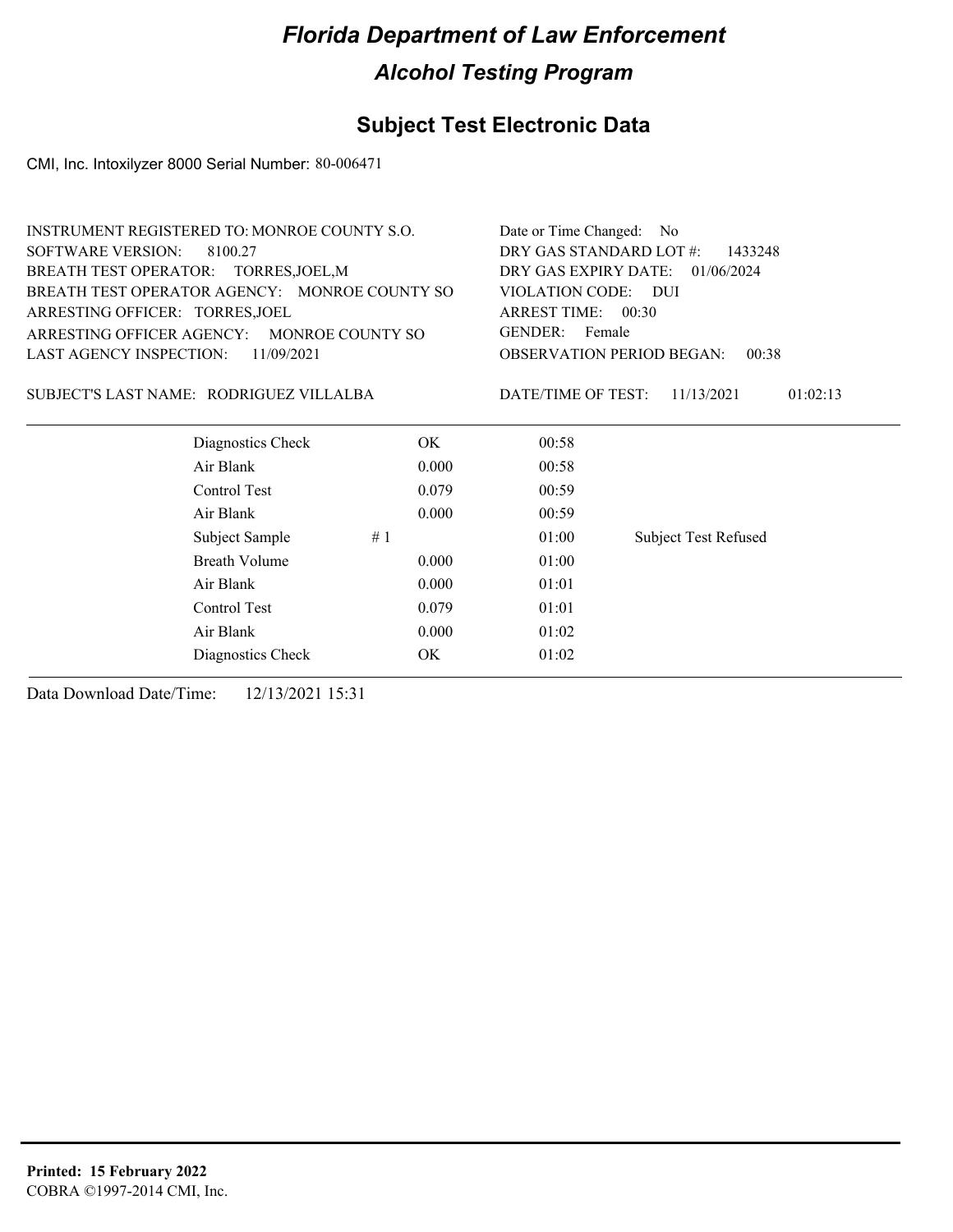#### **Subject Test Electronic Data**

CMI, Inc. Intoxilyzer 8000 Serial Number: 80-006471

| INSTRUMENT REGISTERED TO: MONROE COUNTY S.O.  | Date or Time Changed: No               |
|-----------------------------------------------|----------------------------------------|
| SOFTWARE VERSION: 8100.27                     | DRY GAS STANDARD LOT #: 1433248        |
| BREATH TEST OPERATOR: RODRIGUEZ, RICHARD,     | DRY GAS EXPIRY DATE: 01/06/2024        |
| BREATH TEST OPERATOR AGENCY: MONROE COUNTY SO | VIOLATION CODE: DUI                    |
| ARRESTING OFFICER: RODRIGUEZ, RICHARD         | ARREST TIME: $23:38$                   |
| ARRESTING OFFICER AGENCY: MONROE COUNTY SO    | GENDER: Male                           |
| LAST AGENCY INSPECTION: 11/09/2021            | <b>OBSERVATION PERIOD BEGAN: 00:02</b> |
|                                               |                                        |

SUBJECT'S LAST NAME: VELEZ SUBJECT'S LAST NAME: VELEZ

DATE/TIME OF TEST: 11/14/2021 00:30:05

| Diagnostics Check    |    | OK    | 00:23 |  |
|----------------------|----|-------|-------|--|
| Air Blank            |    | 0.000 | 00:24 |  |
| Control Test         |    | 0.079 | 00:24 |  |
| Air Blank            |    | 0.000 | 00:25 |  |
| Subject Sample       | #1 | 0.184 | 00:25 |  |
| <b>Breath Volume</b> |    | 2.644 | 00:25 |  |
| Air Blank            |    | 0.000 | 00:26 |  |
| Air Blank            |    | 0.000 | 00:28 |  |
| Subject Sample       | #2 | 0.176 | 00:28 |  |
| <b>Breath Volume</b> |    | 2.781 | 00:28 |  |
| Air Blank            |    | 0.000 | 00:29 |  |
| <b>Control Test</b>  |    | 0.078 | 00:29 |  |
| Air Blank            |    | 0.000 | 00:29 |  |
| Diagnostics Check    |    | OK    | 00:30 |  |
|                      |    |       |       |  |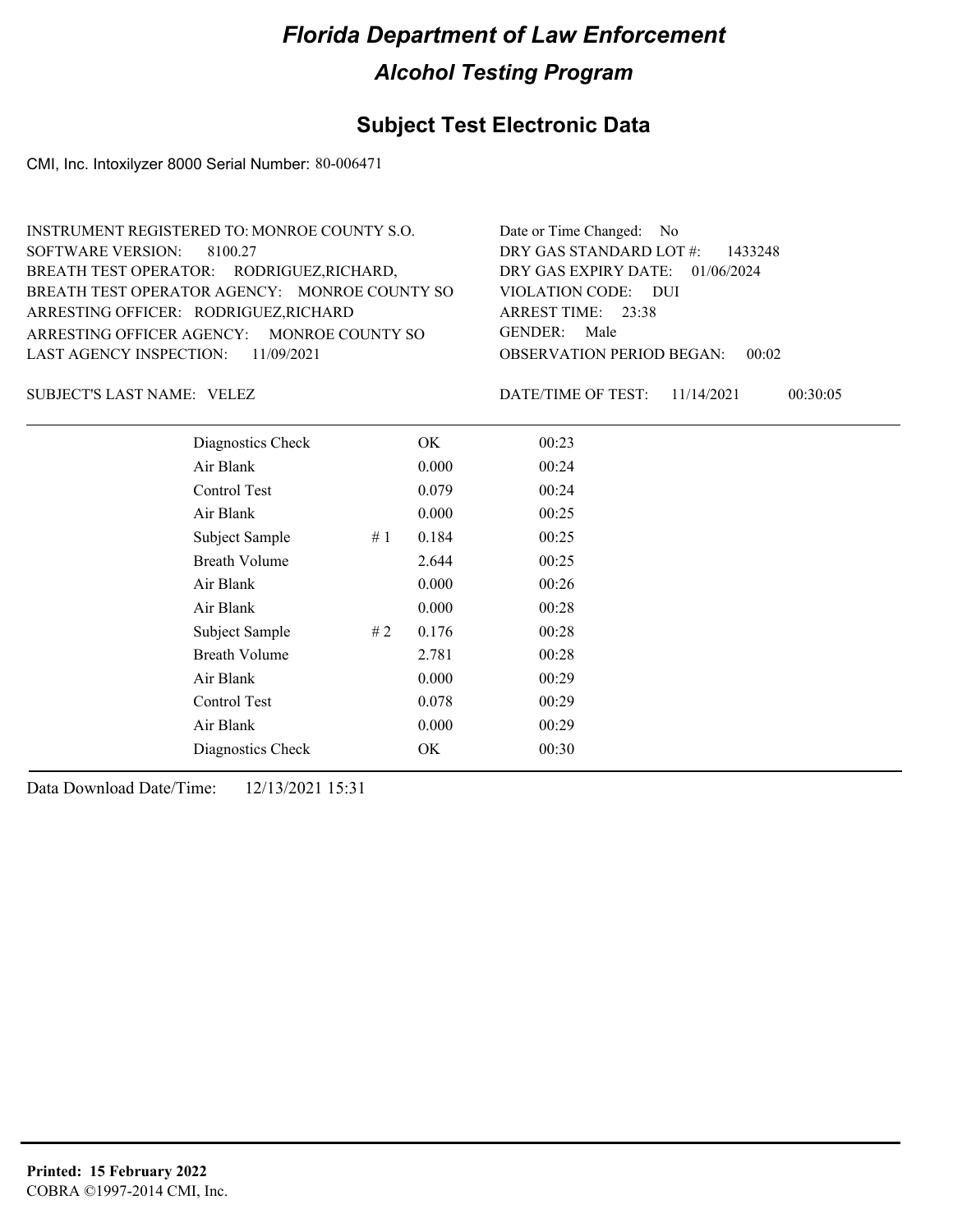#### **Subject Test Electronic Data**

CMI, Inc. Intoxilyzer 8000 Serial Number: 80-006471

| INSTRUMENT REGISTERED TO: MONROE COUNTY S.O.  | Date or Time Changed: No               |
|-----------------------------------------------|----------------------------------------|
| SOFTWARE VERSION: 8100.27                     | DRY GAS STANDARD LOT $#$ : 1433248     |
| BREATH TEST OPERATOR: RODRIGUEZ, RICHARD,     | DRY GAS EXPIRY DATE: 01/06/2024        |
| BREATH TEST OPERATOR AGENCY: MONROE COUNTY SO | VIOLATION CODE: DUI                    |
| ARRESTING OFFICER: RODRIGUEZ, RICHARD         | ARREST TIME: 18:57                     |
| ARRESTING OFFICER AGENCY: MONROE COUNTY SO    | GENDER: Male                           |
| LAST AGENCY INSPECTION: $11/09/2021$          | <b>OBSERVATION PERIOD BEGAN: 19:20</b> |
|                                               |                                        |

SUBJECT'S LAST NAME: FANDINO PALENZUELA DATE/TIME OF TEST:

DATE/TIME OF TEST: 11/14/2021 19:46:44

| Diagnostics Check    |    | OK    | 19:40 |  |
|----------------------|----|-------|-------|--|
| Air Blank            |    | 0.000 | 19:41 |  |
| Control Test         |    | 0.077 | 19:41 |  |
| Air Blank            |    | 0.000 | 19:41 |  |
| Subject Sample       | #1 | 0.243 | 19:42 |  |
| <b>Breath Volume</b> |    | 2.296 | 19:42 |  |
| Air Blank            |    | 0.000 | 19:42 |  |
| Air Blank            |    | 0.000 | 19:44 |  |
| Subject Sample       | #2 | 0.236 | 19:45 |  |
| <b>Breath Volume</b> |    | 1.683 | 19:45 |  |
| Air Blank            |    | 0.000 | 19:45 |  |
| Control Test         |    | 0.077 | 19:46 |  |
| Air Blank            |    | 0.000 | 19:46 |  |
| Diagnostics Check    |    | OK    | 19:46 |  |
|                      |    |       |       |  |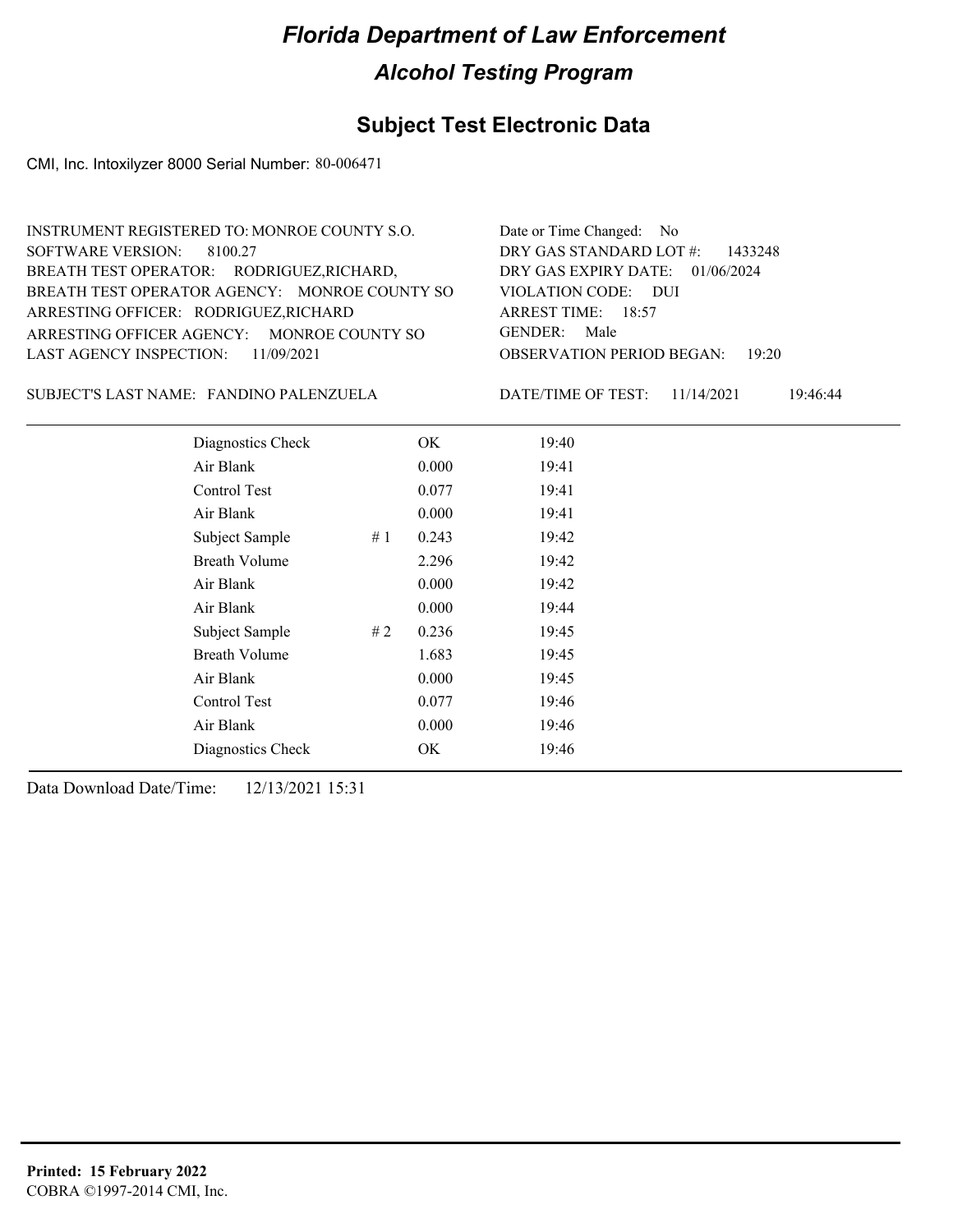#### **Subject Test Electronic Data**

CMI, Inc. Intoxilyzer 8000 Serial Number: 80-006471

| <b>INSTRUMENT REGISTERED TO: MONROE COUNTY S.O.</b> | Date or Time Changed: No               |
|-----------------------------------------------------|----------------------------------------|
| SOFTWARE VERSION: 8100.27                           | DRY GAS STANDARD LOT $\#$ : 1433248    |
| BREATH TEST OPERATOR: TORRES, JOEL, M               | DRY GAS EXPIRY DATE: 01/06/2024        |
| BREATH TEST OPERATOR AGENCY: MONROE COUNTY SO       | VIOLATION CODE: DUI                    |
| ARRESTING OFFICER: TORRES, JOEL                     | ARREST TIME: 21:18                     |
| ARRESTING OFFICER AGENCY: MONROE COUNTY SO          | GENDER: Male                           |
| LAST AGENCY INSPECTION: 11/09/2021                  | <b>OBSERVATION PERIOD BEGAN:</b> 21:44 |
|                                                     |                                        |

#### SUBJECT'S LAST NAME: JOHNCOCK DATE/TIME OF TEST:

DATE/TIME OF TEST: 11/17/2021 22:16:15

| Diagnostics Check    |    | OK.   | 22:04 |                |
|----------------------|----|-------|-------|----------------|
| Air Blank            |    | 0.000 | 22:05 |                |
| Control Test         |    | 0.078 | 22:05 |                |
| Air Blank            |    | 0.000 | 22:05 |                |
| Subject Sample       | #1 | 0.237 | 22:09 | Volume Not Met |
| <b>Breath Volume</b> |    | 1.003 | 22:09 |                |
| Air Blank            |    | 0.000 | 22:09 |                |
| Air Blank            |    | 0.000 | 22:11 |                |
| Subject Sample       | #2 | 0.244 | 22:14 | Volume Not Met |
| <b>Breath Volume</b> |    | 0.917 | 22:14 |                |
| Air Blank            |    | 0.000 | 22:15 |                |
| Control Test         |    | 0.077 | 22:15 |                |
| Air Blank            |    | 0.000 | 22:16 |                |
| Diagnostics Check    |    | OK    | 22:16 |                |
|                      |    |       |       |                |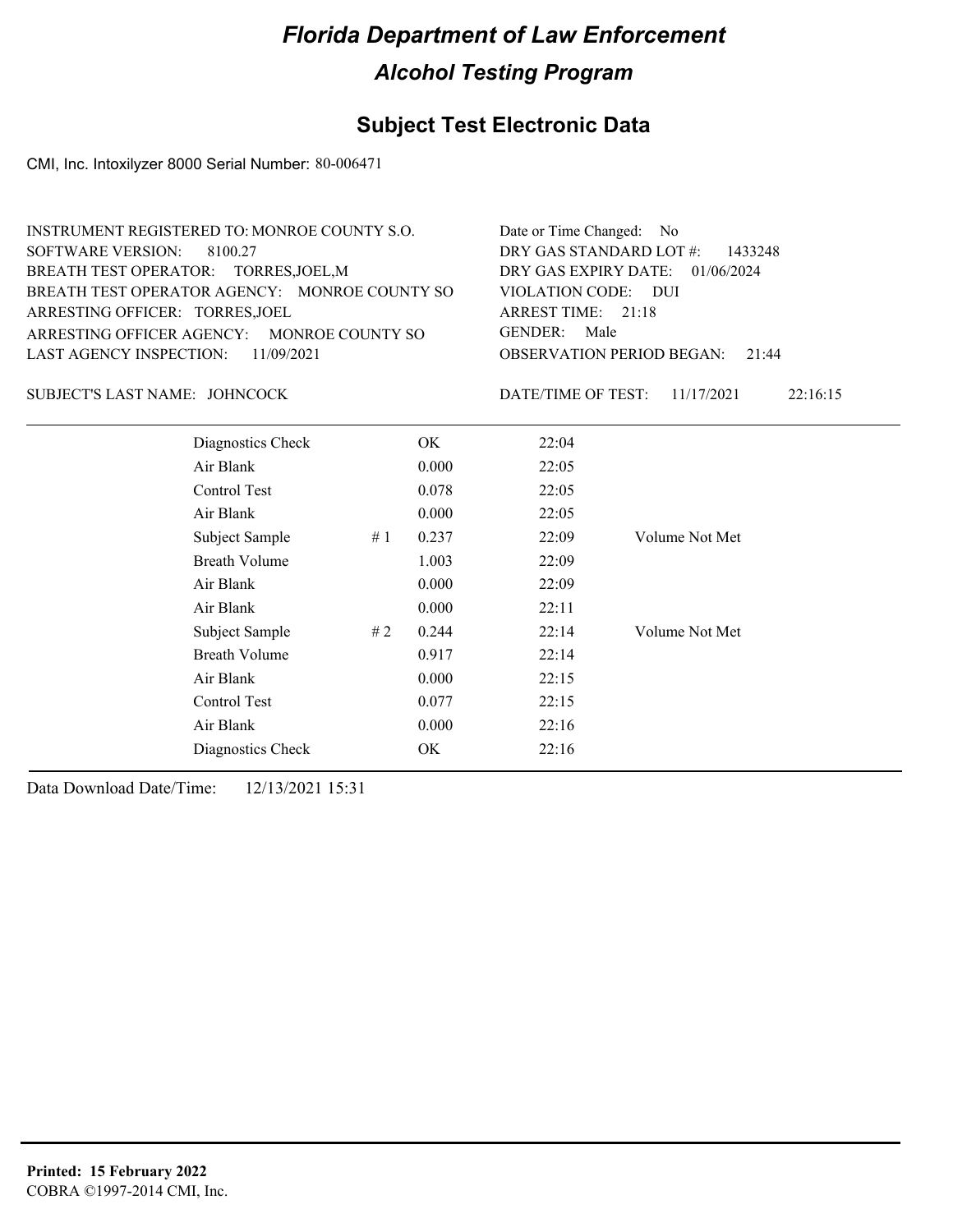#### **Subject Test Electronic Data**

CMI, Inc. Intoxilyzer 8000 Serial Number: 80-006471

| INSTRUMENT REGISTERED TO: MONROE COUNTY S.O.  |       | Date or Time Changed: No                                                           |                        |  |  |  |
|-----------------------------------------------|-------|------------------------------------------------------------------------------------|------------------------|--|--|--|
| SOFTWARE VERSION:<br>8100.27                  |       | DRY GAS STANDARD LOT #:<br>1433248<br>DRY GAS EXPIRY DATE:<br>01/06/2024           |                        |  |  |  |
| BREATH TEST OPERATOR: TORRES, JOEL, M         |       |                                                                                    |                        |  |  |  |
| BREATH TEST OPERATOR AGENCY: MONROE COUNTY SO |       | VIOLATION CODE: DUI                                                                |                        |  |  |  |
| ARRESTING OFFICER: TORRES, JOEL               |       | ARREST TIME: 21:18<br>GENDER:<br>Male<br><b>OBSERVATION PERIOD BEGAN:</b><br>21:44 |                        |  |  |  |
| ARRESTING OFFICER AGENCY: MONROE COUNTY SO    |       |                                                                                    |                        |  |  |  |
| <b>LAST AGENCY INSPECTION:</b><br>11/09/2021  |       |                                                                                    |                        |  |  |  |
| SUBJECT'S LAST NAME: JOHNCOCK                 |       | DATE/TIME OF TEST:                                                                 | 11/17/2021<br>22:22:43 |  |  |  |
| Diagnostics Check                             | OK.   | 22:18                                                                              |                        |  |  |  |
| Air Blank                                     | 0.000 | 22:19                                                                              |                        |  |  |  |
| Control Test                                  | 0.076 | 22:19                                                                              |                        |  |  |  |
| Air Blank                                     | 0.000 | 22:19                                                                              |                        |  |  |  |
| Subject Sample                                |       |                                                                                    |                        |  |  |  |

Breath Volume 0.722 22:21 Air Blank 0.000 22:21 Control Test 0.078 22:22 Air Blank 0.000 22:22 Diagnostics Check OK 22:22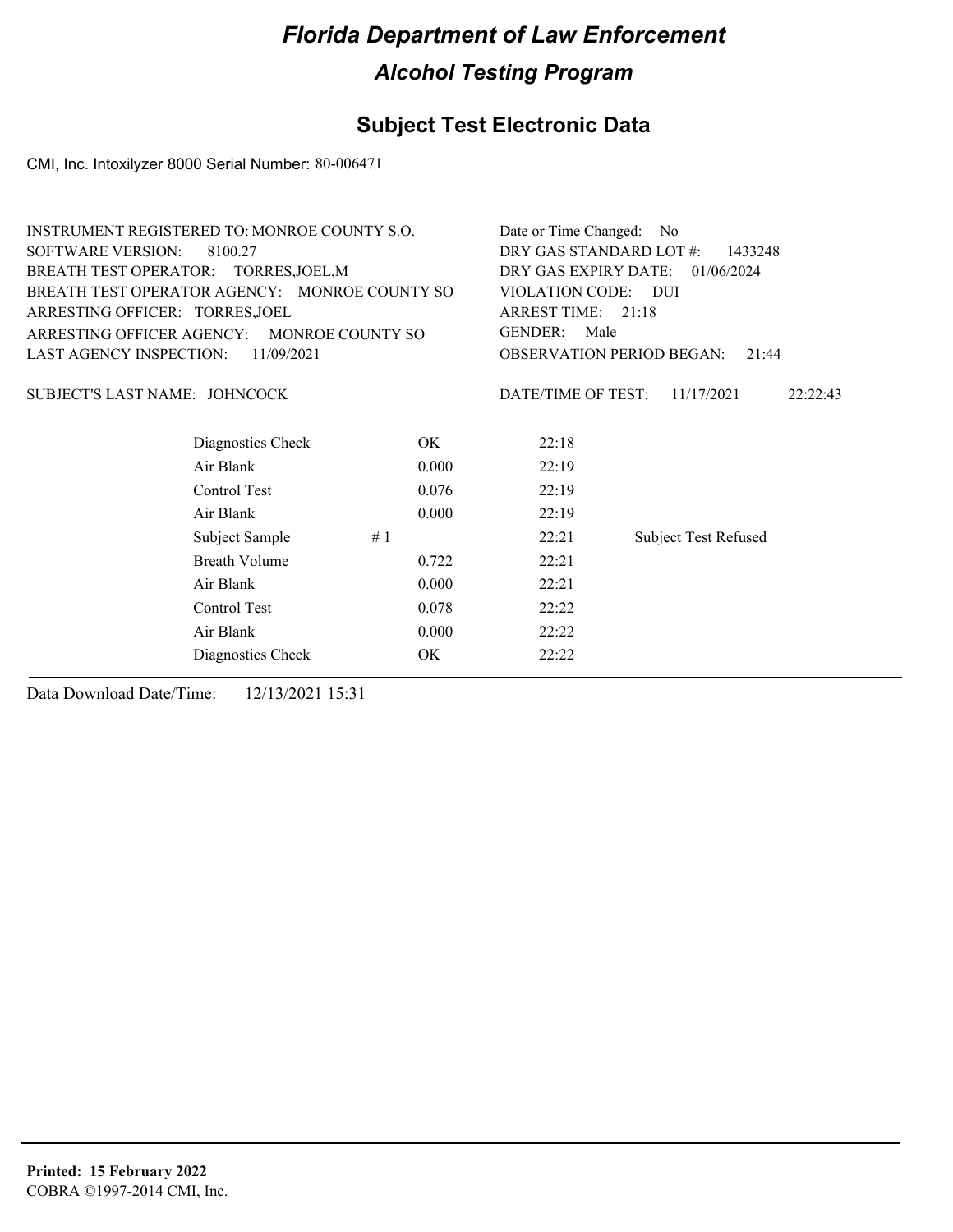#### **Subject Test Electronic Data**

CMI, Inc. Intoxilyzer 8000 Serial Number: 80-006471

| INSTRUMENT REGISTERED TO: MONROE COUNTY S.O.  | Date or Time Changed: No               |
|-----------------------------------------------|----------------------------------------|
| SOFTWARE VERSION: 8100.27                     | DRY GAS STANDARD LOT $#$ : 1433248     |
| BREATH TEST OPERATOR: MORENO, JORGE,          | DRY GAS EXPIRY DATE: 01/06/2024        |
| BREATH TEST OPERATOR AGENCY: MONROE COUNTY SO | VIOLATION CODE: DUI                    |
| ARRESTING OFFICER: VALDEZ, DANIEL             | ARREST TIME: $21:08$                   |
| ARRESTING OFFICER AGENCY: MONROE COUNTY SO    | GENDER: Male                           |
| LAST AGENCY INSPECTION: $11/09/2021$          | <b>OBSERVATION PERIOD BEGAN: 21:46</b> |
|                                               |                                        |

CONTRERAS-ESPARZA SUBJECT'S LAST NAME: DATE/TIME OF TEST:

DATE/TIME OF TEST: 11/19/2021 22:13:16

| Diagnostics Check    |    | OK    | 22:06 |
|----------------------|----|-------|-------|
| Air Blank            |    | 0.000 | 22:07 |
| Control Test         |    | 0.078 | 22:07 |
| Air Blank            |    | 0.000 | 22:08 |
| Subject Sample       | #1 | 0.200 | 22:08 |
| <b>Breath Volume</b> |    | 2.097 | 22:08 |
| Air Blank            |    | 0.000 | 22:09 |
| Air Blank            |    | 0.000 | 22:11 |
| Subject Sample       | #2 | 0.213 | 22:11 |
| <b>Breath Volume</b> |    | 3.265 | 22:11 |
| Air Blank            |    | 0.000 | 22:12 |
| <b>Control Test</b>  |    | 0.077 | 22:12 |
| Air Blank            |    | 0.000 | 22:13 |
| Diagnostics Check    |    | OK    | 22:13 |
|                      |    |       |       |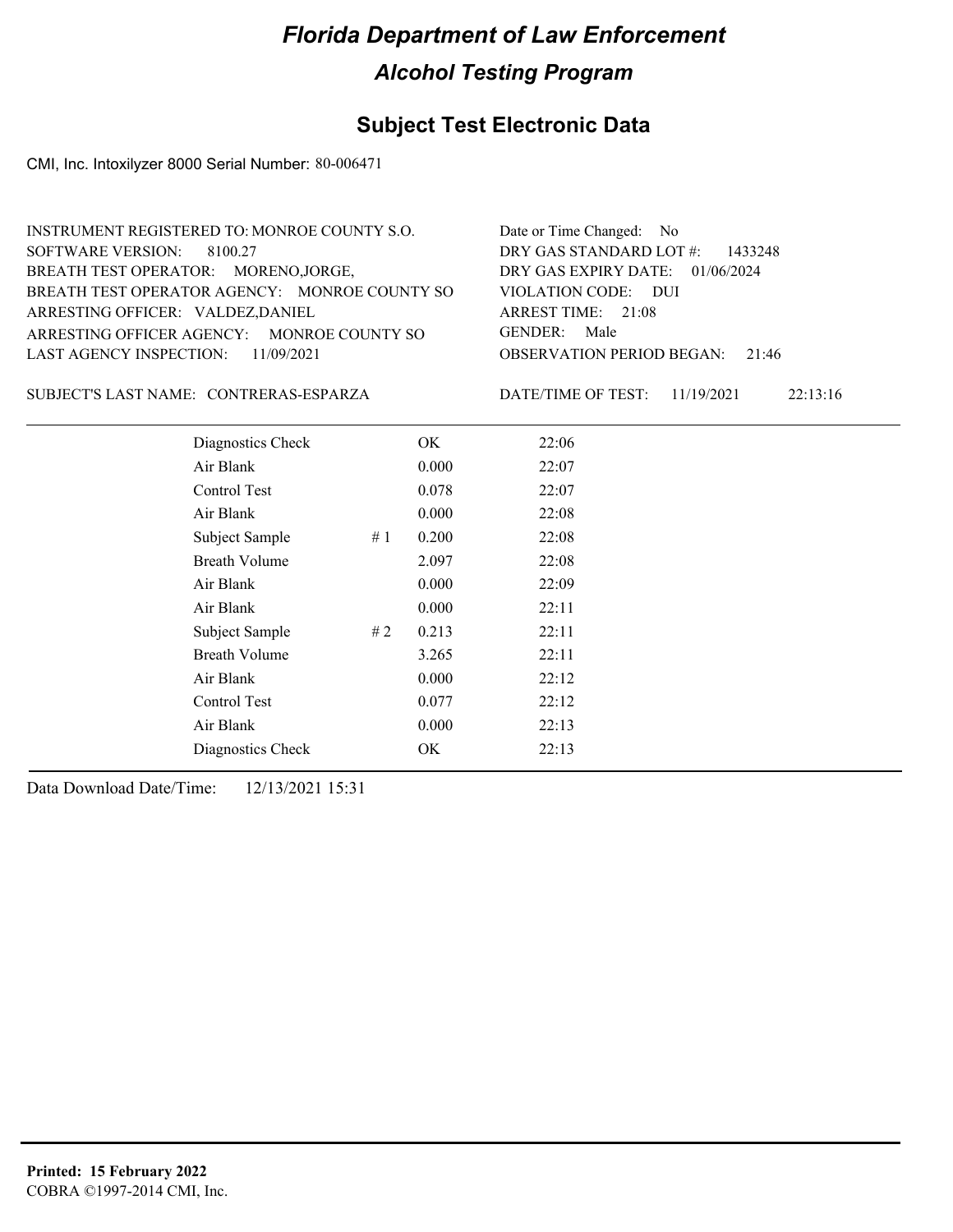#### **Subject Test Electronic Data**

CMI, Inc. Intoxilyzer 8000 Serial Number: 80-006471

| INSTRUMENT REGISTERED TO: MONROE COUNTY S.O.  | Date or Time Changed: No           |
|-----------------------------------------------|------------------------------------|
| SOFTWARE VERSION: 8100.27                     | DRY GAS STANDARD LOT $#$ : 1433248 |
| BREATH TEST OPERATOR: MORENO, JORGE,          | DRY GAS EXPIRY DATE: 01/06/2024    |
| BREATH TEST OPERATOR AGENCY: MONROE COUNTY SO | VIOLATION CODE: DUI                |
| ARRESTING OFFICER: BRADY, JOSHUA              | ARREST TIME: 02:40                 |
| ARRESTING OFFICER AGENCY: MONROE COUNTY SO    | GENDER: Male                       |
| LAST AGENCY INSPECTION: $11/09/2021$          | OBSERVATION PERIOD BEGAN:<br>03:02 |
|                                               |                                    |

SUBJECT'S LAST NAME: MENDOZA GUERRERO DATE/TIME OF TEST:

DATE/TIME OF TEST: 11/20/2021 03:31:39

| Diagnostics Check    |    | OK    | 03:23 |
|----------------------|----|-------|-------|
| Air Blank            |    | 0.000 | 03:23 |
| Control Test         |    | 0.078 | 03:23 |
| Air Blank            |    | 0.000 | 03:24 |
| Subject Sample       | #1 | 0.075 | 03:25 |
| <b>Breath Volume</b> |    | 1.648 | 03:25 |
| Air Blank            |    | 0.000 | 03:26 |
| Air Blank            |    | 0.000 | 03:28 |
| Subject Sample       | #2 | 0.076 | 03:30 |
| <b>Breath Volume</b> |    | 1.855 | 03:30 |
| Air Blank            |    | 0.000 | 03:30 |
| Control Test         |    | 0.077 | 03:31 |
| Air Blank            |    | 0.000 | 03:31 |
| Diagnostics Check    |    | OK    | 03:31 |
|                      |    |       |       |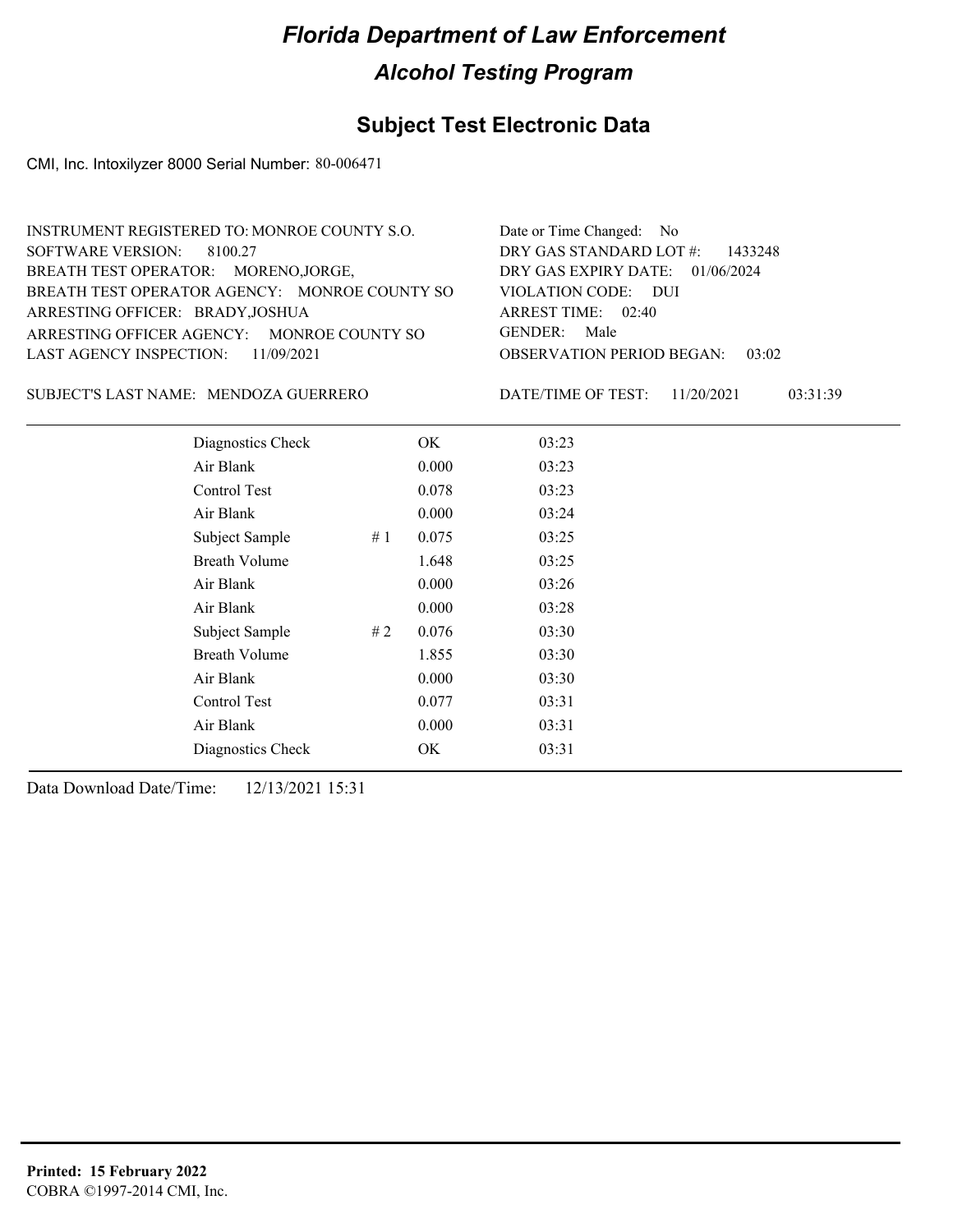#### **Subject Test Electronic Data**

CMI, Inc. Intoxilyzer 8000 Serial Number: 80-006471

| Date or Time Changed: No               |
|----------------------------------------|
| DRY GAS STANDARD LOT $#$ : 1433248     |
| DRY GAS EXPIRY DATE: 01/06/2024        |
| VIOLATION CODE: DUI                    |
| ARREST TIME: 19:03                     |
| GENDER: Male                           |
| <b>OBSERVATION PERIOD BEGAN: 19:40</b> |
|                                        |

SUBJECT'S LAST NAME: COLLINS DATE/TIME OF TEST:

DATE/TIME OF TEST: 11/21/2021 20:14:08

| Diagnostics Check    |    | OK    | 20:00 |                |
|----------------------|----|-------|-------|----------------|
| Air Blank            |    | 0.000 | 20:01 |                |
| Control Test         |    | 0.078 | 20:01 |                |
| Air Blank            |    | 0.000 | 20:01 |                |
| Subject Sample       | #1 | 0.199 | 20:05 | Volume Not Met |
| <b>Breath Volume</b> |    | 0.386 | 20:05 |                |
| Air Blank            |    | 0.000 | 20:05 |                |
| Air Blank            |    | 0.000 | 20:07 |                |
| Subject Sample       | #2 | 0.218 | 20:08 |                |
| <b>Breath Volume</b> |    | 1.582 | 20:08 |                |
| Air Blank            |    | 0.000 | 20:09 |                |
| Air Blank            |    | 0.000 | 20:11 |                |
| Subject Sample       | #3 | 0.210 | 20:12 |                |
| <b>Breath Volume</b> |    | 1.183 | 20:12 |                |
| Air Blank            |    | 0.000 | 20:13 |                |
| Control Test         |    | 0.075 | 20:13 |                |
| Air Blank            |    | 0.000 | 20:14 |                |
| Diagnostics Check    |    | OK    | 20:14 |                |
|                      |    |       |       |                |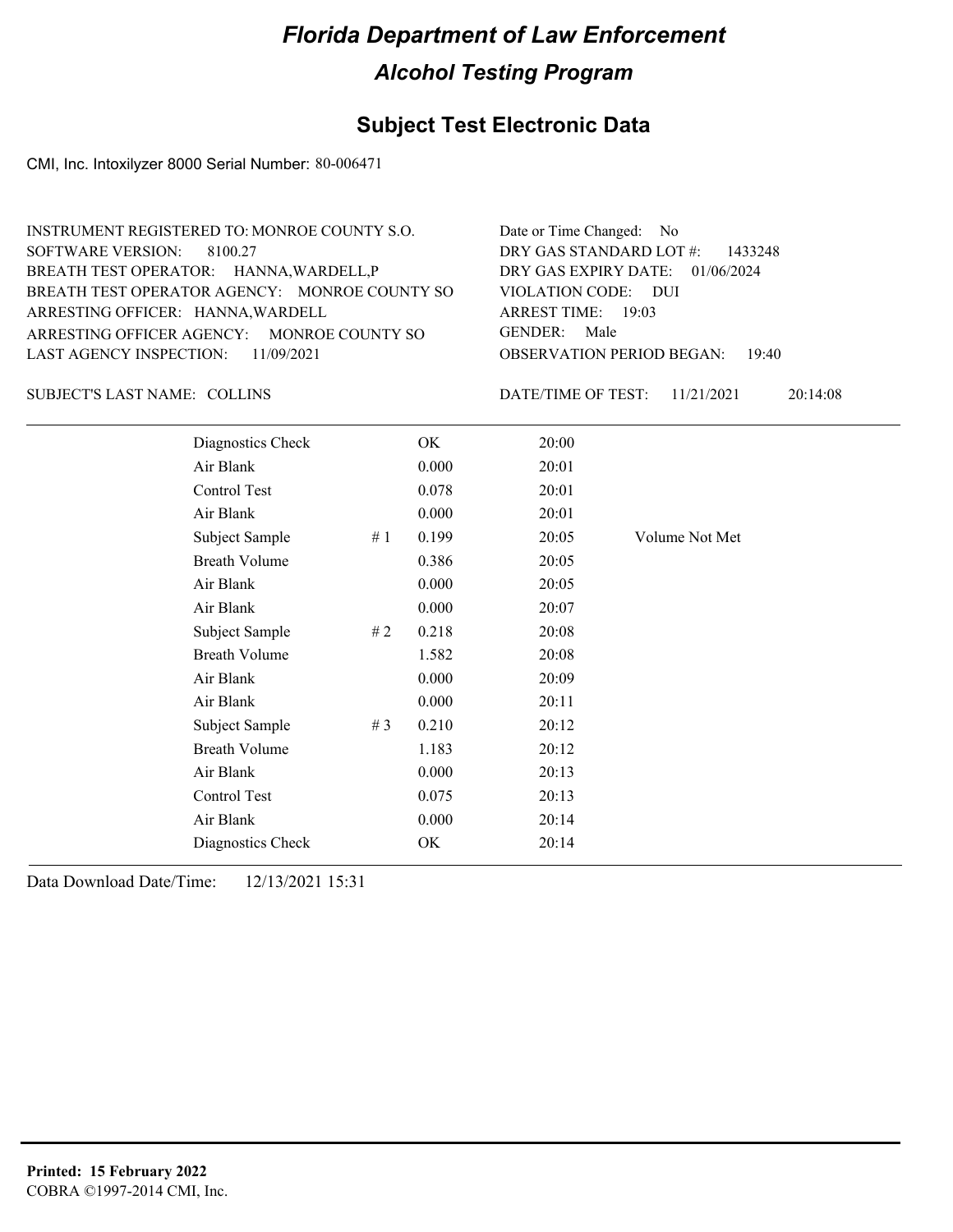#### **Subject Test Electronic Data**

CMI, Inc. Intoxilyzer 8000 Serial Number: 80-006471

| INSTRUMENT REGISTERED TO: MONROE COUNTY S.O.  |            |                         | Date or Time Changed: No                  |  |  |  |
|-----------------------------------------------|------------|-------------------------|-------------------------------------------|--|--|--|
| SOFTWARE VERSION:<br>8100.27                  |            | DRY GAS STANDARD LOT #: | 1433248                                   |  |  |  |
| BREATH TEST OPERATOR: MILLER, JAMIE, A        |            |                         | DRY GAS EXPIRY DATE: 01/06/2024           |  |  |  |
| BREATH TEST OPERATOR AGENCY: MONROE COUNTY SO |            | VIOLATION CODE: DUI     |                                           |  |  |  |
| ARRESTING OFFICER: MILLER, JAMIE              |            | ARREST TIME: 17:28      |                                           |  |  |  |
| ARRESTING OFFICER AGENCY: MONROE COUNTY SO    |            | GENDER: Female          |                                           |  |  |  |
| LAST AGENCY INSPECTION:                       | 11/09/2021 |                         | <b>OBSERVATION PERIOD BEGAN:</b><br>17:55 |  |  |  |
| SUBJECT'S LAST NAME: SMITH                    |            | DATE/TIME OF TEST:      | 18:19:37<br>11/22/2021                    |  |  |  |
| Diagnostics Check                             | OK.        | 18:15                   |                                           |  |  |  |
| Air Blank                                     | 0.000      | 18:15                   |                                           |  |  |  |
| Control Test                                  | 0.078      | 18:16                   |                                           |  |  |  |
| Air Blank                                     | 0.000      | 18:16                   |                                           |  |  |  |
| Subject Sample                                | #1         | 18:18                   | <b>Subject Test Refused</b>               |  |  |  |

Breath Volume 0.000 18:18 Air Blank 0.000 18:18 Control Test 0.078 18:19 Air Blank 0.000 18:19 Diagnostics Check OK 18:19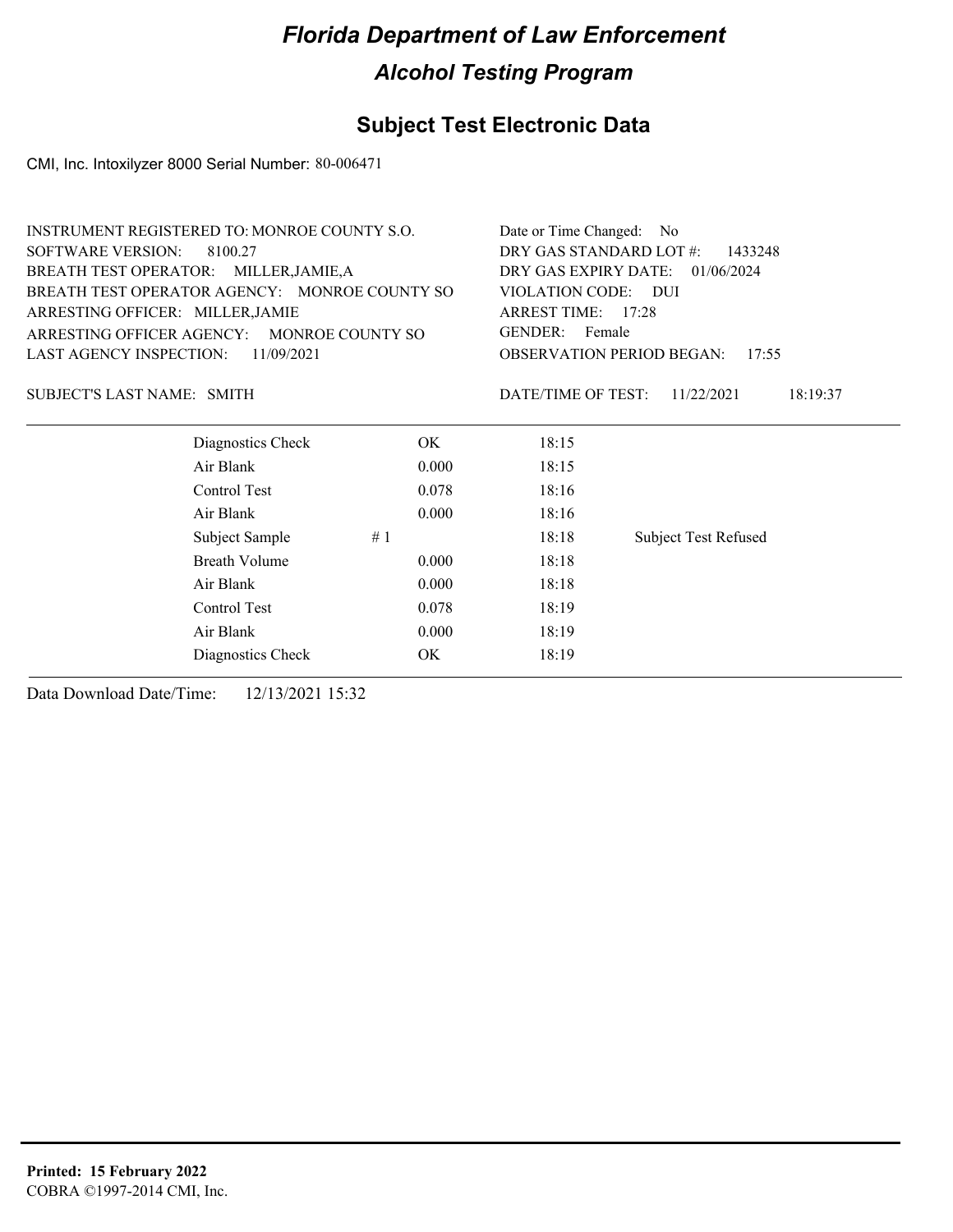#### **Subject Test Electronic Data**

CMI, Inc. Intoxilyzer 8000 Serial Number: 80-006471

| INSTRUMENT REGISTERED TO: MONROE COUNTY S.O.  | Date or Time Changed: No               |
|-----------------------------------------------|----------------------------------------|
| SOFTWARE VERSION: 8100.27                     | DRY GAS STANDARD LOT $#$ : 1433248     |
| BREATH TEST OPERATOR: SANTOS, CRISTIAN, X     | DRY GAS EXPIRY DATE: $01/06/2024$      |
| BREATH TEST OPERATOR AGENCY: MONROE COUNTY SO | VIOLATION CODE: DUI                    |
| ARRESTING OFFICER: OKEEFE, VAUGHN             | ARREST TIME: 21:52                     |
| ARRESTING OFFICER AGENCY: MONROE COUNTY SO    | GENDER: Male                           |
| LAST AGENCY INSPECTION: 11/09/2021            | <b>OBSERVATION PERIOD BEGAN:</b> 22:10 |
|                                               |                                        |

SUBJECT'S LAST NAME: DUDAS DATE/TIME OF TEST:

DATE/TIME OF TEST: 11/23/2021 22:36:41

| Diagnostics Check    |    | OK    | 22:30 |
|----------------------|----|-------|-------|
| Air Blank            |    | 0.000 | 22:30 |
| Control Test         |    | 0.078 | 22:31 |
| Air Blank            |    | 0.000 | 22:31 |
| Subject Sample       | #1 | 0.119 | 22:32 |
| <b>Breath Volume</b> |    | 2.859 | 22:32 |
| Air Blank            |    | 0.000 | 22:32 |
| Air Blank            |    | 0.000 | 22:34 |
| Subject Sample       | #2 | 0.118 | 22:35 |
| <b>Breath Volume</b> |    | 1.785 | 22:35 |
| Air Blank            |    | 0.000 | 22:35 |
| Control Test         |    | 0.078 | 22:36 |
| Air Blank            |    | 0.000 | 22:36 |
| Diagnostics Check    |    | OK    | 22:36 |
|                      |    |       |       |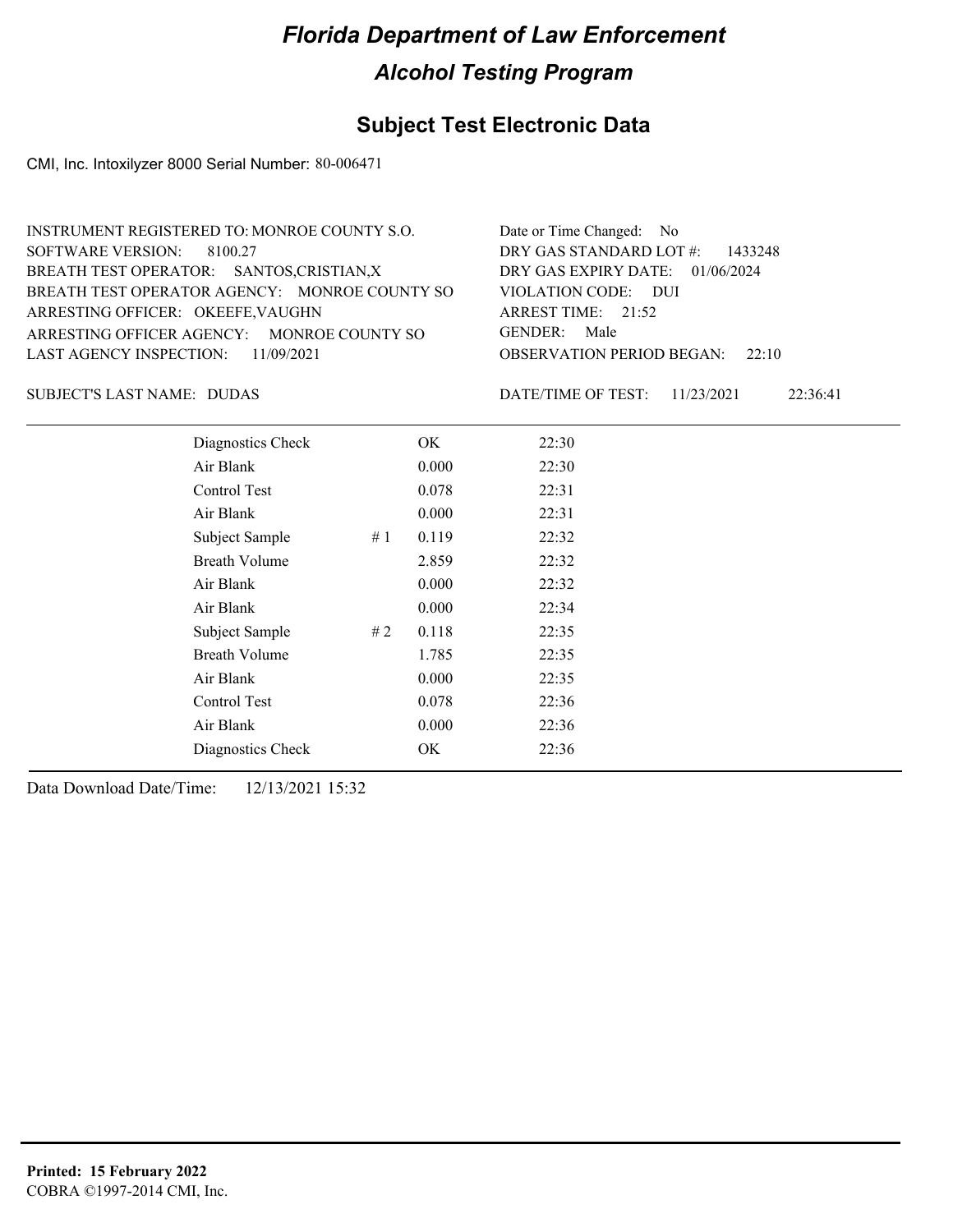#### **Subject Test Electronic Data**

CMI, Inc. Intoxilyzer 8000 Serial Number: 80-006471

| Date or Time Changed: No               |
|----------------------------------------|
| DRY GAS STANDARD LOT #: 1433248        |
| DRY GAS EXPIRY DATE: 01/06/2024        |
| VIOLATION CODE: DUI                    |
| ARREST TIME: $01:36$                   |
| GENDER: Male                           |
| <b>OBSERVATION PERIOD BEGAN: 01:52</b> |
|                                        |

SUBJECT'S LAST NAME: VEVES FOR THE SERVES OF TEST:

DATE/TIME OF TEST: 11/25/2021 02:19:10

| Diagnostics Check    | OK    | 02:13 |
|----------------------|-------|-------|
| Air Blank            | 0.000 | 02:13 |
| Control Test         | 0.079 | 02:13 |
| Air Blank            | 0.000 | 02:14 |
| Subject Sample<br>#1 | 0.140 | 02:14 |
| <b>Breath Volume</b> | 1.906 | 02:14 |
| Air Blank            | 0.000 | 02:15 |
| Air Blank            | 0.000 | 02:17 |
| Subject Sample<br>#2 | 0.140 | 02:17 |
| <b>Breath Volume</b> | 1.433 | 02:17 |
| Air Blank            | 0.000 | 02:18 |
| Control Test         | 0.079 | 02:18 |
| Air Blank            | 0.000 | 02:19 |
| Diagnostics Check    | OK    | 02:19 |
|                      |       |       |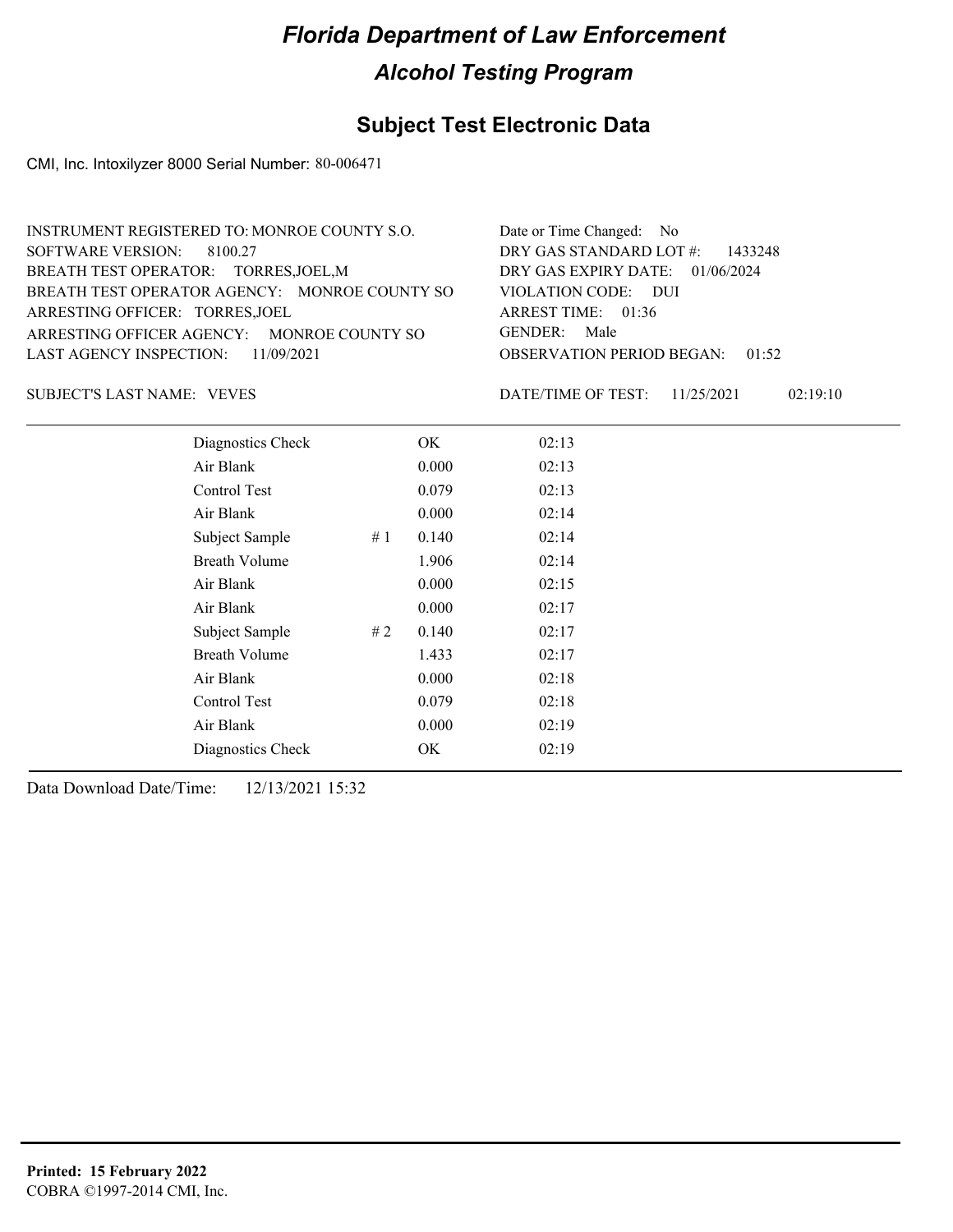## **Subject Test Electronic Data**

CMI, Inc. Intoxilyzer 8000 Serial Number: 80-006471

| INSTRUMENT REGISTERED TO: MONROE COUNTY S.O.  | Date or Time Changed: No               |
|-----------------------------------------------|----------------------------------------|
| SOFTWARE VERSION: 8100.27                     | DRY GAS STANDARD LOT $#$ : 1433248     |
| BREATH TEST OPERATOR: TORRES, JOEL, M         | DRY GAS EXPIRY DATE: $01/06/2024$      |
| BREATH TEST OPERATOR AGENCY: MONROE COUNTY SO | VIOLATION CODE: DUI                    |
| ARRESTING OFFICER: VALDES, DANIEL             | ARREST TIME: $21:45$                   |
| ARRESTING OFFICER AGENCY: MONROE COUNTY SO    | GENDER: Male                           |
| LAST AGENCY INSPECTION: 11/09/2021            | <b>OBSERVATION PERIOD BEGAN:</b> 22:45 |
|                                               |                                        |

LIOTTA SUBJECT'S LAST NAME: DATE/TIME OF TEST:

DATE/TIME OF TEST: 11/25/2021 23:11:37

| Diagnostics Check    |    | OK    | 23:05 |
|----------------------|----|-------|-------|
| Air Blank            |    | 0.000 | 23:06 |
| <b>Control Test</b>  |    | 0.079 | 23:06 |
| Air Blank            |    | 0.000 | 23:06 |
| Subject Sample<br>#1 |    | 0.093 | 23:07 |
| <b>Breath Volume</b> |    | 2.570 | 23:07 |
| Air Blank            |    | 0.000 | 23:07 |
| Air Blank            |    | 0.000 | 23:09 |
| Subject Sample       | #2 | 0.094 | 23:10 |
| <b>Breath Volume</b> |    | 2.171 | 23:10 |
| Air Blank            |    | 0.000 | 23:10 |
| Control Test         |    | 0.079 | 23:11 |
| Air Blank            |    | 0.000 | 23:11 |
| Diagnostics Check    |    | OK    | 23:11 |
|                      |    |       |       |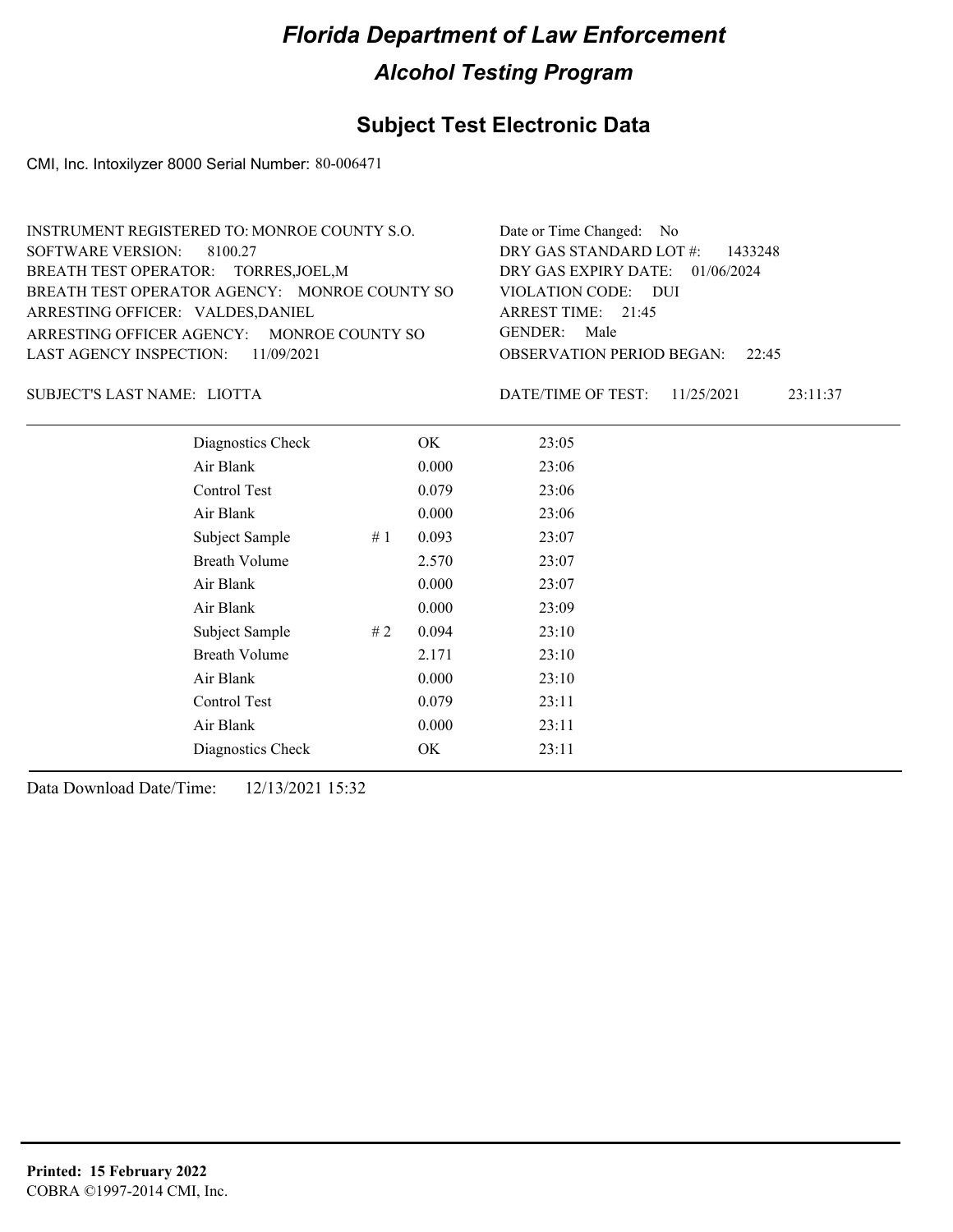## **Subject Test Electronic Data**

CMI, Inc. Intoxilyzer 8000 Serial Number: 80-006471

|                                 | <b>INSTRUMENT REGISTERED TO: MONROE COUNTY S.O.</b> |       | Date or Time Changed:                        | N <sub>o</sub>                            |  |
|---------------------------------|-----------------------------------------------------|-------|----------------------------------------------|-------------------------------------------|--|
| <b>SOFTWARE VERSION:</b>        | 8100.27                                             |       | DRY GAS STANDARD LOT #:                      | 1433248                                   |  |
|                                 | BREATH TEST OPERATOR: LONES, SHAUN, G               |       | DRY GAS EXPIRY DATE:                         | 01/06/2024                                |  |
|                                 | BREATH TEST OPERATOR AGENCY: MONROE COUNTY SO       |       | VIOLATION CODE: DUI                          |                                           |  |
| ARRESTING OFFICER: LONES, SHAUN |                                                     |       | ARREST TIME: 15:51<br><b>GENDER:</b><br>Male |                                           |  |
| ARRESTING OFFICER AGENCY:       | MONROE COUNTY SO                                    |       |                                              |                                           |  |
| <b>LAST AGENCY INSPECTION:</b>  | 11/09/2021                                          |       |                                              | <b>OBSERVATION PERIOD BEGAN:</b><br>15:51 |  |
| SUBJECT'S LAST NAME: WESOLIC    |                                                     |       | DATE/TIME OF TEST:                           | 11/28/2021<br>16:50:45                    |  |
|                                 | Diagnostics Check                                   | OK.   | 16:48                                        |                                           |  |
|                                 | Air Blank                                           | 0.000 | 16:48                                        |                                           |  |
|                                 | Control Test                                        | 0.078 | 16:49                                        |                                           |  |
|                                 | Air Blank                                           | 0.000 | 16:49                                        |                                           |  |
|                                 | Subject Sample                                      | #1    | 16:50                                        | Sequence Aborted                          |  |
|                                 | Breath Volume                                       | 0.000 | 16:50                                        |                                           |  |
|                                 | Air Blank                                           | 0.000 | 16:50                                        |                                           |  |
|                                 |                                                     |       |                                              |                                           |  |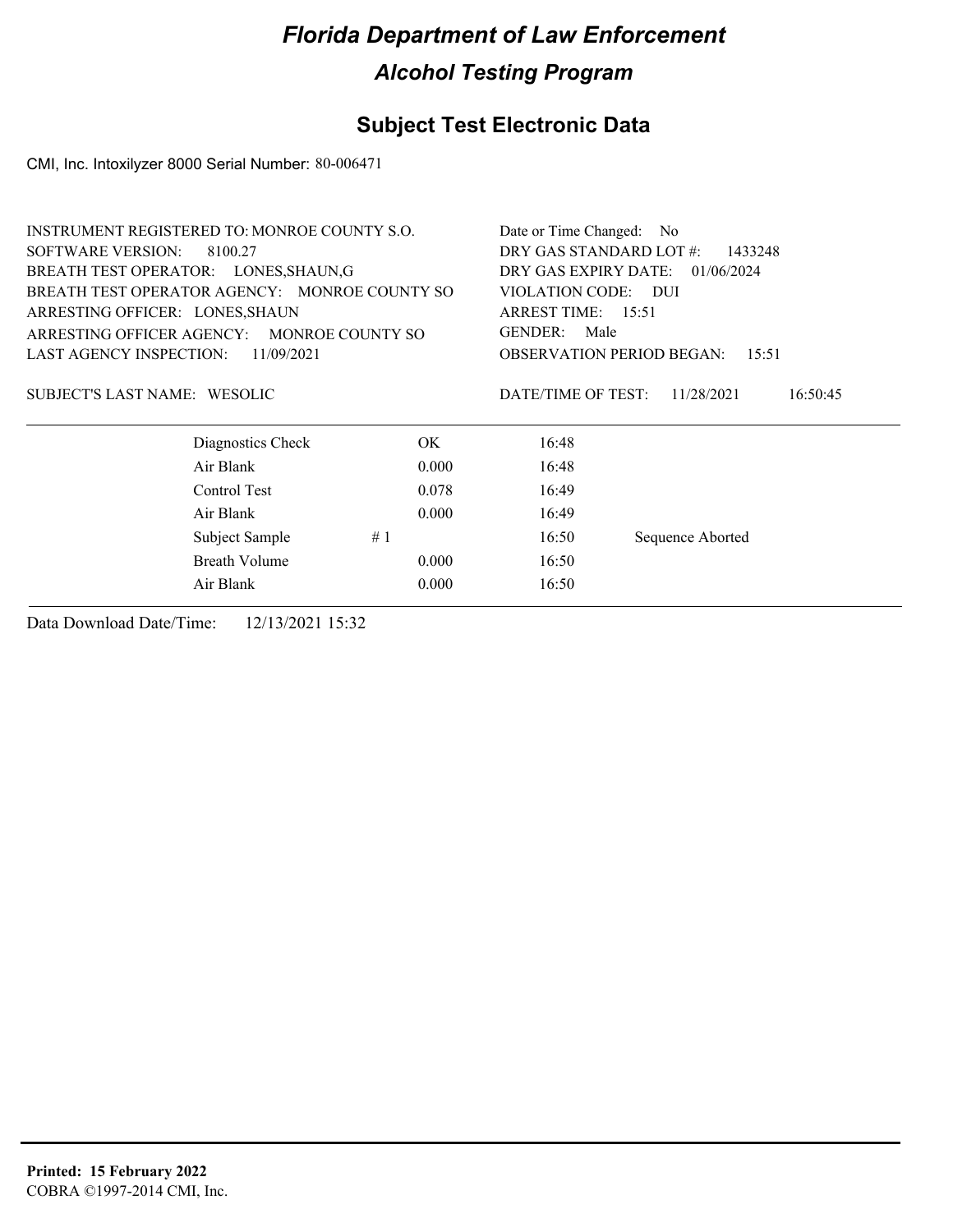## **Subject Test Electronic Data**

CMI, Inc. Intoxilyzer 8000 Serial Number: 80-006471

| INSTRUMENT REGISTERED TO: MONROE COUNTY S.O.  | Date or Time Changed: No               |
|-----------------------------------------------|----------------------------------------|
| SOFTWARE VERSION: 8100.27                     | DRY GAS STANDARD LOT $\#$ : 1433248    |
| BREATH TEST OPERATOR: LONES, SHAUN, G         | DRY GAS EXPIRY DATE: 01/06/2024        |
| BREATH TEST OPERATOR AGENCY: MONROE COUNTY SO | VIOLATION CODE: DUI                    |
| ARRESTING OFFICER: LONES, SHAUN               | ARREST TIME: $15:51$                   |
| ARRESTING OFFICER AGENCY: MONROE COUNTY SO    | GENDER: Male                           |
| LAST AGENCY INSPECTION: 11/09/2021            | <b>OBSERVATION PERIOD BEGAN:</b> 16:42 |
|                                               |                                        |

SUBJECT'S LAST NAME: WESOLIC DATE/TIME OF TEST:

DATE/TIME OF TEST: 11/28/2021 17:08:36

| Diagnostics Check    |    | OK    | 17:02 |
|----------------------|----|-------|-------|
| Air Blank            |    | 0.000 | 17:03 |
| Control Test         |    | 0.079 | 17:03 |
| Air Blank            |    | 0.000 | 17:03 |
| Subject Sample       | #1 | 0.215 | 17:04 |
| <b>Breath Volume</b> |    | 1.992 | 17:04 |
| Air Blank            |    | 0.000 | 17:04 |
| Air Blank            |    | 0.000 | 17:06 |
| Subject Sample       | #2 | 0.217 | 17:07 |
| <b>Breath Volume</b> |    | 2.484 | 17:07 |
| Air Blank            |    | 0.000 | 17:07 |
| Control Test         |    | 0.079 | 17:07 |
| Air Blank            |    | 0.000 | 17:08 |
| Diagnostics Check    |    | OK    | 17:08 |
|                      |    |       |       |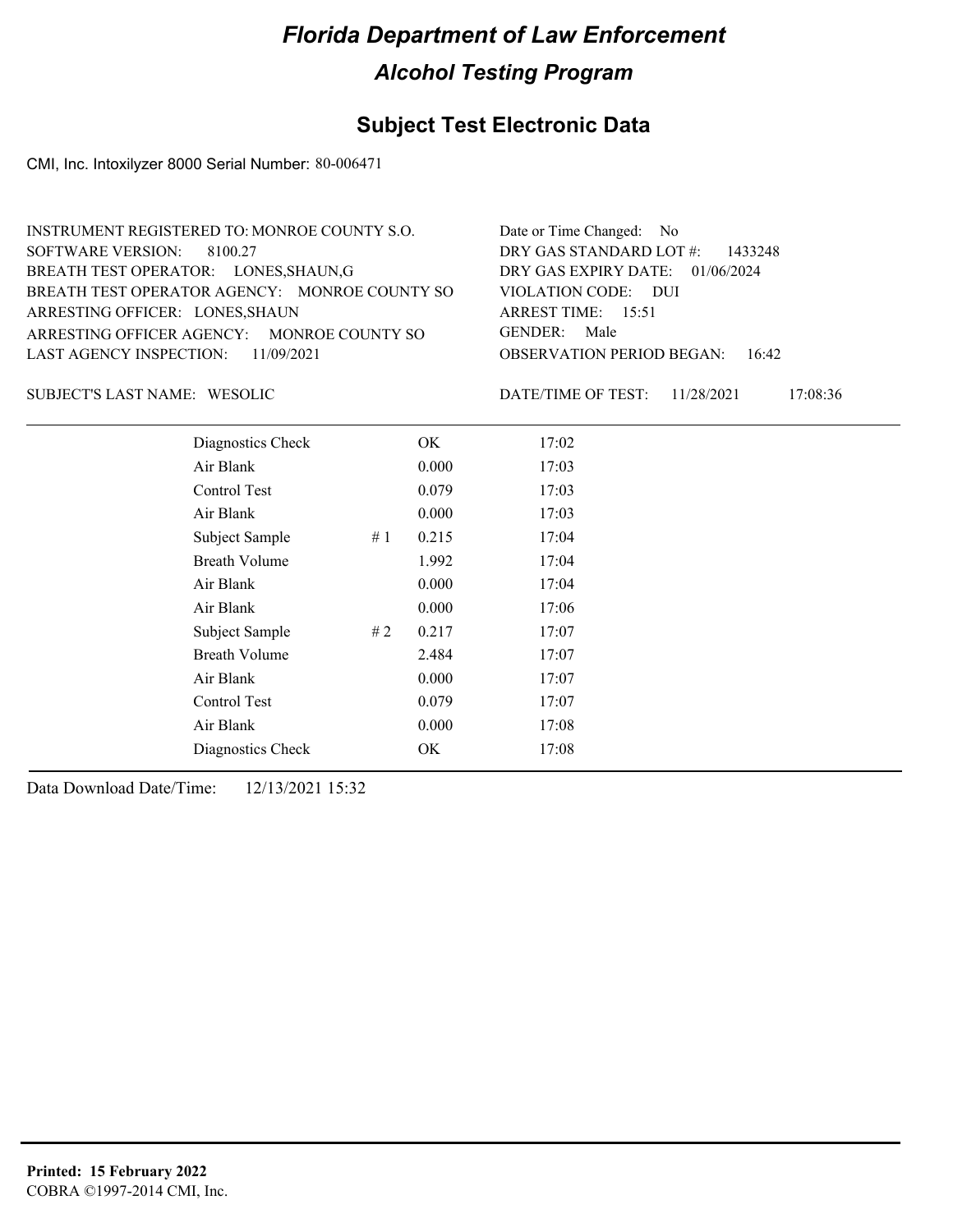## **Subject Test Electronic Data**

CMI, Inc. Intoxilyzer 8000 Serial Number: 80-006471

|                                   | <b>INSTRUMENT REGISTERED TO: MONROE COUNTY S.O.</b> |       | Date or Time Changed:   | N <sub>0</sub>                            |
|-----------------------------------|-----------------------------------------------------|-------|-------------------------|-------------------------------------------|
| <b>SOFTWARE VERSION:</b>          | 8100.27                                             |       | DRY GAS STANDARD LOT #: | 1433248                                   |
|                                   | BREATH TEST OPERATOR: MATTHEWS,CASEY,A              |       | DRY GAS EXPIRY DATE:    | 01/06/2024                                |
|                                   | BREATH TEST OPERATOR AGENCY: MONROE COUNTY SO       |       | VIOLATION CODE: DUI     |                                           |
| ARRESTING OFFICER: VALDES, DANIEL |                                                     |       | ARREST TIME: 21:37      |                                           |
| ARRESTING OFFICER AGENCY:         | MONROE COUNTY SO                                    |       | <b>GENDER:</b><br>Male  |                                           |
| LAST AGENCY INSPECTION:           | 11/09/2021                                          |       |                         | <b>OBSERVATION PERIOD BEGAN:</b><br>22:16 |
| SUBJECT'S LAST NAME: ROBERTS      |                                                     |       | DATE/TIME OF TEST:      | 11/29/2021<br>22:39:21                    |
|                                   | Diagnostics Check                                   | OK.   | 22:36                   |                                           |
|                                   | Air Blank                                           | 0.000 | 22:36                   |                                           |
|                                   | Control Test                                        | 0.079 | 22:37                   |                                           |
|                                   | Air Blank                                           | 0.000 | 22:37                   |                                           |
|                                   | Subject Sample                                      | #1    | 22:37                   | <b>Subject Test Refused</b>               |
|                                   | <b>Breath Volume</b>                                | 0.000 | 22:37                   |                                           |
|                                   | Air Blank                                           | 0.000 | 22:38                   |                                           |
|                                   | Control Test                                        | 0.079 | 22:38                   |                                           |

Air Blank 0.000 22:39 Diagnostics Check OK 22:39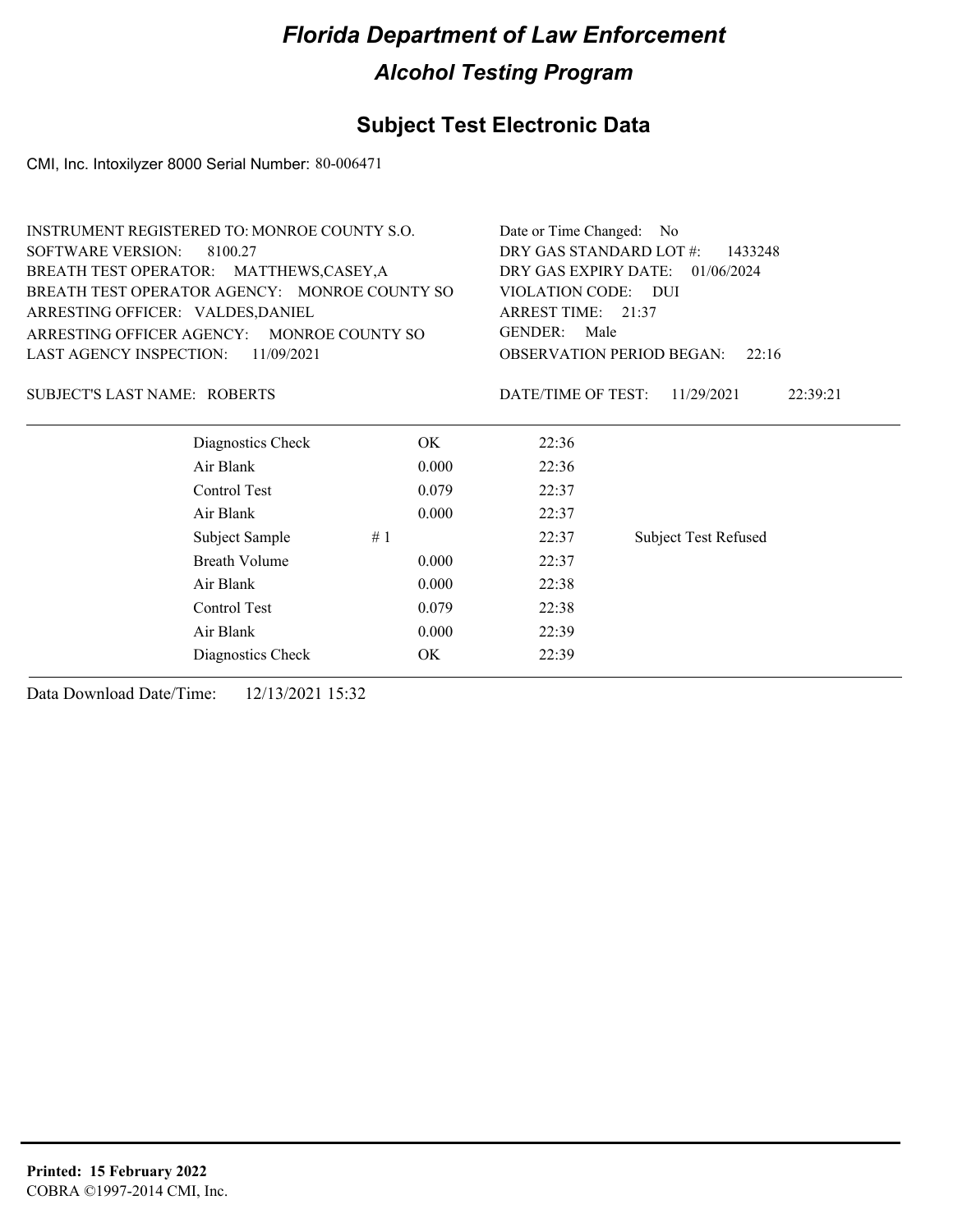## **Subject Test Electronic Data**

CMI, Inc. Intoxilyzer 8000 Serial Number: 80-006475

| INSTRUMENT REGISTERED TO: BROWARD COUNTY SO    | Date or Time Changed: No               |
|------------------------------------------------|----------------------------------------|
| SOFTWARE VERSION: 8100.27                      | DRY GAS STANDARD LOT $\#$ : 1157961    |
| BREATH TEST OPERATOR: O'DOR, ROBERT, J         | DRY GAS EXPIRY DATE: 06/17/2022        |
| BREATH TEST OPERATOR AGENCY: Broward County SO | VIOLATION CODE: DUI                    |
| ARRESTING OFFICER: O'DOR, ROBERT               | ARREST TIME: 03:28                     |
| ARRESTING OFFICER AGENCY: Broward County SO    | GENDER: Male                           |
| LAST AGENCY INSPECTION: $11/03/2021$           | <b>OBSERVATION PERIOD BEGAN: 03:32</b> |

### SUBJECT'S LAST NAME: MURCIA FUENTES **Example 19 DESCALE DATE/TIME OF TEST:**

DATE/TIME OF TEST: 11/20/2021 04:02:31

| Diagnostics Check    | OK    | 03:54 |
|----------------------|-------|-------|
| Air Blank            | 0.000 | 03:54 |
| Control Test         | 0.076 | 03:55 |
| Air Blank            | 0.000 | 03:55 |
| Subject Sample<br>#1 | 0.204 | 03:57 |
| <b>Breath Volume</b> | 2.675 | 03:57 |
| Air Blank            | 0.000 | 03:58 |
| Air Blank            | 0.000 | 03:59 |
| Subject Sample<br>#2 | 0.184 | 04:00 |
| <b>Breath Volume</b> | 1.925 | 04:00 |
| Air Blank            | 0.000 | 04:01 |
| Control Test         | 0.075 | 04:01 |
| Air Blank            | 0.000 | 04:02 |
| Diagnostics Check    | OK    | 04:02 |
|                      |       |       |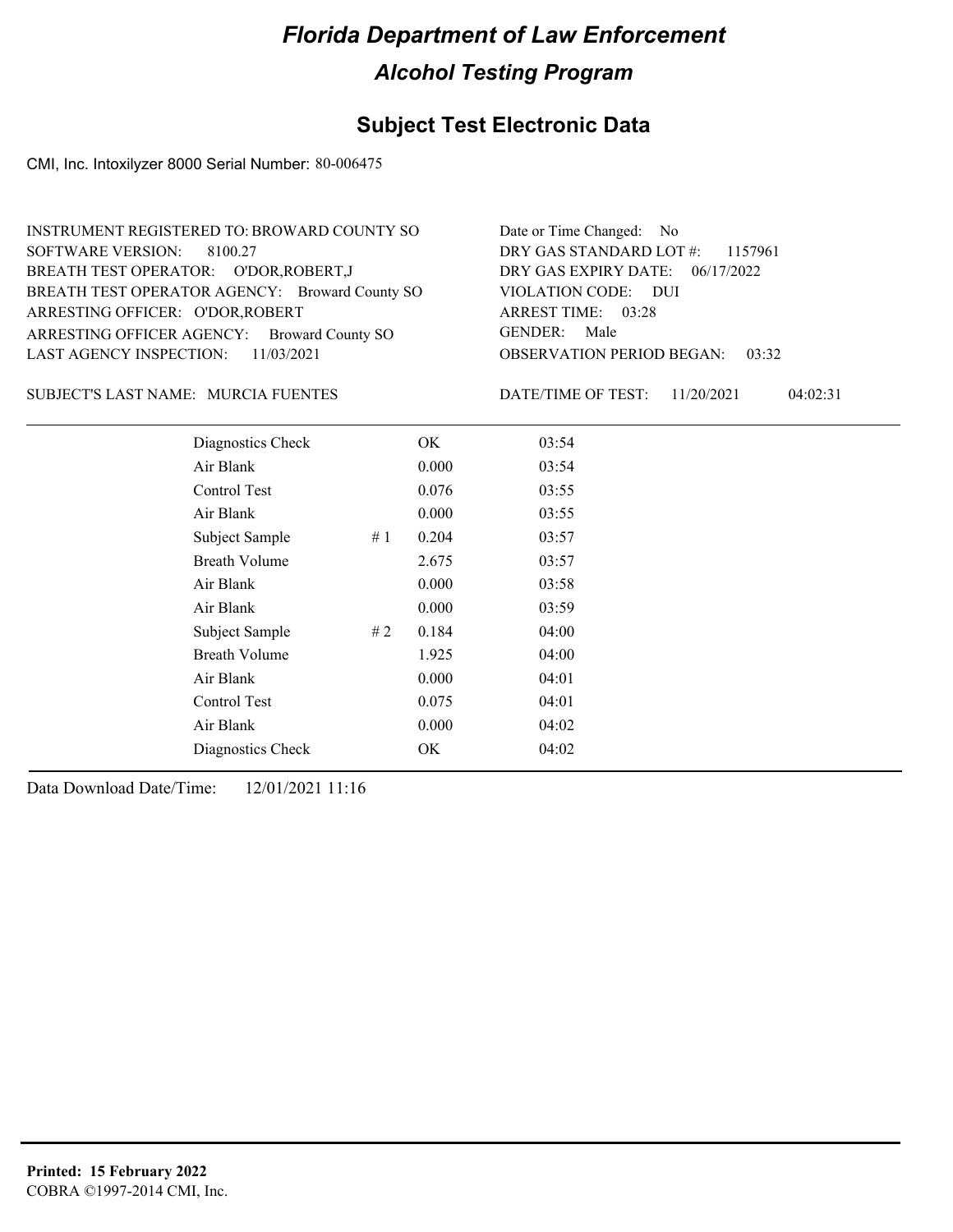## **Subject Test Electronic Data**

CMI, Inc. Intoxilyzer 8000 Serial Number: 80-006475

| INSTRUMENT REGISTERED TO: BROWARD COUNTY SO    | Date or Time Changed: No               |
|------------------------------------------------|----------------------------------------|
| SOFTWARE VERSION: 8100.27                      | DRY GAS STANDARD LOT $\#$ : 1157961    |
| BREATH TEST OPERATOR: O'DOR, ROBERT, J         | DRY GAS EXPIRY DATE: 06/17/2022        |
| BREATH TEST OPERATOR AGENCY: Broward County SO | VIOLATION CODE: DUI                    |
| ARRESTING OFFICER: O'DOR, ROBERT               | ARREST TIME: 01:46                     |
| ARRESTING OFFICER AGENCY: Broward County SO    | GENDER: Male                           |
| LAST AGENCY INSPECTION: 11/03/2021             | <b>OBSERVATION PERIOD BEGAN: 01:48</b> |

SUBJECT'S LAST NAME: DAMASK DATE/TIME OF TEST:

DATE/TIME OF TEST: 11/26/2021 02:20:20

| Diagnostics Check    |    | OK    | 02:13 |
|----------------------|----|-------|-------|
| Air Blank            |    | 0.000 | 02:14 |
| Control Test         |    | 0.078 | 02:14 |
| Air Blank            |    | 0.000 | 02:15 |
| Subject Sample       | #1 | 0.047 | 02:15 |
| <b>Breath Volume</b> |    | 1.386 | 02:15 |
| Air Blank            |    | 0.000 | 02:16 |
| Air Blank            |    | 0.000 | 02:17 |
| Subject Sample       | #2 | 0.043 | 02:18 |
| <b>Breath Volume</b> |    | 1.734 | 02:18 |
| Air Blank            |    | 0.000 | 02:19 |
| Control Test         |    | 0.078 | 02:19 |
| Air Blank            |    | 0.000 | 02:20 |
| Diagnostics Check    |    | OK    | 02:20 |
|                      |    |       |       |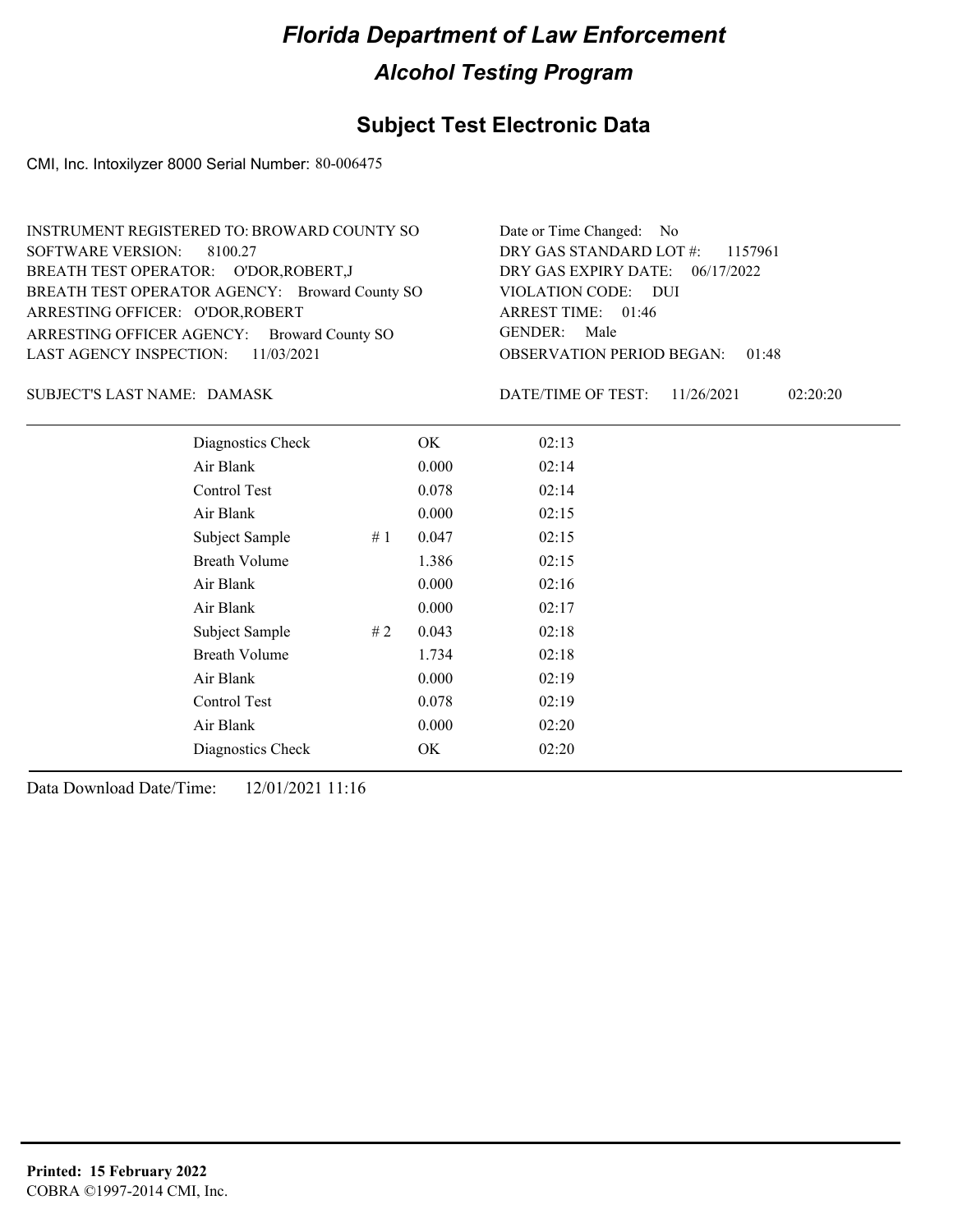## **Subject Test Electronic Data**

CMI, Inc. Intoxilyzer 8000 Serial Number: 80-006477

| INSTRUMENT REGISTERED TO: PALM BEACH CO SO        | Date or Time Changed: No               |
|---------------------------------------------------|----------------------------------------|
| SOFTWARE VERSION: 8100.27                         | DRY GAS STANDARD LOT $\#$ : 22620080A2 |
| BREATH TEST OPERATOR: LEAHEY, THOMAS, H           | DRY GAS EXPIRY DATE: 10/05/2022        |
| BREATH TEST OPERATOR AGENCY: Palm Beach County SO | VIOLATION CODE: DUI                    |
| ARRESTING OFFICER: OCONNOR, DARA                  | ARREST TIME: 21:09                     |
| ARRESTING OFFICER AGENCY: Palm Beach County SO    | GENDER: Male                           |
| LAST AGENCY INSPECTION: 10/08/2021                | <b>OBSERVATION PERIOD BEGAN: 22:06</b> |
|                                                   |                                        |

### BELIZAIRE SUBJECT'S LAST NAME: DATE/TIME OF TEST:

DATE/TIME OF TEST: 11/05/2021 22:44:02

| Diagnostics Check    |    | OK    | 22:37 |
|----------------------|----|-------|-------|
| Air Blank            |    | 0.000 | 22:38 |
| Control Test         |    | 0.080 | 22:38 |
| Air Blank            |    | 0.000 | 22:38 |
| Subject Sample       | #1 | 0.263 | 22:39 |
| <b>Breath Volume</b> |    | 1.386 | 22:39 |
| Air Blank            |    | 0.000 | 22:40 |
| Air Blank            |    | 0.000 | 22:41 |
| Subject Sample       | #2 | 0.259 | 22:42 |
| <b>Breath Volume</b> |    | 1.437 | 22:42 |
| Air Blank            |    | 0.000 | 22:43 |
| Control Test         |    | 0.080 | 22:43 |
| Air Blank            |    | 0.000 | 22:43 |
| Diagnostics Check    |    | OK    | 22:44 |
|                      |    |       |       |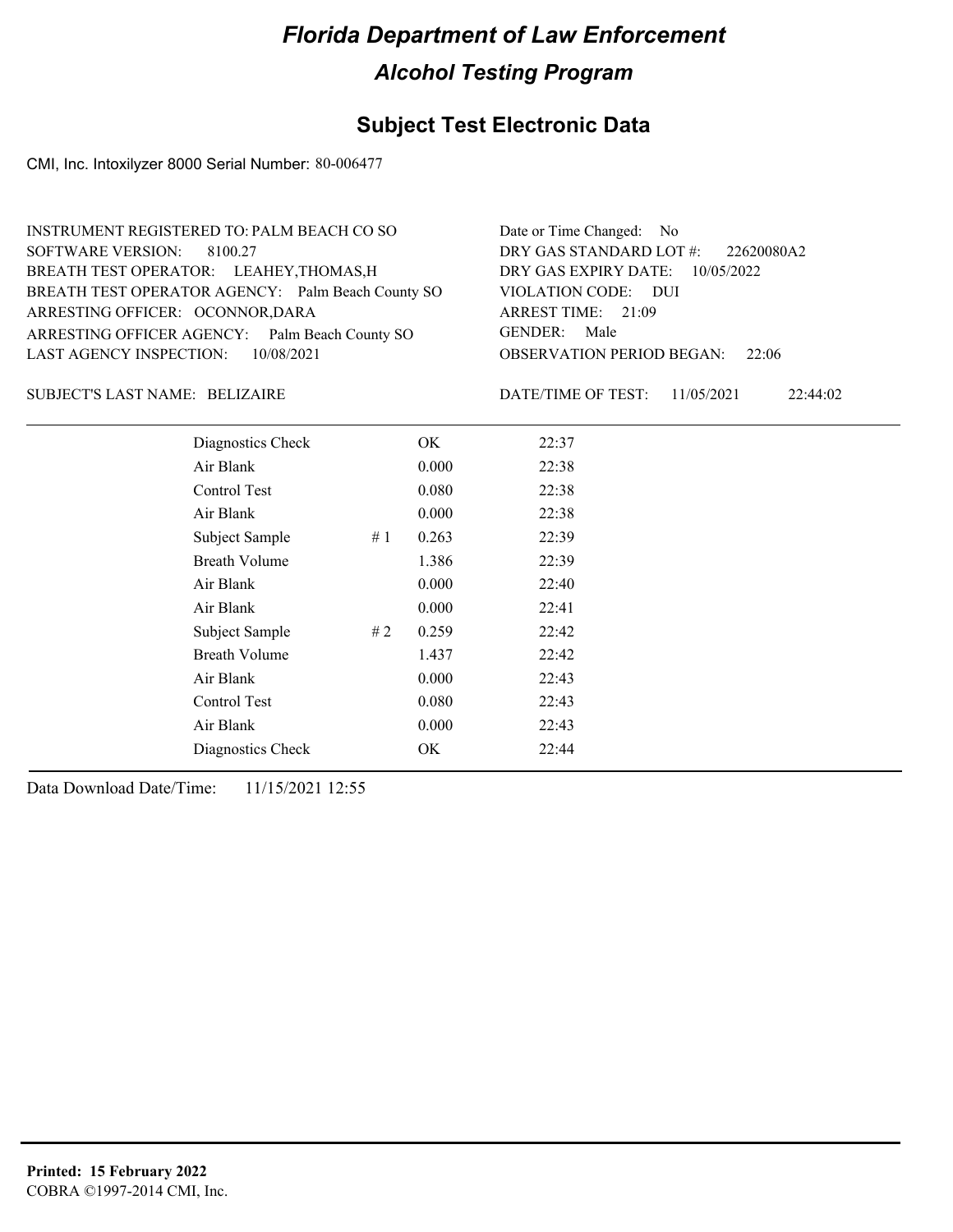## **Subject Test Electronic Data**

CMI, Inc. Intoxilyzer 8000 Serial Number: 80-006477

| INSTRUMENT REGISTERED TO: PALM BEACH CO SO        | Date or Time Changed: No               |
|---------------------------------------------------|----------------------------------------|
| SOFTWARE VERSION: 8100.27                         | DRY GAS STANDARD LOT #: 22620080A2     |
| BREATH TEST OPERATOR: LEAHEY, THOMAS, H           | DRY GAS EXPIRY DATE: 10/05/2022        |
| BREATH TEST OPERATOR AGENCY: Palm Beach County SO | VIOLATION CODE: DUI                    |
| ARRESTING OFFICER: CISSON, JACKIE                 | ARREST TIME: 23:01                     |
| ARRESTING OFFICER AGENCY: Palm Beach County SO    | GENDER: Male                           |
| LAST AGENCY INSPECTION: 10/08/2021                | <b>OBSERVATION PERIOD BEGAN:</b> 23:34 |
|                                                   |                                        |

MORALES GARCIA SUBJECT'S LAST NAME: DATE/TIME OF TEST:

DATE/TIME OF TEST: 11/06/2021 00:11:49

| Diagnostics Check    |    | OK    | 00:05 |
|----------------------|----|-------|-------|
| Air Blank            |    | 0.000 | 00:05 |
| Control Test         |    | 0.079 | 00:06 |
| Air Blank            |    | 0.000 | 00:06 |
| Subject Sample       | #1 | 0.259 | 00:07 |
| <b>Breath Volume</b> |    | 2.007 | 00:07 |
| Air Blank            |    | 0.000 | 00:07 |
| Air Blank            |    | 0.000 | 00:09 |
| Subject Sample       | #2 | 0.257 | 00:10 |
| <b>Breath Volume</b> |    | 3.039 | 00:10 |
| Air Blank            |    | 0.000 | 00:10 |
| Control Test         |    | 0.079 | 00:11 |
| Air Blank            |    | 0.000 | 00:11 |
| Diagnostics Check    |    | OK    | 00:11 |
|                      |    |       |       |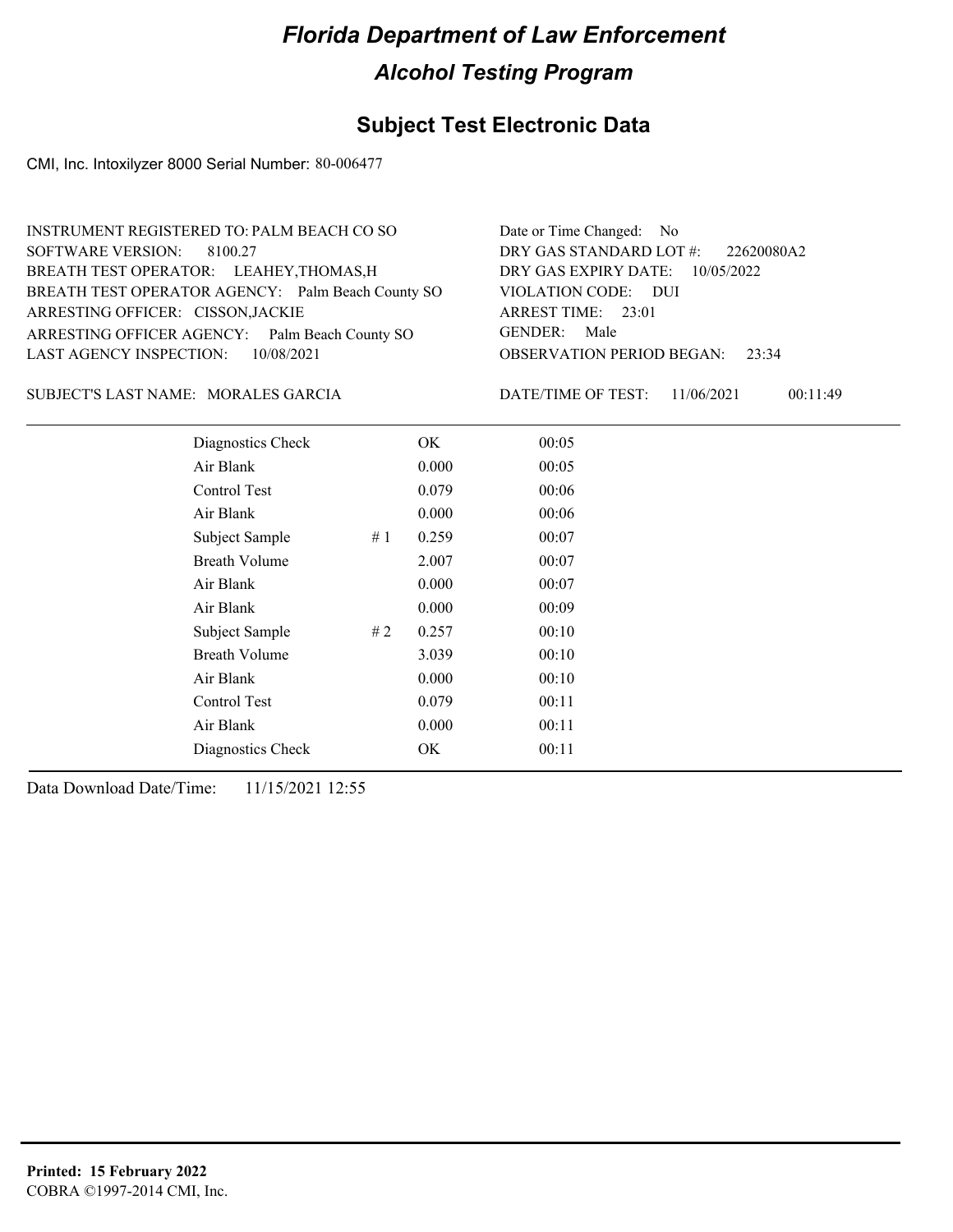### **Subject Test Electronic Data**

CMI, Inc. Intoxilyzer 8000 Serial Number: 80-006477

| INSTRUMENT REGISTERED TO: PALM BEACH CO SO        | Date or Time Changed: No               |
|---------------------------------------------------|----------------------------------------|
| SOFTWARE VERSION: 8100.27                         | DRY GAS STANDARD LOT #: 22620080A2     |
| BREATH TEST OPERATOR: RAGIN, RENEE, M             | DRY GAS EXPIRY DATE: 10/05/2022        |
| BREATH TEST OPERATOR AGENCY: Palm Beach County SO | VIOLATION CODE: DUI                    |
| ARRESTING OFFICER: MASTERSON, MONIQUE             | ARREST TIME: 00:13                     |
| ARRESTING OFFICER AGENCY: FHP Troop L             | GENDER: Male                           |
| LAST AGENCY INSPECTION: 10/08/2021                | <b>OBSERVATION PERIOD BEGAN: 00:40</b> |
|                                                   |                                        |

#### CINTO MACARIO SUBJECT'S LAST NAME: DATE/TIME OF TEST:

DATE/TIME OF TEST: 11/06/2021 01:14:35

| Diagnostics Check    |    | OK    | 01:08 |
|----------------------|----|-------|-------|
| Air Blank            |    | 0.000 | 01:08 |
| Control Test         |    | 0.080 | 01:08 |
| Air Blank            |    | 0.000 | 01:09 |
| Subject Sample       | #1 | 0.171 | 01:10 |
| <b>Breath Volume</b> |    | 2.796 | 01:10 |
| Air Blank            |    | 0.000 | 01:10 |
| Air Blank            |    | 0.000 | 01:12 |
| Subject Sample       | #2 | 0.174 | 01:12 |
| <b>Breath Volume</b> |    | 2.652 | 01:12 |
| Air Blank            |    | 0.000 | 01:13 |
| Control Test         |    | 0.079 | 01:13 |
| Air Blank            |    | 0.000 | 01:14 |
| Diagnostics Check    |    | OK    | 01:14 |
|                      |    |       |       |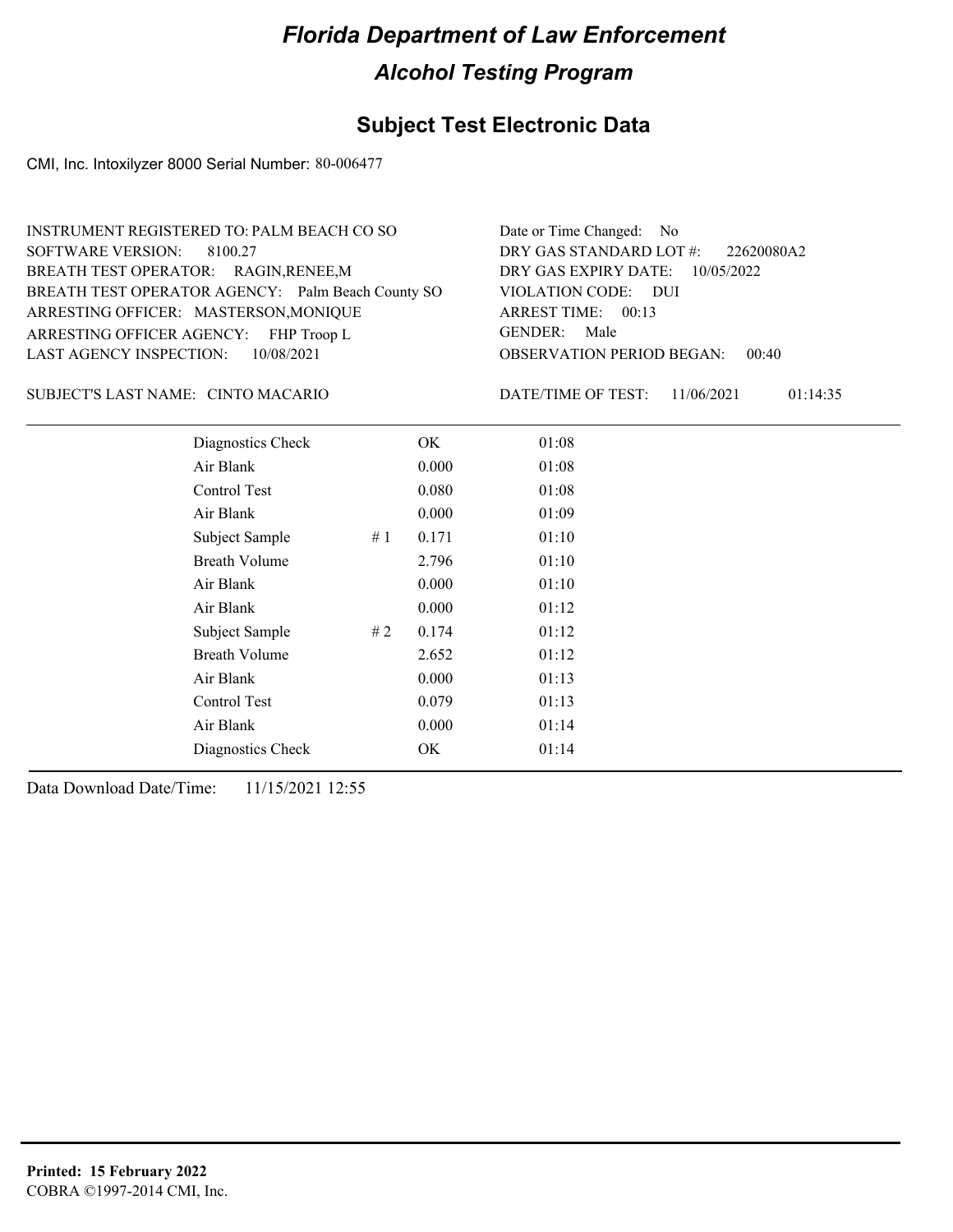## **Subject Test Electronic Data**

CMI, Inc. Intoxilyzer 8000 Serial Number: 80-006477

| INSTRUMENT REGISTERED TO: PALM BEACH CO SO        | Date or Time Changed: No               |
|---------------------------------------------------|----------------------------------------|
| SOFTWARE VERSION: 8100.27                         | DRY GAS STANDARD LOT #: 22620080A2     |
| BREATH TEST OPERATOR: LEAHEY, THOMAS, H           | DRY GAS EXPIRY DATE: 10/05/2022        |
| BREATH TEST OPERATOR AGENCY: Palm Beach County SO | VIOLATION CODE: DUI                    |
| ARRESTING OFFICER: POINTU, PATRICK                | ARREST TIME: 01:13                     |
| ARRESTING OFFICER AGENCY: Palm Beach County SO    | GENDER: Male                           |
| LAST AGENCY INSPECTION: 10/08/2021                | <b>OBSERVATION PERIOD BEGAN: 01:31</b> |
|                                                   |                                        |

LAGOS PINTO SUBJECT'S LAST NAME: DATE/TIME OF TEST:

DATE/TIME OF TEST: 11/06/2021 02:07:13

| Diagnostics Check    |    | OK    | 02:00 |  |
|----------------------|----|-------|-------|--|
| Air Blank            |    | 0.000 | 02:00 |  |
| Control Test         |    | 0.080 | 02:00 |  |
| Air Blank            |    | 0.000 | 02:01 |  |
| Subject Sample       | #1 | 0.186 | 02:02 |  |
| <b>Breath Volume</b> |    | 1.492 | 02:02 |  |
| Air Blank            |    | 0.000 | 02:02 |  |
| Air Blank            |    | 0.000 | 02:04 |  |
| Subject Sample       | #2 | 0.188 | 02:05 |  |
| <b>Breath Volume</b> |    | 3.449 | 02:05 |  |
| Air Blank            |    | 0.000 | 02:06 |  |
| Control Test         |    | 0.080 | 02:06 |  |
| Air Blank            |    | 0.000 | 02:07 |  |
| Diagnostics Check    |    | OK    | 02:07 |  |
|                      |    |       |       |  |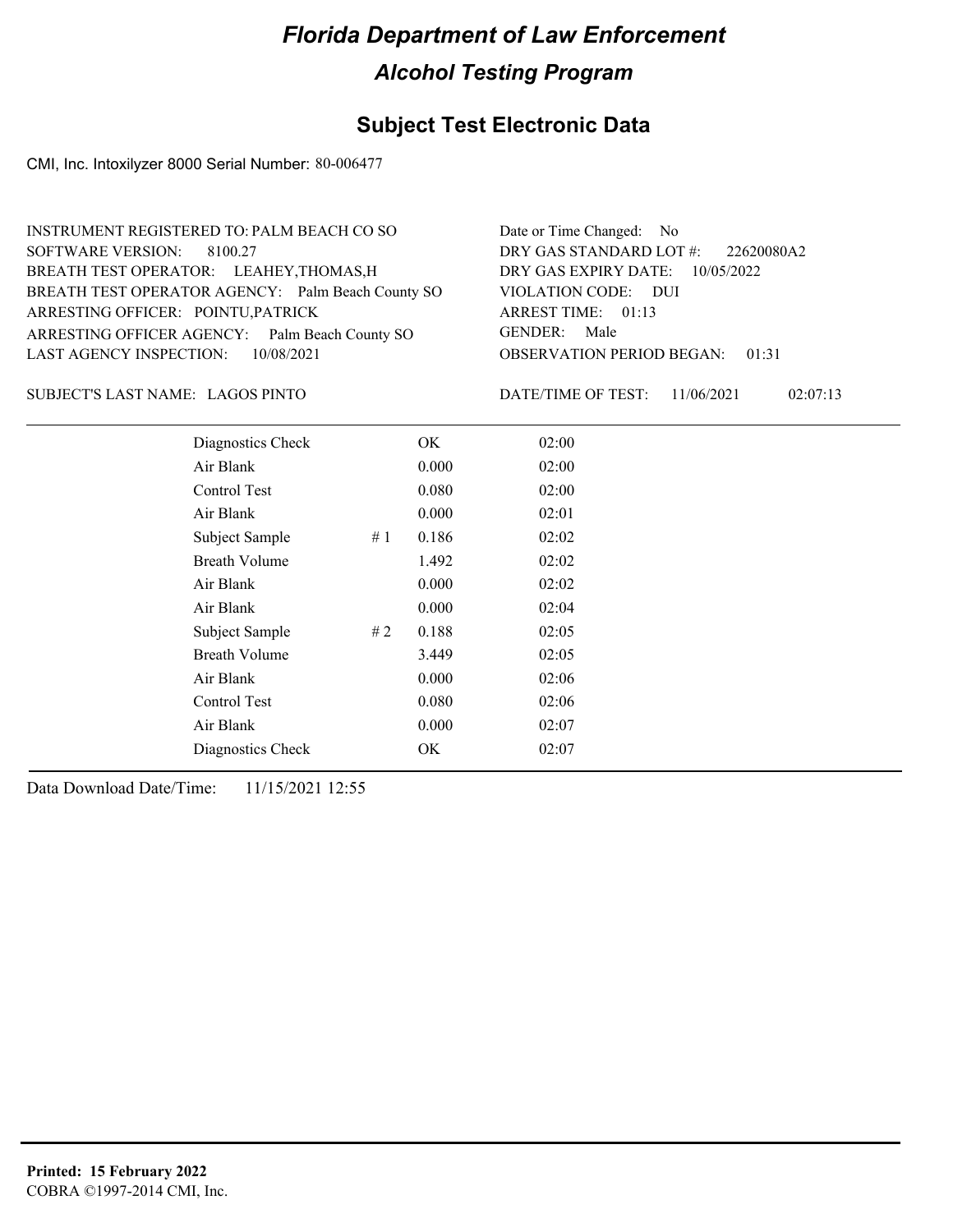### **Subject Test Electronic Data**

CMI, Inc. Intoxilyzer 8000 Serial Number: 80-006477

| INSTRUMENT REGISTERED TO: PALM BEACH CO SO        | Date or Time Changed: No               |
|---------------------------------------------------|----------------------------------------|
| SOFTWARE VERSION: 8100.27                         | DRY GAS STANDARD LOT $\#$ : 22620080A2 |
| BREATH TEST OPERATOR: BELL, JOSHUA, J             | DRY GAS EXPIRY DATE: 10/05/2022        |
| BREATH TEST OPERATOR AGENCY: Palm Beach County SO | VIOLATION CODE: DUI                    |
| ARRESTING OFFICER: MARTINEZ, JACOB                | ARREST TIME: 19:39                     |
| ARRESTING OFFICER AGENCY: West Palm Beach PD      | GENDER: Female                         |
| LAST AGENCY INSPECTION: 10/08/2021                | <b>OBSERVATION PERIOD BEGAN: 20:08</b> |
|                                                   |                                        |

#### PETERKINE SUBJECT'S LAST NAME: DATE/TIME OF TEST:

DATE/TIME OF TEST: 11/06/2021 20:38:21

| Diagnostics Check    |     | OK    | 20:31 |
|----------------------|-----|-------|-------|
| Air Blank            |     | 0.000 | 20:32 |
| Control Test         |     | 0.081 | 20:32 |
| Air Blank            |     | 0.000 | 20:33 |
| Subject Sample       | #1  | 0.000 | 20:34 |
| <b>Breath Volume</b> |     | 2.011 | 20:34 |
| Air Blank            |     | 0.000 | 20:34 |
| Air Blank            |     | 0.000 | 20:36 |
| Subject Sample       | # 2 | 0.000 | 20:36 |
| <b>Breath Volume</b> |     | 1.421 | 20:36 |
| Air Blank            |     | 0.000 | 20:37 |
| <b>Control Test</b>  |     | 0.081 | 20:37 |
| Air Blank            |     | 0.000 | 20:38 |
| Diagnostics Check    |     | OK    | 20:38 |
|                      |     |       |       |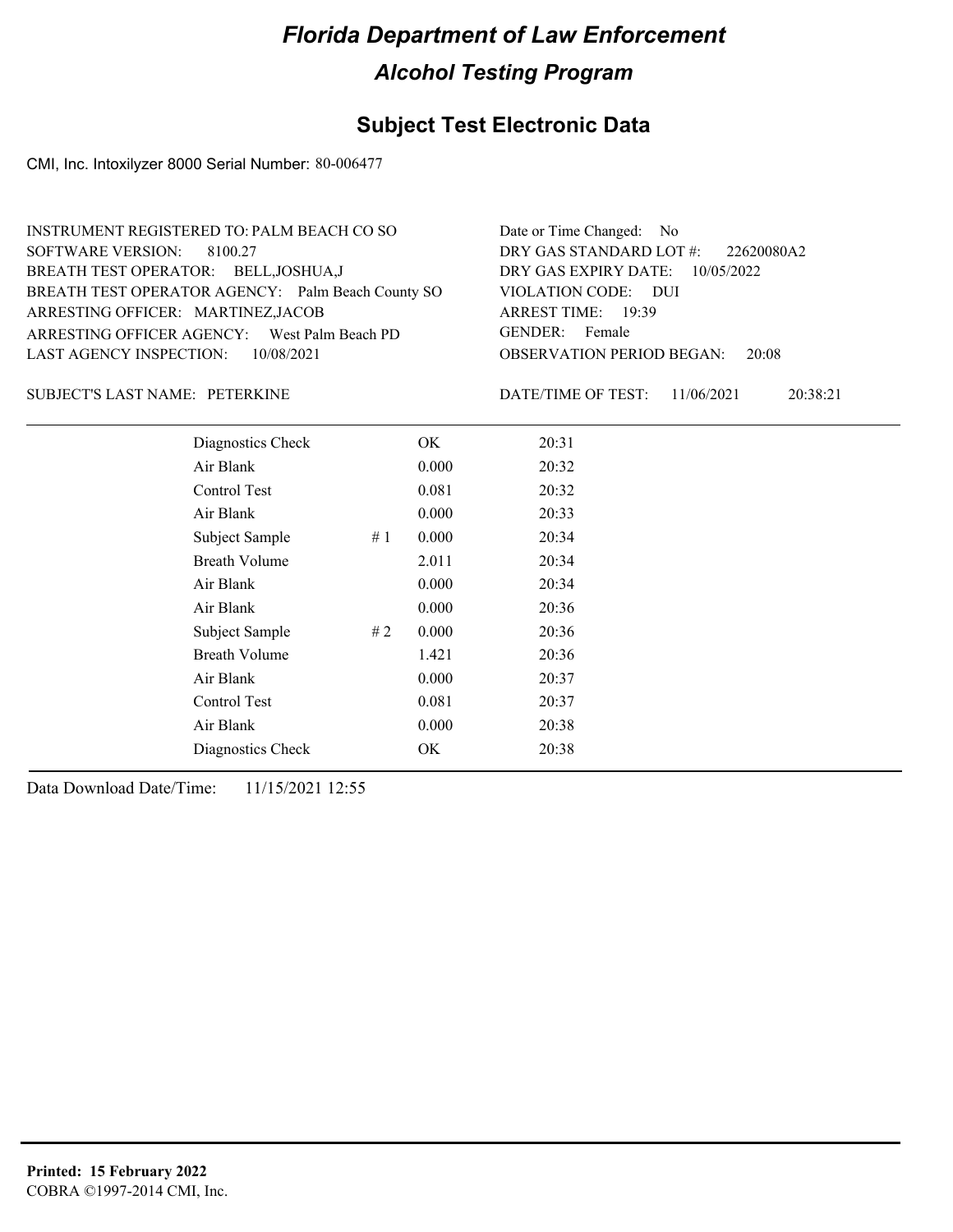## **Subject Test Electronic Data**

CMI, Inc. Intoxilyzer 8000 Serial Number: 80-006477

| INSTRUMENT REGISTERED TO: PALM BEACH CO SO        | Date or Time Changed: No               |
|---------------------------------------------------|----------------------------------------|
| SOFTWARE VERSION: 8100.27                         | DRY GAS STANDARD LOT #: 22620080A2     |
| BREATH TEST OPERATOR: LEAHEY, THOMAS, H           | DRY GAS EXPIRY DATE: 10/05/2022        |
| BREATH TEST OPERATOR AGENCY: Palm Beach County SO | VIOLATION CODE: DUI                    |
| ARRESTING OFFICER: POINTU, PATRICK                | ARREST TIME: 00:53                     |
| ARRESTING OFFICER AGENCY: Palm Beach County SO    | GENDER: Female                         |
| LAST AGENCY INSPECTION: 10/08/2021                | <b>OBSERVATION PERIOD BEGAN: 01:20</b> |
|                                                   |                                        |

### SUBJECT'S LAST NAME: DOMENECH DATE/TIME OF TEST:

DATE/TIME OF TEST: 11/07/2021 01:00:14

| Diagnostics Check    |       | OK    | 01:44 |                |
|----------------------|-------|-------|-------|----------------|
| Air Blank            |       | 0.000 | 01:45 |                |
| Control Test         |       | 0.080 | 01:45 |                |
| Air Blank            |       | 0.000 | 01:46 |                |
| Subject Sample       | #1    | 0.141 | 01:49 | Volume Not Met |
| <b>Breath Volume</b> |       | 0.035 | 01:49 |                |
| Air Blank            |       | 0.000 | 01:50 |                |
| Air Blank            |       | 0.000 | 01:51 |                |
| Subject Sample       | # $2$ | 0.162 | 01:52 |                |
| <b>Breath Volume</b> |       | 1.421 | 01:52 |                |
| Air Blank            |       | 0.000 | 01:53 |                |
| Air Blank            |       | 0.000 | 01:55 |                |
| Subject Sample       | #3    | 0.135 | 01:58 | Volume Not Met |
| <b>Breath Volume</b> |       | 0.128 | 01:58 |                |
| Air Blank            |       | 0.000 | 01:59 |                |
| Control Test         |       | 0.079 | 01:59 |                |
| Air Blank            |       | 0.000 | 01:00 |                |
| Diagnostics Check    |       | OK    | 01:00 |                |
|                      |       |       |       |                |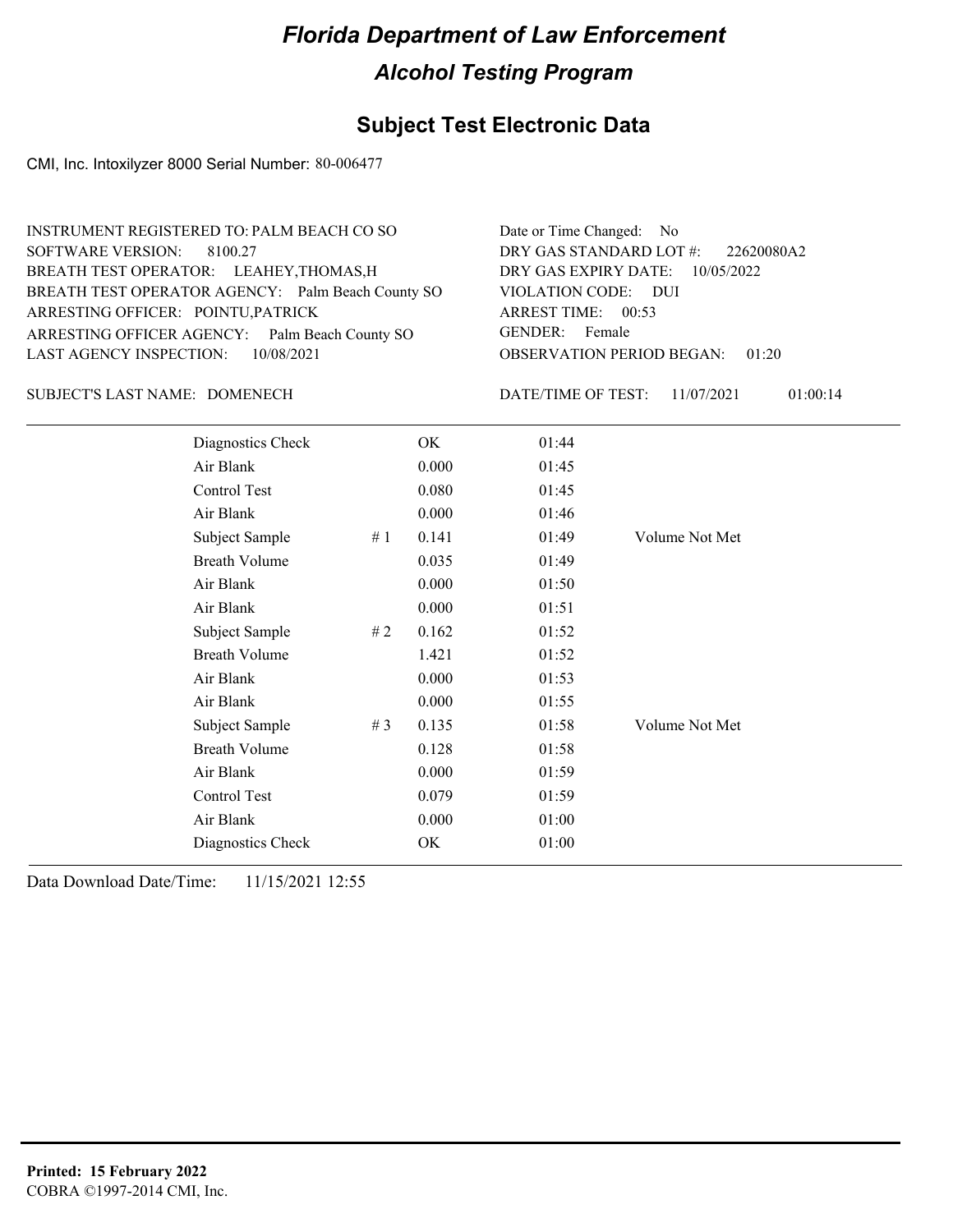### **Subject Test Electronic Data**

CMI, Inc. Intoxilyzer 8000 Serial Number: 80-006477

| INSTRUMENT REGISTERED TO: PALM BEACH CO SO        | Date or Time Changed: No               |
|---------------------------------------------------|----------------------------------------|
| SOFTWARE VERSION: 8100.27                         | DRY GAS STANDARD LOT #: 22620080A2     |
| BREATH TEST OPERATOR: BELL, JOSHUA, J             | DRY GAS EXPIRY DATE: 10/05/2022        |
| BREATH TEST OPERATOR AGENCY: Palm Beach County SO | VIOLATION CODE: DUI                    |
| ARRESTING OFFICER: WINDSOR, NICHOLAS              | ARREST TIME: 01:01                     |
| ARRESTING OFFICER AGENCY: Delray Beach PD         | GENDER: Female                         |
| LAST AGENCY INSPECTION: 10/08/2021                | <b>OBSERVATION PERIOD BEGAN: 01:35</b> |
|                                                   |                                        |

GROSJEAN SUBJECT'S LAST NAME: DATE/TIME OF TEST:

DATE/TIME OF TEST: 11/07/2021 02:14:41

| Diagnostics Check    |       | OK    | 02:05 |  |  |
|----------------------|-------|-------|-------|--|--|
| Air Blank            |       | 0.000 | 02:06 |  |  |
| Control Test         |       | 0.080 | 02:06 |  |  |
| Air Blank            |       | 0.000 | 02:06 |  |  |
| Subject Sample       | # $1$ | 0.185 | 02:09 |  |  |
| <b>Breath Volume</b> |       | 1.199 | 02:09 |  |  |
| Air Blank            |       | 0.000 | 02:10 |  |  |
| Air Blank            |       | 0.000 | 02:12 |  |  |
| Subject Sample       | #2    | 0.179 | 02:13 |  |  |
| <b>Breath Volume</b> |       | 2.085 | 02:13 |  |  |
| Air Blank            |       | 0.000 | 02:13 |  |  |
| Control Test         |       | 0.078 | 02:14 |  |  |
| Air Blank            |       | 0.000 | 02:14 |  |  |
| Diagnostics Check    |       | OK    | 02:14 |  |  |
|                      |       |       |       |  |  |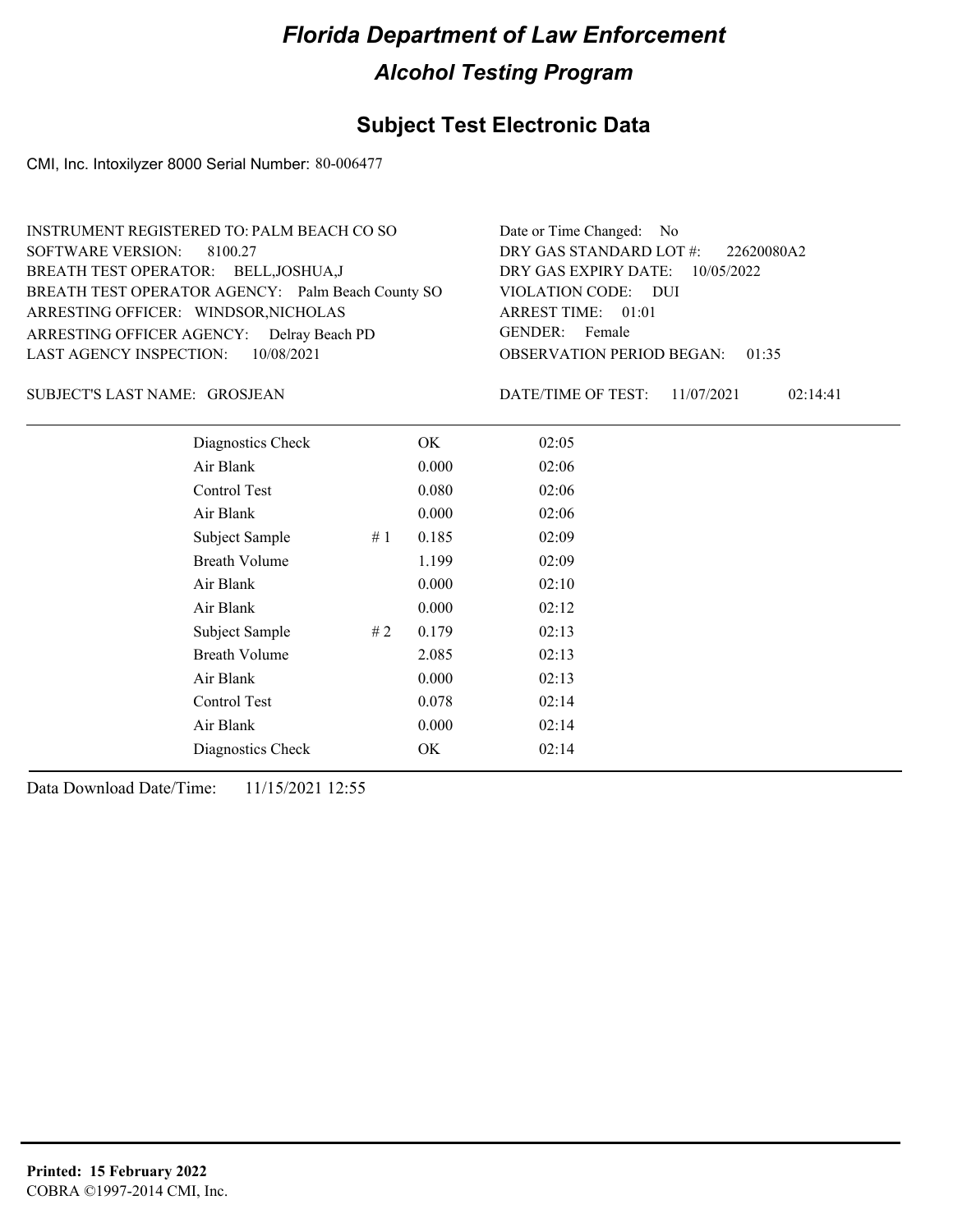## **Subject Test Electronic Data**

CMI, Inc. Intoxilyzer 8000 Serial Number: 80-006477

| Date or Time Changed: No               |
|----------------------------------------|
| DRY GAS STANDARD LOT $\#$ : 22620080A2 |
| DRY GAS EXPIRY DATE: $10/05/2022$      |
| VIOLATION CODE: DUI                    |
| ARREST TIME: 02:11                     |
| GENDER: Female                         |
| <b>OBSERVATION PERIOD BEGAN: 02:37</b> |
|                                        |

#### MCKNIGHT SUBJECT'S LAST NAME: DATE/TIME OF TEST:

DATE/TIME OF TEST: 11/07/2021 03:11:42

| Diagnostics Check    |    | OK    | 03:05 |
|----------------------|----|-------|-------|
| Air Blank            |    | 0.000 | 03:05 |
| Control Test         |    | 0.080 | 03:06 |
| Air Blank            |    | 0.000 | 03:06 |
| Subject Sample       | #1 | 0.154 | 03:07 |
| <b>Breath Volume</b> |    | 1.531 | 03:07 |
| Air Blank            |    | 0.000 | 03:07 |
| Air Blank            |    | 0.000 | 03:09 |
| Subject Sample       | #2 | 0.163 | 03:10 |
| <b>Breath Volume</b> |    | 1.863 | 03:10 |
| Air Blank            |    | 0.000 | 03:10 |
| Control Test         |    | 0.080 | 03:11 |
| Air Blank            |    | 0.000 | 03:11 |
| Diagnostics Check    |    | OK    | 03:11 |
|                      |    |       |       |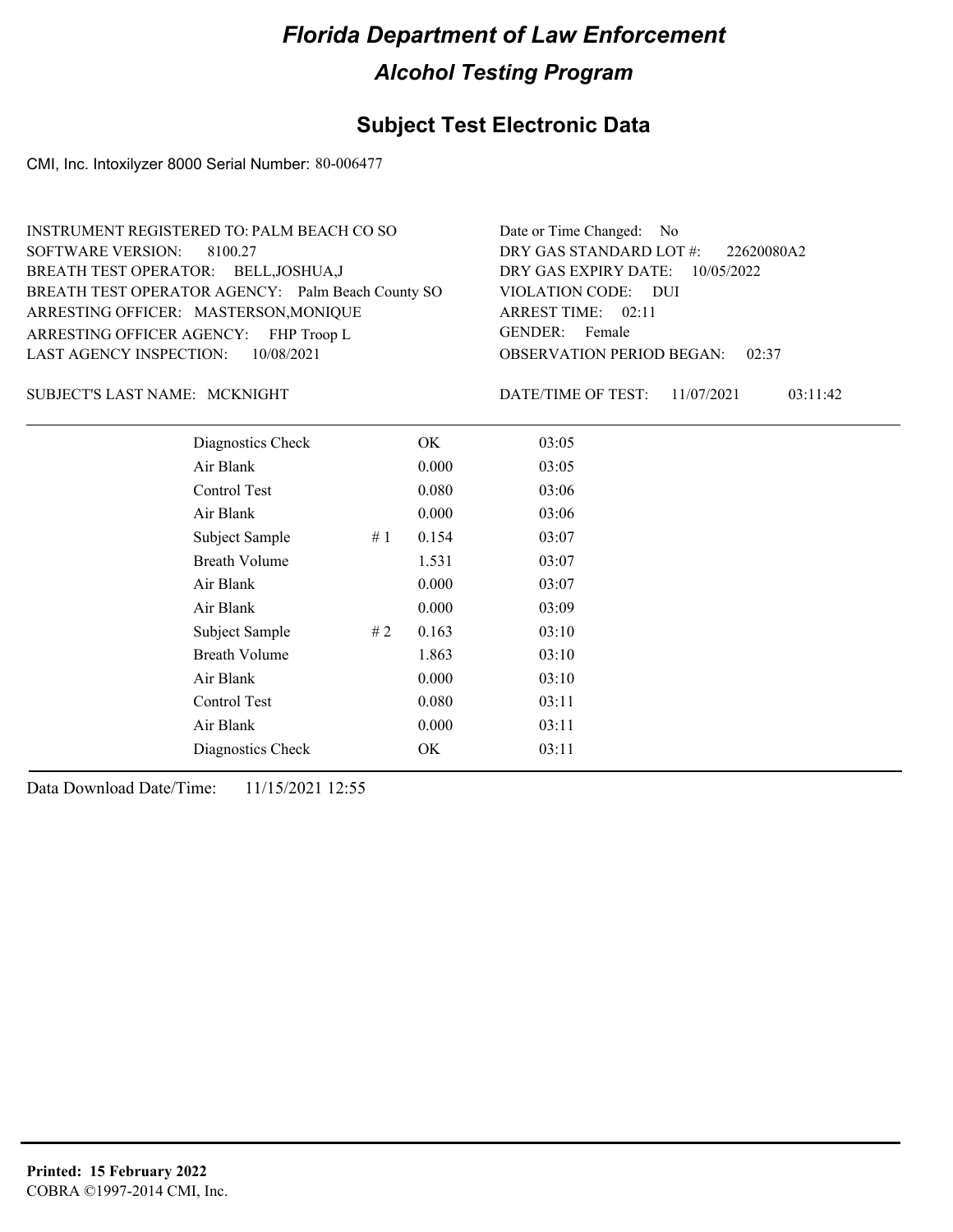## **Subject Test Electronic Data**

CMI, Inc. Intoxilyzer 8000 Serial Number: 80-006477

| INSTRUMENT REGISTERED TO: PALM BEACH CO SO        | Date or Time Changed: No               |
|---------------------------------------------------|----------------------------------------|
| SOFTWARE VERSION: 8100.27                         | DRY GAS STANDARD LOT #: 22620080A2     |
| BREATH TEST OPERATOR: LEAHEY, THOMAS, H           | DRY GAS EXPIRY DATE: 10/05/2022        |
| BREATH TEST OPERATOR AGENCY: Palm Beach County SO | VIOLATION CODE: DUI                    |
| ARRESTING OFFICER: SOLOWAY, ALAN                  | ARREST TIME: 03:22                     |
| ARRESTING OFFICER AGENCY: Palm Beach County SO    | GENDER: Male                           |
| LAST AGENCY INSPECTION: 10/08/2021                | <b>OBSERVATION PERIOD BEGAN: 03:35</b> |
|                                                   |                                        |

SUBJECT'S LAST NAME: MORALES HERNANDEZ DATE/TIME OF TEST:

DATE/TIME OF TEST: 11/07/2021 04:12:40

| Diagnostics Check    |    | OK    | 04:03 |
|----------------------|----|-------|-------|
| Air Blank            |    | 0.000 | 04:04 |
| Control Test         |    | 0.080 | 04:04 |
| Air Blank            |    | 0.000 | 04:04 |
| Subject Sample       | #1 | 0.212 | 04:07 |
| <b>Breath Volume</b> |    | 2.195 | 04:07 |
| Air Blank            |    | 0.000 | 04:08 |
| Air Blank            |    | 0.000 | 04:09 |
| Subject Sample       | #2 | 0.209 | 04:10 |
| <b>Breath Volume</b> |    | 1.679 | 04:10 |
| Air Blank            |    | 0.000 | 04:11 |
| Control Test         |    | 0.077 | 04:12 |
| Air Blank            |    | 0.000 | 04:12 |
| Diagnostics Check    |    | OK    | 04:12 |
|                      |    |       |       |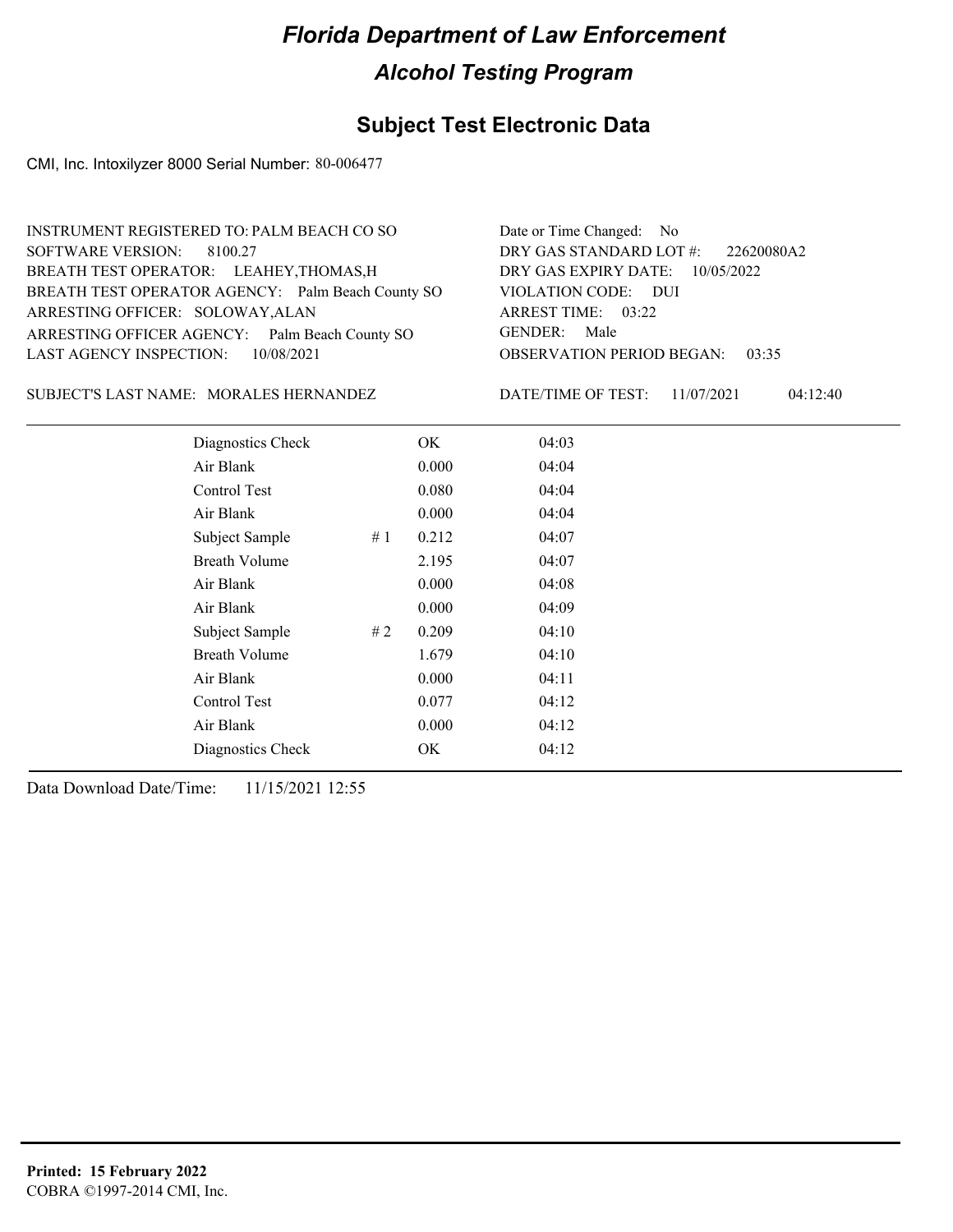### **Subject Test Electronic Data**

CMI, Inc. Intoxilyzer 8000 Serial Number: 80-006477

| INSTRUMENT REGISTERED TO: PALM BEACH CO SO        | Date or Time Changed: No               |
|---------------------------------------------------|----------------------------------------|
| SOFTWARE VERSION: 8100.27                         | DRY GAS STANDARD LOT #: 22620080A2     |
| BREATH TEST OPERATOR: BELL, JOSHUA, J             | DRY GAS EXPIRY DATE: $10/05/2022$      |
| BREATH TEST OPERATOR AGENCY: Palm Beach County SO | VIOLATION CODE: DUI                    |
| ARRESTING OFFICER: MASTERSON, MONIQUE             | ARREST TIME: 05:57                     |
| ARRESTING OFFICER AGENCY: FHP Troop L             | GENDER: Male                           |
| LAST AGENCY INSPECTION: 10/08/2021                | <b>OBSERVATION PERIOD BEGAN: 06:17</b> |
|                                                   |                                        |

### SUBJECT'S LAST NAME: BERDUO DE LEON DATE/TIME OF TEST:

DATE/TIME OF TEST: 11/07/2021 06:54:16

| Diagnostics Check    |    | OK    | 06:47 |  |
|----------------------|----|-------|-------|--|
| Air Blank            |    | 0.000 | 06:48 |  |
| Control Test         |    | 0.079 | 06:48 |  |
| Air Blank            |    | 0.000 | 06:49 |  |
| Subject Sample       | #1 | 0.217 | 06:49 |  |
| <b>Breath Volume</b> |    | 1.261 | 06:49 |  |
| Air Blank            |    | 0.000 | 06:50 |  |
| Air Blank            |    | 0.000 | 06:52 |  |
| Subject Sample       | #2 | 0.213 | 06:52 |  |
| <b>Breath Volume</b> |    | 1.398 | 06:52 |  |
| Air Blank            |    | 0.000 | 06:53 |  |
| <b>Control Test</b>  |    | 0.079 | 06:53 |  |
| Air Blank            |    | 0.000 | 06:54 |  |
| Diagnostics Check    |    | OK    | 06:54 |  |
|                      |    |       |       |  |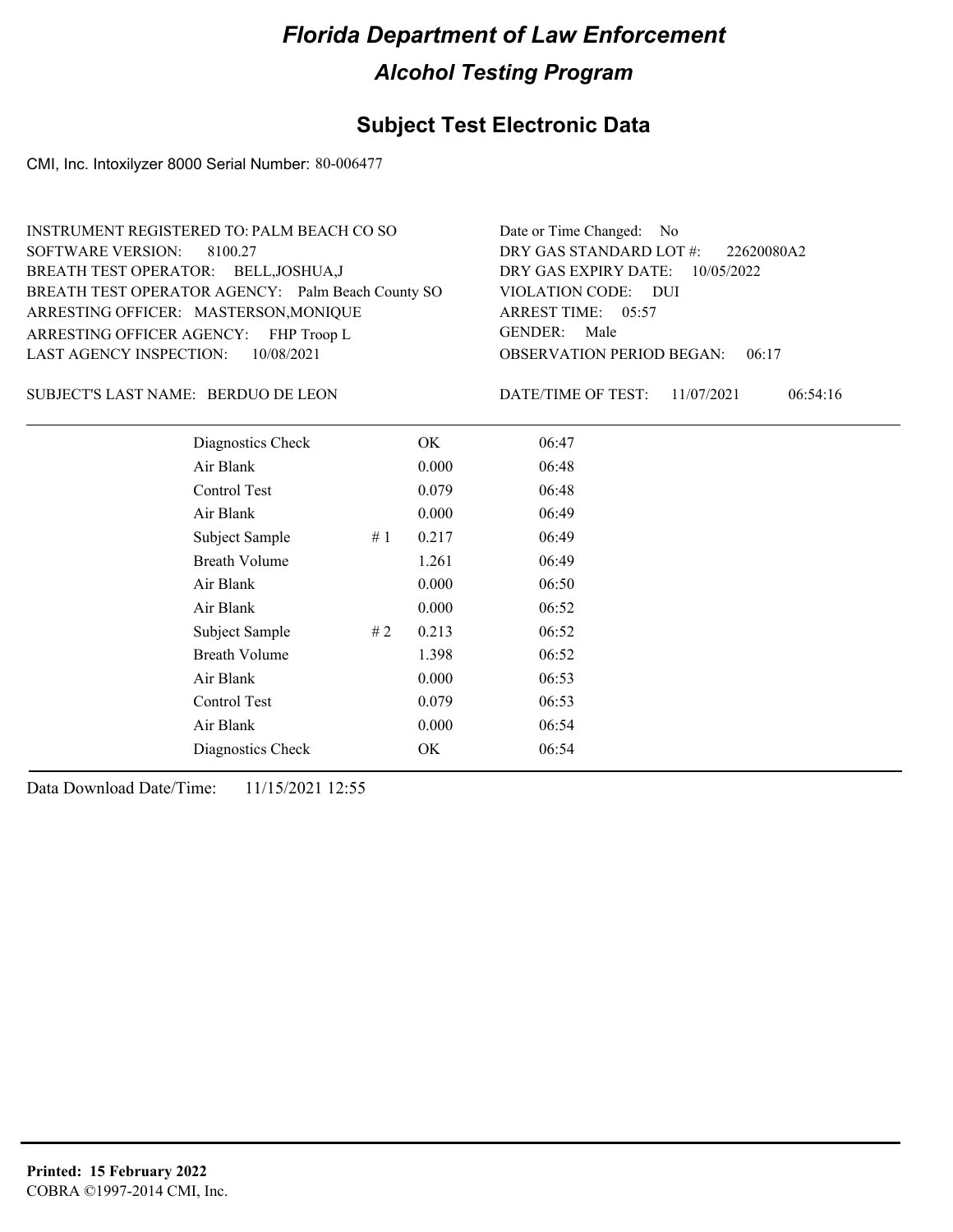## **Subject Test Electronic Data**

CMI, Inc. Intoxilyzer 8000 Serial Number: 80-006477

| INSTRUMENT REGISTERED TO: PALM BEACH CO SO        | Date or Time Changed: No               |
|---------------------------------------------------|----------------------------------------|
| SOFTWARE VERSION: 8100.27                         | DRY GAS STANDARD LOT #: 22620080A2     |
| BREATH TEST OPERATOR: LEAHEY, THOMAS, H           | DRY GAS EXPIRY DATE: 10/05/2022        |
| BREATH TEST OPERATOR AGENCY: Palm Beach County SO | VIOLATION CODE: DUI                    |
| ARRESTING OFFICER: SOLOWAY, ALAN                  | ARREST TIME: 00:03                     |
| ARRESTING OFFICER AGENCY: Palm Beach County SO    | GENDER: Male                           |
| LAST AGENCY INSPECTION: 10/08/2021                | <b>OBSERVATION PERIOD BEGAN: 00:17</b> |
|                                                   |                                        |

SUBJECT'S LAST NAME: MARTINEZ CASTILLO DATE/TIME OF TEST:

DATE/TIME OF TEST: 11/08/2021 00:50:21

| Diagnostics Check    |    | OK    | 00:43 |  |
|----------------------|----|-------|-------|--|
| Air Blank            |    | 0.000 | 00:44 |  |
| Control Test         |    | 0.079 | 00:44 |  |
| Air Blank            |    | 0.000 | 00:45 |  |
| Subject Sample       | #1 | 0.228 | 00:45 |  |
| <b>Breath Volume</b> |    | 1.835 | 00:45 |  |
| Air Blank            |    | 0.000 | 00:46 |  |
| Air Blank            |    | 0.000 | 00:48 |  |
| Subject Sample       | #2 | 0.232 | 00:48 |  |
| <b>Breath Volume</b> |    | 1.601 | 00:48 |  |
| Air Blank            |    | 0.000 | 00:49 |  |
| Control Test         |    | 0.079 | 00:49 |  |
| Air Blank            |    | 0.000 | 00:50 |  |
| Diagnostics Check    |    | OK    | 00:50 |  |
|                      |    |       |       |  |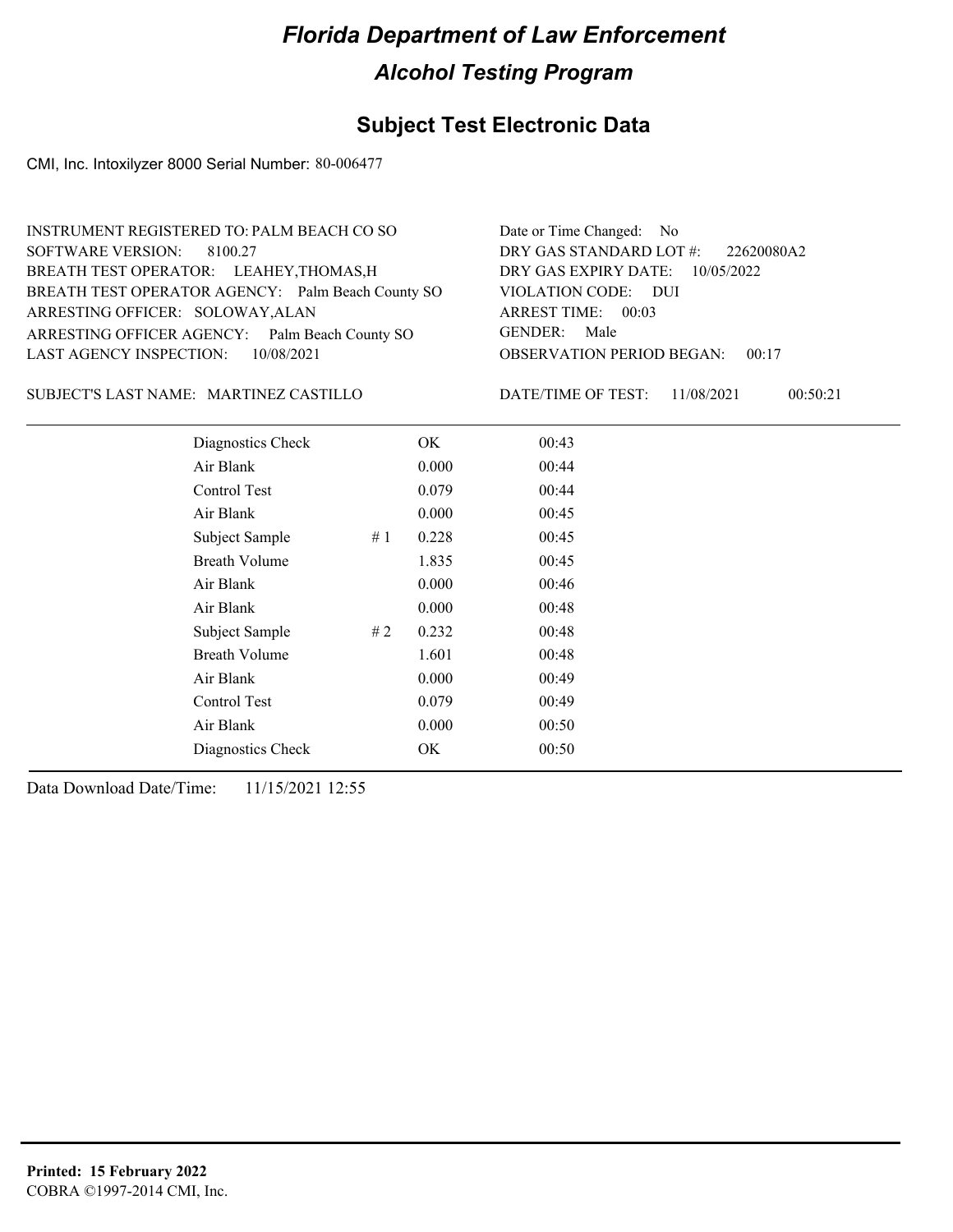### **Subject Test Electronic Data**

CMI, Inc. Intoxilyzer 8000 Serial Number: 80-006477

| INSTRUMENT REGISTERED TO: PALM BEACH CO SO        | Date or Time Changed: No               |
|---------------------------------------------------|----------------------------------------|
| SOFTWARE VERSION: 8100.27                         | DRY GAS STANDARD LOT #: 22620080A2     |
| BREATH TEST OPERATOR: BELL, JOSHUA, J             | DRY GAS EXPIRY DATE: $10/05/2022$      |
| BREATH TEST OPERATOR AGENCY: Palm Beach County SO | VIOLATION CODE: DUI                    |
| ARRESTING OFFICER: CARVER, CAMERON                | ARREST TIME: 03:22                     |
| ARRESTING OFFICER AGENCY: Palm Beach Gardens      | GENDER: Female                         |
| LAST AGENCY INSPECTION: 10/08/2021                | <b>OBSERVATION PERIOD BEGAN: 04:11</b> |
|                                                   |                                        |

#### MAHUNIK SUBJECT'S LAST NAME: DATE/TIME OF TEST:

DATE/TIME OF TEST: 11/08/2021 04:48:49

| Diagnostics Check    |    | OK    | 04:42 |
|----------------------|----|-------|-------|
| Air Blank            |    | 0.000 | 04:42 |
| Control Test         |    | 0.080 | 04:42 |
| Air Blank            |    | 0.000 | 04:43 |
| Subject Sample       | #1 | 0.118 | 04:44 |
| <b>Breath Volume</b> |    | 3.187 | 04:44 |
| Air Blank            |    | 0.000 | 04:44 |
| Air Blank            |    | 0.000 | 04:46 |
| Subject Sample       | #2 | 0.115 | 04:47 |
| <b>Breath Volume</b> |    | 3.000 | 04:47 |
| Air Blank            |    | 0.000 | 04:47 |
| Control Test         |    | 0.080 | 04:48 |
| Air Blank            |    | 0.000 | 04:48 |
| Diagnostics Check    |    | OK    | 04:48 |
|                      |    |       |       |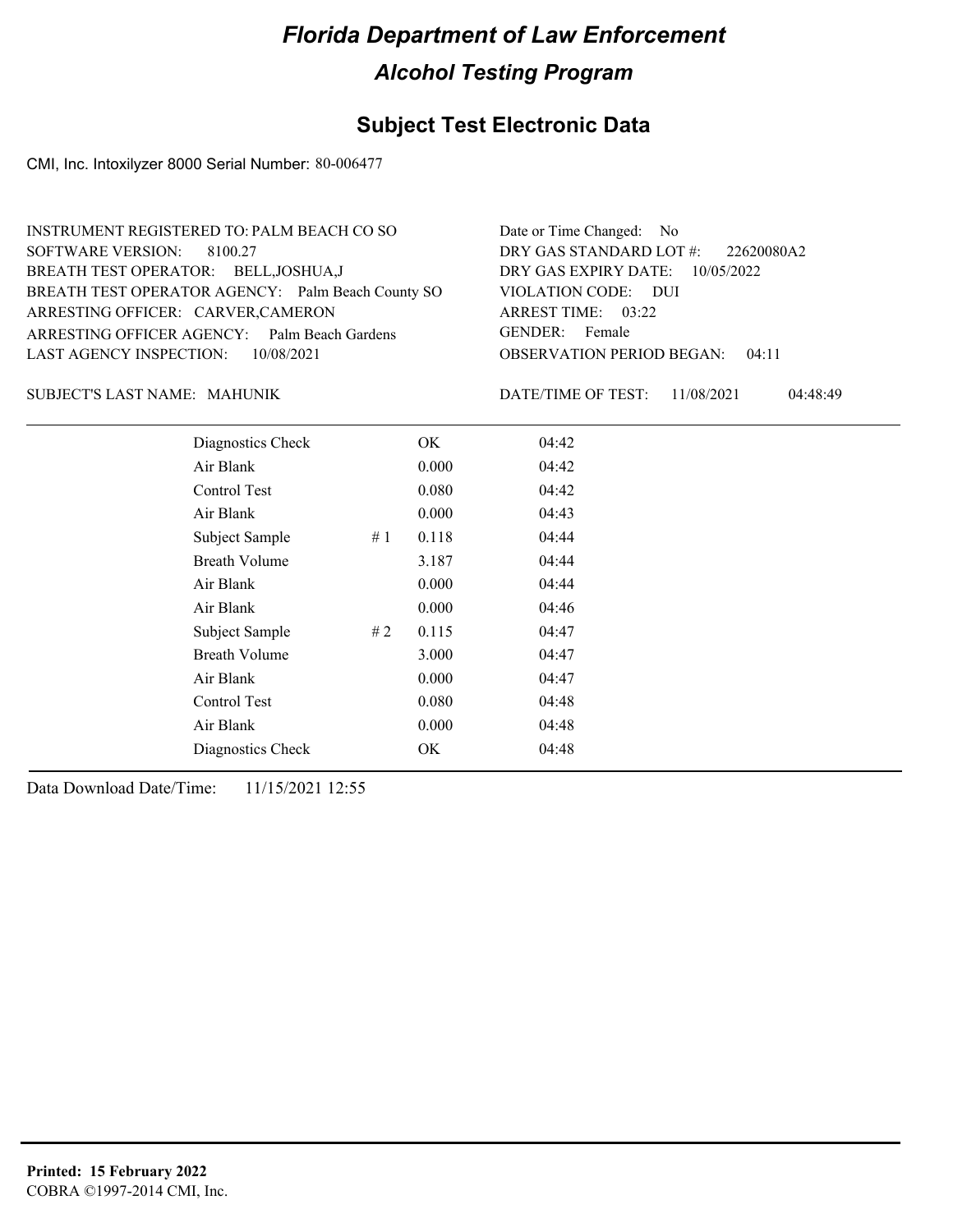### **Subject Test Electronic Data**

CMI, Inc. Intoxilyzer 8000 Serial Number: 80-006477

| INSTRUMENT REGISTERED TO: PALM BEACH CO SO        | Date or Time Changed: No               |
|---------------------------------------------------|----------------------------------------|
| SOFTWARE VERSION: 8100.27                         | DRY GAS STANDARD LOT $\#$ : 22620080A2 |
| BREATH TEST OPERATOR: OWEN, SUE,                  | DRY GAS EXPIRY DATE: $10/05/2022$      |
| BREATH TEST OPERATOR AGENCY: Palm Beach County SO | VIOLATION CODE: DUI                    |
| ARRESTING OFFICER: CARVER, CAMERON                | ARREST TIME: 21:28                     |
| ARRESTING OFFICER AGENCY: Palm Beach Gardens      | GENDER: Female                         |
| LAST AGENCY INSPECTION: 10/08/2021                | <b>OBSERVATION PERIOD BEGAN: 22:00</b> |
|                                                   |                                        |

ISAAC SUBJECT'S LAST NAME: DATE/TIME OF TEST:

DATE/TIME OF TEST: 11/08/2021 22:40:20

| Diagnostics Check    |    | OK    | 22:33 |
|----------------------|----|-------|-------|
| Air Blank            |    | 0.000 | 22:34 |
| Control Test         |    | 0.081 | 22:34 |
| Air Blank            |    | 0.000 | 22:35 |
| Subject Sample       | #1 | 0.163 | 22:35 |
| <b>Breath Volume</b> |    | 1.812 | 22:35 |
| Air Blank            |    | 0.000 | 22:36 |
| Air Blank            |    | 0.000 | 22:38 |
| Subject Sample       | #2 | 0.162 | 22:38 |
| <b>Breath Volume</b> |    | 1.742 | 22:38 |
| Air Blank            |    | 0.000 | 22:39 |
| <b>Control Test</b>  |    | 0.079 | 22:39 |
| Air Blank            |    | 0.000 | 22:40 |
| Diagnostics Check    |    | OK    | 22:40 |
|                      |    |       |       |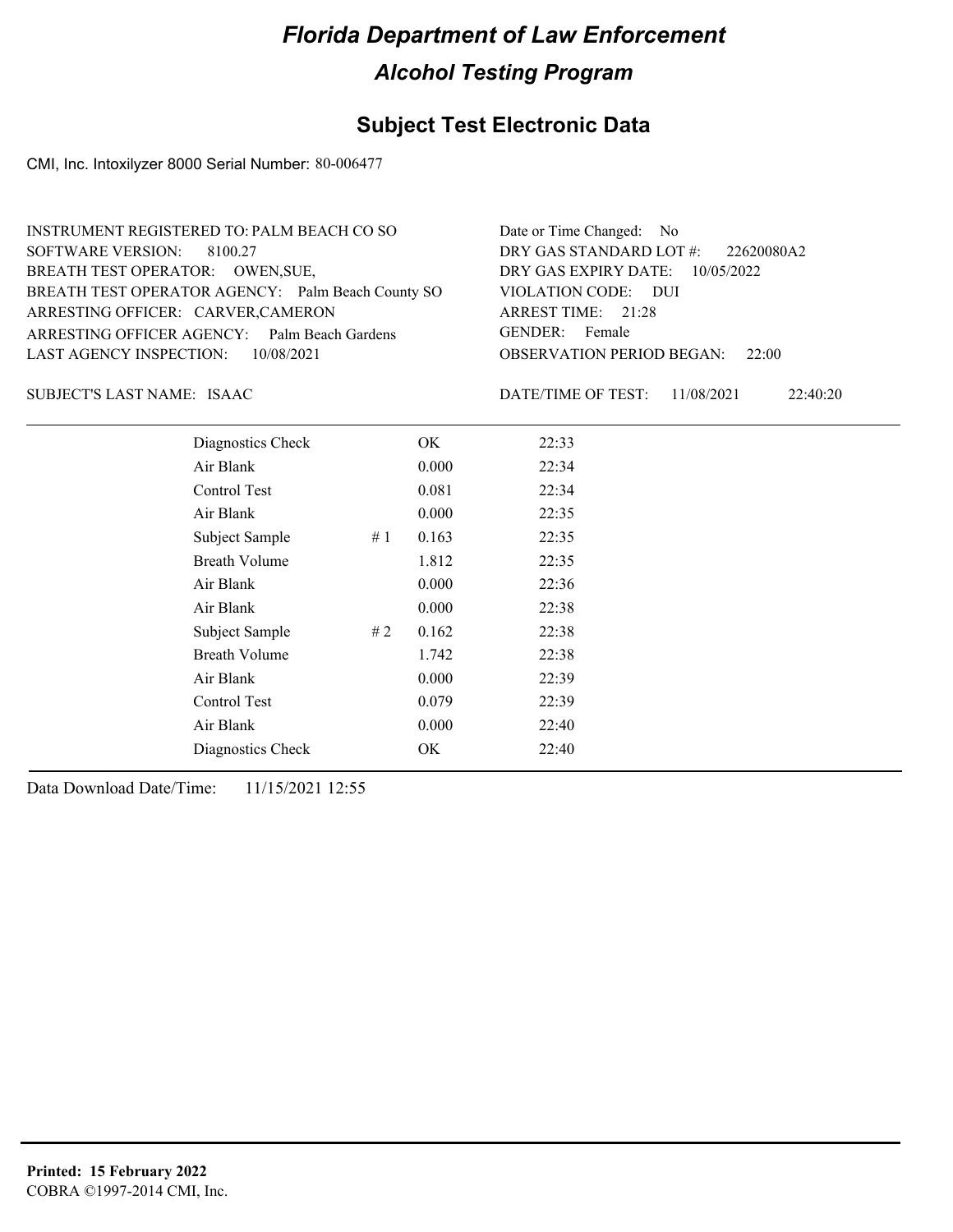## **Subject Test Electronic Data**

CMI, Inc. Intoxilyzer 8000 Serial Number: 80-006477

| INSTRUMENT REGISTERED TO: PALM BEACH CO SO        | Date or Time Changed: No               |
|---------------------------------------------------|----------------------------------------|
| SOFTWARE VERSION: 8100.27                         | DRY GAS STANDARD LOT $\#$ : 22620080A2 |
| BREATH TEST OPERATOR: LEAHEY, THOMAS, H           | DRY GAS EXPIRY DATE: $10/05/2022$      |
| BREATH TEST OPERATOR AGENCY: Palm Beach County SO | VIOLATION CODE: DUI                    |
| ARRESTING OFFICER: FESTA, JESSI                   | ARREST TIME: 01:16                     |
| ARRESTING OFFICER AGENCY: Boynton Beach PD        | GENDER: Male                           |
| LAST AGENCY INSPECTION: 10/08/2021                | <b>OBSERVATION PERIOD BEGAN: 01:35</b> |
|                                                   |                                        |

PENA CARDONA SUBJECT'S LAST NAME: DATE/TIME OF TEST:

DATE/TIME OF TEST: 11/09/2021 02:07:23

| Diagnostics Check    |    | OK    | 02:01 |  |  |
|----------------------|----|-------|-------|--|--|
| Air Blank            |    | 0.000 | 02:01 |  |  |
| Control Test         |    | 0.081 | 02:02 |  |  |
| Air Blank            |    | 0.000 | 02:02 |  |  |
| Subject Sample       | #1 | 0.000 | 02:03 |  |  |
| <b>Breath Volume</b> |    | 1.722 | 02:03 |  |  |
| Air Blank            |    | 0.000 | 02:03 |  |  |
| Air Blank            |    | 0.000 | 02:05 |  |  |
| Subject Sample       | #2 | 0.000 | 02:06 |  |  |
| <b>Breath Volume</b> |    | 1.632 | 02:06 |  |  |
| Air Blank            |    | 0.000 | 02:06 |  |  |
| <b>Control Test</b>  |    | 0.080 | 02:06 |  |  |
| Air Blank            |    | 0.000 | 02:07 |  |  |
| Diagnostics Check    |    | OK    | 02:07 |  |  |
|                      |    |       |       |  |  |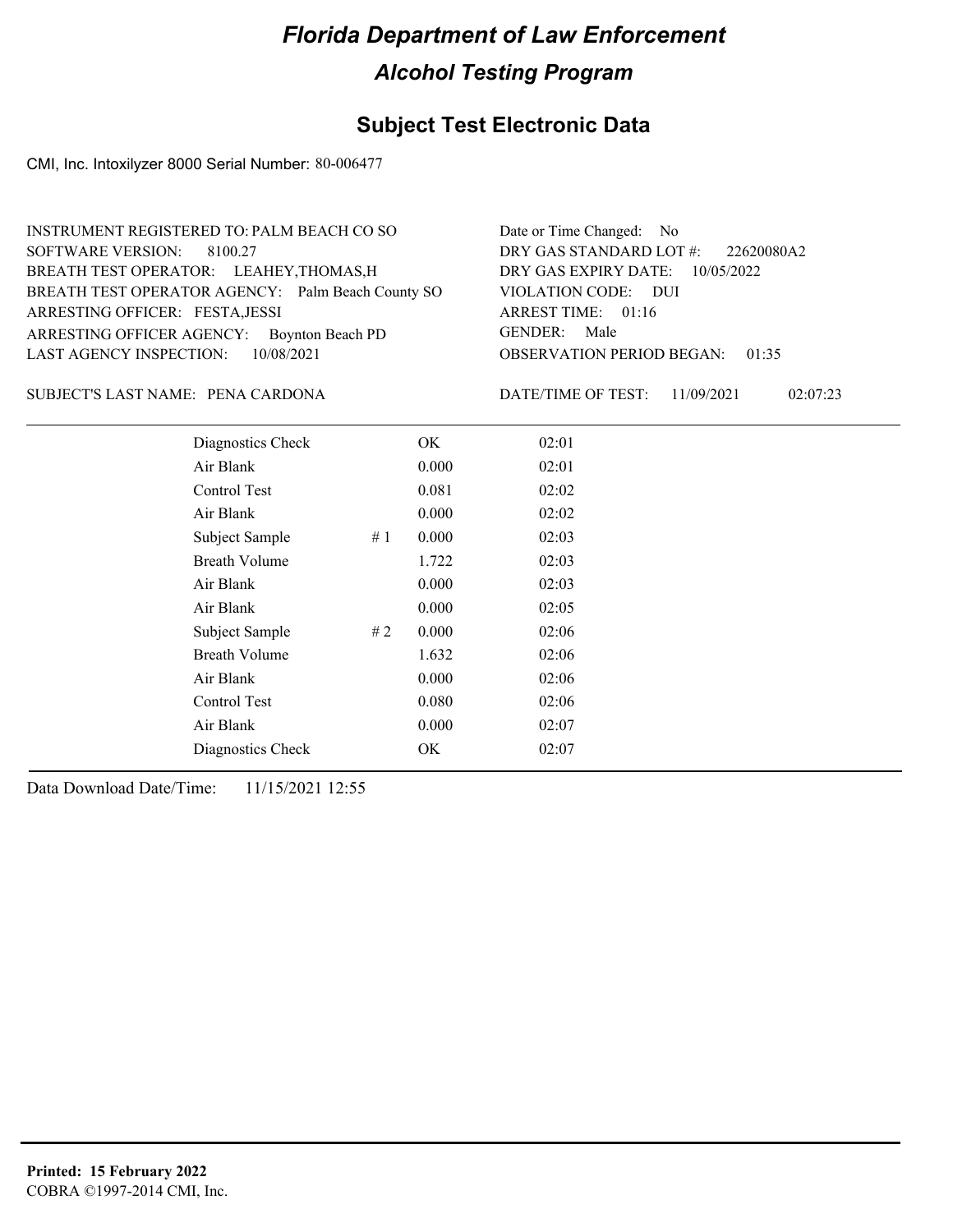## **Subject Test Electronic Data**

CMI, Inc. Intoxilyzer 8000 Serial Number: 80-006477

| INSTRUMENT REGISTERED TO: PALM BEACH CO SO        | Date or Time Changed: No               |
|---------------------------------------------------|----------------------------------------|
| SOFTWARE VERSION: 8100.27                         | DRY GAS STANDARD LOT $\#$ : 22620080A2 |
| BREATH TEST OPERATOR: BELL, JOSHUA, J             | DRY GAS EXPIRY DATE: $10/05/2022$      |
| BREATH TEST OPERATOR AGENCY: Palm Beach County SO | VIOLATION CODE: DUI                    |
| ARRESTING OFFICER: CARVER, CAMERON                | ARREST TIME: 01:24                     |
| ARRESTING OFFICER AGENCY: Palm Beach Gardens      | GENDER: Female                         |
| LAST AGENCY INSPECTION: 10/08/2021                | <b>OBSERVATION PERIOD BEGAN: 02:08</b> |
|                                                   |                                        |

SUBJECT'S LAST NAME: ADAMS DATE/TIME OF TEST:

DATE/TIME OF TEST: 11/10/2021 02:41:37

| Diagnostics Check    |    | OK    | 02:34 |
|----------------------|----|-------|-------|
| Air Blank            |    | 0.000 | 02:35 |
| Control Test         |    | 0.080 | 02:35 |
| Air Blank            |    | 0.000 | 02:36 |
| Subject Sample       | #1 | 0.150 | 02:36 |
| <b>Breath Volume</b> |    | 2.882 | 02:36 |
| Air Blank            |    | 0.000 | 02:37 |
| Air Blank            |    | 0.000 | 02:39 |
| Subject Sample       | #2 | 0.150 | 02:39 |
| <b>Breath Volume</b> |    | 2.933 | 02:39 |
| Air Blank            |    | 0.000 | 02:40 |
| <b>Control Test</b>  |    | 0.080 | 02:40 |
| Air Blank            |    | 0.000 | 02:41 |
| Diagnostics Check    |    | OK    | 02:41 |
|                      |    |       |       |